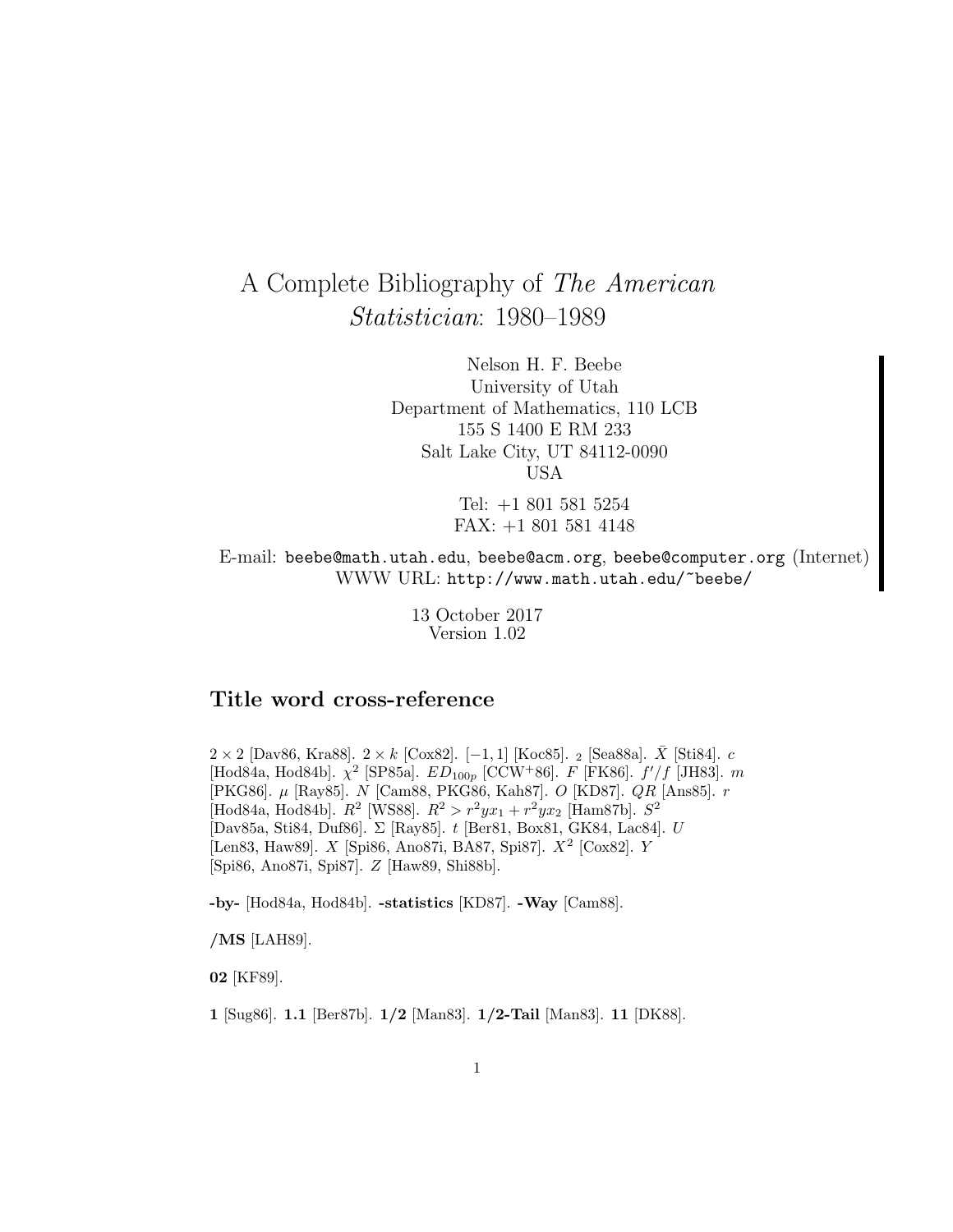**16-Year-Olds** [Pos81]. **1910-1981** [Wei82b]. **1912-1980** [Smi81]. **1926-1980** [MMM82]. **1979** [DS81, GH80]. **1980** [BMM83, CS86, Dav81, DM81]. **1981** [Bec82, Kis82, PS82, Rya82]. **1983** [Ano84h, Ord84]. **1985** [AS86, Ham87a]. **1986** [FK87]. **1988** [TG89].

**2** [Lev87a]. **2-Tail** [Man83]. **2SLS** [Ste88a].

**3.77** [NN86]. **350** [Sau84b]. **38** [SYC88, Zel85]. **39** [CH86, Kar86, Kar87].

**40** [Spi87]. **43** [Ang90, GY90]. **4CaST** [Lev87a]. **4CaST/2** [Lev87a].

**5-T** [Nea82, NP82, Par82]. **5-T/Dioxin** [Nea82].

**62004a** [Zel85].

**77** [Chu88]. **78** [Wai80].

**85b** [SYC88]. **87b** [Kar86, Kar87]. **87c** [Zel85].

**Ability** [AG88]. **absolute** [Bly80]. **Absorption** [MGS85]. **Academic** [MO84]. **accelerated** [MS87]. **accelerated-life-testing** [MS87]. **Accessible** [RD88]. **ACED** [Wel85]. **ACFPLOT** [Pol80]. **Acid** [FBC<sup>+</sup>83, Rob83b]. **ACO** [Sea88a]. **Activities** [LH81]. **Activity** [Pos82]. **Ad** [Sha86b, Bar83a, Boa83, Bro83b, Fre83a, Geh83, Gre83b, IHD<sup>+</sup>83, Kem83, Kis83, Mar83d, Mos83, Rem83, Ric83, Rob83a, Sol83]. **Adaptive** [Joh81]. **Add** [Dal88a]. **Add-Ons** [Dal88a]. **Addelman** [DS81]. **Addendum** [SP85b]. **Adequacy** [Jen87]. **adjustment** [Pie80]. **Administrative** [Joh82b]. **Advanced** [Hin88]. **Adverse** [CG82]. **Affairs** [WBH<sup>+</sup>88]. **after** [Lou81]. **Age** [Mar83b, Mar83c, Yel83a]. **Agencies** [Bis84, Bro84, PHA84]. **Agency** [Joh82b]. **Agents** [CCW<sup>+</sup>86]. **Agglomerative** [Gil86]. **Aggregates** [Bar84]. **Aging** [Sto88]. **Aid** [PT80]. **Aided** [Hah89]. **Air** [BH83, Dow85, WL85]. **Alfonso** [FK87]. **Algebraic** [MGS85]. **Algorithm** [Ans85, Far81, Lin80, Pau85, Pos89]. **Algorithmic** [Cob84, Whe85]. **Algorithms** [CGL83, Gle88, Wel85]. **ALLOC.P** [Mer88]. **Allocation** [Gon80, Mer88, Mer89, WC87]. **Allocations** [Ban88]. **Almanac** [BDMW87]. **Alpha** [Smi84]. **ALSCAL** [YTL80]. **alternate** [Far89]. **Alternative** [Bro83a, Cox82, GL83, Ham83a, Ham83b, Joh83, KM85, KM88, Naj83, Nel85, SSM80]. **Alternatives** [Man83]. **Always** [Ham87b]. **Amer** [Ang90, CH86, GY90, SYC88, Spi87, Zel85]. **Amer.** [Kar86, Kar87]. **American** [BFM<sup>+</sup>88, Boa85, God85, Hah85c, Joi85a, Joi85b, LH81, Wac85]. **Among** [Lee86]. **AMOS** [Arb89]. **Analyses** [BK80, Ela84, Gam81, GNS82, Gil84, MBM84a, MBM84b, VPO<sup>+</sup>85, SSH81]. **Analysis** [ABS81, Alb89, Ami87, AC82, Ano85i, Ano85g, Ano86e, Ano89g, Arb89, AG84, Bak84, BR84, BDMW87, BW84, Cam88, Car81a, Car81b,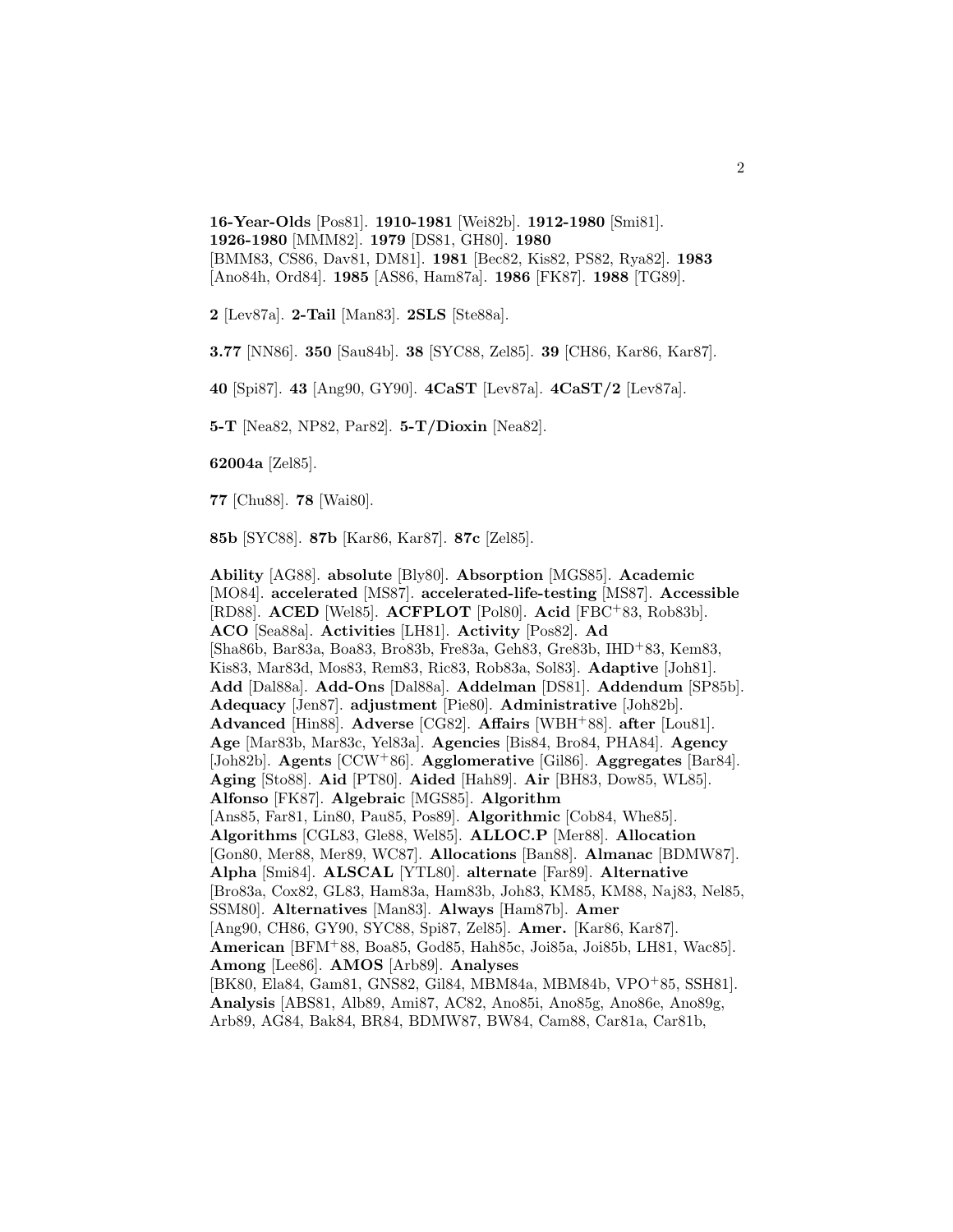Cas85, CGL83, CC89, Coo83, Dal87a, Daw89, Del86, DL82, DK82, Don82, Edm85, Ell88, FS87, FC81, Fer88, FC87, FR86, Flu89, FHI<sup>+</sup>88, FTL84, Fro81, GG80a, GH88, Gil86, Gre86a, Gre86b, GD81, Har86b, HN86, Hoe85, IMS87, Joh81, KG80a, KGHS84, Lam80, Lev87a, LSWB89, Lew80, LNC<sup>+</sup>81, Lit88, LM86, LS89, Lun80, Lun84, MP80, MEP<sup>+</sup>86, MRP<sup>+</sup>89, Mas89, MLB80, McC80, MD81, MM84, NZ88, Nor87, Per84, PH86, Pin88, PC83, Rai82, Rei84, Rei87, Rel85, Rob87, Roh87, RM80, RM81, Rom87, Sta86, Sau84a, Sav82, Saw84, Sch88a, SHF83, Sha84, Sta88, ST83, Ste82, Ste87, Sti80, Str80, Stu82]. **Analysis** [TH81, Tia83, Van80, Wai80, Wal87, War85, Wat82, Wat81, Web87, Wei82a, WS88, Wil82, Ber87c, Man82, Rav85, Sch85b, Geb89]. **Analysis-of-Variance** [Cam88]. **Analytic** [Ano87g, DW86]. **Analyze** [Ant80]. **Analyzing** [Hod84a, Whi85]. **Animal** [MGS85]. **Annotated** [Sea81, SHF83, Sea88a]. **Announcement** [Ken86]. **ANOVA** [Ano88g, Arm81, Cob84, Fir82, Fra81b, Hei81a, Hei81b, Her86, NW81, Pay81, Rea85, Rog84, SD87, Sto81]. **ANOVR** [Gam81]. **Answers** [VR83]. **APCLUST** [Gil86]. **APL** [Hun89, Lew80, Pol80, Pol82, Sav82]. **APLECON** [Lew80]. **APLECON-Econometric** [Lew80]. **Apple** [Dus86, LMM84]. **Applicable** [Man81, TW86]. **Application** [HC86, KC84, Low83, Saw84, Sch84a]. **Applications** [AL86, BH86, Lev80, Lun88, Moo81, RC88]. **Applied** [Bas81, KS88]. **Approach** [Ano89f, Cha82, Cob84, Dun89, Hu88, LV89, MBM<sup>+</sup>85, RBL86, Rup87, Sha82, Stu82, Wat81, GP89, MS87]. **approaches** [Gol86]. **Appropriate** [KH89]. **Appropriateness** [DCB88]. **Approximate** [Dri80]. **Approximating** [Sch88b]. **Approximation** [Ano87g, DW86, Nor89, SS89, Sha85, She84]. **Arbitrarily** [SZM87]. **Arbitrary** [Man81]. **Areas** [Ban88, Nor89, Sha85]. **Arnold** [Gei84b]. **Art** [PS83]. **Arts** [Ive85, MR89]. **ASA** [Ano80e, Ano85h, Bis84, BHH<sup>+</sup>80, Box80a, Bra82, Bro84, DL86, EWW<sup>+</sup>82, Gup82, Hig82, Joh82a, Kna82, Leo82, MFG<sup>+</sup>84, Min80, Mos82, Owe82, Par80, PHA84, Sne82, Swi82, Tan82a, Tan82b, Wat80, Zah82]. **ASCII** [Dal87b, KF89]. **Aspects** [Bol85, Lov83, Mul80, NP82, SC86]. **Assays** [SD89]. **Assess** [Gup82, Hig82, Joh82a, Kna82, Leo82, Owe82, Swi82, Tan82a, Tan82b]. **Assessing** [BS85]. **Assessment** [CA85, Die83b, Gun84, Joh82b, Kra88, Par82, PS83, Str82b, Swa82, Wei82a, MS87]. **Assist** [Gup82, Hig82, Joh82a, Kna82, Leo82, Owe82, Swi82, Tan82a, Tan82b]. **Assisted** [LNC<sup>+</sup>81]. **Associated** [Chu88]. **Association** [Cox82, Rav86, BFM<sup>+</sup>88, LH81]. **Associations** [Ern83, Kra88, Lov83]. **Assumption** [BA87, KMM87]. **Assumptions** [Ano88g, Gam81, Mag82, SD87]. **Assurance** [DP85]. **Asymmetric** [HPB82]. **asymmetry** [CW88]. **Asymptotic** [CCW<sup>+</sup>86, Haw89, KB84a, Thu89, Har80]. **Atari** [KC84]. **Audio** [SP84, SP85b]. **Audio-Visual** [SP84, SP85b]. **author** [Efr86b, Gei84b, Zel88b]. **authors** [PS89a]. **AUTOBJ** [Rei84, Rei87].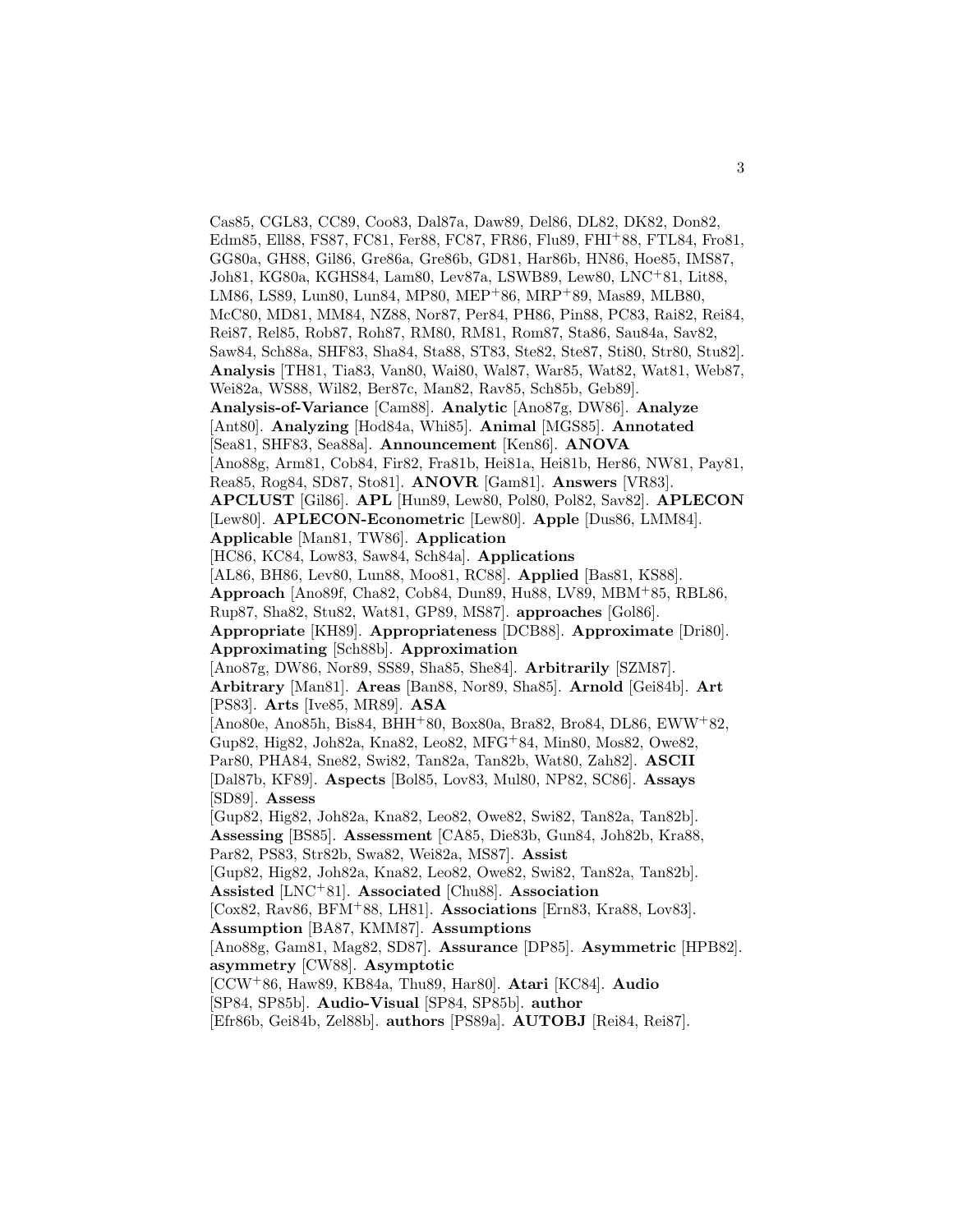**AUTOBOX** [Rei84, Rei87]. **Autocovariance** [MJ84]. **Automatic** [Sto80]. **Automation** [Del86]. **Autoregressive** [Lie80, ME84]. **Available** [JSL89]. **Averages** [Tor86, AT86, SP86]. **Averaging** [Ano87e, Kru87]. **Avoid** [Bis84, Bro84, PHA84]. **Awareness** [RM88].

#### **B** [KF89]. **B-02** [KF89]. **Back**

[Ano80a, Ano80b, Ano80c, Ano80d, Ano81a, Ano81b, Ano81c, Ano81d, Ano82a, Ano82b, Ano82c, Ano82d, Ano83a, Ano83b, Ano83c, Ano83d, Ano84a, Ano84b, Ano84c, Ano84d, Ano85a, Ano85b, Ano85c, Ano85d, Ano86a, Ano86b, Ano86c, Ano86d, Ano87a, Ano87b, Ano87c, Ano87d, Ano88a, Ano88b, Ano88c, Ano88d, Ano89a, Ano89b, Ano89c, Ano89d]. **Background** [Atk82]. **Bad** [Loy83]. **Badly** [Wai84]. **Balanced** [Cam88, Gle88, Gun84]. **Balkrishna** [Ful80]. **Ball** [HC86]. **Balloon** [Cha84]. **Balls** [Pen88]. **Ban** [ZR82]. **Bancroft** [FK87]. **Bands** [Ano84f, Hau83]. **Bank** [Ano88h, Bal87]. **BAR** [Ano87p]. **Baseball** [BF83]. **Based** [Bel87, KMM87, AO89, Aso80]. **Baseline** [Sei89]. **Basic** [Koc85, Pos83]. **BAYCAT** [AG84]. **Bayes** [AG84, Ber88, BM88b, Cas85, Hil88, Jay88, Kul88, Pau81, RR84, Zel88b, Zel88a]. **Bayesian** [Che86, CH86, Lin86b, Mor86, Pre86, Smi86, ABS81, Alb89, Ano86f, CH85, Edw86, Efr86b, Efr86a, FHI<sup>+</sup>88, Kah87, Nov84, Zel89]. **Be** [Ame85, BA87, Ehr84, Sei89, Shv84, TVV85, BvE88, MA84]. **Bear** [DS89]. **Becoming** [BZ89]. **Behavior** [AL86]. **Behavioral** [Lun88]. **Benzene** [Lav82, Swa82, Tho82]. **Bernard** [AS86]. **Bernardo** [Gei84b]. **Bernoulli** [NW86]. **Best** [HC86, Kem89b, PS89b, Sea89b, BvE88, Kot86, MA84, PS89a, SS84]. **Best-Ball** [HC86]. **Better** [GH82, KL83]. **Between** [Ame85, BH83, CI81a, CI81b, Ern83, Fli81, Lov83, MLB80, Noe81, Rob83b, Sne84, Aso80, FK86, VM89, Wil82]. **Between-Group** [Ame85]. **Bias** [Dav85a, Duf86, Mil84]. **Biased** [Fox89]. **Bibliography** [MSGG87]. **Bill** [Col81]. **Binary** [Ano85f, Ber84, Gei84a, HTM89, Zel84, Gei84b, Zel85]. **Binomial** [Ano85e, DCB88, HA86, Lit89, Lou81, Loy83, MPH88, Pau85, SS89, Shu88, AS84, Bly80, Kah87, She84]. **biographical** [Bol84]. **Biological** [Lov83]. **BIOM** [Roh84]. **Biostatistics** [Bor87, Car87, DSAGR87]. **Birch** [Cox84]. **Birthday** [Sch88b]. **Bivariate** [Low83, Tru81, GM86]. **BKWPAC** [Wil81]. **Block** [Mur88, Mur86]. **Blocking** [LAH89]. **Blocks** [LAH89]. **Blood** [BH83]. **BMD** [MBD84]. **BMDP** [Fra81a, MBD84]. **Bonferroni** [Sch84c]. **Book** [Bar86, Bel80, Ber89, Bes87, Boa82a, Bur87, BG80, CJ81, CT89, Chr81, Con89, Coo87, Dav85b, Dav89, Dix88, Ell87, Gil80, Gol88, Hal89, HB86, Hil85, KM89a, KP87, KG80b, KSB<sup>+</sup>81, Koe87, Koe86, Lac85, LeP87, Lev87b, Lig85, Lig88, Lin85b, Lin87, Lin88, Man88, Mar85, McB80, Mil89, Mor87a, Mor87b, Nas86a,

Nas86b, O'B88, Par89, Pla86, Pos80, Pos82, Pos83, PF89, Reg86, Sch85a, Shr87, Shu86, Ste88b, Ste86, Tan89, Tur87a, Vin89, Wei88, WM85, Woo87].

**Books** [Pos82]. **Boolean** [Hel88]. **Bootstrap** [Gle88, Lun88, Yan88, EG83].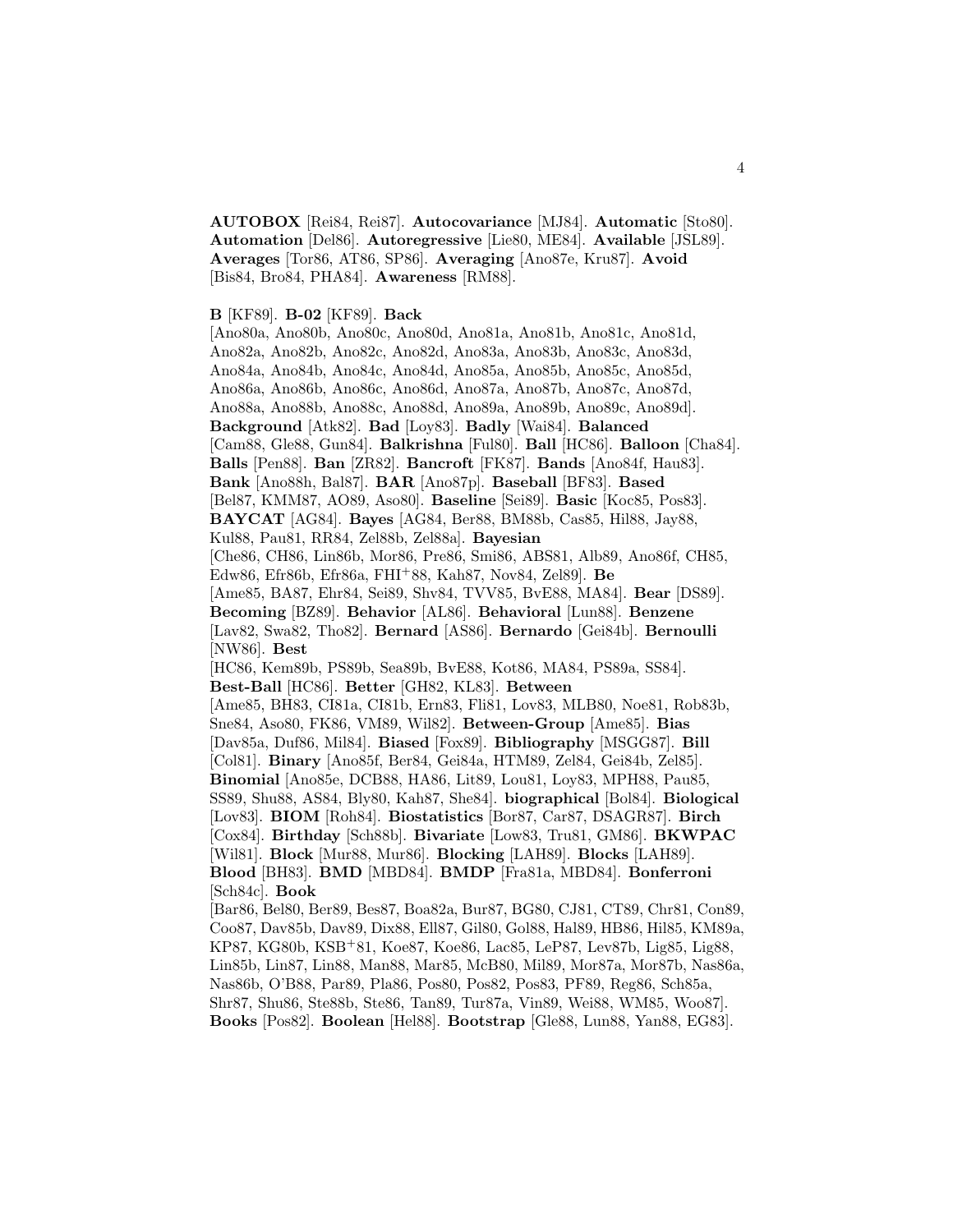**Borel** [Tom84]. **Both** [Ano87i, Tuk80, Spi86, Spi87]. **Bounds** [FP81]. **Box** [BG87, Ben88, Pen88, Lie80, Rei80, RC88]. **Boxplot** [Ben88, FHI89]. **BOXX** [Rei84, Rei87]. **Breaks** [Cle84a]. **Breeding** [MGS85]. **Bridge** [Chu88, CI81a, CI81b, Fli81, Noe81]. **Brier** [Ano85i, BL85]. **Broadening** [Mos88]. **Brownian** [Chu88]. **Buffered** [WMB82]. **Bureau** [Bai84]. **Business** [Ano80e, Mar83a].

**CADA** [LNC<sup>+</sup>81]. **Calculate** [Hun89, MPH88]. **Calculating** [Cox82, Dal89d, PG83, PT80]. **Calculation** [Ena88, FS89, Man81]. **Calculator** [Dus89, Nor89, Tur87b, dJ84a]. **Calculators** [Boa82a]. **Calculus** [Nor84]. **Calibration** [Ano85i, BL85]. **Campus** [BS89]. **Can** [BA87, Bra83a, Bra83b, Car83, Hil83, Hun83b, Leo83, McD83, Ott83]. **Canal** [SC86]. **Cancer** [Ern83, Lov83]. **Canonical** [HPB82, Mul82, Wil82]. **Carcinogenesis** [KGHS84, PS83]. **Care** [Coh82]. **Careers** [BHH<sup>+</sup>80, Box80a, Bra82, EWW<sup>+</sup>82, Min80, Mos82, Par80, Sne82, Wat80, Zah82]. **Carl** [Bec82]. **Carlo** [Gle86a]. **CASCNTRL** [GD81]. **Case** [Ano88h, Bal87, BMM83, Fre80, GH82, GD81, JW82, RD88]. **Case-Control** [GD81]. **Cassette** [GW80, Koe81]. **Categorical** [AG84, Saw84]. **Category** [Gas89, Kai89b, Kai89a, Sch89b]. **Causal** [LM86]. **Caused** [CM83]. **Caution** [Sea89a]. **Cautionary** [WS88, Kah87]. **CDM** [DP85]. **Cell** [Fre80, Hod84a, JW82, Mur88, Sch84a]. **Cells** [Web87, Mur86]. **CENSOR** [MD81]. **Censorship** [Man81]. **Census** [Ano85h, MFG<sup>+</sup>84, Bai84, BMM83, CS86]. **Center** [Boe82, Hac87]. **Centering** [Bel84a, Bel84b, Coo84, Woo84]. **Central** [Gus86, PG82, Tar81, Yan88]. **Certain** [KHK89, WB81, MS87]. **Change** [MO84]. **Changes** [BMP<sup>+</sup>85, TVV85]. **Characteristic** [Col83]. **Characteristics** [Gon80]. **Characterization** [DL86, Nai87, GY89, GY90]. **Characterizing** [BCV88]. **Charges** [DS89]. **Chart** [Bol85, Sch86]. **Charts** [Cle84a, Dun87, Dun88b]. **Chebyshev** [SYC88, Ano88e, SYM84]. **Checking** [GH84]. **chemistry** [RC88]. **Chernoff** [TT80]. **Chernoff-Type** [TT80]. **Cherry** [Fai86]. **Chi** [Coh88, Gil81, Han83, HW86, Hjo88, PT80, Pos89, WB81]. **Chi-Square** [Coh88]. **Chi-Squared** [Gil81, Han83, HW86, PT80, Pos89, WB81]. **Chinese** [Cho86, Hsi81]. **Chlorofluorocarbon** [Wei82a]. **Chlorofluorocarbons** [Atk82]. **Choosing** [Ano89g, Sta88]. **Choropleth** [GH82]. **Chronic** [BS83, Die83b, KGHS84]. **Class** [AG88, DM87, Mee86]. **Classic** [Fle82]. **Classification** [CS86, KG80a, Poo80, Wil82]. **Classifier** [Joh81]. **Classroom** [FHI<sup>+</sup>88, Mos80, SI82]. **Clinical** [DP85, Sei89, Ber87c, RC88]. **cLOGISTIC** [Dal89a]. **Closer** [Has87]. **Clumped** [Pau85]. **CLUSTAR** [RM80, Rom87]. **CLUSTAR-PC** [Rom87]. **Cluster** [Edm85, RM80, Rom87, SR83, Edm85]. **Clustering** [Gil86, KL83]. **CLUSTID** [RM80]. **Cochran** [Col81, DM81]. **Code** [Smi84]. **Coefficient** [Cha84, Kin89, Koc85, LG85, RT81, RN88, ST83, WT80, GP89].

**Coefficients** [Gus86, Han89, KMM87]. **Cohort**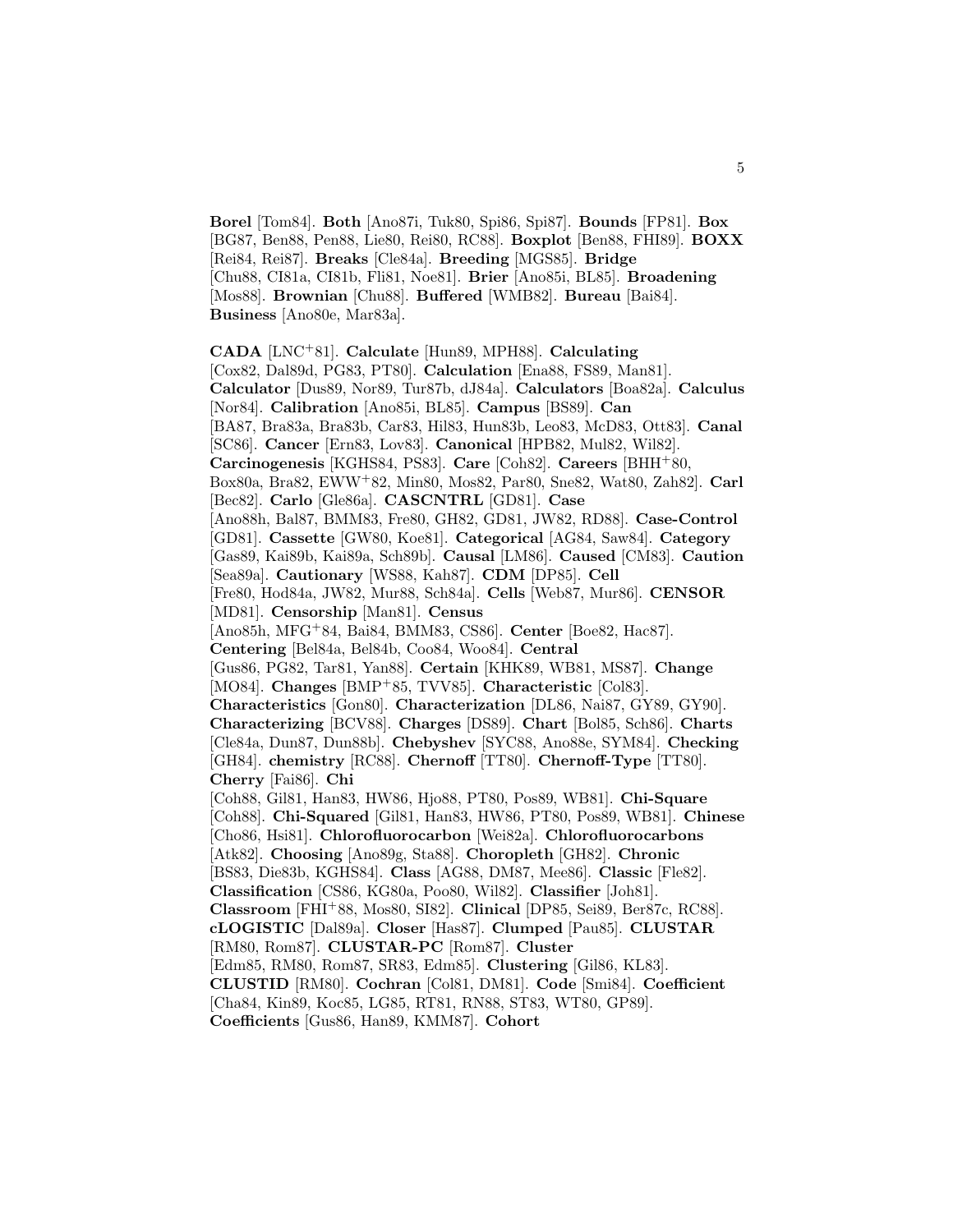[FM89, MP80, MEP<sup>+</sup>86, Whi85]. **Collaborators** [Ano80g, Ano82f, Ano84i, Ano86i, Ano87j, Ano88i, Ano89i]. **Collapsing** [Sha82]. **Collected** [Sei89]. **Collection** [Coh82, Dal89b, Hof84, ONC85]. **College** [Car87]. **Colleges** [GF80, MR89]. **Collinearity** [Gun84, SM84, Woo84]. **Color** [Bea83, CM83, Dun89, WF80]. **Color-Caused** [CM83]. **Coloring** [Tru81]. **Column** [BZ89, Gat89, Kem89a, Sea89a]. **Combination** [CCW<sup>+</sup>86]. **combinations** [Ham84]. **Combined** [Har86c]. **Combining** [Han89]. **Come** [Hun81]. **Command** [Fir82]. **Comment** [Arm81, Bai84, Bar83a, Ber84, Ber88, Boa83, Boa85, Bon81, Bon88, Box80a, Bra82, Bro83a, Bro83b, Car83, Che86, Coo84, Dat82, DeM83, Dun81, Dun88a, Ela84, Fie83, Fli81, Fra81b, Fre83a, GL83, Gas89, Geh83, Gen85, Gil84, God85, Gre83b, Gun84, Gup82, Hah85c, Hig82, Hil83, Hil88, Hun83b, Jay88, Joh82a, Joh83, Kas82, Kem83, Kem89b, Kis83, Kna82, Kul88, Leo82, Leo83, Lin86b, Mar81b, Mar83d, McD83, Min80, Mor86, Mos81, Mos82, Mos83, Naj83, Noe81, NW81, Nov84, Ott83, Owe82, Par80, Pay81, Pre86, Pri87, Rem83, Rey88, Ric83, Rob83a, Ros87, Sch89b, Sea89b, Sla83, Smi86, Sne82, SM84, Sol83, Swi82, Tae81, Tuk85c, VW82, Vel85, Wac85, Wal82, Wat80, Woo84, Zah82, Zel82b, Zel84]. **Comments** [Ros81b, Tuk85a, Gei84b, PS89a, Zel88b]. **Committee** [Ano80e, Bar83a, BHH<sup>+</sup>80, Boa83, Box80a, Bra82, Bro83b, EWW<sup>+</sup>82, Fre83a, Geh83, Gre83b, IHD<sup>+</sup>83, Kem83, Kis83, Mar83d, Min80, Mos82, Mos83, Par80, Rem83, Ric83, Rob83a, Sne82, Sol83, Wat80, Zah82, MGS82]. **Common** [Bry84, DCB88, Lee86]. **Commonly** [Ano84g, Don82]. **Community** [VPO<sup>+</sup>85]. **Compact** [Per84]. **Comparative** [Ano80f, BK80]. **Comparing** [BB89]. **Comparison** [DGS<sup>+</sup>89, HA86, Pav88, REZ88, SC81, Aso80, BvE88, SI82]. **Comparisons** [FTL84, NZ88, Sto81, DK87, HT83]. **Compatible** [Ell88]. **Complete** [Del86, Hin82, LR83, SR83]. **Complete-Data** [LR83]. **Complex** [BMM83, CBJ86]. **Components** [Ano85i, BL85, Mul82, Sea81, Stu82]. **Composition** [Sto80]. **Comprehensive** [Geb81, MD85]. **COMPSTAT** [Geb81]. **Computation** [FR85, Pec80]. **Computational** [EJKS87, MP88, SSH81]. **Computations** [SBA85]. **Compute** [Har86c, Sav82]. **Computer** [BR84, BS85, BW84, CC89, Dem86, FS87, Fox89, Gal84, GG80a, GNS82, Ham81, JM85, Jer88, Lam80, Lev87c, LNC<sup>+</sup>81, Lie80, MD81, NN82b, NN82a, Rei80, Roh84, RM80, RM81, Saw84, SD86, SF80, Sea81, SHF83, Sea88a, Sha86a, SD89, VW82, Web87, WM87, Zar80, PK82]. **Computer-Assisted** [LNC<sup>+</sup>81]. **Computer-Generated** [JM85]. **Computerized** [PT80]. **Computers** [Boa82b, DK88, Ell88, Gol89, LMM84]. **Computing** [Ano89e, Ber87b, Boa82b, Cha80, Chu88, Con87, Lam83, Lin86a, Mul80, Sea89a, SCR88, VW81, Wai80, CGL83]. **Concepts** [BAP89, KM89b]. **Conceptual** [Rue85]. **Concerning** [Mas89, WF80]. **Concomitant** [DM87]. **Concomitant-Variable** [DM87]. **Conditional** [Dal89a, Kor84, Sch89a]. **Conditioning** [Bel84a, Bel84b, Coo84]. **conditions** [MA84]. **Cones** [Fai86].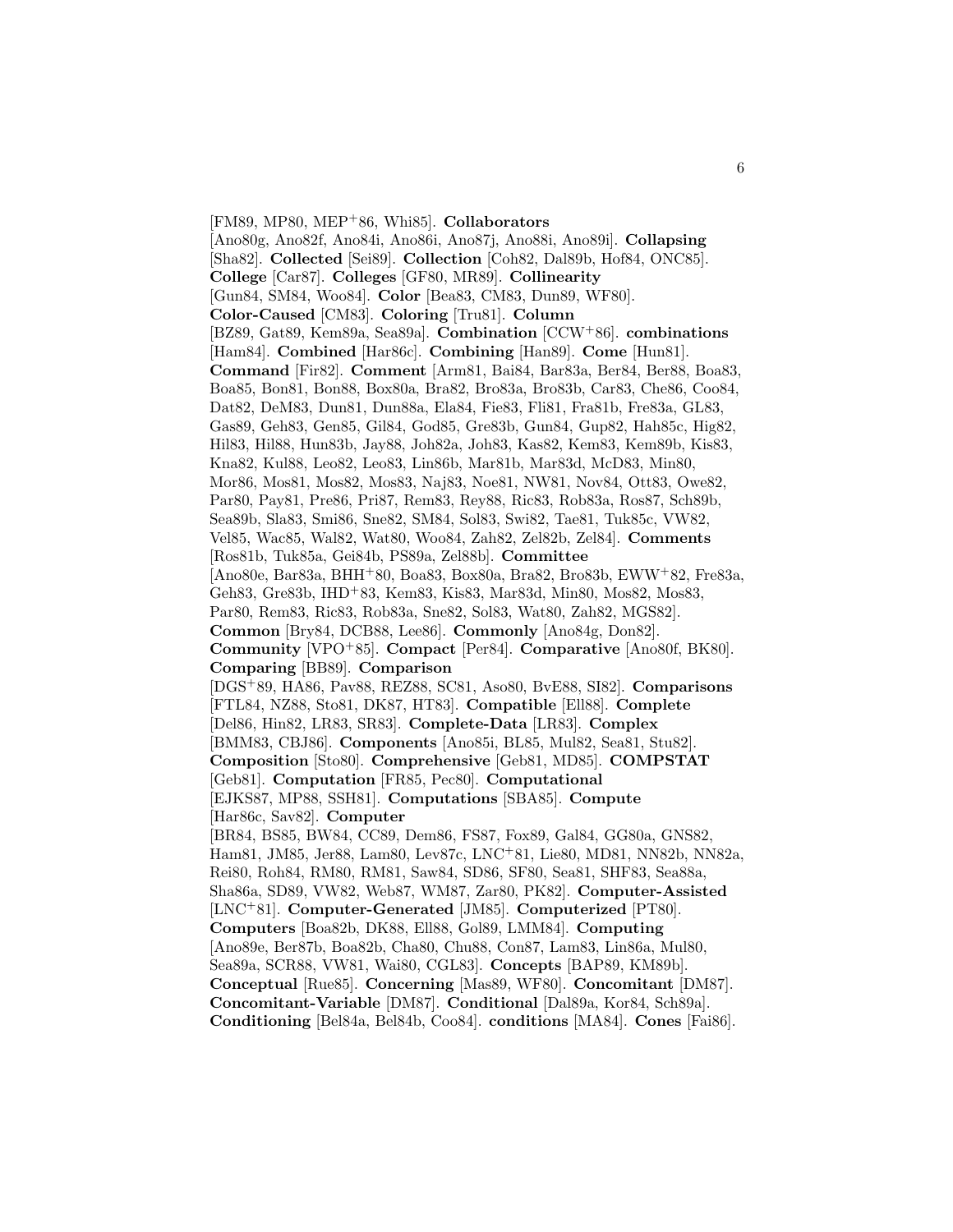#### **CONF** [Shu88]. **Confidence**

[Ano84f, Ano85e, Car86, CCW<sup>+</sup>86, FBC<sup>+</sup>83, Hau83, HA86, Jen87, Lou81, MD83, Sch81a, Ang89, Ang90, AS84, Ber81, Buo87]. **Confidence-Interval** [Jen87]. **Confidentiality** [Ano80e]. **Confirmatory** [Tuk80]. **connection** [VM89]. **Consequence** [KK84]. **Consistent** [DKY80]. **Constant** [Woo84]. **Constrained** [SM83]. **Constructing** [RR85]. **Construction** [Lin85a, Wel85, Hid86]. **Consultants** [Mar81a, MBM<sup>+</sup>85]. **Consultation** [Bro80a]. **Consulting** [Bas81, Boe82, CSM86, ED84, GF80]. **Contaminated** [Riv81]. **Content** [Bis84, Bro84, Kem80, PHA84]. **Contingency** [Cox82, Dal87a, Dav86, Gil81, Hod84a, Hod84b, Pai85, Sha82]. **continuous** [Mul88]. **Contrasting** [Ela84, Gil84, MBM84a, MBM84b]. **Contrasts** [Har86c, Sch85b]. **Contributions** [Col81]. **Control** [GD81, RR85, Sal85b, VR83]. **Controversies** [Ste82]. **Controversy** [FBC<sup>+</sup>83]. **Conversational** [NW80]. **Convolutions** [Dri80]. **Cooperation** [Sne84]. **Coordination** [Bon83a, Bon83b, DeM83, Fie83, Sla83, Wal83]. **copulas** [GM86]. **Cornfield** [GH80]. **Correction** [Ang90, Ano85e, Ano86e, Ano87e, Ano89g, Ano89h, Ano89e, Ano89f, CH86, GY90, Kar86, Kar87, SYC88, Spi87, Zel85]. **Corrections** [Ano85f, Ano85h, Ano85i, Ano85g, Ano86f, Ano86g, Ano87g, Ano87f, Ano87h, Ano87i, Ano88e, Ano88g, Ano88f, Ano88h]. **Correctly** [LAH89]. **CORREL** [DK82]. **Correlated** [Ham87b]. **Correlation** [Ano85g, Bro86, Cha84, Han89, Har86a, KMM87, Kin89, Koc85, LSWB89, LG85, Mul82, Pai85, Pol80, RN88, SZM87, ST83, WT80, FK86, Rav85, SP86, Sti86]. **Correlations** [Kor84]. **Correspondence** [Gre86a, MLB80]. **Corridenda** [Ano84e]. **Corrigenda** [Ano84f, Ano84g]. **Corrigendum** [Ano82e, Ano84h]. **Cost** [Ell88, Lev87c]. **Cotton** [BS83, Die83b]. **Course** [Die89, Fie84, Koe81, Mar83a, Nel81, Sal85b, VD84, WMB82, Wat81, Wat83, WDS84]. **Courses** [BS89, BK86, Noe80]. **Court** [Tho82]. **Covariance** [Ame85, Sch88a, SHF83, ST83]. **Covariances** [Tam84]. **Covariate** [SD86]. **Cox** [Lie80, Lin86a, MM80, RC88]. **Craig** [DG86, RD88]. **CRAWTRAN** [Ano86h]. **CRAWTRAN-PC** [Ano86h]. **Create** [Hin80, Sto80]. **Criteria** [Mar81a, BvE88]. **Criterion** [KM85]. **Critical** [BM88a, MCJ87, Har80]. **Cross** [Die83a, Pol80, Wai80, EG83]. **Cross-Correlation** [Pol80]. **Cross-Sectional** [Die83a]. **Cross-Tabulation** [Wai80]. **cross-validation** [EG83]. **CRUNCHER** [Hin82]. **Curiosities** [Kem89a]. **Current** [Die83a, Ste82, Sto82, Gol86]. **Curriculum** [Hof84]. **Curve** [Ano84f, DS89, Hau83, Mil84, Nor89, Sha85, SK85, Woo80]. **Curve-Fitting** [Woo80]. **Curves** [Ami87, DGS<sup>+</sup>89, IMS87, NZ88, REZ88]. **Cyclone** [Neu85]. **Cyclones** [Pik85].

**Daily** [Est85, KS83]. **Damage** [Dow85, Lod85, Rue85, WL85, MS87]. **damage-assessment** [MS87]. **Darlington** [Moo86]. **dasy** [Rel85]. **Data** [Ami87, Ano85g, AG84, BDMW87, BB89, Cas85, Cle84a, Coh82, CBJ86, Die83a, DK82, Dri86, DP85, Fox83, FTL84, FP87, Geb89, Gol82, Gon80, Gre86b, Has81, Hin80, HTM89, Hod87, HE84, KF89, Lev87a, LNC<sup>+</sup>81, LV89,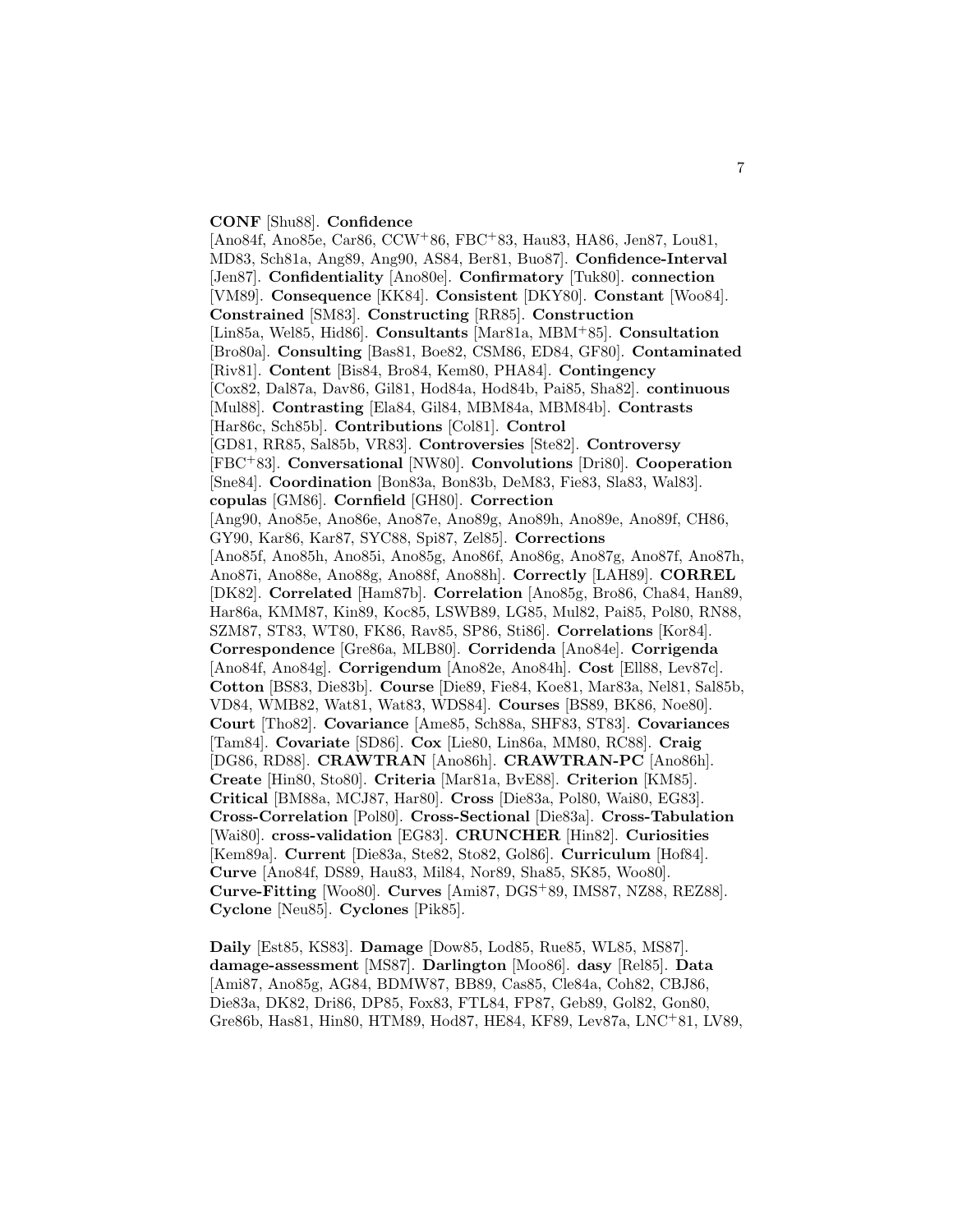Lit82, LR83, Lod85, Lov84, Man81, MD81, ONC85, Pav88, Per84, PH86, Pik85, Rei84, Rel85, Rob87, Ros81a, RR84, Ros89, Saw84, SF80, Sei89, Sha84, Shu88, SM83, SM84, Ste87, Sti80, Str80, SA87, Swa84, Tia83, Van80, Wai84, Wat82, Web87, Whi85, KD87, Rav85, SSH81]. **Data-Dependent** [RR84]. **Data-Fitting** [LV89]. **Davis** [Dal89d]. **Dealing** [Ano84g, Don82, Sto88]. **Death** [Kem89a]. **DEC** [Sau84b]. **Decision** [GW80, Str82b, Swa82]. **Decisions** [BR84, Yel83b]. **Decomposition** [Nel85, EW85, Man82]. **defined** [BG89]. **Definite** [Ame85]. **Definiteness** [MJ84]. **Degree** [DJ84b, SZM87]. **Degrees** [CC89, Hod84a]. **delta** [BG89, Cox84]. **Demeaning** [Bel84a, Bel84b, Coo84]. **Democracy** [Mar83b, Mar83c, Yel83a]. **Demography** [Coh86, Fer88]. **Demonstrate** [Jer88]. **Demonstration** [Koc85, Wil82]. **Dennis** [Ber87b]. **denominator** [FK86]. **Densities** [GSW82]. **Density** [LW82]. **Departments** [CSM86]. **Depend** [SM84]. **Dependence** [Dav85a, FK86]. **Dependent** [Ano86h, Gre83a, Pav88, RR84, Sei89, Duf86]. **depending** [GD89]. **Depreciation** [DS89]. **Derivation** [Jac84, KK84, WS87]. **Derive** [Haw89]. **Derived** [Lin81]. **Deriving** [Ehr83a, GSW82, LW82, dCS86]. **DESCRIP** [Gus86]. **DESCRIP-STAT** [Gus86]. **description** [Sch85b]. **Descriptions** [Ste85]. **Design** [BPT82, Bol85, Koe81, Mur88, SM83, SD89, Whe85, Box80b, Hid86]. **Designed** [CC89]. **Designing** [Wat81]. **Designs** [Arm81, BK80, Car81b, Fra81b, Gam81, Hei81b, NW81, Pay81, Pin88, SC81, Sto81, Wel85, GS86, Hei81a, Her86, Mur86, WC87]. **Desktop** [Boa82b]. **Detection** [Kra88]. **Determination** [Pen81, RT81]. **Determinations** [Dal86a]. **Determine** [Fu84]. **Determining** [AG88, Ban88, Smi84]. **Development** [DG86, RC88]. **Developments** [Hal88, Pie80]. **Deviance** [Has87]. **Diagnostic** [HG83, MC87, Sti86]. **Diagnostics** [Ano87i, Bel84a, Bel84b, Coo84, Gun84, SM84, VW81, Wil81, Spi86, Spi87]. **Diagonal** [Col83]. **Diagram** [TH81]. **DIALOG** [Rah81]. **Diet** [Juk82]. **Difference** [HA86, Lin81, MBD84, Pen81, RJ82, Wei83]. **Differences** [FP81, YTL80]. **Differencing** [Che88]. **Differentiation** [Saw84]. **Digidot** [Hun88]. **Dilution** [SD89, Web87]. **Dimensional** [Ano87f, DHPR88, SW86]. **Dioxin** [HHF82, Nea82]. **Direct** [Lit82]. **Directions** [Gen85, Hah85a, Hah85b, Mar84, Tuk85c, Vel85, Tuk85a]. **Directories** [Ano80e]. **Directory** [Ste85]. **Disaster** [Bon83a, Bon83b, DeM83, Fie83, Sla83]. **Discrete** [Ano87p, FM84, Has81, Lin81, RJ82, SA87, BL87, EG87, GD89, Mee86]. **Discriminant** [FR85, Flu89]. **Discrimination** [McC80]. **Discussion** [Tuk85b, Efr86b]. **Disease** [BS83, Die83b]. **DISFIT** [Has81]. **Disgrace** [Bon83a, Bon83b, DeM83, Fie83, Sla83]. **Dispersed** [ED84]. **Display** [ASS80, Pol80, Ros81a, Wai84]. **Displays** [KL83]. **DIST** [Ano87p, Edg84, MPH88]. **Distance** [FR86]. **distinct** [Aso80]. **Distribution** [Ano86f, Ano87g, BB84, Bur86, DW86, DGS<sup>+</sup>89, FM84, Fu84, GS86, Han83, Han85, Haw89, Hef88, HC86, HA89, Kin89, Kon87, MN88, MT82, Nor84,

8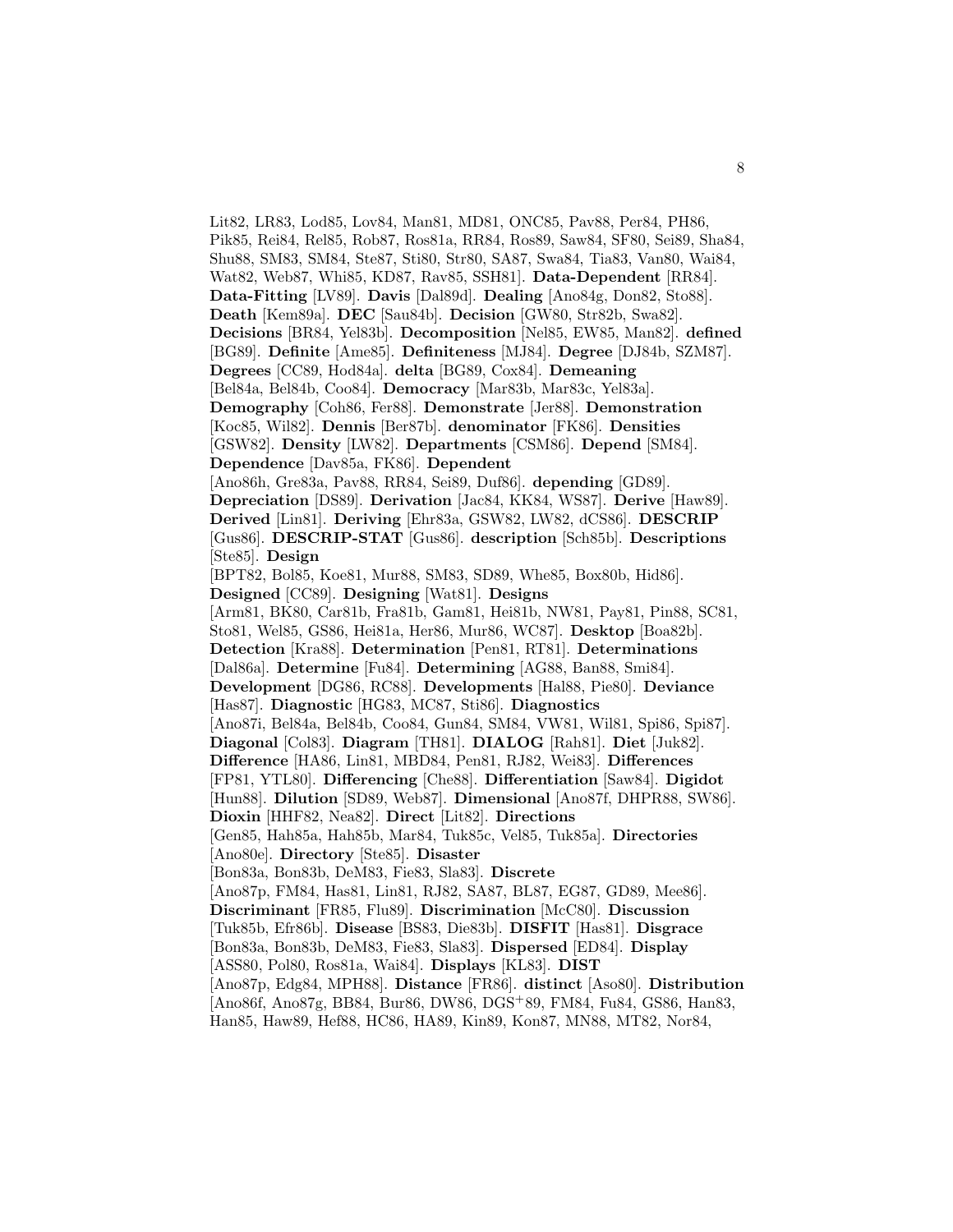Pos89, Ray85, SS89, Smi85, Sti84, Box81, CH85, CH86, Dav80, Gle89, She84, WS87, dCS86]. **Distribution-Free** [DGS<sup>+</sup>89, Kon87, GS86]. **Distributional** [FS87, Mag82]. **Distributions**

[Ano85f, Ano87p, Ber84, Edg84, Gei84a, Has81, Ima82, Lee86, LS88, Lin81, Mac86, RJ82, Zel84, BL87, Gei84b, GM86, GD89, Gle89, Mee86, Mul88, Zel85]. **Divisia** [Bar84]. **Dixon** [Che82]. **Do** [Bra83a, Bra83b, Bro80b, Car83, Cov89, Fu84, Hil83, Hun83b, Jen87, Leo83, McD83, Mul80, Ott83, Sch89a]. **Domain** [BCV88, SM84]. **Done** [Ame85]. **Dose** [Ami87, IMS87, MS87]. **Dose-Response** [Ami87, IMS87, MS87]. **Dot** [Cle84a]. **Double** [AJ88, Nor84]. **Dunnett** [Lev80]. **Durbin** [FS87]. **during** [CG82]. **Dust** [Die83b]. **Dynamic** [Dun89, Bol86]. **dynamics** [VY85].

**Early** [Sch81b, Noe84]. **Easy** [Ena88, Sch84b]. **EBA** [Fow88]. **Eccentric** [Hjo88]. **Ecological** [Fer88, VPO<sup>+</sup>85]. **Econometric** [Bak84, Gre85, Lew80, Pec80, WM87]. **Econometrics** [Bar85, BA87]. **Economic** [AL86]. **Economics** [Dow85]. **ECPSES** [MCJ87]. **EDA** [GSW82, Rah81]. **Edition** [Sea88a]. **Editor** [Gen86, Ken86, Ano84e, Ano84j, Ano88f, ADS81, BSB<sup>+</sup>86, BGF<sup>+</sup>81, BBC<sup>+</sup>89, BZ89, BDR<sup>+</sup>88, CPE<sup>+</sup>84, CHP<sup>+</sup>89, ENH<sup>+</sup>80, EFJ<sup>+</sup>89, FSW<sup>+</sup>87, FSJ<sup>+</sup>89, FSM<sup>+</sup>80, Gat89, GBL<sup>+</sup>87, GFL<sup>+</sup>85, GN85, GLM<sup>+</sup>81, GMB<sup>+</sup>84, HLT+87, HRP+86, JEE+83, JKL+81, KKN+80, Kem89a, KHH+86, KLC+88, LBW+88, MHP+87, MKF+86, NMF+80, NBA+82, PSD+83, RSI+84, SCC<sup>+</sup>84, Sea89a, SB83, SBE<sup>+</sup>82, WSA<sup>+</sup>85, vdLFS<sup>+</sup>88]. **Editorial** [Ano80g, Ano82f, Ano84i, Ano86i, Ano87j, Ano88i, Ano89i, Bis84, Bro84, PHA84]. **Educating** [MBM<sup>+</sup>85]. **Education** [BHH<sup>+</sup>80, Bor82a, Bor82b, Box80a, Bra82, Dat82, EJKS87, EWW<sup>+</sup>82, Gup82, Hig82, Hog85, Ive85, Joh82a, Kna82, Leo82, Min80, Mos82, Mos88, Owe82, Par80, Sne82, SP84, SP85b, Swi82, Tan82a, Tan82b, Wal82, Wat80, Zah82]. **Educational** [Mar84]. **Effect** [Coh82, Roy86, Rue85, Woo84]. **Effective** [Ber87a, Pos89, SI82]. **Effectiveness** [Ano84g, Don82]. **Effects** [AG88, Ano88g, Bro83a, CG82, GL83, Ham83a, Ham83b, Joh83, Mur88, Naj83, SP86, GS86, SD87, VY85]. **Efficiencies** [CBJ86]. **Efficiency** [BN88, LAH89]. **Efficient** [BB84, Leh80, VW81, JH83]. **Egon** [Dav81]. **Election** [Har88]. **Elementary** [Cob84, Fie84, Hof84, Pos82, Cox84, GY89, GY90]. **Elements** [BH86]. **Elimination** [MGS85]. **EMEPS** [LK86]. **Emory** [Bor87]. **Empirical** [Cas85, LV89, WF80]. **End** [KLV89]. **Enforcement** [VPO<sup>+</sup>85]. **Engineering** [Nel81, WDS84]. **Engineers** [Hog85]. **Enhanced** [Sav82]. **Enhancements** [GG80b]. **Entropy** [Shi88a]. **Entry** [DP85]. **Environment** [BMM83, Hun83a]. **Environmental** [Ern83, Lod85, Lov83, Mil87, MCJ87, Pri87, Ros87, SC86, Str82b, Tia83, Yel83b]. **Epidemiologic** [CG82, FS89]. **Epilogue** [Wal83]. **Equality** [DCB88, Kem89b, Lit89, PS89b, Sea89b, PS89a]. **Equation** [Ehr83a, Rei80].

**Equations** [CA87, Fre83b, FP89, Wom85]. **Equivalence**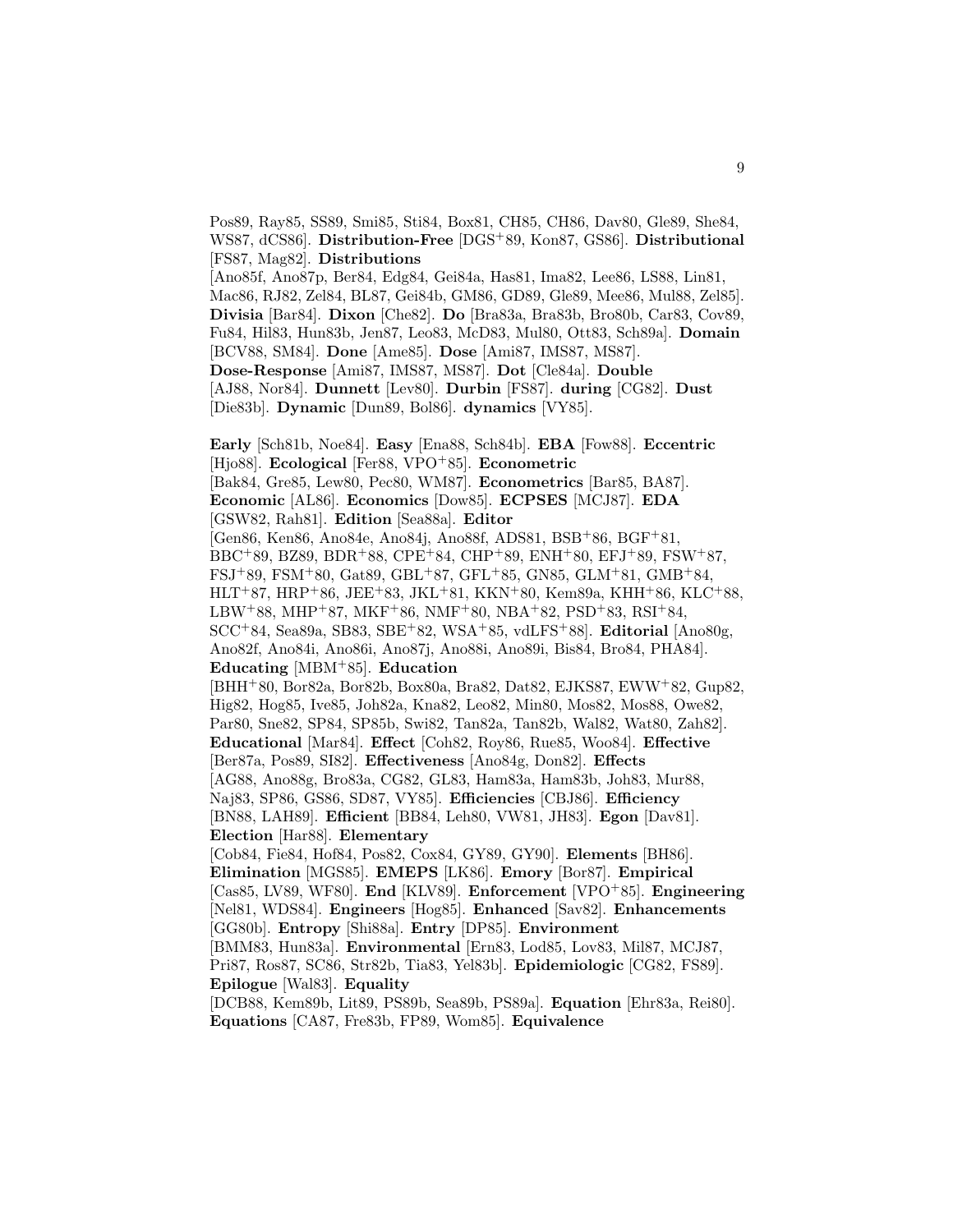[MGS85, Poo80, SK85, WB81]. **equivalences** [SSH81]. **EQUORM** [Har86a]. **Error**

[Ano87i, CC89, Fle82, Gus86, LAH89, Pav88, Wai83, Bly80, Spi86, Spi87]. **Errors** [Whi89, Duf86]. **Errors-in-Variables** [Whi89]. **Establishing** [SP85a, WBH<sup>+</sup>88]. **estimability** [EW85]. **Estimate** [Cha84]. **Estimated** [Ame85, Ano88e, Coh82, SYM84, SYC88]. **Estimates** [Ano89e, BM88b, Har86c, Mur88, SK85, SCR88, Whi89]. **Estimating** [Ano82e, Gre83a, LR83, MCJ87, Pen81, Sti86, Tho87, Dah81]. **Estimation** [AJ88, Ano86f, Bel87, CBJ86, FS89, HTM89, KM85, KM88, LK86, Loy83, Mee87, Mur86, Pau85, Ray85, SZM87, SM83, ST83, Sto81, WT80, CJT87, CH85, CH86, Cox84, GD89, Gol86, JH83, Kah87, SR83, VM89]. **Estimator** [Kem89b, MN87, Nor84, PS89b, Sea89b, Bly80, Kot86, PS89a]. **Estimators** [Ano86g, Ano87h, Ano89h, DJD85, Did85, JN89, Leh80, TW86, BvE88, Kar85, Kar86, Kar87, MA84, SI82]. **Estrogens** [Juk82]. **Ethical** [Ad 83, Bar83a, Boa83, Bro83b, Ell83, Fre83a, Geh83, Gre83b, IHD<sup>+</sup>83, Kem83, Kis83, Mar83d, Mos83, Rem83, Ric83, Rob83a, Sol83]. **Ethics** [Bar83a, Boa83, Bro83b, Fre83a, Geh83, Gre83b, IHD<sup>+</sup>83, Kem83, Kis83, Mar83d, Mos83, Rem83, Ric83, Rob83a, Sol83]. **Evaluate** [Ham81]. **Evaluating** [FM89, KHK89, Mar81a, NN82b, NN82a, VW82]. **Evaluation** [BF83, GW81, Juk82, Nag81, SD89, TW86]. **Evaluations** [Ste85]. **Event** [BT86]. **Events** [HC86, Jac84, KB84b, PKG86, EG87]. **Everyday** [Sch84a]. **Everyone** [Che86, Efr86a, Lin86b, Mor86, Pre86, Smi86, Efr86b]. **Evidence** [BS83, CG82, Die83b]. **EXACHI** [Hod84a]. **Exact** [Dav86, FS89, Lac84, Shu88]. **EXACTB** [Shu88]. **Example** [DP87]. **Examples** [DJD85, Joi81, KB84a, MP88]. **Execute** [NZ88]. **Exercises** [SF80]. **Exhaustive** [KB84b]. **Existence** [PC85]. **Expanded** [MBM<sup>+</sup>85]. **Expansion** [Col83]. **Expectations** [Sch89a]. **Expected** [Bly80, Bol85, EL88, Hun89, Sav82]. **Expected-Net-Gain** [Bol85]. **Expenditure** [Coh82]. **Experience** [Bar83b]. **Experiment** [Dun88b, SPC87]. **Experimental** [Arm81, BPT82, Bor82a, Bor82b, Dat82, Dem86, Fra81b, Hei81b, Hei86, NW81, Pay81, SD89, Wal82, Wel85, Hei81a]. **Experiments** [Car81a, CC89, Del86, Ela84, Gil84, Koe81, MBM84a, MBM84b, Web87, Whe85, Box80b]. **Expert** [Bar83b, FSL82, Gen85, Hah85a, Hah85b, Tuk85c, Vel85, Tuk85a]. **Exploration** [Lin80]. **Exploratory** [Alb89, FC81, FTL84, LS89, Ros81a, Ros89, Sti80, Tuk80]. **Exponential** [BS87, GSW82, Ima82, Man87, Nor84, REZ88, Sha86a, Gle89, McC88]. **Exponentiality** [Swa84]. **Exposition** [BL85]. **EXPOSMOO** [Sha86a]. **Exposure** [CG82, Die83b, ONC85]. **Exposures** [Ern83, Lov83]. **Extended** [MRP<sup>+</sup>89]. **Extension** [Lev80]. **extensions** [Far89]. **extrapolations** [MS87]. **Extreme** [Bur86, Kin89]. **Extreme-Value** [Kin89]. **Eye** [MSTY81].

**F** [Han85, Job82, Lac84]. **Fable** [Ram86]. **Fables** [FSL82]. **Faces** [TT80, TT80]. **Facility** [Hei86]. **Fact** [Mar83b, Mar83c, Yel83a, KLV89].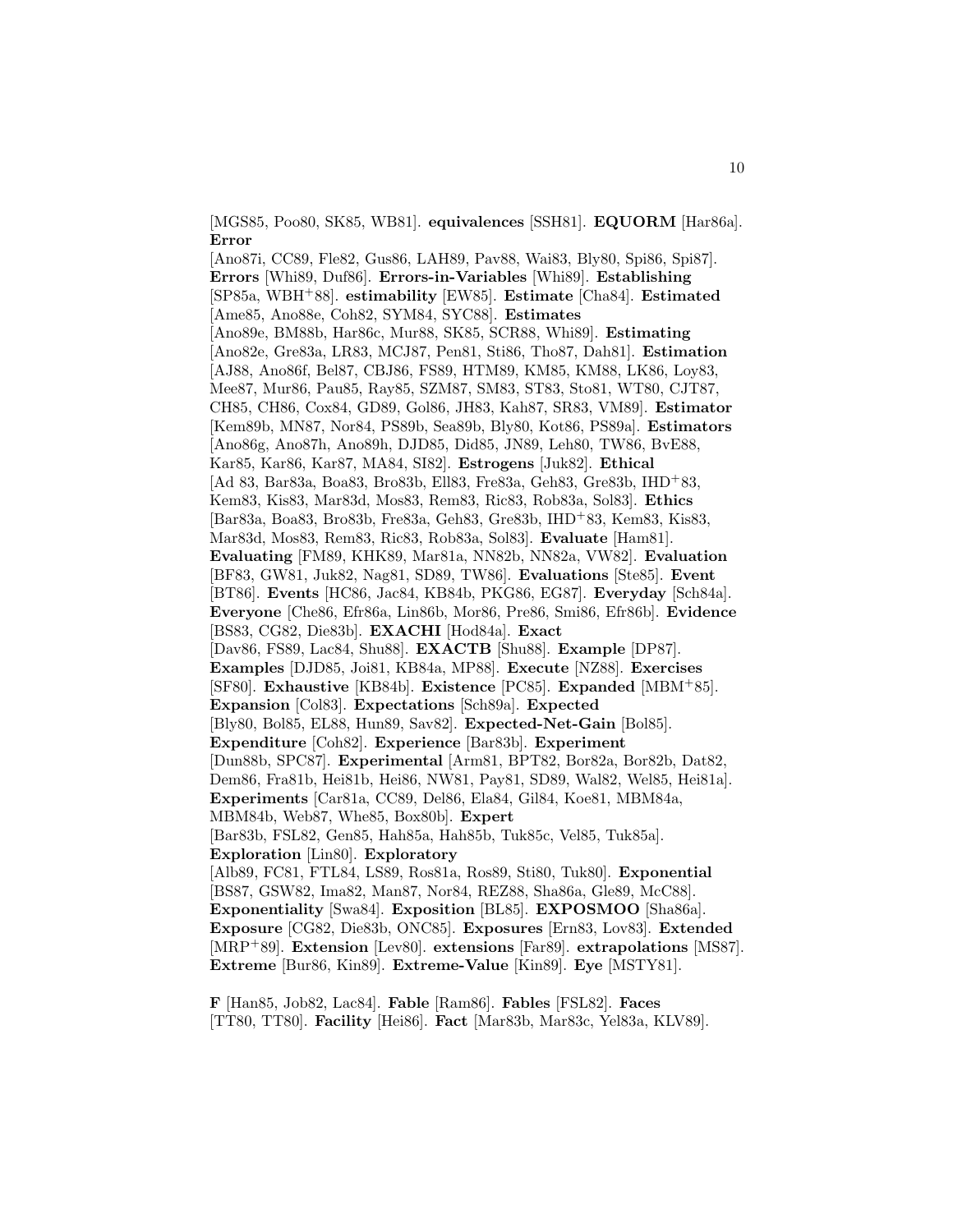**Factor** [Coo83, Har86b]. **Factorial** [Car81a, Del86, Her86]. **Factorization** [Hin80]. **Factors** [AG84, HPB82]. **Failure** [Gre86b]. **Families** [BS87, Man87, Gue87, McC88]. **Family** [DK82, DK88]. **Fast** [Gle86a]. **Fate** [Kem89a]. **Favor** [Cov89]. **FDA** [ZR82]. **FDSM** [Che88]. **Federal** [BMM83, Bis84, BCF<sup>+</sup>81, Bon81, Bon83a, Bon83b, Bra82, Bro84, DeM83, Dun81, EWW<sup>+</sup>82, Fie83, Gon80, Mar81b, MO84, Mos81, Mos82, PHA84, Ros81b, Sla83, Sne82, Tae81, Wal83, Zah82]. **Ferber** [PS82]. **Fertility** [Lit88]. **Field** [BB85]. **Fields** [Hod87]. **File** [Smi84, Wai80]. **Files** [Dal87b, KF89]. **Film** [Boe81]. **Filmstrip** [BF81]. **Filter** [Did85, MS83, MS87]. **Find** [Nor84]. **Findings** [Ano80e]. **Finite** [Bel87, Lin81, RJ82, Buo87, PG82]. **First** [PC85, Rog84, Sal85b, Saw84, Her86, ME84]. **first-order** [ME84]. **Fisher** [Box80b, Box81, Haw89]. **Fisheries** [BMP<sup>+</sup>85, DH85]. **Fit** [CA87, FM89, GH84, JSL89, Kin89, TC88, Smi85]. **Fits** [BAP89]. **Fitting** [Has81, Haw80, LV89, Mac86, Mil84, MSTY81, Smi85, Str80, Woo80]. **Fixed** [BA87]. **Fluorocarbons** [Sto82]. **Foibles** [FSL82]. **Following** [MD83]. **Force** [Hog85]. **Forecasting** [DH85, Lev87a, Mak81, Pit80, Rei87, Sch84b, WL85, Bol86]. **Forestry** [DH85]. **Forests** [BMP<sup>+</sup>85]. **Form** [Kem80]. **Formal** [Sav82]. **Formula** [Ano89f, Hef88, Hu88, PKG86]. **Formulas** [Gon80, Gue81, KH89, Har80]. **Formulation** [VPO<sup>+</sup>85]. **FORTRAN** [Ant80, Chu88, Dal89d, HPB82, TT80]. **Foulkes** [Dal89d]. **Four** [Fol82, KB84a]. **Fractional** [Che88]. **Fractional-Differencing** [Che88]. **Framed** [Dun87, Dun88b]. **Francis** [Wei83]. **Free** [DGS<sup>+</sup>89, Kon87, GS86]. **Freedom** [CC89, DJ84b, Hod84a]. **Frequencies** [Hod84a]. **Frequency** [FC87]. **Friendly** [Nor87, Wal87]. **Front** [Ano80h, Ano80i, Ano80j, Ano80k, Ano81e, Ano81f, Ano81g, Ano81h, Ano82g, Ano82h, Ano82i, Ano82j, Ano83e, Ano83f, Ano83g, Ano83h, Ano84k, Ano84l, Ano84m, Ano84n, Ano85j, Ano85k, Ano85l, Ano85m, Ano86j, Ano86k, Ano86l, Ano86m, Ano87k, Ano87l, Ano87m, Ano87n, Ano88j, Ano88k, Ano88l, Ano88m, Ano89j, Ano89k, Ano89l, Ano89m, KLV89]. **Full** [Cle84a]. **Function** [Fle82, FR85, KE83, Lin86a, Lin80, MJ84, Pol80, Pos89, Rup87, CDFP81, McC88]. **Functions** [JM85, BL87, Hel88]. **Funds** [Gon80]. **Further** [HA89]. **Future** [Boa82b, Gen85, Hah85a, Hah85b, Hah89, Tuk85a, Tuk85c, Vel85].

**Gadfly** [SB85]. **Gain** [Bol85]. **Galton** [Wei83]. **Game** [KC84]. **Games** [Cov89]. **gamma** [Gle89]. **GANOVA** [BW84]. **Gauss** [dJ84a, KK84]. **Gaussian** [Dav80, WS87]. **Geisser** [Zel85]. **Gemmell** [DM81]. **General** [BW84, Bur82, CA87, Mul82, Spi85, Str80, WM87, Wil80, CJT87, Her80]. **Generalization** [AL86, Kra88, Man81]. **Generalized** [MLB80, Mer89, Rei80, Sea84, Som86, SA87]. **Generate** [IS85]. **Generated** [JM85]. **Generating** [BB84, KE83, TT80, CDFP81]. **Generation** [DR83, DK88, NP82, SF80, PK82]. **GENERATOR** [ES86]. **GENERIC** [Dal88a]. **Geographically** [ED84]. **Geometric** [Sha82, Stu82, Sch85b].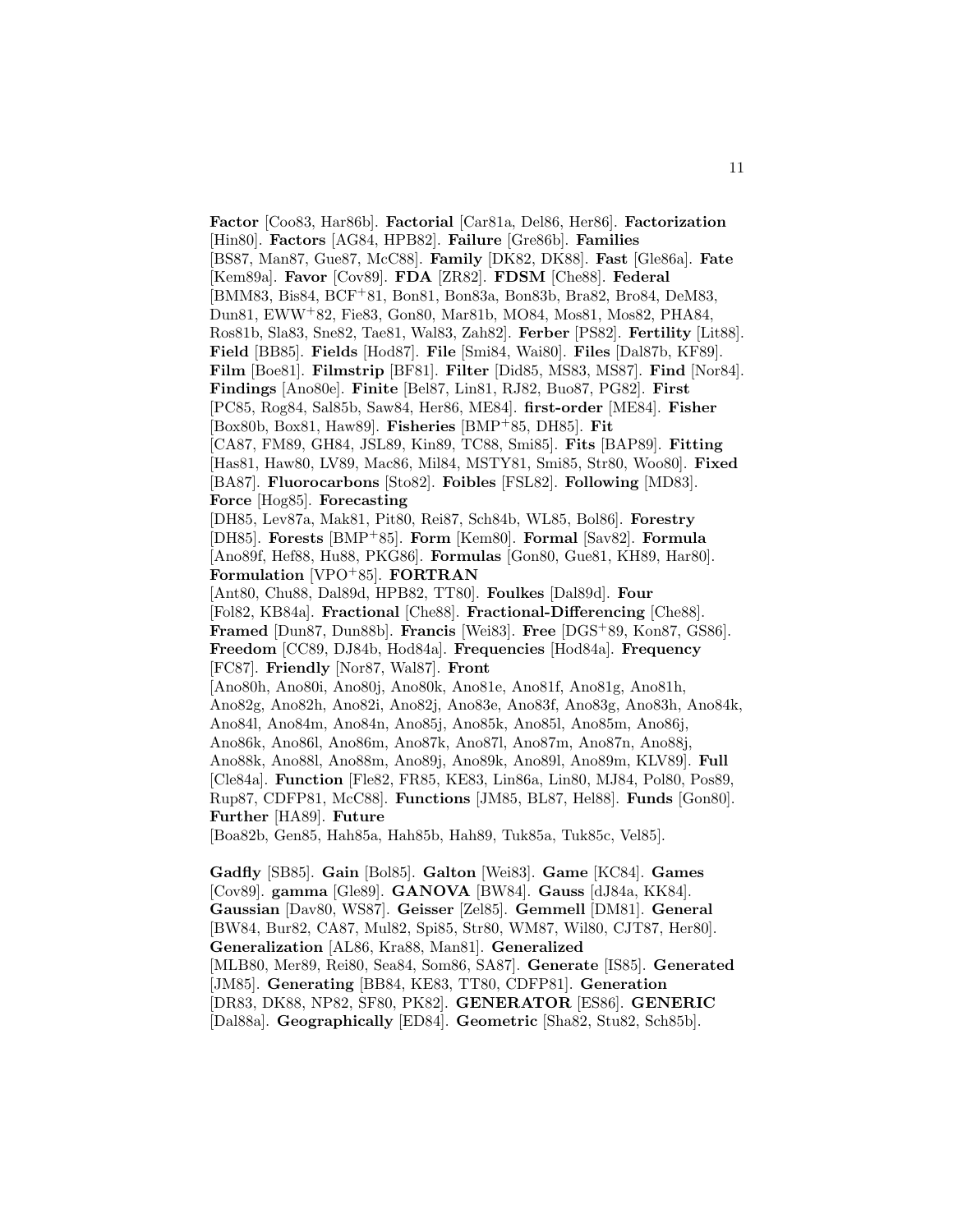**Geometry** [Ano87f, Bry84, SW86, Swi81, Her80]. **George** [AS86, Ano84h, Ord84]. **Geostatistics** [Cre89]. **Gerard** [Ber87b]. **Gertrude** [MM80]. **Getting** [Hoo80]. **Gilbert** [MMM82]. **GLIM** [NN86]. **glimpse** [Bol84]. **GMDH** [Far81]. **Goal** [BB85]. **Goldberger** [Did85]. **Golf** [HC86, KC84]. **Good** [Loy83]. **Goodness** [CA87, FM89, Kin89]. **Goodness-of-Fit** [CA87, Kin89]. **Gosset** [Bol84, Box81]. **Government** [Bra82, EWW<sup>+</sup>82, Mos82, Pit80, Sne82, Zah82, Bra82, EWW<sup>+</sup>82, Mos82, Sne82, Zah82]. **Governments** [Bon88, Dun88a, Leh88, Rey88]. **Graduate** [BS89, Bro80a, BK86, EJKS87, VD84]. **Graduate-Level** [VD84]. **Graph** [CM83]. **Graphic** [Pai85]. **Graphical** [Alb89, ASS80, Ano85i, BL85, Cle84a, Dun88b, FTL84, HH87, Mag82, Pol80, TW86, KD87]. **Graphics** [Bea83, DP87, GH82, Hin88, Pol82]. **Graphs** [Cle84b, Dri80, Ima82]. **Greenberg** [AS86]. **Group** [Ame85, BR84, FR85, Loy83, RR85]. **Groups** [LS89]. **Growth** [Ami87, DGS<sup>+</sup>89, MO84, REZ88, SK85, DBS<sup>+</sup>85]. **Guidelines** [Ad 83, Bar83a, Boa83, Bro83b, Ell83, Fre83a, Geh83, Gre83b, IHD<sup>+</sup>83, Kem83, Kis83, Mar83d, Mos83, Rem83, Ric83, Rob83a, Sol83]. **Gurland** [AL86].

**H** [TG89]. **Haenszel** [Som86]. **Handling** [BT86]. **Happened** [Sch86]. **Harrison** [Bol86]. **Hartley** [Smi81, Edw86]. **Harvey** [SPC87]. **Hausdorff** [KS88]. **Hawaiian** [Sch81b]. **Hazard** [Lin86a, SB85]. **Health** [Bro83a, Col81, GL83, Hac87, Ham83a, Ham83b, Joh83, Lev87c, Naj83]. **Heisey** [Ber87b]. **Helpers** [Wai83]. **Herman** [Smi81]. **Heterogeneity** [VY85]. **Heterogeneous** [Ros81a]. **Heteroscedastic** [Lie80]. **heuristic** [WS87]. **Hierarchical** [Gil86, Har86b, KL83, Pei87, RM80, Rom87]. **HIFACT** [Har86b]. **High** [Pos82, RM88]. **Highlights** [Van80]. **Histograms** [Dic81]. **Historical** [Ell83]. **Histories** [BT86, PBM84]. **History** [Cha80, DG86, Hut82, Her80, Her86, WS80]. **Hoc** [Bar83a, Boa83, Bro83b, Fre83a, Geh83, Gre83b, IHD<sup>+</sup>83, Kem83, Kis83, Mar83d, Mos83, Rem83, Ric83, Rob83a, Sha86b, Sol83]. **Holtzman** [Bor82a, Bor82b, Dat82, Wal82]. **Homework** [SF80]. **Homogeneity** [Ami87, Har86a, HL87]. **HOMPRO** [HL87]. **Houston** [Hac87]. **Human** [JM85, Tro86, WF80]. **Hyperbolic** [MN88]. **Hyperbolic-Secant** [MN88]. **Hypotheses** [SM83, Hel88]. **Hypothesis** [JW82, Jer88, KMM87, MD83, Wil80, Nai87]. **Hypothesis-Testing** [Jer88].

**IBM** [Con87, Dal88b, Dal89a, Ell88, Gre85, MEP<sup>+</sup>86, Sau84a]. **IBM-PC** [Con87]. **IBM-PC-Compatible** [Ell88]. **Icicle** [KL83]. **Icon** [TW86]. **Idea** [Hun81]. **Identification** [Bar85, JW82, Wom85]. **Identifying** [Rue85]. **Identities** [Roc88]. **If** [Sei89]. **II** [LMM84]. **IIe** [LMM84]. **Illnesses** [Lev87c]. **Illusion** [CM83]. **Illustrate** [Bol85]. **Illustrated** [Swi81]. **Illustrative** [MP88]. **Imaging** [HE84]. **IML** [NZ88, Sal88]. **Immune** [Web87]. **Impact** [CS86]. **Imperfect** [KM87]. **Implementation** [VPO<sup>+</sup>85]. **Implementations** [FHI89]. **Implications** [DBM86, Mar82]. **implicitly**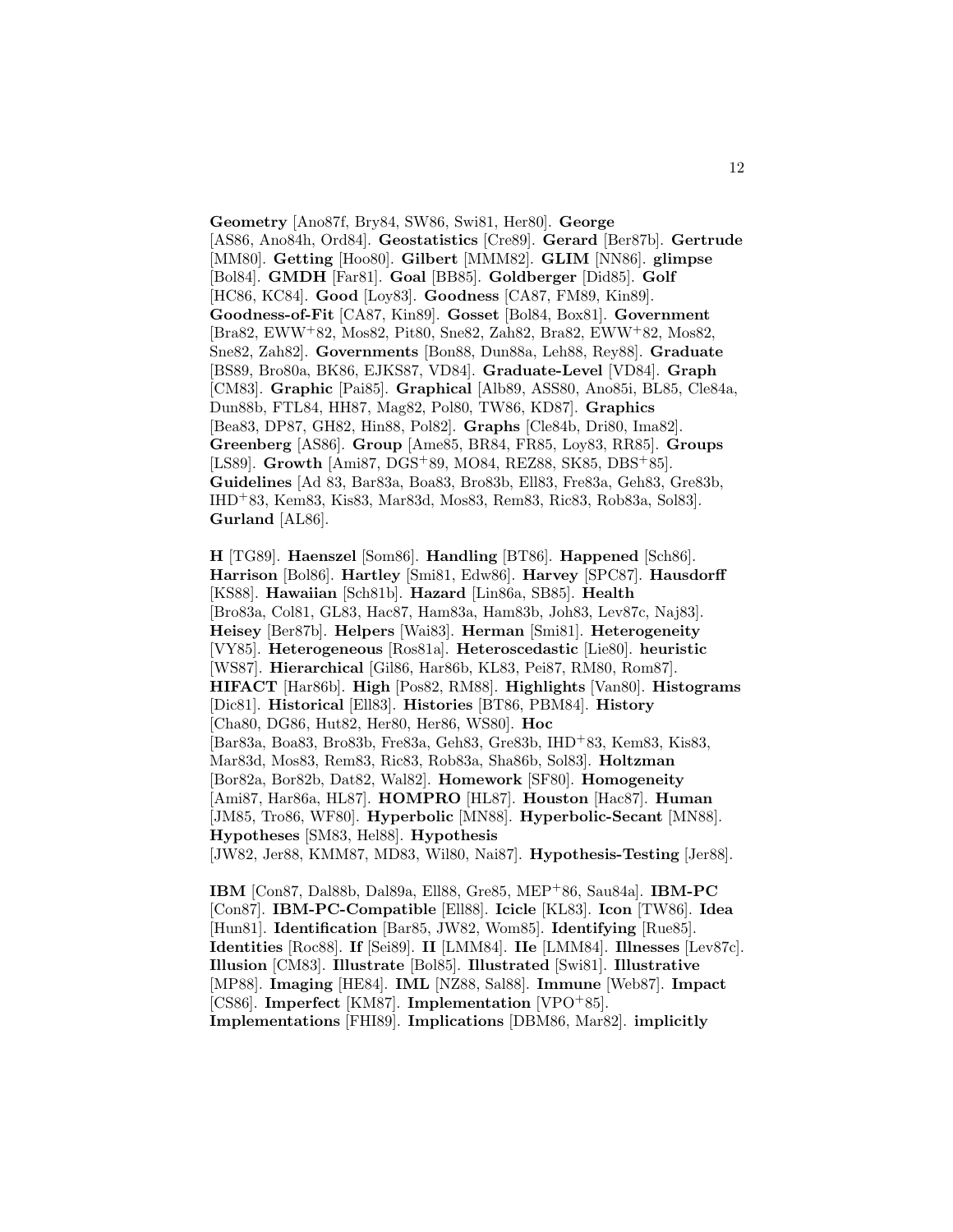[BG89]. **Importance** [Ano87e, Kru87, KM89b]. **impressions** [Noe84]. **Improved** [AS84, Ano82e, Ano85e, KLV89, Dah81]. **Improvement** [Mil87, Pri87, Ros87]. **Improving** [BCF<sup>+</sup>81, Bon81, Dun81, Mar81b, Mos81, Ros81b, Tae81]. **IMSL** [GG80b]. **Including** [Del86, Juk82]. **Incomplete** [Cha82, Hin80]. **Incorporate** [RR85]. **Increasing** [RM88]. **INDEP** [HG83]. **INDEP-SELECT** [HG83]. **Independence** [Ano88g, Bro86, Cox82, Flu86, Gil81, Kor84, SD87]. **Independent** [DCB88, EG87, KMM87, KB84b, Lit89, RNT84]. **Index** [Dal89d]. **Indifference** [Nov84]. **Individual** [Lin86a, PN87, YTL80]. **induction** [SP85a]. **inductive** [FF80]. **Industry** [BHH<sup>+</sup>80, Boa85, Box80a, Bra83a, Bra83b, Car83, God85, Hah85c, Hil83, Hun83b, Joi85a, Joi85b, Leo83, Mar81a, McD83, Min80, Ott83, Par80, Sne84, Wac85, Wat80, BHH<sup>+</sup>80, Box80a, Min80, Par80, Wat80]. **Inequality** [Ano88e, Hil84, Rag86, Spi85, Far89, NW86, SYM84, SYC88, WS80]. **Inference** [Kap87, RR84, RBL86, Edw86, GP89]. **Inferences** [Sch89a, Gue87]. **Inferential** [MRP<sup>+</sup>89]. **Infinite** [Tor86, AT86]. **Influence** [Bis84, Bro84, PHA84, Rup87]. **Information** [Ano80l, Ano81i, Ano82k, Ano84o, Ano86n, Ano87o, Ano88n, Ano89n, Ber88, Hil88, Jay88, KM87, Kul88, McC88, Sau84a, TC88, Zel88a, AO89, Zel88b, dCS86]. **Information-theoretic** [TC88]. **Initial** [Hog85]. **Input** [IS85]. **Inquiry** [WF80]. **Inspection** [Gol82, Var86, Sti86]. **Instruction** [Car87, DSAGR87]. **Instructional** [Dri80, SJ86]. **Integer** [Ano82e, CDFP81, Dah81]. **Integer-Parameter** [Ano82e, Dah81]. **Integral** [Bas81, Low83, Roc88]. **Integrals** [Cha82]. **Integration** [Rai82]. **Intelligent** [Gen85, Hah85a, Hah85b, Tuk85c, Vel85, Tuk85a]. **Intelligibly** [Bro80b]. **INTELREG** [GNS82]. **Interaction** [Del86]. **Interactive** [BH81, Cor87, Dem86, DP85, Ell88, Geb89, GNS82, Ham85, HN86, KG80a, Lun80, Lun84, Mac86, MD85, Orr80, PBM84, Pol82, PC83, Rah81, Rom87, Sal88, Sha86b, Tur87b, Wai80]. **Interbattery** [HPB82]. **Interblock** [Har86c]. **Intercept** [Haw80, Job82]. **Interesting** [MN87, ME84]. **Interim** [Ber87c]. **International** [LH81]. **Interpretation** [HO85, McC80, Nel85, Woo84]. **Interpretations** [Bro83a, GL83, Ham83a, Ham83b, Joh83, Naj83]. **Interval** [HA86, Jen87, WT80]. **Intervals** [Kon87, Lou81, Sch81a, Ang89, Ang90, Ber81, Buo87]. **Intra** [Har86c]. **Intra-Interblock** [Har86c]. **Intraclass** [SZM87, ST83, SP86]. **Introduction** [Cas85, Low82, Cox84]. **Introductory** [Nea82, Noe80, WMB82]. **Invalid** [Jac84]. **Inverse** [Ano85g, GK84, MLB80, Dav80, Rav85, WS87]. **Inverses** [Sea84]. **Inversion** [MGS85]. **Inverted** [LS88]. **Investment** [Boo84]. **Investment-Oriented** [Boo84]. **Invited** [BZ89, Gat89, Kem89a, Sea89a]. **Iowa** [DS89]. **Iowa-Curve** [DS89]. **Isn't** [Che86, Efr86a, Lin86b, Mor86, Pre86, Smi86, Efr86b]. **ISP** [Cor87]. **ISPAHAN** [KG80a]. **Issue** [Coh86]. **Issues** [Jer88, Lit88, Wei82a]. **Iteratively** [Ano89e, SCR88]. **IV** [Van80]. **Ivakhnenko** [Far81].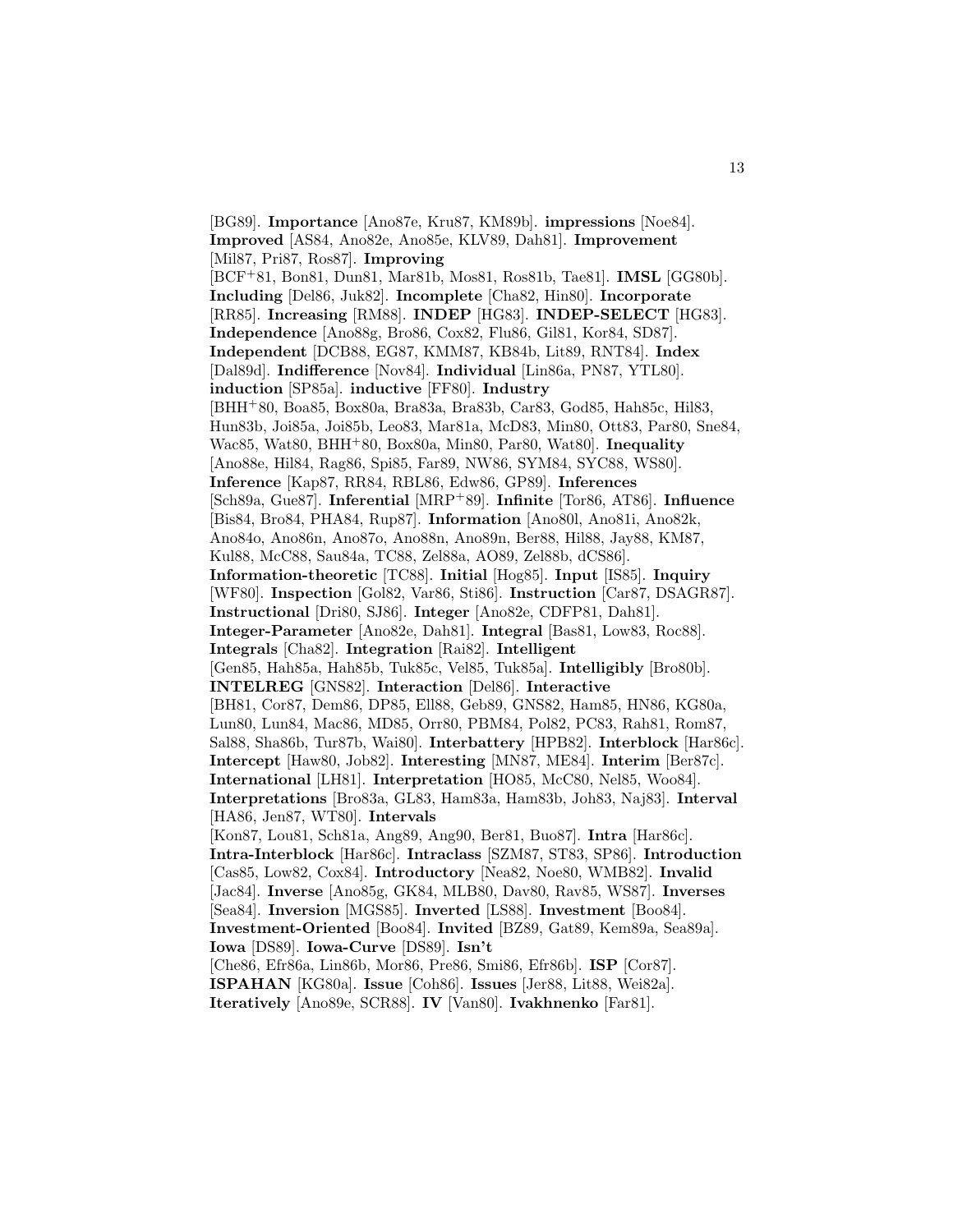**Jack** [Bec82]. **jackknife** [EG83]. **Jacob** [Wei82b]. **James** [KM88]. **Jeffreys** [Kas82, Zel82b, Zel82a]. **Jenkins** [Rei80]. **Jensen** [Hil84, NW86, Spi85]. **Jerome** [GH80]. **Jerzy** [LR82]. **John** [MMM82]. **Joint** [Sti84]. **Jointly** [LR83]. **Jonckheere** [PS81]. **Jose** [Gei84b]. **Journals** [Bis84, Bro84, PHA84, Sal85a]. **joy** [GM86]. **Judge** [Jen87]. **Judgments** [FSL82]. **Junior** [Pos82]. **Justifying** [Jac84].

**Kalman** [Did85, MS83, MS87]. **Kalman-filter** [MS87]. **Kantorovich** [Rag86]. **Kempthorne** [PS89a]. **Kendall** [Ano84h, Ord84]. **Key** [Boa85, God85, Hah85c, Joi85a, Joi85b, Wac85]. **Kickers** [BB85]. **Kiefer** [Bec82]. **Kit** [KF89, Whe85]. **Knowledge** [Sto82]. **Kolmogorov** [Har80, PG83]. **Kronecker** [Rog84]. **Kruskal** [Sti84]. **Kullback** [AO89]. **Kurtosis** [BM88a, Moo86, Rup87]. **Kutner** [Dri86]. **Kuznets** [Ham87a]. **KWIKSTAT** [Ell88, Ell89].

**Lack** [JSL89]. **Lack-of-Fit** [JSL89]. **Language** [Sal88]. **Large** [Fle82, HA86, Hod84a, Hid86, Tom84]. **Large-Sample** [Fle82, HA86]. **Late** [Sei89]. **Latent** [DM87, LK86]. **Latent-Class** [DM87]. **Later** [Ano86e, Hoe85, MGS82]. **Latin** [Mur86]. **Latitude** [Smi84]. **Lattice** [Car81b]. **Law** [Dow85, HH87, Hun83a, Mil87, Pri87, Rob83b, Ros87, VPO<sup>+</sup>85, Tom84]. **Lay** [FSL82]. **Layout** [Del86]. **Layouts** [Car81a, Car81b]. **Lead** [BH83]. **League** [BF83]. **Least** [Ano89e, BM88c, Ehr83a, Har86c, HO85, Kem89b, PKG86, PS89b, Sea89b, SCR88, WS88, Wil81, Woo80, BvE88, MA84, PS89a, SSM80, Wom85]. **Least-Squares** [WS88]. **left** [Mul88]. **left-truncated** [Mul88]. **Legal** [Mar82]. **Legitimate** [Var86]. **Leibler** [AO89]. **leisurely** [EG83]. **Leonard** [Rya82]. **Lessons** [Lav82, Pen88]. **Letter** [Ano88f]. **Letters** [Ano84e, ADS81, BSB<sup>+</sup>86, BGF<sup>+</sup>81, BBC<sup>+</sup>89, BDR<sup>+</sup>88, CPE<sup>+</sup>84, CHP<sup>+</sup>89, ENH<sup>+</sup>80, EFJ<sup>+</sup>89, FSW<sup>+</sup>87, FSJ<sup>+</sup>89, FSM<sup>+</sup>80, GBL<sup>+</sup>87, GFL<sup>+</sup>85, GN85, GLM+81, GMB+84, HLT+87, HRP+86, JEE+83, JKL+81, KKN+80, KHH+86, KLC+88, LBW+88, MHP+87, MKF+86, NMF+80, NBA+82, PSD<sup>+</sup>83, RSI<sup>+</sup>84, SCC<sup>+</sup>84, SB83, SBE<sup>+</sup>82, WSA<sup>+</sup>85, vdLFS<sup>+</sup>88]. **Level** [Bro83a, GL83, Ham83a, Ham83b, Joh83, Naj83, VD84]. **Levels** [BH83]. **Leverage** [Cas83]. **L'Hospital** [Tar81]. **LHS** [IS85]. **Liberal** [Ive85, MR89]. **Library** [Con87, DR83, DK88, GG80b, Gle86a]. **Life** [MD81, RM81, Wag82, Gol86, MS87, RM81]. **Lifestyle** [Lev87c]. **Lifestyle-Related** [Lev87c]. **Light** [Swa82]. **Like** [Dal88c]. **Likelihood** [Ano82e, DJD85, FS89, Leh80, LR83, Nor84, Ray85, Ber87c, Cox84, Dah81, Dav80, McC88, VM89, Hil87]. **Likert** [Kis82]. **Lilliefors** [Ano87g, DW86, Ima82]. **LIMDEP** [Gre83a, Gre85, Gre86b]. **Limit** [Tar81, Yan88, PG82]. **Limited** [Ano86h, Gre83a]. **Limiting** [Kor84, SD89, Web87]. **Limits** [FBC<sup>+</sup>83, MD83, Whi86]. **LINCHI** [Hod84b]. **LINCS** [Sch88a]. **Line** [TT80]. **Linear**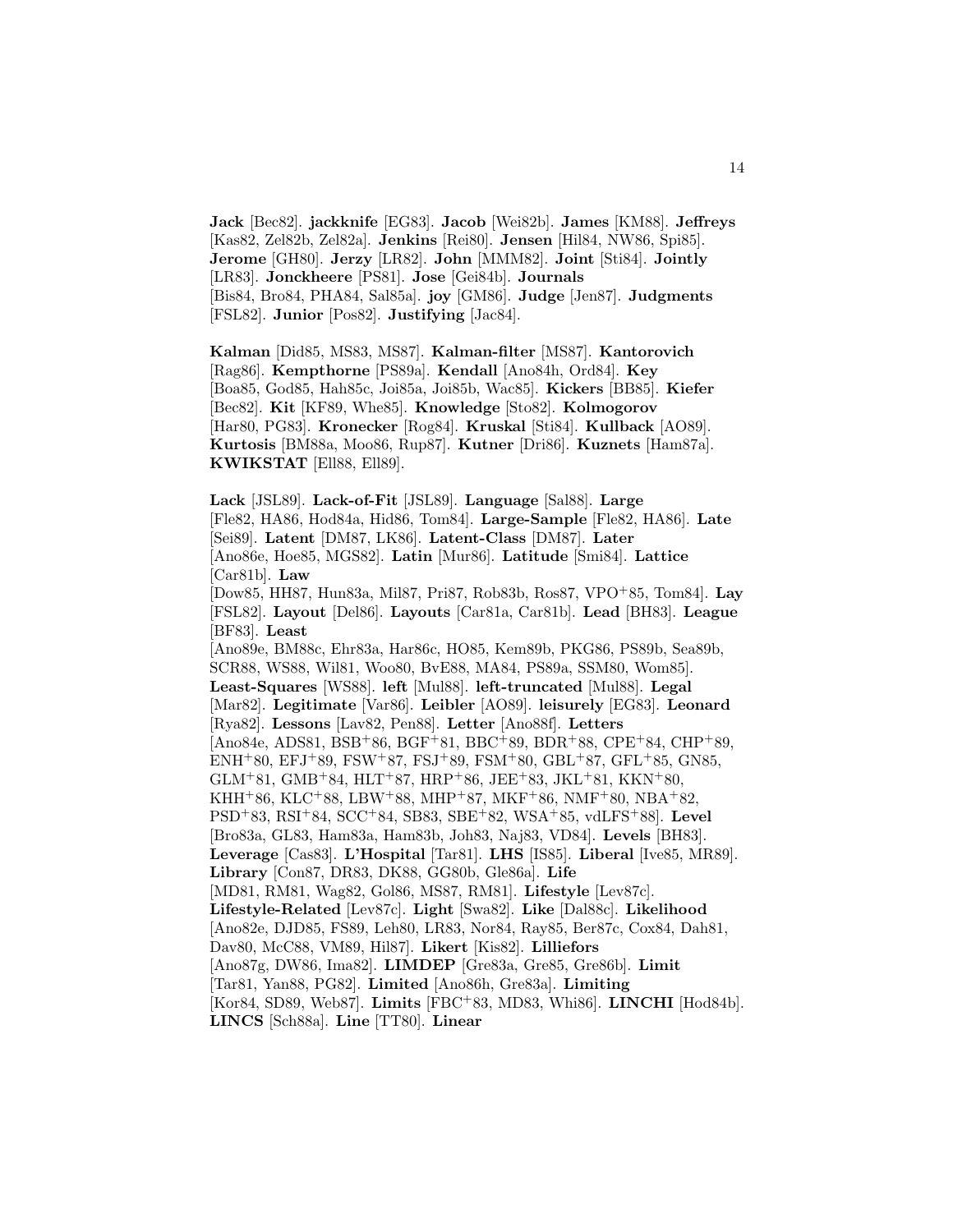[Ano89h, Bur82, CA87, Dal87a, FR85, GH84, GNS82, Gro82, Hod84b, JN89, Kem89b, Lam80, Lit82, MLB80, Mul82, PS89b, Rag86, RT81, Sav82, Sch88a, Sea84, Sea89b, SA87, Thi87, Thu89, War85, Wil80, Woo80, BvE88, Bol86, CW88, CJT87, Duf86, Ham84, Her80, Kot86, MA84, PS89a, SSM80, TC88]. **Linearly** [RNT84]. **Lines** [MSTY81, Sea88b]. **LINWOOD** [Woo80]. **Listing** [Nef83, SP84, SP85b]. **Literature** [Bas81, KM89b]. **Local** [Bon88, Dun88a, Leh88, Rey88]. **Locally** [Cle81]. **Location** [Gus86, Smi84, Spi85, JH83]. **Log** [Dal87a, Sav82]. **Log-Linear** [Dal87a, Sav82]. **Logging** [Cle84a]. **Logistic** [Ano84f, CCW<sup>+</sup>86, Dal88b, Dal89a, Hau83, dCS86, Dal88b]. **LOGIT** [Ste88a]. **LOKATE** [Smi84]. **Longer** [Cov89]. **Longitude** [Smi84]. **Longitude-Latitude** [Smi84]. **Longitudinal** [War85]. **Look** [BPT82, Est85, FP87, Hah89, Has87, KS83, RN88, CJT87, EG83]. **Lord** [Hil84]. **Loses** [Sch84c]. **Lotteries** [Est85, KS83]. **Love** [SC86]. **Lovell** [Lov84]. **Low** [Bro83a, Ell88, GL83, Ham83a, Ham83b, Joh83, Naj83]. **Low-Cost** [Ell88]. **Low-Level** [Bro83a, GL83, Ham83a, Ham83b, Joh83, Naj83]. **LOWESS** [Cle81]. **LSAP** [Lam80]. **Lung** [BS83, Die83b]. **Lurking** [Joi81].

**M** [Gei84b]. **Machine** [BT86]. **Macintosh** [Hun89]. **MAD** [Hil84, JD89]. **Made** [Sch84b]. **MADMANager** [KF89]. **main** [GS86]. **Mainframe** [Ami87, Gal84]. **Mainframes** [Bak84]. **Maintenance** [Wai80]. **Major** [BF83]. **Make** [Yel83b]. **Making** [Str82b, GW80]. **Management** [DP85, KF89, ONC85, Van80]. **Managers** [Rob87]. **Managing** [Mar84]. **Manipulating** [Hel88]. **Manipulation** [KF89]. **Mantel** [Som86]. **Manufacturing** [Hah89]. **Map** [GH82, Smi84]. **Mapping** [Dun87, Dun89]. **Maps** [Dun88b, Tru81, WF80]. **marginal** [SSM80]. **marginals** [GM86]. **Marine** [BMP<sup>+</sup>85, DH85]. **Mark** [Hsi81]. **Markov** [KK84, MP88]. **Mary** [MM80]. **Matched** [RR85]. **Material** [Shu83]. **Materials** [Dow85, Lod85, Pos81, Rue85, SP84, SP85b, WL85]. **Maternity** [PBM84]. **Mathematics** [Shu83]. **MATHIST** [PBM84]. **Matrices** [Har86a, Pol80]. **Matrix**

[Ame85, Ano85g, Low82, MGS85, Sal88, Tur87b, dJ84a, Rav85, dCS86]. **Matter**

[Ano80a, Ano80b, Ano80c, Ano80d, Ano80h, Ano80i, Ano80j, Ano80k, Ano81a, Ano81b, Ano81c, Ano81d, Ano81e, Ano81f, Ano81g, Ano81h, Ano82a, Ano82b, Ano82c, Ano82d, Ano82g, Ano82h, Ano82i, Ano82j, Ano83a, Ano83b, Ano83c, Ano83d, Ano83e, Ano83f, Ano83g, Ano83h, Ano84a, Ano84b, Ano84c, Ano84d, Ano84k, Ano84l, Ano84m, Ano84n, Ano85a, Ano85b, Ano85c, Ano85d, Ano85j, Ano85k, Ano85l, Ano85m, Ano86a, Ano86b, Ano86c, Ano86d, Ano86j, Ano86k, Ano86l, Ano86m, Ano87a, Ano87b, Ano87c, Ano87d, Ano87k, Ano87l, Ano87m, Ano87n, Ano88a, Ano88b, Ano88c, Ano88d, Ano88j, Ano88k, Ano88l, Ano88m, Ano89a, Ano89b, Ano89c, Ano89d, Ano89j, Ano89k, Ano89l, Ano89m]. **Maurice** [Ano84h, Ord84]. **Maximizing** [LR83]. **Maximum**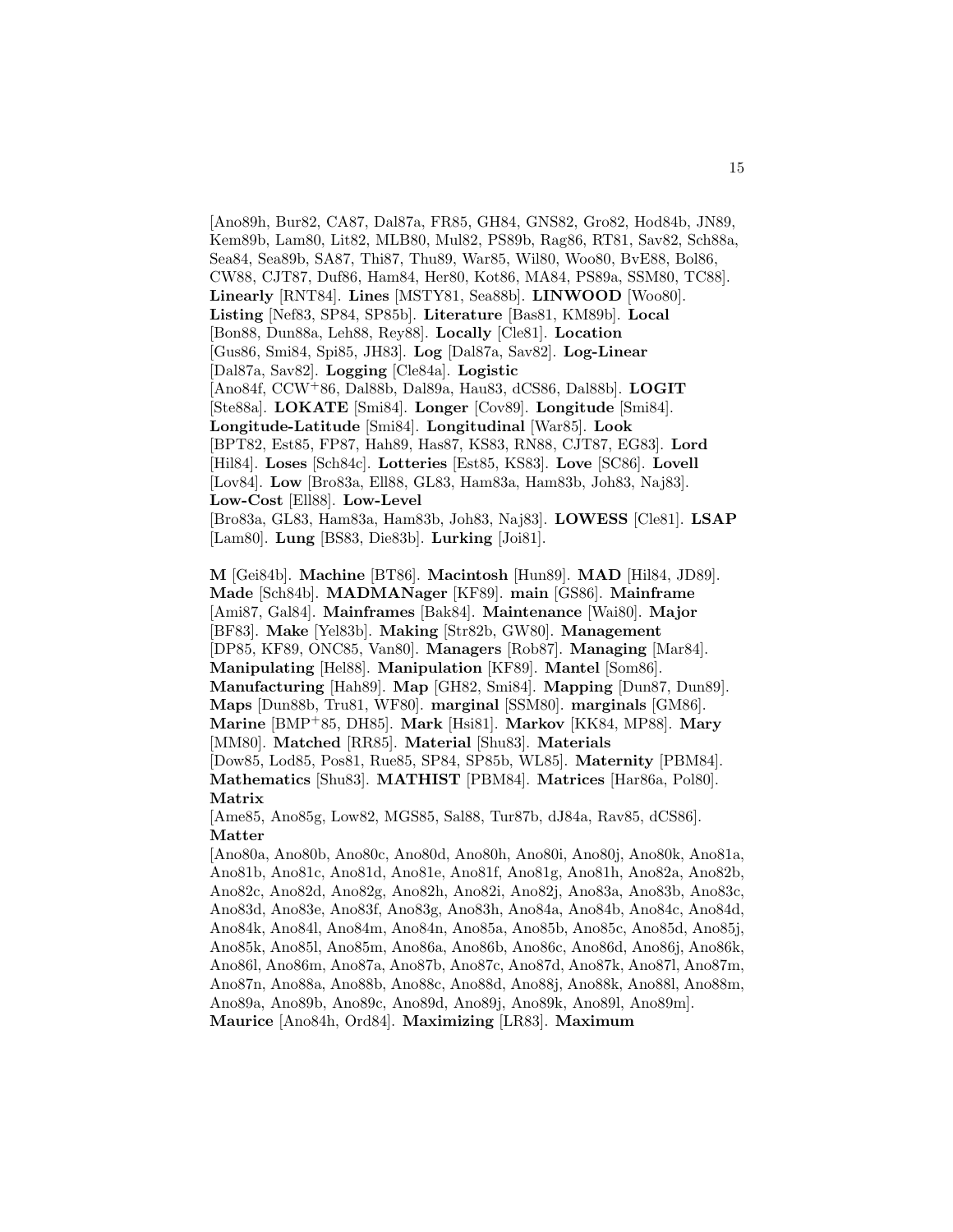[Ano82e, DJD85, FS89, Nor84, Ray85, Shi88b, Cox84, Dah81, VM89]. **Mean** [Ano87p, Ano88e, EL88, Hun89, Kap87, Sch89a, Yan88, Aso80, Kot86, ME84, SYM84, SYC88, Shu82]. **mean-of-ratios** [Kot86]. **Meaning** [Moo86, Roy86].

**Means** [ASS80, BB89, Pen81, Sch84a, Shi88a, SSM80]. **Measure**

[Gam81, Gus86, Hor83, Ped85]. **Measured** [Sei89, TVV85]. **Measurement** [Ano87i, Ern83, Spi86, Spi87]. **Measures**

[BR84, Ela84, Gil84, Hef88, LS89, MBM84a, MBM84b, Rav86, TC88]. **Meat** [ZR82]. **Median** [HTM89, JD89, DHPR88]. **Medical**

[Car87, Coh82, DSAGR87, GW81, Hac87, Sal85a, Hac87]. **Medicine**

[Bor87, Col81]. **MEDPOL** [DHPR88]. **Meharry** [Car87]. **Meinhold**

[HA89]. **Melvin** [Gei84b]. **Members** [DL86]. **Memoriam**

[AS86, Ano84h, Bec82, Dav81, DM81, DS81, FK87, Ham87a, Kis82, MMM82,

Ord84, PS82, Rya82, Smi81, TG89, Wei82b]. **Meteorological** [Pik85]. **Method**

[Ano82e, Ano87f, Ano89f, Hu88, Kap87, Mag82, SW86, BG89, Cox84, Dah81]. **Methodology** [DS89, Die83a, KC84, Kra88]. **Methods**

[Alb89, Bro80a, Cle84a, CA85, FTL84, HA86, Low82, MP88, RR85, SBA85, Tia83, WM87, PK82]. **MICRO** [Edm85, Fow88]. **MICRO-CLUSTER**

[Edm85]. **MICRO-EBA** [Fow88]. **Microcomputer** [Ber87a, DM87, Edg84, Fer88, FS89, Gus86, Len87, LK86, Roh87, SJ86, Sch88a, Swa84].

**Microcomputers** [Edm85, Geb81, Gil86, Gle86a, HN86, Hin82, Hin88,

KF89, Nef83, Orr80, Rah81, Ste85, Wal87]. **Microcomputing** [Dal88c].

**Micros** [Bak84]. **MICROSCALE** [Tro86]. **MICROSTAT** [Orr80]. **Miner** [Lov84]. **Miniature** [KC84]. **Minimum**

[Ano86g, Ano87h, GD89, Kar85, Kar86, Kar87, VM89]. **Minis** [Bak84]. **Miscellaneous** [Dal89b]. **Missing**

[Ano84g, Don82, Fre80, JW82, LR83, Mur88, SZM87, Mur86]. **Missing-Cell** [Mur88]. **Misspecifications** [MT82]. **MIX** [Mac86]. **mixed** [HT83].

**Mixture** [SPC87, Gle89, PK82]. **Mixtures** [Mac86]. **MLE** [Lev85]. **MLIB** [Con87]. **MLIN** [Gro82]. **Mo** [SYC88]. **MODBIN** [DM87]. **Model**

[Bel87, BCV88, Che88, GH84, Gro82, JM85, Lev87c, Lin86a, MLB80, Mul82,

Pau81, Pau85, Pen88, Sch84a, SZM87, SM84, ST83, Bol86, CJT87, Her80,

HT83, Kot86, ME84, SSM80, SSH81]. **Model-Based** [Bel87]. **Modeling**

[Gre85, Lam83, PBM84, DBS<sup>+</sup>85]. **Modeling-From** [Lam83]. **Models**

[BF83, DM87, DBM86, Dri86, FM89, Gre83a, HO83, Lie80, Lit82, Neu85, Pei87,

PC83, Rei80, Sta86, SD86, Sea84, SM83, SK85, Str80, War85, Cox84, GP89]. **Modern** [Low82, Var86]. **Modest** [Sti82]. **Modified** [Har80]. **MODMULT** [DM87]. **Module** [MRP<sup>+</sup>89, Ste89a, Ste89b]. **Modules** [Fol82]. **Moment** [Arb89, KE83, PC85, CDFP81]. **moment-generating** [CDFP81]. **Moments**

[BM86, Dic81, Fu84, Lin81, NA85, RJ82, CDFP81]. **Monetary** [Bar84]. **Monitor** [LNC<sup>+</sup>81]. **Monitoring**

[BMP<sup>+</sup>85, Mil87, Pri87, Ros87, SC86, VR83]. **Monotone** [Rav86]. **Monotonicity** [FM84, Shi88a]. **Monte** [Gle86a]. **MORPOL** [Lin85a]. **Mortality** [MP80, MEP<sup>+</sup>86, MRP<sup>+</sup>89, Whi85]. **Mosaic** [HK84]. **most**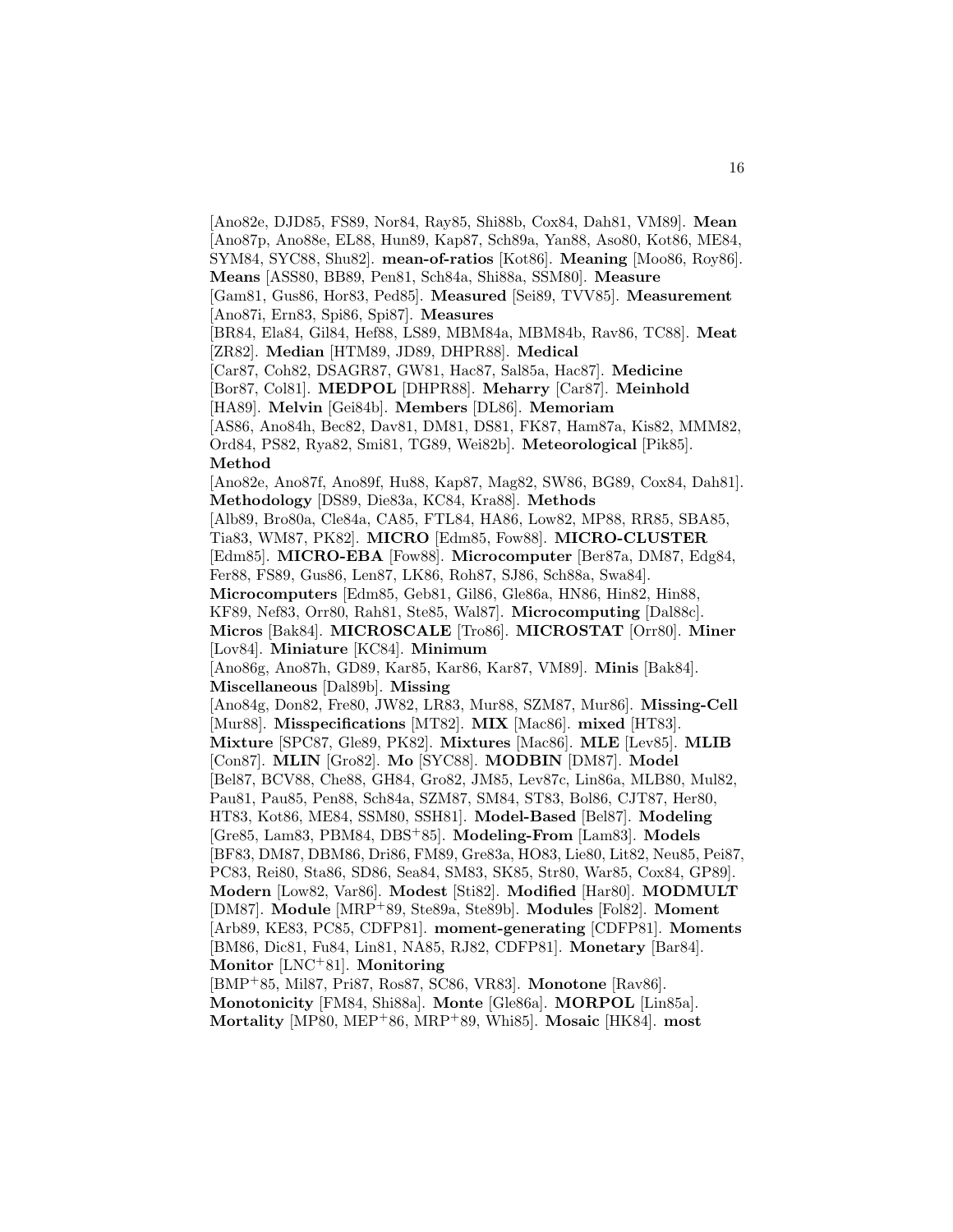[SS84]. **Motion** [Chu88, Neu85]. **Moving** [Tor86, AT86]. **MR** [Kar86, Kar87, SYC88, Zel85]. **MS** [LAH89, EL88, Gol89, Hin88, Hud87, LAH89, PH86]. **MS-DOS** [EL88, Hin88, Hud87]. **MS/PC** [Gol89]. **MS/PC-DOS** [Gol89]. **MSUSTAT** [Lun80, Lun84]. **MSUSTAT-An** [Lun80]. **MTS** [Rei87]. **MUDIFT** [DGS<sup>+</sup>89]. **Multibased** [Cle84a]. **Multidimensional** [Dal87a, Lin85a, YTL80]. **multifactor** [GS86]. **Multinomial** [BB84, Fle82, HC86, Tho87, Ang89, Ang90, Cox84]. **Multiparameter** [Nov84]. **Multiple** [Ano84g, Don82, HT83, Job82, NZ88, Pav88, Sto81]. **Multiple-Regression** [Job82]. **multiprocess** [Bol86]. **Multivariate** [Ano85g, BW84, Bur82, DGS<sup>+</sup>89, Daw89, FR86, FTL84, Gol82, Gro82, Hin80, IS85, Job82, Mer88, MM84, RJ82, Ray85, Roh87, RR85, Sch84b, TW86, Wil80, Rav85, RC88, TC88, WC87]. **Must** [Ehr83b, Ehr84, Shv84]. **MVSPEC** [MM84]. **My** [Bar83b]. **MYSTAT** [Dal87b, Dal88a, Wil87]. **MYSTAT/SYSTAT** [Dal87b].

**N** [Ano87f, SW86]. **N-Dimensional** [Ano87f, SW86]. **Name** [Smi84]. **National** [Coh82, Daw89, MGS82]. **Nations** [Rob83b]. **Natural** [SB85]. **NCSD** [Han83]. **NCSD-Noncentral** [Han83]. **NCSS** [Hin88]. **NCSS-Graphics** [Hin88]. **nearness** [Ped85]. **Necessarist** [Kas82, Zel82b, Zel82a]. **necessary** [MA84]. **Need** [Tuk80]. **Negative** [PC85, CDFP81]. **Nested** [GG80a]. **Net** [Bol85]. **Neter** [Dri86]. **Networks** [BS85]. **Neyman** [LR82]. **NFD** [Han85]. **Nile** [Ano89h, JN89]. **Nimis** [Ber87b]. **No** [Lou81, Ang90, CH86, GY90, Kar86, Kar87, SYC88, Spi87, Zel85]. **Noise** [FC87]. **nonapplicability** [PG82]. **Noncentral** [Coh88, Han83, Han85, Hjo88, Pos89, RD88]. **Nonestimable** [BL87]. **NONLIN84** [Sta86]. **Nonlinear** [LV89, Sta86, Woo80]. **NONLINWOOD** [Woo80]. **NONLINWOOD-Linear** [Woo80]. **NONMEM** [BS80]. **Nonnegative** [Ame85, Kap87, MJ84, Mul88]. **Nonnormality** [Ham84]. **Nonoptimally** [BM88c]. **NONPAR** [HPM89, Zar80]. **Nonparametric** [Ami87, CI81a, CI81b, Die89, Fli81, HPM89, Kap87, Lev80, Noe81, REZ88, Shu82, Zar80]. **Nonparametrics** [Noe80, Noe84]. **Nonprobabilistic** [RBL86]. **Nonuniform** [ES86]. **Nonunique** [DJD85, Lev85]. **Nonwhite** [CS86]. **Normal** [GSW82, Gue81, Hef88, Ima82, Job82, LG85, Low83, Mag82, MT82, Nor89, Ray85, SS89, Sha85, Sti82, Whi86, Ham84]. **Normality** [Ano87g, Bro86, DW86, HW86, LV89, AO89]. **Normals** [Riv81]. **North** [Boa85, God85, Hah85c, Joi85a, Joi85b, Wac85]. **Note** [All87, Ang89, Ang90, Ano84f, Ano84j, Ano89e, BM86, BG87, BM88b, BN88, Bur82, Che82, Fre83b, FP89, Gen86, Hau83, Haw80, HW86, KHK89, KE83, KB84b, Lev85, MN88, MD83, SCR88, Tor86, WS88, AT86, Aso80, Buo87, CW88, Kah87, Ped85, dCS86]. **Notes** [Gle86b]. **Nothing** [Bro80b]. **Novick** [Gei84b]. **NTSYS** [Roh87]. **NTSYS-pc** [Roh87]. **Nuisance** [Alb89]. **Null** [MD83]. **Number** [DR83, DK88, Hod84a, Hin82]. **Numbering** [Hod87].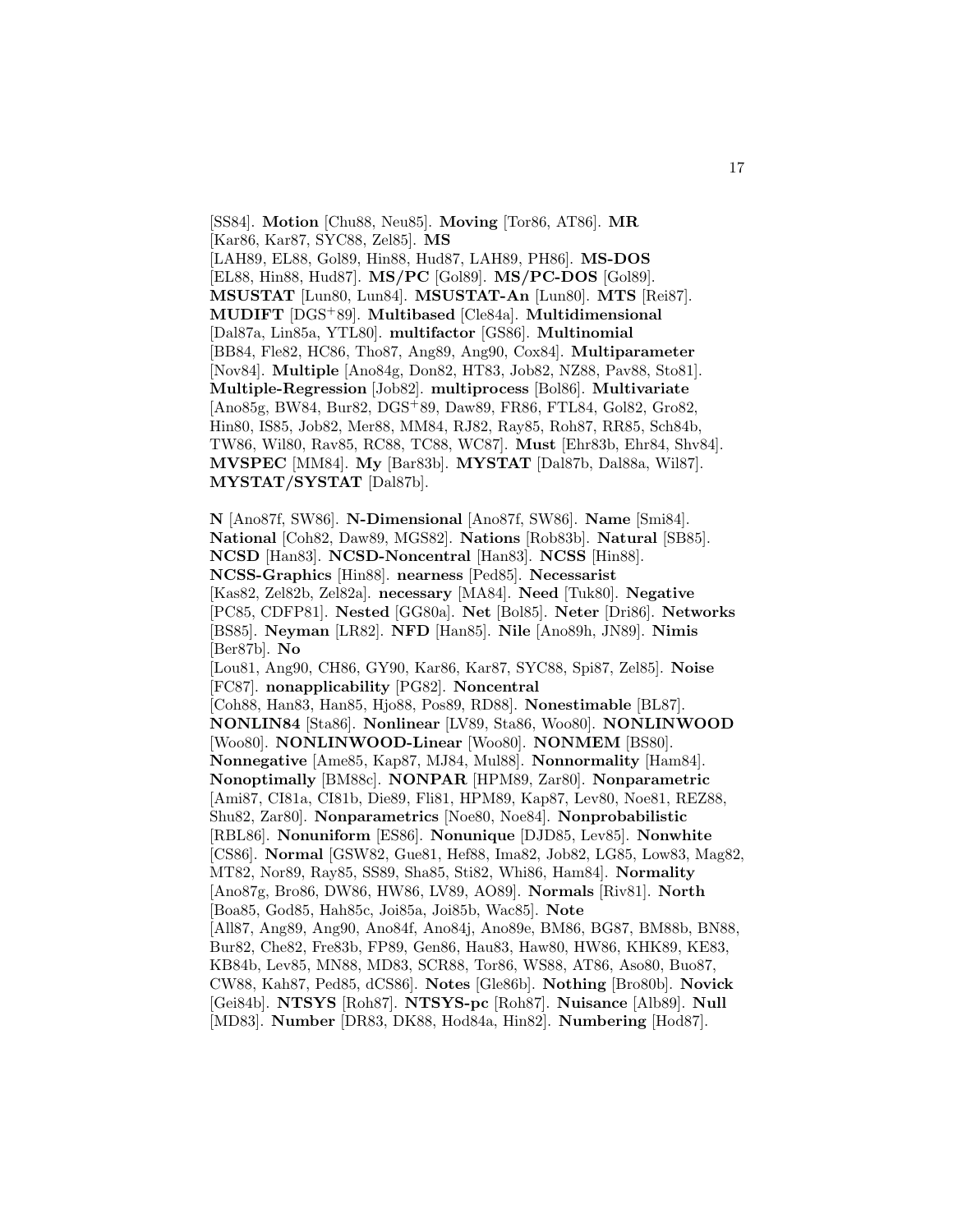**Numbers** [RR83, Rea85, SSH81, Tom84]. **Numeracy** [Ehr81]. **Numerical** [KD87, Lin85a, Roh87]. **Nursing** [Bro80a].

**Objective** [Lin80, Mag82]. **Observation** [Whi86, Wil81]. **Observations** [Coh88, Sch89a, SZM87, Wat82]. **Observing** [Lou81]. **Obtaining** [Edg84]. **Occupational** [BH83, CA85, MP80, MEP<sup>+</sup>86, ONC85]. **Occurrence** [PKG86]. **OCMAP** [MP80, MEP<sup>+</sup>86, MRP<sup>+</sup>89]. **OCMAP/PC** [MEP<sup>+</sup>86]. **OCTA** [Dal87a]. **ODDJOB** [Dal89b]. **Odds** [Sav82]. **Off** [BS89]. **Off-Campus** [BS89]. **Offensive** [BF83]. **Office** [WBH<sup>+</sup>88]. **Old** [Pen88]. **Olds** [Pos81]. **Olympics** [FC81]. **One** [Ano88g, DJ84b, Kap87, PG83, Sto81, Gue87, SD87, Sch85b]. **one-parameter** [Gue87]. **One-Sample** [PG83]. **One-Sided** [Kap87]. **One-Way** [Ano88g, Sto81, SD87, Sch85b]. **Only** [Smi84]. **Ons** [Dal88a]. **Opening** [Ben88]. **Operators** [Lin81, RJ82]. **Opportunity** [BS85]. **Optical** [CM83]. **Optimal** [Ber88, Hil88, Jay88, Kul88, Mer89, Pen81, WC87, Zel88b, Zel88a]. **optimality** [Shu82]. **Optimization** [Dem86, Pau81]. **Optimum** [SPC87]. **Optional** [Gam81]. **Options** [YTL80]. **Order** [BM86, FP81, Fie84, GY89, GY90, ME84]. **order-statistics** [GY89, GY90]. **Ordered** [BH86, Man83]. **Orderings** [Ano87e, Kru87]. **Ordinal** [Hod84b]. **Ordinary** [Har86c, Kem89b, PS89b, Sea89b, BvE88, MA84, PS89a]. **ordinary-least-squares** [BvE88]. **Organization** [Coh82, ED84]. **Organizations** [GF80]. **Oriented** [Boo84, MP80, MEP<sup>+</sup>86, MD81, MM84]. **Origin** [Cas83, CS86]. **ORSIM2** [HPB82]. **Orthant** [KHK89]. **Orthogonal** [HPB82, Lin85a, Pin88, RNT84, Sch85b]. **Orthogonalization** [SBA85]. **Orthogonalization-Triangularization** [SBA85]. **Oscar** [PS89a]. **OSHA** [Tho82]. **OSIRIS** [Van80]. **Other** [Kem89a, Kon87, LK86]. **Otto** [Smi81]. **Ought** [Mul80]. **Outliers** [Shi88b]. **Output** [Sea81, SHF83, Sea88a]. **Overall** [PN87]. **Overlapping** [Tam84]. **Overview** [Coo83, HHF82, Ros81b]. **Ozone** [Atk82, Sto82, Wat82]. **Ozone-Observations** [Wat82].

**p** [Lac84, Edg84, Fir82, MPH88, Wai80]. **P-DIST** [Edg84, MPH88]. **P-STAT** [Fir82, Wai80]. **PACK** [Chu88, Rei80]. **Package** [BH81, Chu88, Edw84, Ell88, Geb81, Geb89, GH88, GNS82, Ham85, HPM89, Hen83, Hin82, Hin88, LMM84, Len87, Lun80, Lun84, MPH88, Nor87, Orr80, Per84, Rah81, Roh84, Sau84b, SJ86, Sha86a, Sti80, Str80, YTL80, Zar80, Zel89]. **Packages** [BR84, Mul80, Nef83, Sea89a]. **Paired** [BB89, Ros89]. **Pairs** [KMM87]. **Pairwise** [Sto81]. **Panel** [Ano85h, MFG<sup>+</sup>84, Nea82]. **Papers** [Ehr82, FGHK83, Ham81, Hof84]. **Paradox** [Gas89, Hil84, Kai89b, Kai89a, Pai85, Sch89b, Wag82]. **Parallel** [Sea88b]. **Parameter** [Ano82e, Ano85e, Ano89h, JN89, Lou81, Spi85, SK85, AS84, Bly80, Dah81, GD89, Gue87, Kah87]. **Parameters** [Alb89, FS89, Gre83a, LR83, LK86, Pau85, SZM87, SM83]. **Parametric** [CI81a, CI81b, Fli81, Noe81, BL87]. **Parker** [MMM82]. **Part**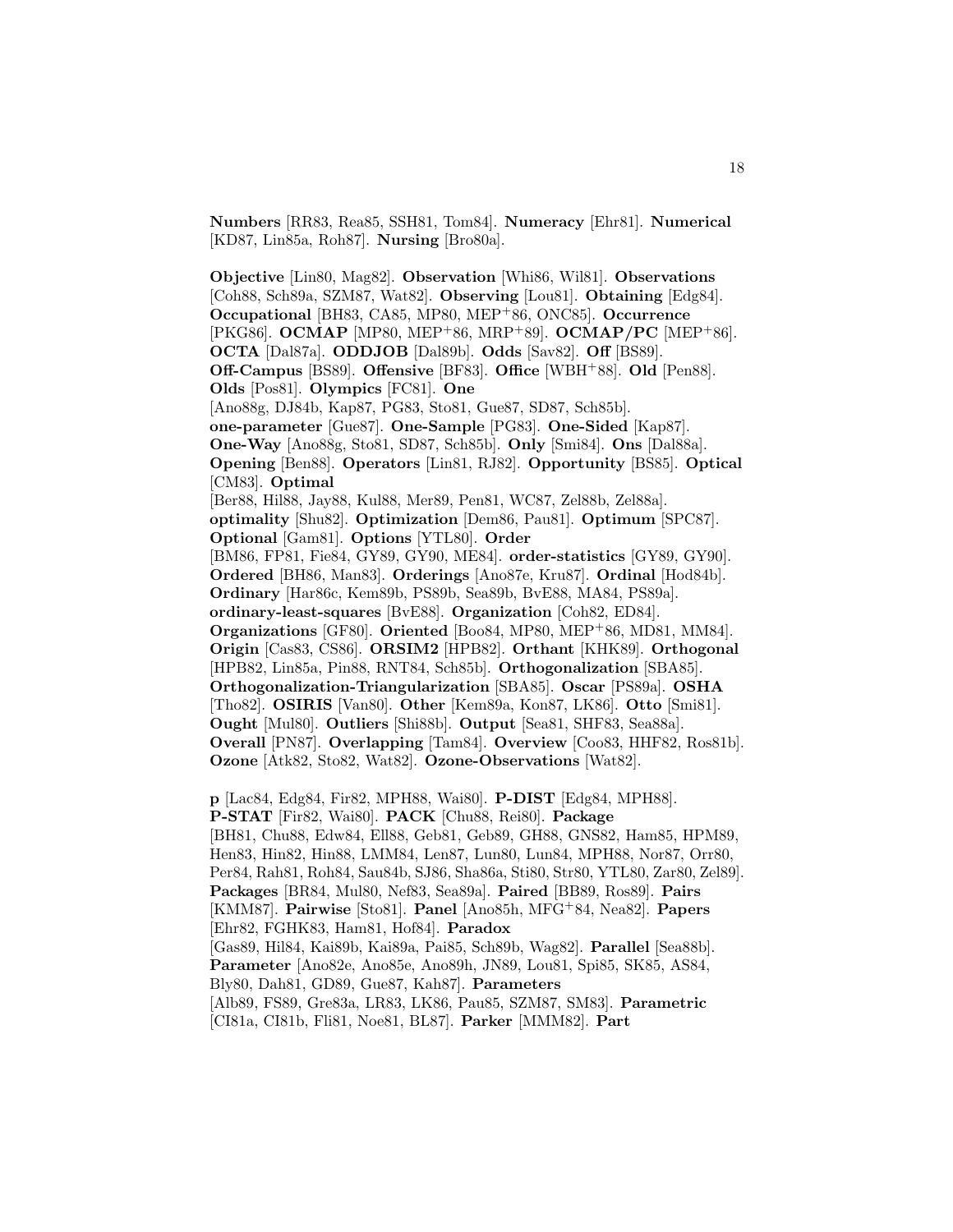[Bas81, BS89, Hjo88, CH86, Kar86, Kar87]. **Part-Time** [BS89]. **Partial** [DK87, Flu89, Kor84, Saw84, MC87]. **partitions** [Mee86]. **Partnership** [BS85]. **PASS** [Ena88]. **Path** [AC82]. **Pathological** [KB84a]. **Patriotism** [FC81]. **Pattern** [Joh81, KG80a]. **Patterns** [Hod87]. **pc** [Roh87, Ano86h, Con87, Dal86a, Dal88b, Dal89a, Ell88, Gre85, MEP<sup>+</sup>86, Rom87, Sau84a, Smi85, Zel89]. **PC-DOS** [Gol89]. **PC-SIZE** [Dal86a]. **PCA** [Ram86]. **PCBRAP** [Zel89]. **PCNONLIN** [Sta86]. **PCPROBIT** [Wal87]. **PCT** [Dal89c]. **Peakedness** [Hor83]. **Pearson** [Dav81, Gil81]. **PEC** [Pec80]. **People** [Hoo80]. **Percentile** [PN87]. **Percentiles** [Dal89c, Dic81, Lin86a]. **Perception** [Dun88b, FC81]. **perfect** [DK87]. **Perform** [Gre86a]. **Performance** [BF83, Mar81a, Mos80]. **Personal** [BW84, Col81, Gal84, Wil87]. **Personality** [Tro86]. **Perspective** [Did85, Ell83, KM88]. **Physics** [Lam83]. **Pitfalls** [Ano87i, Spi86, Spi87]. **Pitman** [Ped85]. **PL** [GD81]. **PL/I** [GD81]. **Place** [Smi84]. **Places** [BDMW87]. **Planning** [BFM<sup>+</sup>88, BPT82, BH81, CBI80, Hei86, Pit80]. **PLANUNG** [Hei86]. **Platform** [Mos80]. **Player** [Cov89]. **Plot** [Ela84, Gil84, Hoa80, Hun88, MBM84a, MBM84b, Ros81a]. **Plots** [BG87, KL83, LG85, Mag82, Ros89, Sea88b, Wil81, MC87, Sti86]. **Plus** [LMM84]. **Pocket** [Nor89]. **Pocket-Calculator** [Nor89]. **Point** [Ano86f, Mas89, VR83, CH85, CH86]. **Poisson** [GY90, Aic85, Fro81, FM89, GY89, NW86, She84]. **Poissonness** [Hoa80]. **Policy** [Bar84, Bon88, Dun88a, Leh88, Rai82, Rey88, SB85, VPO+85]. **Polish** [DHPR88]. **Pollutants** [Lod85]. **Pollution** [Dow85, VR83, WL85]. **POLYGM** [SZM87]. **Polynomial** [Pei87, SZM87]. **Polynomials** [Col83, Lin85a, Nag81]. **PONC** [Mas89]. **Pool** [Ano88h, Bal87]. **Pooled** [Die83a]. **Popular** [KH89]. **Population** [Bel87, Kap87, MCJ87, Pit80, SSM80, Sto88, VY85]. **Populations** [Ano87p, DCB88, Poo80, Buo87, PG82]. **Portable** [KF89]. **possible** [Mee86]. **Posttest** [Ano89g, BK80, Sta88]. **Power** [Ban88, Ena88, Gol89, HH87, Len87, PT80, PS81, Shi88a, Wai83]. **Power-Law** [HH87]. **Powerful** [KF89, SS84]. **PowerPack** [Len87]. **Practical** [KM85]. **Practice** [Ad 83, Bar83a, Boa83, Bro83b, Ell83, Fre83a, Geh83, Gre83b, Hun81, IHD<sup>+</sup>83, Kem83, Kis83, Mar83d, Mos83, Rem83, Ric83, Rob83a, Sol83]. **Practiced** [Ehr83b, Ehr84, Sal85a, Shv84]. **Preach** [Ehr83b, Ehr84, Shv84]. **Prediction** [Kon87, LK86, Neu85, Pik85, SM84, Whi86]. **Predictions** [Car86]. **Predictive** [AJ88, Ano86f, CH85, CH86]. **Preface** [Can85, Lan85, Pat85, PHA83, Rus85a, Rus85b, Str82a]. **Preference** [FC81]. **Pregnancy** [CG82]. **Preliminary** [Gol82]. **Preparation** [Del86]. **Preparing** [BHH+80, Box80a, Bra82, EWW+82, Min80, Mos82, Par80, Sne82, Wat80, Zah82]. **Presence** [CA87, MCJ87]. **Presentation** [Cle84a, FHI<sup>+</sup>88]. **Presenting** [FGHK83]. **Preserving** [FM84]. **President** [BCF<sup>+</sup>81, Bon81, Dun81, Mar81b, Mos81, Tae81]. **Pretest** [Ano89g, BK80, Sta88]. **Pretest-Posttest** [Ano89g, BK80, Sta88].

19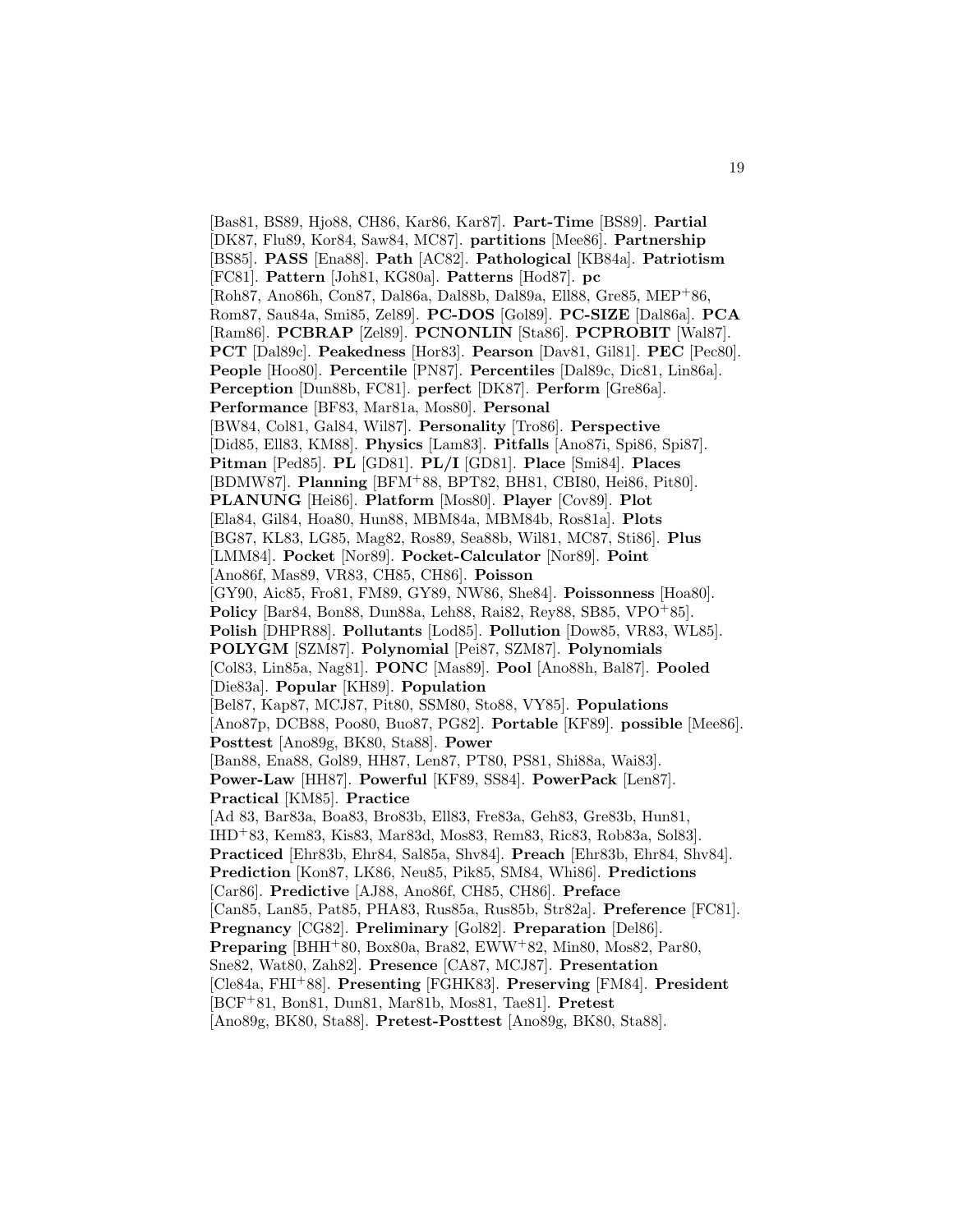**Prevalence** [Ami87]. **PREVIEW** [Lev87c]. **Principal** [Mul82, Stu82].

**Principle** [Coh86, Ber87c, Hil87]. **Printer** [TT80]. **Prior**

[Ano85f, Ber84, Gei84a, Zel84, Gei84b, Zel85]. **Privacy** [Ano80e]. **Pro**

[Sau84b]. **Probabilistic** [Gol86, Lam83]. **Probabilities**

[Chu88, Edg84, HA86, MPH88]. **Probability**

[BB85, Bry84, Hof84, Hud87, Jac84, KHK89, Lin81, LG85, Loy83, LW82,

Mag82, MSGG87, PKG86, EG87, FF80, Boa82a, Pos82, Wat83]. **Probit** [IMS87, Wal87, Ste88a]. **Problem**

[Ehr81, GW80, KM87, Pau81, Sch88b, Thi87, Wei82a, Wei83, Ano89h, JN89]. **Problems**

[Boa82a, DBS<sup>+</sup>85, HG83, Len87, McC80, Pit80, RR83, Rea85, Rue85, EW85]. **Procedure** [BB84, Hod84a, KGHS84, Lev80]. **Procedures** [AJ88, Ano84g, DCB88, Don82, Gam81, GW81, MRP<sup>+</sup>89, Nov84, Pav88, Shu88]. **Process** [Mas89, GY89, GY90]. **Processes** [Chu88, MP88]. **Processing**

[Ber88, Hil88, Hod87, Jay88, Kul88, Zel88a, Zel88b]. **Processor** [Int85].

**PRODOS** [IMS87]. **Product** [Mar84]. **Production** [ZR82]. **Productivity** [VD84]. **Products** [Rog84]. **Profession** [RM88]. **Profession-Starting** [RM88]. **Professional**

[Bar83a, Boa83, Bro83b, Fre83a, Geh83, Gre83b, IHD<sup>+</sup>83, Kem83, Kis83, Mar83d, Mos83, Rem83, Ric83, Rob83a, Sau84b, Sol83]. **Prognostic** [HG83]. **Program**

[AC82, Ano86h, Ant80, BW84, Bro80a, Cam88, Che88, Cle81, Dal86a, Dal87a, Dal88b, Dal89a, Dal89d, Dem86, DK82, Edg84, ES86, Ena88, GG80a, Gil86, Gre86a, Gre83a, Gre85, GD81, Gro82, Gus86, Hal88, Har86a, HL87, Has81, HN86, Hin80, HPB82, Hun89, IS85, Lam80, Lie80, Mac86, MP80, MEP<sup>+</sup>86, MD81, Mer88, Mer89, MM84, NZ88, Pec80, PBM84, PC83, Rah81, Rei80, RM81, Rom87, SD86, Smi85, TT80, Wal87, WM87, Wil80, dJ84a]. **Programmable** [Boa82a]. **Programming** [LM86, Rag86]. **Programs** [Ami87, Arm81, BS89, BF81, Cor87, Dal86b, DM87, FS89, Fra81b, Ham81, Hei81b, Hud87, Jer88, KF89, LK86, MD85, Nag81, NN82b, NN82a, NW81, Pay81, PH86, Roh84, Roh87, RM80, Ste85, SD89, Tur87b, VW82, Woo80, Hei81a]. **Project** [BCF<sup>+</sup>81, Bon81, Dun81, Lev87c, Mar81b, Mos81, Shu83, Tae81]. **Projection**

[Tuk85b]. **Prologue** [Wal83]. **Promoting** [BZ89]. **Promotion** [Lev87c]. **Proof** [JD89, Rag86, RD88, Sti84, Far89, GY89, GY90, PG82, Tom84]. **Proofs** [Ans85, FF80]. **Propensity** [RR85]. **Properly** [Hoo80]. **properties**

[Ber81, Len83, SP85a]. **Property** [BE84, DS89, JD89, MN87, ME84].

**Proportional** [Gus86, Lin86a, MRP<sup>+</sup>89]. **Proportions**

[Fle82, HL87, Lit89, Tho87, Ang89, Ang90, Buo87, SR83]. **Proposal** [Sti82]. **Psychometric** [Ste87]. **Public** [Col81, RM88, WBH<sup>+</sup>88]. **Publications** [Cle84b]. **Purpose** [Str80]. **Purposes** [Pit80]. **Pursuit** [Tuk85b]. **Pyramid** [Wai83].

**QNumQ** [Hod87]. **Qualitative** [Gre83a, IMS87]. **Quality**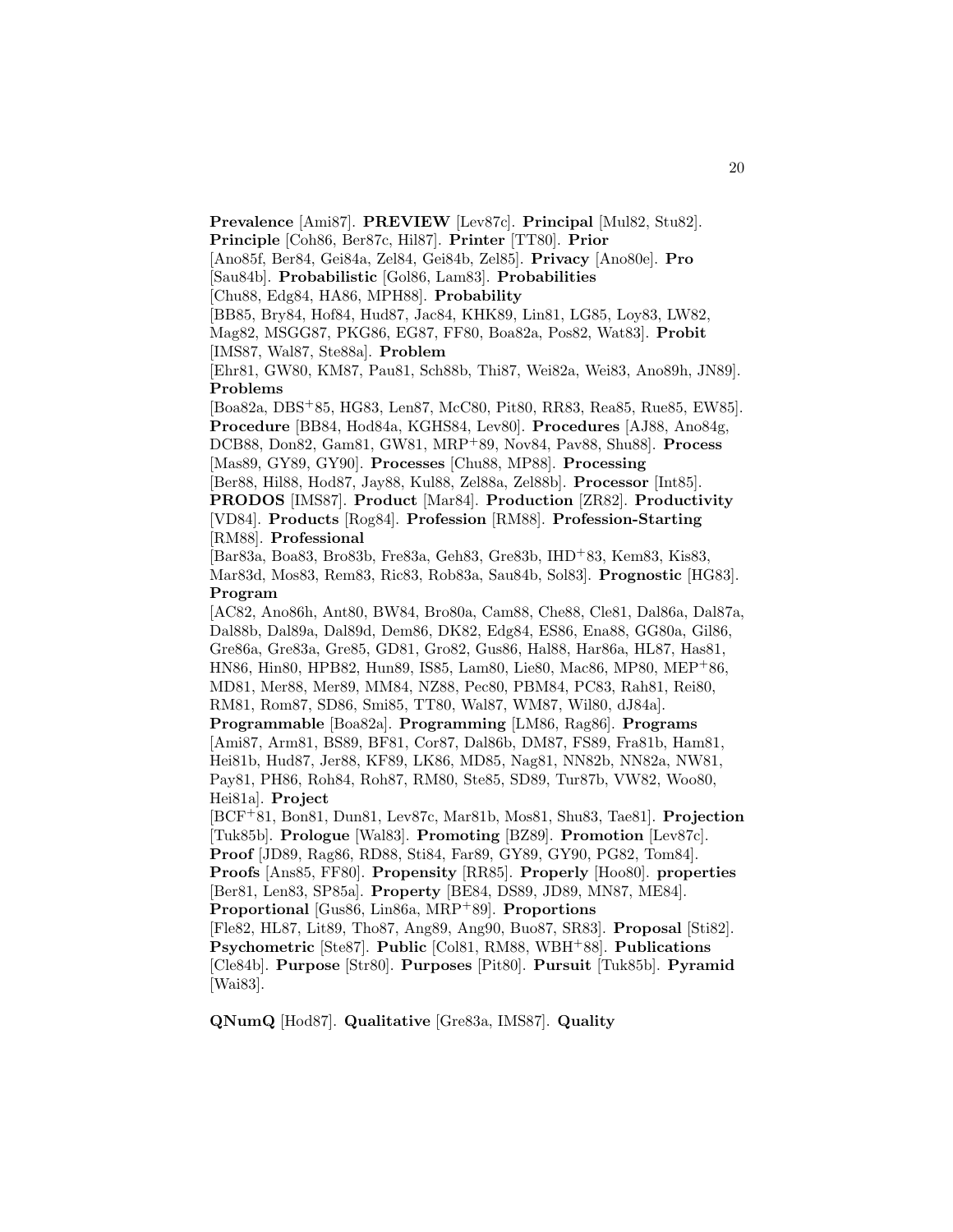[Ano88h, Bal87, DP85, Gup82, Hig82, Joh82a, KM87, Kna82, Leo82, Mar84, Owe82, Sal85b, Swi82, Tan82a, Tan82b, VD84, VR83]. **Quality/Value** [KM87]. **Quantitative** [CA85, Juk82, PS83, Swa82, Moo81]. **Quartiles** [FP87]. **Questionnaire** [Fox83]. **Questionnaires** [Hod87]. **Questions** [Hod87, VR83]. **Quick** [Ans85, Ena88, HH87, Ang89, Ang90].

**R** [Gei84b, PS89a]. **R.** [Box80b]. **Race** [CS86, McC80]. **Radiation** [Bro83a, GL83, Ham83a, Ham83b, Joh83, Naj83]. **Rain** [FBC<sup>+</sup>83]. **Ramsdell** [Rya82]. **Random** [BH86, BB84, CS83, DR83, DK88, ES86, Flu86, LW82, Mur88, Roc88, BG89, GP89, Ham84, PK82]. **Random-Number** [DK88]. **Randomization** [NZ88]. **Randomized** [Car81a, Car81b, Mur88, SD86, Mur86]. **Range** [Koc85]. **Rangefinder** [BG87]. **Ranges** [Kor84]. **Rank** [CI81a, CI81b, FS87, Fli81, KMM87, Noe81, PN87]. **Ranking** [Edw84]. **rankings** [DK87]. **Ranks** [PN87]. **RANKSEL** [Edw84]. **Raster** [Bea83]. **Rated** [BDMW87]. **Rates** [CS86, Pav88]. **Rating** [Ant80, BB85]. **Ratings** [AG88, HK84]. **Ratio** [ABS81, Che82, Dav80]. **Ratios** [Sav82, Kot86]. **RATS** [DL82]. **RATS-Regression** [DL82]. **Real** [Hun81, Wag82]. **Really** [Sch89a, SS84]. **Reasoning** [CBI80]. **Recipe** [GK84, SPC87]. **Reckoning** [Boe81]. **Recollections** [Col81, Noe84]. **Recommendations** [Ano80e, Bor82a, Bor82b, Dat82, Wal82, CGL83]. **Records** [Daw89]. **Recounting** [Har88]. **Rectangle** [Dun87, Dun88b]. **Recurrence** [Coh88]. **Recursive** [GH84, PKG86, CJT87]. **Reducing** [Mil84]. **Reduction** [Gus86, HE84]. **Redundancy** [Flu89]. **Redundant** [Ham87b]. **Reexamined** [Moo86]. **Refereeing** [Gle86b]. **reference** [Edw86]. **Refinement** [Ano85i, BL85]. **Regarding** [HA84]. **Region** [CCW<sup>+</sup>86]. **Regions** [Car86, RC88]. **Registered** [KC84, KGHS84]. **REGM** [Wil80]. **Regress** [Sch89a]. **Regression** [Aic85, All87, Ami87, Ano84g, Ano86h, Ano87i, Ano89e, Ans85, BAP89, BN88, BCV88, Cas83, CA87, Cle81, Dal88b, Dal89a, DP87, Die89, DL82, Don82, DH87, Ehr83a, FC87, FR85, Flu89, Fre83b, FP89, Fro81, FM89, GH84, GNS82, Haw80, HO83, HO85, Job82, Lie80, McC80, Nel85, Pei87, Pin88, PC83, RT81, SF80, SK85, SCR88, SA87, Swi81, Thi87, Thu89, Tur87b, VW81, Wat81, Whe85, Whi89, WS88, Wil81, Zel89, CW88, Man82, Spi86, Spi87]. **regressions** [Duf86, TC88]. **Regulatory** [Atk82, Hut82]. **Rejection** [MD83]. **Rejoinder** [Bor82b, CI81b, Ham83b, Yel83a]. **Related** [Lev87c]. **Relating** [Die83b]. **Relationship** [BH83, KM87, Wil82]. **Relationships** [Lee86]. **Relative** [Ano84g, Ano87e, Don82, GH88, Kru87, KM89b, TVV85]. **Release** [NN86]. **Relevance** [KM85]. **Reliability** [BS85, Nel81]. **Religion** [Sal85a]. **Remarks** [BS87, Nea82]. **Renewable** [BMP<sup>+</sup>85, DBS<sup>+</sup>85]. **Renewal** [MP88]. **Rensis** [Kis82]. **Reorganization** [BCF<sup>+</sup>81, Bon81, Dun81, Mar81b, Mos81, Tae81]. **Repeated** [BR84, Ela84, Gam81, Gil84, LS89, MBM84a, MBM84b]. **replacement** [Aso80]. **Replicated** [CA87]. **Replicates** [JSL89]. **Reply**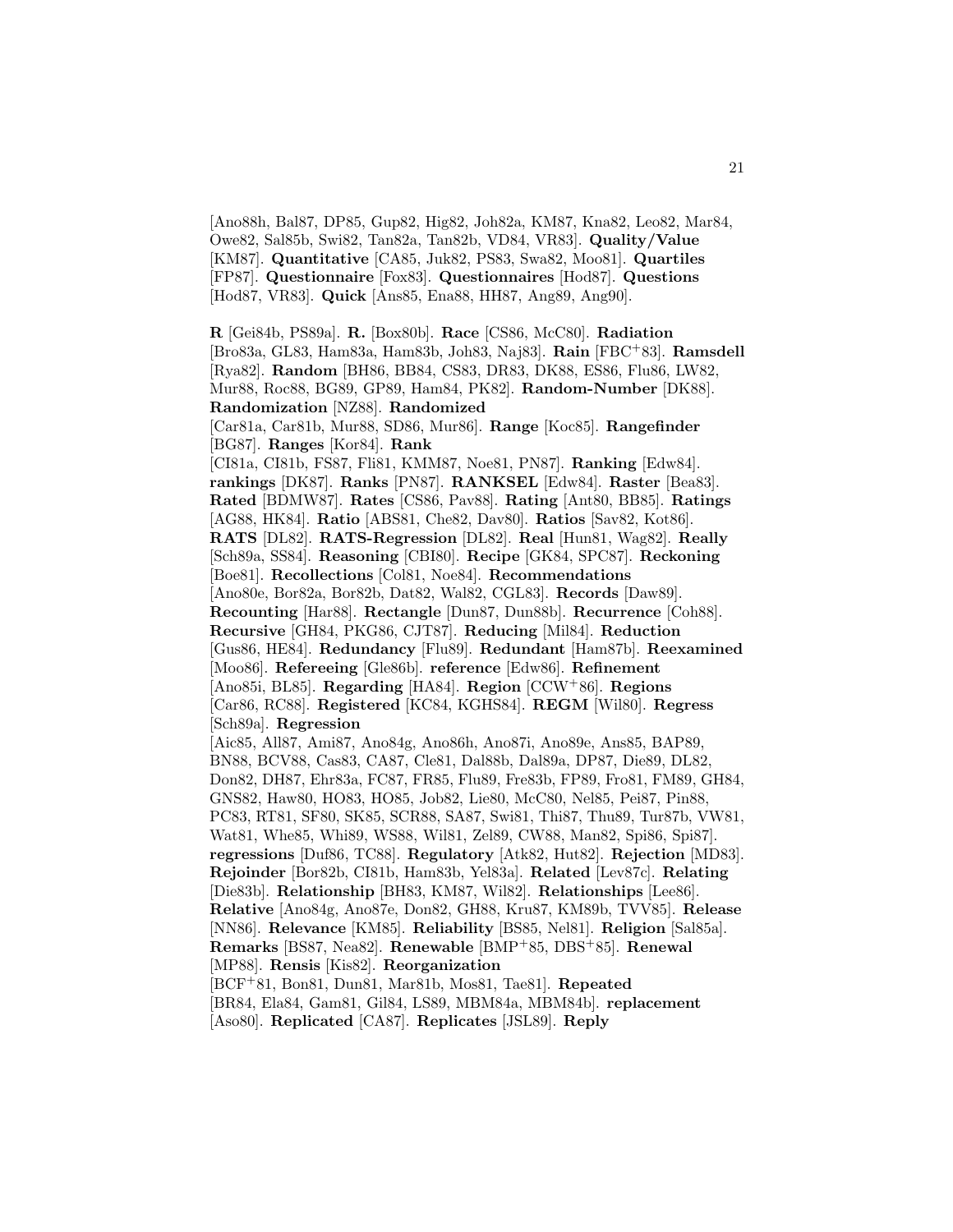[Ad 83, Bel84b, Bis84, Bon83b, Bra83b, Efr86a, Ehr84, Gei84a, Hah85b, Hei81b, Joi85b, Kai89a, MBM84b, NN82a, PHA84, PS89b, Tan82b, Zel82b, Zel88a, Efr86b, Gei84b, PS89a, Zel88b]. **Report** [Ad 83, Ano85h, Bar83a, BHH<sup>+</sup>80, Boa83, BCF<sup>+</sup>81, Bon81, Bor82a, Bor82b, Box80a, Bra82, Bro83b, Dat82, Dun81, EWW<sup>+</sup>82, Fre83a, Geh83, Gre83b, Hog85, IHD<sup>+</sup>83, Kem83, Kis83, Mar81b, Mar83d, MFG<sup>+</sup>84, Min80, Mos81, Mos82, Mos83, Par80, Rem83, Ric83, Rob83a, Ros81b, Sne82, Sol83, Tae81, Wal82, Wat80, Zah82]. **Reporting** [HA84]. **Reports** [Ehr82]. **Representation** [Gas89, Kai89b, Kai89a, Pai85, Sch89b]. **representing** [Hid86]. **Reproductive** [NP82]. **Requirements** [Lod85]. **Research** [BK80, Bro80a, HO83, SB85]. **Residual** [Sea88b, MC87]. **Residuals** [DJ84b, GH84, Lie80]. **Resolving** [Ste82]. **Resources** [BMP<sup>+</sup>85, DH85, Shu83, DBS<sup>+</sup>85]. **Response** [Ami87, Ano84f, CCW<sup>+</sup>86, Hau83, IMS87, KC84, Mar83c, NZ88, SD86, MS87]. **Responses** [CA87]. **Restriction** [MLB80]. **Restrictions** [Sea84]. **Results** [HA89, McC80, Thu89, CJT87]. **Retirements** [DS89]. **Retrievable** [GK84]. **Return** [FP89]. **Reverse** [Fie84]. **Review** [Ano80f, BM88a, Bar86, Bel80, Ber89, Bes87, BF81, Boa82a, Boe81, Bur87, BG80, CJ81, CT89, Chr81, Con89, Coo87, Dav85b, Dav89, Dix88, Ell87, Fol82, GW80, Gil80, Gol88, Hal89, HB86, Hil85, Hof84, KM89a, KP87, KG80b, KSB<sup>+</sup>81, Koe81, Koe87, Koe86, Lac85, LeP87, Lev87b, Lig85, Lig88, Lin85b, Lin87, Lin88, LS89, Man88, Mar85, Mar83a, McB80, Mil89, Moo81, Mor87a, Mor87b, Nas86a, Nas86b, Nel81, O'B88, Par89, Pla86, Pos80, Pos81, Pos82, Pos83, PF89, Reg86, Sch85a, Shr87, Shu83, Shu86, Ste88b, Ste86, Sto82, Tan89, Tho82, Tur87a, Vin89, Wat83, Wei88, WDS84, WM85, Woo87]. **Reviews** [Ber87b]. **Revisited** [Nov84]. **Reweighted** [Ano89e, SCR88, Wil81]. **RFACTOR** [Hin80]. **Ridge** [Ano86e, DH87, Hoe85, Swi81]. **Ridge-Regression** [DH87]. **Right** [Man81]. **Risk** [ABS81, CA85, Fer88, FSL82, Joh82b, Mar82, Par82, PS83, Rai82, Str82b, Swa82, Wei82a, Nai87]. **Robert** [PS82]. **robin** [DK87]. **Robust** [Ano89e, Cle81, Gam81, SCR88, SI82]. **Robustness** [Che82, CW88]. **Role** [BPT82, Boa85, CSM86, God85, Hah85c, Joi85a, Joi85b, Neu85, Noe80, Var86, Wac85, Ber87c, JH83]. **Room** [Mil87, Pri87, Ros87]. **Roots** [DBM86]. **Rotation** [HPB82]. **Rough** [Cha84]. **round** [DK87]. **round-robin** [DK87]. **RRCOV** [SD86]. **Rubin** [Hin80]. **Rule** [Rob83b, Tar81]. **Rules** [Cha84, Poo80, RR84, SS89]. **ruses** [VY85].

**S** [Dav81, Zel85, KLV89]. **Salvo** [Tuk86]. **same** [FK86]. **Sample** [Ano87p, Ban88, Bol85, Dal86a, Ena88, Fle82, Gol89, Gue81, HA86, KH89, Len87, MJ84, PG83, Pen81, RT81, Roy86, Thi87, Tho87, WT80, Ber81, CGL83, ME84, Shu82]. **Sample-Size** [Dal86a, Ena88, Len87, Thi87]. **Samples** [Che82, Fox89, IS85, Tam84]. **Sampling** [AJ88, Bel87, Bol85, FM84, Gle86a, RR85, SC81, Aso80, SR83, WC87]. **Samuelson** [Far89, WS80]. **SAS** [KGHS84, LM86, NZ88, Sal88, SA87].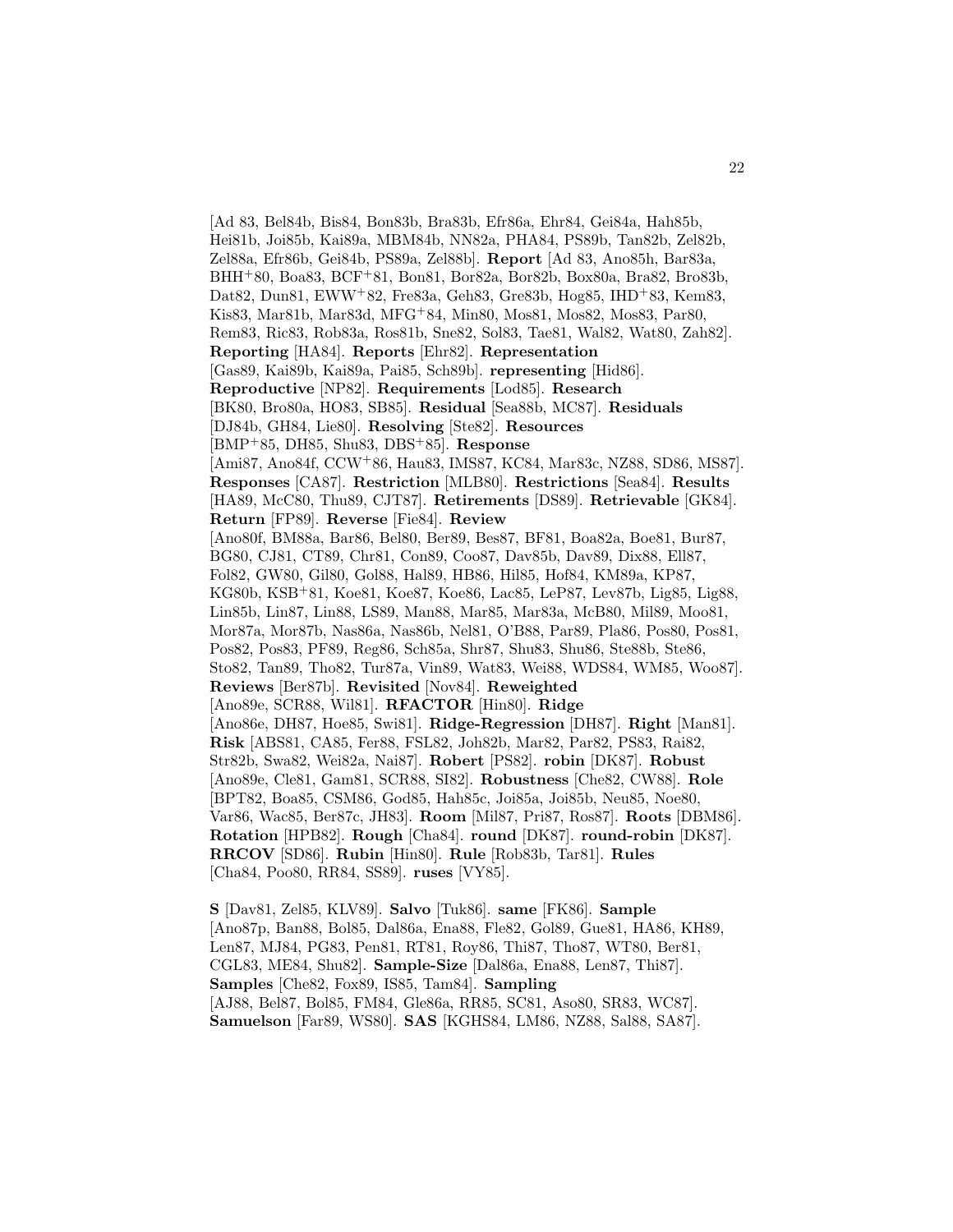**SAS/IML** [NZ88, Sal88]. **SAS(R)** [Ami87]. **Savings** [Lev87c]. **SCA** [Ass86]. **Scale** [Cle84a, Ros81a]. **Scales** [Ant80]. **Scaling** [YTL80]. **Scatterplots** [Cle81]. **School** [Bor87, Hac87, Hof84, Pos82]. **Schools** [DSAGR87, RM88]. **Science** [Hac87, Hun83a, Lam83, Mar83b, Mar83c, Rai82, RM88, Yel83a]. **Sciences** [AC82, Lun88, Moo81]. **Scientific** [Cle84b, Die83b, KM89b, WBH<sup>+</sup>88]. **Scientists** [BS85]. **Scope** [Mos88]. **Score** [Ano85i, BL85, RR85]. **Scores** [Man81, Shi88b]. **Scoring** [Wai83]. **Screening** [Fre83b, FP89, GW81]. **SCSS** [NW80]. **Sealy** [Bol84]. **Search** [SPC87]. **Searching** [Wai83]. **Searle** [PS89a]. **Seasonal** [Che88, Pie80]. **Secant** [MN88]. **Second** [Sea88a, SZM87]. **Second-Degree** [SZM87]. **Section** [BHH<sup>+</sup>80, Box80a, Bra82, EWW<sup>+</sup>82, Gen86, Min80, Mos82, Par80, Sne82, Wat80, Zah82]. **Sectional** [Die83a]. **Seemingly** [BN88, SK85]. **Segmented** [Sha86b]. **SELECT** [HG83]. **Selected** [FS89, Moo81]. **Selecting** [FC87, Gus86]. **Selection** [Edw84, Fox89, HG83, HH87, Pei87, VY85]. **SELECTOR** [Gus86]. **Self** [Boe82, Hid86]. **self-representing** [Hid86]. **Self-Supporting** [Boe82]. **Semi** [MP88]. **Semi-Markov** [MP88]. **Semilogarithmic** [Sch86]. **Sensitivity** [RR84]. **Separating** [Ano85i, BL85, Mar83b, Mar83c, Yel83a]. **Separation** [Rai82]. **serial** [Sti86]. **Series** [Bak84, DBM86, Die83a, DL82, Gam81, Hen83, Int85, Lev87a, Rei84, Rei87]. **Service** [BS89, BK86]. **Set** [GW80, Har86a, HL87, Pos83, RBL86]. **Set-Theoretic** [RBL86]. **Sets** [SF80, Nai87]. **Several** [IMS87, YTL80]. **Sex** [McC80]. **Shading** [Dun88b]. **Shaffer** [Lev80]. **Shall** [Yel83b]. **Shaw** [TG89]. **Shayle** [PS89a]. **SHAZAM** [WM87]. **Short** [Mar83a, Wat83, Ped85]. **Should** [Ame85, Ehr84, Gup82, Hig82, Joh82a, Kna82, Leo82, Owe82, Sei89, Shv84, Swi82, Tan82a, Tan82b, TVV85]. **SIBYL** [Mak81]. **SIBYL/TFS** [Mak81]. **Sided** [Kap87]. **Sidelight** [DH87]. **Sidney** [DS81]. **Signal** [Kra88, Ste89b]. **Signal-Detection** [Kra88]. **Significance** [Roy86]. **SIGSTAT** [Gal84]. **SIMBOXJ** [Rei87]. **SIMCA** [Gre86a]. **Simon** [Ham87a]. **Simple** [Gre86a, JD89, LSWB89, RT81, RR83, Rea85, SF80, Thi87, Thu89, Wil82, Aso80, FF80, GP89, Nai87, PG82]. **Simpler** [Hef88, Sha85]. **SIMPLEX** [Dem86]. **SIMPLEX-V** [Dem86]. **Simplification** [Fle82]. **Simplified** [SM83]. **Simpson** [Pai85, Wag82]. **Simulating** [ES86]. **Simulation** [FC87, Gle86a, HA84]. **Simulations** [Gle88, IS85]. **SIMULATOR** [Rei84]. **Simultaneous** [BB89, Car86, MRP<sup>+</sup>89, Sch81a, Sto81, Ang89, Ang90, Wom85]. **Sine** [Bur86]. **Single** [BR84, Rei80, Wil81]. **Single-Equation** [Rei80]. **Singpurwalla** [HA89]. **Singular** [Nel85, EW85, Man82]. **Singular-Value** [Nel85, EW85]. **Size** [AG88, Dal86a, Ena88, Fox89, Gol89, Gue81, KH89, Len87, MCJ87, Roy86, Thi87, Tho87, Dal86a]. **Size-Biased** [Fox89]. **Sizes** [Ban88, Pen81, WT80]. **Skip** [Hod87]. **Small** [Che82, Hod84a, Ber81]. **small-sample** [Ber81]. **Smart** [Rei84, Rei87]. **SmartForecasts** [Wil86]. **Smirnov** [PG83]. **Smoothing** [Cle81, Sha86a, MS87]. **Social** [AC82, Moo81]. **Software** [Ano80f, BS85, Ber87a, Ber87b, Boo84, DP85,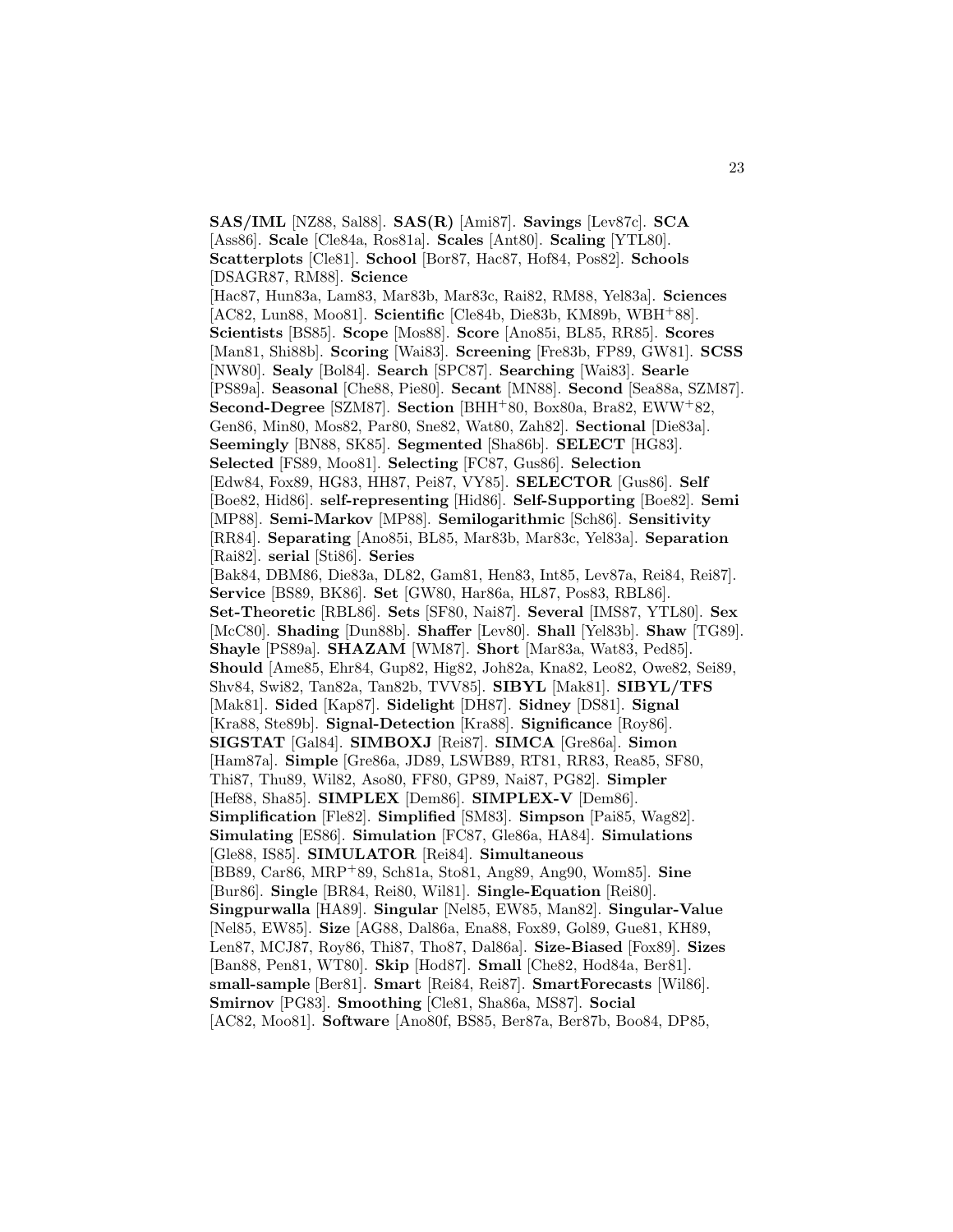Dus86, Edm85, Fer88, Fox83, Gen85, Hah85a, Hah85b, Har86c, Hod87, Mas89, Rei84, Rei87, Sta86, Sha84, Tro86, Tuk85c, Vel85, Whe85, Tuk85a]. **Soiling** [Rue85]. **Solving** [GW80, EW85]. **Some** [Ans85, Ber81, BE84, BS87, Coh88, Col81, DCB88, FTL84, FHI89, Gle86b, Jer88, Joi81, Kor84, Len83, Lit88, Pit80, SSH81, Sea89a, BL87, CJT87, VY85]. **Sometimes** [Ham87b, Sch84c]. **SORITEC** [Bak84]. **Sources** [VR83]. **SP** [Nor87]. **Space** [KS88, EG87]. **Spanish** [CS86]. **Spatial** [Mas89]. **SPCTL** [Lin86a]. **Speaking** [Bro80b]. **Specification** [Arm81, Fra81b, Hei81b, NW81, Pay81, Hei81a]. **Spectral** [MM84]. **SPIDA** [Geb89]. **Split** [Ela84, Gil84, MBM84a, MBM84b]. **Spread** [Hef88]. **SPSS** [Sau84a, Sau84b]. **SPSS/PC** [Sau84a]. **SPSS/Pro** [Sau84b]. **SQC** [Var86]. **Square** [Coh88, Hjo88, Mur86]. **Squared** [Gil81, Han83, HW86, PT80, Pos89, WB81]. **Squares** [Ano89e, BM88c, Ehr83a, EL88, Har86c, HO85, Hun89, Kem89b, PS89b, Sea89b, SCR88, WS88, Wil81, Woo80, BvE88, MA84, PS89a, SSM80, SP85a, Wom85]. **SSF** [Sch84b]. **SSI** [Sch84b]. **SSI/SSF** [Sch84b]. **Stage** [BB84, CBI80, WC87]. **Stagewise** [All87]. **Standard** [Ano87i, Fle82, FR86, Nor89, Sha85, Sti82, Spi86, Spi87, Tho82]. **Standardization** [Lit82]. **Starting** [RM88]. **STAT** [Fir82, Gus86, Per84, PH86, Wai80, Sug86]. **STAT80** [Ham85]. **STATCALC** [LMM84]. **State** [Bon88, Dun88a, Leh88, PS83, Rey88]. **State-of-the-Art** [PS83]. **Statements** [Ano85e, AS84]. **STATGRAPHICS** [KJ89, Pol82]. **Statist** [Ang90, CH86, GY90, Kar86, Kar87, SYC88, Spi87, Zel85]. **Statistic** [Ano87g, Cox82, DW86, Gil81, Haw89, Mee87, PG83, Som86, Har80]. **Statistical** [Ad 83, AG88, Ano80f, Ano89f, Ass86, BFM<sup>+</sup>88, Bar83a, BR84, Ber87a, Ber87b, BF81, BHH<sup>+</sup>80, Boa82b, Boa83, Boe82, BCF<sup>+</sup>81, Bon81, Bon83a, Bon83b, Bon88, Boo84, Box80a, Bra82, Bro83b, Cha80, CBI80, CM83, Con87, Cor87, Dal86b, Dal88c, Dal89b, DeM83, Die83a, Die83b, Dun81, Dun88a, Dun87, Dun88b, Dus89, EWW<sup>+</sup>82, Ell83, Ell88, ED84, Fie83, Fre83a, FGHK83, Geb81, Geb89, Geh83, Gen85, GF80, Gre83b, Gue87, Gup82, Hah85a, Hah85b, Ham85, HN86, Hig82, Hin82, Hin88, Hog85, Hu88, IHD<sup>+</sup>83, Joh82a, Kem83, Kis83, Kna82, KGHS84, LMM84, Leh88, Leo82, Lit88, Lun80, Lun84, LH81, MD85, Mar81a, Mar81b, Mar83d, Mas89, MBM<sup>+</sup>85, Min80, Mos81, Mos82, Mos83, Mos88, Mul80, Nef83, Neu85, NP82, Orr80, Owe82, Par80, Pol82, Pos81, Rem83]. **Statistical** [Rey88, Ric83, Rob83a, Roh84, Ros81b, RBL86, Rue85, Sta86, Sug86, Sal85b, Sch84b, SBA85, Sea89a, Sla83, Sne82, Sol83, SP84, SP85b, SC86, Sto80, Str80, SD89, Swi82, Tae81, Tan82a, Tan82b, TW86, Tia83, Tro86, Tru81, Tuk85c, Van80, VR83, Vel85, Wai80, Wal83, Wat80, Zah82, Hel88, Tuk85a]. **Statistician** [BPT82]. **Statisticians** [BHH<sup>+</sup>80, Boa85, Box80a, Bra82, EWW<sup>+</sup>82, God85, Hah85c, Joi85a, Joi85b, Min80, Mos82, Par80, Sne82, Sne84, Wac85, Wat80, Zah82]. **Statistics** [Ano87f, BM86, BMM83, Bas81, BS89, BZ89, Bra83a, Bra83b, Bro80a, BK86, Bro83a, BE84, Bry84, Bur86, Car83, CSM86, CA87, Cho86, CI81a, CI81b,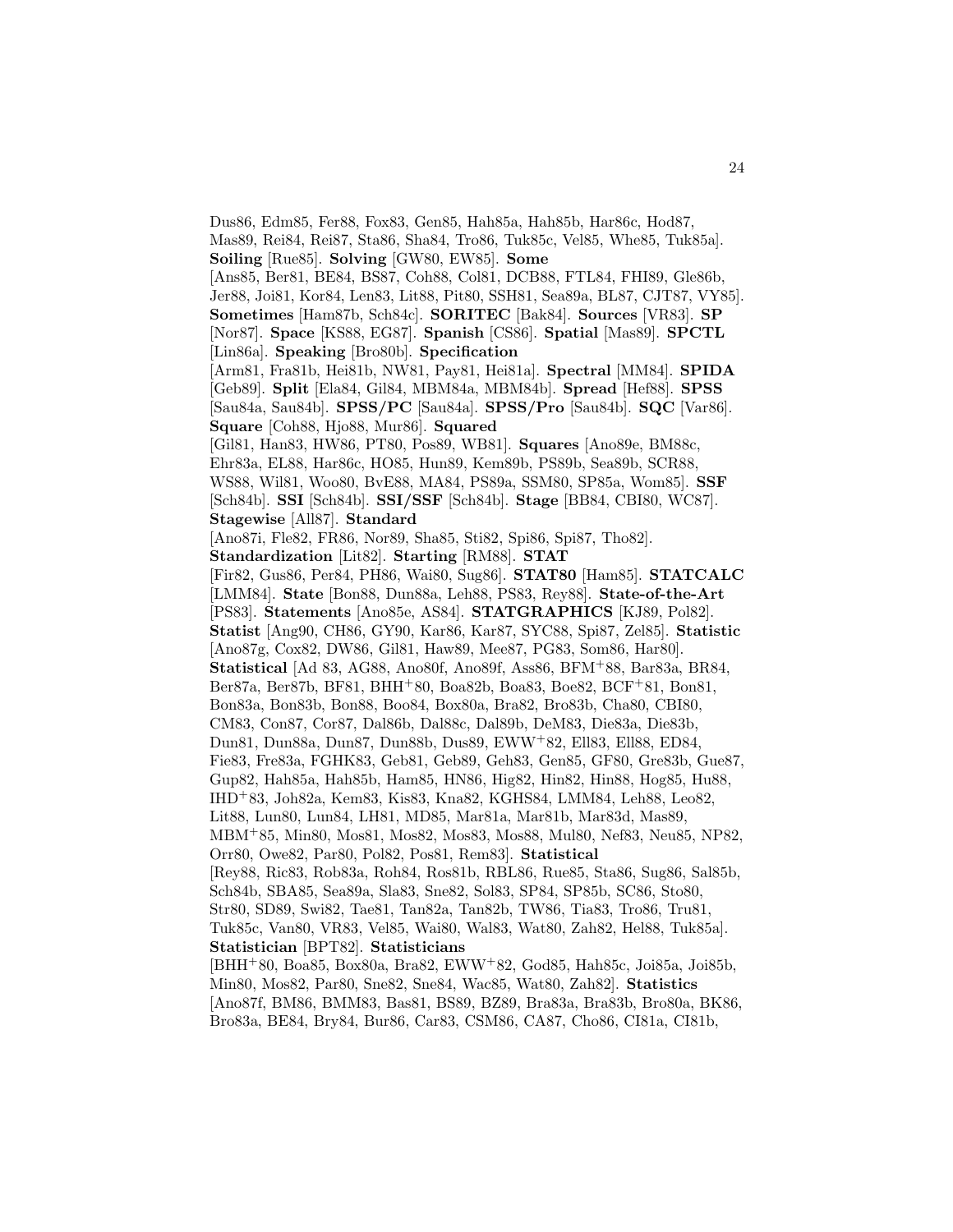Die89, Dus86, EJKS87, FP81, Fie84, Fli81, Flu89, Gal84, GL83, Hac87, Hah89, Ham83a, Ham83b, HPM89, Haw89, Hil83, Hof84, Hoo80, Hud87, Hun81, Hun83a, Hun83b, Ive85, Joh83, Kem80, KB84a, KS88, Leo83, Lev85, Low82, Loy83, MD85, Mar83a, McD83, Mil87, MSGG87, MO84, MR89, Mos88, Naj83, Noe80, Noe81, Ott83, Pri87, RR83, Ros87, RM88, Sal85a, Sal85b, SW86, SJ86, Shu83, Ste85, Sto88, VD84, WMB82, WDS84, WB81, Zar80, FK86, FF80, GY89, GY90, KD87, Len83, Sch81b, MGS82, GW80, Pos83]. **Statistics-Aided** [Hah89]. **STATISTIX** [HN86, Ber87b]. **STATOOLS** [Dal86b]. **STATPAC** [Str80]. **Status** [Sto81]. **Stein** [KM88, Whi89]. **Step** [Rog84]. **Stepwise** [Tur87b]. **Stevens** [Bol86]. **Stirling** [Ano89f, Hu88]. **Stochastic** [Fer88, RM81]. **Stochasticity** [MCJ87]. **Stopping** [RR84]. **STPLAN** [BH81]. **Straight** [MSTY81]. **Straightening** [Sha86b]. **Strategic** [BFM<sup>+</sup>88]. **Stratospheric** [Atk82, Sto82, Wat82]. **stratum** [Hid86]. **strong** [Tom84]. **Stronger** [Cov89]. **Structure** [Sch88a, SZM87, TH81, VPO<sup>+</sup>85]. **Structures** [Arb89]. **Student** [Ber81]. **Students** [Bro80a, Pos82]. **Studies** [CA85, FS87, FM89, GD81, HA84, KGHS84, NP82, War85, MS87]. **Study** [Bas81, BH83, BH81, FC87, SC86, SC86]. **Stupidities** [Kem89a]. **subclass** [SSH81]. **Subject** [Man81]. **Subnational** [Ban88]. **Subroutine** [Chu88, GG80b]. **Subset** [FC87, Pin88]. **Successes** [Lou81]. **Sufficiency** [Mee86]. **Sufficient** [Lev85, Mee87, MA84]. **Suitable** [FHI<sup>+</sup>88]. **Sukhatme** [Ful80]. **Sum** [CS83, Riv81]. **summary** [KD87]. **Summated** [Ant80]. **Sums** [Flu86, LW82, SP85a]. **Sunset** [Tuk86]. **Supplementary** [Ste89a, Ste89b]. **Supplements** [Ste88a]. **Support** [MO84, SJ86, GD89]. **Supporting** [Boe82]. **Supreme** [Tho82]. **SUREX** [Swa84]. **SUREXPL** [Lin80]. **Surface** [CCW<sup>+</sup>86, HO85, KC84, Lin80]. **Surprising** [Sch89a, NW86, VY85]. **Survey** [Coh82, CBJ86, Die83a, Fox83, HA84, Lit88, Nor87, Sha84, Hid86, Pie80]. **Surveys** [BMP<sup>+</sup>85]. **Survival** [GH88, Gre86b, JM85, Lin86a, PC83, Ste89a, Swa84]. **SURVREG** [PC83]. **SURVTAB** [Fox83]. **Symbolization** [TH81]. **Symmetric** [BE84, CS83, HPB82]. **Synthesis** [HO83]. **SYSTAT** [Dal87b, Ste88a, Ste89a, Ste89b, Wil87]. **System** [Ass86, BS80, BCF<sup>+</sup>81, Bon81, DKY80, Dun81, KG80a, Lev87a, Mak81, Mar81b, Mos81, NW80, Pol82, Rel85, Ros81b, Sau84a, Tae81, Tro86, Wai80, Web87, BCF<sup>+</sup>81]. **Systematic** [Bas81]. **Systems** [Gen85, Hah85a, Hah85b, Lam80, Tuk85c, Vel85, Tuk85a].

**T** [FR85, Gue81, NP82, Par82]. **T/Dioxin** [Nea82]. **Table** [Cox82, Pai85, RM81, Sto80, Gol86]. **Tables** [Dal87a, Dav86, Del86, Gil81, Hod84a, Hod84b, Sha82, Sto80]. **Tabulation** [Fox83, Wai80]. **Tail** [Man83]. **Tally** [Hsi81]. **Task** [Hog85, Wat81]. **Task-Analysis** [Wat81]. **Taxonomy** [Roh87]. **TCDD** [NP82]. **TDDA** [Dus86]. **Teacher** [AG88]. **Teaching** [AG88, Ano87f, BAP89, Bor87, Bro80a, Die89, Hof84, Kem80, Lit82, MD85, MSGG87, Pos81, SW86, Tor86, AT86]. **Technical** [Ano85h, Ehr82, Mar84, MFG<sup>+</sup>84]. **technique** [SI82].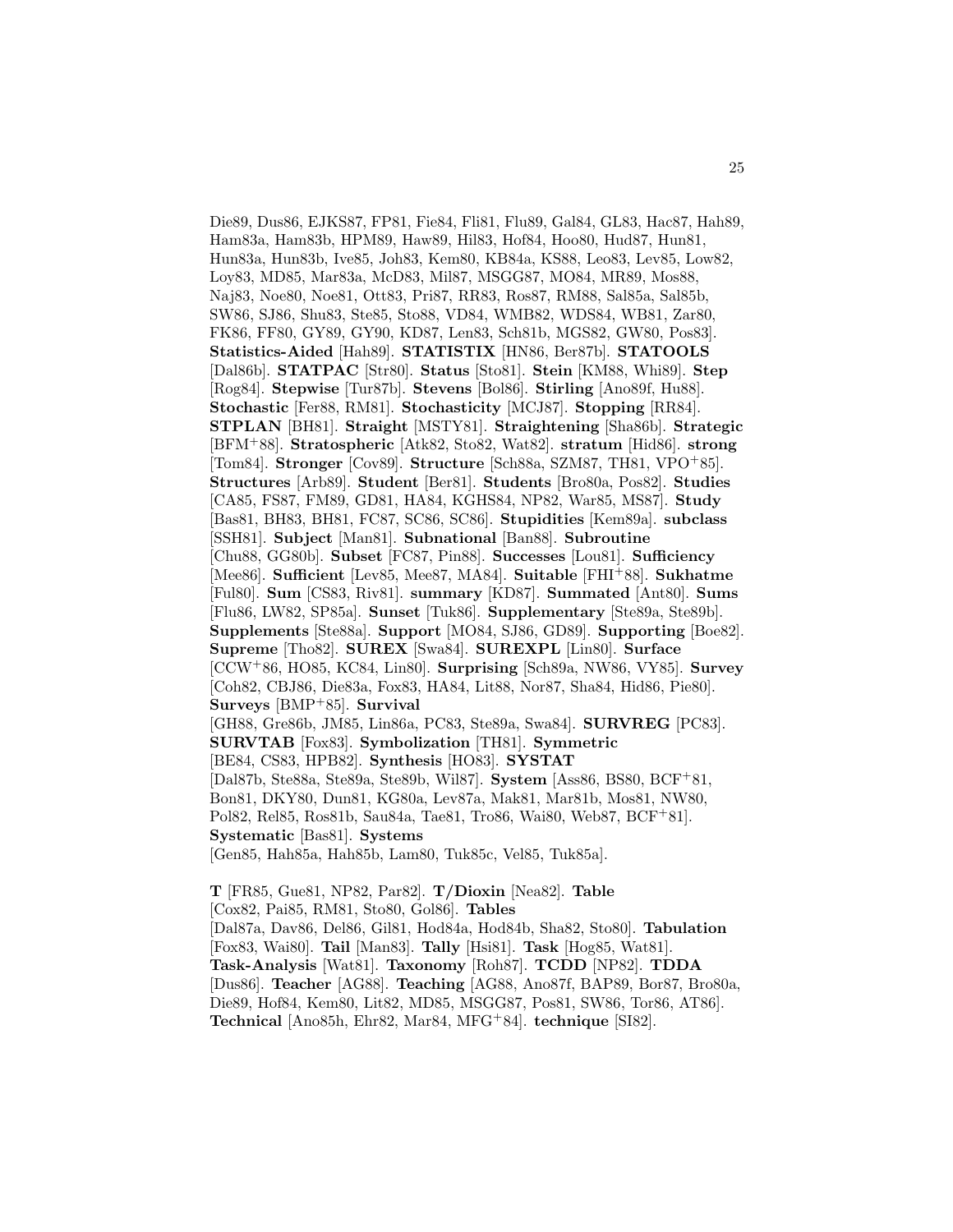**Techniques** [Dal89b, GSW82, Rah81, SPC87]. **Technology** [Mar83b, Mar83c, Yel83a]. **Television** [HK84]. **Tell** [Bro80b]. **Template** [Dal88a]. **Term** [Haw80]. **Test** [Ano87g, BB89, Bur82, Che82, Cox82, DW86, FS87, Har86a, HL87, Ima82, Job82, Kin89, Man83, Man87, PS81, Rob83b, Ste87, Wai83, WB81, AO89, Dav80, Har80]. **TESTAT** [Ste87]. **Testing** [DCB88, DR83, DK88, Hod84b, Jer88, Job82, JSL89, Lit89, Loy83, Mag82, Swa84, Tro86, MS87, Nai87]. **TESTRAND** [DR83, DK88]. **Tests** [Ami87, BR84, Bor82a, Bor82b, Dat82, Dav86, DBM86, FR85, Gue81, Han89, KMM87, Lac84, PT80, Roy86, Sch81a, SM83, Wal82, GS86, Hel88, SS84]. **Texas** [Hac87]. **Textbooks** [BA87]. **Textile** [BS83]. **TFS** [Mak81]. **Theil** [Did85]. **Their** [Dri80, FR85, Rai82]. **Theme** [Bry84]. **Theodore** [FK87]. **Theorem** [AL86, Ber88, DG86, Hil88, Jay88, KK84, Kul88, NA85, Pau81, RD88, Cox84, PG82, Tar81, Yan88, Zel88b, Zel88a]. **Theorems** [Ans85]. **Theoretic** [RBL86, TC88]. **Theory** [Gue81, MP88, Tru81]. **There** [Hin80]. **Thirteen** [RN88]. **Three** [BR84, DHPR88, FF80, NP82, Pai85, SC81]. **Three-Dimensional** [DHPR88]. **Three-Generation** [NP82]. **Three-Way** [Pai85]. **Thresholds** [Rue85]. **Thumb** [SS89]. **Time** [Bak84, BS89, DBM86, Die83a, DL82, Gre86b, Hen83, Hun81, Int85, Lev87a, LK86, Rei84, Rei87, SB85]. **Time-Varying** [LK86]. **TM** [Pol82, Smi84]. **TOBIT** [Ste88a]. **Today** [Bon83a, Bon83b, DeM83, Fie83, Sla83, Wal83]. **tolerance** [RC88]. **Tool** [HE84, KF89, Lit82, MD85, Whe85, EW85]. **Toolbox** [Sug86]. **Total** [Mak81]. **Toxicity** [NP82]. **TPATH** [AC82]. **Track** [Daw89, Dal89d]. **Tracking** [Dal89d]. **Trademark** [KC84, KGHS84, Bak84]. **Training** [Bas81, BHH<sup>+</sup>80, Box80a, Bra82, EWW<sup>+</sup>82, Min80, Mos82, Par80, Sne82, Wat80, Zah82]. **Transformation** [Boa85, God85, Hah85c, HW86, HH87, Joi85a, Joi85b, Mil84, Wac85]. **Transformations** [CI81a, CI81b, Fli81, Lie80, Noe81, Sha86b, RC88]. **Transforming** [LV89]. **Transparency** [Pos83]. **Trap** [DS89]. **Treatment** [Har86c, SM83]. **Trees** [Fai86]. **Trends** [BMP<sup>+</sup>85, Cha80, Hod84b]. **Trial** [Sei89]. **Trials** [Ano85f, Ber84, Gei84a, Zel84, Ber87c, Gei84b, NW86, Zel85]. **Triangularization** [SBA85]. **Tropical** [Neu85, Pik85]. **truncated** [Mul88]. **Trusted** [BA87]. **Truth** [Bro80b]. **TSA** [Hen83]. **TSP** [Hal88]. **Tumor** [Ami87]. **Tumor-Prevalence** [Ami87]. **TURBO RAND** [Gle86a]. **Tutorial** [AC82]. **Two** [Ami87, Ano87i, BB84, DCB88, DHPR88, Dun89, FR85, Gil81, HA86, Lit89, LS89, Poo80, Ros81a, SS89, Spi86, Spi87, WF80, BvE88, FK86, Gue87, WC87]. **Two-** [DHPR88]. **Two-Group** [FR85]. **Two-Scale** [Ros81a]. **Two-Stage**

[BB84, WC87]. **Two-Variable** [Dun89, WF80]. **Two-Way** [Gil81]. **Type** [TT80, Pav88].

**U** [Nor87]. **U-SP** [Nor87]. **U.S.S.R.** [KS88]. **ubiquitous** [JH83]. **UMAP** [Fol82]. **Umbrella** [KM87]. **Unbalanced** [GG80a, Lit82, SM83, Her86]. **Unbiased**

[Ano86g, Ano87h, BM88b, HTM89, Kem89b, MN87, PS89b, Sea89b, BvE88,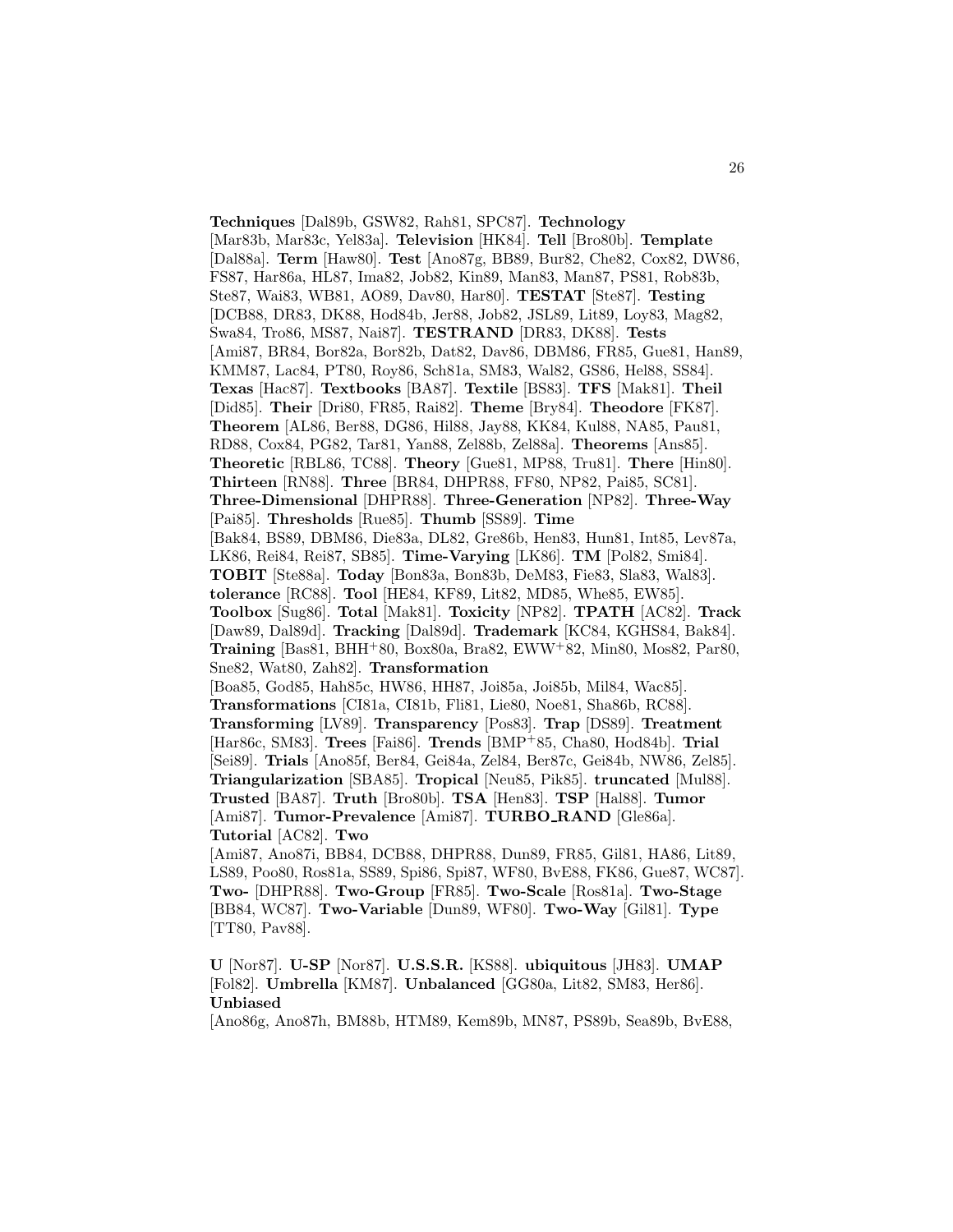GD89, Kar85, Kar86, Kar87, Kot86, MA84, PS89a, SS84, VM89]. **Uncertainty** [AL86, Coh86, Sto88]. **Unclassed** [GH82]. **Unconditional** [Shu88, Thu89]. **Uncorrelated** [RNT84]. **Undercount** [Ano85h, MFG<sup>+</sup>84]. **Understanding** [Flu89, Man87, MS83, Mul82, WF80]. **Undue** [Bis84, Bro84, PHA84]. **unequal** [SSH81]. **unequal-subclass-numbers** [SSH81]. **Ungrouped** [FP87]. **Uniform** [LW82, EG87, GM86]. **Uniformly** [GD89, SS84]. **Union** [Jac84]. **Unique** [MN87]. **Unisex** [Coh86]. **Unit** [DBM86]. **Units** [CSM86, Aso80, Hid86]. **Univariate** [BW84, Edg84, FR86, Job82, Lee86, Mer89, Whi86, TC88]. **Universities** [GF80]. **University** [Boe82, Bor87, Hac87, Sne84]. **UNIX** [Per84, PH86]. **Unrelated** [BN88, SK85]. **Unsurprising** [Sch89a]. **untitled** [Bar86, Bel80, Ber89, Bes87, Bur87, BG80, CJ81, CT89, Chr81, Con89, Coo87, Dav85b, Dav89, Dix88, Ell87, Gil80, Gol88, Hal89, HB86, Hil85, KM89a, KP87, KG80b, KSB<sup>+</sup>81, Koe87, Koe86, Lac85, LeP87, Lev87b, Lig85, Lig88, Lin85b, Lin87, Lin88, Man88, Mar85, McB80, Mil89, Mor87a, Mor87b, Nas86a, Nas86b, O'B88, Par89, Pla86, Pos80, PF89, Reg86, Sch85a, Shr87, Shu86, Ste88b, Ste86, Tan89, Tur87a, Vin89, Wei88, WM85, Woo87]. **Update** [LS89]. **Urn** [Pau81]. **Use** [Alb89, Ano85g, Bol85, Dav80, DP87, GH84, Hoo80, Ima82, LAH89, LG85, Man82, MD83, MGS85, Pen81, Pik85, Tia83, WS88, Her80, Rav85, RC88]. **Used** [Ano84g, Don82, Gon80]. **Useful** [BE84, KK84]. **User** [MP80, MEP<sup>+</sup>86, MD81, MM84, Nor87, Wal87]. **User-Friendly** [Nor87, Wal87]. **User-Oriented** [MP80, MEP<sup>+</sup>86, MD81, MM84]. **Uses** [Dri80]. **Using** [Ano86f, Ano87f, Ano87i, CA85, DS89, GSW82, Gus86, Har86c, Haw89, Job82, Lin81, Mag82, Mee87, Nor84, RJ82, RR85, SW86, Shi88a, Smi84, SA87, Whi89, CH85, CH86, KD87, SP85a, SR83, Spi86, Spi87]. **usual** [Bly80]. **Utility** [Dal86b, KF89]. **Utilized** [BZ89].

**V** [Ful80, Dem86]. **V1.2** [Dus86]. **validation** [EG83]. **Validity** [Hil87]. **Value** [KM87, Kin89, Mar83b, Mar83c, Nel85, Yel83a, EW85, Man82, MC87]. **Valued** [BZ89]. **Values** [Ano84g, Don82, Kor84, Lac84, Har80]. **Variable** [Ano86h, DM87, Dun87, Dun89, Gre83a, Pei87, Sei89, WF80]. **Variable-Width** [Dun87]. **Variables** [CS83, FC87, Flu86, Flu89, HG83, Ham87b, HW86, Joi81, LK86, LW82, Roc88, RNT84, Sav82, Whi89, BG89, Ham84, PK82]. **Variance** [Ano86g, Ano87h, Ano88e, BW84, Cam88, Car81a, Car81b, CBJ86, CC89, GG80a, LSWB89, Sea81, Ste82, TH81, CGL83, GD89, Kar85, Kar86, Kar87, Mul88, SYM84, SYC88, Sch85b, SSH81, Shu82, VM89]. **Variances** [BB89, Ros81a, NW86]. **Variates** [BB84, ES86, HPB82, Wil82]. **Variations** [Bry84]. **Various** [Bol85]. **Varying** [LK86]. **VAX** [DK88]. **VAX-11** [DK88]. **Version** [Ber87b, Ell89, Fra81a, Geb89, Int85, KLV89, KJ89, KF89, WM87, Wil87]. **Versus** [PN87, Kem80, Nai87]. **Via**

[Ano89e, SCR88, Ans85, Gol89, Pau85, SPC87]. **VIC** [Swa84]. **VIC-20**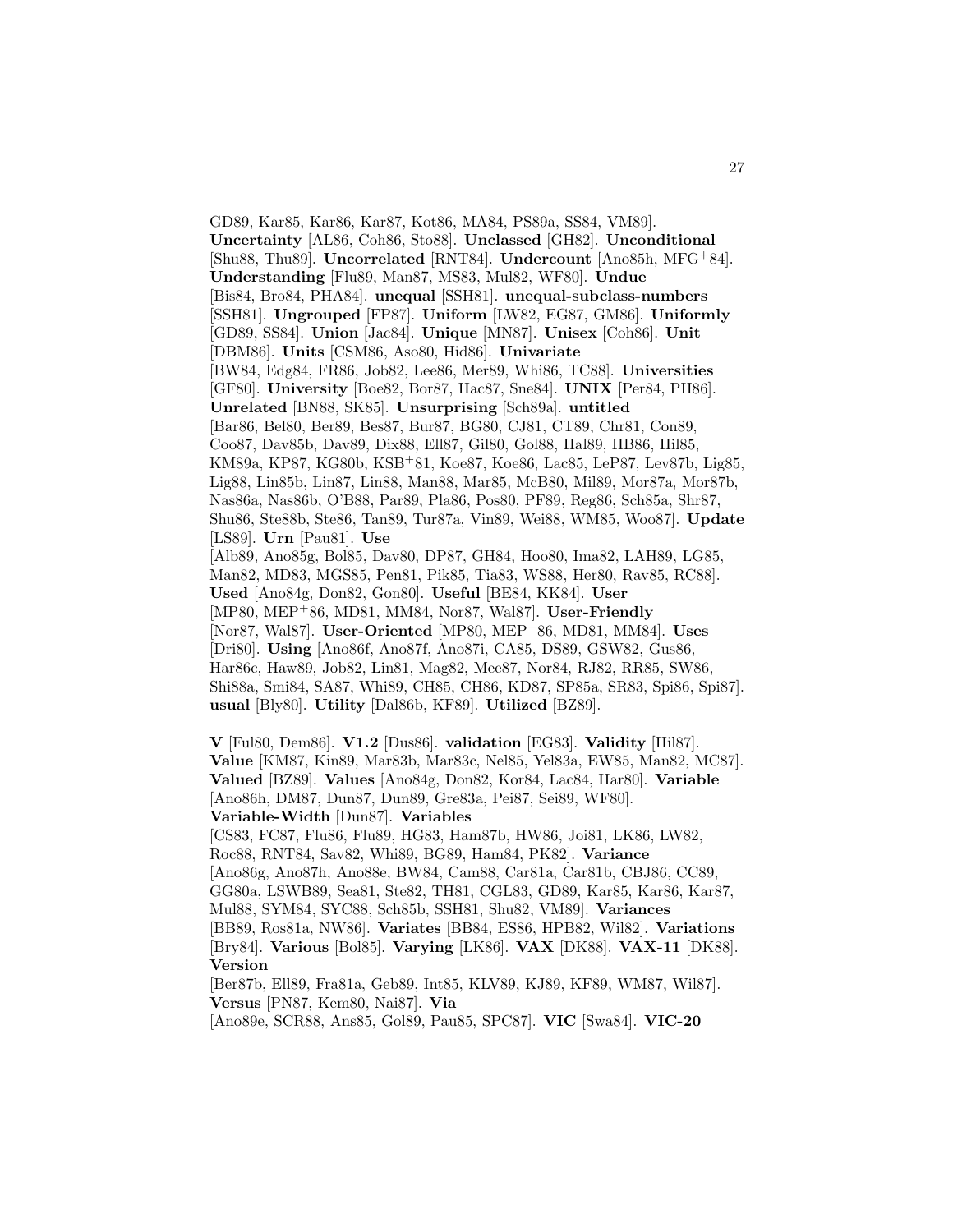[Swa84]. **Video** [GW80, KC84, Koe81]. **Videotape** [Mar83a, Nel81, Wat83, WDS84]. **View** [KS88]. **Violated** [Gam81]. **Violations** [Ano88g, SD87]. **Visual** [BAP89, SP84, SP85b, Sti86]. **Volume** [Ano80l, Ano81i, Ano82k, Ano84o, Ano86n, Ano87o, Ano88n, Ano89n]. **Volumes** [Moo81].

**Wald** [Man87]. **Walks** [BH86]. **Wallbanger** [SPC87]. **Washington** [Bro80b]. **Wasserman** [Dri86]. **Way** [Ano88g, Cam88, Cox82, Gil81, Pai85, Sto81, SD87, Sch85b]. **Ways** [RN88]. **Weighted** [BM88c, Cle81, WS88, SP86]. **Whatever** [Sch86]. **while** [FM84]. **White** [CS86]. **Who** [Yel83b]. **Whole** [Bro80b]. **Whose** [Hun81]. **Width** [Dun87]. **WIENER** [Chu88]. **Wilcoxon** [Man81]. **William** [Bol84, DM81, Rya82, TG89]. **Winter** [FC81]. **without** [Haw80]. **Witness** [Bar83b]. **Wolfowitz** [Wei82b]. **Words** [Sea89a]. **Workers** [BS83]. **Worksite** [Lev87c]. **Workspace** [Sav82]. **World** [Hun81, Lit88]. **Worse** [Kem89a]. **Writing** [Ehr82]. **WUBA** [Dal87b]. **WUBA-WUBA** [Dal87b].

**X** [Ano87p]. **X-BAR** [Ano87p]. **XTREE** [TW86].

**Year** [DH85, Pos81]. **Years** [Ano86e, Hoe85, MGS82, Her86, Noe84]. **yield** [DBS<sup>+</sup>85]. **YREG** [Yak88].

**Zellner** [Gei84b]. **Zero** [Bro86, CC89, Job82]. **ZIP** [Smi84]. **Zonal** [Nag81].

# **References**

# **Aitchison:1981:BRR**

[ABS81] John Aitchison and John Bacon-Shone. Bayesian risk ratio analysis. The American Statistician, 35(4):254–257, November 1981. CODEN ASTAAJ. ISSN 0003-1305 (print), 1537-2731 (electronic). URL http://www.jstor.org/stable/2683302.

# **Anderton:1982:TTP**

[AC82] Douglas L. Anderton and Joseph Conaty. TPATH — a tutorial path analysis program for the social sciences. The American Statistician, 36(1):61, February 1982. CODEN ASTAAJ. ISSN 0003- 1305 (print), 1537-2731 (electronic). URL http://www.jstor. org/stable/2684099.

# **AHCPE:1983:EGS**

[Ad 83] The Ad Hoc Committee on Professional Ethics. [ethical guidelines] for statistical practice: Report of the Ad Hoc Committee on Professional Ethics]: Reply. The American Statistician, 37(1):19–20,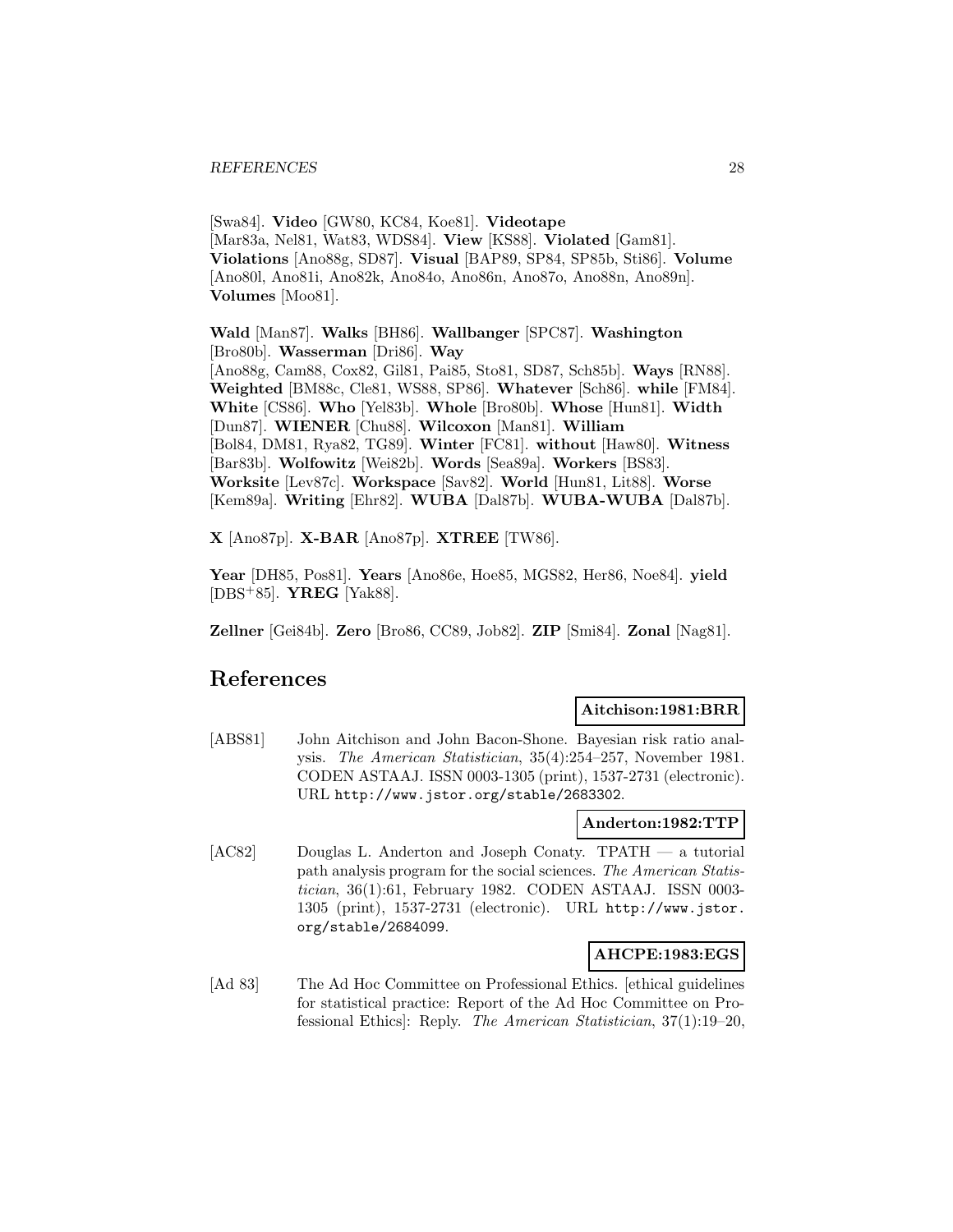February 1983. CODEN ASTAAJ. ISSN 0003-1305 (print), 1537- 2731 (electronic). URL http://www.jstor.org/stable/2685835.

# **Ashikaga:1981:LE**

[ADS81] Taka Ashikaga, W. Edwards Deming, and Alan Stuart. Letters to the Editor. The American Statistician, 35(2):115, May 1981. CODEN ASTAAJ. ISSN 0003-1305 (print), 1537-2731 (electronic). URL http://www.jstor.org/stable/2683162.

# **Atkins:1984:BBF**

[AG84] John Atkins and Erdogan Gunel. BAYCAT: Bayes factors for categorical data analysis. The American Statistician, 38(2):156, May 1984. CODEN ASTAAJ. ISSN 0003-1305 (print), 1537-2731 (electronic). URL http://www.jstor.org/stable/2683259.

#### **Anderson:1988:SEC**

[AG88] Larry R. Anderson and David R. Guichard. Statistical effects of class size and teaching ability in determining teacher ratings. The American Statistician, 42(1):55–59, February 1988. CODEN AS-TAAJ. ISSN 0003-1305 (print), 1537-2731 (electronic). URL http: //www.jstor.org/stable/2685262.

# **Aickin:1985:PR**

[Aic85] Mikel Aickin. Poisson regression. The American Statistician, 39(2): 145, May 1985. CODEN ASTAAJ. ISSN 0003-1305 (print), 1537- 2731 (electronic). URL http://www.jstor.org/stable/2682825.

# **Agrawal:1988:PED**

[AJ88] M. C. Agrawal and Nirmal Jain. Predictive estimation in double sampling procedures. The American Statistician, 42(3):184–186, August 1988. CODEN ASTAAJ. ISSN 0003-1305 (print), 1537- 2731 (electronic). URL http://www.jstor.org/stable/2684997.

#### **Alaouze:1986:GGT**

[AL86] Chris M. Alaouze and Peter J. Lloyd. A generalization of Gurland's theorem, with applications to economic behavior under uncertainty. The American Statistician, 40(1):70–71, February 1986. CODEN ASTAAJ. ISSN 0003-1305 (print), 1537-2731 (electronic). URL http://www.jstor.org/stable/2683136.

# **Albert:1989:NPU**

[Alb89] James H. Albert. Nuisance parameters and the use of exploratory graphical methods in a Bayesian analysis. The American Statisti-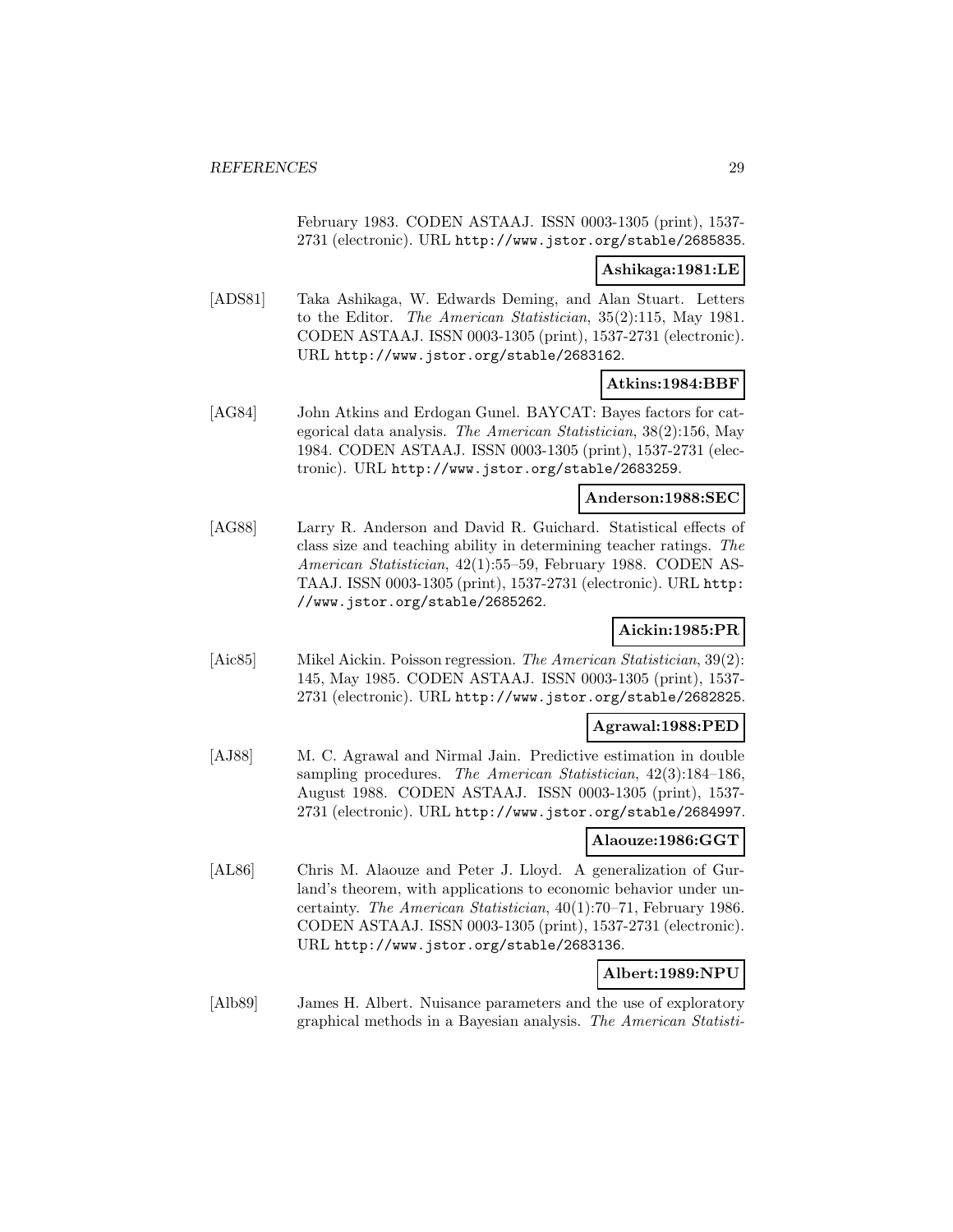cian, 43(4):191–196, November 1989. CODEN ASTAAJ. ISSN 0003-1305 (print), 1537-2731 (electronic). URL http://www. jstor.org/stable/2685360.

# **Alley:1987:NSR**

[All87] William M. Alley. A note on stagewise regression. The American Statistician, 41(2):132–134, May 1987. CODEN ASTAAJ. ISSN 0003-1305 (print), 1537-2731 (electronic). URL http://www. jstor.org/stable/2684225.

### **Amemiya:1985:WSD**

[Ame85] Yasuo Amemiya. What should be done when an estimated between-group covariance matrix is not nonnegative definite? The American Statistician, 39(2):112–117, May 1985. CODEN AS-TAAJ. ISSN 0003-1305 (print), 1537-2731 (electronic). URL http: //www.jstor.org/stable/2682808.

# **Amini:1987:TMS**

[Ami87] Saeid B. Amini. Two mainframe SAS(R) programs for nonparametric tests for homogeneity of dose-response growth curves and regression analysis of tumor-prevalence data. The American Statistician, 41(3):237, August 1987. CODEN ASTAAJ. ISSN 0003- 1305 (print), 1537-2731 (electronic). URL http://www.jstor. org/stable/2685116.

# **Angers:1989:NQS**

[Ang89] Claude Angers. Note on quick simultaneous confidence intervals for multinomial proportions. The American Statistician, 43(2):91, May 1989. CODEN ASTAAJ. ISSN 0003-1305 (print), 1537-2731 (electronic). URL http://www.jstor.org/stable/2684505. See correction [Ang90].

# **Angers:1990:CNQ**

[Ang90] Claude Angers. Correction: "Note on quick simultaneous confidence intervals for multinomial proportions" [Amer. Statist. **43** (1989), no. 2, 91]. The American Statistician, 44(1):65, ???? 1990. CODEN ASTAAJ. ISSN 0003-1305 (print), 1537-2731 (electronic). See [Ang89].

# **Anonymous:1980:BMa**

[Ano80a] Anonymous. Back matter. The American Statistician, 34(1):??, February 1980. CODEN ASTAAJ. ISSN 0003-1305 (print), 1537- 2731 (electronic). URL http://www.jstor.org/stable/2683008.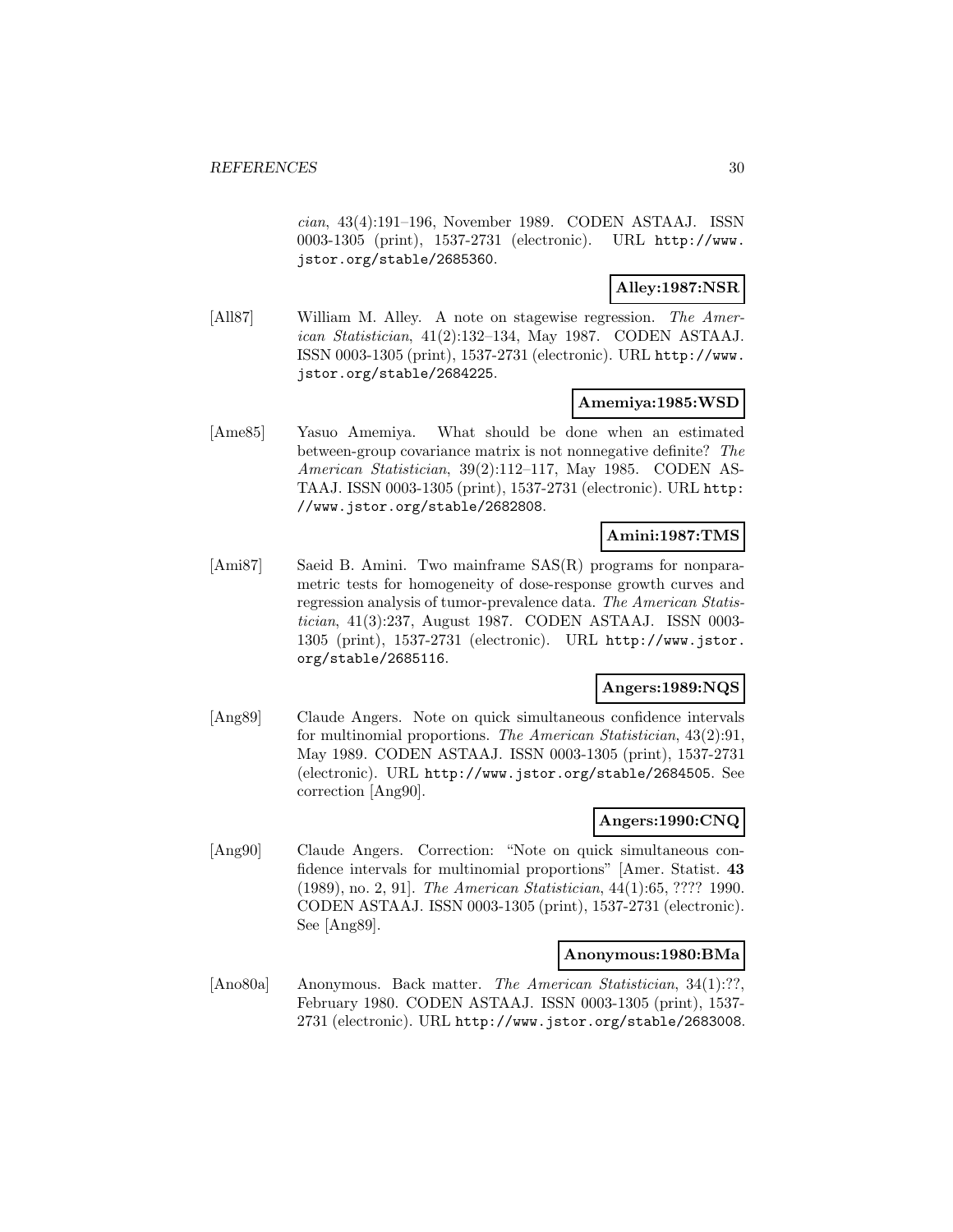#### **Anonymous:1980:BMb**

[Ano80b] Anonymous. Back matter. The American Statistician, 34(2):??, May 1980. CODEN ASTAAJ. ISSN 0003-1305 (print), 1537-2731 (electronic). URL http://www.jstor.org/stable/2684127.

#### **Anonymous:1980:BMc**

[Ano80c] Anonymous. Back matter. The American Statistician, 34(3):??, August 1980. CODEN ASTAAJ. ISSN 0003-1305 (print), 1537- 2731 (electronic). URL http://www.jstor.org/stable/2683893.

# **Anonymous:1980:BMd**

[Ano80d] Anonymous. Back matter. The American Statistician, 34(4):??, November 1980. CODEN ASTAAJ. ISSN 0003-1305 (print), 1537- 2731 (electronic). URL http://www.jstor.org/stable/2684080.

#### **Anonymous:1980:BDF**

[Ano80e] Anonymous. Business directories: Findings and recommendations of the ASA Committee on Privacy and Confidentiality. The American Statistician, 34(1):8–10, February 1980. CODEN ASTAAJ. ISSN 0003-1305 (print), 1537-2731 (electronic). URL http://www. jstor.org/stable/2682987.

# **Anonymous:1980:CRS**

[Ano80f] Anonymous. A comparative review of statistical software. The American Statistician, 34(4):248, November 1980. CODEN AS-TAAJ. ISSN 0003-1305 (print), 1537-2731 (electronic). URL http: //www.jstor.org/stable/2684077.

#### **Anonymous:1980:EC**

[Ano80g] Anonymous. Editorial collaborators. The American Statistician, 34(4):256–257, November 1980. CODEN ASTAAJ. ISSN 0003- 1305 (print), 1537-2731 (electronic). URL http://www.jstor. org/stable/2684079.

#### **Anonymous:1980:FMa**

[Ano80h] Anonymous. Front matter. The American Statistician, 34(1):??, February 1980. CODEN ASTAAJ. ISSN 0003-1305 (print), 1537- 2731 (electronic). URL http://www.jstor.org/stable/2682985.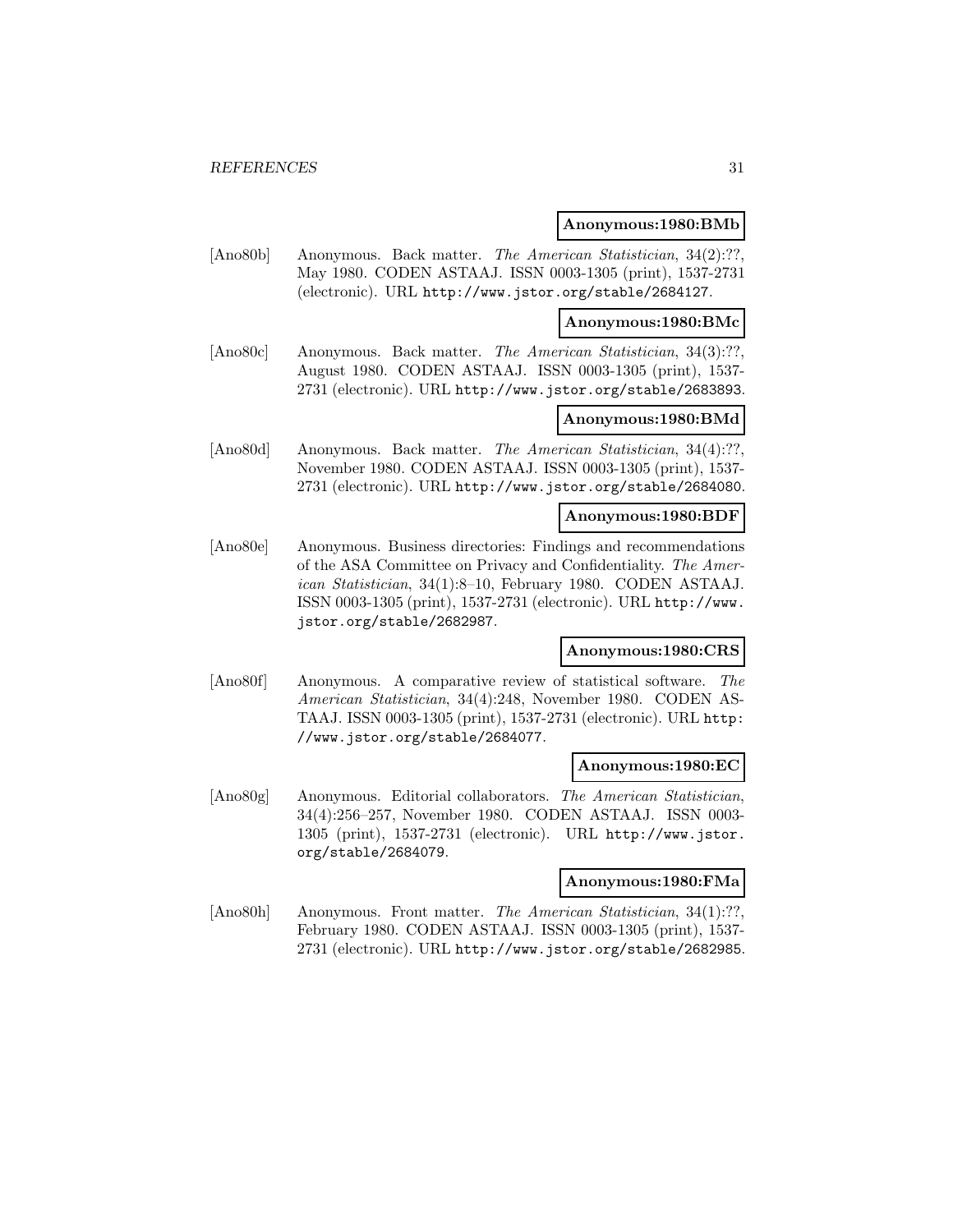#### **Anonymous:1980:FMb**

[Ano80i] Anonymous. Front matter. The American Statistician, 34(2):??, May 1980. CODEN ASTAAJ. ISSN 0003-1305 (print), 1537-2731 (electronic). URL http://www.jstor.org/stable/2684105.

#### **Anonymous:1980:FMc**

[Ano80j] Anonymous. Front matter. The American Statistician, 34(3):??, August 1980. CODEN ASTAAJ. ISSN 0003-1305 (print), 1537- 2731 (electronic). URL http://www.jstor.org/stable/2683867.

# **Anonymous:1980:FMd**

[Ano80k] Anonymous. Front matter. The American Statistician, 34(4):??, November 1980. CODEN ASTAAJ. ISSN 0003-1305 (print), 1537- 2731 (electronic). URL http://www.jstor.org/stable/2684059.

#### **Anonymous:1980:VI**

[Ano80l] Anonymous. Volume information. The American Statistician, 34(4):255–256, November 1980. CODEN ASTAAJ. ISSN 0003- 1305 (print), 1537-2731 (electronic). URL http://www.jstor. org/stable/2684058.

# **Anonymous:1981:BMa**

[Ano81a] Anonymous. Back matter. The American Statistician, 35(1):59–60, February 1981. CODEN ASTAAJ. ISSN 0003-1305 (print), 1537- 2731 (electronic). URL http://www.jstor.org/stable/2683595.

#### **Anonymous:1981:BMb**

[Ano81b] Anonymous. Back matter. The American Statistician, 35(2):116, May 1981. CODEN ASTAAJ. ISSN 0003-1305 (print), 1537-2731 (electronic). URL http://www.jstor.org/stable/2683163.

# **Anonymous:1981:BMc**

[Ano81c] Anonymous. Back matter. The American Statistician, 35(3):??, August 1981. CODEN ASTAAJ. ISSN 0003-1305 (print), 1537- 2731 (electronic). URL http://www.jstor.org/stable/2684002.

# **Anonymous:1981:BMd**

[Ano81d] Anonymous. Back matter. The American Statistician, 35(4):??, November 1981. CODEN ASTAAJ. ISSN 0003-1305 (print), 1537- 2731 (electronic). URL http://www.jstor.org/stable/2683311.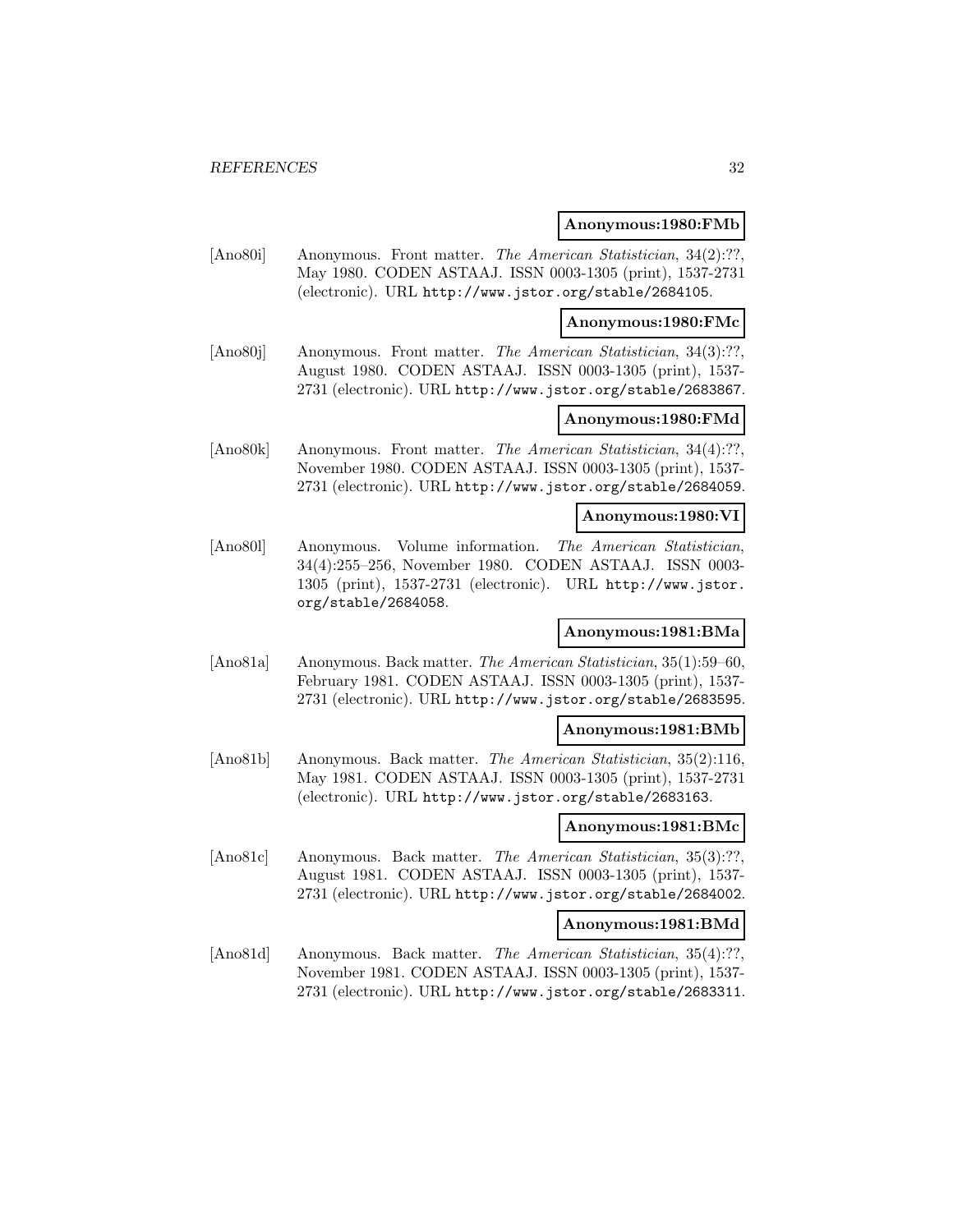#### **Anonymous:1981:FMa**

[Ano81e] Anonymous. Front matter. The American Statistician, 35(1):??, February 1981. CODEN ASTAAJ. ISSN 0003-1305 (print), 1537- 2731 (electronic). URL http://www.jstor.org/stable/2683574.

**Anonymous:1981:FMb**

[Ano81f] Anonymous. Front matter. *The American Statistician*, 35(2):??, May 1981. CODEN ASTAAJ. ISSN 0003-1305 (print), 1537-2731 (electronic). URL http://www.jstor.org/stable/2683141.

# **Anonymous:1981:FMc**

[Ano81g] Anonymous. Front matter. The American Statistician, 35(3):??, August 1981. CODEN ASTAAJ. ISSN 0003-1305 (print), 1537- 2731 (electronic). URL http://www.jstor.org/stable/2683972.

#### **Anonymous:1981:FMd**

[Ano81h] Anonymous. Front matter. The American Statistician, 35(4):267, November 1981. CODEN ASTAAJ. ISSN 0003-1305 (print), 1537- 2731 (electronic). URL http://www.jstor.org/stable/2683284.

# **Anonymous:1981:VI**

[Ano81i] Anonymous. Volume information. The American Statistician, 35(4):271–274, November 1981. CODEN ASTAAJ. ISSN 0003- 1305 (print), 1537-2731 (electronic). URL http://www.jstor. org/stable/2683283.

### **Anonymous:1982:BMa**

[Ano82a] Anonymous. Back matter. The American Statistician, 36(1):??, February 1982. CODEN ASTAAJ. ISSN 0003-1305 (print), 1537- 2731 (electronic). URL http://www.jstor.org/stable/2684104.

# **Anonymous:1982:BMb**

[Ano82b] Anonymous. Back matter. The American Statistician, 36(2):143, May 1982. CODEN ASTAAJ. ISSN 0003-1305 (print), 1537-2731 (electronic). URL http://www.jstor.org/stable/2684037.

# **Anonymous:1982:BMc**

[Ano82c] Anonymous. Back matter. The American Statistician, 36(3):??, August 1982. CODEN ASTAAJ. ISSN 0003-1305 (print), 1537- 2731 (electronic). URL http://www.jstor.org/stable/2683852.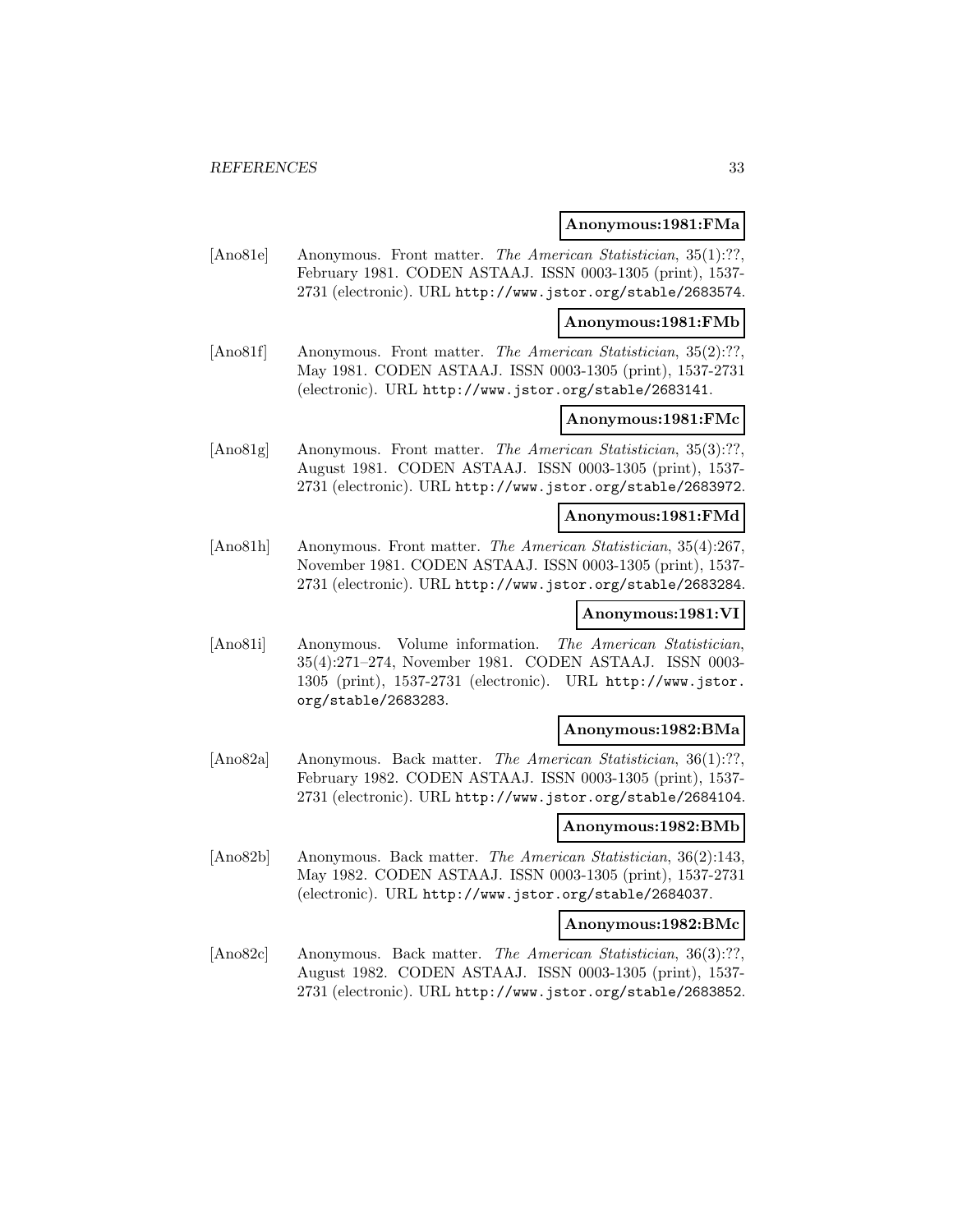#### **Anonymous:1982:BMd**

[Ano82d] Anonymous. Back matter. The American Statistician, 36(4):401, November 1982. CODEN ASTAAJ. ISSN 0003-1305 (print), 1537- 2731 (electronic). URL http://www.jstor.org/stable/2683103.

#### **Anonymous:1982:CIM**

[Ano82e] Anonymous. Corrigendum: An improved method of estimating in integer-parameter by maximum likelihood. The American Statistician, 36(1):65, February 1982. CODEN ASTAAJ. ISSN 0003- 1305 (print), 1537-2731 (electronic). URL http://www.jstor. org/stable/2684103.

#### **Anonymous:1982:EC**

[Ano82f] Anonymous. Editorial collaborators. The American Statistician, 36(4):399–400, November 1982. CODEN ASTAAJ. ISSN 0003- 1305 (print), 1537-2731 (electronic). URL http://www.jstor. org/stable/2683102.

# **Anonymous:1982:FMa**

[Ano82g] Anonymous. Front matter. The American Statistician, 36(1):??, February 1982. CODEN ASTAAJ. ISSN 0003-1305 (print), 1537- 2731 (electronic). URL http://www.jstor.org/stable/2684081.

# **Anonymous:1982:FMb**

[Ano82h] Anonymous. Front matter. The American Statistician, 36(2):121, May 1982. CODEN ASTAAJ. ISSN 0003-1305 (print), 1537-2731 (electronic). URL http://www.jstor.org/stable/2684003.

### **Anonymous:1982:FMc**

[Ano82i] Anonymous. Front matter. The American Statistician, 36(3):??, August 1982. CODEN ASTAAJ. ISSN 0003-1305 (print), 1537- 2731 (electronic). URL http://www.jstor.org/stable/2683830.

#### **Anonymous:1982:FMd**

[Ano82]] Anonymous. Front matter. The American Statistician, 36(4):??, November 1982. CODEN ASTAAJ. ISSN 0003-1305 (print), 1537- 2731 (electronic). URL http://www.jstor.org/stable/2683077.

# **Anonymous:1982:VI**

[Ano82k] Anonymous. Volume information. The American Statistician, 36(4):397–399, November 1982. CODEN ASTAAJ. ISSN 0003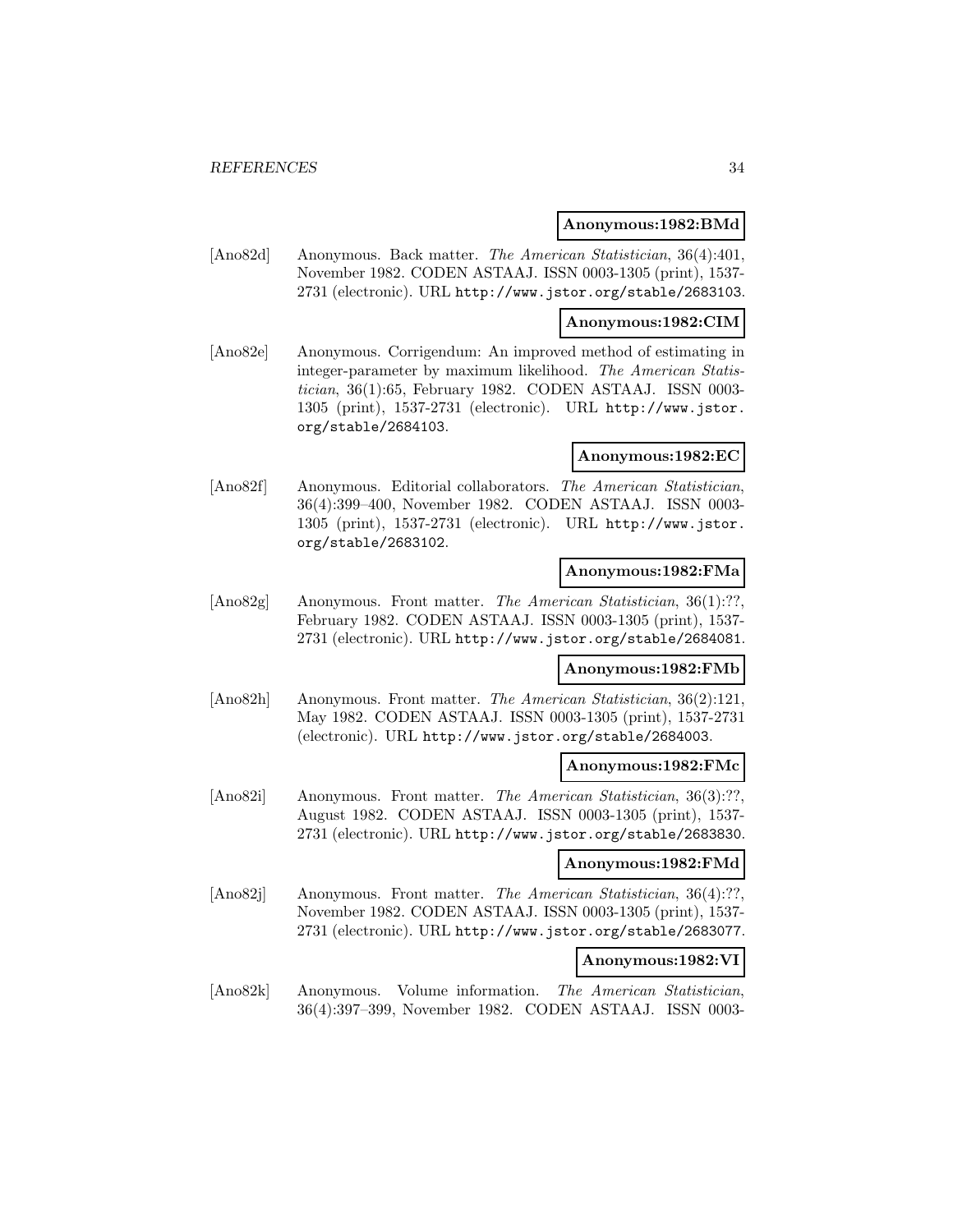1305 (print), 1537-2731 (electronic). URL http://www.jstor. org/stable/2683076.

#### **Anonymous:1983:BMa**

[Ano83a] Anonymous. Back matter. The American Statistician, 37(1):??, February 1983. CODEN ASTAAJ. ISSN 0003-1305 (print), 1537- 2731 (electronic). URL http://www.jstor.org/stable/2685854.

## **Anonymous:1983:BMb**

[Ano83b] Anonymous. Back matter. The American Statistician, 37(2):??, May 1983. CODEN ASTAAJ. ISSN 0003-1305 (print), 1537-2731 (electronic). URL http://www.jstor.org/stable/2685892.

# **Anonymous:1983:BMc**

[Ano83c] Anonymous. Back matter. The American Statistician, 37(3):??. August 1983. CODEN ASTAAJ. ISSN 0003-1305 (print), 1537- 2731 (electronic). URL http://www.jstor.org/stable/2683389.

# **Anonymous:1983:BMd**

[Ano83d] Anonymous. Back matter. *The American Statistician*, 37(4):??, November 1983. CODEN ASTAAJ. ISSN 0003-1305 (print), 1537- 2731 (electronic). URL http://www.jstor.org/stable/2683516.

### **Anonymous:1983:FMa**

[Ano83e] Anonymous. Front matter. The American Statistician, 37(1):??, February 1983. CODEN ASTAAJ. ISSN 0003-1305 (print), 1537- 2731 (electronic). URL http://www.jstor.org/stable/2685818.

#### **Anonymous:1983:FMb**

[Ano83f] Anonymous. Front matter. The American Statistician, 37(2):??. May 1983. CODEN ASTAAJ. ISSN 0003-1305 (print), 1537-2731 (electronic). URL http://www.jstor.org/stable/2685867.

#### **Anonymous:1983:FMc**

[Ano83g] Anonymous. Front matter. The American Statistician, 37(3):??, August 1983. CODEN ASTAAJ. ISSN 0003-1305 (print), 1537- 2731 (electronic). URL http://www.jstor.org/stable/2683364.

### **Anonymous:1983:FMd**

[Ano83h] Anonymous. Front matter. The American Statistician, 37(4):??, November 1983. CODEN ASTAAJ. ISSN 0003-1305 (print), 1537- 2731 (electronic). URL http://www.jstor.org/stable/2683492.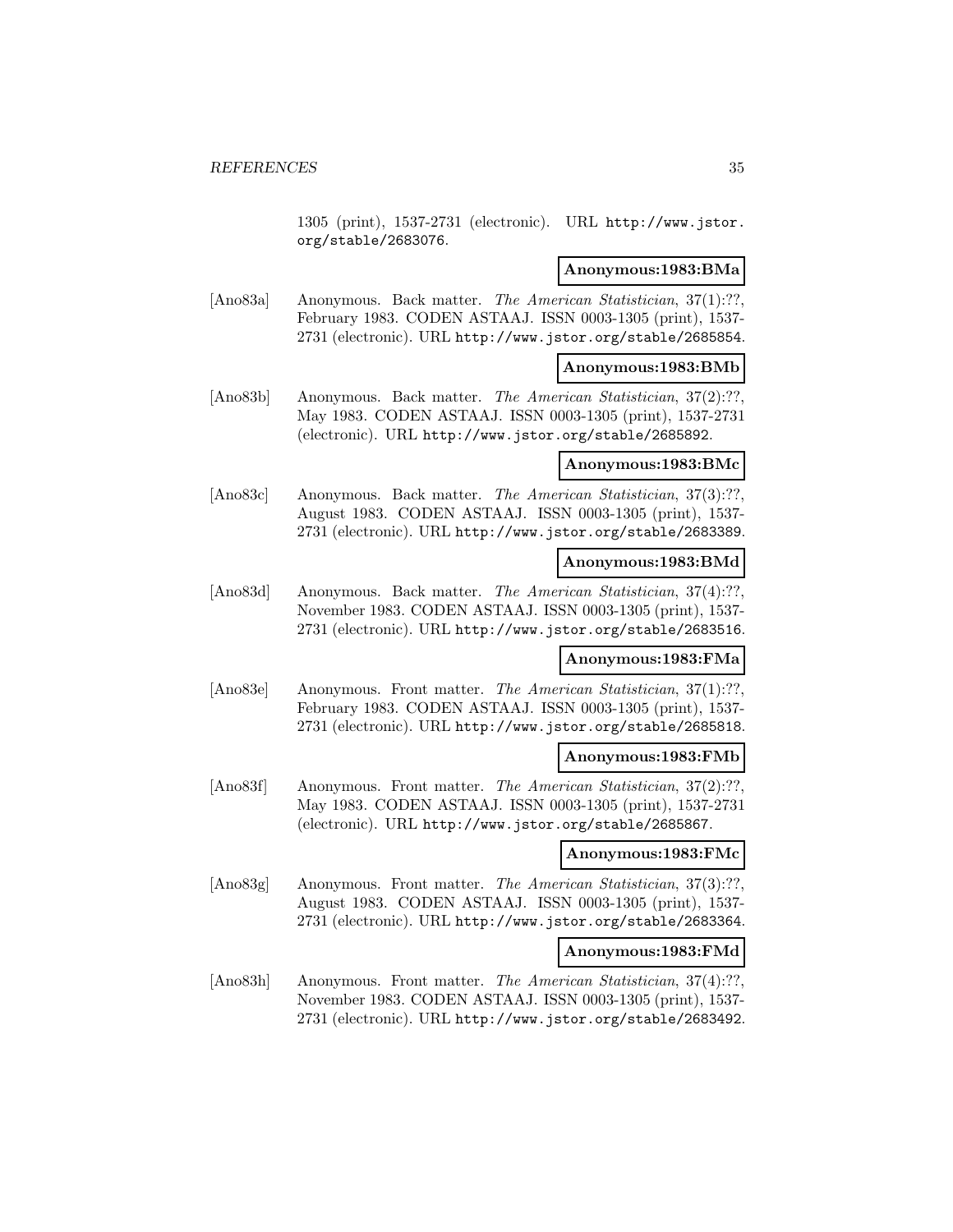#### **Anonymous:1984:BMa**

[Ano84a] Anonymous. Back matter. *The American Statistician*, 38(1):??, February 1984. CODEN ASTAAJ. ISSN 0003-1305 (print), 1537- 2731 (electronic). URL http://www.jstor.org/stable/2683573.

#### **Anonymous:1984:BMb**

[Ano84b] Anonymous. Back matter. The American Statistician, 38(2):??, May 1984. CODEN ASTAAJ. ISSN 0003-1305 (print), 1537-2731 (electronic). URL http://www.jstor.org/stable/2683266.

# **Anonymous:1984:BMc**

[Ano84c] Anonymous. Back matter. *The American Statistician*, 38(3):??, August 1984. CODEN ASTAAJ. ISSN 0003-1305 (print), 1537- 2731 (electronic). URL http://www.jstor.org/stable/2683671.

# **Anonymous:1984:BMd**

[Ano84d] Anonymous. Back matter. The American Statistician, 38(4):??, November 1984. CODEN ASTAAJ. ISSN 0003-1305 (print), 1537- 2731 (electronic). URL http://www.jstor.org/stable/2683431.

# **Anonymous:1984:CLE**

[Ano84e] Anonymous. Corridenda: Letters to the Editor. The American Statistician, 38(1):72, February 1984. CODEN ASTAAJ. ISSN 0003-1305 (print), 1537-2731 (electronic). URL http://www. jstor.org/stable/2683572.

#### **Anonymous:1984:CNC**

[Ano84f] Anonymous. Corrigenda: a note on confidence bands for the logistic response curve. The American Statistician, 38(1):72, February 1984. CODEN ASTAAJ. ISSN 0003-1305 (print), 1537-2731 (electronic). URL http://www.jstor.org/stable/2683570.

## **Anonymous:1984:CRE**

[Ano84g] Anonymous. Corrigenda: The relative effectiveness of procedures commonly used in multiple regression for dealing with missing values. The American Statistician, 38(1):72, February 1984. CODEN ASTAAJ. ISSN 0003-1305 (print), 1537-2731 (electronic). URL http://www.jstor.org/stable/2683571.

#### **Anonymous:1984:CMM**

[Ano84h] Anonymous. Corrigendum: In Memoriam: Maurice George Kendall, 1907–1983. The American Statistician, 38(3):234, Au-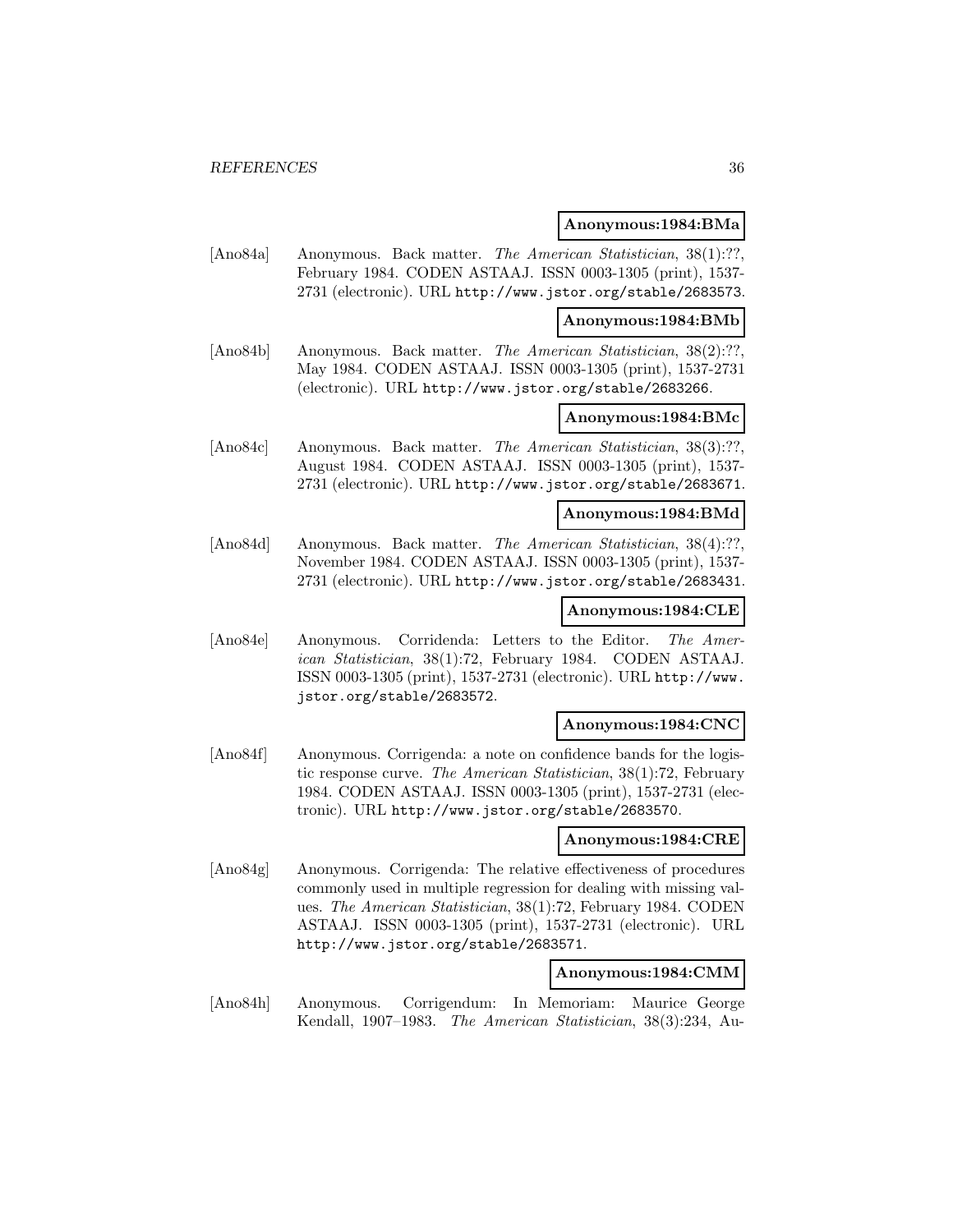gust 1984. CODEN ASTAAJ. ISSN 0003-1305 (print), 1537-2731 (electronic). URL http://www.jstor.org/stable/2683670.

#### **Anonymous:1984:EC**

[Ano84i] Anonymous. Editorial collaborators. The American Statistician, 38(4):333–334, November 1984. CODEN ASTAAJ. ISSN 0003- 1305 (print), 1537-2731 (electronic). URL http://www.jstor. org/stable/2683430.

#### **Anonymous:1984:EN**

[Ano84j] Anonymous. Editor's note. The American Statistician, 38(3):229, August 1984. CODEN ASTAAJ. ISSN 0003-1305 (print), 1537- 2731 (electronic). URL http://www.jstor.org/stable/2683668.

#### **Anonymous:1984:FMa**

[Ano84k] Anonymous. Front matter. The American Statistician, 38(1):??, February 1984. CODEN ASTAAJ. ISSN 0003-1305 (print), 1537- 2731 (electronic). URL http://www.jstor.org/stable/2683548.

## **Anonymous:1984:FMb**

[Ano84l] Anonymous. Front matter. The American Statistician, 38(2):??, May 1984. CODEN ASTAAJ. ISSN 0003-1305 (print), 1537-2731 (electronic). URL http://www.jstor.org/stable/2683235.

## **Anonymous:1984:FMc**

[Ano84m] Anonymous. Front matter. The American Statistician, 38(3):??. August 1984. CODEN ASTAAJ. ISSN 0003-1305 (print), 1537- 2731 (electronic). URL http://www.jstor.org/stable/2683645.

### **Anonymous:1984:FMd**

[Ano84n] Anonymous. Front matter. The American Statistician, 38(4):??, November 1984. CODEN ASTAAJ. ISSN 0003-1305 (print), 1537- 2731 (electronic). URL http://www.jstor.org/stable/2683391.

## **Anonymous:1984:VI**

[Ano84o] Anonymous. Volume information. The American Statistician, 38(4):335–337, November 1984. CODEN ASTAAJ. ISSN 0003- 1305 (print), 1537-2731 (electronic). URL http://www.jstor. org/stable/2683390.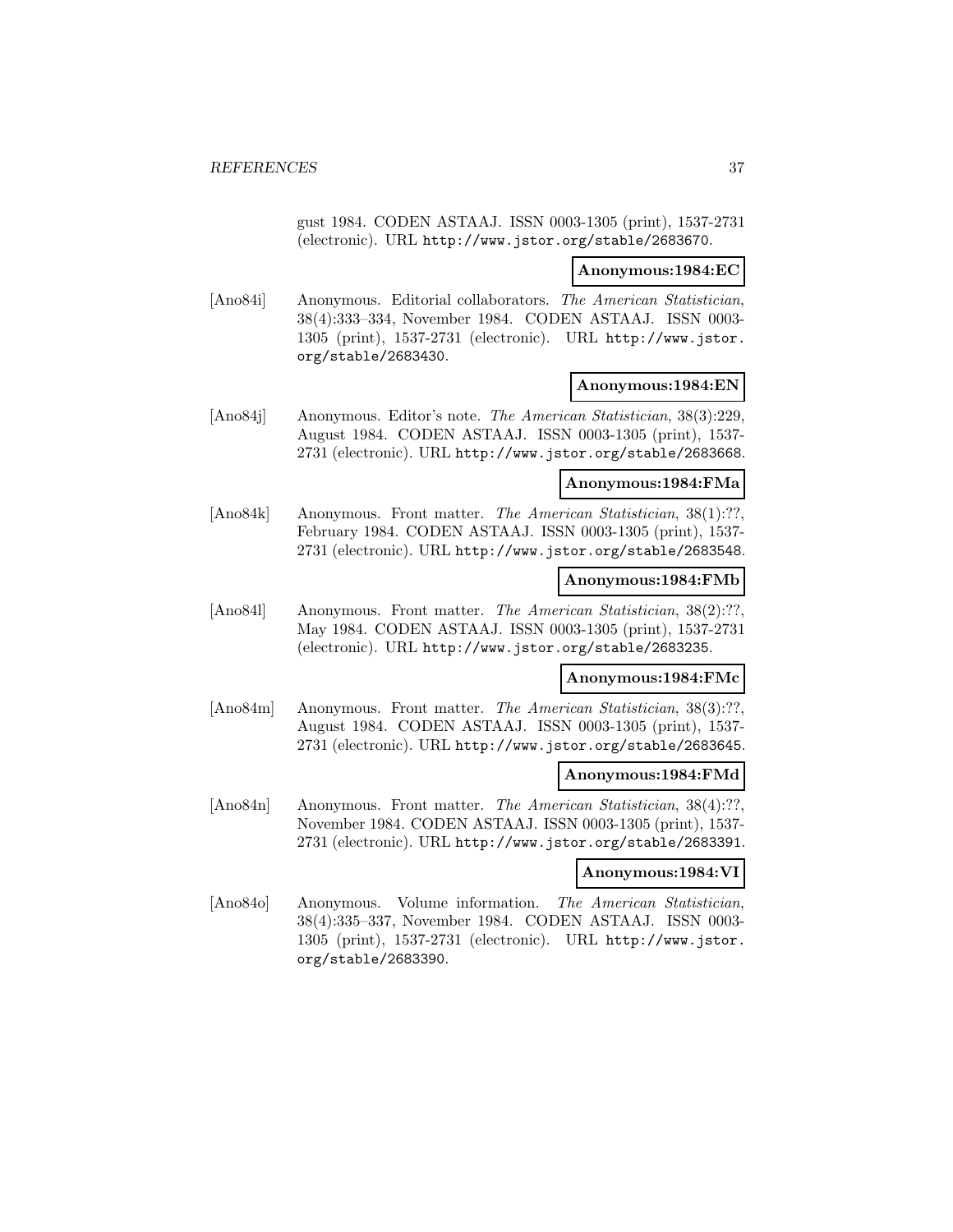#### **Anonymous:1985:BMa**

[Ano85a] Anonymous. Back matter. *The American Statistician*, 39(1):??, February 1985. CODEN ASTAAJ. ISSN 0003-1305 (print), 1537- 2731 (electronic). URL http://www.jstor.org/stable/2683921.

#### **Anonymous:1985:BMb**

[Ano85b] Anonymous. Back matter. The American Statistician, 39(2):??, May 1985. CODEN ASTAAJ. ISSN 0003-1305 (print), 1537-2731 (electronic). URL http://www.jstor.org/stable/2682834.

## **Anonymous:1985:BMc**

[Ano85c] Anonymous. Back matter. The American Statistician, 39(3):??, August 1985. CODEN ASTAAJ. ISSN 0003-1305 (print), 1537- 2731 (electronic). URL http://www.jstor.org/stable/2683952.

## **Anonymous:1985:BMd**

[Ano85d] Anonymous. Back matter. The American Statistician, 39(4):??, November 1985. CODEN ASTAAJ. ISSN 0003-1305 (print), 1537- 2731 (electronic). URL http://www.jstor.org/stable/2683029.

### **Anonymous:1985:CIC**

[Ano85e] Anonymous. Correction: Improved confidence statements for the binomial parameter. The American Statistician, 39(1):81, February 1985. CODEN ASTAAJ. ISSN 0003-1305 (print), 1537-2731 (electronic). URL http://www.jstor.org/stable/2683920.

#### **Anonymous:1985:CPD**

[Ano85f] Anonymous. Corrections: On prior distributions for binary trials. The American Statistician, 39(2):158, May 1985. CODEN ASTAAJ. ISSN 0003-1305 (print), 1537-2731 (electronic). URL http://www.jstor.org/stable/2682832.

#### **Anonymous:1985:CUI**

[Ano85g] Anonymous. Corrections: On the use of the inverse of the correlation matrix in multivariate data analysis. The American Statistician, 39(3):241, August 1985. CODEN ASTAAJ. ISSN 0003- 1305 (print), 1537-2731 (electronic). URL http://www.jstor. org/stable/2683951.

### **Anonymous:1985:CRA**

[Ano85h] Anonymous. Corrections: Report of the ASA technical panel on the census undercount. The American Statistician, 39(3):241, Au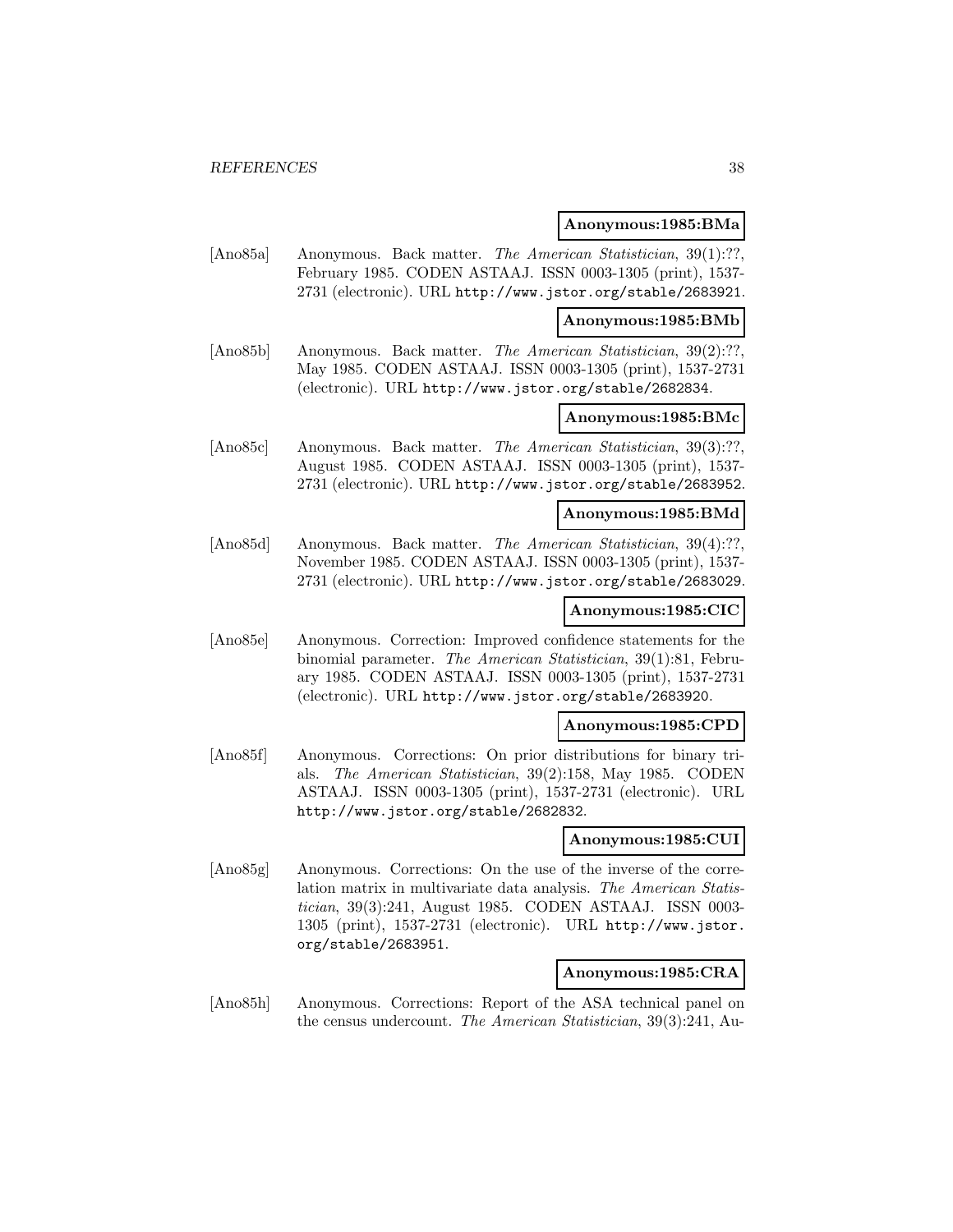gust 1985. CODEN ASTAAJ. ISSN 0003-1305 (print), 1537-2731 (electronic). URL http://www.jstor.org/stable/2683950.

#### **Anonymous:1985:CSB**

[Ano85i] Anonymous. Corrections: Separating the Brier score into calibration and refinement components: a graphical analysis. The American Statistician, 39(2):158, May 1985. CODEN ASTAAJ. ISSN 0003-1305 (print), 1537-2731 (electronic). URL http://www. jstor.org/stable/2682833.

### **Anonymous:1985:FMa**

[Ano85j] Anonymous. Front matter. The American Statistician, 39(1):??, February 1985. CODEN ASTAAJ. ISSN 0003-1305 (print), 1537- 2731 (electronic). URL http://www.jstor.org/stable/2683894.

### **Anonymous:1985:FMb**

[Ano85k] Anonymous. Front matter. The American Statistician, 39(2):??, May 1985. CODEN ASTAAJ. ISSN 0003-1305 (print), 1537-2731 (electronic). URL http://www.jstor.org/stable/2682800.

#### **Anonymous:1985:FMc**

[Ano851] Anonymous. Front matter. The American Statistician, 39(3):??, August 1985. CODEN ASTAAJ. ISSN 0003-1305 (print), 1537- 2731 (electronic). URL http://www.jstor.org/stable/2683922.

### **Anonymous:1985:FMd**

[Ano85m] Anonymous. Front matter. The American Statistician, 39(4):??, November 1985. CODEN ASTAAJ. ISSN 0003-1305 (print), 1537- 2731 (electronic). URL http://www.jstor.org/stable/2683009.

## **Anonymous:1986:BMa**

[Ano86a] Anonymous. Back matter. The American Statistician, 40(1):80–87, February 1986. CODEN ASTAAJ. ISSN 0003-1305 (print), 1537- 2731 (electronic). URL http://www.jstor.org/stable/2683140.

### **Anonymous:1986:BMb**

[Ano86b] Anonymous. Back matter. The American Statistician, 40(2):??, May 1986. CODEN ASTAAJ. ISSN 0003-1305 (print), 1537-2731 (electronic). URL http://www.jstor.org/stable/2684888.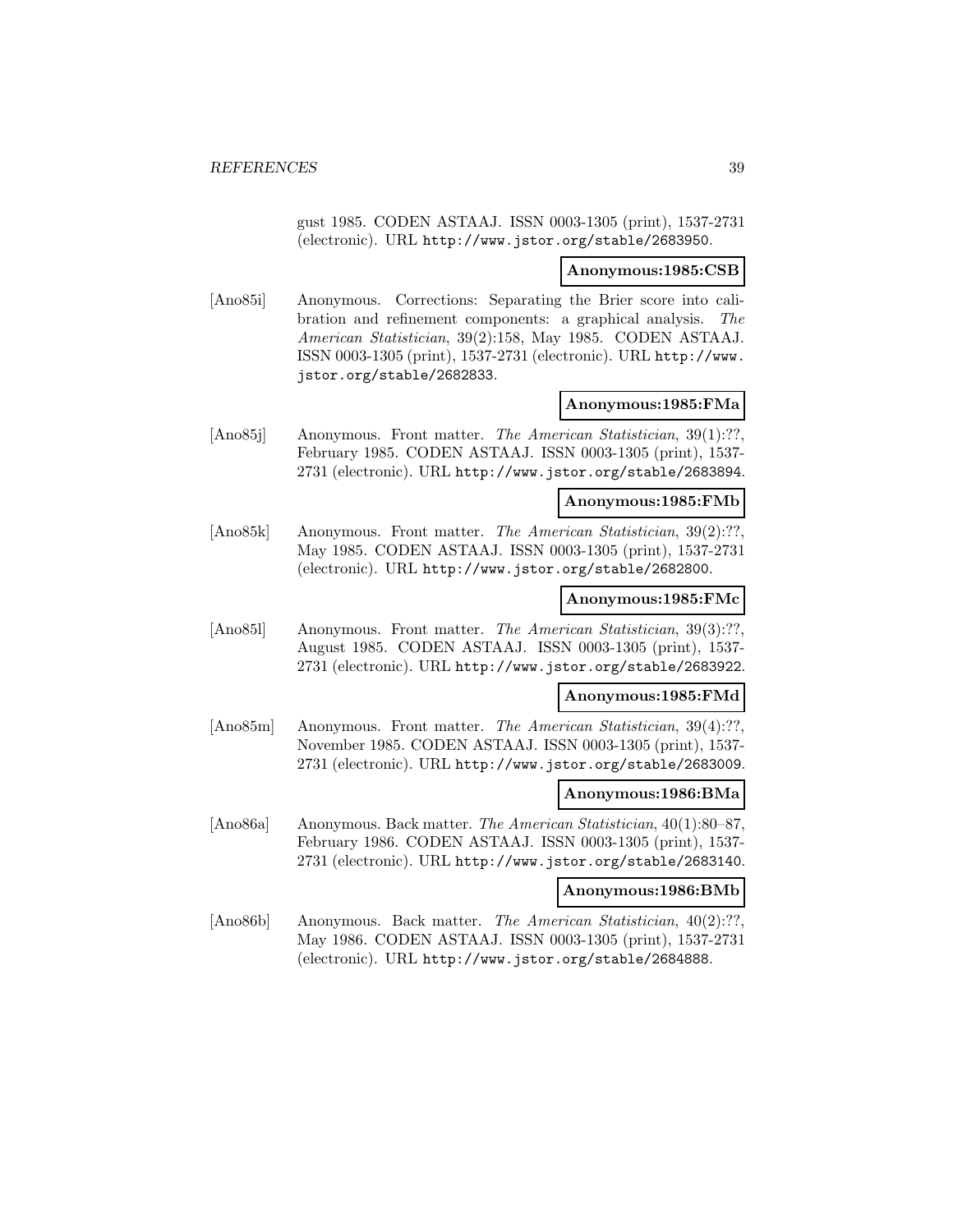#### **Anonymous:1986:BMc**

[Ano86c] Anonymous. Back matter. The American Statistician, 40(3):??, August 1986. CODEN ASTAAJ. ISSN 0003-1305 (print), 1537- 2731 (electronic). URL http://www.jstor.org/stable/2684565.

#### **Anonymous:1986:BMd**

[Ano86d] Anonymous. Back matter. The American Statistician, 40(4):??, November 1986. CODEN ASTAAJ. ISSN 0003-1305 (print), 1537- 2731 (electronic). URL http://www.jstor.org/stable/2684623.

### **Anonymous:1986:CRA**

[Ano86e] Anonymous. Correction: Ridge analysis 25 years later. The American Statistician, 40(1):79, February 1986. CODEN ASTAAJ. ISSN 0003-1305 (print), 1537-2731 (electronic). URL http://www. jstor.org/stable/2683139.

### **Anonymous:1986:CBP**

[Ano86f] Anonymous. Corrections: Bayesian point estimation using the predictive distribution. The American Statistician, 40(3):258, August 1986. CODEN ASTAAJ. ISSN 0003-1305 (print), 1537-2731 (electronic). URL http://www.jstor.org/stable/2684563.

#### **Anonymous:1986:CMV**

[Ano86g] Anonymous. Corrections: On minimum variance unbiased estimators. The American Statistician, 40(3):258, August 1986. CODEN ASTAAJ. ISSN 0003-1305 (print), 1537-2731 (electronic). URL http://www.jstor.org/stable/2684564.

#### **Anonymous:1986:CPL**

[Ano86h] Anonymous. CRAWTRAN-PC: Limited dependent variable regression program. The American Statistician, 40(1):56, February 1986. CODEN ASTAAJ. ISSN 0003-1305 (print), 1537-2731 (electronic). URL http://www.jstor.org/stable/2683129.

#### **Anonymous:1986:EC**

[Ano86i] Anonymous. Editorial collaborators. The American Statistician, 40(4):332–333, November 1986. CODEN ASTAAJ. ISSN 0003- 1305 (print), 1537-2731 (electronic). URL http://www.jstor. org/stable/2684622.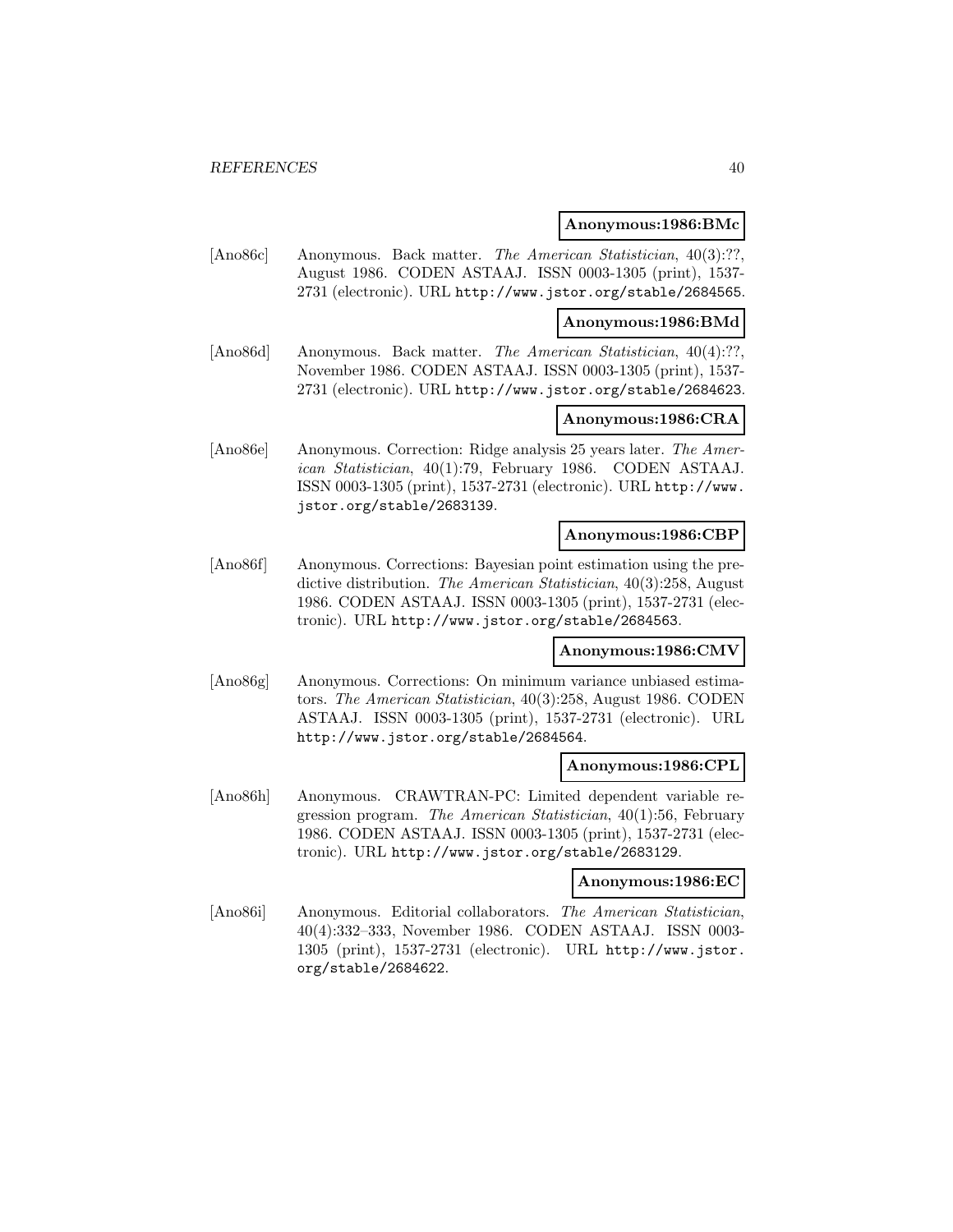#### **Anonymous:1986:FMa**

[Ano86j] Anonymous. Front matter. The American Statistician, 40(1):??, February 1986. CODEN ASTAAJ. ISSN 0003-1305 (print), 1537- 2731 (electronic). URL http://www.jstor.org/stable/2683104.

#### **Anonymous:1986:FMb**

[Ano86k] Anonymous. Front matter. The American Statistician, 40(2):??, May 1986. CODEN ASTAAJ. ISSN 0003-1305 (print), 1537-2731 (electronic). URL http://www.jstor.org/stable/2684862.

## **Anonymous:1986:FMc**

[Ano86l] Anonymous. Front matter. The American Statistician, 40(3):??, August 1986. CODEN ASTAAJ. ISSN 0003-1305 (print), 1537- 2731 (electronic). URL http://www.jstor.org/stable/2684531.

### **Anonymous:1986:FMd**

[Ano86m] Anonymous. Front matter. The American Statistician, 40(4):??, November 1986. CODEN ASTAAJ. ISSN 0003-1305 (print), 1537- 2731 (electronic). URL http://www.jstor.org/stable/2684594.

## **Anonymous:1986:VI**

[Ano86n] Anonymous. Volume information. The American Statistician, 40(4):334–336, November 1986. CODEN ASTAAJ. ISSN 0003- 1305 (print), 1537-2731 (electronic). URL http://www.jstor. org/stable/2684593.

### **Anonymous:1987:BMa**

[Ano87a] Anonymous. Back matter. The American Statistician, 41(1):??, February 1987. CODEN ASTAAJ. ISSN 0003-1305 (print), 1537- 2731 (electronic). URL http://www.jstor.org/stable/2684340.

### **Anonymous:1987:BMb**

[Ano87b] Anonymous. Back matter. The American Statistician, 41(2):??, May 1987. CODEN ASTAAJ. ISSN 0003-1305 (print), 1537-2731 (electronic). URL http://www.jstor.org/stable/2684238.

## **Anonymous:1987:BMc**

[Ano87c] Anonymous. Back matter. The American Statistician, 41(3):??, August 1987. CODEN ASTAAJ. ISSN 0003-1305 (print), 1537- 2731 (electronic). URL http://www.jstor.org/stable/2685126.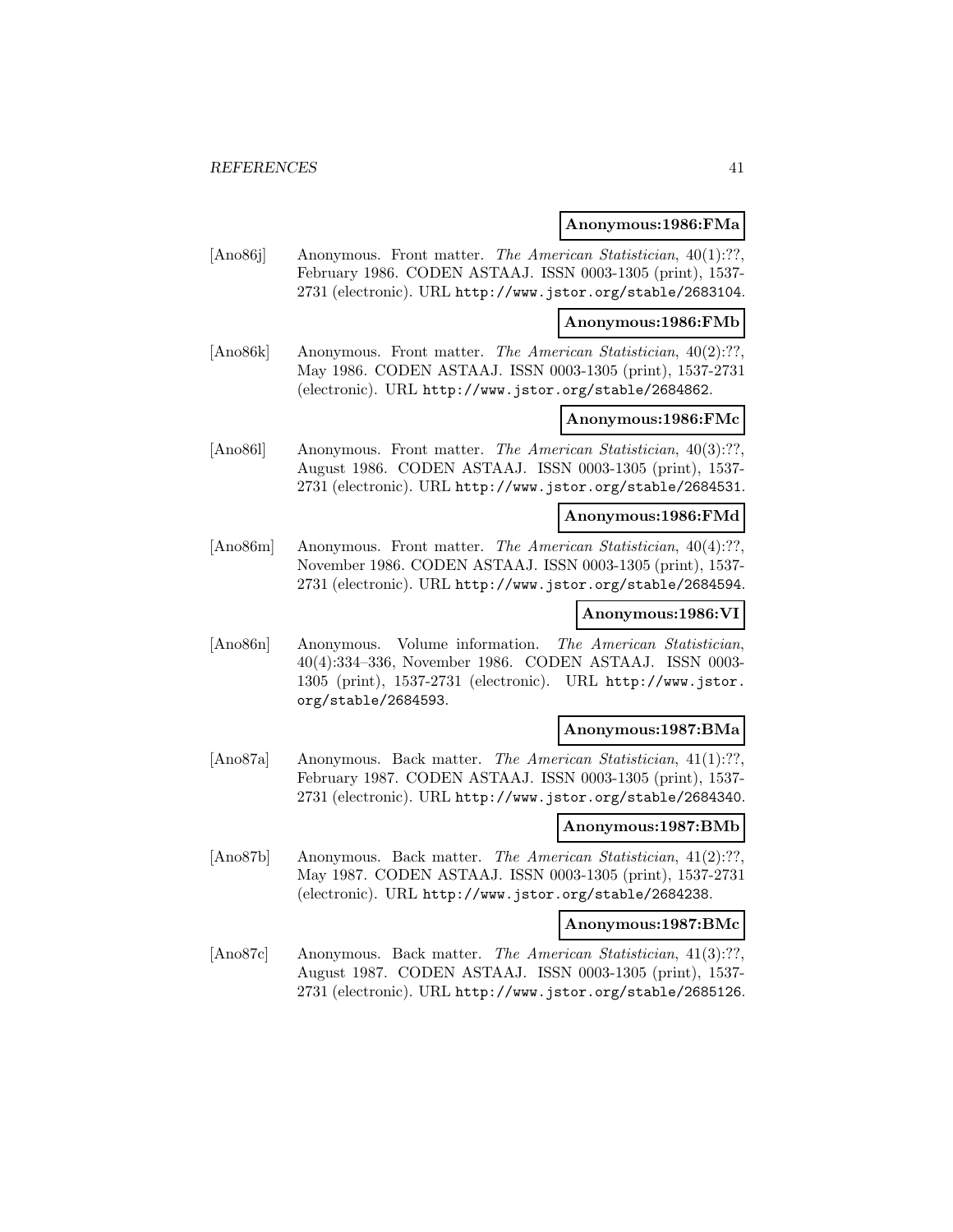#### **Anonymous:1987:BMd**

[Ano87d] Anonymous. Back matter. The American Statistician, 41(4):??, November 1987. CODEN ASTAAJ. ISSN 0003-1305 (print), 1537- 2731 (electronic). URL http://www.jstor.org/stable/2684772.

#### **Anonymous:1987:CRI**

[Ano87e] Anonymous. Correction: Relative importance by averaging over orderings. The American Statistician, 41(4):341, November 1987. CODEN ASTAAJ. ISSN 0003-1305 (print), 1537-2731 (electronic). URL http://www.jstor.org/stable/2684770.

### **Anonymous:1987:CMT**

[Ano87f] Anonymous. Corrections: a method for teaching statistics using N-dimensional geometry. The American Statistician, 41(3):248, August 1987. CODEN ASTAAJ. ISSN 0003-1305 (print), 1537- 2731 (electronic). URL http://www.jstor.org/stable/2685124.

### **Anonymous:1987:CAA**

[Ano87g] Anonymous. Corrections: An analytic approximation to the distribution of Lilliefors's test statistic for normality. The American Statistician, 41(3):248, August 1987. CODEN ASTAAJ. ISSN 0003-1305 (print), 1537-2731 (electronic). URL http://www. jstor.org/stable/2685125.

#### **Anonymous:1987:CMV**

[Ano87h] Anonymous. Corrections: On minimum variance unbiased estimators. The American Statistician, 41(1):92, February 1987. CODEN ASTAAJ. ISSN 0003-1305 (print), 1537-2731 (electronic). URL http://www.jstor.org/stable/2684338.

#### **Anonymous:1987:CTP**

[Ano87i] Anonymous. Corrections: Two pitfalls of using standard regression diagnostics when both  $X$  and  $Y$  have measurement error. The American Statistician, 41(1):92, February 1987. CODEN ASTAAJ. ISSN 0003-1305 (print), 1537-2731 (electronic). URL http://www. jstor.org/stable/2684339.

#### **Anonymous:1987:EC**

[Ano87j] Anonymous. Editorial collaborators. The American Statistician, 41(4):342–343, November 1987. CODEN ASTAAJ. ISSN 0003- 1305 (print), 1537-2731 (electronic). URL http://www.jstor. org/stable/2684771.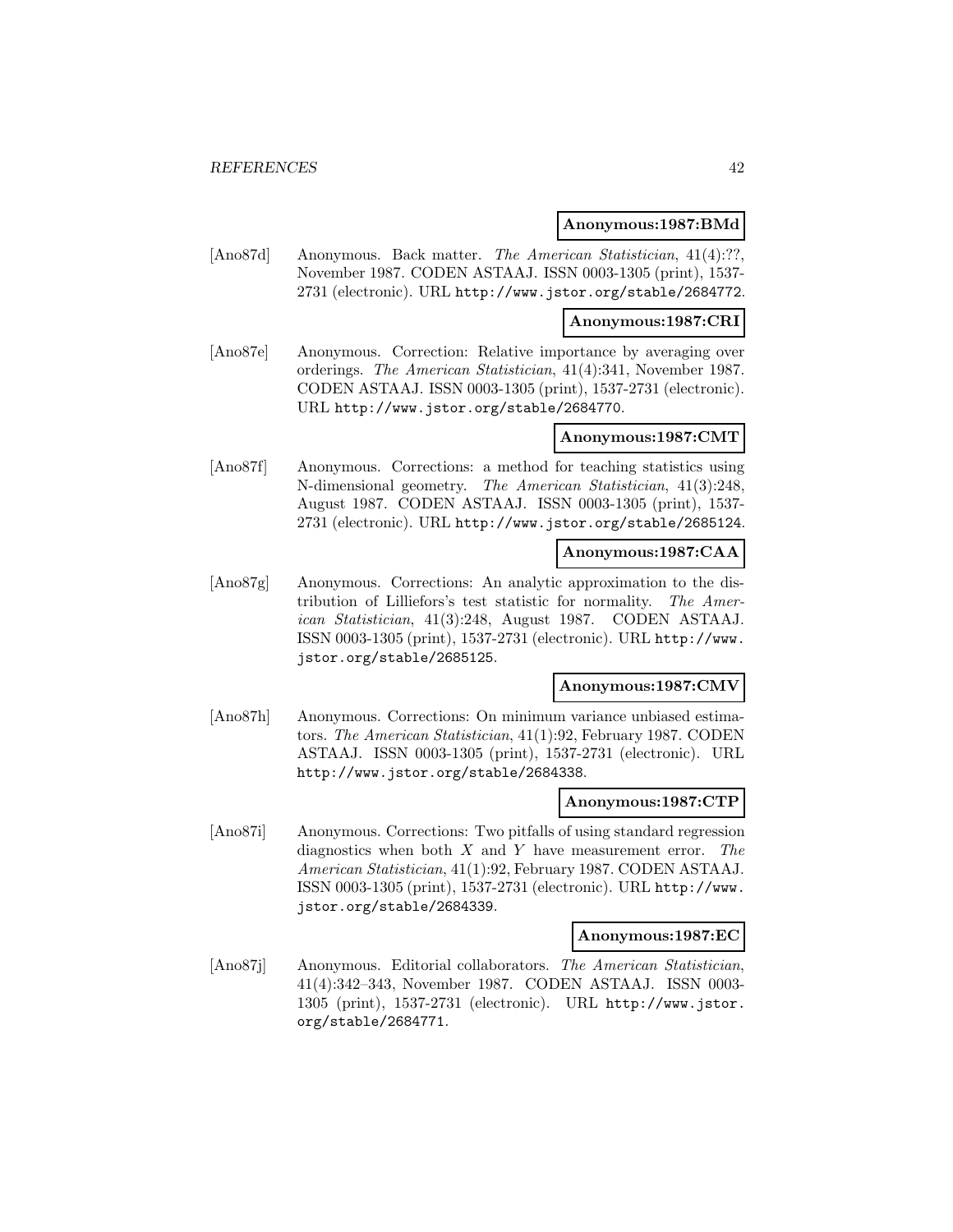#### **Anonymous:1987:FMa**

[Ano87k] Anonymous. Front matter. The American Statistician, 41(1):??, February 1987. CODEN ASTAAJ. ISSN 0003-1305 (print), 1537- 2731 (electronic). URL http://www.jstor.org/stable/2684308.

**Anonymous:1987:FMb**

[Ano87l] Anonymous. Front matter. The American Statistician, 41(2):??, May 1987. CODEN ASTAAJ. ISSN 0003-1305 (print), 1537-2731 (electronic). URL http://www.jstor.org/stable/2684217.

## **Anonymous:1987:FMc**

[Ano87m] Anonymous. Front matter. The American Statistician, 41(3):??, August 1987. CODEN ASTAAJ. ISSN 0003-1305 (print), 1537- 2731 (electronic). URL http://www.jstor.org/stable/2685096.

### **Anonymous:1987:FMd**

[Ano87n] Anonymous. Front matter. The American Statistician, 41(4):??, November 1987. CODEN ASTAAJ. ISSN 0003-1305 (print), 1537- 2731 (electronic). URL http://www.jstor.org/stable/2684738.

## **Anonymous:1987:VI**

[Ano87o] Anonymous. Volume information. The American Statistician, 41(4):344–346, November 1987. CODEN ASTAAJ. ISSN 0003- 1305 (print), 1537-2731 (electronic). URL http://www.jstor. org/stable/2684737.

#### **Anonymous:1987:XBD**

[Ano87p] Anonymous. X-BAR DIST: Sample mean distributions from discrete populations. The American Statistician, 41(1):78, February 1987. CODEN ASTAAJ. ISSN 0003-1305 (print), 1537-2731 (electronic). URL http://www.jstor.org/stable/2684330.

## **Anonymous:1988:BMa**

[Ano88a] Anonymous. Back matter. The American Statistician, 42(1):??, February 1988. CODEN ASTAAJ. ISSN 0003-1305 (print), 1537- 2731 (electronic). URL http://www.jstor.org/stable/2685276.

#### **Anonymous:1988:BMb**

[Ano88b] Anonymous. Back matter. The American Statistician, 42(2):??, May 1988. CODEN ASTAAJ. ISSN 0003-1305 (print), 1537-2731 (electronic). URL http://www.jstor.org/stable/2684498.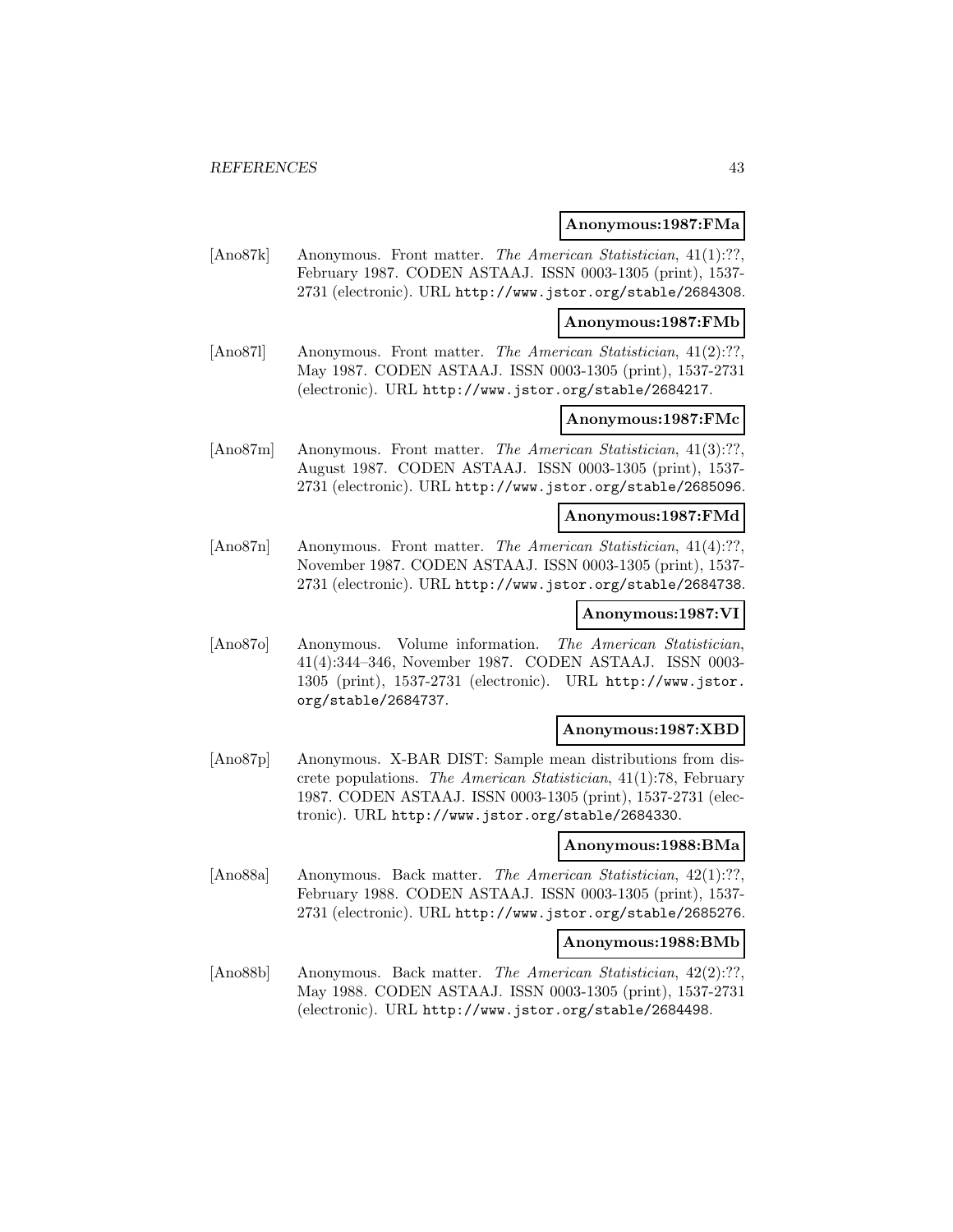#### **Anonymous:1988:BMc**

[Ano88c] Anonymous. Back matter. The American Statistician, 42(3):??, August 1988. CODEN ASTAAJ. ISSN 0003-1305 (print), 1537- 2731 (electronic). URL http://www.jstor.org/stable/2685033.

#### **Anonymous:1988:BMd**

[Ano88d] Anonymous. Back matter. The American Statistician, 42(4):??, November 1988. CODEN ASTAAJ. ISSN 0003-1305 (print), 1537- 2731 (electronic). URL http://www.jstor.org/stable/2685154.

### **Anonymous:1988:CCI**

[Ano88e] Anonymous. Corrections: Chebyshev inequality with estimated mean and variance. The American Statistician, 42(2):166, May 1988. CODEN ASTAAJ. ISSN 0003-1305 (print), 1537-2731 (electronic). URL http://www.jstor.org/stable/2684497.

### **Anonymous:1988:CLE**

[Ano88f] Anonymous. Corrections: Letter to the Editor. The American Statistician, 42(4):291, November 1988. CODEN ASTAAJ. ISSN 0003-1305 (print), 1537-2731 (electronic). URL http://www. jstor.org/stable/2685151.

### **Anonymous:1988:CEV**

[Ano88g] Anonymous. Corrections: The effects of violations of independence assumptions in the one-way ANOVA. The American Statistician, 42(4):292–293, November 1988. CODEN ASTAAJ. ISSN 0003- 1305 (print), 1537-2731 (electronic). URL http://www.jstor. org/stable/2685152.

#### **Anonymous:1988:CPP**

[Ano88h] Anonymous. Corrections: To pool or not to pool: The quality bank case. The American Statistician, 42(2):166, May 1988. CODEN ASTAAJ. ISSN 0003-1305 (print), 1537-2731 (electronic). URL http://www.jstor.org/stable/2684496.

#### **Anonymous:1988:EC**

[Ano88i] Anonymous. Editorial collaborators. The American Statistician, 42(4):294–296, November 1988. CODEN ASTAAJ. ISSN 0003- 1305 (print), 1537-2731 (electronic). URL http://www.jstor. org/stable/2685153.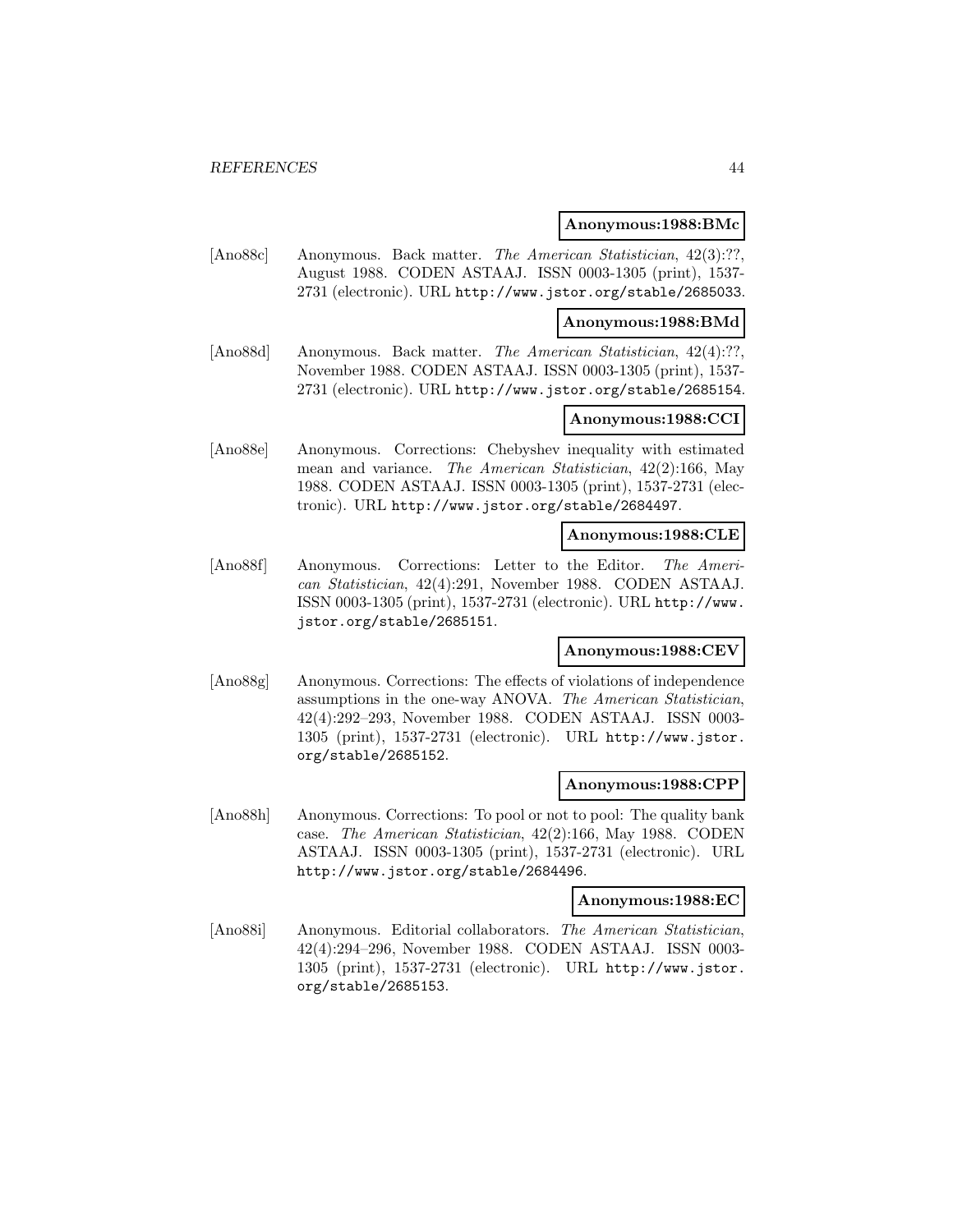#### **Anonymous:1988:FMa**

[Ano88j] Anonymous. Front matter. The American Statistician, 42(1):??, February 1988. CODEN ASTAAJ. ISSN 0003-1305 (print), 1537- 2731 (electronic). URL http://www.jstor.org/stable/2685251.

#### **Anonymous:1988:FMb**

[Ano88k] Anonymous. Front matter. The American Statistician, 42(2):??, May 1988. CODEN ASTAAJ. ISSN 0003-1305 (print), 1537-2731 (electronic). URL http://www.jstor.org/stable/2684478.

## **Anonymous:1988:FMc**

[Ano88l] Anonymous. Front matter. The American Statistician, 42(3):??, August 1988. CODEN ASTAAJ. ISSN 0003-1305 (print), 1537- 2731 (electronic). URL http://www.jstor.org/stable/2684992.

### **Anonymous:1988:FMd**

[Ano88m] Anonymous. Front matter. The American Statistician, 42(4):??, November 1988. CODEN ASTAAJ. ISSN 0003-1305 (print), 1537- 2731 (electronic). URL http://www.jstor.org/stable/2685128.

### **Anonymous:1988:VI**

[Ano88n] Anonymous. Volume information. The American Statistician, 42(4):297–299, November 1988. CODEN ASTAAJ. ISSN 0003- 1305 (print), 1537-2731 (electronic). URL http://www.jstor. org/stable/2685127.

### **Anonymous:1989:BMa**

[Ano89a] Anonymous. Back matter. *The American Statistician*, 43(1):??, February 1989. CODEN ASTAAJ. ISSN 0003-1305 (print), 1537- 2731 (electronic). URL http://www.jstor.org/stable/2685182.

### **Anonymous:1989:BMb**

[Ano89b] Anonymous. Back matter. The American Statistician, 43(2):??, May 1989. CODEN ASTAAJ. ISSN 0003-1305 (print), 1537-2731 (electronic). URL http://www.jstor.org/stable/2684530.

## **Anonymous:1989:BMc**

[Ano89c] Anonymous. Back matter. The American Statistician, 43(3):??, August 1989. CODEN ASTAAJ. ISSN 0003-1305 (print), 1537- 2731 (electronic). URL http://www.jstor.org/stable/2685074.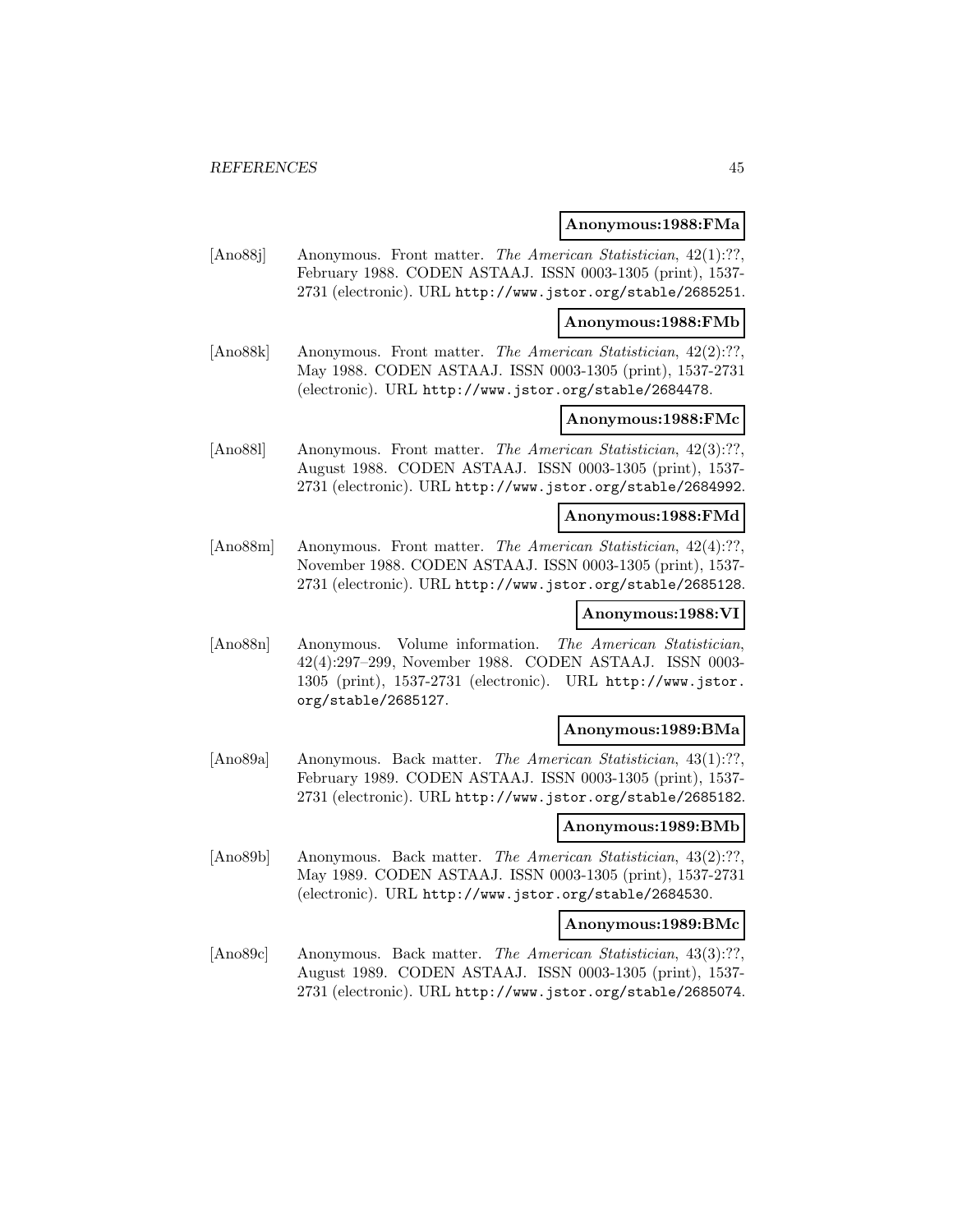#### **Anonymous:1989:BMd**

[Ano89d] Anonymous. Back matter. The American Statistician, 43(4):??, November 1989. CODEN ASTAAJ. ISSN 0003-1305 (print), 1537- 2731 (electronic). URL http://www.jstor.org/stable/2685394.

#### **Anonymous:1989:CNC**

[Ano89e] Anonymous. Correction: "A Note on Computing Robust Regression Estimates Via Iteratively Reweighted Least Squares". The American Statistician, 43(1):69, February 1989. CODEN ASTAAJ. ISSN 0003-1305 (print), 1537-2731 (electronic). URL http://www. jstor.org/stable/2685181. See [SCR88].

#### **Anonymous:1989:CSM**

[Ano89f] Anonymous. Correction: a statistical method of approach to Stirling's formula. The American Statistician, 43(3):188, August 1989. CODEN ASTAAJ. ISSN 0003-1305 (print), 1537-2731 (electronic). URL http://www.jstor.org/stable/2685073.

### **Anonymous:1989:CCP**

[Ano89g] Anonymous. Correction: Choosing a pretest-posttest analysis. The American Statistician, 43(2):132, May 1989. CODEN ASTAAJ. ISSN 0003-1305 (print), 1537-2731 (electronic). URL http://www. jstor.org/stable/2684529.

#### **Anonymous:1989:CLE**

[Ano89h] Anonymous. Correction: Linear estimators for the parameter in the Problem of the Nile. The American Statistician, 43(4):292, November 1989. CODEN ASTAAJ. ISSN 0003-1305 (print), 1537- 2731 (electronic). URL http://www.jstor.org/stable/2685392. See [JN89].

### **Anonymous:1989:EC**

[Ano89i] Anonymous. Editorial collaborators. The American Statistician, 43(4):293–295, November 1989. CODEN ASTAAJ. ISSN 0003- 1305 (print), 1537-2731 (electronic). URL http://www.jstor. org/stable/2685393.

#### **Anonymous:1989:FMa**

[Ano89j] Anonymous. Front matter. The American Statistician, 43(1):??, February 1989. CODEN ASTAAJ. ISSN 0003-1305 (print), 1537- 2731 (electronic). URL http://www.jstor.org/stable/2685155.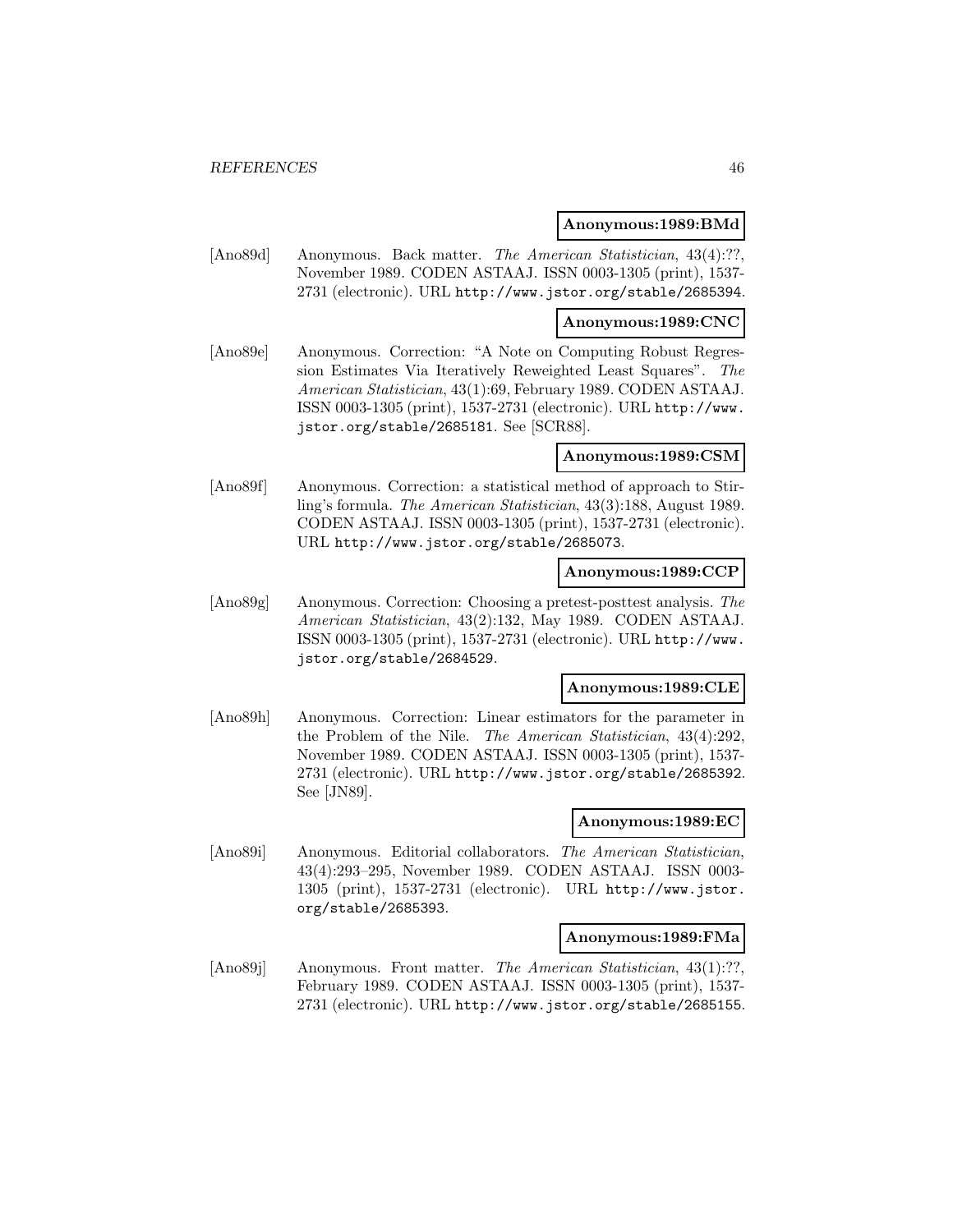#### **Anonymous:1989:FMb**

[Ano89k] Anonymous. Front matter. *The American Statistician*, 43(2):??, May 1989. CODEN ASTAAJ. ISSN 0003-1305 (print), 1537-2731 (electronic). URL http://www.jstor.org/stable/2684499.

#### **Anonymous:1989:FMc**

[Ano891] Anonymous. Front matter. The American Statistician, 43(3):??, August 1989. CODEN ASTAAJ. ISSN 0003-1305 (print), 1537- 2731 (electronic). URL http://www.jstor.org/stable/2685057.

### **Anonymous:1989:FMd**

[Ano89m] Anonymous. Front matter. The American Statistician, 43(4):??, November 1989. CODEN ASTAAJ. ISSN 0003-1305 (print), 1537- 2731 (electronic). URL http://www.jstor.org/stable/2685358.

### **Anonymous:1989:VI**

[Ano89n] Anonymous. Volume information. The American Statistician, 43(4):296–298, November 1989. CODEN ASTAAJ. ISSN 0003- 1305 (print), 1537-2731 (electronic). URL http://www.jstor. org/stable/2685357.

# **Ansley:1985:QPS**

[Ans85] Craig F. Ansley. Quick proofs of some regression theorems via the QR algorithm. The American Statistician, 39(1):55–59, February 1985. CODEN ASTAAJ. ISSN 0003-1305 (print), 1537-2731 (electronic). URL http://www.jstor.org/stable/2683909.

### **Antonak:1980:FPA**

[Ant80] Richard F. Antonak. A FORTRAN program to analyze summated rating scales. The American Statistician, 34(1):59, February 1980. CODEN ASTAAJ. ISSN 0003-1305 (print), 1537-2731 (electronic). URL http://www.jstor.org/stable/2683004.

### **Arizono:1989:TNB**

[AO89] Ikuo Arizono and Hiroshi Ohta. A test for normality based on Kullback–Leibler information. The American Statistician, 43(1): 20–22, February 1989. CODEN ASTAAJ. ISSN 0003-1305 (print), 1537-2731 (electronic). URL http://www.jstor.org/stable/ 2685161.

## **Arbuckle:1989:AAM**

[Arb89] James L. Arbuckle. AMOS: Analysis of moment structures. The American Statistician, 43(1):66, February 1989. CODEN ASTAAJ.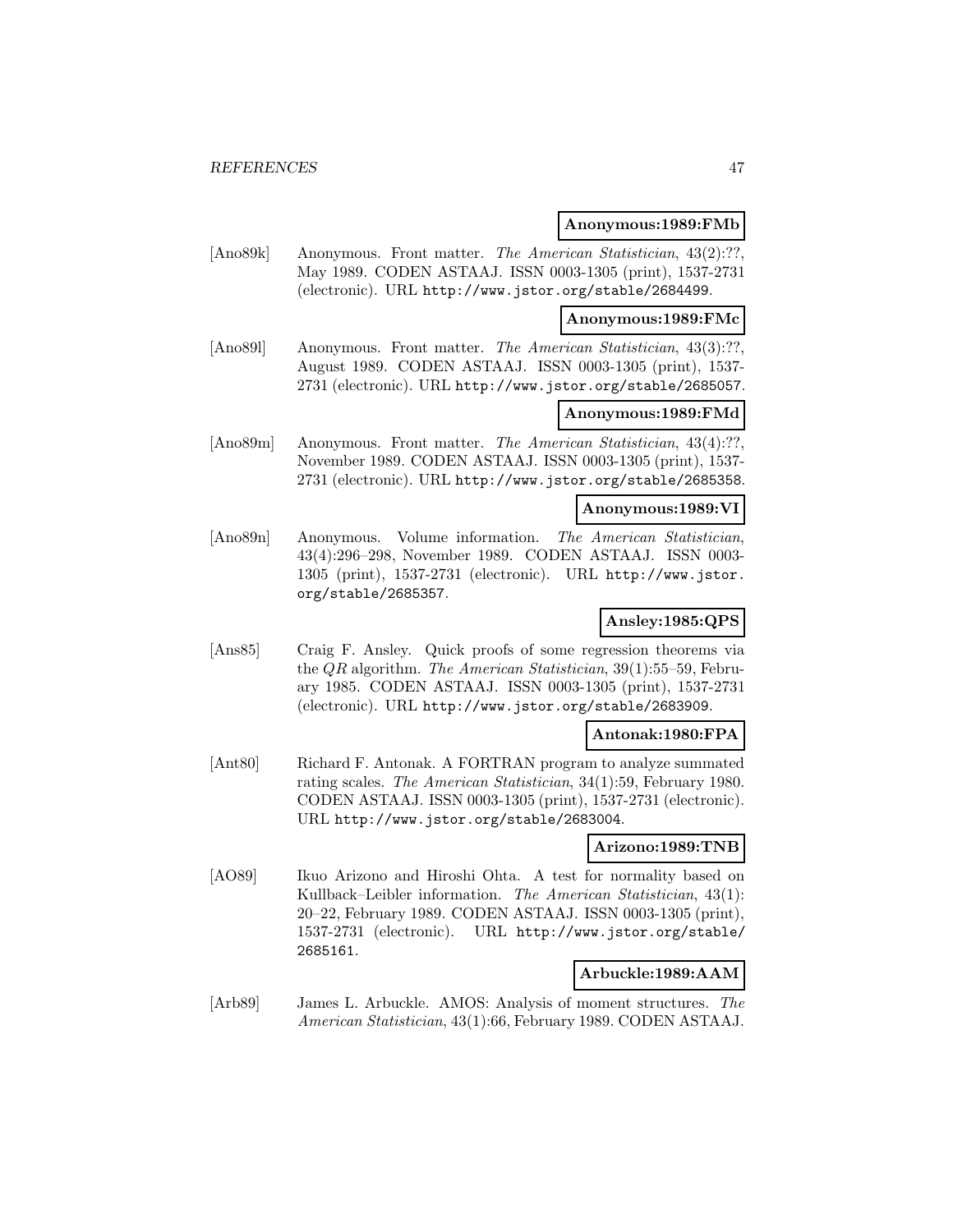ISSN 0003-1305 (print), 1537-2731 (electronic). URL http://www. jstor.org/stable/2685178.

## **Armor:1981:SED**

[Arm81] David J. Armor. [the specification of experimental designs to ANOVA programs]: Comment. The American Statistician, 35(2): 104, May 1981. CODEN ASTAAJ. ISSN 0003-1305 (print), 1537- 2731 (electronic). URL http://www.jstor.org/stable/2683150.

# **Angus:1984:ICS**

[AS84] John E. Angus and Ray E. Schafer. Improved confidence statements for the binomial parameter. The American Statistician, 38 (3):189–191, August 1984. CODEN ASTAAJ. ISSN 0003-1305 (print), 1537-2731 (electronic). URL http://www.jstor.org/ stable/2683650.

# **Abernathy:1986:MBG**

[AS86] James R. Abernathy and Pranab K. Sen. In memoriam: Bernard George Greenberg, 1919–1985. The American Statistician, 40 (3):183–184, August 1986. CODEN ASTAAJ. ISSN 0003-1305 (print), 1537-2731 (electronic). URL http://www.jstor.org/ stable/2684532.

# **Asok:1980:NCB**

[Aso80] C. Asok. A note on the comparison between simple mean and mean based on distinct units in sampling with replacement. The American Statistician, 34(3):158, August 1980. CODEN ASTAAJ. ISSN 0003-1305 (print), 1537-2731 (electronic). URL http://www. jstor.org/stable/2683874.

### **Andrews:1980:GDM**

[ASS80] Horace P. Andrews, Ronald D. Snee, and Margaret H. Sarner. Graphical display of means. The American Statistician, 34(4): 195–199, November 1980. CODEN ASTAAJ. ISSN 0003-1305 (print), 1537-2731 (electronic). URL http://www.jstor.org/ stable/2684060.

#### **Associates:1986:SSS**

[Ass86] Scientific Computing Associates. The SCA statistical system. The American Statistician, 40(1):58–59, February 1986. CODEN AS-TAAJ. ISSN 0003-1305 (print), 1537-2731 (electronic). URL http: //www.jstor.org/stable/2683133.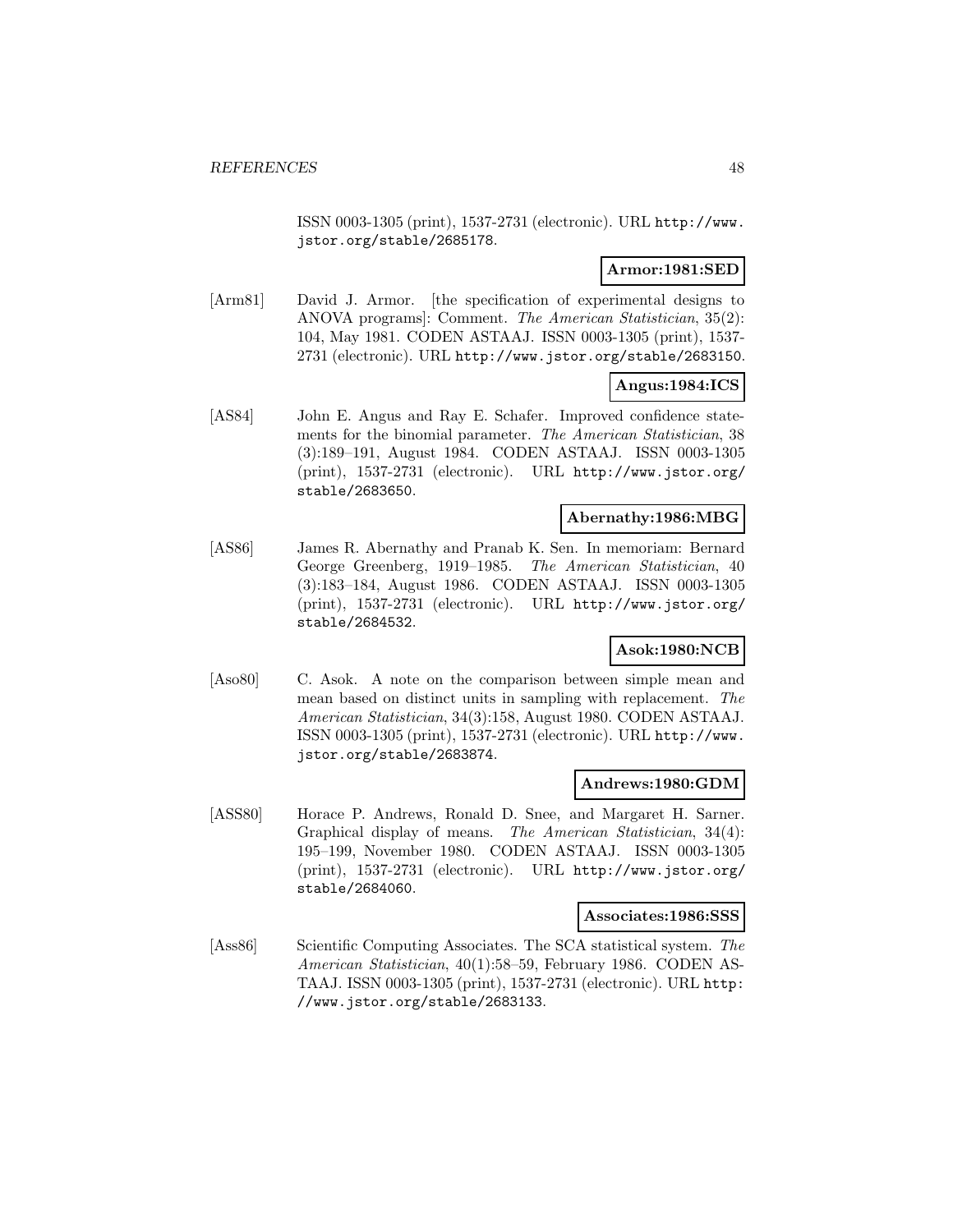### **Aguirre-Torres:1986:NTI**

[AT86] Victor Aguirre-Torres. A note on teaching infinite moving averages. The American Statistician, 40(1):40–41, ???? 1986. CODEN ASTAAJ. ISSN 0003-1305 (print), 1537-2731 (electronic).

## **Atkinson:1982:CSO**

[Atk82] Edward Stevens Atkinson, Jr. Chlorofluorocarbons and stratospheric ozone: Regulatory background. The American Statistician, 36(3):301–302, August 1982. CODEN ASTAAJ. ISSN 0003- 1305 (print), 1537-2731 (electronic). URL http://www.jstor. org/stable/2683848.

### **Binkley:1987:FAE**

[BA87] James K. Binkley and Philip C. Abbott. The fixed X assumption in econometrics: Can the textbooks be trusted? The American Statistician, 41(3):206–214, August 1987. CODEN ASTAAJ. ISSN 0003-1305 (print), 1537-2731 (electronic). URL http://www. jstor.org/stable/2685106.

## **Bailar:1984:CCB**

[Bai84] Barbara A. Bailar. Comment from the Census Bureau. The American Statistician, 38(4):257–260, November 1984. CODEN AS-TAAJ. ISSN 0003-1305 (print), 1537-2731 (electronic). URL http: //www.jstor.org/stable/2683399.

### **Baker:1984:SET**

[Bak84] W. E. Baker. SORITEC[trademark]: Econometric and time series analysis for micros, minis, and mainframes. The American Statistician, 38(4):316, November 1984. CODEN ASTAAJ. ISSN 0003- 1305 (print), 1537-2731 (electronic). URL http://www.jstor. org/stable/2683417.

### **Baltagi:1987:PPQ**

[Bal87] Badi H. Baltagi. To pool or not to pool: The quality bank case. The American Statistician, 41(2):150–152, May 1987. CODEN ASTAAJ. ISSN 0003-1305 (print), 1537-2731 (electronic). URL http://www.jstor.org/stable/2684234.

### **Bankier:1988:PAD**

[Ban88] Michael D. Bankier. Power allocations: Determining sample sizes for subnational areas. The American Statistician, 42(3):174–177,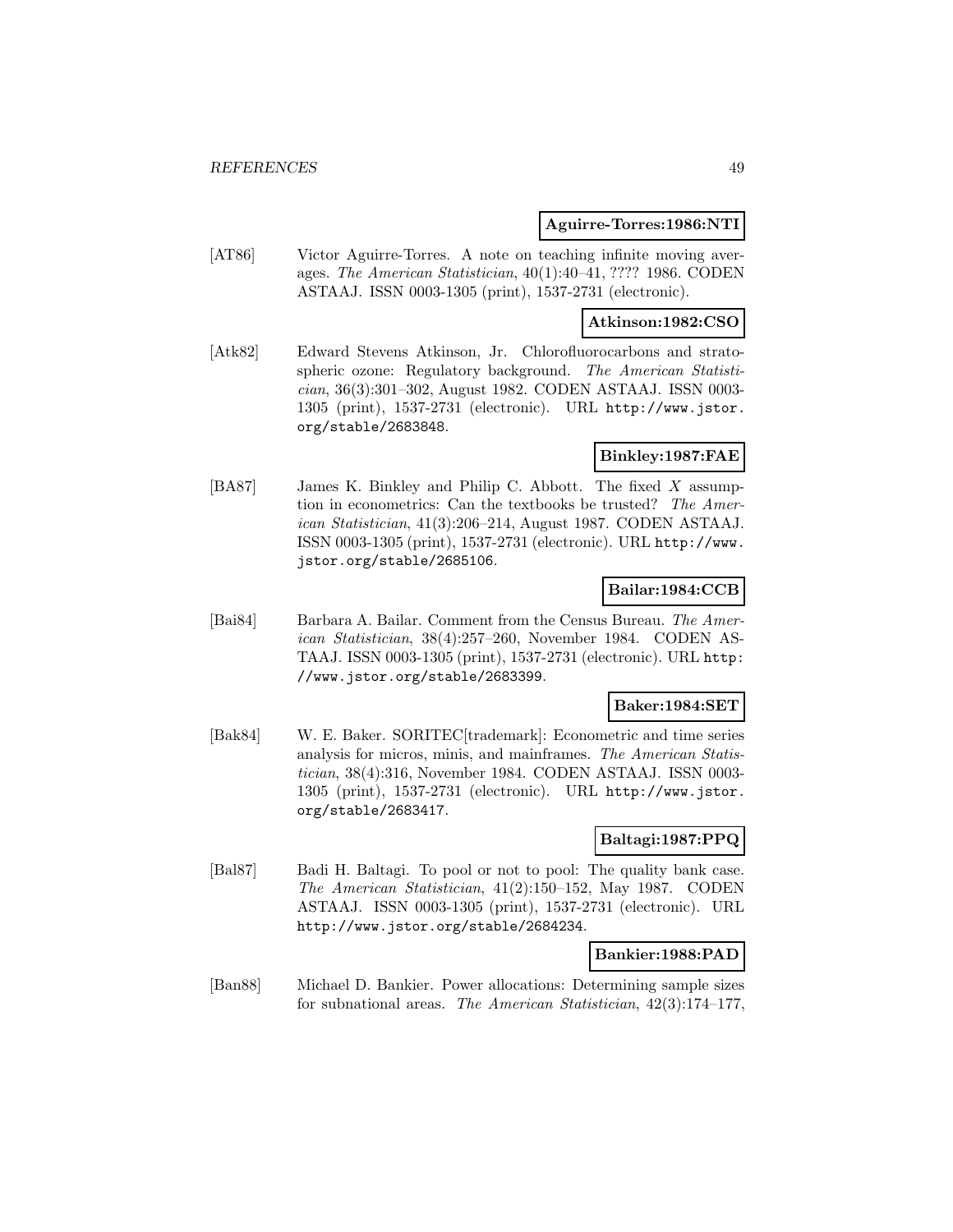August 1988. CODEN ASTAAJ. ISSN 0003-1305 (print), 1537- 2731 (electronic). URL http://www.jstor.org/stable/2684995.

### **Bajgier:1989:VFT**

[BAP89] Steve M. Bajgier, Maryanne Atkinson, and Victor R. Prybutok. Visual fits in the teaching of regression concepts. The American Statistician, 43(4):229–234, November 1989. CODEN ASTAAJ. ISSN 0003-1305 (print), 1537-2731 (electronic). URL http://www. jstor.org/stable/2685367.

## **Barabba:1983:EGS**

[Bar83a] Vincent P. Barabba. [ethical guidelines for statistical practice: Report of the Ad Hoc Committee on Professional Ethics]: Comment. The American Statistician, 37(1):18–19, February 1983. CODEN ASTAAJ. ISSN 0003-1305 (print), 1537-2731 (electronic). URL http://www.jstor.org/stable/2685834.

## **Barton:1983:MEE**

[Bar83b] Anne Barton. My experience as an expert witness. The American Statistician, 37(4):374–376, November 1983. CODEN ASTAAJ. ISSN 0003-1305 (print), 1537-2731 (electronic). URL http://www. jstor.org/stable/2683499.

## **Barnett:1984:RMP**

[Bar84] William A. Barnett. Recent monetary policy and the divisia monetary aggregates. The American Statistician, 38(3):165–172, August 1984. CODEN ASTAAJ. ISSN 0003-1305 (print), 1537-2731 (electronic). URL http://www.jstor.org/stable/2683646.

### **Bartels:1985:IE**

[Bar85] Robert Bartels. Identification in econometrics. The American Statistician, 39(2):102–104, May 1985. CODEN ASTAAJ. ISSN 0003-1305 (print), 1537-2731 (electronic). URL http://www. jstor.org/stable/2682804.

#### **Barcikowski:1986:BRB**

[Bar86] Robert S. Barcikowski. Book review: [untitled]. The American Statistician, 40(3):225–228, August 1986. CODEN ASTAAJ. ISSN 0003-1305 (print), 1537-2731 (electronic). URL http://www. jstor.org/stable/2684543.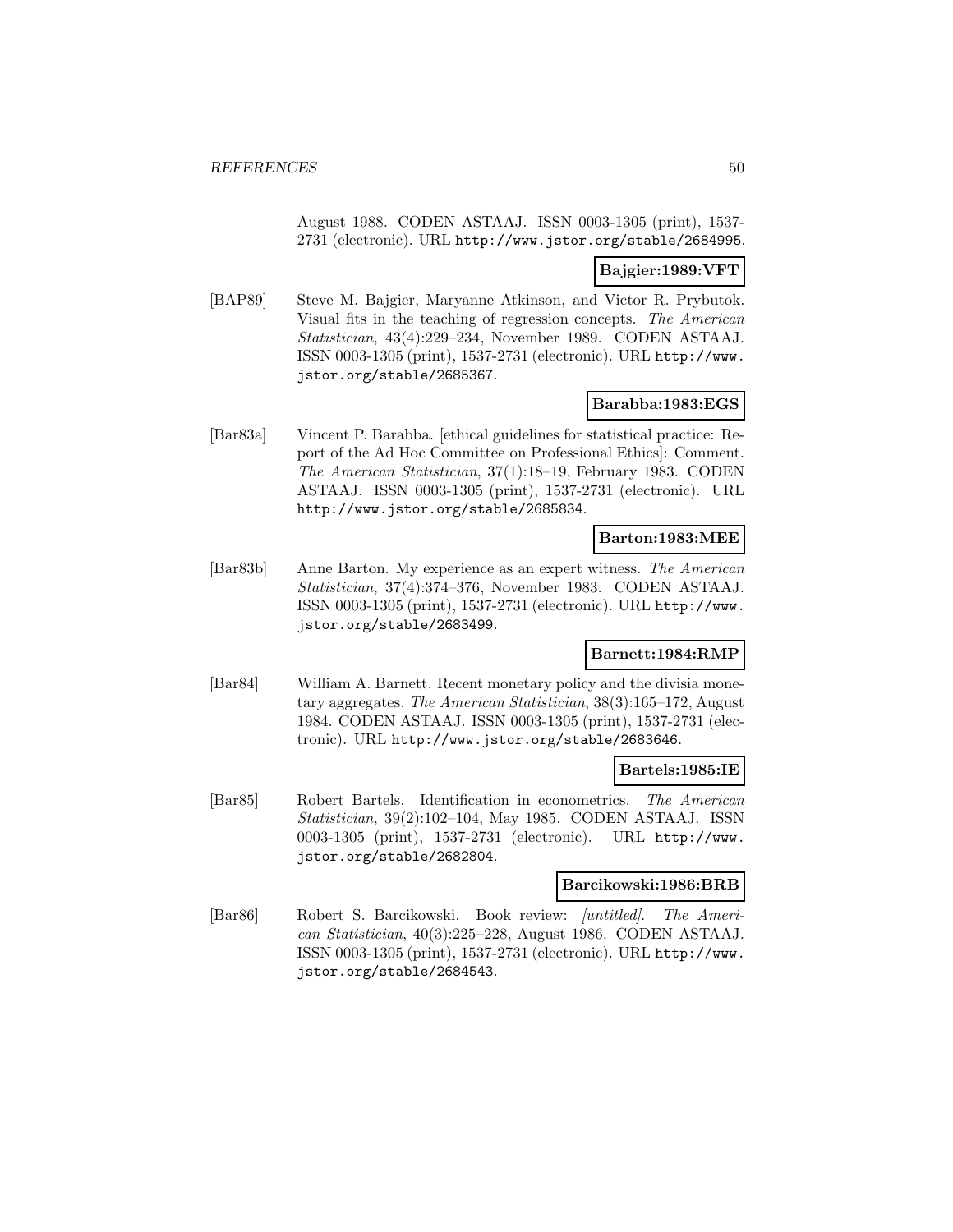#### **Baskerville:1981:SSC**

[Bas81] J. C. Baskerville. A systematic study of the consulting literature as an integral part of applied training in statistics. The American Statistician, 35(3):121–123, August 1981. CODEN ASTAAJ. ISSN 0003-1305 (print), 1537-2731 (electronic). URL http://www. jstor.org/stable/2683974.

## **Brown:1984:ETS**

[BB84] Morton B. Brown and Judith Bromberg. An efficient two-stage procedure for generating random variates from the multinomial distribution. The American Statistician, 38(3):216–219, August 1984. CODEN ASTAAJ. ISSN 0003-1305 (print), 1537-2731 (electronic). URL http://www.jstor.org/stable/2683660.

### **Berry:1985:PFG**

[BB85] Donald A. Berry and Timothy D. Berry. The probability of a field goal: Rating kickers. The American Statistician, 39(2):152–155, May 1985. CODEN ASTAAJ. ISSN 0003-1305 (print), 1537-2731 (electronic). URL http://www.jstor.org/stable/2682830.

### **Bradley:1989:CPD**

[BB89] Edwin L. Bradley and Larry G. Blackwood. Comparing paired data: a simultaneous test for means and variances. The American Statistician, 43(4):234–235, November 1989. CODEN ASTAAJ. ISSN 0003-1305 (print), 1537-2731 (electronic). URL http://www. jstor.org/stable/2685368.

## **Blough:1989:LE**

[BBC<sup>+</sup>89] David K. Blough, Daniel G. Brooks, Steven Carroll, William A. Verdini, John T. Kent, S. R. Searle, Ravindra Khattree, Andrew R. Solow, Aaron A. Aardvark, I. J. Good, Gordon H. Fick, Hans Riedwyl, George D. Swanson, and Ralph B. D'Agostino. Letters to the Editor. The American Statistician, 43(3):186–188, August 1989. CODEN ASTAAJ. ISSN 0003-1305 (print), 1537-2731 (electronic). URL http://www.jstor.org/stable/2685072.

#### **Bonnen:1981:IFSa**

[BCF<sup>+</sup>81] James T. Bonnen, Theodore G. Clemence, Ivan P. Fellegi, Thomas B. Jabine, Ronald E. Kutscher, Larry K. Roberson, and Charles A. Waite. Improving the federal statistical system: Report of the President's Reorganization Project for the Federal Statistical System. The American Statistician, 35(4):184–196, November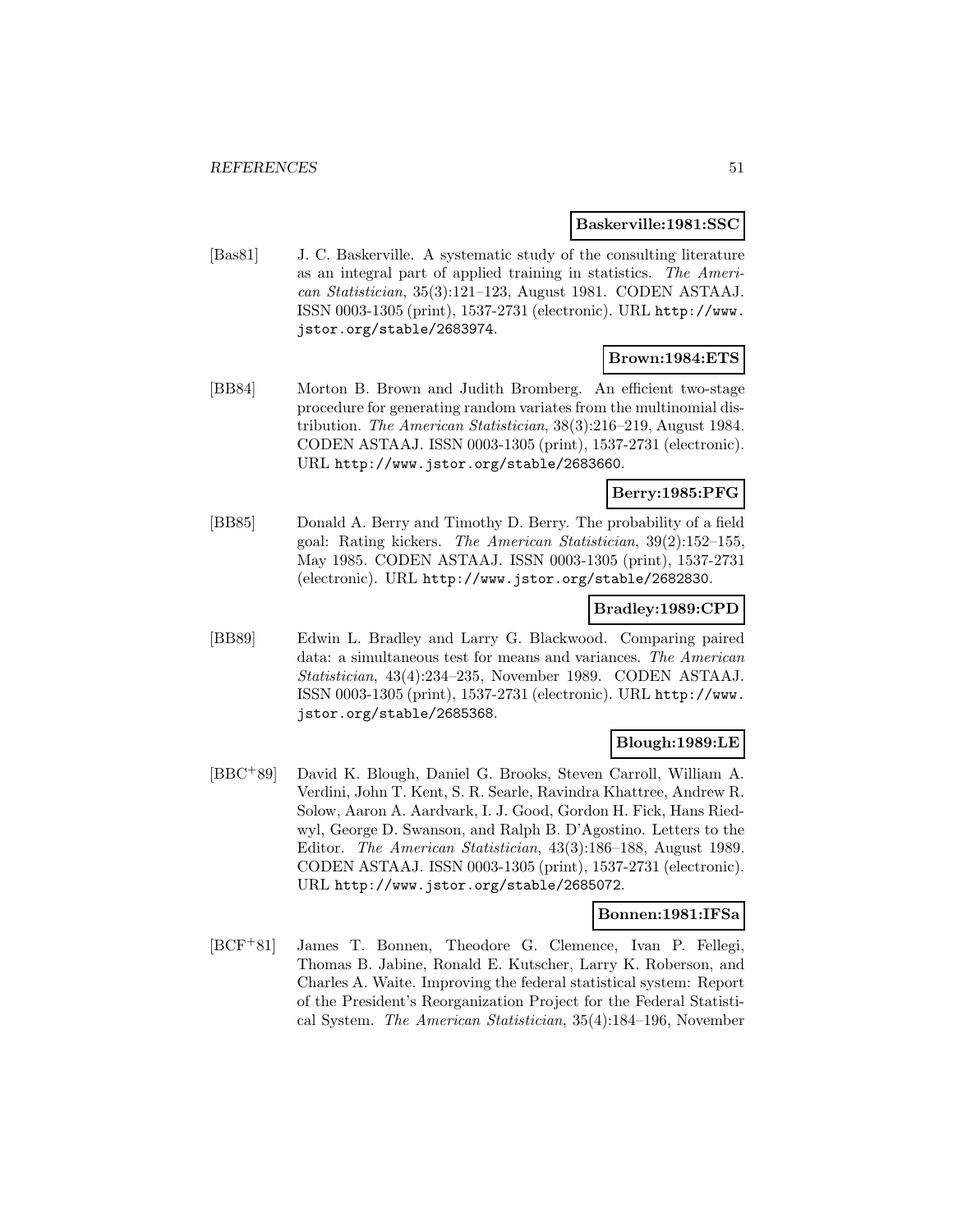1981. CODEN ASTAAJ. ISSN 0003-1305 (print), 1537-2731 (electronic). URL http://www.jstor.org/stable/2683286.

### **Brooks:1988:CDR**

[BCV88] Daniel G. Brooks, Steven S. Carroll, and William A. Verdini. Characterizing the domain of a regression model. The American Statistician, 42(3):187–190, August 1988. CODEN ASTAAJ. ISSN 0003- 1305 (print), 1537-2731 (electronic). URL http://www.jstor. org/stable/2684998.

# **Becker:1987:ADP**

[BDMW87] Richard A. Becker, Lorraine Denby, Robert McGill, and Allan R. Wilks. Analysis of data from the places rated almanac. The American Statistician, 41(3):169–186, August 1987. CODEN ASTAAJ. ISSN 0003-1305 (print), 1537-2731 (electronic). URL http://www. jstor.org/stable/2685098.

## **Bowerman:1988:LE**

[BDR<sup>+</sup>88] Bruce L. Bowerman, John S. Dowd, Harry V. Roberts, Chester L. Olson, and A. S. Hedayat. Letters to the Editor. The American Statistician, 42(3):239–240, August 1988. CODEN ASTAAJ. ISSN 0003-1305 (print), 1537-2731 (electronic). URL http://www. jstor.org/stable/2685032.

# **Brown:1984:UPS**

[BE84] Timothy C. Brown and Geoffrey K. Eagleson. A useful property of some symmetric statistics. The American Statistician, 38(1):63–65, February 1984. CODEN ASTAAJ. ISSN 0003-1305 (print), 1537- 2731 (electronic). URL http://www.jstor.org/stable/2683564.

### **Beatty:1983:RGC**

[Bea83] John C. Beatty. Raster graphics and color. The American Statistician, 37(1):60–75, February 1983. CODEN ASTAAJ. ISSN 0003- 1305 (print), 1537-2731 (electronic). URL http://www.jstor. org/stable/2685849.

### **Bechhofer:1982:MJC**

[Bec82] Robert Bechhofer. In memoriam: Jack Carl Kiefer, 1924–1981. The American Statistician, 36(4):356–357, November 1982. CODEN ASTAAJ. ISSN 0003-1305 (print), 1537-2731 (electronic). URL http://www.jstor.org/stable/2683084.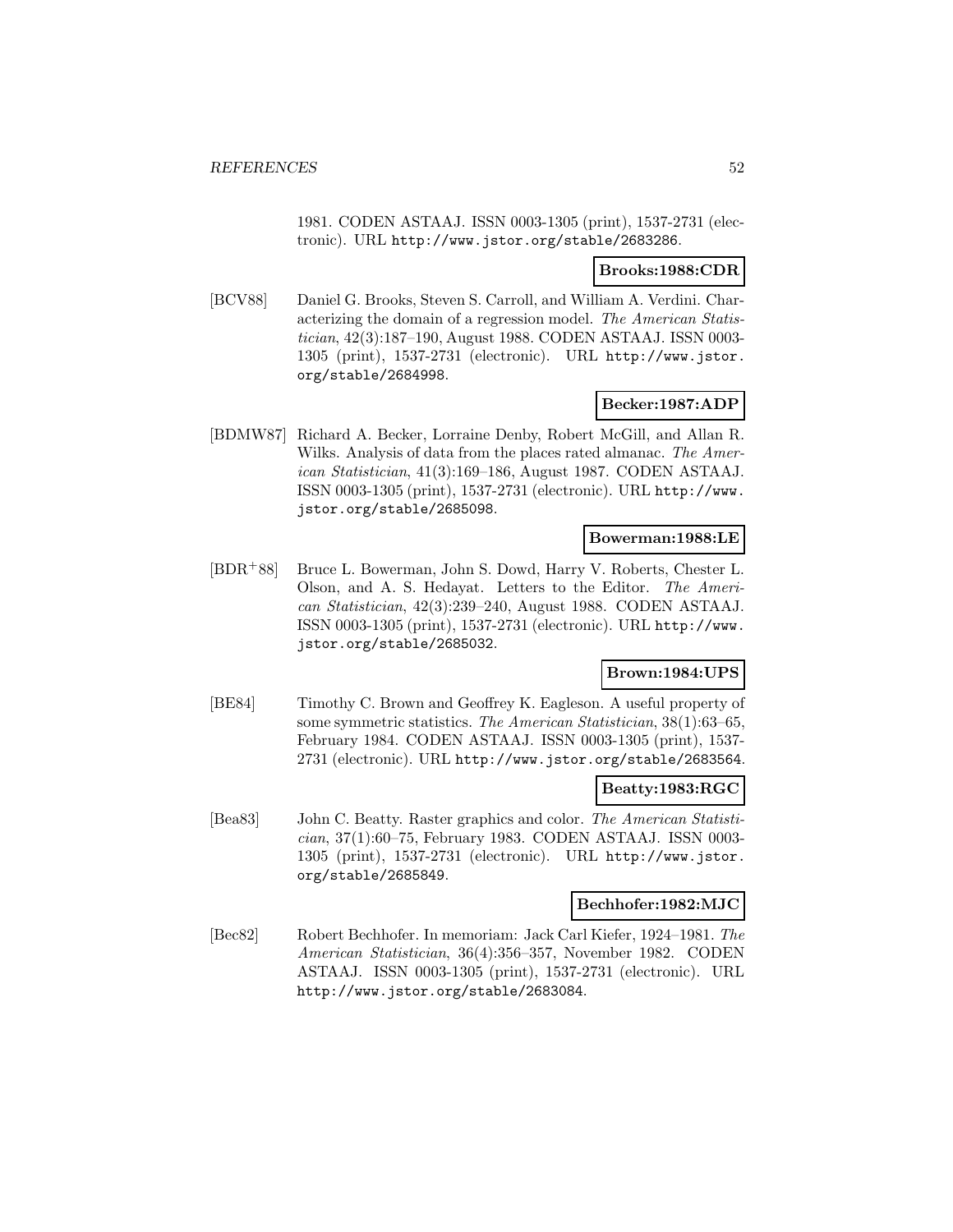## **Bell:1980:BRB**

[Bel80] C. B. Bell. Book review: [untitled]. The American Statistician, 34(4):236, November 1980. CODEN ASTAAJ. ISSN 0003-1305 (print), 1537-2731 (electronic). URL http://www.jstor.org/ stable/2684069.

# **Belsley:1984:DCDa**

[Bel84a] David A. Belsley. Demeaning conditioning diagnostics through centering. The American Statistician, 38(2):73–77, May 1984. CO-DEN ASTAAJ. ISSN 0003-1305 (print), 1537-2731 (electronic). URL http://www.jstor.org/stable/2683236.

### **Belsley:1984:DCDb**

[Bel84b] David A. Belsley. [demeaning conditioning diagnostics through centering]: Reply. The American Statistician, 38(2):90–93, May 1984. CODEN ASTAAJ. ISSN 0003-1305 (print), 1537-2731 (electronic). URL http://www.jstor.org/stable/2683241.

### **Bellhouse:1987:MBE**

[Bel87] D. R. Bellhouse. Model-based estimation in finite population sampling. The American Statistician, 41(4):260–262, November 1987. CODEN ASTAAJ. ISSN 0003-1305 (print), 1537-2731 (electronic). URL http://www.jstor.org/stable/2684742.

## **Benjamini:1988:OBB**

[Ben88] Yoav Benjamini. Opening the box of a boxplot. The American Statistician, 42(4):257–262, November 1988. CODEN ASTAAJ. ISSN 0003-1305 (print), 1537-2731 (electronic). URL http://www. jstor.org/stable/2685133.

### **Berengut:1981:SSS**

[Ber81] David Berengut. Some small-sample properties of the Student t confidence intervals. The American Statistician, 35(3):144–147, August 1981. CODEN ASTAAJ. ISSN 0003-1305 (print), 1537- 2731 (electronic). URL http://www.jstor.org/stable/2683981.

### **Bernardo:1984:PDB**

[Ber84] Jose M. Bernardo. [on prior distributions for binary trials]: Comment. The American Statistician, 38(4):247–248, November 1984. CODEN ASTAAJ. ISSN 0003-1305 (print), 1537-2731 (electronic). URL http://www.jstor.org/stable/2683394.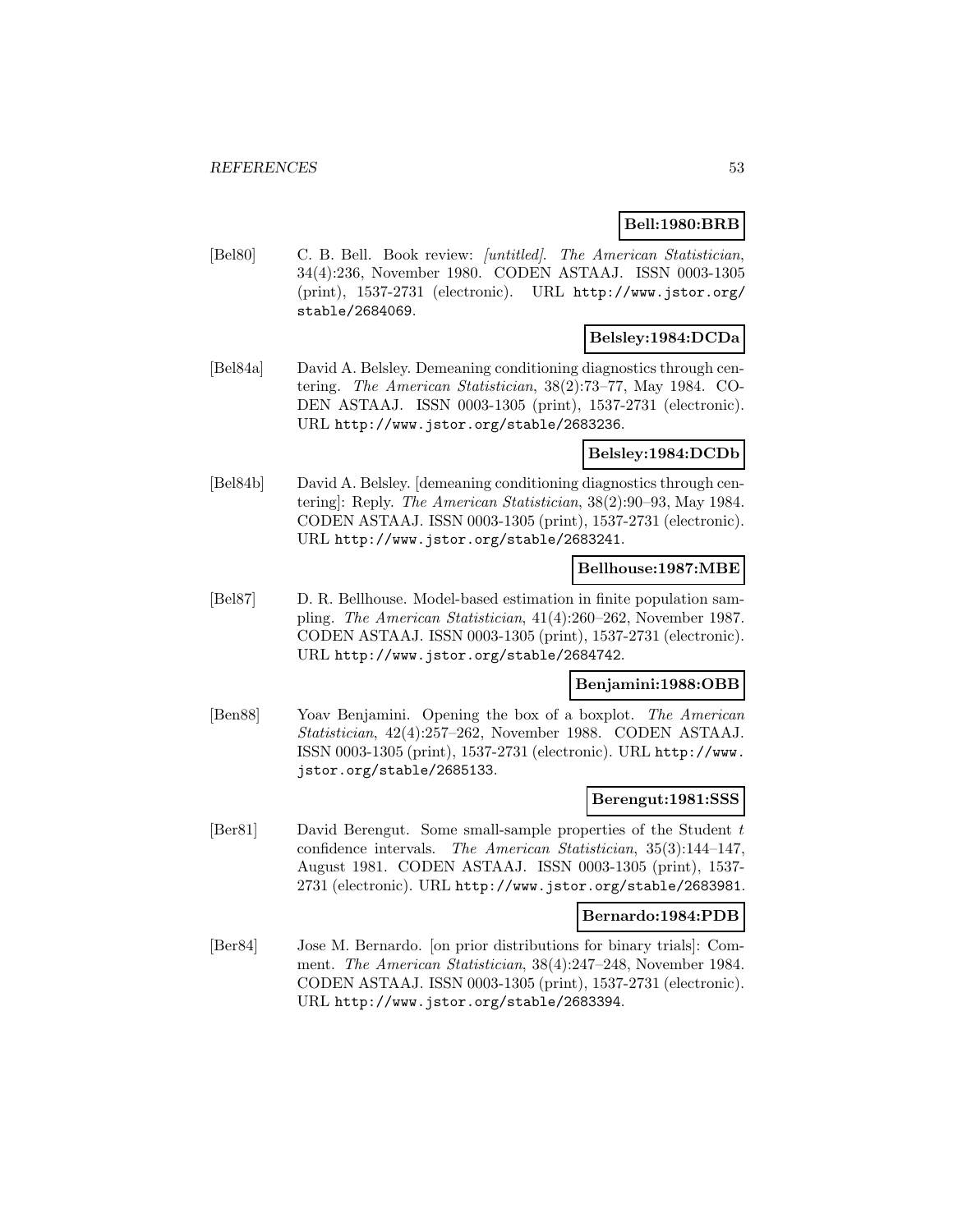### **Berk:1987:EMS**

[Ber87a] Kenneth N. Berk. Effective microcomputer statistical software. The American Statistician, 41(3):222–228, August 1987. CODEN ASTAAJ. ISSN 0003-1305 (print), 1537-2731 (electronic). URL http://www.jstor.org/stable/2685112.

# **Berk:1987:SCS**

[Ber87b] Kenneth N. Berk. Statistical computing software reviews: STATIS-TIX, Version 1.1, by Dennis Heisey and Gerard Nimis. The American Statistician, 41(3):229–231, August 1987. CODEN ASTAAJ. ISSN 0003-1305 (print), 1537-2731 (electronic). URL http://www. jstor.org/stable/2685113.

## **Berry:1987:IAC**

[Ber87c] Donald A. Berry. Interim analysis in clinical trials. the role of the likelihood principle. The American Statistician, 41(2):117–122, May 1987. CODEN ASTAAJ. ISSN 0003-1305 (print), 1537-2731 (electronic). URL http://www.jstor.org/stable/2684222.

### **Bernardo:1988:OIP**

[Ber88] Jose M. Bernardo. [optimal information processing and Bayes's theorem]: Comment. The American Statistician, 42(4):282, November 1988. CODEN ASTAAJ. ISSN 0003-1305 (print), 1537- 2731 (electronic). URL http://www.jstor.org/stable/2685146.

### **Berk:1989:BRB**

[Ber89] Richard A. Berk. Book review: [untitled]. The American Statistician, 43(1):55–56, February 1989. CODEN ASTAAJ. ISSN 0003- 1305 (print), 1537-2731 (electronic). URL http://www.jstor. org/stable/2685174.

# **Best:1987:BRB**

[Bes87] Al M. Best. Book review: [untitled]. The American Statistician, 41(4):321–324, November 1987. CODEN ASTAAJ. ISSN 0003- 1305 (print), 1537-2731 (electronic). URL http://www.jstor. org/stable/2684755.

### **Beus:1981:RSF**

[BF81] Gary B. Beus and J. Earl Faulkner. Review of statistical filmstrip programs. The American Statistician, 35(3):158–159, August 1981. CODEN ASTAAJ. ISSN 0003-1305 (print), 1537-2731 (electronic). URL http://www.jstor.org/stable/2683988.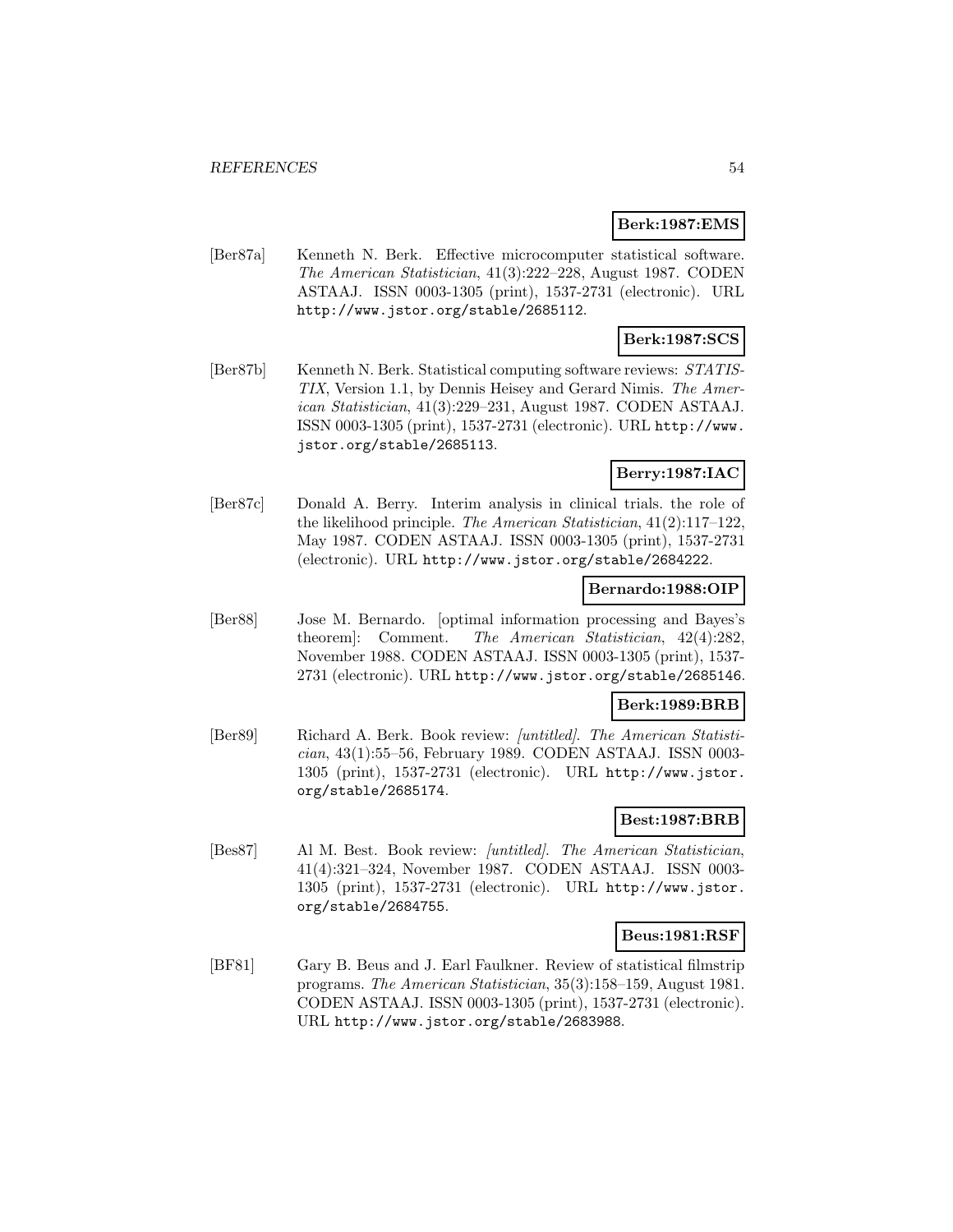### **Bennett:1983:EML**

[BF83] Jay M. Bennett and John A. Flueck. An evaluation of major league baseball offensive performance models. The American Statistician, 37(1):76–82, February 1983. CODEN ASTAAJ. ISSN 0003- 1305 (print), 1537-2731 (electronic). URL http://www.jstor. org/stable/2685850.

# **Bailar:1988:SPA**

[BFM<sup>+</sup>88] Barbara A. Bailar, Stephen E. Fienberg, Donald W. Marquardt, John Neter, and Janet L. Norwood. Strategic planning for the American Statistical Association, 1984–1987. The American Statistician, 42(1):1–9, February 1988. CODEN ASTAAJ. ISSN 0003- 1305 (print), 1537-2731 (electronic). URL http://www.jstor. org/stable/2685252.

# **Butler:1980:BRB**

[BG80] Michael D. Butler and Donald Guthrie. Book review: [untitled]. The American Statistician, 34(2):112–113, May 1980. CODEN ASTAAJ. ISSN 0003-1305 (print), 1537-2731 (electronic). URL http://www.jstor.org/stable/2684118.

## **Becketti:1987:RBP**

[BG87] Sean Becketti and William Gould. Rangefinder box plots: a note. The American Statistician, 41(2):149, May 1987. CODEN AS-TAAJ. ISSN 0003-1305 (print), 1537-2731 (electronic). URL http: //www.jstor.org/stable/2684233.

### **Benichou:1989:DMI**

[BG89] Jacques Benichou and Mitchell H. Gail. A delta method for implicitly defined random variables. The American Statistician, 43 (1):41–44, February 1989. CODEN ASTAAJ. ISSN 0003-1305 (print), 1537-2731 (electronic). URL http://www.jstor.org/ stable/2685169.

### **Bancroft:1981:LE**

[BGF<sup>+</sup>81] T. A. Bancroft, Jean D. Gibbons, Rudolf J. Freund, Charles S. Davis, H. Leon Harter, A. P. Grieve, Joel R. Levin, William D. Schafer, Michael Kutner, Donna Brogan, and Colin R. Blyth. Letters to the Editor. The American Statistician, 35(3):176–179, August 1981. CODEN ASTAAJ. ISSN 0003-1305 (print), 1537-2731 (electronic). URL http://www.jstor.org/stable/2684001.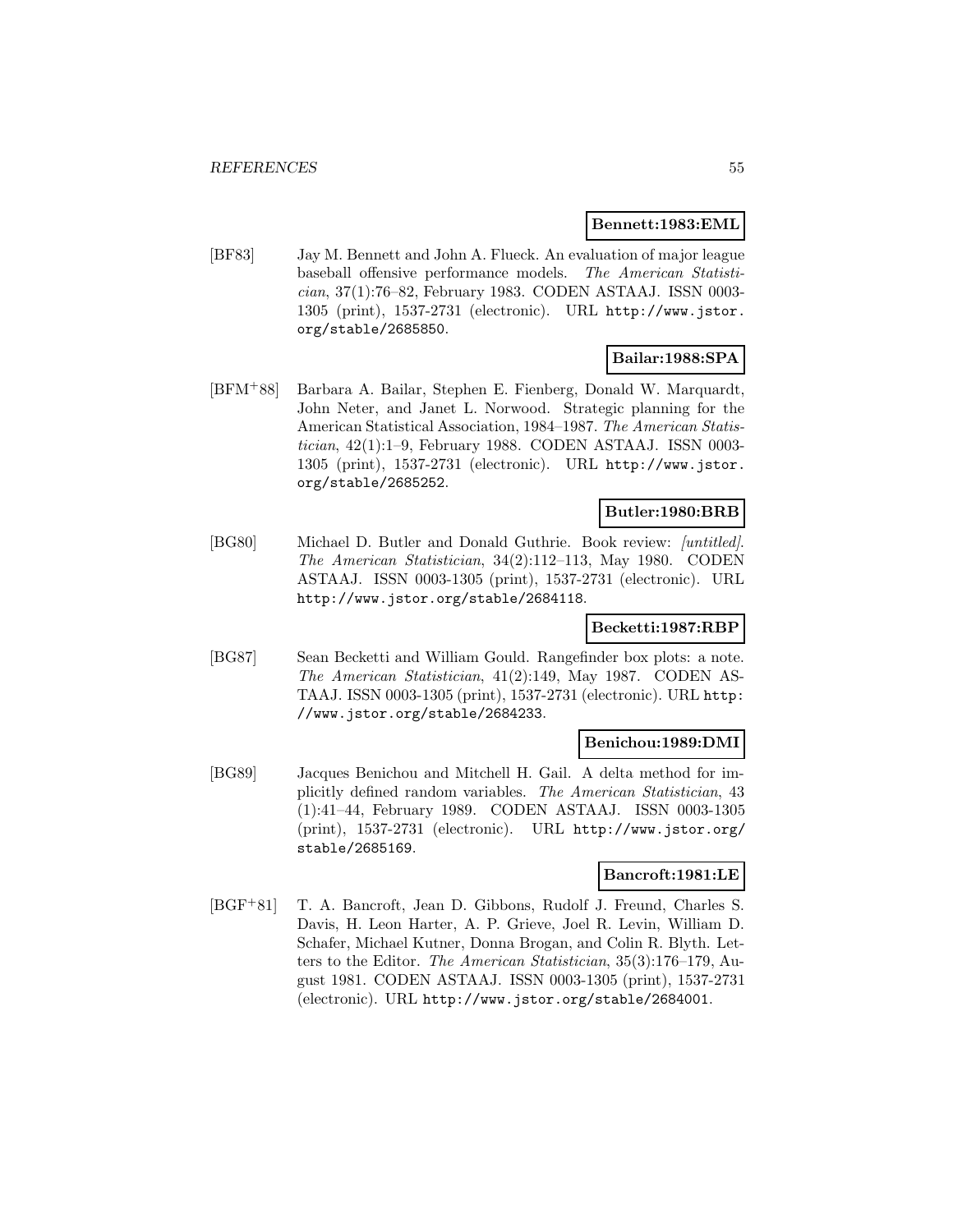### **Brown:1981:SIS**

[BH81] Barry W. Brown and Jay Herson. STPLAN: An interactive study planning package. The American Statistician, 35(3):164, August 1981. CODEN ASTAAJ. ISSN 0003-1305 (print), 1537-2731 (electronic). URL http://www.jstor.org/stable/2683994.

### **Bishop:1983:SRB**

[BH83] Lane Bishop and William J. Hill. A study of the relationship between blood lead levels and occupational air lead levels. The American Statistician, 37(4):471–475, November 1983. CODEN ASTAAJ. ISSN 0003-1305 (print), 1537-2731 (electronic). URL http://www.jstor.org/stable/2683514.

# **Blom:1986:RWO**

[BH86] Gunnar Blom and Lars Holst. Random walks of ordered elements with applications. The American Statistician, 40(4):271– 274, November 1986. CODEN ASTAAJ. ISSN 0003-1305 (print), 1537-2731 (electronic). URL http://www.jstor.org/stable/ 2684598.

### **Boardman:1980:PSC**

[BHH<sup>+</sup>80] Thomas J. Boardman, Gerald J. Hahn, William J. Hill, Ronald R. Hocking, William G. Hunter, William H. Lawton, R. Lyman Ott, Ronald D. Snee, and William E. Strawderman. Preparing statisticians for careers in industry: Report of the ASA Section on Statistical Education Committee on Training of Statisticians for Industry. The American Statistician, 34(2):65–75, May 1980. CODEN ASTAAJ. ISSN 0003-1305 (print), 1537-2731 (electronic). URL http://www.jstor.org/stable/2684106.

### **Bisgyer:1984:HAU**

[Bis84] Edgar M. Bisgyer. [how to avoid undue influence of federal agencies on the editorial content of ASA journals]: Reply. The American Statistician, 38(3):228, August 1984. CODEN ASTAAJ. ISSN 0003-1305 (print), 1537-2731 (electronic). URL http://www. jstor.org/stable/2683666.

#### **Brogan:1980:CAP**

[BK80] Donna R. Brogan and Michael H. Kutner. Comparative analyses of pretest-posttest research designs. The American Statistician, 34(4):229–232, November 1980. CODEN ASTAAJ. ISSN 0003- 1305 (print), 1537-2731 (electronic). URL http://www.jstor. org/stable/2684066.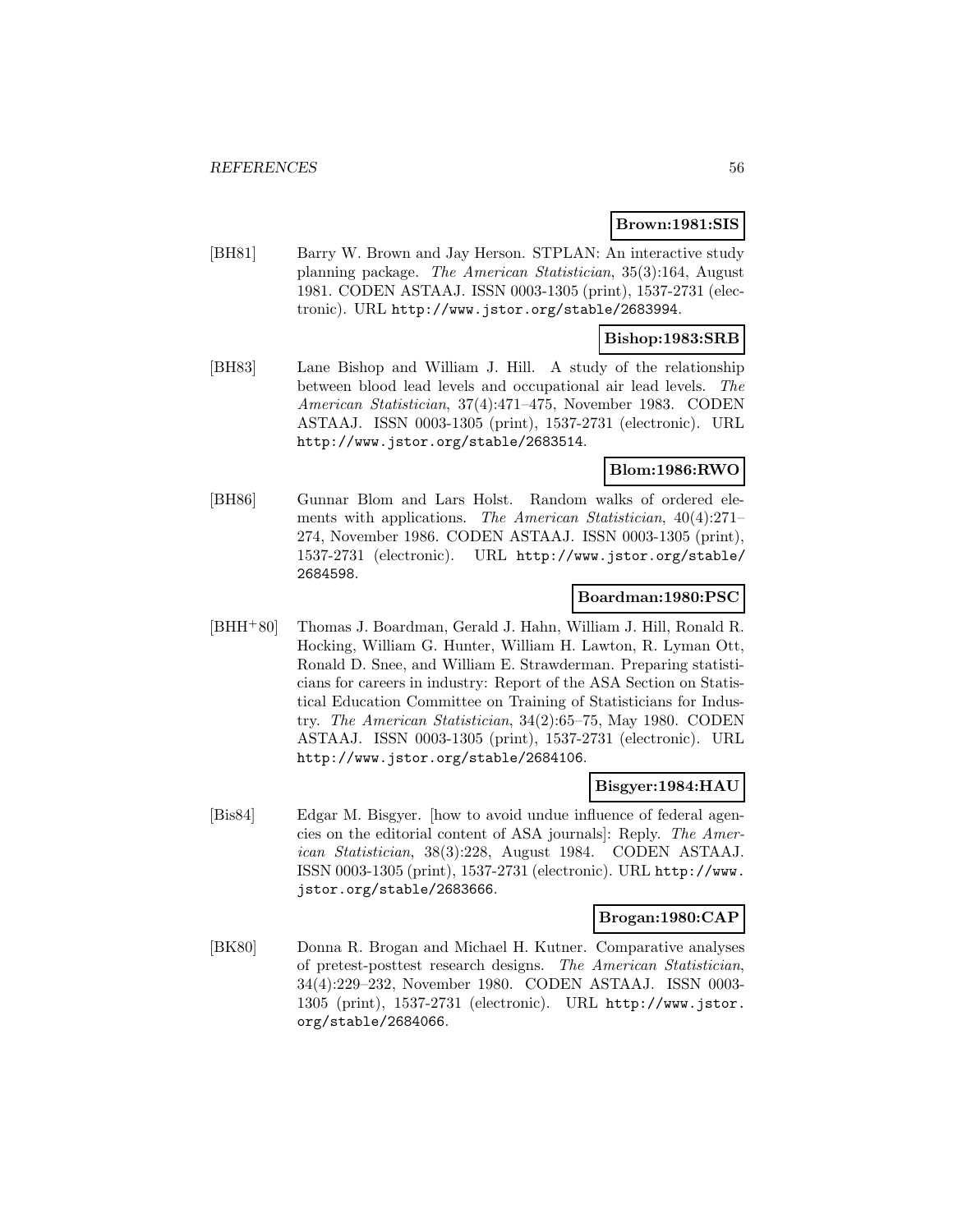### **Brogan:1986:GSS**

[BK86] Donna Brogan and Michael H. Kutner. Graduate statistics service courses. The American Statistician, 40(3):252–254, August 1986. CODEN ASTAAJ. ISSN 0003-1305 (print), 1537-2731 (electronic). URL http://www.jstor.org/stable/2684561.

### **Blattenberger:1985:SBS**

[BL85] Gail Blattenberger and Frank Lad. Separating the Brier score into calibration and refinement components: a graphical exposition. The American Statistician, 39(1):26–32, February 1985. CODEN ASTAAJ. ISSN 0003-1305 (print), 1537-2731 (electronic). URL http://www.jstor.org/stable/2683902.

### **Bar-Lev:1987:NPF**

[BL87] Shaul K. Bar-Lev. Nonestimable parametric functions for some discrete distributions. The American Statistician, 41(3):199–200, August 1987. CODEN ASTAAJ. ISSN 0003-1305 (print), 1537- 2731 (electronic). URL http://www.jstor.org/stable/2685102.

# **Blyth:1980:EAE**

[Bly80] Colin R. Blyth. Expected absolute error of the usual estimator of the binomial parameter. The American Statistician, 34(3):155–157, August 1980. CODEN ASTAAJ. ISSN 0003-1305 (print), 1537- 2731 (electronic). URL http://www.jstor.org/stable/2683873.

### **Balakrishnan:1986:NMO**

[BM86] N. Balakrishnan and Henrick J. Malik. A note on moments of order statistics. The American Statistician, 40(2):147–148, May 1986. CODEN ASTAAJ. ISSN 0003-1305 (print), 1537-2731 (electronic). URL http://www.jstor.org/stable/2684877.

## **Balanda:1988:KCR**

[BM88a] Kevin P. Balanda and H. L. MacGillivray. Kurtosis: a critical review. The American Statistician, 42(2):111–119, May 1988. CO-DEN ASTAAJ. ISSN 0003-1305 (print), 1537-2731 (electronic). URL http://www.jstor.org/stable/2684482.

### **Bickel:1988:NUB**

[BM88b] P. J. Bickel and C. L. Mallows. A note on unbiased Bayes estimates. The American Statistician, 42(2):132–134, May 1988. CODEN ASTAAJ. ISSN 0003-1305 (print), 1537-2731 (electronic). URL http://www.jstor.org/stable/2684486.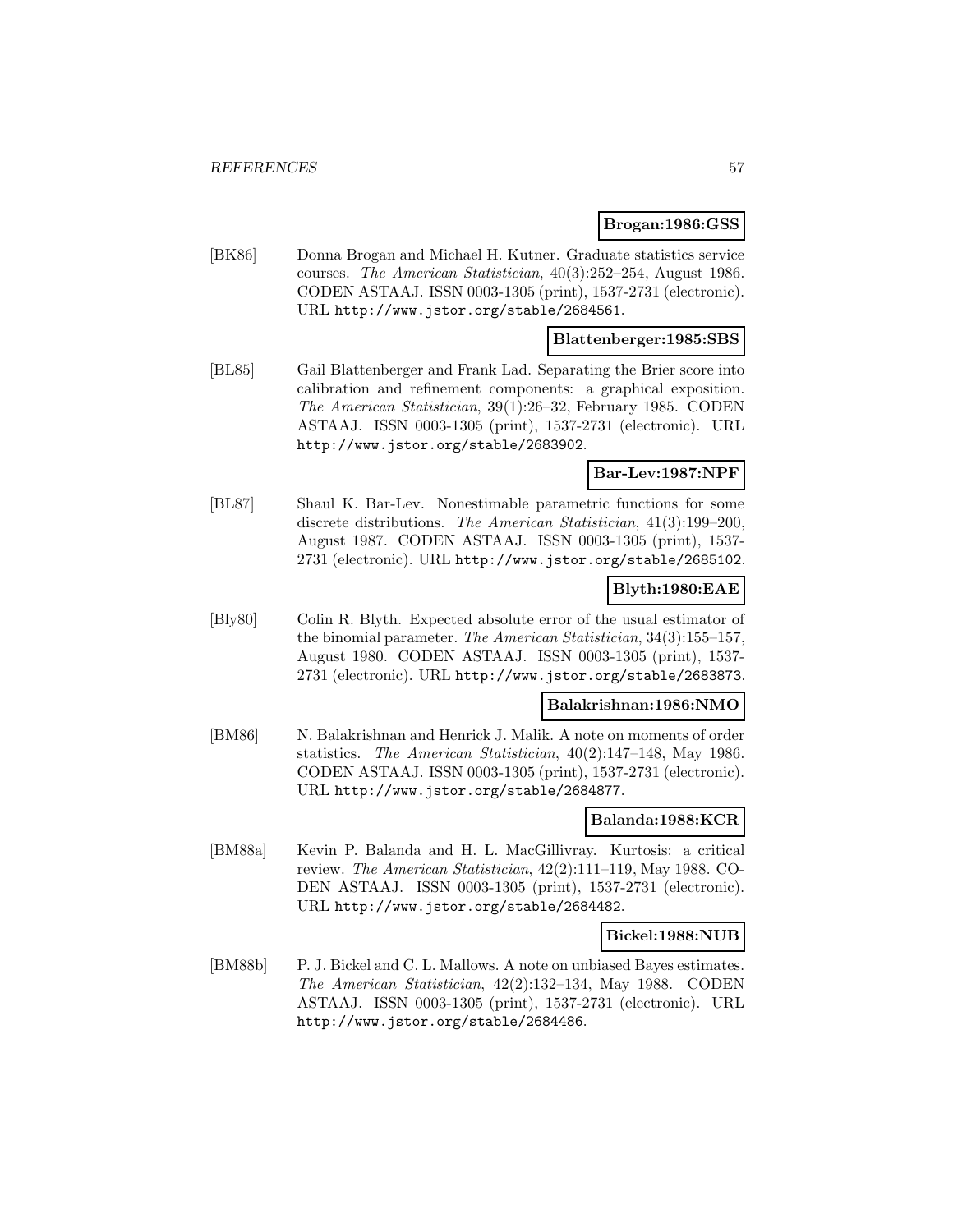### **Bloch:1988:NWL**

[BM88c] Daniel A. Bloch and Lincoln E. Moses. Nonoptimally weighted least squares. The American Statistician, 42(1):50–53, February 1988. CODEN ASTAAJ. ISSN 0003-1305 (print), 1537-2731 (electronic). URL http://www.jstor.org/stable/2685260.

### **Barbara:1983:FSC**

[BMM83] Vincent P. Barbara, Richard O. Mason, and Ian I. Mitroff. Federal statistics in a complex environment: The case of the 1980 Census. The American Statistician, 37(3):203–212, August 1983. CODEN ASTAAJ. ISSN 0003-1305 (print), 1537-2731 (electronic). URL http://www.jstor.org/stable/2683371.

### **Barnard:1985:SMC**

[BMP<sup>+</sup>85] Joseph Barnard, Wayne Myers, John Pearce, Fred Ramsey, Michael Sissenwine, and Woollcott Smith. Surveys for monitoring changes and trends in renewable resources: Forests and marine fisheries. The American Statistician, 39(4):363–373, November 1985. CO-DEN ASTAAJ. ISSN 0003-1305 (print), 1537-2731 (electronic). URL http://www.jstor.org/stable/2683016.

### **Binkley:1988:NES**

[BN88] James K. Binkley and Carl H. Nelson. A note on the efficiency of seemingly unrelated regression. The American Statistician, 42(2):137–139, May 1988. CODEN ASTAAJ. ISSN 0003-1305 (print), 1537-2731 (electronic). URL http://www.jstor.org/ stable/2684488.

### **Boardman:1982:BRB**

[Boa82a] Thomas J. Boardman. Book review: Probability Problems for Programmable Calculators. The American Statistician, 36(2):134, May 1982. CODEN ASTAAJ. ISSN 0003-1305 (print), 1537-2731 (electronic). URL http://www.jstor.org/stable/2684028.

#### **Boardman:1982:FSC**

[Boa82b] Thomas J. Boardman. The future of statistical computing on desktop computers. The American Statistician, 36(1):49–58, February 1982. CODEN ASTAAJ. ISSN 0003-1305 (print), 1537-2731 (electronic). URL http://www.jstor.org/stable/2684095.

# **Boardman:1983:EGS**

[Boa83] Thomas J. Boardman. [ethical guidelines for statistical practice: Report of the Ad Hoc Committee on Professional Ethics]: Com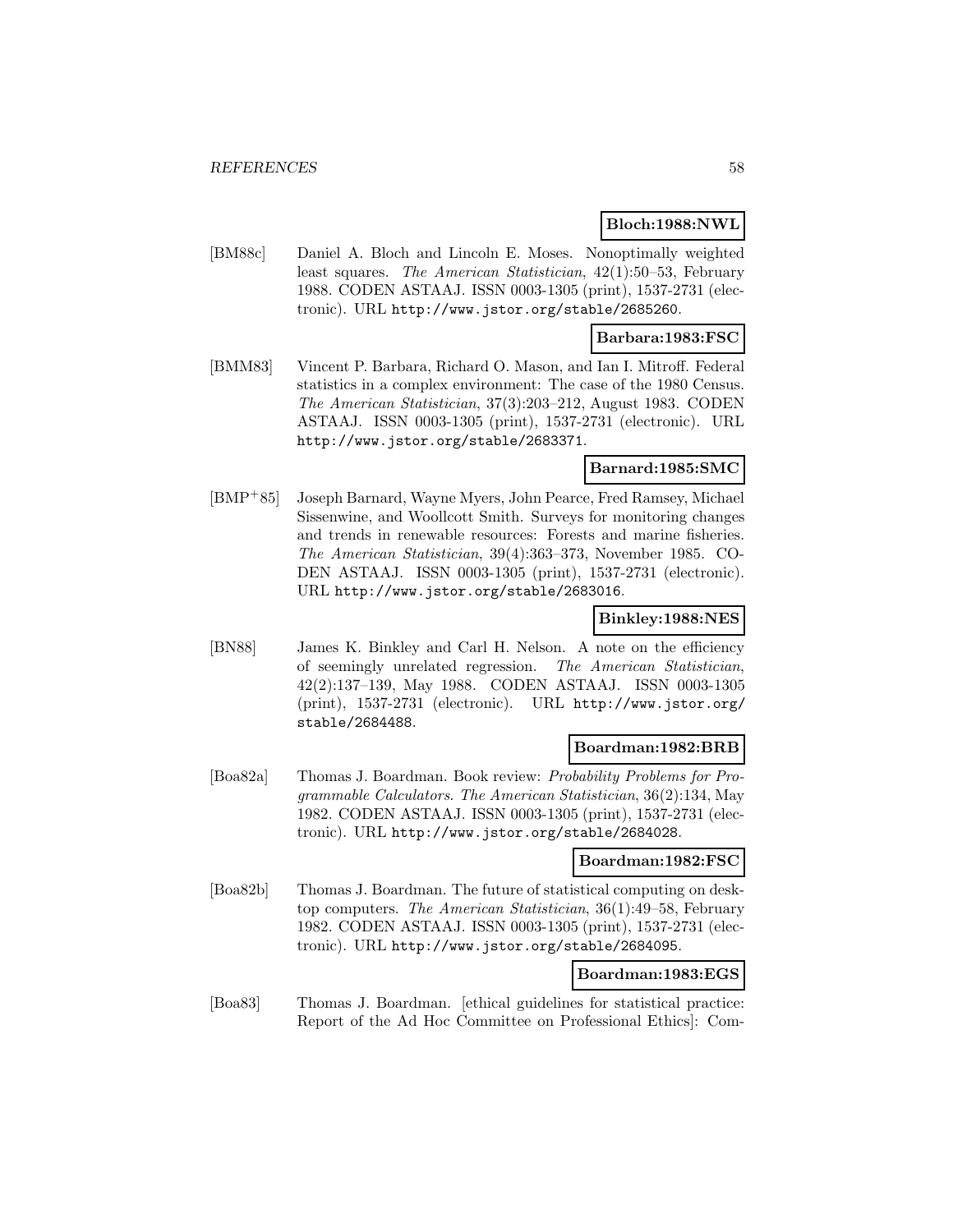ment. The American Statistician, 37(1):11–12, February 1983. CO-DEN ASTAAJ. ISSN 0003-1305 (print), 1537-2731 (electronic). URL http://www.jstor.org/stable/2685825.

### **Boardman:1985:KRS**

[Boa85] Thomas J. Boardman. [the key role of statisticians in the transformation of North American industry]: Comment. The American Statistician, 39(3):232–233, August 1985. CODEN ASTAAJ. ISSN 0003-1305 (print), 1537-2731 (electronic). URL http:// www.jstor.org/stable/2683947. See [Joi85a, Wac85, Hah85c, God85].

## **Boen:1981:FRB**

[Boe81] James R. Boen. Film review: The Reckoning. The American Statistician, 35(1):51–52, February 1981. CODEN ASTAAJ. ISSN 0003- 1305 (print), 1537-2731 (electronic). URL http://www.jstor. org/stable/2683589.

## **Boen:1982:SSU**

[Boe82] James R. Boen. A self-supporting university statistical consulting center. The American Statistician, 36(4):321–325, November 1982. CODEN ASTAAJ. ISSN 0003-1305 (print), 1537-2731 (electronic). URL http://www.jstor.org/stable/2683078.

### **Boland:1984:BGW**

[Bol84] Philip J. Boland. A biographical glimpse of William Sealy Gosset. The American Statistician, 38(3):179–183, August 1984. CODEN ASTAAJ. ISSN 0003-1305 (print), 1537-2731 (electronic). URL http://www.jstor.org/stable/2683648.

### **Bolland:1985:UEN**

[Bol85] Thomas W. Bolland. The use of the expected-net-gain chart to illustrate various aspects of sampling and sample design. The American Statistician, 39(1):47–52, February 1985. CODEN ASTAAJ. ISSN 0003-1305 (print), 1537-2731 (electronic). URL http://www. jstor.org/stable/2683906.

### **Bolstad:1986:HSF**

[Bol86] William M. Bolstad. Harrison–Stevens forecasting and the multiprocess dynamic linear model. The American Statistician, 40(2): 129–135, May 1986. CODEN ASTAAJ. ISSN 0003-1305 (print), 1537-2731 (electronic). URL http://www.jstor.org/stable/ 2684871.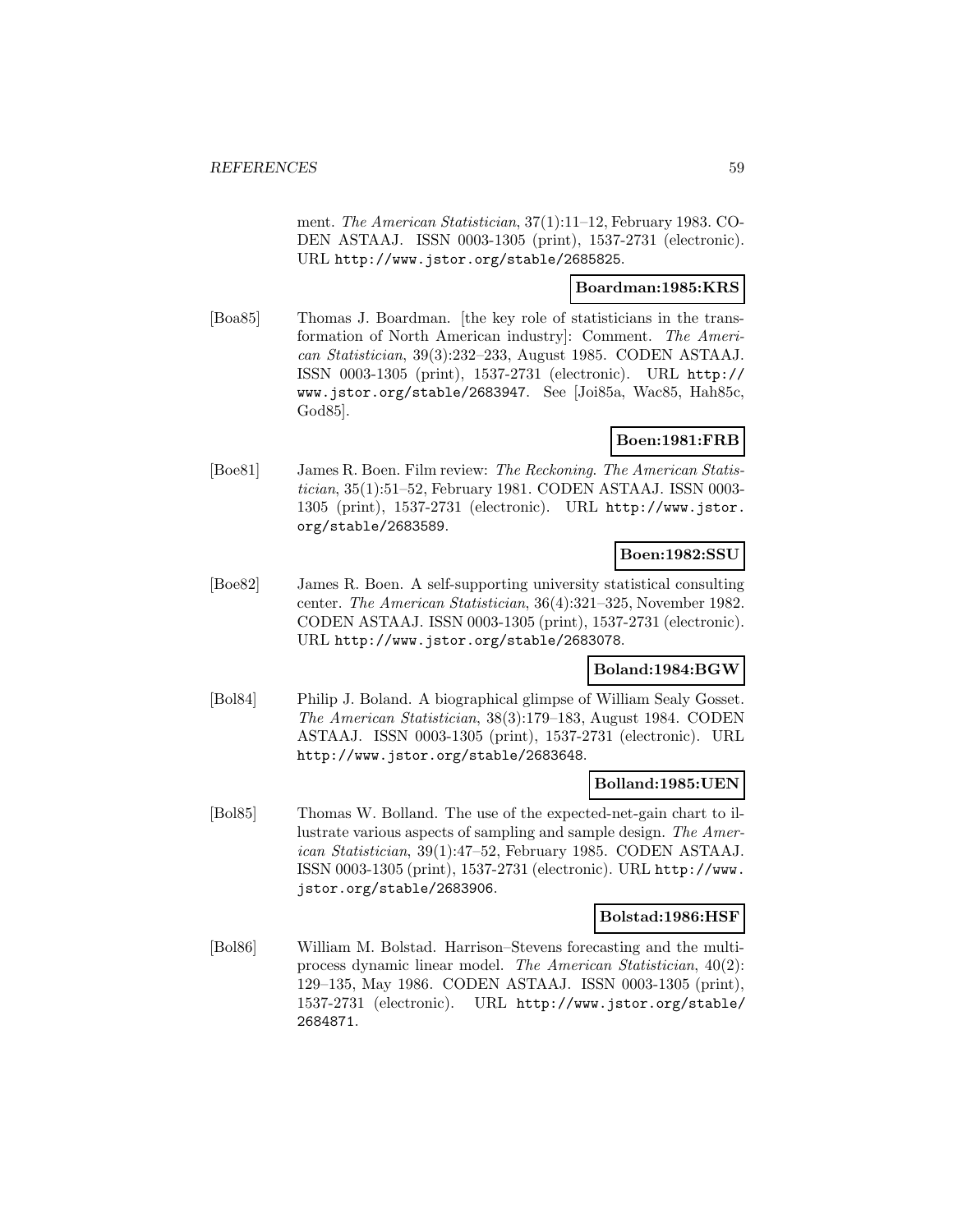#### **Bonnen:1981:IFSb**

[Bon81] James T. Bonnen. [improving the federal statistical system: Report of the President's reorganization project for the federal statistical system]: Comment. The American Statistician, 35(4):205–209, November 1981. CODEN ASTAAJ. ISSN 0003-1305 (print), 1537- 2731 (electronic). URL http://www.jstor.org/stable/2683290.

## **Bonnen:1983:FSCa**

[Bon83a] James T. Bonnen. Federal statistical coordination today: a disaster or a disgrace? The American Statistician, 37(3):179–192, August 1983. CODEN ASTAAJ. ISSN 0003-1305 (print), 1537-2731 (electronic). URL http://www.jstor.org/stable/2683366.

#### **Bonnen:1983:FSCb**

[Bon83b] James T. Bonnen. [federal statistical coordination today: a disaster or a disgrace?]: Reply. The American Statistician, 37(3):199–202, August 1983. CODEN ASTAAJ. ISSN 0003-1305 (print), 1537- 2731 (electronic). URL http://www.jstor.org/stable/2683370.

### **Bonnen:1988:SPS**

[Bon88] James Bonnen. [statistical policy for state and local governments]: Comment. The American Statistician, 42(1):16–18, February 1988. CODEN ASTAAJ. ISSN 0003-1305 (print), 1537-2731 (electronic). URL http://www.jstor.org/stable/2685254.

#### **Bookbinder:1984:IOS**

[Boo84] Albert I. A. Bookbinder. Investment-oriented statistical software. The American Statistician, 38(3):224, August 1984. CODEN AS-TAAJ. ISSN 0003-1305 (print), 1537-2731 (electronic). URL http: //www.jstor.org/stable/2683662.

## **Boruch:1982:ETEa**

[Bor82a] Robert F. Boruch. Experimental tests in education: Recommendations from the holtzman report. The American Statistician, 36(1):1–8, February 1982. CODEN ASTAAJ. ISSN 0003-1305 (print), 1537-2731 (electronic). URL http://www.jstor.org/ stable/2684082.

### **Boruch:1982:ETEb**

[Bor82b] Robert F. Boruch. [experimental tests in education: Recommendations from the holtzman report]: Rejoinder. The American Statistician, 36(1):13–14, February 1982. CODEN ASTAAJ. ISSN 0003-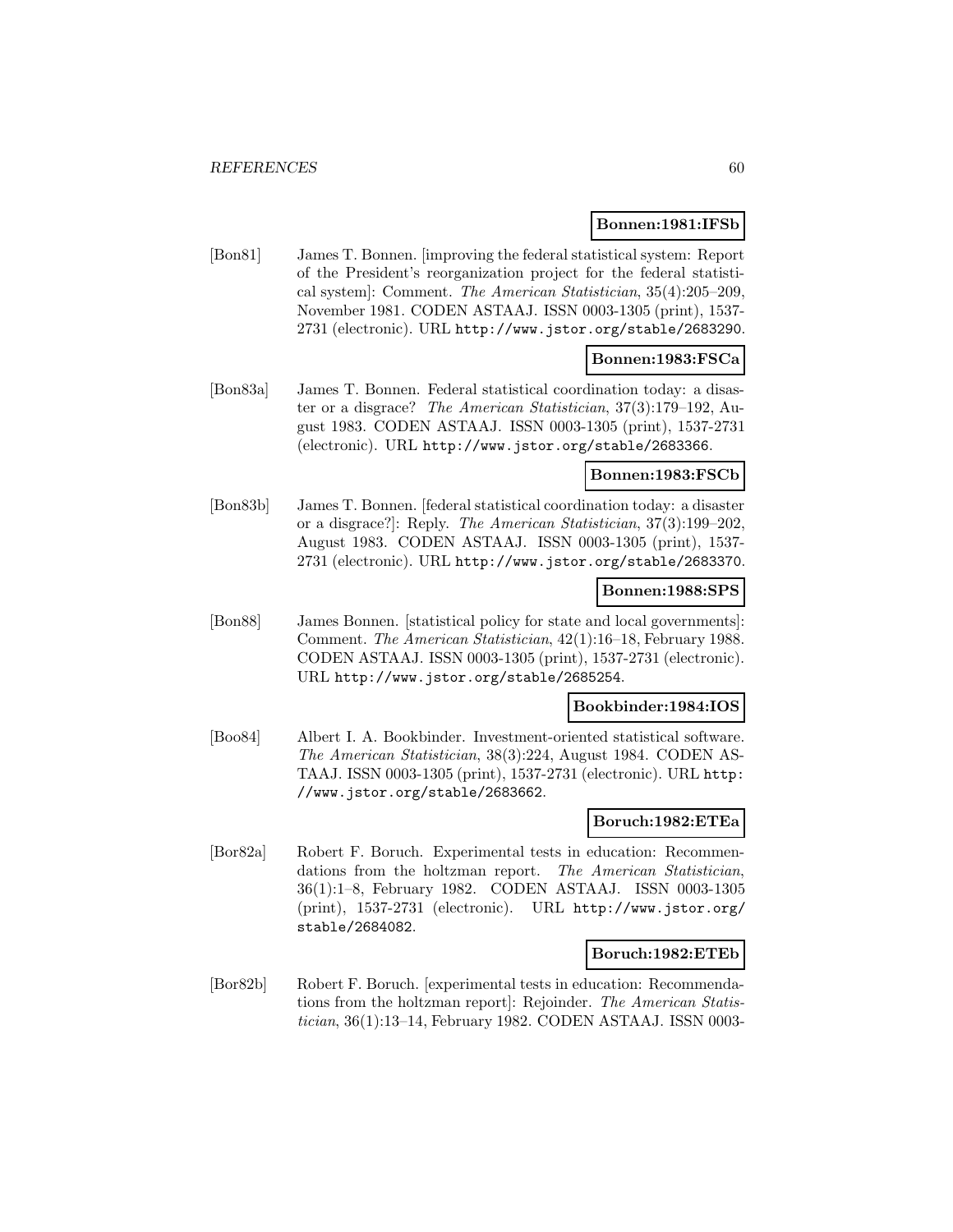1305 (print), 1537-2731 (electronic). URL http://www.jstor. org/stable/2684085.

## **Boring:1987:TBE**

[Bor87] John R. Boring III. Teaching biostatistics at the emory university school of medicine. The American Statistician, 41(4):269, November 1987. CODEN ASTAAJ. ISSN 0003-1305 (print), 1537-2731 (electronic). URL http://www.jstor.org/stable/2684746.

# **Box:1980:PSC**

[Box80a] George E. P. Box. [preparing statisticians for careers in industry: Report of the ASA Section on Statistical Education Committee on Training of Statisticians for Industry]: Comment. The American Statistician, 34(2):76–77, May 1980. CODEN ASTAAJ. ISSN 0003-1305 (print), 1537-2731 (electronic). URL http://www. jstor.org/stable/2684107.

# **Box:1980:RFD**

[Box80b] Joan Fisher Box. R. A. Fisher and the design of experiments, 1922–1926. The American Statistician, 34(1):1–7, February 1980. CODEN ASTAAJ. ISSN 0003-1305 (print), 1537-2731 (electronic). URL http://www.jstor.org/stable/2682986.

# **Box:1981:GFD**

[Box81] Joan Fisher Box. Gosset, Fisher, and the t distribution. The American Statistician, 35(2):61–66, May 1981. CODEN ASTAAJ. ISSN 0003-1305 (print), 1537-2731 (electronic). URL http://www. jstor.org/stable/2683142.

## **Bishop:1982:ALS**

[BPT82] Thomas Bishop, Bruce Petersen, and David Trayser. Another look at the Statistician's role in experimental planning and design. The American Statistician, 36(4):387–389, November 1982. CODEN ASTAAJ. ISSN 0003-1305 (print), 1537-2731 (electronic). URL http://www.jstor.org/stable/2683098.

## **Barcikowski:1984:DSG**

[BR84] Robert S. Barcikowski and Randall R. Robey. Decisions in single group repeated measures analysis: Statistical tests and three computer packages. The American Statistician, 38(2):148–150, May 1984. CODEN ASTAAJ. ISSN 0003-1305 (print), 1537-2731 (electronic). URL http://www.jstor.org/stable/2683254.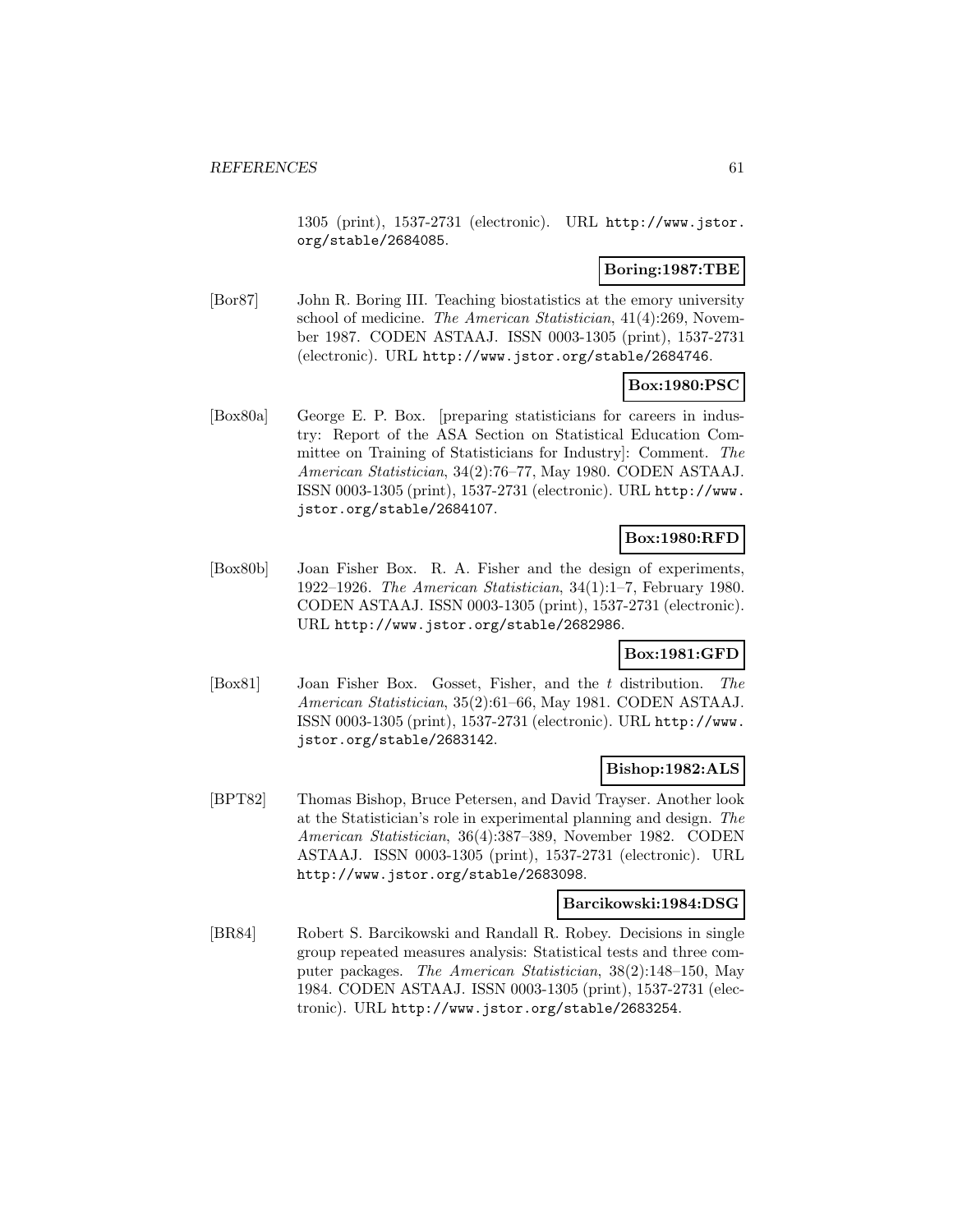### **Brauer:1982:PSC**

[Bra82] Donald G. Brauer. [preparing statisticians for careers in the federal government: Report of the ASA Section on Statistical Education Committee on Training of Statisticians for Government]: Comment. The American Statistician, 36(2):89, May 1982. CODEN ASTAAJ. ISSN 0003-1305 (print), 1537-2731 (electronic). URL http://www.jstor.org/stable/2684008.

### **Bradley:1983:WICa**

[Bra83a] Ralph A. Bradley. What industry can do for statistics. The American Statistician, 37(1):21–24, February 1983. CODEN ASTAAJ. ISSN 0003-1305 (print), 1537-2731 (electronic). URL http://www. jstor.org/stable/2685836.

## **Bradley:1983:WICb**

[Bra83b] Ralph A. Bradley. [what industry can do for statistics]: Reply. The American Statistician, 37(1):34–35, February 1983. CODEN ASTAAJ. ISSN 0003-1305 (print), 1537-2731 (electronic). URL http://www.jstor.org/stable/2685843.

# **Brogan:1980:PTC**

[Bro80a] Donna R. Brogan. A program of teaching and consultation in research methods and statistics for graduate students in nursing. The American Statistician, 34(1):26–33, February 1980. CODEN ASTAAJ. ISSN 0003-1305 (print), 1537-2731 (electronic). URL http://www.jstor.org/stable/2682992.

## **Bross:1980:WSW**

[Bro80b] Irwin D. J. Bross. When speaking to washington, tell the truth, the whole truth, and nothing but the truth, and do so intelligibly. The American Statistician, 34(1):34–38, February 1980. CODEN ASTAAJ. ISSN 0003-1305 (print), 1537-2731 (electronic). URL http://www.jstor.org/stable/2682993.

#### **Bross:1983:AIS**

[Bro83a] Irwin D. J. Bross. [alternative interpretations of statistics on health effects of low-level radiation]: Comment. The American Statistician, 37(4):451–452, November 1983. CODEN ASTAAJ. ISSN 0003-1305 (print), 1537-2731 (electronic). URL http://www. jstor.org/stable/2683508.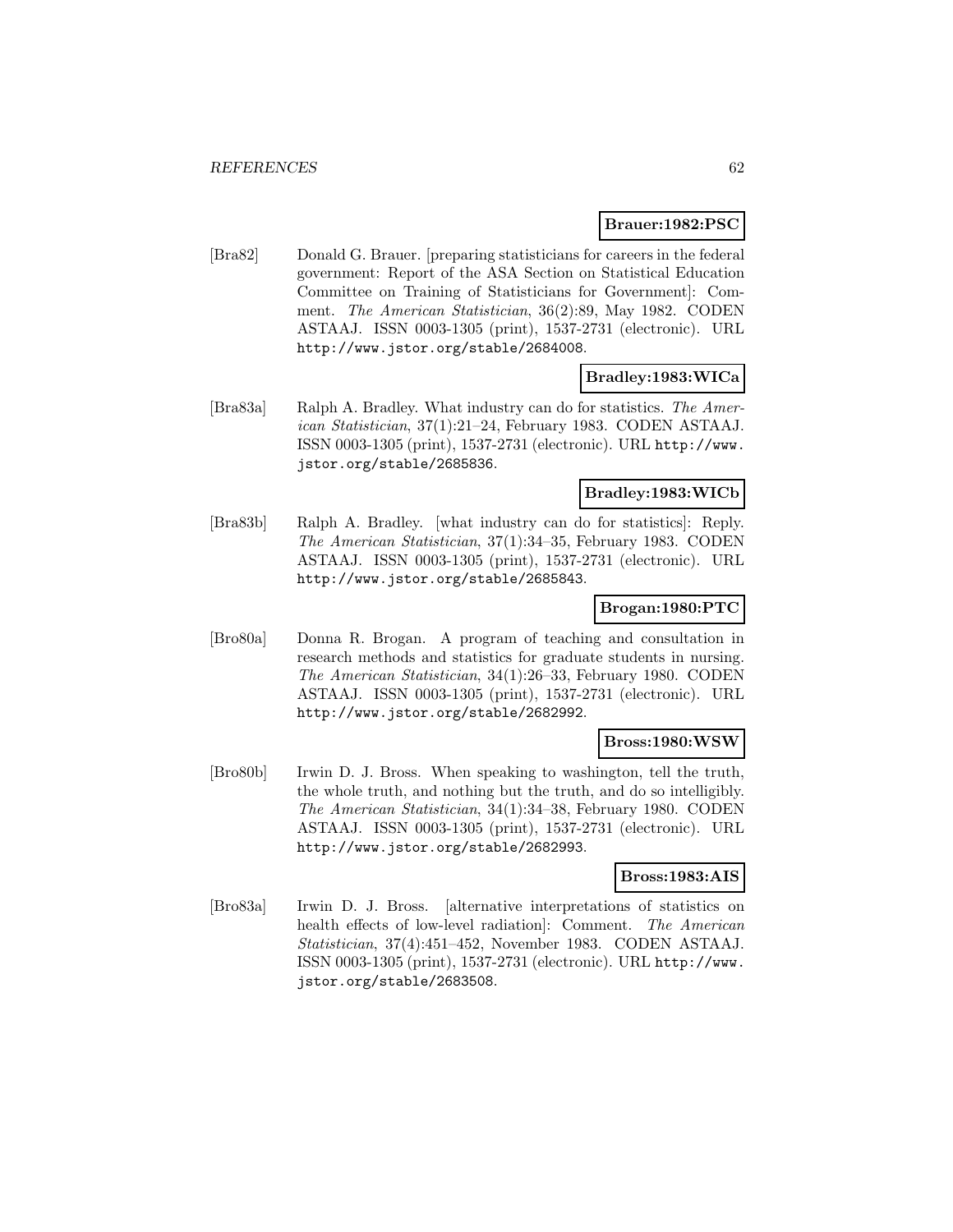#### **Bross:1983:EGS**

[Bro83b] Irwin D. J. Bross. [ethical guidelines for statistical practice: Report of the Ad Hoc Committee on Professional Ethics]: Comment. The American Statistician, 37(1):12–13, February 1983. CODEN ASTAAJ. ISSN 0003-1305 (print), 1537-2731 (electronic). URL http://www.jstor.org/stable/2685826.

# **Bross:1984:HAU**

[Bro84] Irwin Bross. How to avoid undue influence of federal agencies on the editorial content of ASA journals. The American Statistician, 38(3):226–228, August 1984. CODEN ASTAAJ. ISSN 0003- 1305 (print), 1537-2731 (electronic). URL http://www.jstor. org/stable/2683665.

### **Broffitt:1986:ZCI**

[Bro86] James D. Broffitt. Zero correlation, independence, and normality. The American Statistician, 40(4):276–277, November 1986. CO-DEN ASTAAJ. ISSN 0003-1305 (print), 1537-2731 (electronic). URL http://www.jstor.org/stable/2684600.

### **Bryant:1984:GSP**

[Bry84] Peter Bryant. Geometry, statistics, probability: Variations on a common theme. The American Statistician, 38(1):38–48, February 1984. CODEN ASTAAJ. ISSN 0003-1305 (print), 1537-2731 (electronic). URL http://www.jstor.org/stable/2683558.

### **Beal:1980:NS**

[BS80] Stuart Beal and Lewis Sheiner. The NONMEM system. The American Statistician, 34(2):118–119, May 1980. CODEN ASTAAJ. ISSN 0003-1305 (print), 1537-2731 (electronic). URL http://www. jstor.org/stable/2684123.

## **Beck:1983:ECL**

[BS83] Gerald J. Beck and E. Neil Schachter. The evidence for chronic lung disease in cotton textile workers. The American Statistician, 37(4):404–412, November 1983. CODEN ASTAAJ. ISSN 0003- 1305 (print), 1537-2731 (electronic). URL http://www.jstor. org/stable/2683503.

#### **Barlow:1985:ARC**

[BS85] Richard E. Barlow and Nozer D. Singpurwalla. Assessing the reliability of computer software and computer networks: An opportu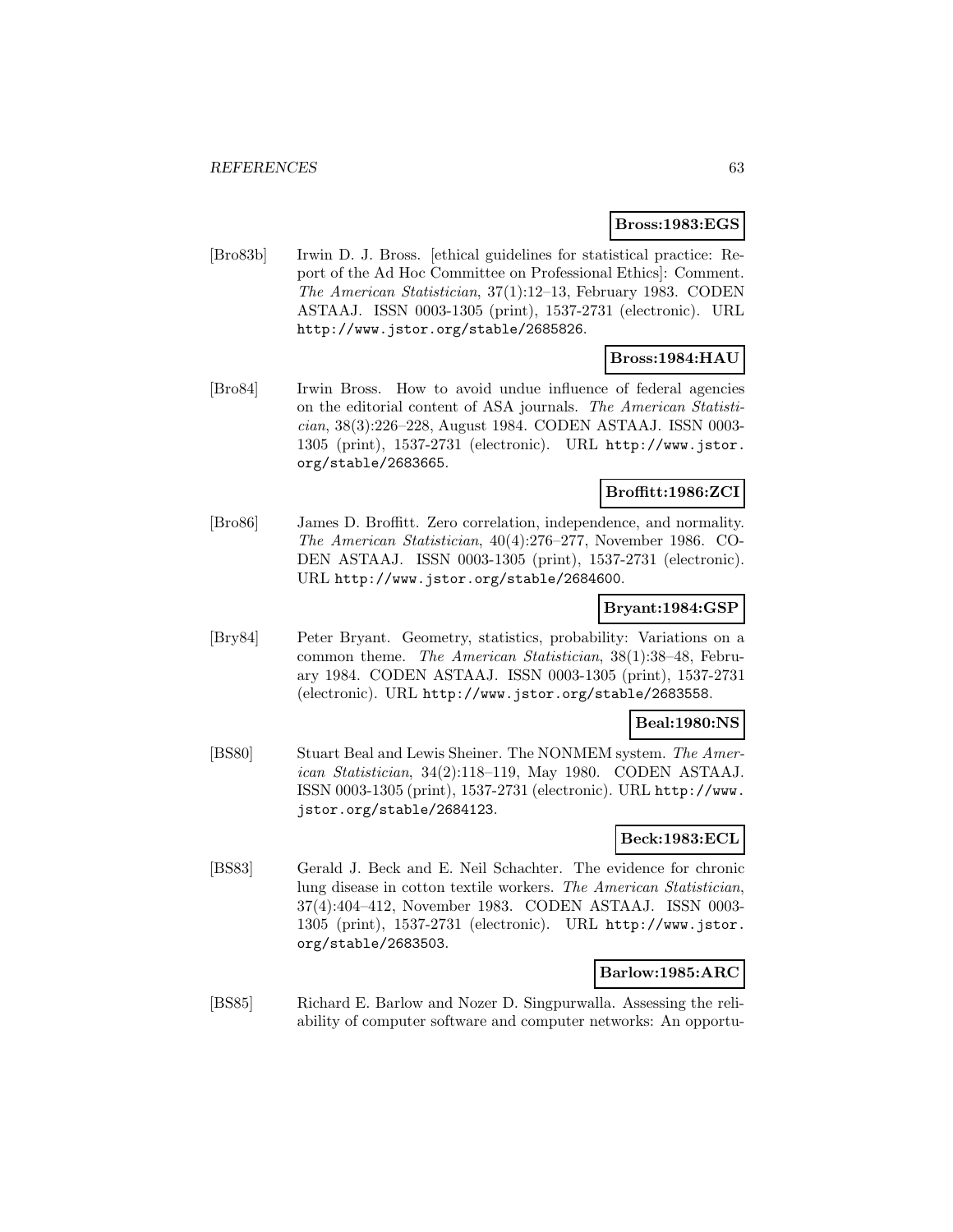nity for partnership with computer scientists. The American Statistician, 39(2):88–94, May 1985. CODEN ASTAAJ. ISSN 0003- 1305 (print), 1537-2731 (electronic). URL http://www.jstor. org/stable/2682802.

## **Buhler:1987:SRE**

[BS87] Wolfgang J. Bühler and Joachim Sehr. Some remarks on exponential families. The American Statistician, 41(4):279–280, November 1987. CODEN ASTAAJ. ISSN 0003-1305 (print), 1537-2731 (electronic). URL http://www.jstor.org/stable/2684748.

## **Belli:1989:GSS**

[BS89] Gabriella M. Belli and William L. Seaver. Graduate statistics service courses in part-time off-campus programs. The American Statistician, 43(2):86–90, May 1989. CODEN ASTAAJ. ISSN 0003-1305 (print), 1537-2731 (electronic). URL http://www. jstor.org/stable/2684504.

## **Bailey:1986:LE**

[BSB<sup>+</sup>86] Kent R. Bailey, David S. Salsburg, J. Calvin Berry, S. D. Peddada, D. V. Lindley, and George Casella. Letters to the Editor. The American Statistician, 40(3):255–258, August 1986. CODEN ASTAAJ. ISSN 0003-1305 (print), 1537-2731 (electronic). URL http://www.jstor.org/stable/2684562.

# **Bhrolchain:1986:MHE**

[BT86] M. Ni Bhrolchain and I. Timaeus. The machine handling of event histories. The American Statistician, 40(1):56, February 1986. CO-DEN ASTAAJ. ISSN 0003-1305 (print), 1537-2731 (electronic). URL http://www.jstor.org/stable/2683128.

#### **Buonaccorsi:1987:NCI**

[Buo87] John P. Buonaccorsi. A note on confidence intervals for proportions in finite populations. The American Statistician, 41(3):215–218, August 1987. CODEN ASTAAJ. ISSN 0003-1305 (print), 1537- 2731 (electronic). URL http://www.jstor.org/stable/2685108.

### **Burdick:1982:NMG**

[Bur82] Richard K. Burdick. A note on the multivariate general linear test. The American Statistician, 36(2):131–132, May 1982. CODEN ASTAAJ. ISSN 0003-1305 (print), 1537-2731 (electronic). URL http://www.jstor.org/stable/2684026.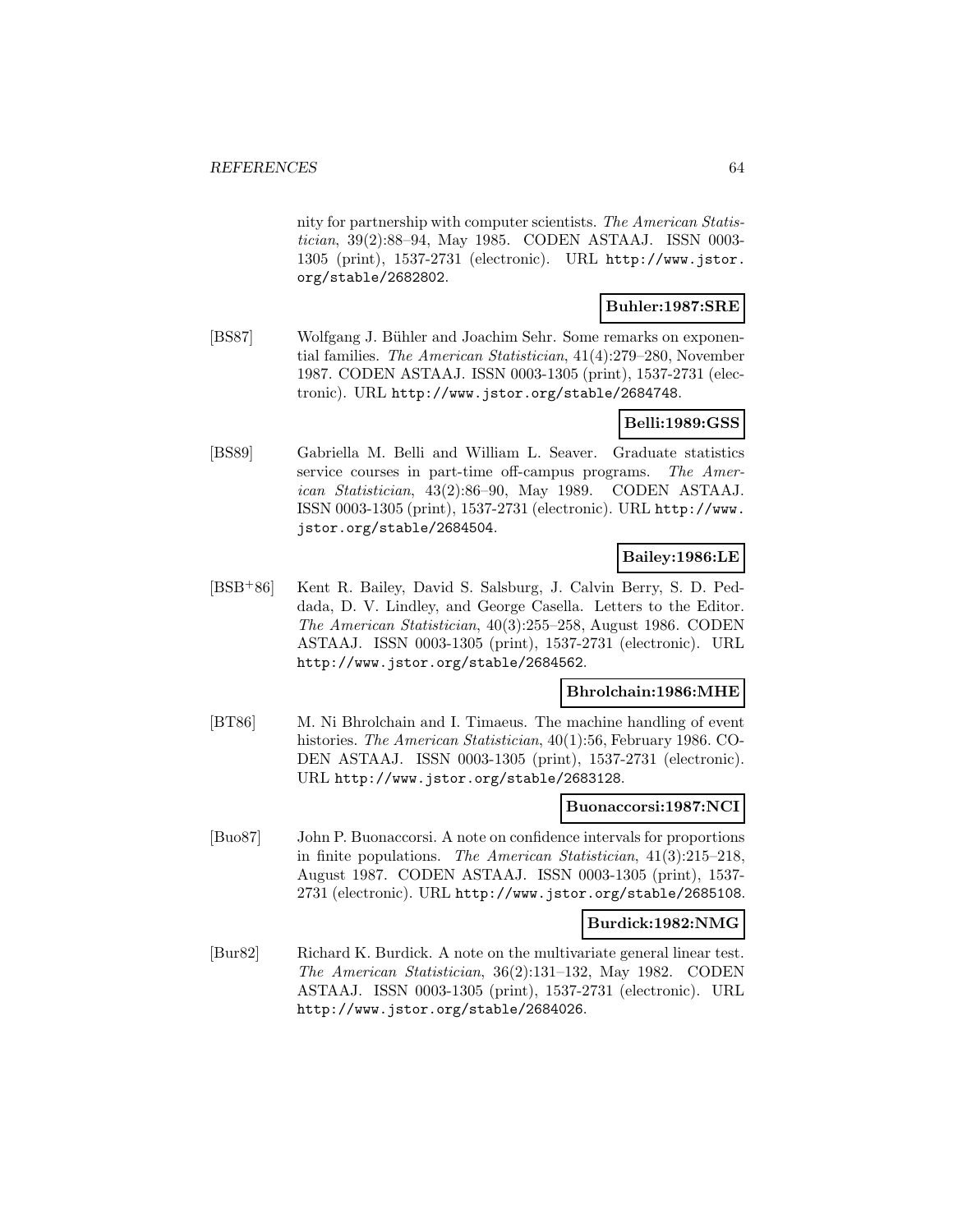#### **Burrows:1986:ESS**

[Bur86] Peter M. Burrows. Extreme statistics from the sine distribution. The American Statistician, 40(3):216–217, August 1986. CODEN ASTAAJ. ISSN 0003-1305 (print), 1537-2731 (electronic). URL http://www.jstor.org/stable/2684539.

### **Burn:1987:BRB**

[Bur87] David A. Burn. Book review: [untitled]. The American Statistician, 41(4):324–327, November 1987. CODEN ASTAAJ. ISSN 0003- 1305 (print), 1537-2731 (electronic). URL http://www.jstor. org/stable/2684756.

### **Baksalary:1988:CTC**

[BvE88] Jerzy K. Baksalary and Adrian C. van Eijnsbergen. A comparison of two criteria for ordinary-least-squares estimators to be best linear unbiased estimators. The American Statistician, 42(3):205–208, August 1988. CODEN ASTAAJ. ISSN 0003-1305 (print), 1537- 2731 (electronic). URL http://www.jstor.org/stable/2685006.

### **Brecht:1984:GGP**

[BW84] Mary-Lynn Brecht and J. Arthur Woodward. GANOVA: a general personal computer program for univariate and multivariate analysis of variance. The American Statistician, 38(1):69, February 1984. CODEN ASTAAJ. ISSN 0003-1305 (print), 1537-2731 (electronic). URL http://www.jstor.org/stable/2683567.

### **Boroto:1989:EIC**

[BZ89] Daniel R. Boroto and Douglas A. Zahn. Editor's invited column: Promoting statistics: On becoming valued and utilized. The American Statistician, 43(2):71–72, May 1989. CODEN ASTAAJ. ISSN 0003-1305 (print), 1537-2731 (electronic). URL http://www. jstor.org/stable/2684500.

### **Crump:1985:MQR**

[CA85] Kenny S. Crump and Bruce C. Allen. Methods for quantitative risk assessment using occupational studies. The American Statistician, 39(4):442–450, November 1985. CODEN ASTAAJ. ISSN 0003- 1305 (print), 1537-2731 (electronic). URL http://www.jstor. org/stable/2683028.

## **Chang:1987:GFS**

[CA87] Potter C. Chang and A. A. Afifi. Goodness-of-fit statistics for general linear regression equations in the presence of replicated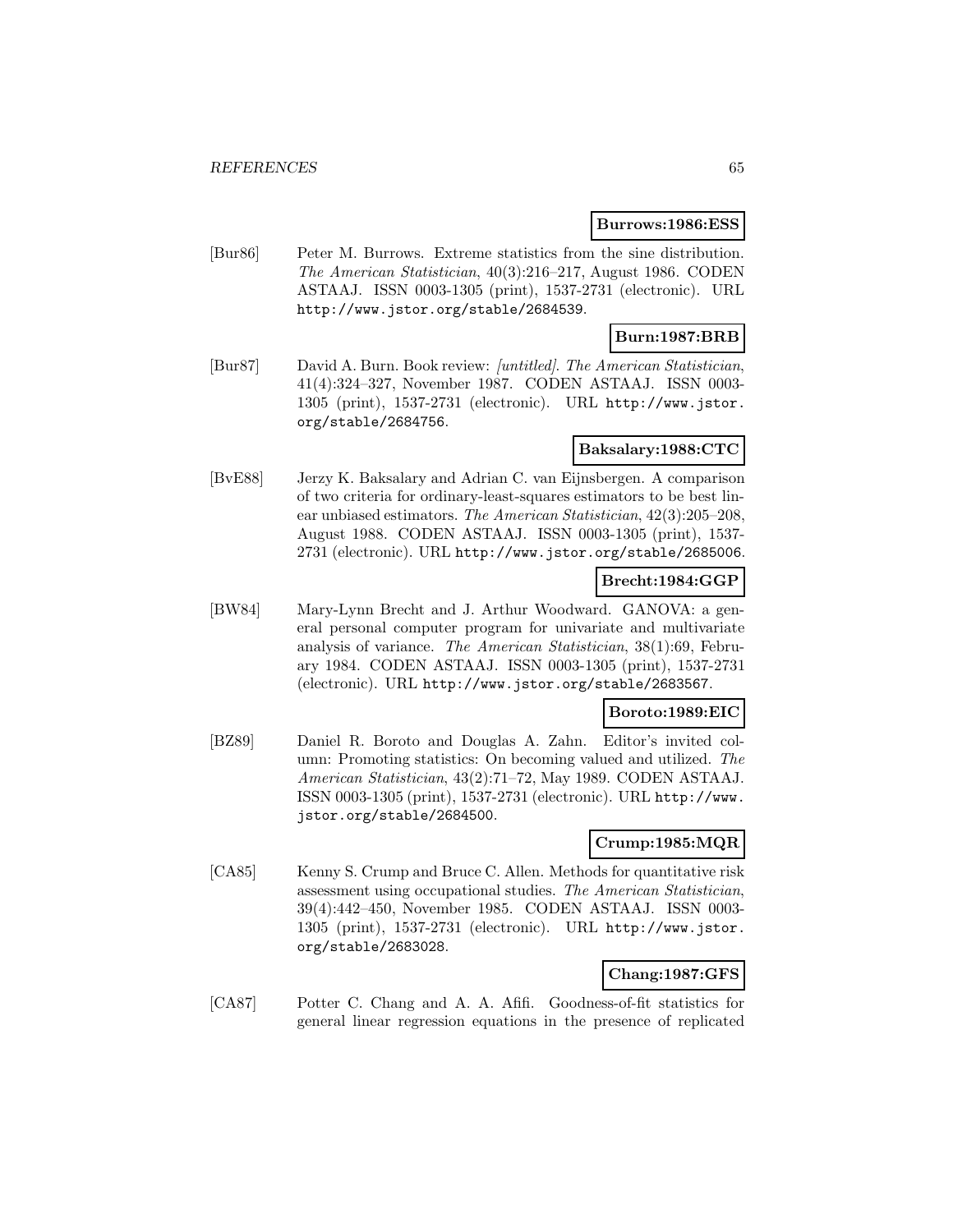responses. The American Statistician, 41(3):195–199, August 1987. CODEN ASTAAJ. ISSN 0003-1305 (print), 1537-2731 (electronic). URL http://www.jstor.org/stable/2685101.

### **Campbell:1988:BWA**

[Cam88] Robert A. Campbell. Balanced N-way analysis-of-variance program. The American Statistician, 42(3):226, August 1988. CO-DEN ASTAAJ. ISSN 0003-1305 (print), 1537-2731 (electronic). URL http://www.jstor.org/stable/2685013.

## **Cantor:1985:P**

[Can85] Kenneth P. Cantor. Preface. The American Statistician, 39(4):431, November 1985. CODEN ASTAAJ. ISSN 0003-1305 (print), 1537- 2731 (electronic). URL http://www.jstor.org/stable/2683025.

## **Carmer:1981:FEA**

[Car81a] Samuel G. Carmer. Factorial experiments: Analysis of variance and randomized layouts. The American Statistician, 35(1):55, February 1981. CODEN ASTAAJ. ISSN 0003-1305 (print), 1537-2731 (electronic). URL http://www.jstor.org/stable/2683593.

## **Carmer:1981:LDA**

[Car81b] Samuel G. Carmer. Lattice designs: Analysis of variance and randomized layouts. The American Statistician, 35(1):54–55, February 1981. CODEN ASTAAJ. ISSN 0003-1305 (print), 1537-2731 (electronic). URL http://www.jstor.org/stable/2683592.

## **Carroll:1983:WIC**

[Car83] Mavis B. Carroll. [what industry can do for statistics]: Comment. The American Statistician, 37(1):31–32, February 1983. CODEN ASTAAJ. ISSN 0003-1305 (print), 1537-2731 (electronic). URL http://www.jstor.org/stable/2685841.

### **Carlstein:1986:SCR**

[Car86] E. Carlstein. Simultaneous confidence regions for predictions. The American Statistician, 40(4):277–279, November 1986. CODEN ASTAAJ. ISSN 0003-1305 (print), 1537-2731 (electronic). URL http://www.jstor.org/stable/2684601.

## **Carter:1987:BIM**

[Car87] Richard A. Carter. Biostatistics instruction at meharry medical college. The American Statistician, 41(4):268–269, November 1987.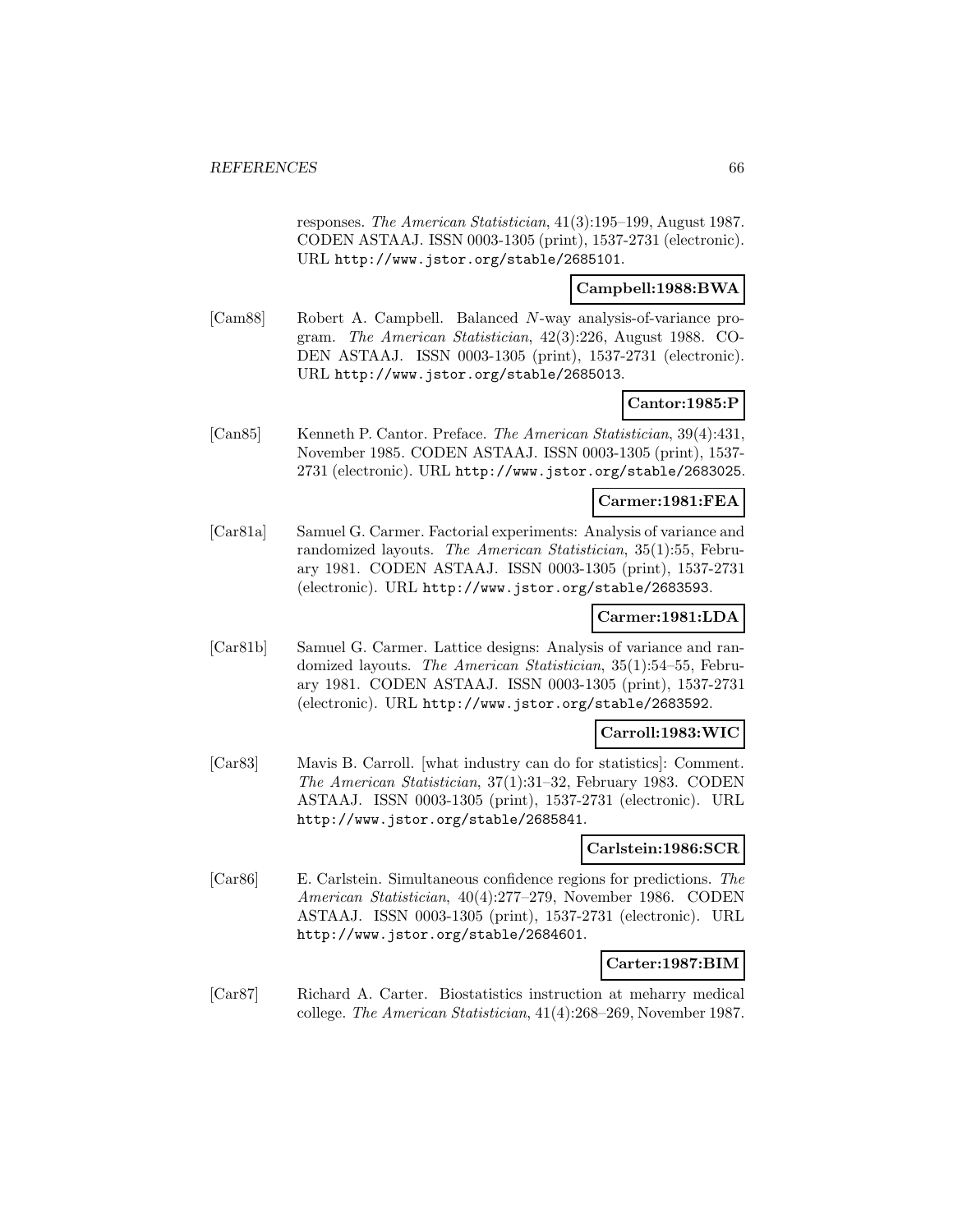CODEN ASTAAJ. ISSN 0003-1305 (print), 1537-2731 (electronic). URL http://www.jstor.org/stable/2684745.

### **Casella:1983:LRT**

[Cas83] George Casella. Leverage and regression through the origin. The American Statistician, 37(2):147–152, May 1983. CODEN AS-TAAJ. ISSN 0003-1305 (print), 1537-2731 (electronic). URL http: //www.jstor.org/stable/2685876.

## **Casella:1985:IEB**

[Cas85] George Casella. An introduction to empirical Bayes data analysis. The American Statistician, 39(2):83–87, May 1985. CODEN ASTAAJ. ISSN 0003-1305 (print), 1537-2731 (electronic). URL http://www.jstor.org/stable/2682801.

### **Chervany:1980:PSS**

[CBI80] Norman L. Chervany, P. George Benson, and Raja K. Iyer. The planning stage in statistical reasoning. The American Statistician, 34(4):222–226, November 1980. CODEN ASTAAJ. ISSN 0003- 1305 (print), 1537-2731 (electronic). URL http://www.jstor. org/stable/2684064.

### **Cohen:1986:EVE**

[CBJ86] Steven B. Cohen, Vicki L. Burt, and Gretchen K. Jones. Efficiencies in variance estimation for complex survey data. The American Statistician, 40(2):157–164, May 1986. CODEN ASTAAJ. ISSN 0003-1305 (print), 1537-2731 (electronic). URL http://www. jstor.org/stable/2684880.

# **Collins:1989:ACD**

[CC89] William H. Collins and Carol B. Collins. Analysis by computer of designed experiments with zero degrees of freedom for error variance. The American Statistician, 43(3):165–168, August 1989. CO-DEN ASTAAJ. ISSN 0003-1305 (print), 1537-2731 (electronic). URL http://www.jstor.org/stable/2685066.

### **Carter:1986:ACR**

[CCW<sup>+</sup>86] Walter H. Carter, Jr., Vernon M. Chinchilli, John D. Wilson, Eleanor D. Campbell, Fay K. Kessler, and Richard A. Carchman. An asymptotic confidence region for the  $ED_{100p}$  from the logistic response surface for a combination of agents. The American Statistician, 40(2):124–128, May 1986. CODEN ASTAAJ.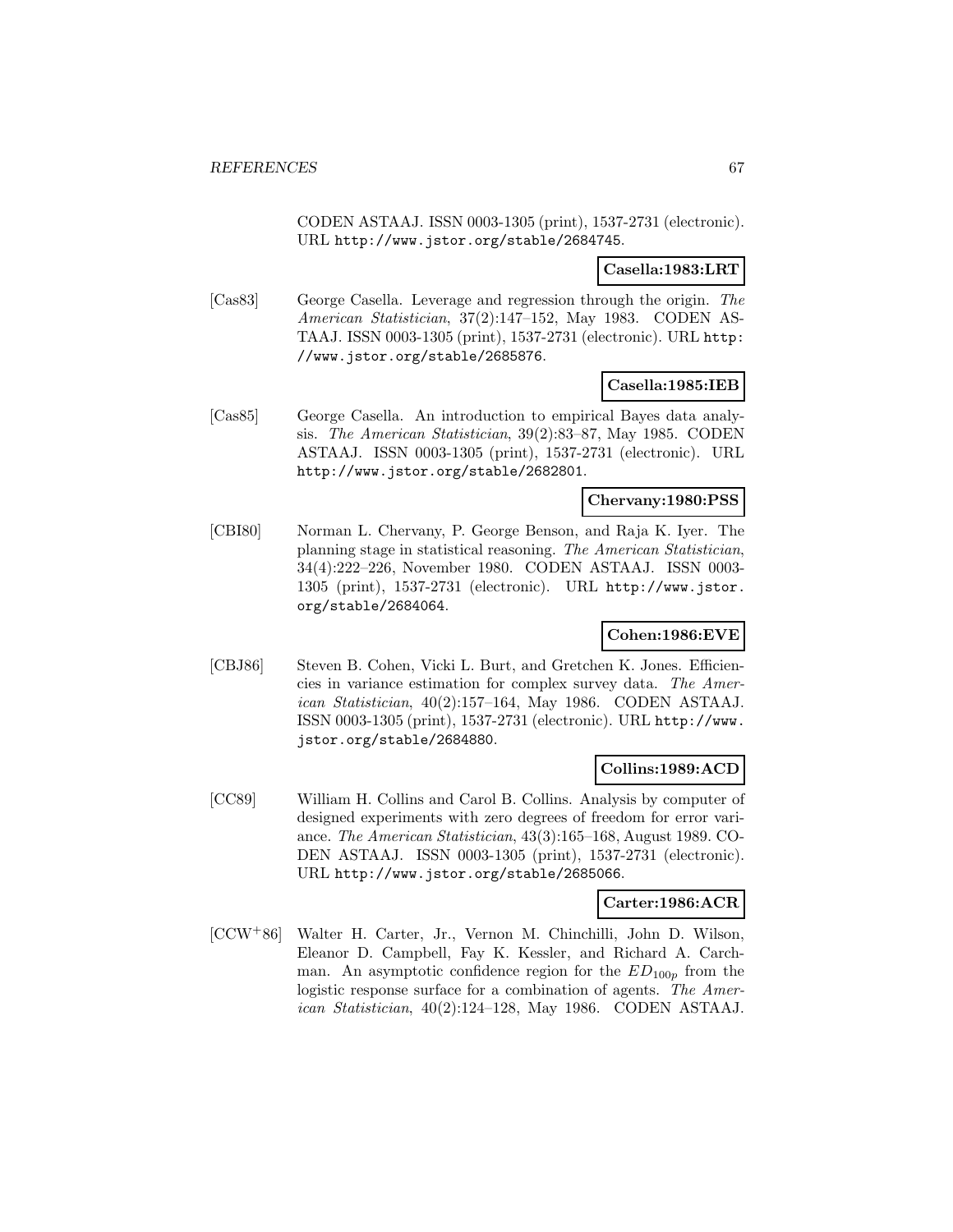ISSN 0003-1305 (print), 1537-2731 (electronic). URL http://www. jstor.org/stable/2684870.

### **Cressie:1981:MGF**

[CDFP81] Noel Cressie, Anne S. Davis, J. Leroy Folks, and George E. Policello II. The moment-generating function and negative integer moments. The American Statistician, 35(3):148–150, August 1981. CODEN ASTAAJ. ISSN 0003-1305 (print), 1537-2731 (electronic). URL http://www.jstor.org/stable/2683982.

### **Colton:1982:EEA**

[CG82] Theodore Colton and E. Robert Greenberg. Epidemiologic evidence for adverse effects of DES exposure during pregnancy. The American Statistician, 36(3):268–272, August 1982. CODEN AS-TAAJ. ISSN 0003-1305 (print), 1537-2731 (electronic). URL http: //www.jstor.org/stable/2683841.

# **Chan:1983:ACS**

[CGL83] Tony F. Chan, Gene H. Golub, and Randall J. LeVeque. Algorithms for computing the sample variance: Analysis and recommendations. The American Statistician, 37(3):242–247, August 1983. CODEN ASTAAJ. ISSN 0003-1305 (print), 1537-2731 (electronic). URL http://www.jstor.org/stable/2683386.

### **Christensen:1985:BPE**

[CH85] Ronald Christensen and Michael D. Huffman. Bayesian point estimation using the predictive distribution. The American Statistician, 39(4):319–321, ???? 1985. CODEN ASTAAJ. ISSN 0003- 1305 (print), 1537-2731 (electronic). See correction [CH86].

### **Christensen:1986:CBP**

[CH86] Ronald Christensen and Michael D. Huffman. Correction to: "Bayesian point estimation using the predictive distribution" [amer. statist. **39** (1985), no. 4, part 1, 319–321]. The American Statistician, 40(3):258, ???? 1986. CODEN ASTAAJ. ISSN 0003-1305 (print), 1537-2731 (electronic). See [CH85].

## **Chambers:1980:SCH**

[Cha80] John M. Chambers. Statistical computing: History and trends. The American Statistician, 34(4):238–243, November 1980. CODEN ASTAAJ. ISSN 0003-1305 (print), 1537-2731 (electronic). URL http://www.jstor.org/stable/2684072.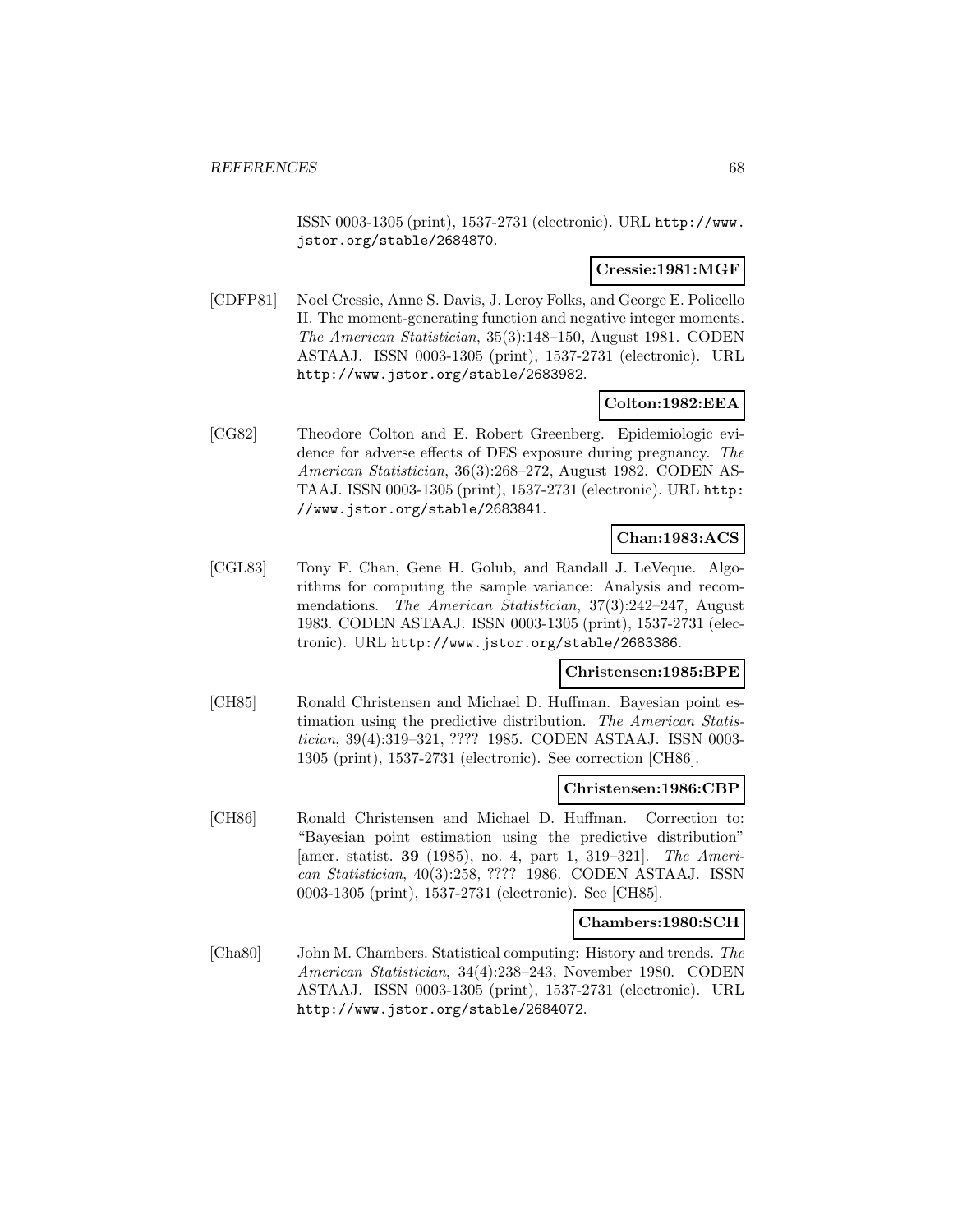## **Chao:1982:AAI**

[Cha82] Anne Chao. Another approach to incomplete integrals. The American Statistician, 36(1):48, February 1982. CODEN ASTAAJ. ISSN 0003-1305 (print), 1537-2731 (electronic). URL http://www. jstor.org/stable/2684094.

### **Chatillon:1984:BRR**

[Cha84] Guy Chatillon. The balloon rules for a rough estimate of the correlation coefficient. The American Statistician, 38(1):58–60, February 1984. CODEN ASTAAJ. ISSN 0003-1305 (print), 1537-2731 (electronic). URL http://www.jstor.org/stable/2683562.

#### **Chernick:1982:NRD**

[Che82] Michael R. Chernick. A note on the robustness of Dixon's ratio test in small samples. The American Statistician, 36(2):140, May 1982. CODEN ASTAAJ. ISSN 0003-1305 (print), 1537-2731 (electronic). URL http://www.jstor.org/stable/2684033.

### **Chernoff:1986:WIE**

[Che86] Herman Chernoff. [why isn't everyone a bayesian?]: Comment. The American Statistician, 40(1):5–6, February 1986. CODEN ASTAAJ. ISSN 0003-1305 (print), 1537-2731 (electronic). URL http://www.jstor.org/stable/2683106.

### **Chen:1988:FPF**

[Che88] Shaw K. Chen. FDSM: a program for a fractional-differencing seasonal model. The American Statistician, 42(3):226, August 1988. CODEN ASTAAJ. ISSN 0003-1305 (print), 1537-2731 (electronic). URL http://www.jstor.org/stable/2685014.

### **Chow:1986:CS**

[Cho86] Gregory C. Chow. Chinese statistics. The American Statistician, 40(3):191–196, August 1986. CODEN ASTAAJ. ISSN 0003- 1305 (print), 1537-2731 (electronic). URL http://www.jstor. org/stable/2684534.

#### **Cornelius:1989:LE**

[CHP<sup>+</sup>89] Wayne L. Cornelius, David C. Hoaglin, John W. Pratt, Samuel H. Cox, Robert M. Norton, Neil S. Fleming, Stephen M. Stigler, R. W. Farebrother, James L. Kepner, and Sandra Z. Keith. Letters to the Editor. The American Statistician, 43(4):289–292, November 1989.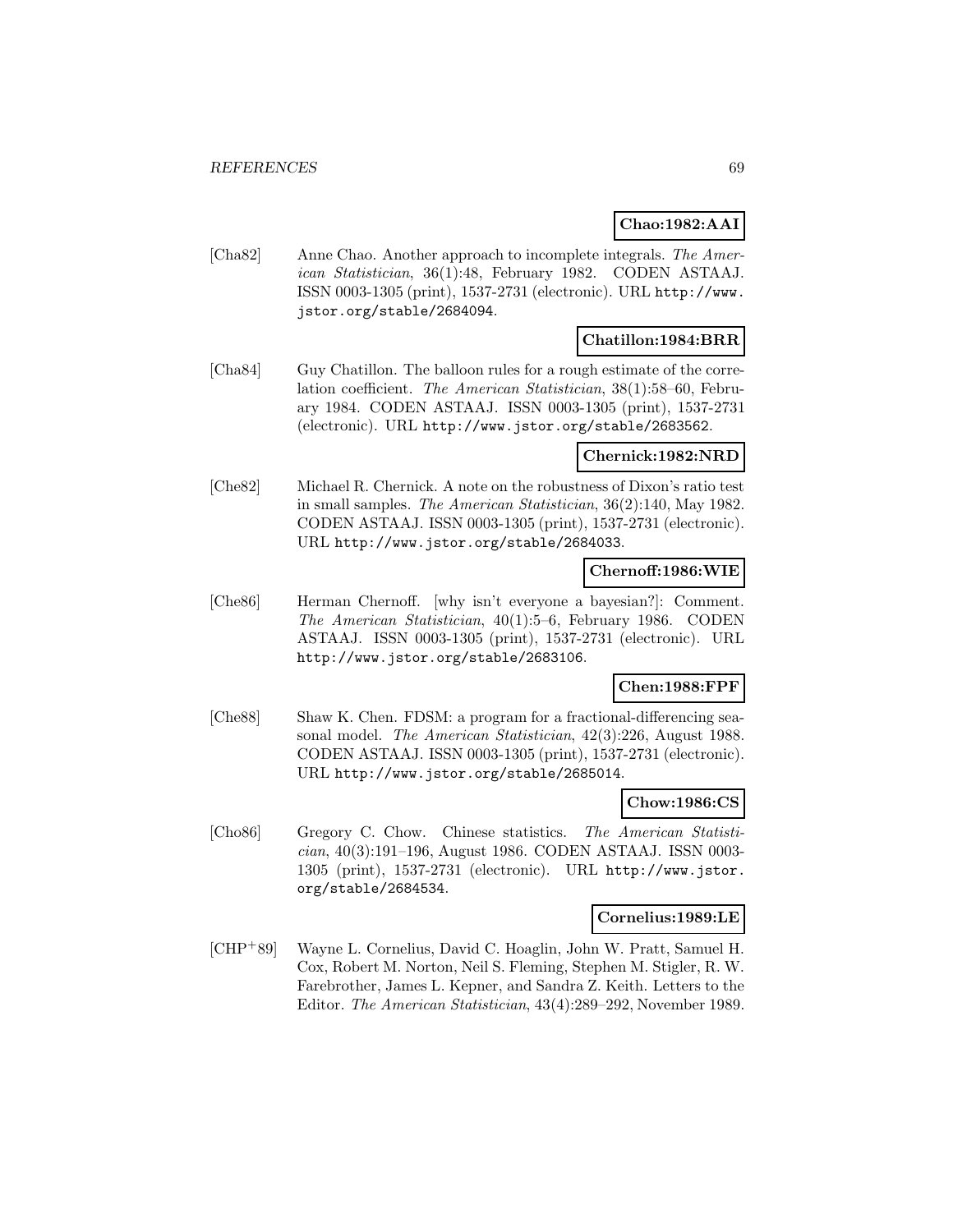CODEN ASTAAJ. ISSN 0003-1305 (print), 1537-2731 (electronic). URL http://www.jstor.org/stable/2685391.

#### **Christensen:1981:BRB**

[Chr81] Howard B. Christensen. Book review: [untitled]. The American Statistician, 35(4):259, November 1981. CODEN ASTAAJ. ISSN 0003-1305 (print), 1537-2731 (electronic). URL http://www. jstor.org/stable/2683304.

## **Chung:1988:WPF**

[Chu88] Chang-Jo F. Chung. WIENER PACK: a FORTRAN 77 subroutine package for computing probabilities associated with Wiener (Brownian motion) and Brownian bridge processes. The American Statistician, 42(3):226–227, August 1988. CODEN ASTAAJ. ISSN 0003-1305 (print), 1537-2731 (electronic). URL http://www. jstor.org/stable/2685015.

### **Conover:1981:RTBa**

[CI81a] W. J. Conover and Ronald L. Iman. Rank transformations as a bridge between parametric and nonparametric statistics. The American Statistician, 35(3):124–129, August 1981. CODEN AS-TAAJ. ISSN 0003-1305 (print), 1537-2731 (electronic). URL http: //www.jstor.org/stable/2683975.

### **Conover:1981:RTBb**

[CI81b] W. J. Conover and Ronald L. Iman. [rank transformations as a bridge between parametric and nonparametric statistics]: Rejoinder. The American Statistician, 35(3):132–133, August 1981. CO-DEN ASTAAJ. ISSN 0003-1305 (print), 1537-2731 (electronic). URL http://www.jstor.org/stable/2683978.

## **Campbell:1981:BRB**

[CJ81] Cathy Campbell and Brian L. Joiner. Book review: *[untitled]*. The American Statistician, 35(3):159–160, August 1981. CODEN ASTAAJ. ISSN 0003-1305 (print), 1537-2731 (electronic). URL http://www.jstor.org/stable/2683989.

### **Chib:1987:ALS**

[CJT87] Siddhartha Chib, S. Rao Jammalamadaka, and Ram C. Tiwari. Another look at some results on the recursive estimation in the general linear model. The American Statistician, 41(1):56–58, February 1987. CODEN ASTAAJ. ISSN 0003-1305 (print), 1537-2731 (electronic). URL http://www.jstor.org/stable/2684322.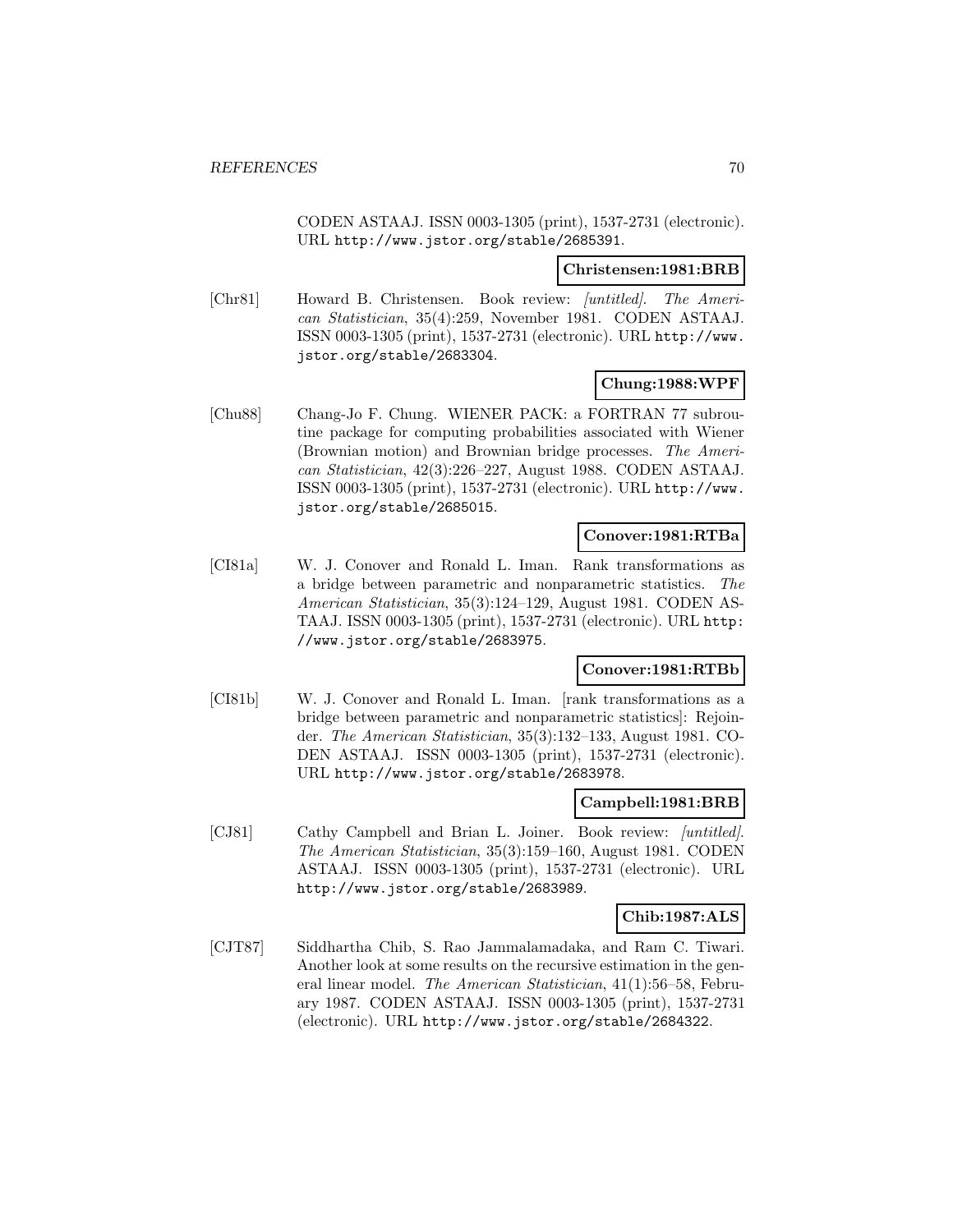#### **Cleveland:1981:LPS**

[Cle81] William S. Cleveland. LOWESS: a program for smoothing scatterplots by robust locally weighted regression. The American Statistician, 35(1):54, February 1981. CODEN ASTAAJ. ISSN 0003- 1305 (print), 1537-2731 (electronic). URL http://www.jstor. org/stable/2683591.

## **Cleveland:1984:GMD**

[Cle84a] William S. Cleveland. Graphical methods for data presentation: Full scale breaks, dot charts, and multibased logging. The American Statistician, 38(4):270–280, November 1984. CODEN AS-TAAJ. ISSN 0003-1305 (print), 1537-2731 (electronic). URL http: //www.jstor.org/stable/2683401.

#### **Cleveland:1984:GSP**

[Cle84b] William S. Cleveland. Graphs in scientific publications. The American Statistician, 38(4):261–269, November 1984. CODEN AS-TAAJ. ISSN 0003-1305 (print), 1537-2731 (electronic). URL http: //www.jstor.org/stable/2683400.

### **Cleveland:1983:CCO**

[CM83] William S. Cleveland and Robert McGill. A color-caused optical illusion on a statistical graph. The American Statistician, 37(2):101– 105, May 1983. CODEN ASTAAJ. ISSN 0003-1305 (print), 1537- 2731 (electronic). URL http://www.jstor.org/stable/2685868.

### **Cobb:1984:AAE**

[Cob84] George W. Cobb. An algorithmic approach to elementary ANOVA. The American Statistician, 38(2):120–123, May 1984. CODEN ASTAAJ. ISSN 0003-1305 (print), 1537-2731 (electronic). URL http://www.jstor.org/stable/2683246.

## **Cohen:1982:EDC**

[Coh82] Steven B. Cohen. Estimated data collection organization effect in the national medical care expenditure survey. The American Statistician, 36(4):337–341, November 1982. CODEN ASTAAJ. ISSN 0003-1305 (print), 1537-2731 (electronic). URL http://www. jstor.org/stable/2683081.

### **Cohen:1986:UPD**

[Coh86] Joel E. Cohen. An uncertainty principle in demography and the unisex issue. The American Statistician, 40(1):32–39, February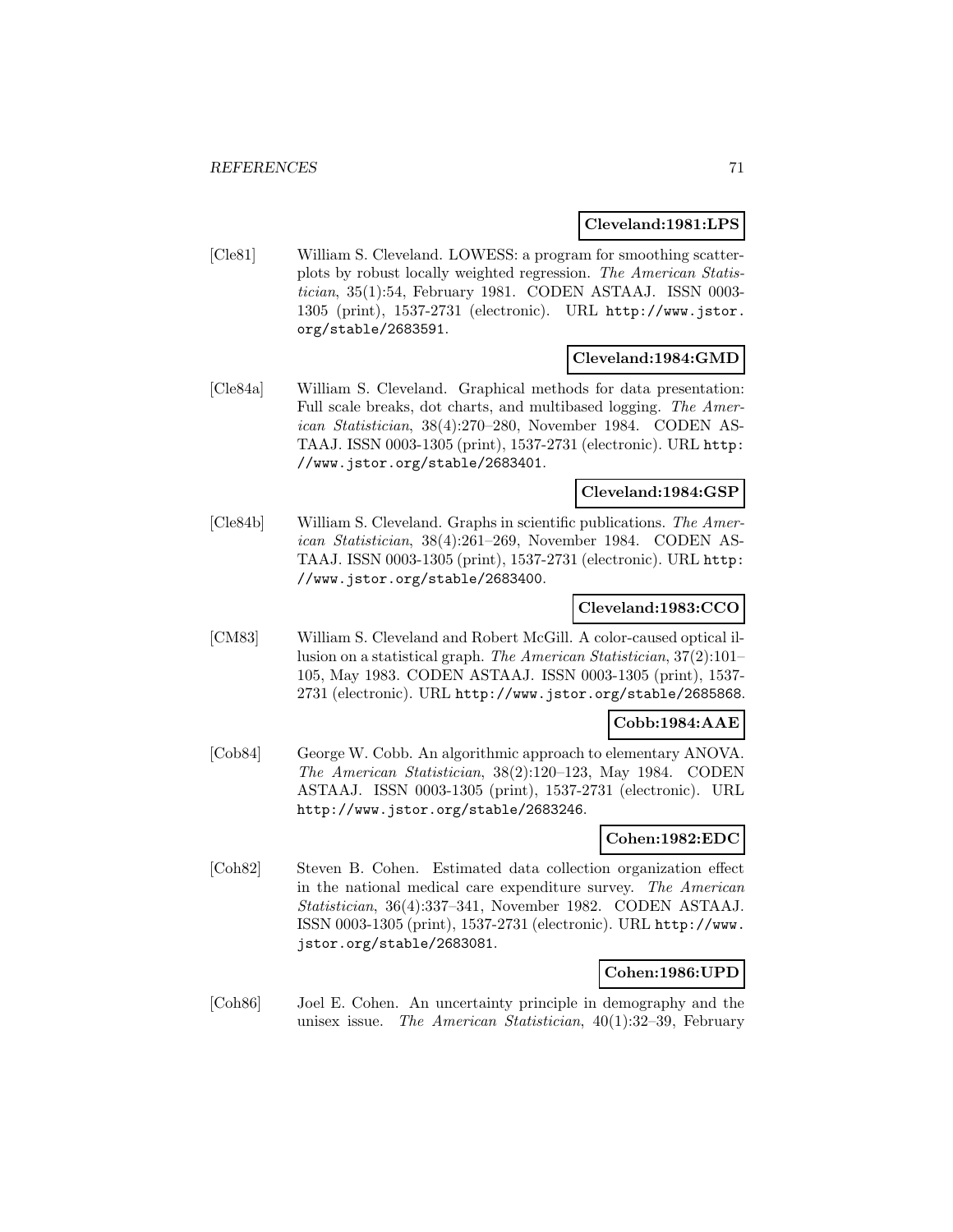1986. CODEN ASTAAJ. ISSN 0003-1305 (print), 1537-2731 (electronic). URL http://www.jstor.org/stable/2683114.

### **Cohen:1988:NCS**

[Coh88] Jonathan D. Cohen. Noncentral chi-square: Some observations on recurrence. The American Statistician, 42(2):120–122, May 1988. CODEN ASTAAJ. ISSN 0003-1305 (print), 1537-2731 (electronic). URL http://www.jstor.org/stable/2684483.

## **Colton:1981:BCH**

[Col81] Theodore Colton. Bill cochran: His contributions to medicine and public health and some personal recollections. The American Statistician, 35(3):167–170, August 1981. CODEN ASTAAJ. ISSN 0003-1305 (print), 1537-2731 (electronic). URL http://www. jstor.org/stable/2683997.

### **Collings:1983:CPD**

[Col83] Bruce J. Collings. Characteristic polynomials by diagonal expansion. The American Statistician, 37(3):233–235, August 1983. CO-DEN ASTAAJ. ISSN 0003-1305 (print), 1537-2731 (electronic). URL http://www.jstor.org/stable/2683379.

### **Conlon:1987:MSC**

[Con87] Michael Conlon. MLIB: a statistical computing library for the IBM-PC. The American Statistician, 41(4):329, November 1987. CODEN ASTAAJ. ISSN 0003-1305 (print), 1537-2731 (electronic). URL http://www.jstor.org/stable/2684759.

### **Conlon:1989:BRB**

[Con89] Michael Conlon. Book review: [untitled]. The American Statistician, 43(3):171–174, August 1989. CODEN ASTAAJ. ISSN 0003- 1305 (print), 1537-2731 (electronic). URL http://www.jstor. org/stable/2685068.

## **Cooper:1983:FAO**

[Coo83] John C. B. Cooper. Factor analysis: An overview. The American Statistician, 37(2):141–147, May 1983. CODEN ASTAAJ. ISSN 0003-1305 (print), 1537-2731 (electronic). URL http://www. jstor.org/stable/2685875.

# **Cook:1984:DCD**

[Coo84] R. D. Cook. [demeaning conditioning diagnostics through centering]: Comment. The American Statistician, 38(2):78–79, May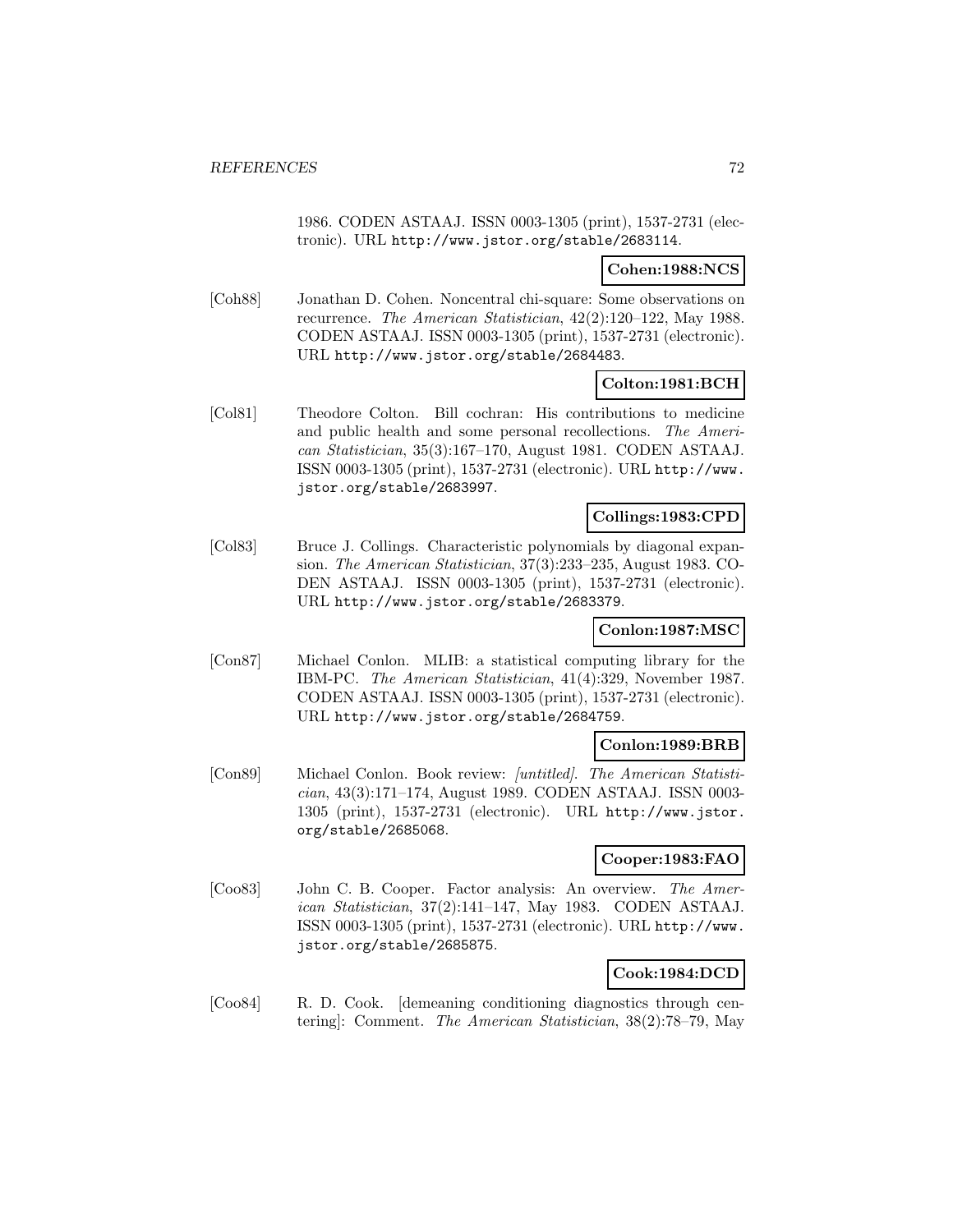1984. CODEN ASTAAJ. ISSN 0003-1305 (print), 1537-2731 (electronic). URL http://www.jstor.org/stable/2683237.

# **Cook:1987:BRB**

[Coo87] R. Dennis Cook. Book review: [untitled]. The American Statistician, 41(3):233–236, August 1987. CODEN ASTAAJ. ISSN 0003- 1305 (print), 1537-2731 (electronic). URL http://www.jstor. org/stable/2685115.

## **Corporation:1987:IIS**

[Cor87] Lincoln Systems Corporation. ISP: Interactive statistical programs. The American Statistician, 41(3):238–239, August 1987. CODEN ASTAAJ. ISSN 0003-1305 (print), 1537-2731 (electronic). URL http://www.jstor.org/stable/2685118.

## **Cover:1989:DLG**

[Cov89] Thomas M. Cover. Do longer games favor the stronger player? The American Statistician, 43(4):277–278, November 1989. CODEN ASTAAJ. ISSN 0003-1305 (print), 1537-2731 (electronic). URL http://www.jstor.org/stable/2685388.

# **Cox:1982:AWC**

[Cox82] C. Philip Cox. An alternative way of calculating the  $X^2$  independence or association test statistic for a  $2 \times k$  contingency table. The American Statistician, 36(2):133, May 1982. CODEN ASTAAJ. ISSN 0003-1305 (print), 1537-2731 (electronic). URL http://www.jstor.org/stable/2684027.

# **Cox:1984:EIM**

[Cox84] Christopher Cox. An elementary introduction to maximum likelihood estimation for multinomial models: Birch's theorem and the delta method. The American Statistician, 38(4):283–287, November 1984. CODEN ASTAAJ. ISSN 0003-1305 (print), 1537-2731 (electronic). URL http://www.jstor.org/stable/2683403.

### **Charalambides:1984:LE**

[CPE<sup>+</sup>84] Ch. A. Charalambides, H. Papageorgiou, A. S. C. Ehrenberg, S. R. Searle, and Bruce Jay Collings. Letters to the Editor. The American Statistician, 38(1):71–72, February 1984. CODEN ASTAAJ. ISSN 0003-1305 (print), 1537-2731 (electronic). URL http://www. jstor.org/stable/2683569.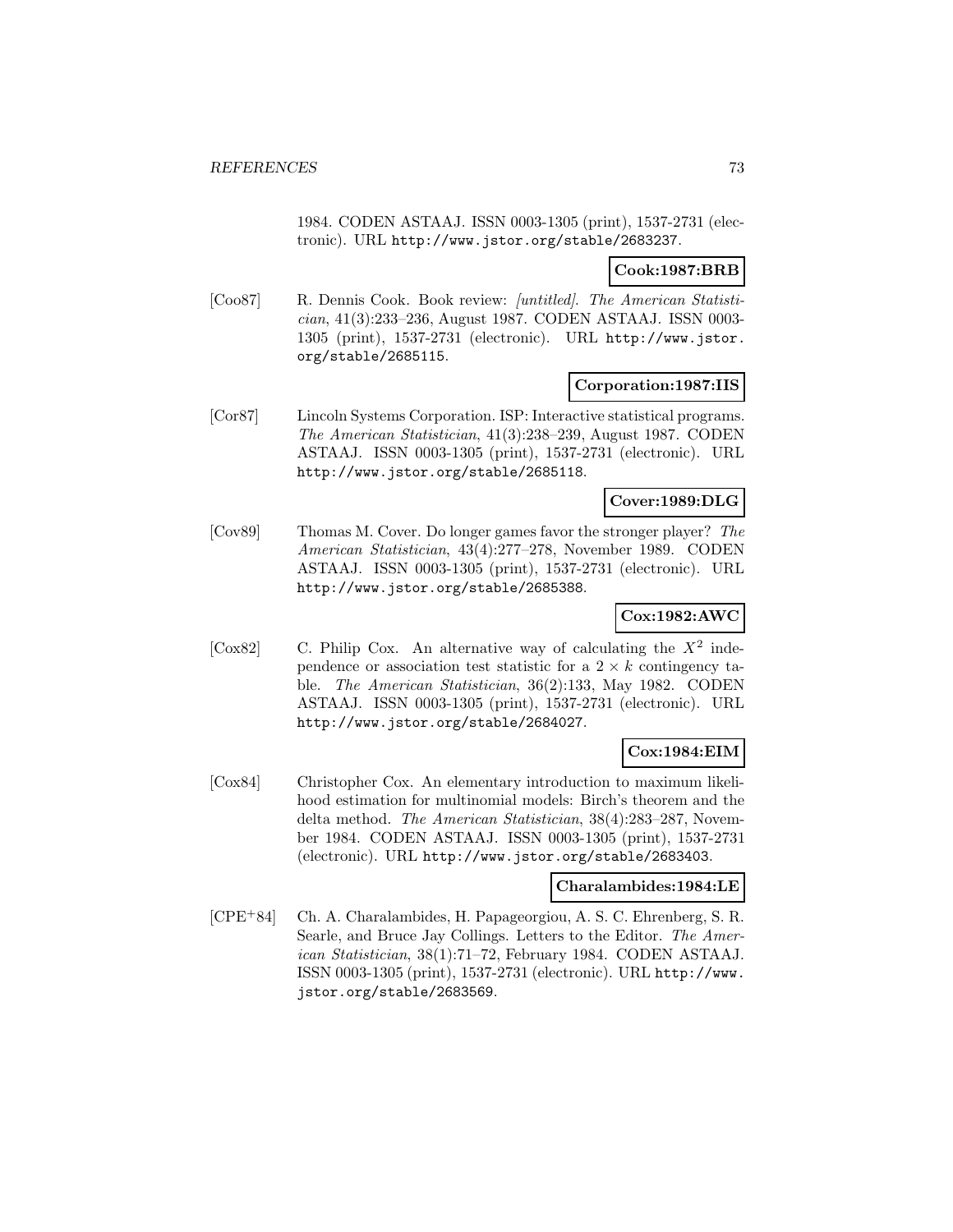### **Cressie:1989:G**

[Cre89] Noel Cressie. Geostatistics. The American Statistician, 43(4): 197–202, November 1989. CODEN ASTAAJ. ISSN 0003-1305 (print), 1537-2731 (electronic). URL http://www.jstor.org/ stable/2685361.

# **Chen:1983:SSR**

[CS83] Robert Chen and Larry A. Shepp. On the sum of symmetric random variables. The American Statistician, 37(3):237, August 1983. CODEN ASTAAJ. ISSN 0003-1305 (print), 1537-2731 (electronic). URL http://www.jstor.org/stable/2683381.

# **Chilton:1986:CRS**

[CS86] Roland Chilton and Gordon F. Sutton. Classification by race and Spanish origin in the 1980 Census and its impact on white and nonwhite rates. The American Statistician, 40(3):197–201, August 1986. CODEN ASTAAJ. ISSN 0003-1305 (print), 1537-2731 (electronic). URL http://www.jstor.org/stable/2684535.

# **Carter:1986:RCU**

[CSM86] Randy L. Carter, Richard L. Scheaffer, and Ronald G. Marks. The role of consulting units in statistics departments. The American Statistician, 40(4):260–264, November 1986. CODEN ASTAAJ. ISSN 0003-1305 (print), 1537-2731 (electronic). URL http://www. jstor.org/stable/2684596.

### **Chatterjee:1989:BRB**

[CT89] Samprit Chatterjee and Aaron Tenenbein. Book review: [untitled]. The American Statistician, 43(4):244, November 1989. CODEN ASTAAJ. ISSN 0003-1305 (print), 1537-2731 (electronic). URL http://www.jstor.org/stable/2685371.

### **Carroll:1988:NAR**

[CW88] Raymond J. Carroll and A. H. Welsh. A note on asymmetry and robustness in linear regression. The American Statistician, 42(4):285–287, November 1988. CODEN ASTAAJ. ISSN 0003- 1305 (print), 1537-2731 (electronic). URL http://www.jstor. org/stable/2685149.

# **Dahiya:1981:IME**

[Dah81] Ram C. Dahiya. An improved method of estimating an integerparameter by maximum likelihood. The American Statistician, 35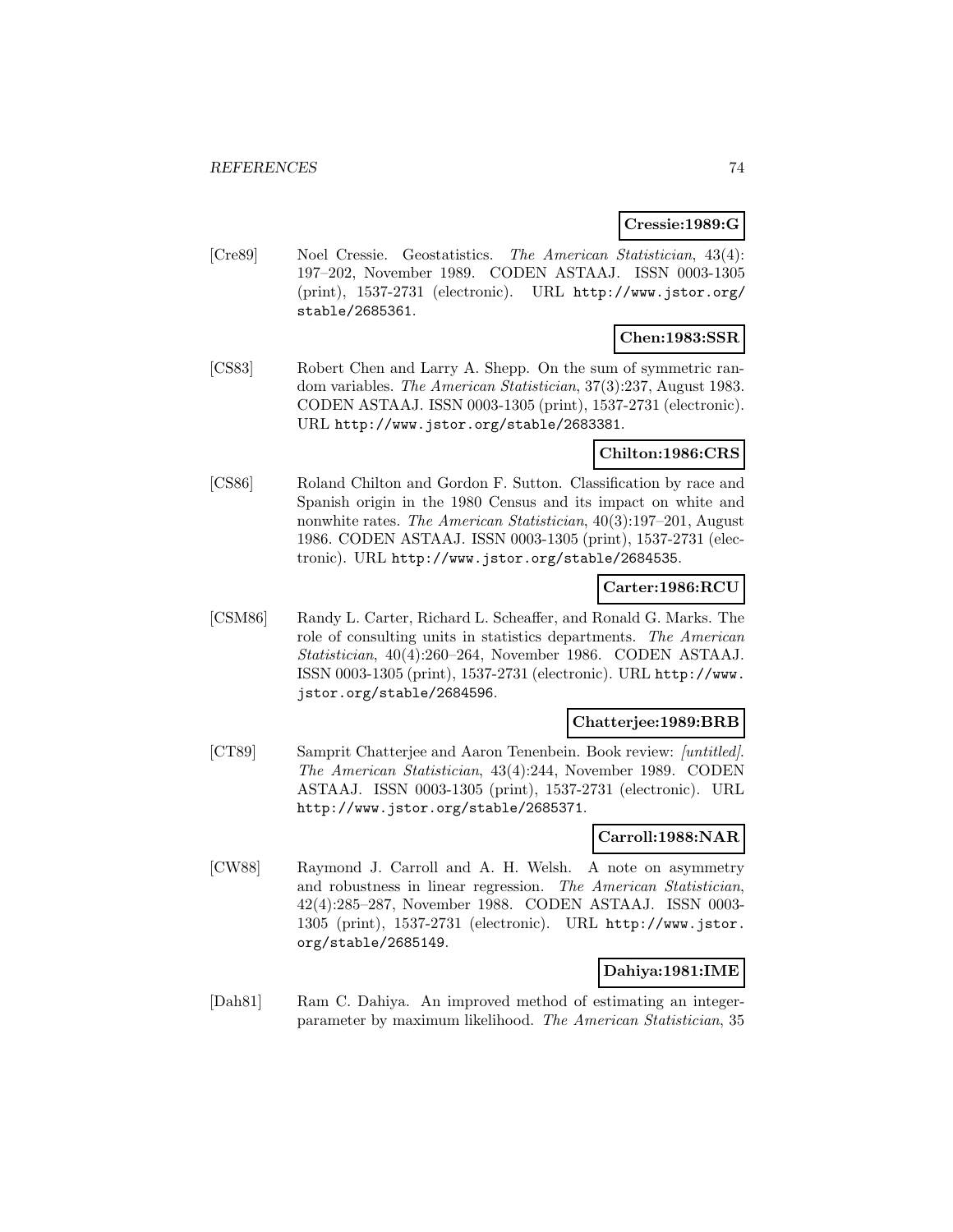(1):34–37, February 1981. CODEN ASTAAJ. ISSN 0003-1305 (print), 1537-2731 (electronic). URL http://www.jstor.org/ stable/2683579.

# **Dallal:1986:PSP**

[Dal86a] Gerard E. Dallal. PC-SIZE: a program for sample-size determinations. The American Statistician, 40(1):52, February 1986. CO-DEN ASTAAJ. ISSN 0003-1305 (print), 1537-2731 (electronic). URL http://www.jstor.org/stable/2683121.

## **Dallal:1986:SSU**

[Dal86b] Gerard E. Dallal. STATOOLS: Statistical utility programs. The American Statistician, 40(3):236, August 1986. CODEN ASTAAJ. ISSN 0003-1305 (print), 1537-2731 (electronic). URL http://www. jstor.org/stable/2684555.

# **Dallal:1987:OPL**

[Dal87a] Gerard E. Dallal. OCTA: a program for the log-linear analysis of multidimensional contingency tables. The American Statistician, 41(4):328, November 1987. CODEN ASTAAJ. ISSN 0003- 1305 (print), 1537-2731 (electronic). URL http://www.jstor. org/stable/2684757.

# **Dallal:1987:WWA**

[Dal87b] Gerard E. Dallal. WUBA-WUBA: ASCII files to MYSTAT/ SYSTAT files. The American Statistician, 41(4):328, November 1987. CODEN ASTAAJ. ISSN 0003-1305 (print), 1537-2731 (electronic). URL http://www.jstor.org/stable/2684758.

# **Dallal:1988:GTM**

[Dal88a] Gerard E. Dallal. GENERIC: a template for MYSTAT add-ons. The American Statistician, 42(3):227, August 1988. CODEN AS-TAAJ. ISSN 0003-1305 (print), 1537-2731 (electronic). URL http: //www.jstor.org/stable/2685016.

### **Dallal:1988:LLR**

[Dal88b] Gerard E. Dallal. LOGISTIC: a logistic regression program for the IBM PC. The American Statistician, 42(4):272, November 1988. CODEN ASTAAJ. ISSN 0003-1305 (print), 1537-2731 (electronic). URL http://www.jstor.org/stable/2685137.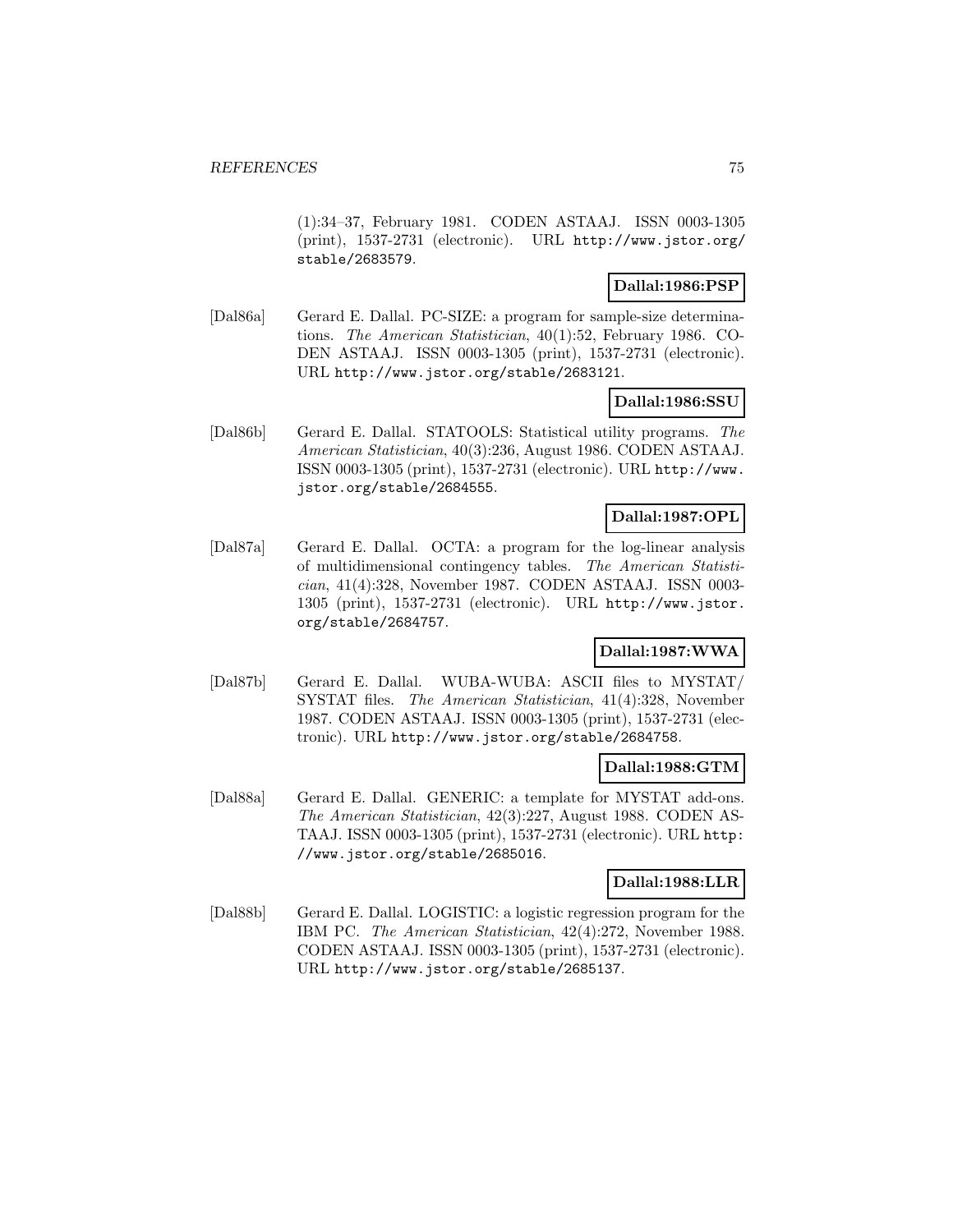## **Dallal:1988:SML**

[Dal88c] Gerard E. Dallal. Statistical microcomputing — like it is. The American Statistician, 42(3):212–216, August 1988. CODEN AS-TAAJ. ISSN 0003-1305 (print), 1537-2731 (electronic). URL http: //www.jstor.org/stable/2685009.

# **Dallal:1989:CCL**

[Dal89a] Gerard E. Dallal. cLOGISTIC: a conditional logistic regression program for the IBM PC. The American Statistician, 43(2):125, May 1989. CODEN ASTAAJ. ISSN 0003-1305 (print), 1537-2731 (electronic). URL http://www.jstor.org/stable/2684520.

### **Dallal:1989:OCM**

[Dal89b] Gerard E. Dallal. ODDJOB: a collection of miscellaneous statistical techniques. The American Statistician, 43(4):270, November 1989. CODEN ASTAAJ. ISSN 0003-1305 (print), 1537-2731 (electronic). URL http://www.jstor.org/stable/2685377.

## **Dallal:1989:PP**

[Dal89c] Gerard E. Dallal. PCT: Percentiles. The American Statistician, 43(2):125–126, May 1989. CODEN ASTAAJ. ISSN 0003-1305 (print), 1537-2731 (electronic). URL http://www.jstor.org/ stable/2684522.

# **Dallal:1989:TFP**

[Dal89d] Gerard E. Dallal. Track: a FORTRAN program for calculating the Foulkes–Davis tracking index. The American Statistician, 43(2): 126, May 1989. CODEN ASTAAJ. ISSN 0003-1305 (print), 1537- 2731 (electronic). URL http://www.jstor.org/stable/2684523.

# **Datta:1982:ETE**

[Dat82] Lois-Ellin Datta. [experimental tests in education: Recommendations from the holtzman report]: Comment. The American Statistician, 36(1):10–13, February 1982. CODEN ASTAAJ. ISSN 0003- 1305 (print), 1537-2731 (electronic). URL http://www.jstor. org/stable/2684084.

# **Davis:1980:ULR**

[Dav80] Anne S. Davis. Use of the likelihood ratio test on the inverse Gaussian distribution. The American Statistician, 34(2):108–110, May 1980. CODEN ASTAAJ. ISSN 0003-1305 (print), 1537-2731 (electronic). URL http://www.jstor.org/stable/2684116.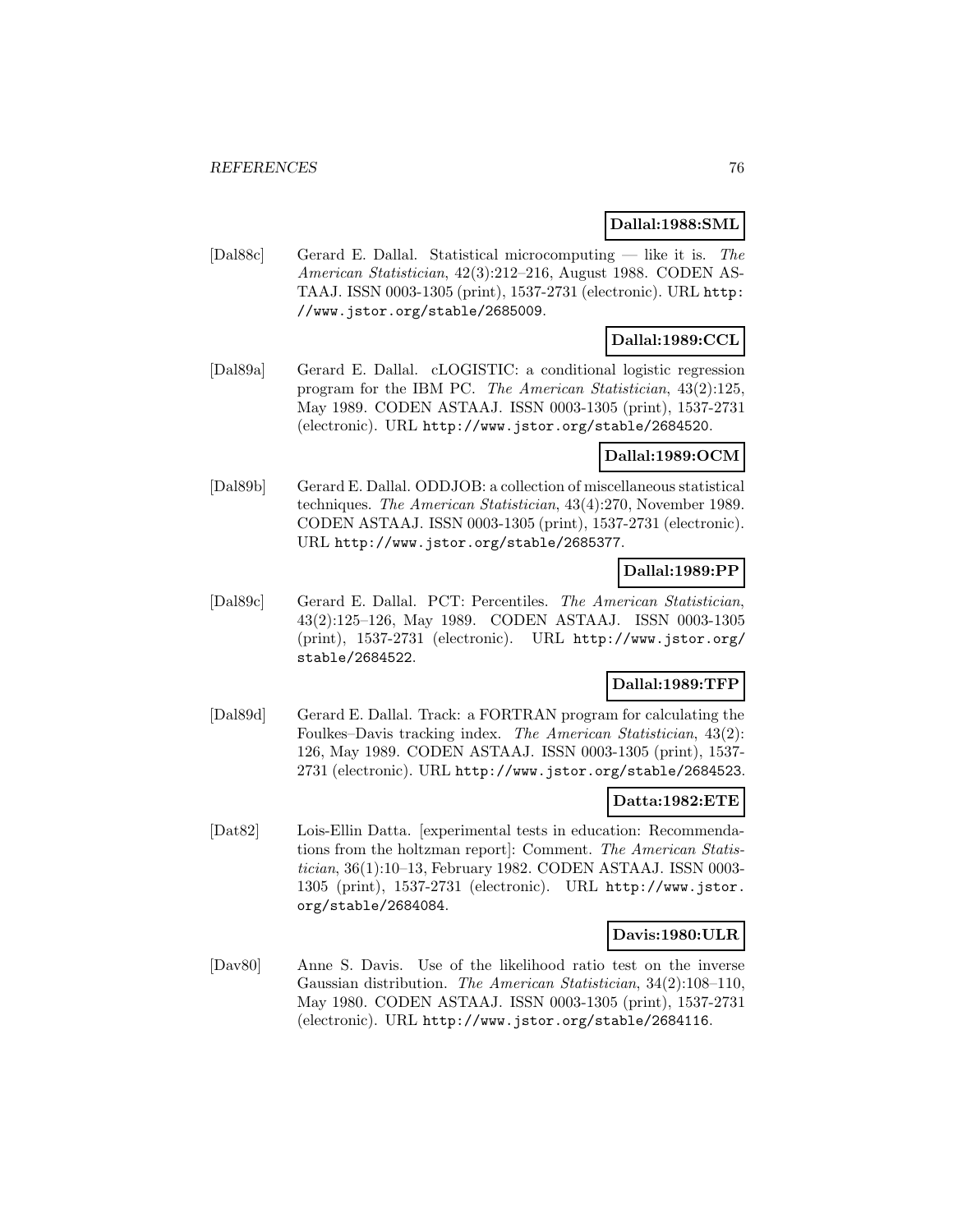### **David:1981:MEP**

[Dav81] Herbert A. David. In memoriam: Egon S. Pearson, 1895–1980. The American Statistician, 35(2):94–95, May 1981. CODEN ASTAAJ. ISSN 0003-1305 (print), 1537-2731 (electronic). URL http://www. jstor.org/stable/2683147.

# **David:1985:BUD**

[Dav85a] H. A. David. Bias of  $S^2$  under dependence. The American Statistician, 39(3):201, August 1985. CODEN ASTAAJ. ISSN 0003- 1305 (print), 1537-2731 (electronic). URL http://www.jstor. org/stable/2683929.

# **Davis:1985:BRB**

[Dav85b] Marsha Davis. Book review: [untitled]. The American Statistician, 39(2):126, May 1985. CODEN ASTAAJ. ISSN 0003-1305 (print), 1537-2731 (electronic). URL http://www.jstor.org/ stable/2682813.

## **Davis:1986:ETC**

[Dav86] Linda June Davis. Exact tests for  $2 \times 2$  contingency tables. The American Statistician, 40(2):139–141, May 1986. CODEN AS-TAAJ. ISSN 0003-1305 (print), 1537-2731 (electronic). URL http: //www.jstor.org/stable/2684874.

# **Davis:1989:BRB**

[Dav89] William W. Davis. Book review: [untitled]. The American Statistician, 43(1):57–59, February 1989. CODEN ASTAAJ. ISSN 0003- 1305 (print), 1537-2731 (electronic). URL http://www.jstor. org/stable/2685175.

### **Dawkins:1989:MAN**

[Daw89] Brian Dawkins. Multivariate analysis of national track records. The American Statistician, 43(2):110–115, May 1989. CODEN ASTAAJ. ISSN 0003-1305 (print), 1537-2731 (electronic). URL http://www.jstor.org/stable/2684514.

#### **Dickey:1986:URT**

[DBM86] David A. Dickey, William R. Bell, and Robert B. Miller. Unit roots in time series models: Tests and implications. The American Statistician, 40(1):12–26, February 1986. CODEN ASTAAJ. ISSN 0003-1305 (print), 1537-2731 (electronic). URL http://www. jstor.org/stable/2683112.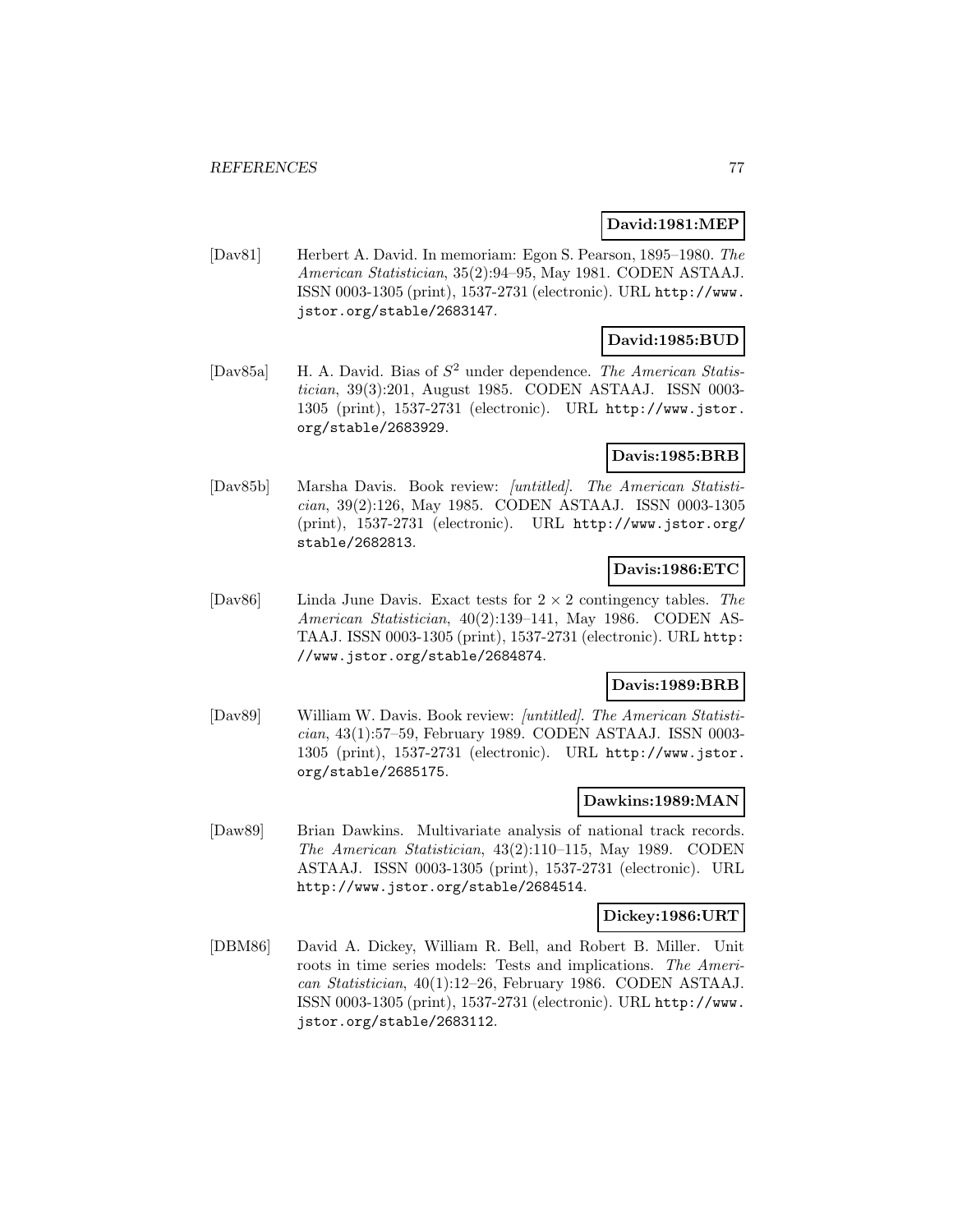### **Dennis:1985:PMG**

[DBS<sup>+</sup>85] B. Dennis, B. E. Brown, A. R. Stage, H. E. Burkhart, and S. Clark. Problems of modeling growth and yield of renewable resources. The American Statistician, 39(4):374–383, November 1985. CODEN ASTAAJ. ISSN 0003-1305 (print), 1537-2731 (electronic). URL http://www.jstor.org/stable/2683017.

# **DAgostino:1988:ASC**

[DCB88] Ralph B. D'Agostino, Warren Chase, and Albert Belanger. The appropriateness of some common procedures for testing the equality of two independent binomial populations. The American Statistician, 42(3):198–202, August 1988. CODEN ASTAAJ. ISSN 0003- 1305 (print), 1537-2731 (electronic). URL http://www.jstor. org/stable/2685002.

# **deCani:1986:NDI**

[dCS86] John S. de Cani and Robert A. Stine. A note on deriving the information matrix for a logistic distribution. The American Statistician, 40(3):220–222, August 1986. CODEN ASTAAJ. ISSN 0003- 1305 (print), 1537-2731 (electronic). URL http://www.jstor. org/stable/2684541.

# **Delfel:1986:CAL**

[Del86] Norman E. Delfel. Complete automation of the layout and analysis of factorial experiments, including preparation of interaction tables. The American Statistician, 40(1):54–55, February 1986. CODEN ASTAAJ. ISSN 0003-1305 (print), 1537-2731 (electronic). URL http://www.jstor.org/stable/2683126.

### **DeMuth:1983:FSC**

[DeM83] Christopher DeMuth. [federal statistical coordination today: a disaster or a disgrace?]: Comment. The American Statistician, 37(3):198, August 1983. CODEN ASTAAJ. ISSN 0003-1305 (print), 1537-2731 (electronic). URL http://www.jstor.org/ stable/2683369.

### **Deming:1986:SVI**

[Dem86] Stanley N. Deming. SIMPLEX-V: An interactive computer program for experimental optimization. The American Statistician, 40(3):235, August 1986. CODEN ASTAAJ. ISSN 0003-1305 (print), 1537-2731 (electronic). URL http://www.jstor.org/ stable/2684554.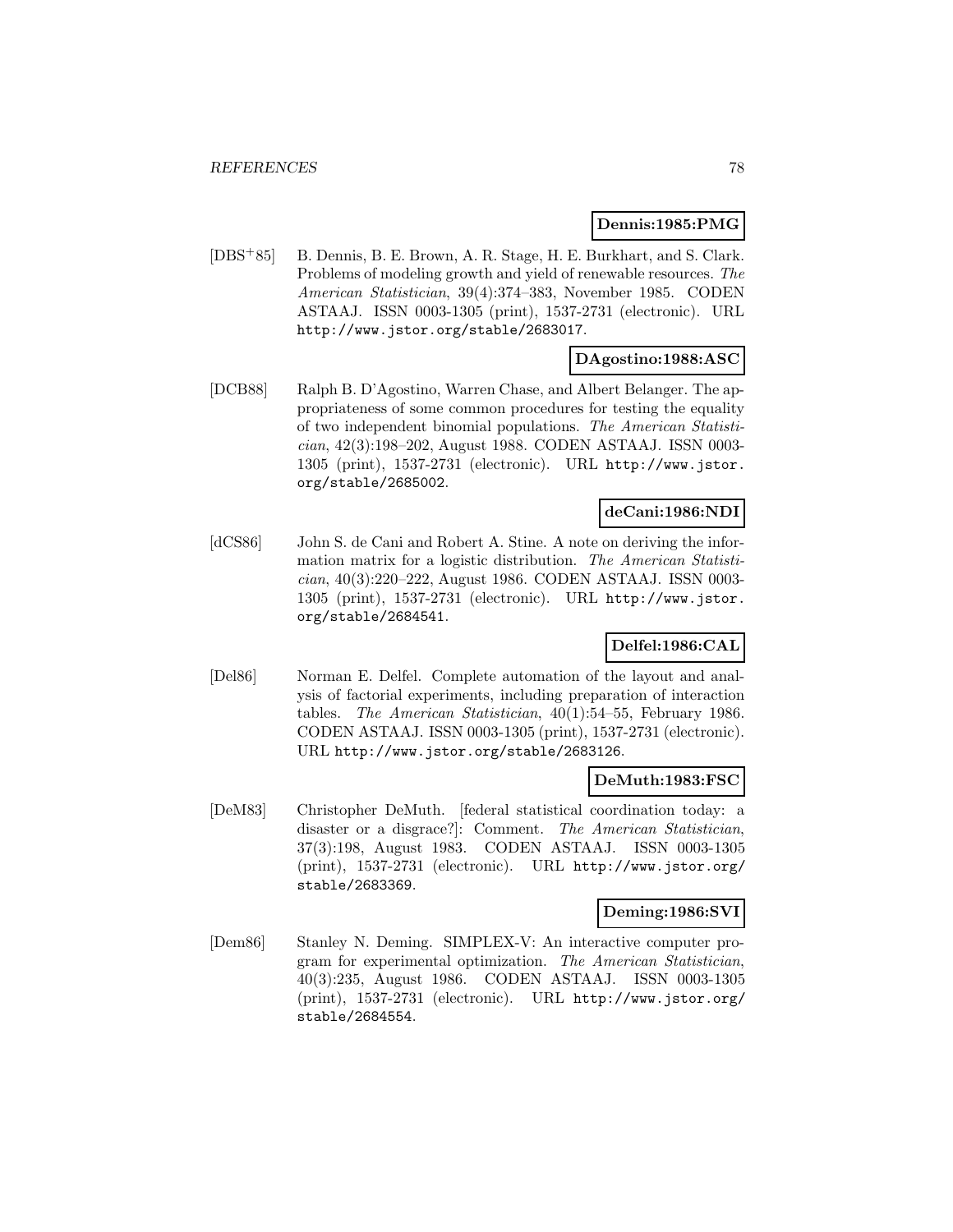### **Driscoll:1986:HDC**

[DG86] Michael F. Driscoll and William R. Gundberg, Jr. A history of the development of Craig's theorem. The American Statistician, 40(1):65–70, February 1986. CODEN ASTAAJ. ISSN 0003- 1305 (print), 1537-2731 (electronic). URL http://www.jstor. org/stable/2683135.

# **Dallal:1989:MMD**

[DGS<sup>+</sup>89] Gerard E. Dallal, Shumei Guo, R. Simon, R. L. Klabansky, and J. E. Talmadge. MUDIFT: Multivariate distribution-free comparison of growth curves. The American Statistician, 43(2):125, May 1989. CODEN ASTAAJ. ISSN 0003-1305 (print), 1537-2731 (electronic). URL http://www.jstor.org/stable/2684521.

### **Darr:1985:FRF**

[DH85] David R. Darr and Richard C. Hennemuth. Forecasting for resources in forestry and marine fisheries in the year 2000. The American Statistician, 39(4):384–392, November 1985. CODEN ASTAAJ. ISSN 0003-1305 (print), 1537-2731 (electronic). URL http://www.jstor.org/stable/2683018.

# **Draper:1987:RRS**

[DH87] Norman R. Draper and Agnes M. Herzberg. A ridge-regression sidelight. The American Statistician, 41(4):282–283, November 1987. CODEN ASTAAJ. ISSN 0003-1305 (print), 1537-2731 (electronic). URL http://www.jstor.org/stable/2684750.

# **Davies:1988:MTT**

[DHPR88] Kelly L. Davies, Dwight D. Harley, Trevor D. Petruk, and W. Todd Rogers. MEDPOL: Two- and three-dimensional Median Polish. The American Statistician, 42(3):227–228, August 1988. CODEN ASTAAJ. ISSN 0003-1305 (print), 1537-2731 (electronic). URL http://www.jstor.org/stable/2685017.

### **Dickey:1981:HPM**

[Dic81] David A. Dickey. Histograms, percentiles, and moments. The American Statistician, 35(3):164–165, August 1981. CODEN AS-TAAJ. ISSN 0003-1305 (print), 1537-2731 (electronic). URL http: //www.jstor.org/stable/2683995.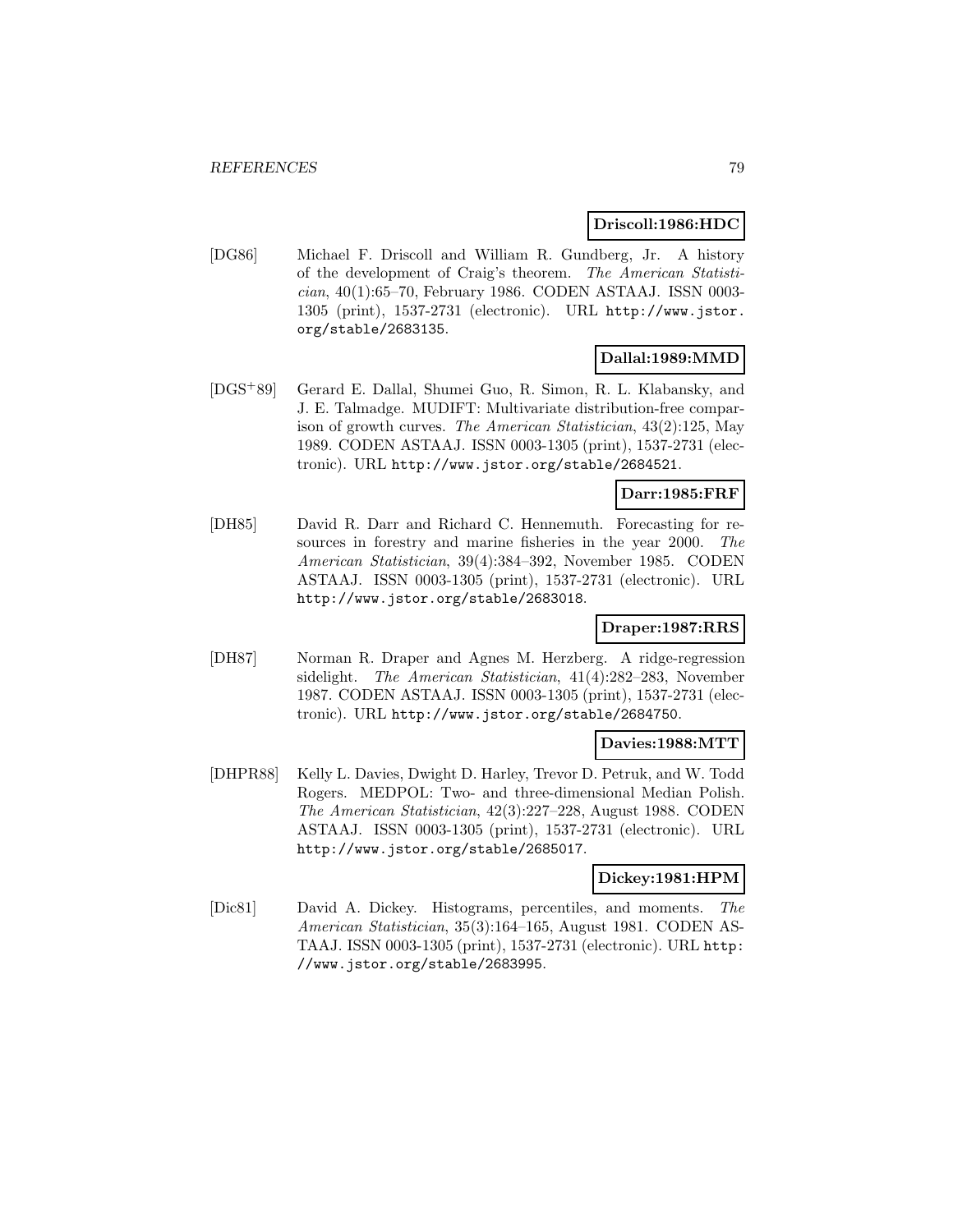## **Diderrich:1985:KFP**

[Did85] George T. Diderrich. The Kalman filter from the perspective of Goldberger–Theil estimators. The American Statistician, 39 (3):193–198, August 1985. CODEN ASTAAJ. ISSN 0003-1305 (print), 1537-2731 (electronic). URL http://www.jstor.org/ stable/2683927.

## **Dielman:1983:PCS**

[Die83a] Terry E. Dielman. Pooled cross-sectional and time series data: a survey of current statistical methodology. The American Statistician, 37(2):111–122, May 1983. CODEN ASTAAJ. ISSN 0003- 1305 (print), 1537-2731 (electronic). URL http://www.jstor. org/stable/2685870.

# **Diem:1983:SAS**

[Die83b] J. E. Diem. A statistical assessment of the scientific evidence relating cotton dust exposure to chronic lung disease. The American Statistician, 37(4):395–403, November 1983. CODEN ASTAAJ. ISSN 0003-1305 (print), 1537-2731 (electronic). URL http://www. jstor.org/stable/2683502.

# **Dietz:1989:TRN**

[Die89] E. Jacquelin Dietz. Teaching regression in a nonparametric statistics course. The American Statistician, 43(1):35–40, February 1989. CODEN ASTAAJ. ISSN 0003-1305 (print), 1537-2731 (electronic). URL http://www.jstor.org/stable/2685167.

### **Dixon:1988:BRB**

[Dix88] Philip Dixon. Book review: [untitled]. The American Statistician, 42(2):158–159, May 1988. CODEN ASTAAJ. ISSN 0003- 1305 (print), 1537-2731 (electronic). URL http://www.jstor. org/stable/2684493.

## **deJong:1984:GMC**

[dJ84a] Piet de Jong. Gauss — a matrix calculator program. The American Statistician, 38(2):154, May 1984. CODEN ASTAAJ. ISSN 0003- 1305 (print), 1537-2731 (electronic). URL http://www.jstor. org/stable/2683257.

### **Draper:1984:ROD**

[DJ84b] Norman R. Draper and Brian L. Joiner. Residuals with one degree of freedom. The American Statistician, 38(1):55–57, February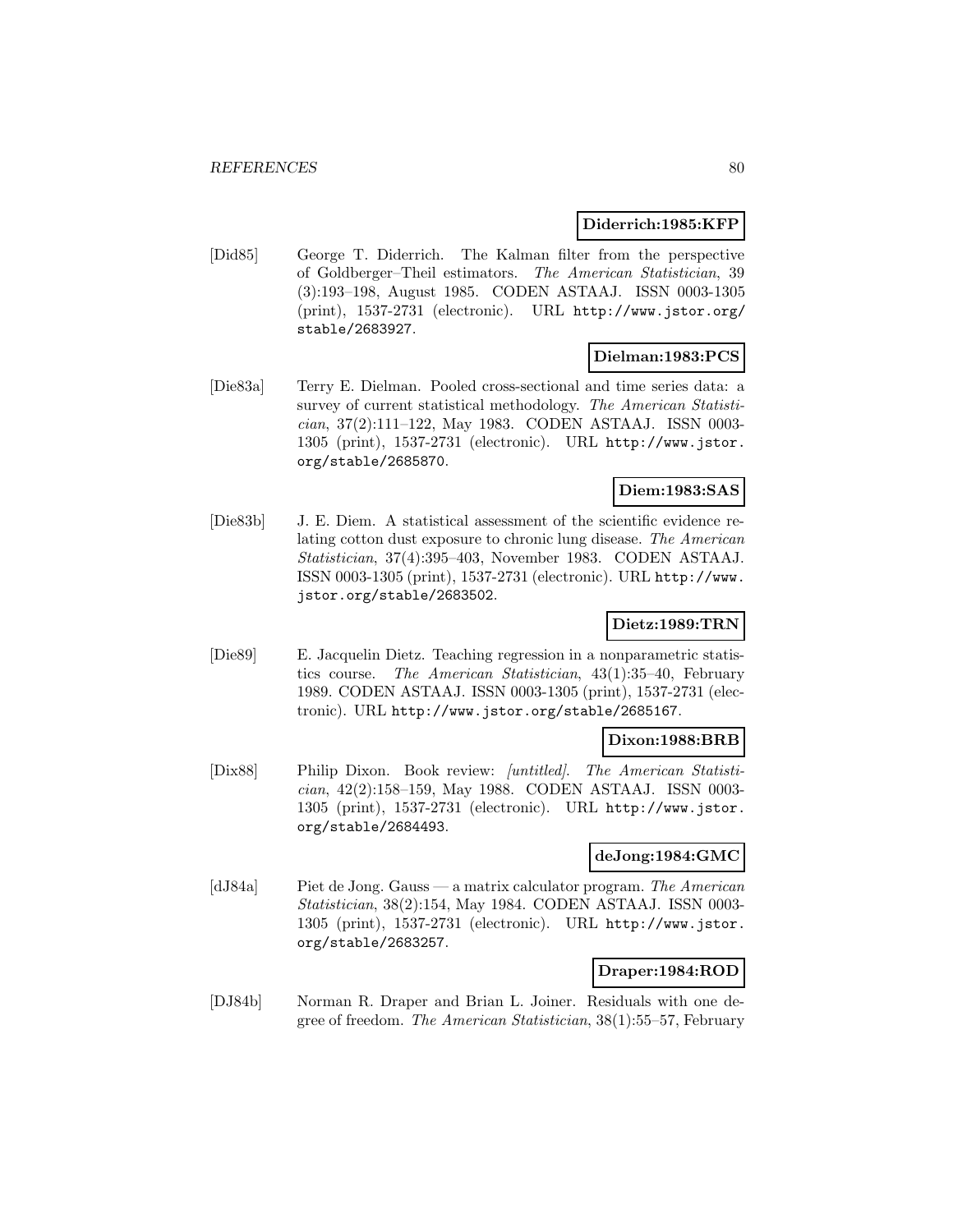1984. CODEN ASTAAJ. ISSN 0003-1305 (print), 1537-2731 (electronic). URL http://www.jstor.org/stable/2683561.

### **Dharmadhikari:1985:ENM**

[DJD85] Sudhakar Dharmadhikari and Kumar Joag-Dev. Examples of nonunique maximum likelihood estimators. The American Statistician, 39(3):199–200, August 1985. CODEN ASTAAJ. ISSN 0003- 1305 (print), 1537-2731 (electronic). URL http://www.jstor. org/stable/2683928.

## **Donner:1982:CPA**

[DK82] Allan Donner and John J. Koval. CORREL: a program for the analysis of family data. The American Statistician, 36(4):384, November 1982. CODEN ASTAAJ. ISSN 0003-1305 (print), 1537-2731 (electronic). URL http://www.jstor.org/stable/2683094.

### **Dawes:1987:PRR**

[DK87] Robyn M. Dawes and Joseph B. Kadane. Partial round-robin comparisons with perfect rankings. The American Statistician, 41 (3):204–205, August 1987. CODEN ASTAAJ. ISSN 0003-1305 (print), 1537-2731 (electronic). URL http://www.jstor.org/ stable/2685104.

# **Dudewicz:1988:TVF**

[DK88] Edward J. Dudewicz and Zaven A. Karian. TESTRAND for the VAX-11 family of computers: a random-number generation and testing library. The American Statistician, 42(3):228, August 1988. CODEN ASTAAJ. ISSN 0003-1305 (print), 1537-2731 (electronic). URL http://www.jstor.org/stable/2685018.

#### **Dawson:1980:CS**

[DKY80] Ree Dawson, John C. Klensin, and Douwe B. Yntema. The consistent system. The American Statistician, 34(3):169–176, August 1980. CODEN ASTAAJ. ISSN 0003-1305 (print), 1537-2731 (electronic). URL http://www.jstor.org/stable/2683876.

### **Doan:1982:RRA**

[DL82] Thomas A. Doan and Robert B. Litterman. RATS-regression analysis of time series. The American Statistician, 36(1):63, February 1982. CODEN ASTAAJ. ISSN 0003-1305 (print), 1537-2731 (electronic). URL http://www.jstor.org/stable/2684101.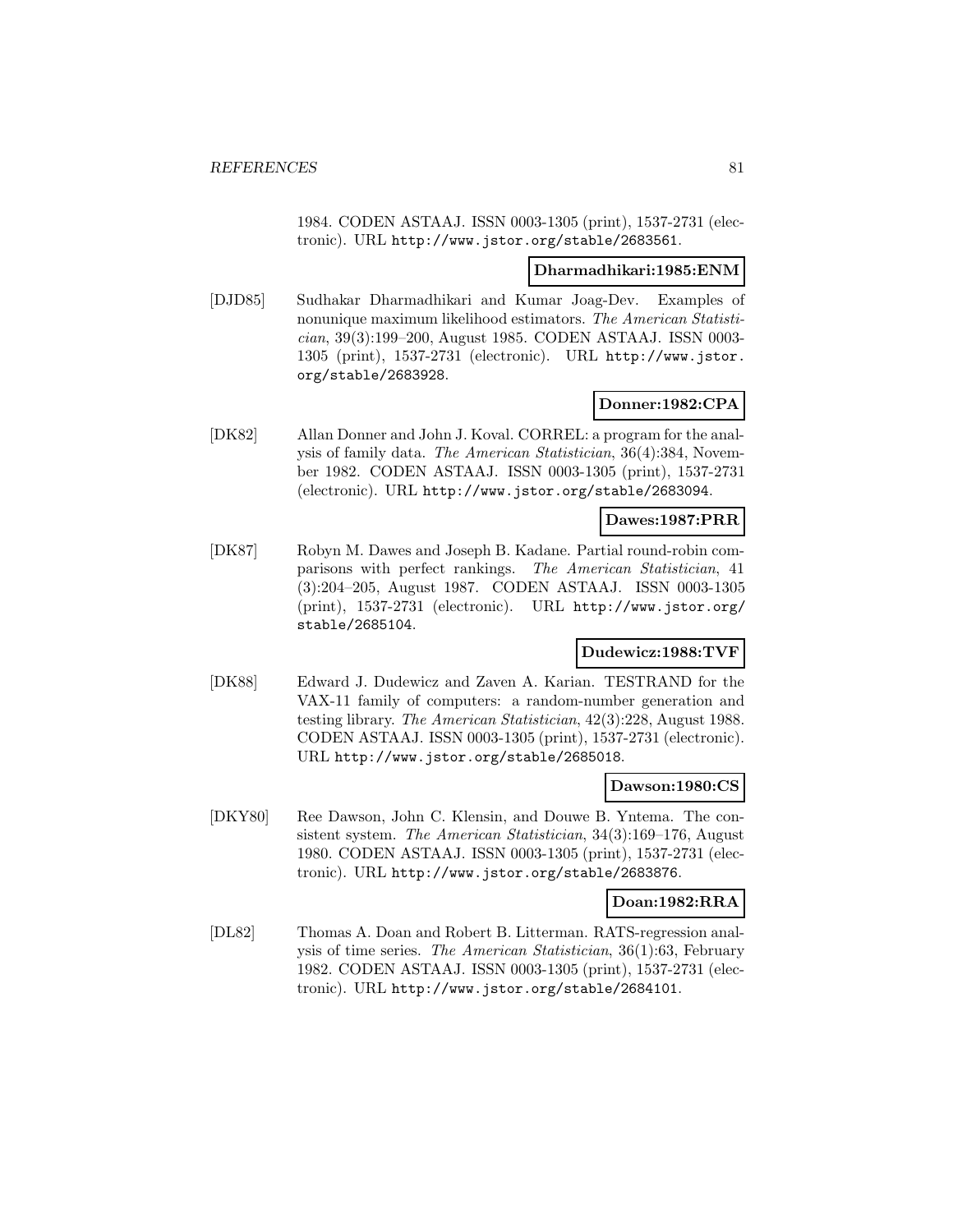## **Devlin:1986:CAM**

[DL86] Susan J. Devlin and Myrto Lefkopoulou. A characterization of 1979 ASA members. The American Statistician, 40(2):89–98, May 1986. CODEN ASTAAJ. ISSN 0003-1305 (print), 1537-2731 (electronic). URL http://www.jstor.org/stable/2684863.

# **Dempster:1981:MWG**

[DM81] Arthur P. Dempster and Frederick Mosteller. In memoriam: William Gemmell Cochran, 1909–1980. The American Statistician, 35(1):38, February 1981. CODEN ASTAAJ. ISSN 0003- 1305 (print), 1537-2731 (electronic). URL http://www.jstor. org/stable/2683580.

# **Dayton:1987:MMM**

[DM87] C. Mitchell Dayton and George B. Macready. MODMULT and MODBIN: Microcomputer programs for concomitant-variable latent-class models. The American Statistician, 41(3):238, August 1987. CODEN ASTAAJ. ISSN 0003-1305 (print), 1537-2731 (electronic). URL http://www.jstor.org/stable/2685117.

### **Donner:1982:REP**

[Don82] Allan Donner. The relative effectiveness of procedures commonly used in multiple regression analysis for dealing with missing values. The American Statistician, 36(4):378–381, November 1982. CODEN ASTAAJ. ISSN 0003-1305 (print), 1537-2731 (electronic). URL http://www.jstor.org/stable/2683092.

### **Dower:1985:APM**

[Dow85] Roger C. Dower. Air pollution materials damage: Economics and the law. The American Statistician, 39(4):416–422, November 1985. CODEN ASTAAJ. ISSN 0003-1305 (print), 1537-2731 (electronic). URL http://www.jstor.org/stable/2683023.

# **Dupont:1985:CCD**

[DP85] William D. Dupont and W. D. Plummer, Jr. CDM: Clinical data management software for interactive data entry and data quality assurance. The American Statistician, 39(3):211, August 1985. CODEN ASTAAJ. ISSN 0003-1305 (print), 1537-2731 (electronic). URL http://www.jstor.org/stable/2683937.

# **Denby:1987:EUG**

[DP87] Lorraine Denby and Daryl Pregibon. An example of the use of graphics in regression. The American Statistician, 41(1):33–38,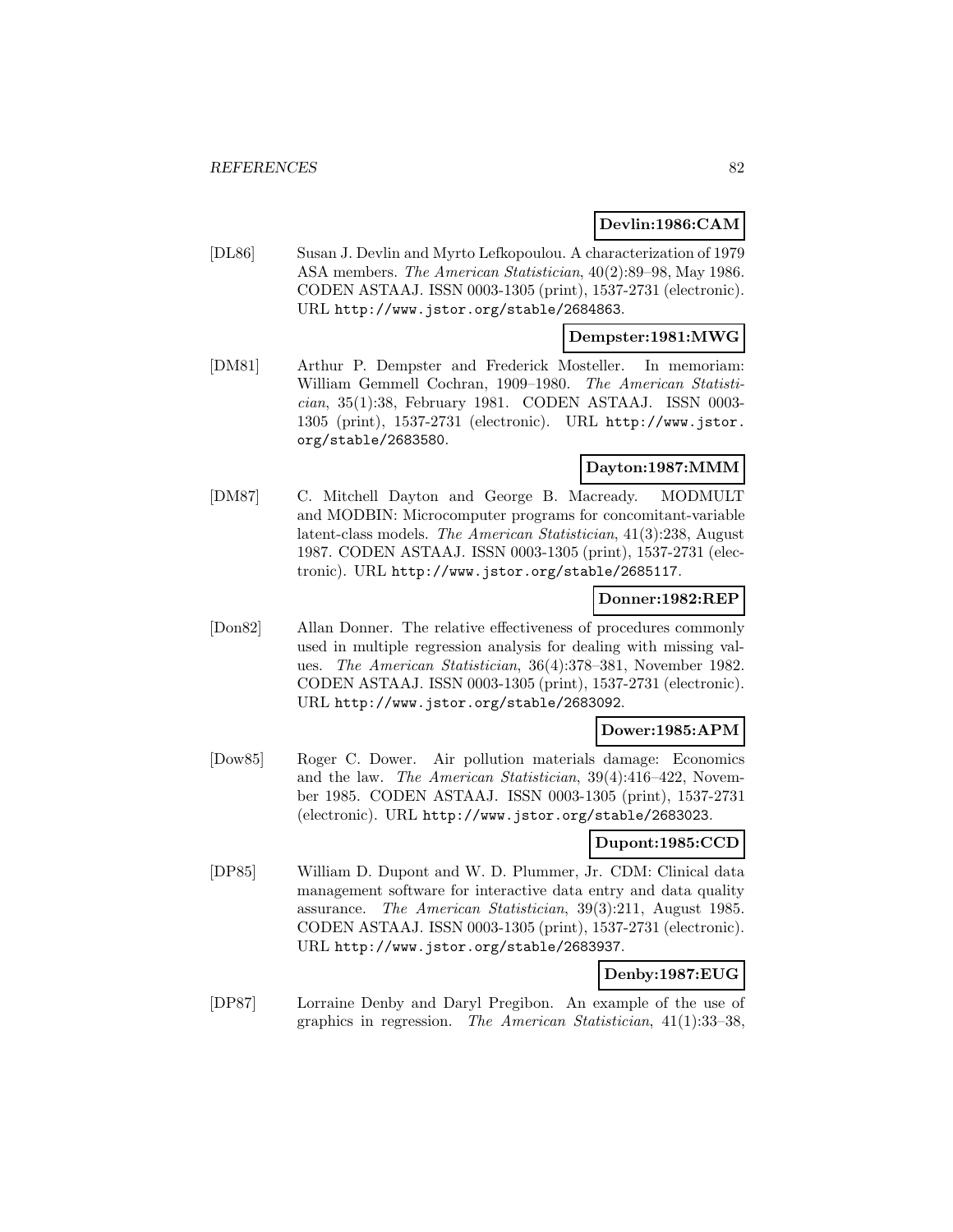February 1987. CODEN ASTAAJ. ISSN 0003-1305 (print), 1537- 2731 (electronic). URL http://www.jstor.org/stable/2684315.

### **Dudewicz:1983:TRN**

[DR83] Edward J. Dudewicz and Thomas G. Ralley. TESTRAND: a random number generation and testing library. The American Statistician, 37(2):169–170, May 1983. CODEN ASTAAJ. ISSN 0003- 1305 (print), 1537-2731 (electronic). URL http://www.jstor. org/stable/2685882.

# **Driscoll:1980:IUA**

[Dri80] Michael F. Driscoll. Instructional uses of approximate convolutions and their graphs. The American Statistician, 34(3):150–154, August 1980. CODEN ASTAAJ. ISSN 0003-1305 (print), 1537-2731 (electronic). URL http://www.jstor.org/stable/2683872.

## **Driscoll:1986:NWK**

[Dri86] Michael F. Driscoll. The Neter–Wasserman–Kutner models data. The American Statistician, 40(3):228, August 1986. CODEN AS-TAAJ. ISSN 0003-1305 (print), 1537-2731 (electronic). URL http: //www.jstor.org/stable/2684544.

# **Desu:1981:MSA**

[DS81] M. M. Desu and Norman C. Severo. In memoriam: Sidney Addelman, 1932–1979. The American Statistician, 35(1):39, February 1981. CODEN ASTAAJ. ISSN 0003-1305 (print), 1537-2731 (electronic). URL http://www.jstor.org/stable/2683581.

# **Deming:1989:BTU**

[DS89] W. Edwards Deming and Nozer D. Singpurwalla. A bear trap in using the Iowa-curve methodology for property retirements and depreciation charges. The American Statistician, 43(1):12–16, February 1989. CODEN ASTAAJ. ISSN 0003-1305 (print), 1537-2731 (electronic). URL http://www.jstor.org/stable/2685159.

#### **Dawson-Saunders:1987:IBM**

[DSAGR87] Beth Dawson-Saunders, Stanley Azen, Raymond S. Greenberg, and Allen H. Reed. The instruction of biostatistics in medical schools. The American Statistician, 41(4):263–266, November 1987. CO-DEN ASTAAJ. ISSN 0003-1305 (print), 1537-2731 (electronic). URL http://www.jstor.org/stable/2684743.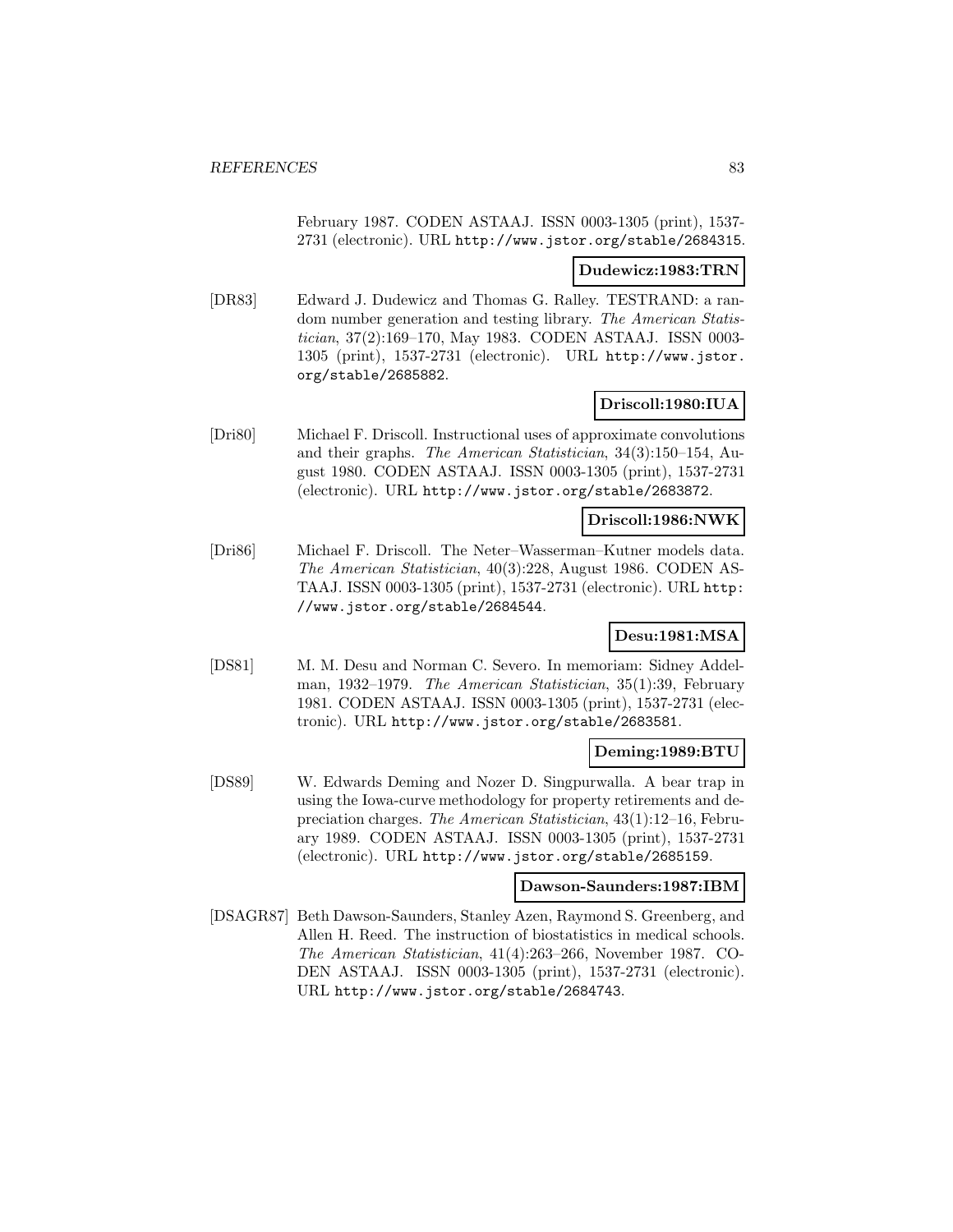### **Dufour:1986:BLR**

[Duf86] Jean-Marie Dufour. Bias of  $S^2$  in linear regressions with dependent errors. The American Statistician, 40(4):284–285, November 1986. CODEN ASTAAJ. ISSN 0003-1305 (print), 1537-2731 (electronic). URL http://www.jstor.org/stable/2684604.

# **Duncan:1981:IFS**

[Dun81] Joseph W. Duncan. [improving the federal statistical system: Report of the President's reorganization project for the federal statistical system]: Comment. The American Statistician, 35(4):209, November 1981. CODEN ASTAAJ. ISSN 0003-1305 (print), 1537- 2731 (electronic). URL http://www.jstor.org/stable/2683291.

# **Dunn:1987:VWF**

[Dun87] Richard Dunn. Variable-width framed rectangle charts for statistical mapping. The American Statistician, 41(2):153–156, May 1987. CODEN ASTAAJ. ISSN 0003-1305 (print), 1537-2731 (electronic). URL http://www.jstor.org/stable/2684235.

### **Duncan:1988:SPS**

[Dun88a] Joseph W. Duncan. [statistical policy for state and local governments]: Comment. The American Statistician, 42(1):21–22, February 1988. CODEN ASTAAJ. ISSN 0003-1305 (print), 1537-2731 (electronic). URL http://www.jstor.org/stable/2685256.

### **Dunn:1988:FRC**

[Dun88b] Richard Dunn. Framed rectangle charts or statistical maps with shading: An experiment in graphical perception. The American Statistician, 42(2):123–129, May 1988. CODEN ASTAAJ. ISSN 0003-1305 (print), 1537-2731 (electronic). URL http://www. jstor.org/stable/2684484.

# **Dunn:1989:DAT**

[Dun89] Richard Dunn. A dynamic approach to two-variable color mapping. The American Statistician, 43(4):245–252, November 1989. CODEN ASTAAJ. ISSN 0003-1305 (print), 1537-2731 (electronic). URL http://www.jstor.org/stable/2685372.

# **Dusoir:1986:TVS**

[Dus86] Tony Dusoir. TDDA V1.2: Statistics software for the Apple. The American Statistician, 40(1):55, February 1986. CODEN ASTAAJ.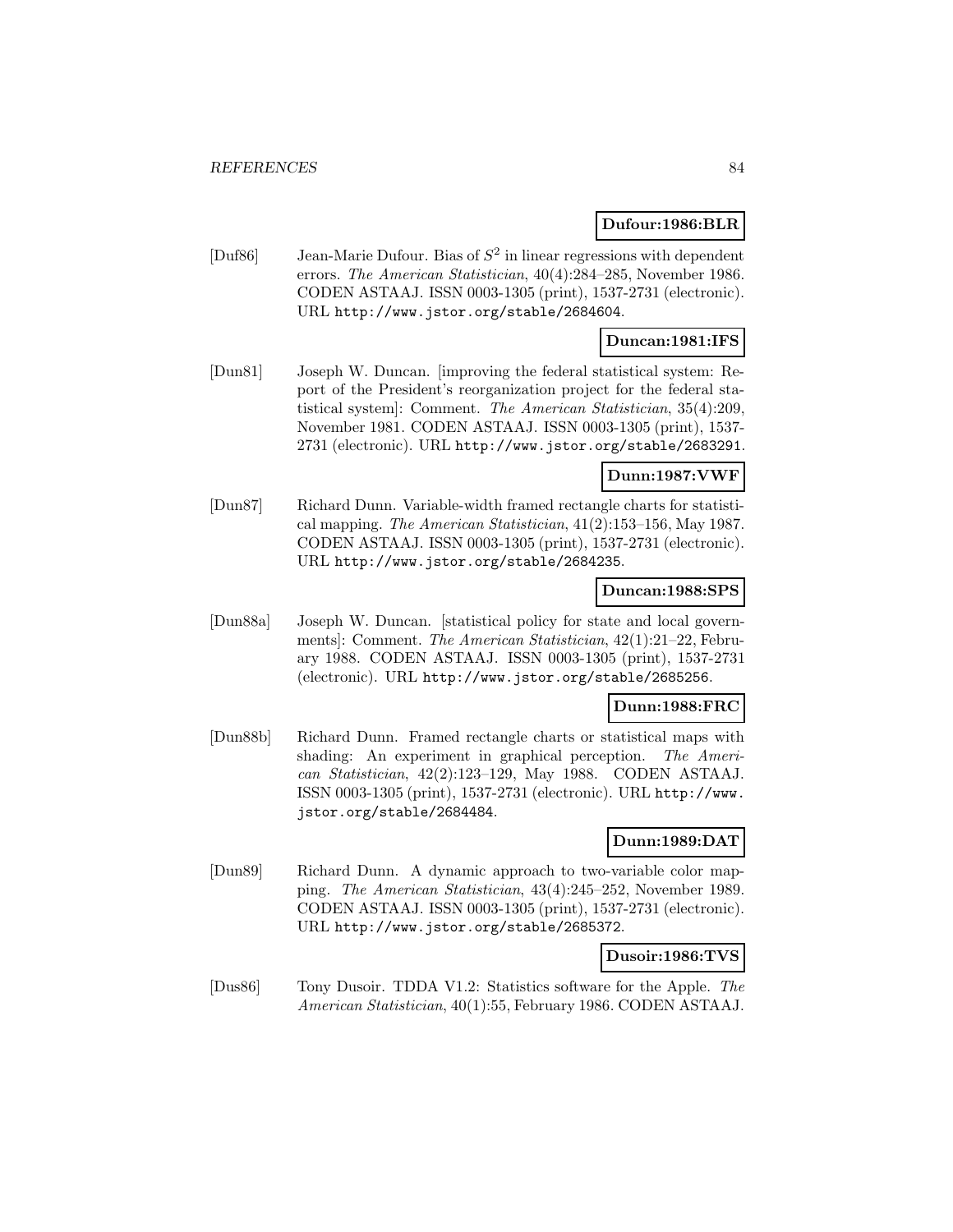ISSN 0003-1305 (print), 1537-2731 (electronic). URL http://www. jstor.org/stable/2683127.

# **Dusoir:1989:SSC**

[Dus89] Tony Dusoir. The SC statistical calculator. The American Statistician, 43(4):270–271, November 1989. CODEN ASTAAJ. ISSN 0003-1305 (print), 1537-2731 (electronic). URL http://www. jstor.org/stable/2685378.

# **Dallal:1986:AAD**

[DW86] Gerard E. Dallal and Leland Wilkinson. An analytic approximation to the distribution of Lilliefors's test statistic for normality. The American Statistician, 40(4):294–296, November 1986. CODEN ASTAAJ. ISSN 0003-1305 (print), 1537-2731 (electronic). URL http://www.jstor.org/stable/2684607.

## **Engeman:1984:SCG**

[ED84] Richard M. Engeman and William E. Dusenberry. Statistical consulting in a geographically dispersed organization. The American Statistician, 38(4):281–283, November 1984. CODEN ASTAAJ. ISSN 0003-1305 (print), 1537-2731 (electronic). URL http://www. jstor.org/stable/2683402.

### **Edgeman:1984:PDM**

[Edg84] Rick L. Edgeman. P-DIST: a microcomputer program for obtaining probabilities from univariate distributions. The American Statistician, 38(4):321, November 1984. CODEN ASTAAJ. ISSN 0003-1305 (print), 1537-2731 (electronic). URL http://www. jstor.org/stable/2683426.

### **Edmonston:1985:MCC**

[Edm85] Barry Edmonston. MICRO-CLUSTER: Cluster analysis software for microcomputers. The American Statistician, 39(3):209, August 1985. CODEN ASTAAJ. ISSN 0003-1305 (print), 1537-2731 (electronic). URL http://www.jstor.org/stable/2683934.

#### **Edwards:1984:RRS**

[Edw84] Howard P. Edwards. RANKSEL: a ranking and selection package. The American Statistician, 38(2):158–159, May 1984. CODEN ASTAAJ. ISSN 0003-1305 (print), 1537-2731 (electronic). URL http://www.jstor.org/stable/2683263.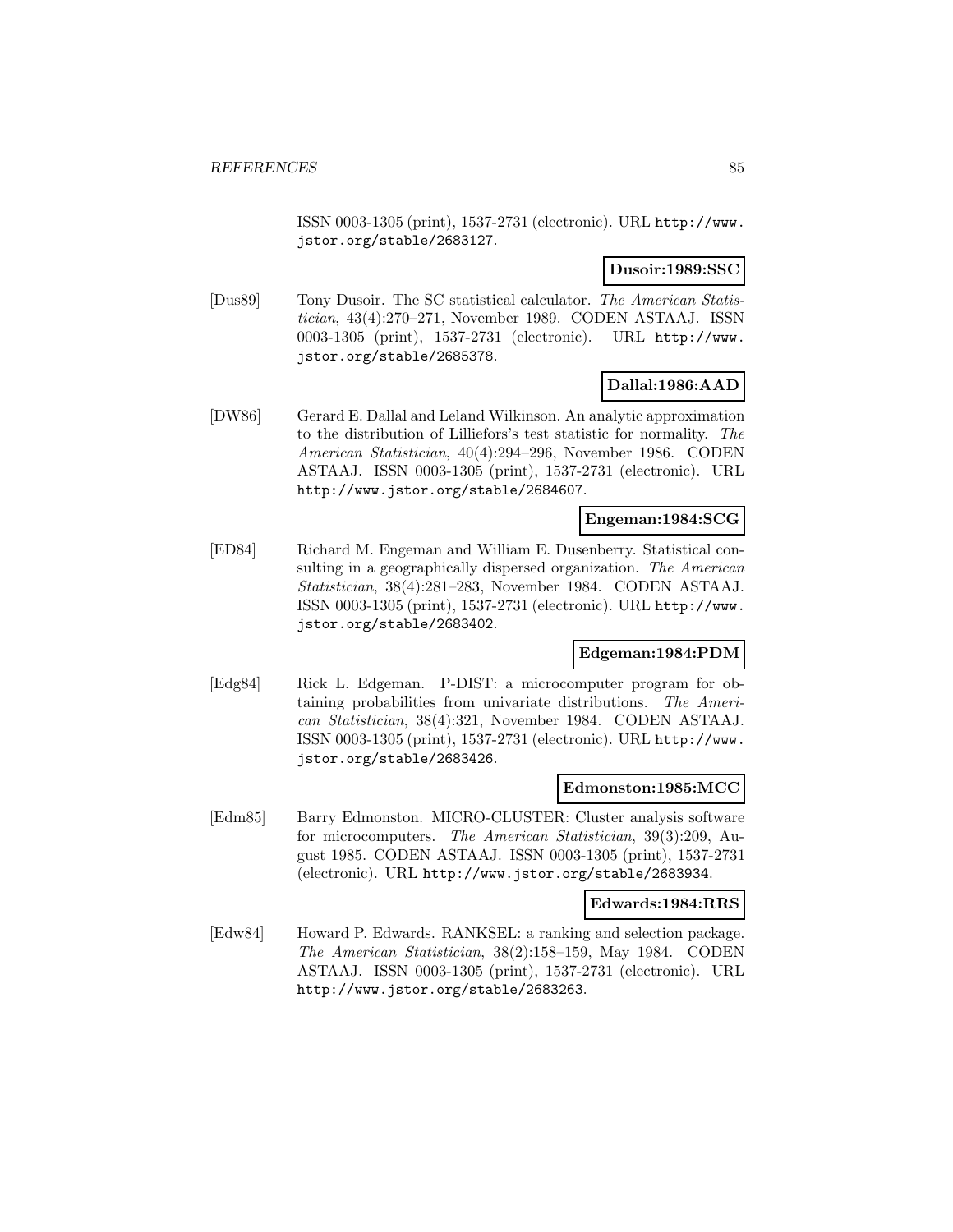#### **Edwards:1986:RHB**

[Edw86] A. W. F. Edwards. Is the reference in Hartley (1749) to Bayesian inference. The American Statistician, 40(2):109–110, May 1986. CODEN ASTAAJ. ISSN 0003-1305 (print), 1537-2731 (electronic). URL http://www.jstor.org/stable/2684867.

# **Elder:1989:LE**

[EFJ<sup>+</sup>89] Robert S. Elder, Neil S. Fleming, M. C. Jones, R. W. Farebrother, and Nils Lid Hjort. Letters to the Editor. The American Statistician, 43(1):68–69, February 1989. CODEN ASTAAJ. ISSN 0003- 1305 (print), 1537-2731 (electronic). URL http://www.jstor. org/stable/2685180.

# **Efron:1986:WIEb**

[Efr86a] B. Efron. [why isn't everyone a Bayesian?]: Reply. The American Statistician, 40(1):11, February 1986. CODEN ASTAAJ. ISSN 0003-1305 (print), 1537-2731 (electronic). URL http://www. jstor.org/stable/2683111.

# **Efron:1986:WIEa**

[Efr86b] B. Efron. Why isn't everyone a Bayesian? With discussion and a reply by the author. The American Statistician, 40(1):1–5, February 1986. CODEN ASTAAJ. ISSN 0003-1305 (print), 1537-2731 (electronic). URL http://www.jstor.org/stable/2683105.

### **Efron:1983:LLB**

[EG83] Bradley Efron and Gail Gong. A leisurely look at the bootstrap, the jackknife, and cross-validation. The American Statistician, 37 (1):36–48, February 1983. CODEN ASTAAJ. ISSN 0003-1305 (print), 1537-2731 (electronic). URL http://www.jstor.org/ stable/2685844.

### **Eisenberg:1987:IED**

[EG87] Bennett Eisenberg and B. K. Ghosh. Independent events in a discrete uniform probability space. The American Statistician, 41 (1):52–56, February 1987. CODEN ASTAAJ. ISSN 0003-1305 (print), 1537-2731 (electronic). URL http://www.jstor.org/ stable/2684321.

## **Ehrenberg:1981:PN**

[Ehr81] A. S. C. Ehrenberg. The problem of numeracy. The American Statistician, 35(2):67–71, May 1981. CODEN ASTAAJ.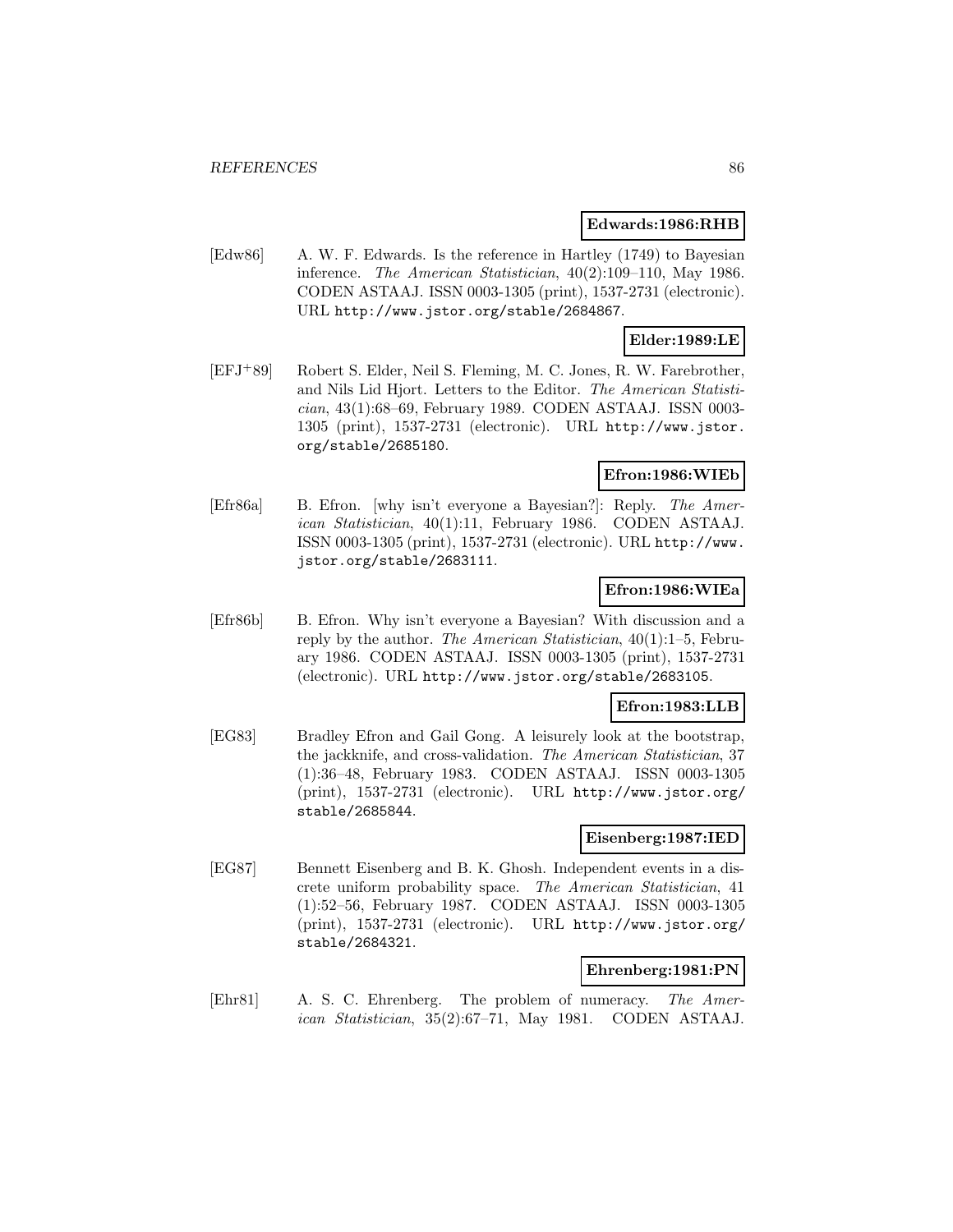ISSN 0003-1305 (print), 1537-2731 (electronic). URL http://www. jstor.org/stable/2683143.

#### **Ehrenberg:1982:WTP**

[Ehr82] A. S. C. Ehrenberg. Writing technical papers or reports. The American Statistician, 36(4):326–329, November 1982. CODEN ASTAAJ. ISSN 0003-1305 (print), 1537-2731 (electronic). URL http://www.jstor.org/stable/2683079.

# **Ehrenberg:1983:DLS**

[Ehr83a] A. S. C. Ehrenberg. Deriving the least squares regression equation. The American Statistician, 37(3):232, August 1983. CODEN ASTAAJ. ISSN 0003-1305 (print), 1537-2731 (electronic). URL http://www.jstor.org/stable/2683378.

### **Ehrenberg:1983:WMP**

[Ehr83b] A. S. C. Ehrenberg. We must preach what is practiced. The American Statistician, 37(3):248–250, August 1983. CODEN ASTAAJ. ISSN 0003-1305 (print), 1537-2731 (electronic). URL http://www. jstor.org/stable/2683387.

#### **Ehrenberg:1984:WMP**

[Ehr84] A. S. C. Ehrenberg. [we must preach what should be practiced]: Reply. The American Statistician, 38(2):152–153, May 1984. CO-DEN ASTAAJ. ISSN 0003-1305 (print), 1537-2731 (electronic). URL http://www.jstor.org/stable/2683256.

### **Eddy:1987:GEC**

[EJKS87] William F. Eddy, Albyn C. Jones, Robert E. Kass, and Mark J. Schervish. Graduate education in computational statistics. The American Statistician, 41(1):60–64, February 1987. CODEN AS-TAAJ. ISSN 0003-1305 (print), 1537-2731 (electronic). URL http: //www.jstor.org/stable/2684324.

#### **Engeman:1988:EMS**

[EL88] Richard M. Engeman and Amber D. Lusk. Expected mean squares on MS-DOS. The American Statistician, 42(3):229–230, August 1988. CODEN ASTAAJ. ISSN 0003-1305 (print), 1537-2731 (electronic). URL http://www.jstor.org/stable/2685021.

# **Elashoff:1984:CSP**

[Ela84] Janet D. Elashoff. [contrasting split plot and repeated measures experiments and analyses]: Comment. The American Statisti-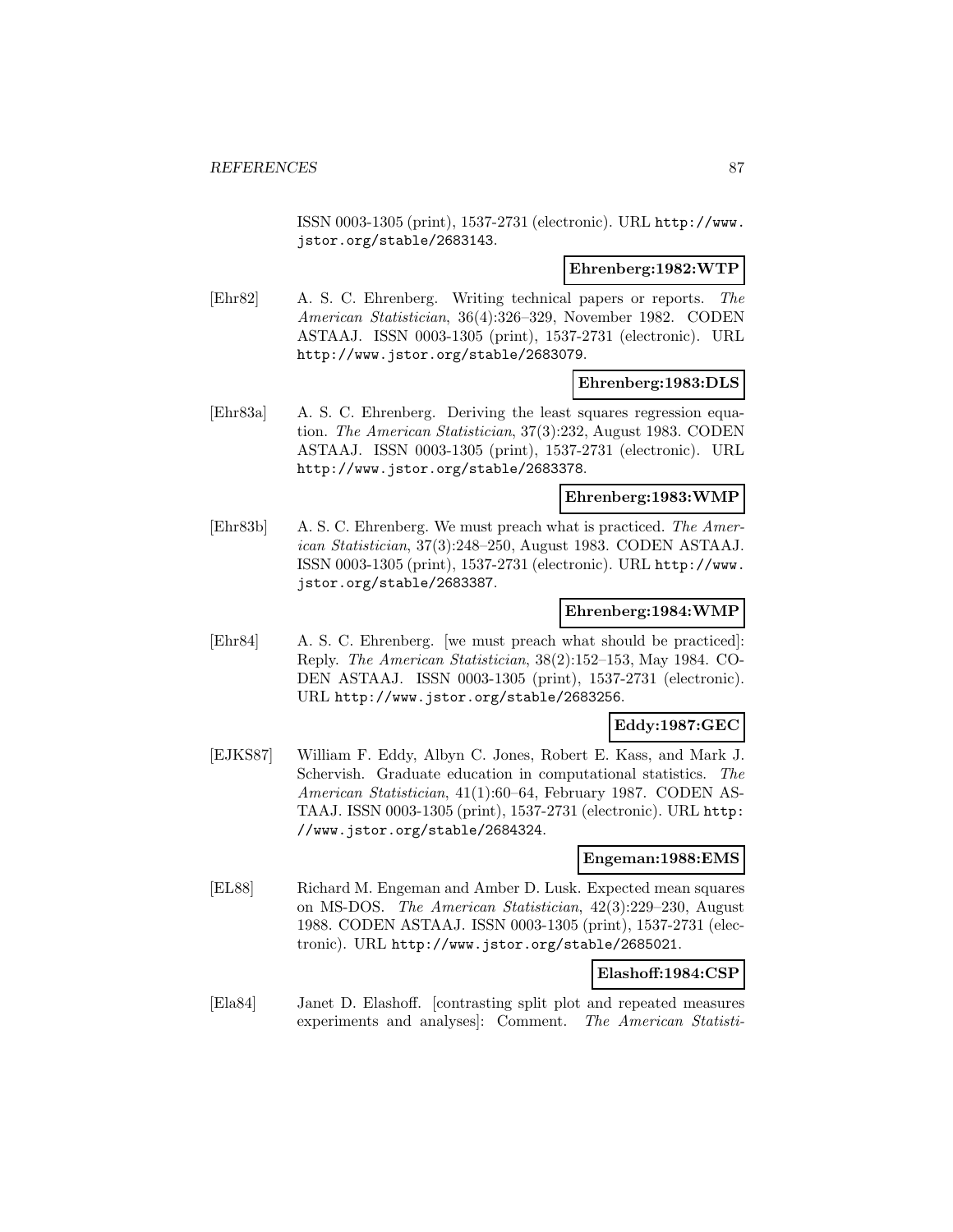cian, 38(1):27–29, February 1984. CODEN ASTAAJ. ISSN 0003- 1305 (print), 1537-2731 (electronic). URL http://www.jstor. org/stable/2683553.

## **Ellenberg:1983:EGS**

[Ell83] Jonas H. Ellenberg. Ethical guidelines for statistical practice: a historical perspective. The American Statistician, 37(1):1–4, February 1983. CODEN ASTAAJ. ISSN 0003-1305 (print), 1537-2731 (electronic). URL http://www.jstor.org/stable/2685819.

### **Elliott:1987:BRB**

[Ell87] J. Richard Elliott. Book review: [untitled]. The American Statistician, 41(3):220–221, August 1987. CODEN ASTAAJ. ISSN 0003- 1305 (print), 1537-2731 (electronic). URL http://www.jstor. org/stable/2685110.

# **Elliott:1988:KLC**

[Ell88] Alan C. Elliott. KWIKSTAT: a low-cost interactive statistical analysis package for IBM-PC-compatible computers. The American Statistician, 42(3):228–229, August 1988. CODEN ASTAAJ. ISSN 0003-1305 (print), 1537-2731 (electronic). URL http://www. jstor.org/stable/2685019.

# **Elliott:1989:KV**

[Ell89] Alan C. Elliott. Kwikstat (Version 2.00). The American Statistician, 43(4):271, November 1989. CODEN ASTAAJ. ISSN 0003- 1305 (print), 1537-2731 (electronic). URL http://www.jstor. org/stable/2685379.

# **Enas:1988:PQE**

[Ena88] Nathan Enas. PASS: a quick and easy power and sample-size calculation program. The American Statistician, 42(3):229, August 1988. CODEN ASTAAJ. ISSN 0003-1305 (print), 1537-2731 (electronic). URL http://www.jstor.org/stable/2685020.

### **Easterling:1980:LE**

[ENH<sup>+</sup>80] Robert G. Easterling, Horace W. Norton, Richard M. Heiberger, Larry L. Laster, F. M. Speed, Charles J. Monlezun, Richard C. Taeuber, and Robert P. Nott. Letters to the Editor. The American Statistician, 34(1):61–63, February 1980. CODEN ASTAAJ. ISSN 0003-1305 (print), 1537-2731 (electronic). URL http://www. jstor.org/stable/2683007.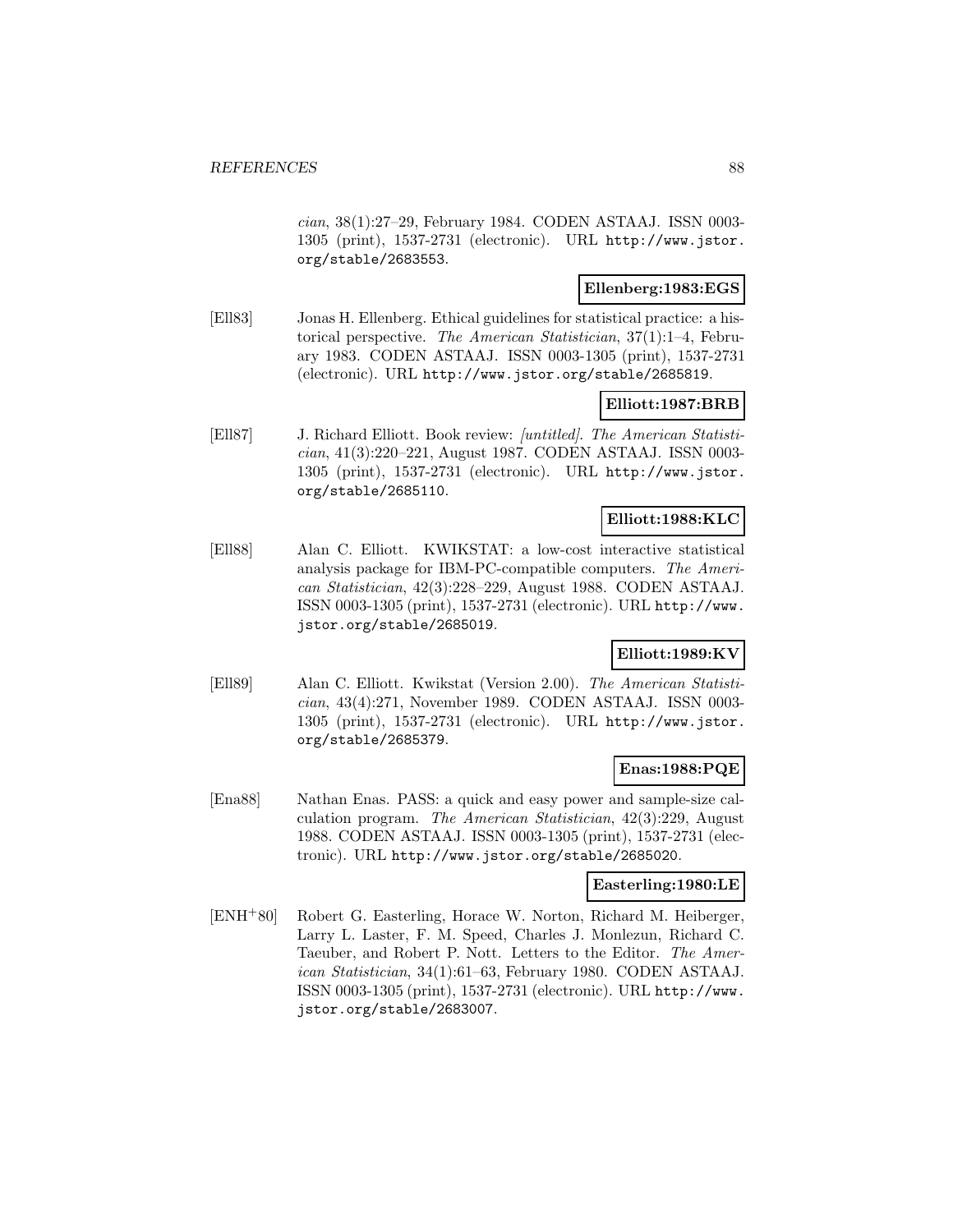## **Ernster:1983:MAB**

[Ern83] Virginia L. Ernster. The measurement of associations between environmental exposures and cancer. The American Statistician, 37(4):420–426, November 1983. CODEN ASTAAJ. ISSN 0003- 1305 (print), 1537-2731 (electronic). URL http://www.jstor. org/stable/2683505.

# **Edgeman:1986:GPS**

[ES86] Rick L. Edgeman and Robert C. Scott. GENERATOR: a program for simulating nonuniform random variates. The American Statistician, 40(1):54, February 1986. CODEN ASTAAJ. ISSN 0003- 1305 (print), 1537-2731 (electronic). URL http://www.jstor. org/stable/2683125.

# **Esty:1985:ALD**

[Est85] Warren W. Esty. Another look at daily lotteries. The American Statistician, 39(2):118–119, May 1985. CODEN ASTAAJ. ISSN 0003-1305 (print), 1537-2731 (electronic). URL http://www. jstor.org/stable/2682809.

### **Eubank:1985:SVD**

[EW85] R. L. Eubank and J. T. Webster. The singular-value decomposition as a tool for solving estimability problems. The American Statistician, 39(1):64–66, February 1985. CODEN ASTAAJ. ISSN 0003-1305 (print), 1537-2731 (electronic). URL http://www. jstor.org/stable/2683912.

# **Eldridge:1982:PSC**

[EWW<sup>+</sup>82] Marie D. Eldridge, Katherine K. Wallman, Rolf M. Wulfsberg, Barbara A. Bailar, Yvonne M. Bishop, William E. Kibler, Beatrice S. Orleans, Dorothy P. Rice, Wesley Schaible, Seymour M. Selig, and Monroe G. Sirken. Preparing statisticians for careers in the federal government: Report of the ASA Section on Statistical Education Committee on Training of Statisticians for Government. The American Statistician, 36(2):69–81, May 1982. CODEN ASTAAJ. ISSN 0003-1305 (print), 1537-2731 (electronic). URL http://www. jstor.org/stable/2684004.

### **Fairley:1986:CTC**

[Fai86] David Fairley. Cherry trees with cones? The American Statistician, 40(2):138–139, May 1986. CODEN ASTAAJ. ISSN 0003- 1305 (print), 1537-2731 (electronic). URL http://www.jstor. org/stable/2684873.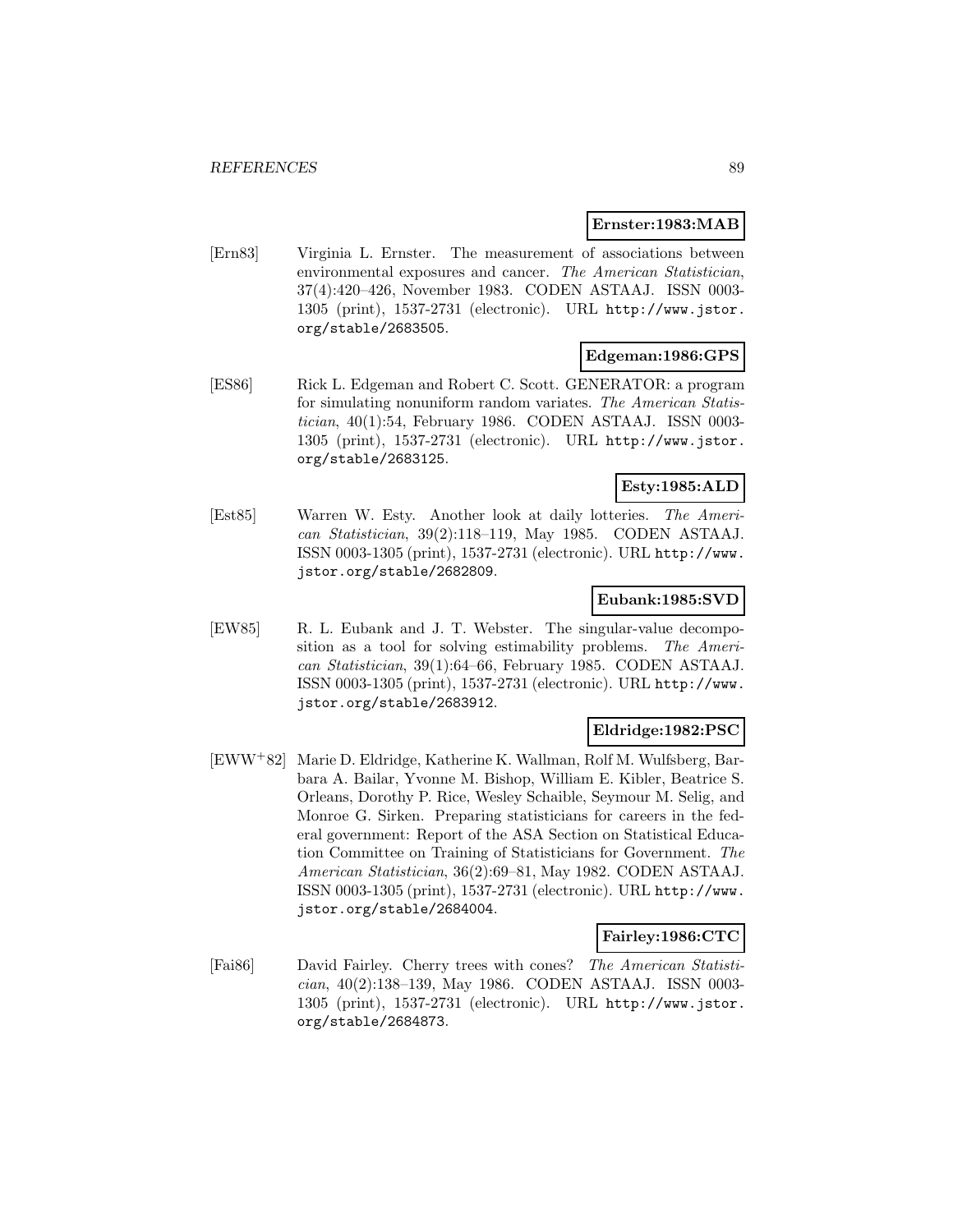### **Farlow:1981:GAI**

[Far81] Stanley J. Farlow. The GMDH algorithm of ivakhnenko. The American Statistician, 35(4):210–215, November 1981. CODEN ASTAAJ. ISSN 0003-1305 (print), 1537-2731 (electronic). URL http://www.jstor.org/stable/2683292.

## **Farnum:1989:APS**

[Far89] Nicholas R. Farnum. An alternate proof of Samuelson's inequality and its extensions. The American Statistician, 43(1):46–47, February 1989. CODEN ASTAAJ. ISSN 0003-1305 (print), 1537-2731 (electronic). URL http://www.jstor.org/stable/2685171.

## **Friedman:1983:ARC**

[FBC<sup>+</sup>83] Robert M. Friedman, Rosina M. Bierbaum, Patricia A. Catherwood, Stuart C. Diamond, George G. Hoberg, Jr., and Valerie Ann Lee. The acid rain controversy: The limits of confidence. The American Statistician, 37(4):385–394, November 1983. CODEN ASTAAJ. ISSN 0003-1305 (print), 1537-2731 (electronic). URL http://www.jstor.org/stable/2683501.

### **Fenwick:1981:PPP**

[FC81] Ian Fenwick and Sangit Chatterjee. Perception, preference, and patriotism: An exploratory analysis of the 1980 winter olympics. The American Statistician, 35(3):170–173, August 1981. CODEN ASTAAJ. ISSN 0003-1305 (print), 1537-2731 (electronic). URL http://www.jstor.org/stable/2683998.

# **Flack:1987:FSN**

[FC87] Virginia F. Flack and Potter C. Chang. Frequency of selecting noise variables in subset regression analysis: a simulation study. The American Statistician, 41(1):84–86, February 1987. CODEN ASTAAJ. ISSN 0003-1305 (print), 1537-2731 (electronic). URL http://www.jstor.org/stable/2684336.

### **Ferson:1988:MSS**

[Fer88] Scott Ferson. Microcomputer software for stochastic demography and ecological risk analysis. The American Statistician, 42(4):273, November 1988. CODEN ASTAAJ. ISSN 0003-1305 (print), 1537- 2731 (electronic). URL http://www.jstor.org/stable/2685140.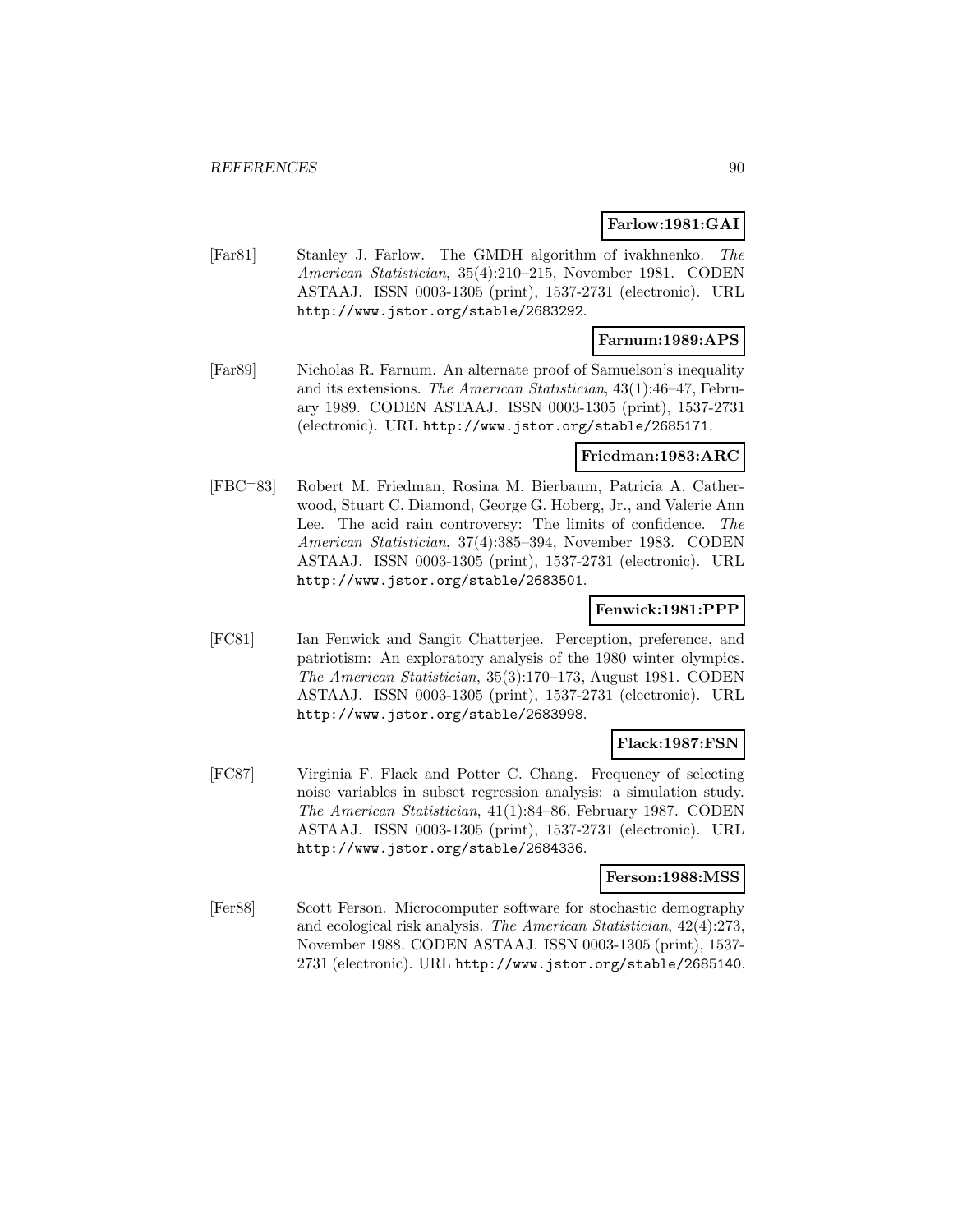### **Feldman:1980:TSI**

[FF80] Dorian Feldman and Martin Fox. Three simple inductive proofs in probability and statistics. The American Statistician, 34(1):50–51, February 1980. CODEN ASTAAJ. ISSN 0003-1305 (print), 1537- 2731 (electronic). URL http://www.jstor.org/stable/2682998.

### **Freeman:1983:PSP**

[FGHK83] Daniel H. Freeman, Jr., María Elena González, David C. Hoaglin, and Beth A. Kilss. Presenting statistical papers. The American Statistician, 37(2):106–110, May 1983. CODEN ASTAAJ. ISSN 0003-1305 (print), 1537-2731 (electronic). URL http://www. jstor.org/stable/2685869.

### **Franck:1988:BAS**

[FHI<sup>+</sup>88] Wallace E. Franck, John E. Hewett, Mohammed Z. Islam, Sue Jane Wang, and Michael Cooperstock. A Bayesian analysis suitable for classroom presentation. The American Statistician, 42(1):75–77, February 1988. CODEN ASTAAJ. ISSN 0003-1305 (print), 1537- 2731 (electronic). URL http://www.jstor.org/stable/2685267.

### **Frigge:1989:SIB**

[FHI89] Michael Frigge, David C. Hoaglin, and Boris Iglewicz. Some implementations of the boxplot. The American Statistician, 43(1):50–54, February 1989. CODEN ASTAAJ. ISSN 0003-1305 (print), 1537- 2731 (electronic). URL http://www.jstor.org/stable/2685173.

### **Fienberg:1983:FSC**

[Fie83] Stephen E. Fienberg. [federal statistical coordination today: a disaster or a disgrace?]: Comment. The American Statistician, 37 (3):192–196, August 1983. CODEN ASTAAJ. ISSN 0003-1305 (print), 1537-2731 (electronic). URL http://www.jstor.org/ stable/2683367.

### **Field:1984:ROE**

[Fie84] Christopher Field. A "reverse order" elementary statistics course. The American Statistician, 38(2):117–119, May 1984. CODEN ASTAAJ. ISSN 0003-1305 (print), 1537-2731 (electronic). URL http://www.jstor.org/stable/2683245.

### **Firester:1982:ANP**

[Fir82] Lynne Firester. ANOVA — a new P-STAT command. The American Statistician, 36(4):385–386, November 1982. CODEN AS-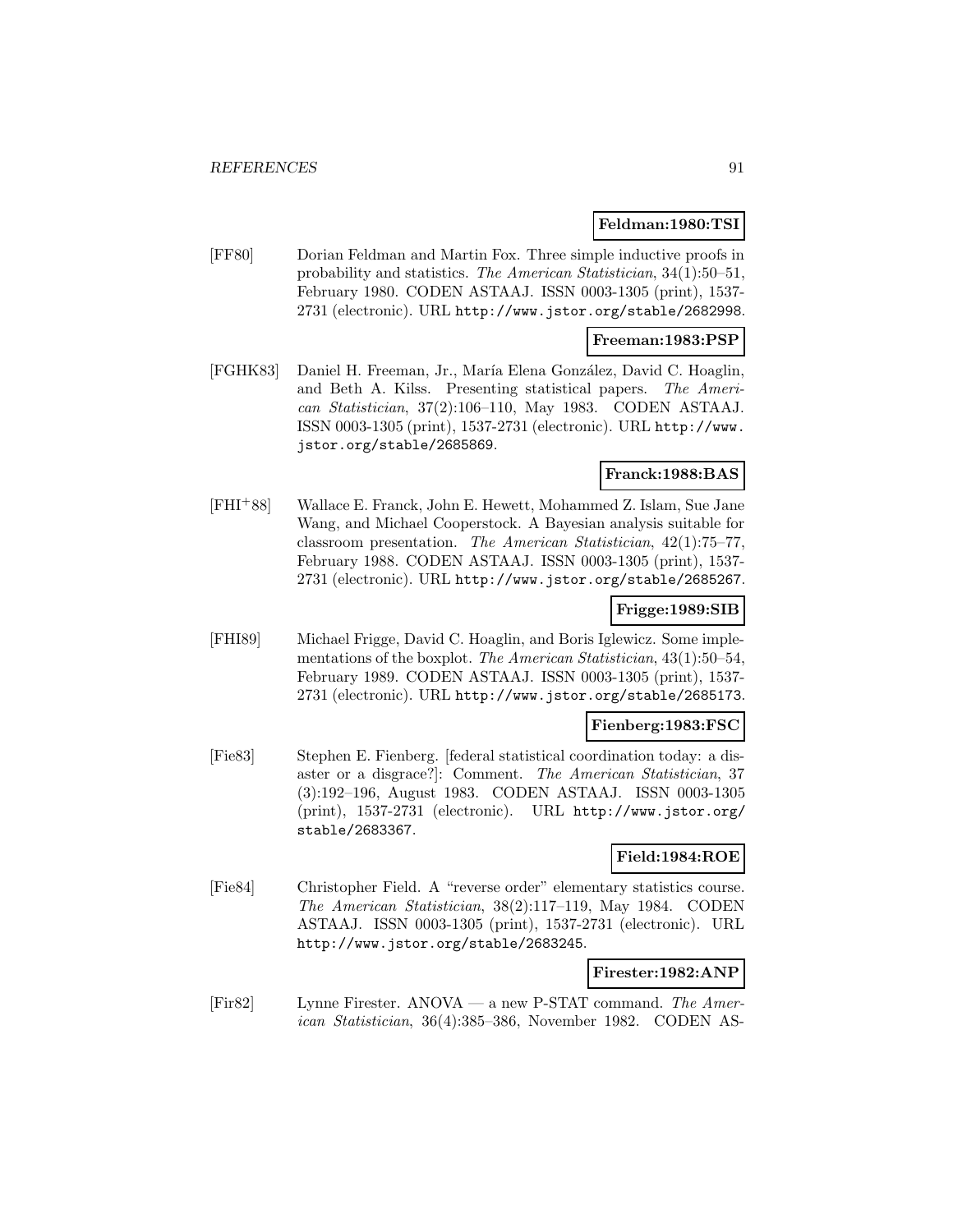TAAJ. ISSN 0003-1305 (print), 1537-2731 (electronic). URL http: //www.jstor.org/stable/2683096.

### **Feingold:1986:CDB**

[FK86] Marcia Feingold and P. E. Korsog. The correlation and dependence between two  $F$  statistics with the same denominator. The American Statistician, 40(3):218–220, August 1986. CODEN ASTAAJ. ISSN 0003-1305 (print), 1537-2731 (electronic). URL http://www. jstor.org/stable/2684540.

# **Fuller:1987:MTA**

[FK87] Wayne A. Fuller and Oscar Kempthorne. In memoriam: Theodore Alfonso Bancroft, 1907–1986. The American Statistician, 41(3): 167–168, August 1987. CODEN ASTAAJ. ISSN 0003-1305 (print), 1537-2731 (electronic). URL http://www.jstor.org/stable/ 2685097.

### **Fleiss:1982:SCL**

[Fle82] Joseph L. Fleiss. A simplification of the classic large-sample standard error of a function of multinomial proportions. The American Statistician, 36(4):377–378, November 1982. CODEN ASTAAJ. ISSN 0003-1305 (print), 1537-2731 (electronic). URL http://www. jstor.org/stable/2683091.

# **Fligner:1981:RTB**

[Fli81] Michael A. Fligner. [rank transformations as a bridge between parametric and nonparametric statistics]: Comment. The American Statistician, 35(3):131–132, August 1981. CODEN ASTAAJ. ISSN 0003-1305 (print), 1537-2731 (electronic). URL http://www. jstor.org/stable/2683977.

# **Flury:1986:SRV**

[Flu86] Bernhard K. Flury. On sums of random variables and independence. The American Statistician, 40(3):214–215, August 1986. CODEN ASTAAJ. ISSN 0003-1305 (print), 1537-2731 (electronic). URL http://www.jstor.org/stable/2684538.

### **Flury:1989:UPS**

[Flu89] Bernhard W. Flury. Understanding partial statistics and redundancy of variables in regression and discriminant analysis. The American Statistician, 43(1):27–31, February 1989. CODEN AS-TAAJ. ISSN 0003-1305 (print), 1537-2731 (electronic). URL http: //www.jstor.org/stable/2685165.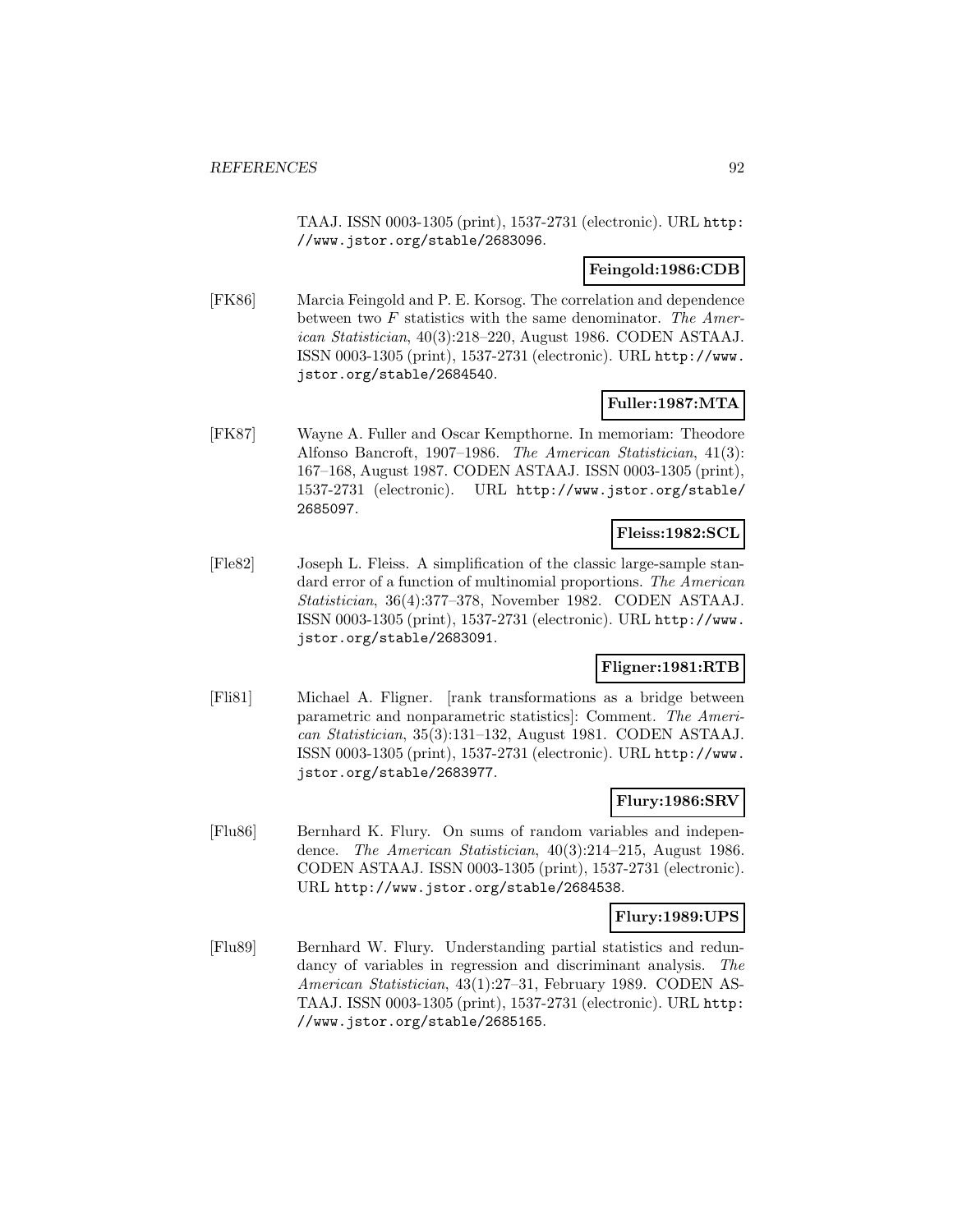### **Fishman:1984:SDD**

[FM84] George S. Fishman and Louis R. Moore III. Sampling from a discrete distribution while preserving monotonicity. The American Statistician, 38(3):219–223, August 1984. CODEN ASTAAJ. ISSN 0003-1305 (print), 1537-2731 (electronic). URL http://www. jstor.org/stable/2683661.

# **Frome:1989:EGF**

[FM89] Edward L. Frome and Max D. Morris. Evaluating goodness of fit of Poisson regression models in cohort studies. The American Statistician, 43(3):144–147, August 1989. CODEN ASTAAJ. ISSN 0003-1305 (print), 1537-2731 (electronic). URL http://www. jstor.org/stable/2685060.

# **Folks:1982:RFU**

[Fol82] J. Leroy Folks. Review of four UMAP modules. The American Statistician, 36(2):135, May 1982. CODEN ASTAAJ. ISSN 0003- 1305 (print), 1537-2731 (electronic). URL http://www.jstor. org/stable/2684029.

### **Fowles:1988:ME**

[Fow88] Richard Fowles. MICRO-EBA. The American Statistician, 42 (4):274, November 1988. CODEN ASTAAJ. ISSN 0003-1305 (print), 1537-2731 (electronic). URL http://www.jstor.org/ stable/2685141.

#### **Foxwell:1983:STS**

[Fox83] Harry J. Foxwell. SURVTAB: Tabulation software for survey questionnaire data. The American Statistician, 37(2):175, May 1983. CODEN ASTAAJ. ISSN 0003-1305 (print), 1537-2731 (electronic). URL http://www.jstor.org/stable/2685890.

# **Fox:1989:CSS**

[Fox89] David R. Fox. Computer selection of size-biased samples. The American Statistician, 43(3):168–171, August 1989. CODEN AS-TAAJ. ISSN 0003-1305 (print), 1537-2731 (electronic). URL http: //www.jstor.org/stable/2685067.

### **Fahmy:1981:BDO**

[FP81] Salwa Fahmy and Frank Proschan. Bounds on differences of order statistics. The American Statistician, 35(1):46–47, February 1981. CODEN ASTAAJ. ISSN 0003-1305 (print), 1537-2731 (electronic). URL http://www.jstor.org/stable/2683585.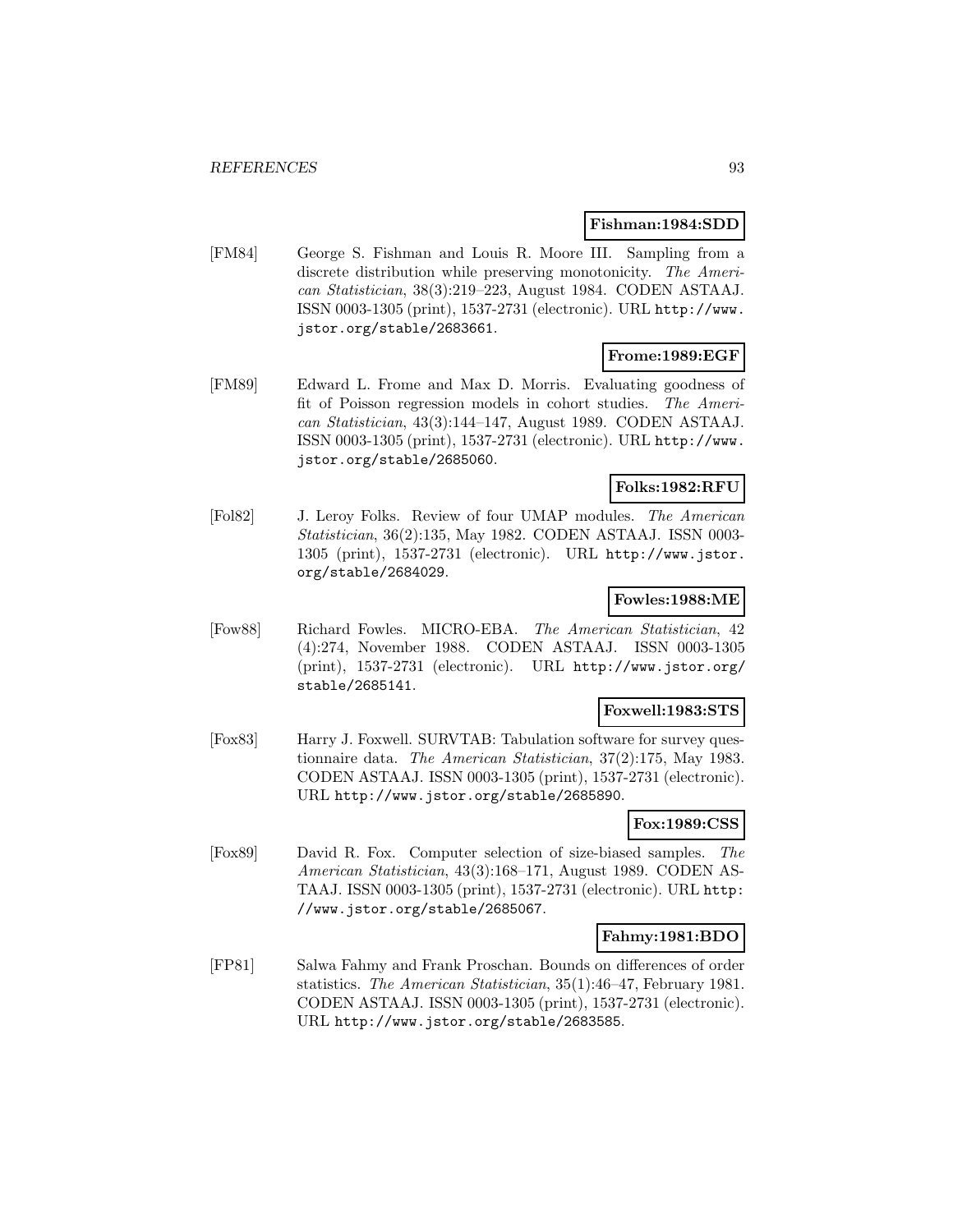# **Freund:1987:NLQ**

[FP87] John E. Freund and Benjamin M. Perles. A new look at quartiles of ungrouped data. The American Statistician, 41(3):200–203, August 1987. CODEN ASTAAJ. ISSN 0003-1305 (print), 1537-2731 (electronic). URL http://www.jstor.org/stable/2685103.

### **Freedman:1989:RNS**

[FP89] Laurence S. Freedman and David Pee. Return to a note on screening regression equations. The American Statistician, 43(4):279– 282, November 1989. CODEN ASTAAJ. ISSN 0003-1305 (print), 1537-2731 (electronic). URL http://www.jstor.org/stable/ 2685389.

# **Flury:1985:TLT**

[FR85] Bernhard Flury and Hans Riedwyl. T 2 tests, the linear two-group discriminant function, and their computation by linear regression. The American Statistician, 39(1):20–25, February 1985. CODEN ASTAAJ. ISSN 0003-1305 (print), 1537-2731 (electronic). URL http://www.jstor.org/stable/2683901.

# **Flury:1986:SDU**

[FR86] Bernhard K. Flury and Hans Riedwyl. Standard distance in univariate and multivariate analysis. The American Statistician, 40 (3):249–251, August 1986. CODEN ASTAAJ. ISSN 0003-1305 (print), 1537-2731 (electronic). URL http://www.jstor.org/ stable/2684560.

### **Frane:1981:VB**

[Fra81a] James W. Frane. The 1981 version of BMDP. The American Statistician, 35(4):261–262, November 1981. CODEN ASTAAJ. ISSN 0003-1305 (print), 1537-2731 (electronic). URL http://www. jstor.org/stable/2683306.

# **Frane:1981:SED**

[Fra81b] James W. Frane. [the specification of experimental designs to ANOVA programs]: Comment. The American Statistician, 35(2): 105–106, May 1981. CODEN ASTAAJ. ISSN 0003-1305 (print), 1537-2731 (electronic). URL http://www.jstor.org/stable/ 2683151.

#### **Freund:1980:CMC**

[Fre80] Rudolf J. Freund. The case of the missing cell. The American Statistician, 34(2):94–98, May 1980. CODEN ASTAAJ.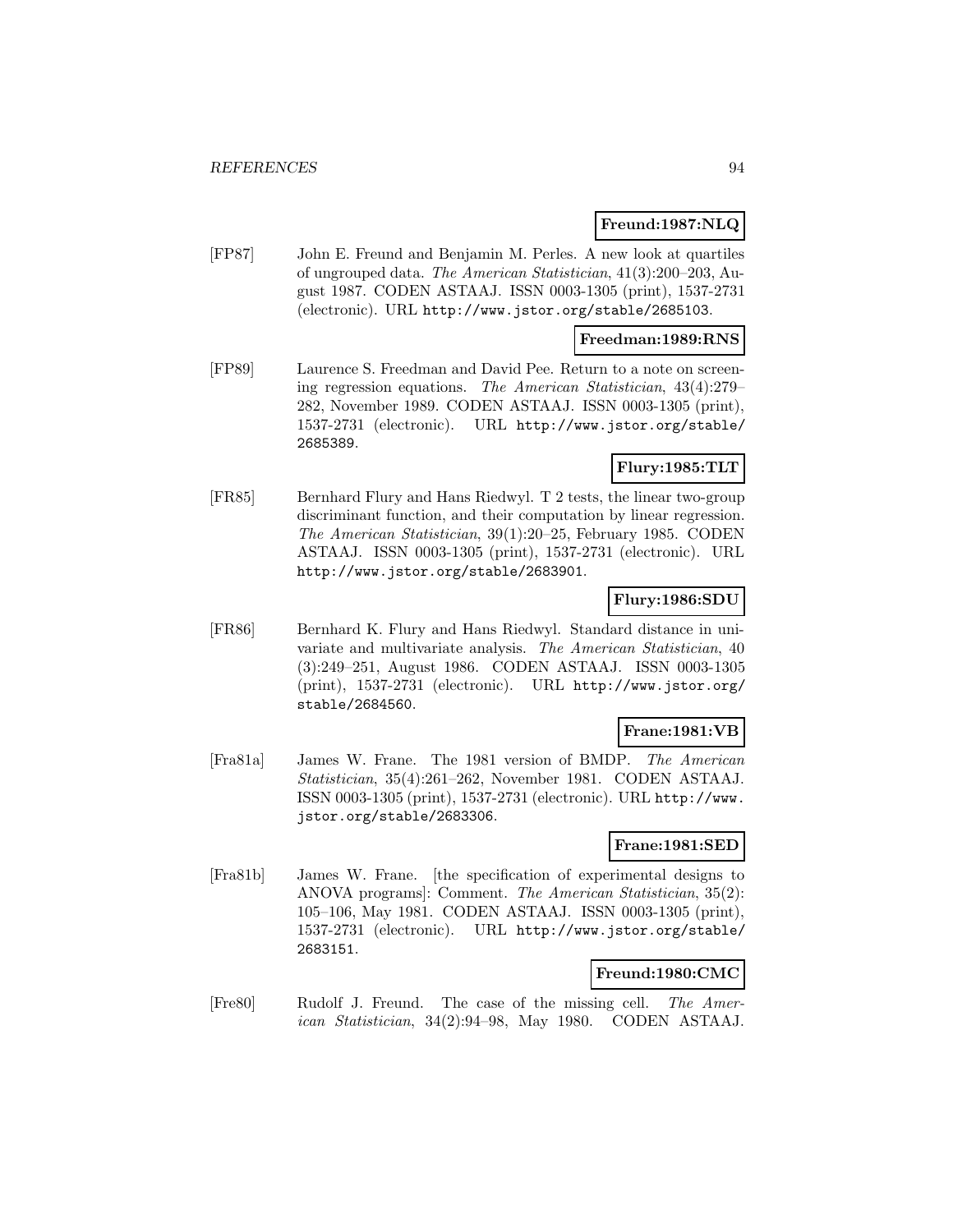ISSN 0003-1305 (print), 1537-2731 (electronic). URL http://www. jstor.org/stable/2684112.

# **Free:1983:EGS**

[Fre83a] Spencer M. Free. [ethical guidelines for statistical practice: Report of the Ad Hoc Committee on Professional Ethics]: Comment. The American Statistician, 37(1):17, February 1983. CODEN ASTAAJ. ISSN 0003-1305 (print), 1537-2731 (electronic). URL http://www. jstor.org/stable/2685832.

### **Freedman:1983:NSR**

[Fre83b] David A. Freedman. A note on screening regression equations. The American Statistician, 37(2):152–155, May 1983. CODEN ASTAAJ. ISSN 0003-1305 (print), 1537-2731 (electronic). URL http://www.jstor.org/stable/2685877.

# **Frome:1981:PRA**

[Fro81] Edward L. Frome. Poisson regression analysis. The American Statistician, 35(4):262–263, November 1981. CODEN ASTAAJ. ISSN 0003-1305 (print), 1537-2731 (electronic). URL http://www. jstor.org/stable/2683307.

#### **Fawcett:1987:DSC**

[FS87] Richard F. Fawcett and Kathleen C. Salter. Distributional studies and the computer: An analysis of Durbin's rank test. The American Statistician, 41(1):81–83, February 1987. CODEN ASTAAJ. ISSN 0003-1305 (print), 1537-2731 (electronic). URL http://www. jstor.org/stable/2684335.

### **Foster:1989:MPE**

[FS89] David A. Foster and Kevin M. Sullivan. Microcomputer programs for exact calculation or maximum likelihood estimation of selected epidemiologic parameters. The American Statistician, 43(2):126, May 1989. CODEN ASTAAJ. ISSN 0003-1305 (print), 1537-2731 (electronic). URL http://www.jstor.org/stable/2684524.

#### **Fox:1989:LE**

[FSJ<sup>+</sup>89] John Fox, Shayle Searle, Ian Jolliffe, John Mandel, B. J. Mandel, Peter C. Kiessler, Ralph L. Disney, Charles J. Mode, Roderick J. A. Little, Leigh W. Murray, John I. Marden, and Kevin P. Balanda. Letters to the Editor. The American Statistician, 43(2):129–132, May 1989. CODEN ASTAAJ. ISSN 0003-1305 (print), 1537-2731 (electronic). URL http://www.jstor.org/stable/2684528.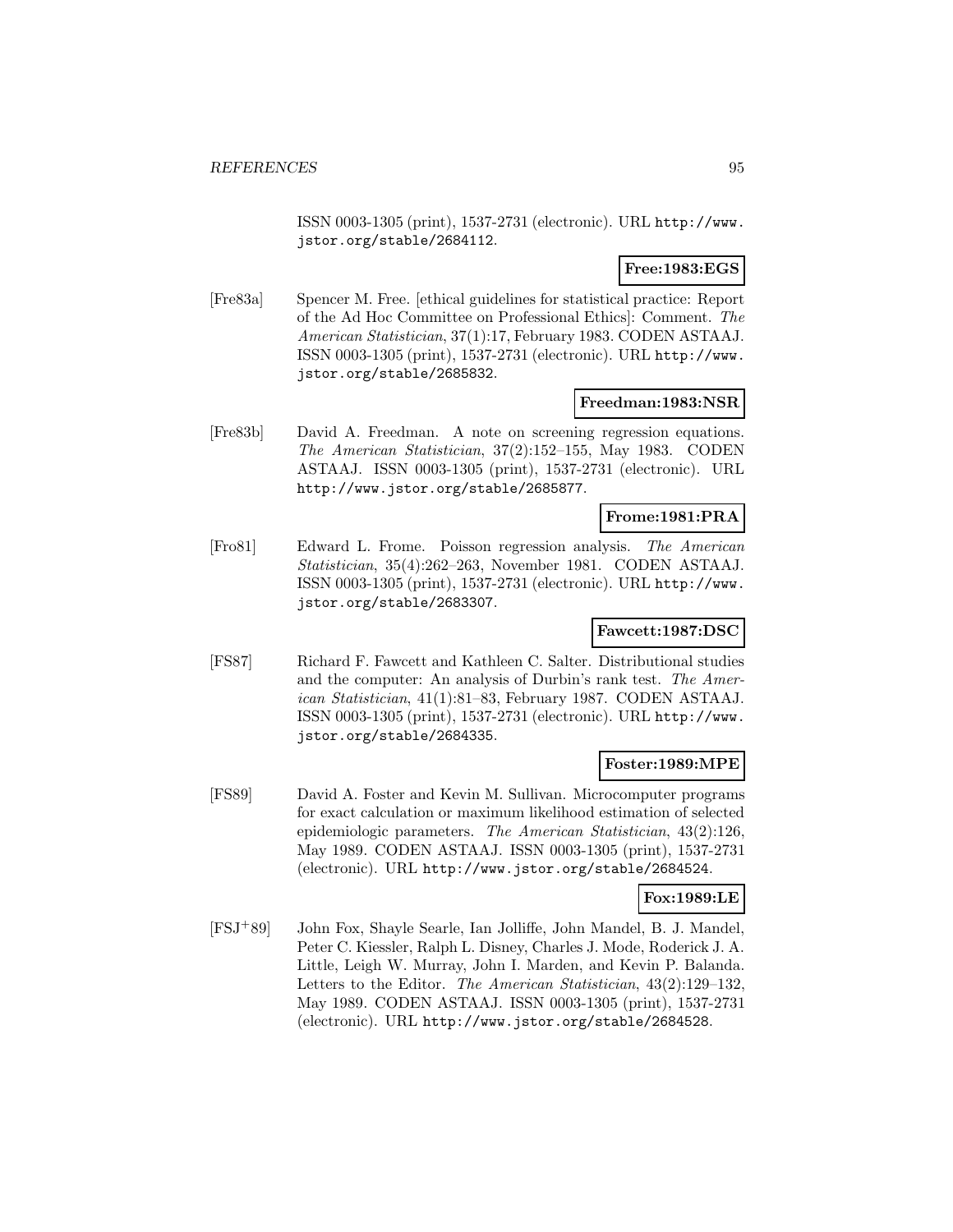### **Fischhoff:1982:LFE**

[FSL82] Baruch Fischhoff, Paul Slovic, and Sarah Lichtenstein. Lay foibles and expert fables in judgments about risk. The American Statistician, 36(3):240–255, August 1982. CODEN ASTAAJ. ISSN 0003- 1305 (print), 1537-2731 (electronic). URL http://www.jstor. org/stable/2683835.

# **Fuchs:1980:LE**

[FSM<sup>+</sup>80] Camil Fuchs, George A. F. Seber, Marvin S. Margolis, Thomas A. Ryan, and Thomas A. Ryan, Jr. Letters to the Editor. The American Statistician, 34(2):122–123, May 1980. CODEN ASTAAJ. ISSN 0003-1305 (print), 1537-2731 (electronic). URL http://www. jstor.org/stable/2684126.

# **Farebrother:1987:LE**

[FSW<sup>+</sup>87] R. W. Farebrother, D. J. Saville, G. R. Wood, Edward L. Melnick, Aaron Tenenbein, James D. Broffitt, Hubert Lilliefors, Gerard E. Dallal, Leland Wilkinson, David J. Finney, James D. Knoke, Kent R. Bailey, David Judkins, Bob Wheeler, James R. Knaub, Jr., Dale Zimmerman, E. Carlstein, and H. S. Konijn. Letters to the Editor. The American Statistician, 41(3):242–248, August 1987. CODEN ASTAAJ. ISSN 0003-1305 (print), 1537-2731 (electronic). URL http://www.jstor.org/stable/2685123.

### **Freni-Titulaer:1984:CSG**

[FTL84] Lambertina W. J. Freni-Titulaer and William C. Louv. Comparisons of some graphical methods for exploratory multivariate data analysis. The American Statistician, 38(3):184–188, August 1984. CODEN ASTAAJ. ISSN 0003-1305 (print), 1537-2731 (electronic). URL http://www.jstor.org/stable/2683649.

# **Fu:1984:MDD**

[Fu84] James C. Fu. The moments do not determine a distribution. The American Statistician, 38(4):294–295, November 1984. CODEN ASTAAJ. ISSN 0003-1305 (print), 1537-2731 (electronic). URL http://www.jstor.org/stable/2683407.

### **Fuller:1980:BVS**

[Ful80] Wayne A. Fuller. Balkrishna V. Sukhatme (1924–1979). The American Statistician, 34(1):49, February 1980. CODEN ASTAAJ. ISSN 0003-1305 (print), 1537-2731 (electronic). URL http://www. jstor.org/stable/2682997.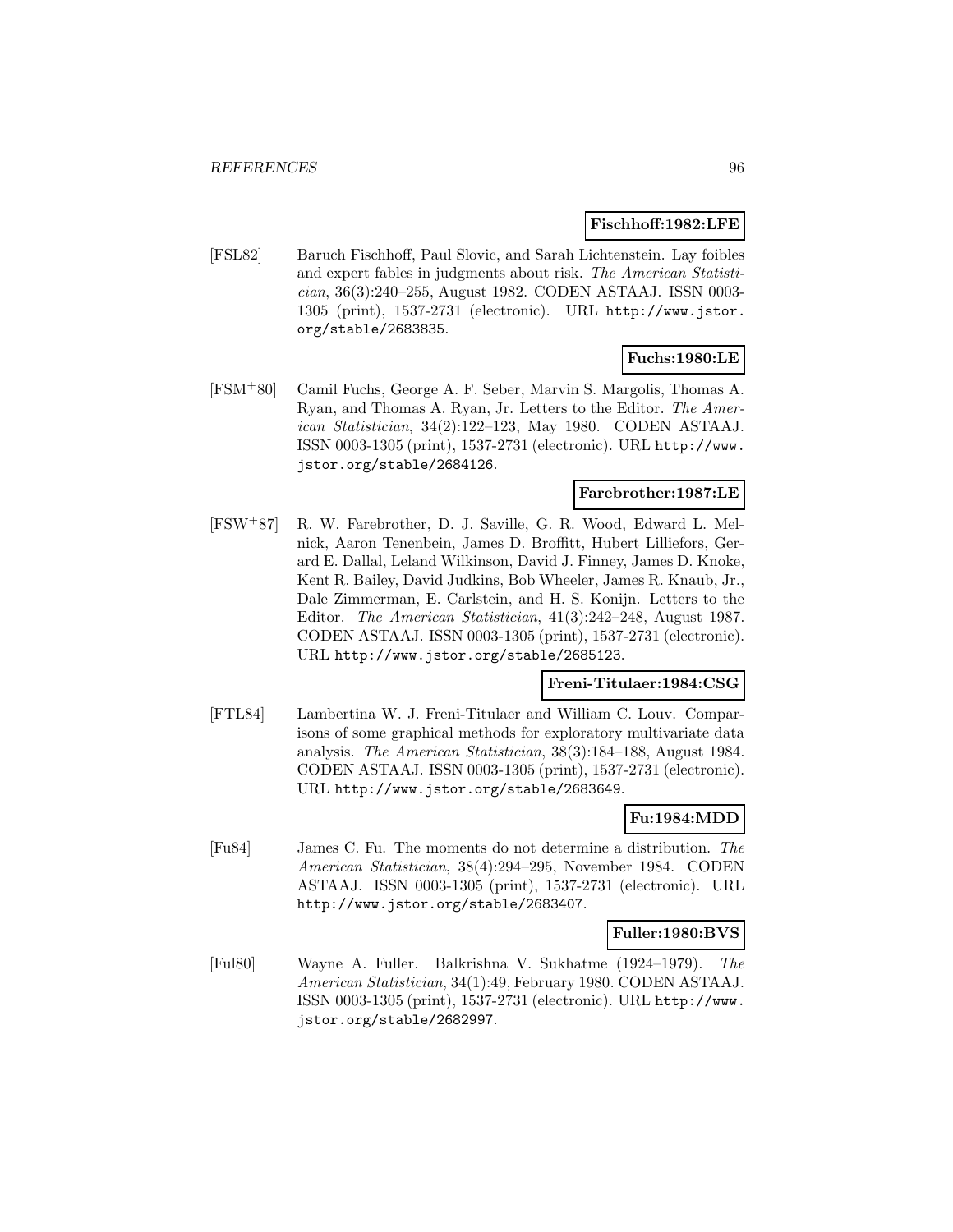### **Galbraith:1984:SMS**

[Gal84] Richard C. Galbraith. SIGSTAT: Mainframe statistics for the personal computer. The American Statistician, 38(4):317, November 1984. CODEN ASTAAJ. ISSN 0003-1305 (print), 1537-2731 (electronic). URL http://www.jstor.org/stable/2683419.

## **Games:1981:ASA**

[Gam81] Paul A. Games. The ANOVR series: Analyses for repeated measure designs with optional robust procedures when assumptions are violated. The American Statistician, 35(2):109–110, May 1981. CODEN ASTAAJ. ISSN 0003-1305 (print), 1537-2731 (electronic). URL http://www.jstor.org/stable/2683155.

### **Gastwirth:1989:CRP**

[Gas89] Joseph L. Gastwirth. [A category representation paradox]: Comment. The American Statistician, 43(2):95–96, May 1989. CODEN ASTAAJ. ISSN 0003-1305 (print), 1537-2731 (electronic). URL http://www.jstor.org/stable/2684508.

# **Gates:1989:EIC**

[Gat89] Charles E. Gates. Editor's invited column. The American Statistician, 43(1):1, February 1989. CODEN ASTAAJ. ISSN 0003- 1305 (print), 1537-2731 (electronic). URL http://www.jstor. org/stable/2685156.

# **Ghosh:1987:LE**

[GBL<sup>+</sup>87] Subir Ghosh, Kenneth P. Burnham, Nico F. Laubscher, Gerard E. Dallal, Leland Wilkinson, Donald F. Morrison, Milton W. Loyer, Bennett Eisenberg, Solomon Kullback, Ian T. Jolliffe, and Jeffrey S. Simonoff. Letters to the Editor. The American Statistician, 41(4):338–341, November 1987. CODEN ASTAAJ. ISSN 0003- 1305 (print), 1537-2731 (electronic). URL http://www.jstor. org/stable/2684769.

# **Grimson:1981:CPP**

[GD81] Roger C. Grimson and Daniel DalCorso. CASCNTRL — a PL/I program for the analysis of case-control studies. The American Statistician, 35(3):163–164, August 1981. CODEN ASTAAJ. ISSN 0003-1305 (print), 1537-2731 (electronic). URL http://www. jstor.org/stable/2683993.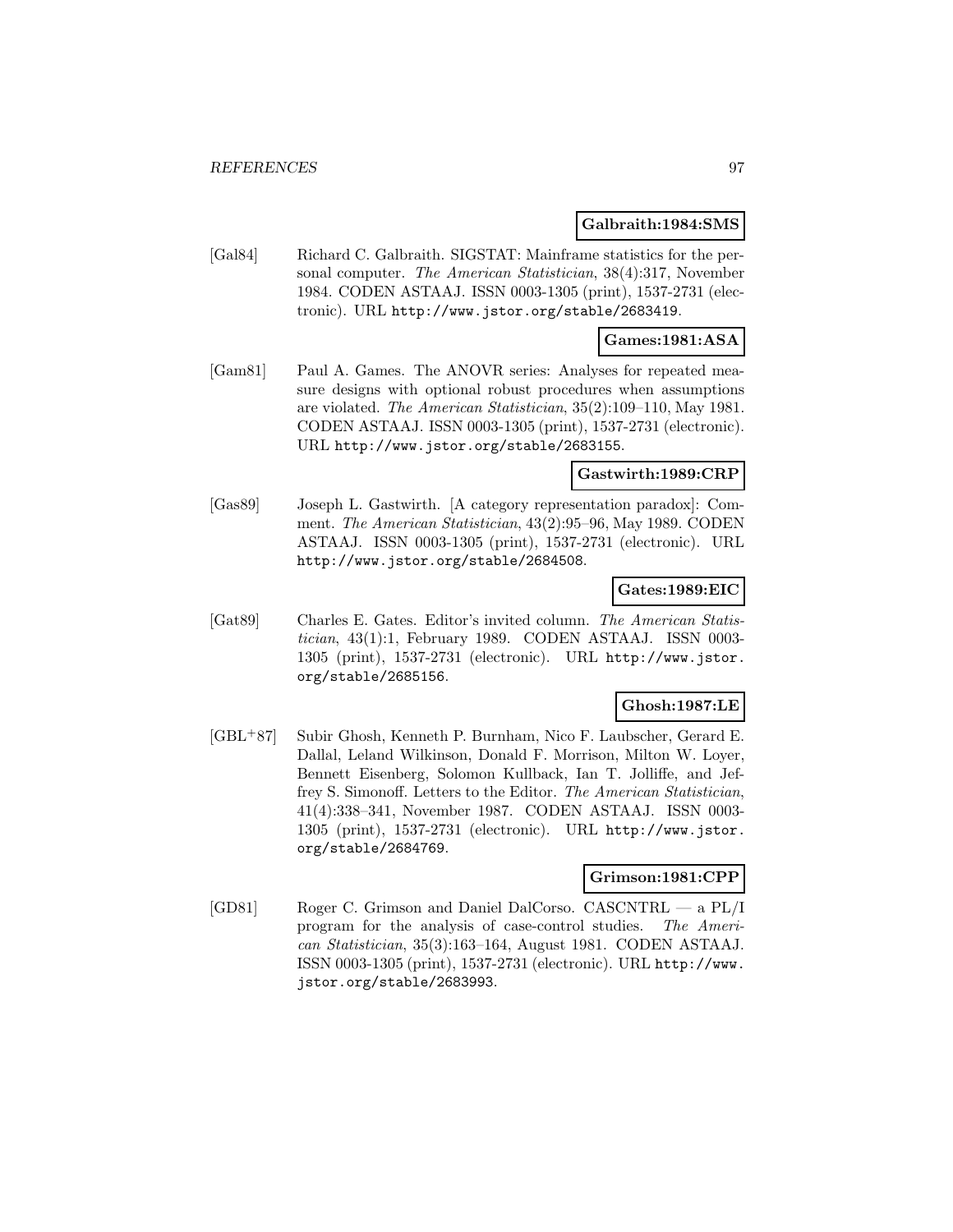# **Ghosh:1989:UMV**

[GD89] Malay Ghosh and Gauri Sankar Datta. Uniformly minimum variance unbiased estimation for discrete distributions with support depending on the parameter. The American Statistician, 43(1):17–19, February 1989. CODEN ASTAAJ. ISSN 0003-1305 (print), 1537- 2731 (electronic). URL http://www.jstor.org/stable/2685160.

# **Gebert:1981:CCS**

[Geb81] James R. Gebert. COMPSTAT: a comprehensive statistical package for microcomputers. The American Statistician, 35(2):111, May 1981. CODEN ASTAAJ. ISSN 0003-1305 (print), 1537-2731 (electronic). URL http://www.jstor.org/stable/2683157.

# **Gebski:1989:SVS**

[Geb89] Val Gebski. SPIDA (Version 5.25): Statistical Package for Interactive Data Analysis. The American Statistician, 43(4):272, November 1989. CODEN ASTAAJ. ISSN 0003-1305 (print), 1537-2731 (electronic). URL http://www.jstor.org/stable/2685380.

## **Gehan:1983:EGS**

[Geh83] Edmund A. Gehan. [ethical guidelines for statistical practice: Report of the Ad Hoc Committee on Professional Ethics]: Comment. The American Statistician, 37(1):8–9, February 1983. CODEN ASTAAJ. ISSN 0003-1305 (print), 1537-2731 (electronic). URL http://www.jstor.org/stable/2685822.

#### **Geisser:1984:PDBb**

[Gei84a] Seymour Geisser. [on prior distributions for binary trials]: Reply. The American Statistician, 38(4):250–251, November 1984. CO-DEN ASTAAJ. ISSN 0003-1305 (print), 1537-2731 (electronic). URL http://www.jstor.org/stable/2683397.

#### **Geisser:1984:PDBa**

[Gei84b] Seymour Geisser. On prior distributions for binary trials. with comments by Jose M. Bernardo, Melvin R. Novick and Arnold Zellner and a reply by the author. The American Statistician, 38(4):244–247, November 1984. CODEN ASTAAJ. ISSN 0003- 1305 (print), 1537-2731 (electronic). URL http://www.jstor. org/stable/2683393. See correction [Zel85].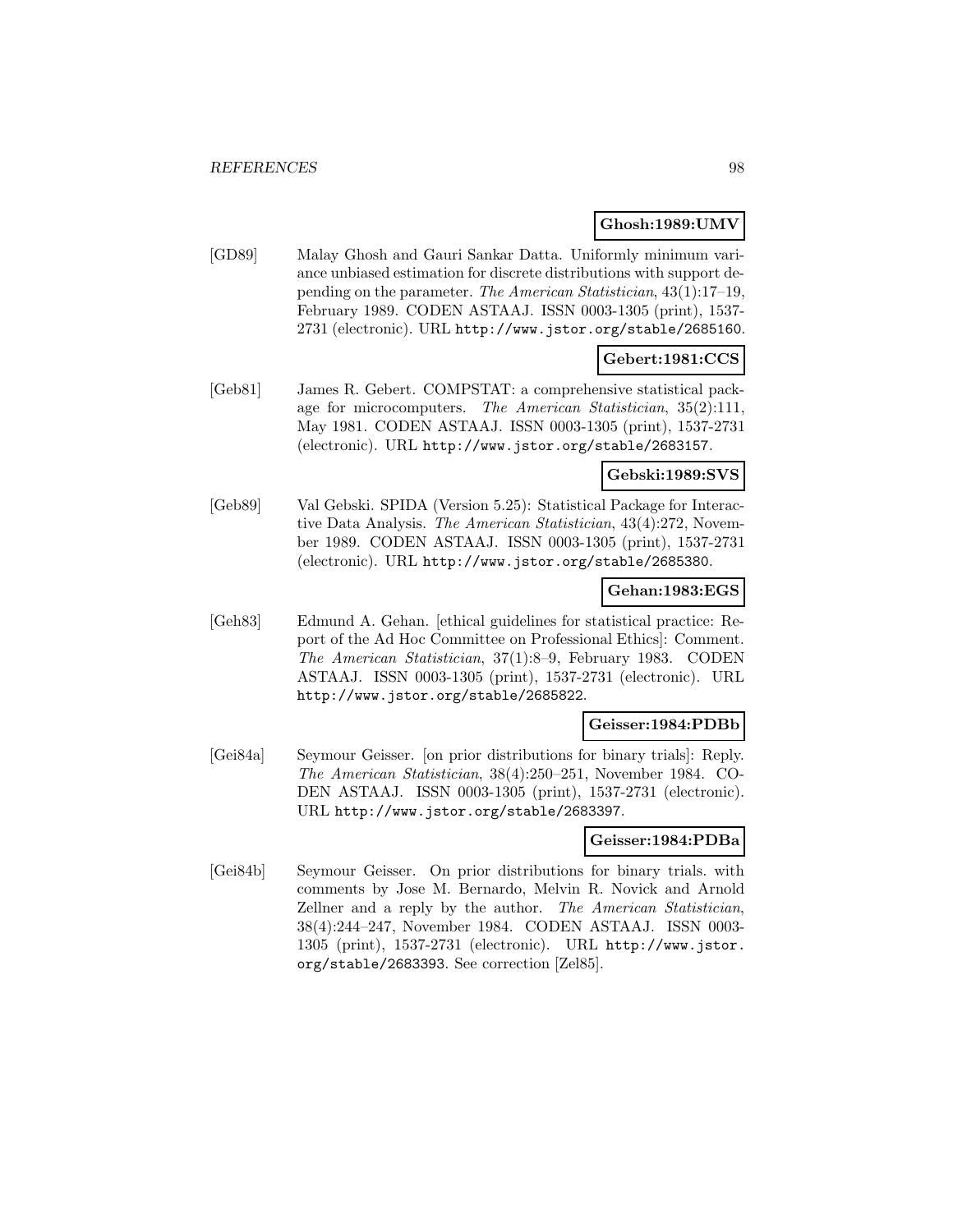### **Gentle:1985:MIS**

[Gen85] James E. Gentle. [more intelligent statistical software and statistical expert systems: Future directions]: Comment. The American Statistician, 39(1):8–9, February 1985. CODEN ASTAAJ. ISSN 0003-1305 (print), 1537-2731 (electronic). URL http://www. jstor.org/stable/2683896.

### **Gentleman:1986:NSE**

[Gen86] Jane F. Gentleman. Note from the section editor. The American Statistician, 40(3):237, August 1986. CODEN ASTAAJ. ISSN 0003-1305 (print), 1537-2731 (electronic). URL http://www. jstor.org/stable/2684557.

### **Gibbons:1980:OSC**

[GF80] Jean D. Gibbons and Rudolf J. Freund. Organizations for statistical consulting at colleges and universities. The American Statistician, 34(3):140–145, August 1980. CODEN ASTAAJ. ISSN 0003- 1305 (print), 1537-2731 (electronic). URL http://www.jstor. org/stable/2683870.

### **Godambe:1985:LE**

[GFL<sup>+</sup>85] V. P. Godambe, Bernhard N. Flury, William C. Louv, Lambertina W. J. Freni-Titulaer, Josue Guzman, Agustin Ayuso, Shey Shiung Sheu, and Leon Katz. Letters to the Editor. The American Statistician, 39(2):156–158, May 1985. CODEN ASTAAJ. ISSN 0003-1305 (print), 1537-2731 (electronic). URL http://www. jstor.org/stable/2682831.

## **Garrett:1980:CPU**

[GG80a] Robert G. Garrett and Thomas I. Goss. A computer program for unbalanced nested analysis of variance. The American Statistician, 34(1):60, February 1980. CODEN ASTAAJ. ISSN 0003- 1305 (print), 1537-2731 (electronic). URL http://www.jstor. org/stable/2683006.

### **Gentle:1980:REI**

[GG80b] James E. Gentle and Walton C. Gregory. Recent enhancements to the IMSL subroutine library. The American Statistician, 34(4):246, November 1980. CODEN ASTAAJ. ISSN 0003-1305 (print), 1537- 2731 (electronic). URL http://www.jstor.org/stable/2684075.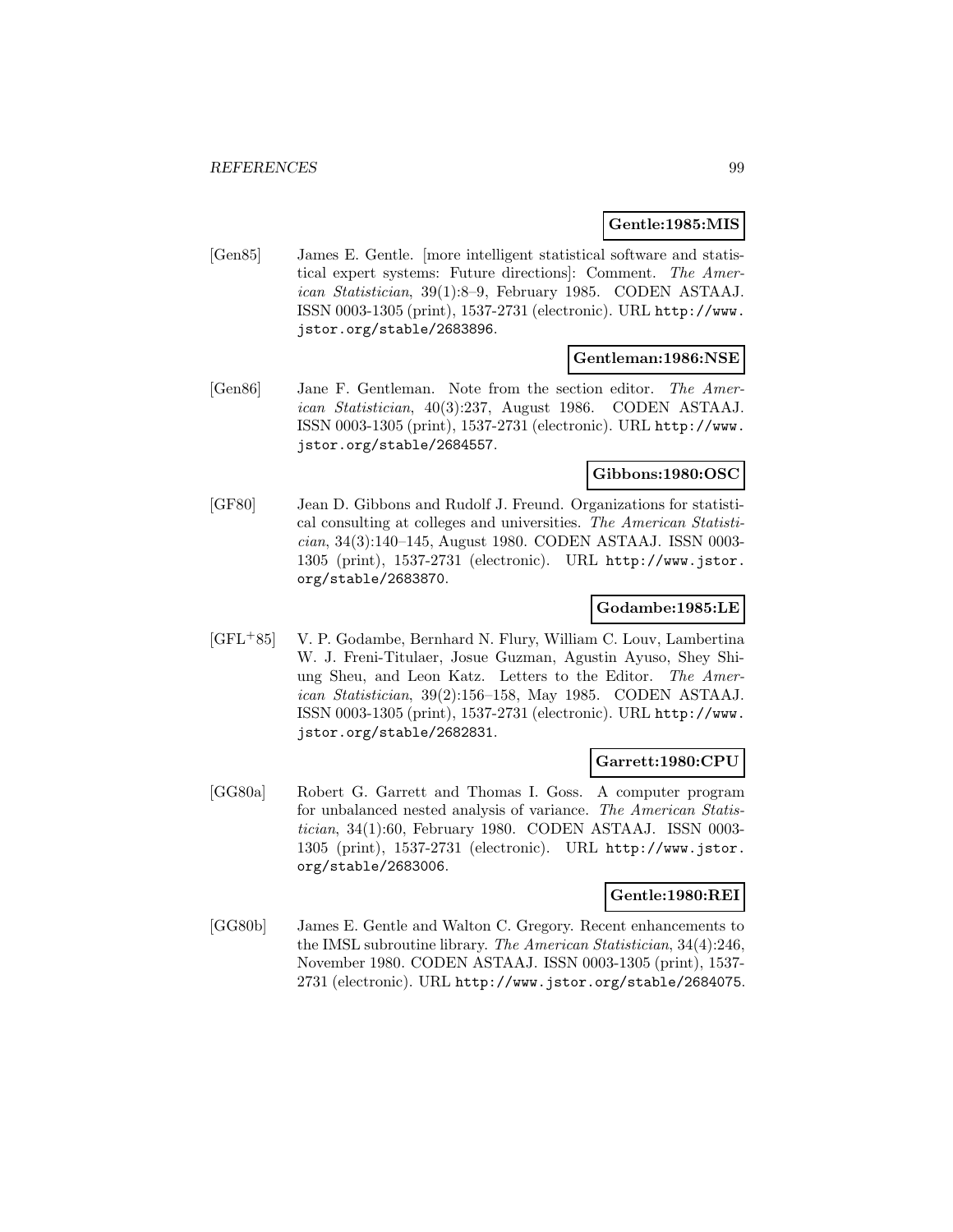### **Greenhouse:1980:JC**

[GH80] Samuel W. Greenhouse and Max Halperin. Jerome Cornfield, 1912–1979. The American Statistician, 34(2):106–107, May 1980. CODEN ASTAAJ. ISSN 0003-1305 (print), 1537-2731 (electronic). URL http://www.jstor.org/stable/2684115.

## **Gale:1982:CBG**

[GH82] Nathan Gale and William C. Halperin. A case for better graphics: The unclassed choropleth map. The American Statistician, 36(4):330–336, November 1982. CODEN ASTAAJ. ISSN 0003- 1305 (print), 1537-2731 (electronic). URL http://www.jstor. org/stable/2683080.

# **Galpin:1984:URR**

[GH84] Jacqueline S. Galpin and Douglas M. Hawkins. The use of recursive residuals in checking model fit in linear regression. The American Statistician, 38(2):94–105, May 1984. CODEN ASTAAJ. ISSN 0003-1305 (print), 1537-2731 (electronic). URL http://www. jstor.org/stable/2683242.

### **Gibberd:1988:RSA**

[GH88] R. W. Gibberd and T. Hakulinen. A relative survival analysis package. The American Statistician, 42(3):230, August 1988. CODEN ASTAAJ. ISSN 0003-1305 (print), 1537-2731 (electronic). URL http://www.jstor.org/stable/2685022.

### **Gilbreath:1980:BRB**

[Gil80] Glenn H. Gilbreath. Book review: [untitled]. The American Statistician, 34(4):237, November 1980. CODEN ASTAAJ. ISSN 0003- 1305 (print), 1537-2731 (electronic). URL http://www.jstor. org/stable/2684071.

### **Gilula:1981:PCS**

[Gil81] Zvi Gilula. On Pearson's chi-squared statistic for independence in two-way contingency tables. The American Statistician, 35(2):96– 97, May 1981. CODEN ASTAAJ. ISSN 0003-1305 (print), 1537- 2731 (electronic). URL http://www.jstor.org/stable/2683148.

### **Gill:1984:CSP**

[Gil84] J. L. Gill. [contrasting split plot and repeated measures experiments and analyses]: Comment. The American Statistician, 38 (1):29–30, February 1984. CODEN ASTAAJ. ISSN 0003-1305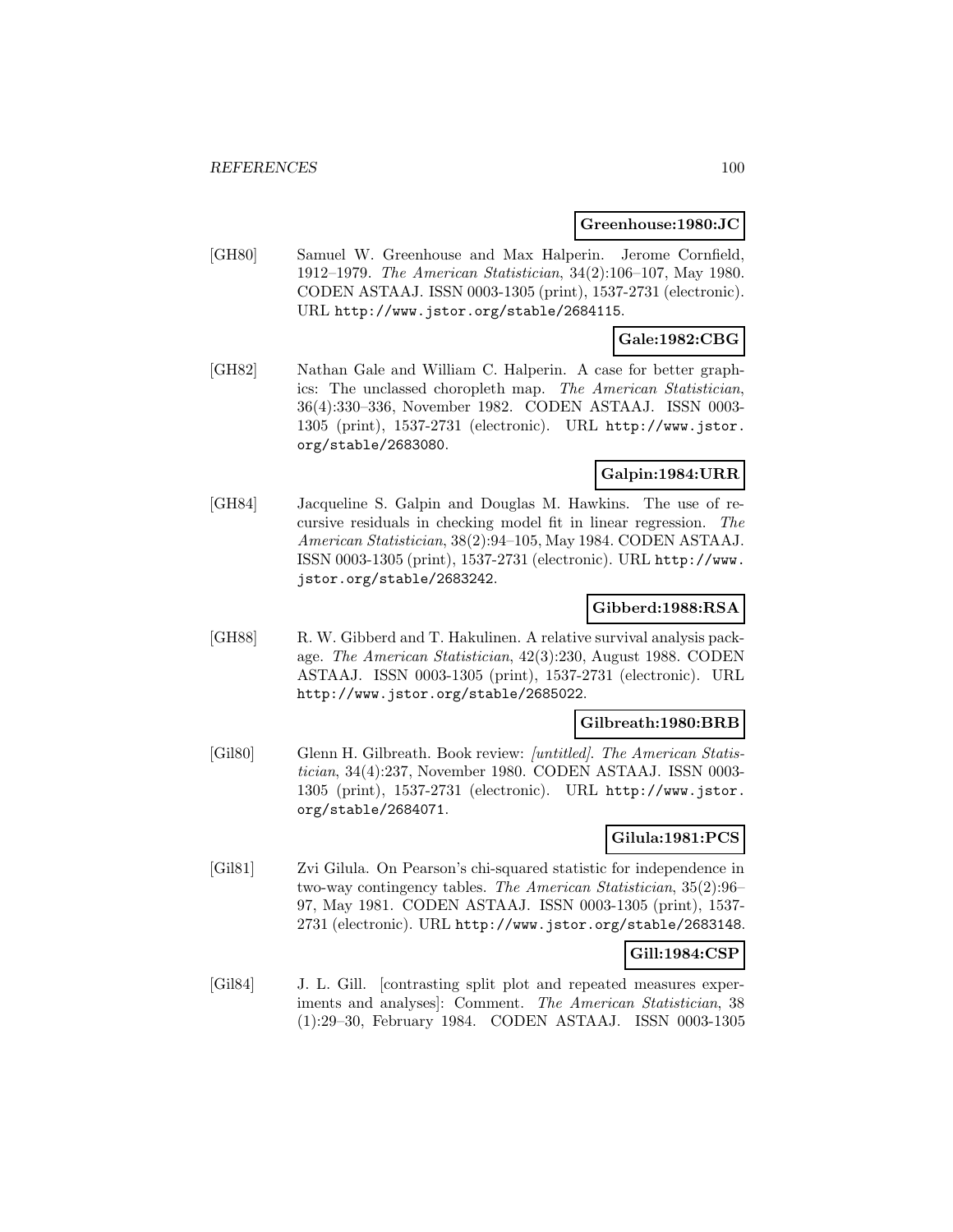(print), 1537-2731 (electronic). URL http://www.jstor.org/ stable/2683554.

# **Gilpin:1986:AAH**

[Gil86] Andrew R. Gilpin. APCLUST: Agglomerative hierarchical clustering analysis program for microcomputers. The American Statistician, 40(1):53, February 1986. CODEN ASTAAJ. ISSN 0003- 1305 (print), 1537-2731 (electronic). URL http://www.jstor. org/stable/2683124.

## **Gaver:1984:RRI**

[GK84] Donald P. Gaver and Karen Kafadar. A retrievable recipe for inverse t. The American Statistician, 38(4):308–311, November 1984. CODEN ASTAAJ. ISSN 0003-1305 (print), 1537-2731 (electronic). URL http://www.jstor.org/stable/2683413.

## **Gardner:1983:AIS**

[GL83] John W. Gardner and Joseph L. Lyon. [alternative interpretations of statistics on health effects of low-level radiation]: Comment. The American Statistician, 37(4):452–453, November 1983. CODEN ASTAAJ. ISSN 0003-1305 (print), 1537-2731 (electronic). URL http://www.jstor.org/stable/2683509.

# **Gleason:1986:TLF**

[Gle86a] John R. Gleason. TURBO RAND: a library for fast Monte Carlo sampling and simulation on microcomputers. The American Statistician, 40(3):233, August 1986. CODEN ASTAAJ. ISSN 0003- 1305 (print), 1537-2731 (electronic). URL http://www.jstor. org/stable/2684551.

#### **Gleser:1986:SNR**

[Gle86b] Leon J. Gleser. Some notes on refereeing. The American Statistician, 40(4):310–312, November 1986. CODEN ASTAAJ. ISSN 0003-1305 (print), 1537-2731 (electronic). URL http://www. jstor.org/stable/2684615.

### **Gleason:1988:ABB**

[Gle88] John R. Gleason. Algorithms for balanced bootstrap simulations. The American Statistician, 42(4):263–266, November 1988. CO-DEN ASTAAJ. ISSN 0003-1305 (print), 1537-2731 (electronic). URL http://www.jstor.org/stable/2685134.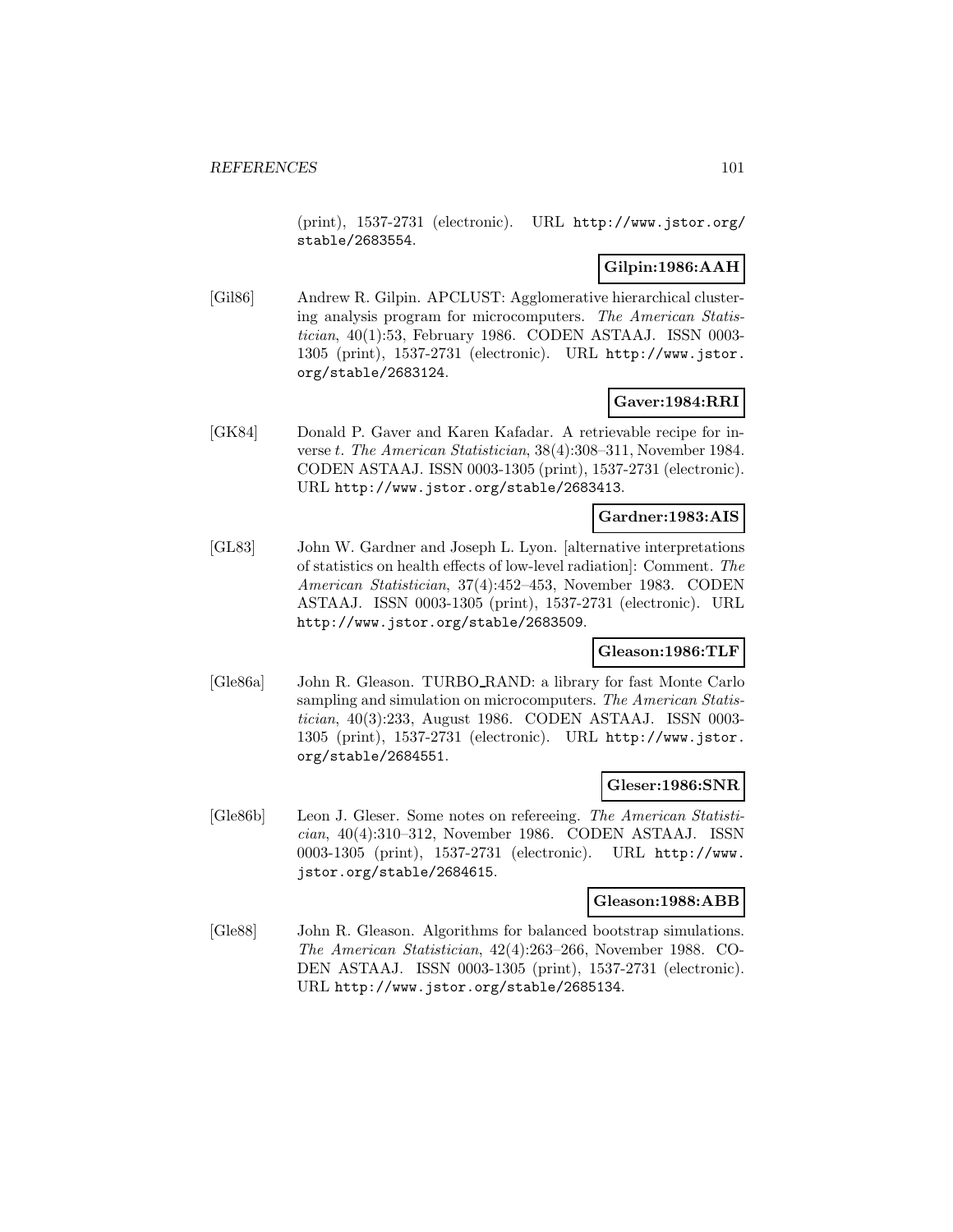### **Gleser:1989:GDM**

[Gle89] Leon Jay Gleser. The gamma distribution as a mixture of exponential distributions. The American Statistician, 43(2):115–117, May 1989. CODEN ASTAAJ. ISSN 0003-1305 (print), 1537-2731 (electronic). URL http://www.jstor.org/stable/2684515.

### **Goodisman:1981:LE**

[GLM<sup>+</sup>81] Leonard D. Goodisman, Fred C. Leone, Morton A. Meyer, Clark C. Abt, and Howard Wainer. Letters to the Editor. The American Statistician, 35(1):56–58, February 1981. CODEN ASTAAJ. ISSN 0003-1305 (print), 1537-2731 (electronic). URL http://www. jstor.org/stable/2683594.

### **Genest:1986:JCB**

[GM86] Christian Genest and Jock MacKay. The joy of copulas: bivariate distributions with uniform marginals. The American Statistician, 40(4):280–283, November 1986. CODEN ASTAAJ. ISSN 0003- 1305 (print), 1537-2731 (electronic). URL http://www.jstor. org/stable/2684602.

### **Gunter:1984:LE**

[GMB<sup>+</sup>84] Bert Gunter, Paul D. Minton, James R. Boen, Carl J. Johnson, William M. Bolstad, D. J. Finney, C. R. Henderson, and Nathan Mantel. Letters to the Editor. The American Statistician, 38 (3):230–233, August 1984. CODEN ASTAAJ. ISSN 0003-1305 (print), 1537-2731 (electronic). URL http://www.jstor.org/ stable/2683669.

# **Good:1985:LE**

[GN85] I. J. Good and Gottfried E. Noether. Letters to the Editor. The American Statistician, 39(1):81, February 1985. CODEN ASTAAJ. ISSN 0003-1305 (print), 1537-2731 (electronic). URL http://www. jstor.org/stable/2683919.

# **Gill:1982:IIC**

[GNS82] D. S. Gill, Kendall E. Nygard, and Muhammad Syamsun. INTEL-REG: An interactive computer package for linear regression analyses. The American Statistician, 36(1):60, February 1982. CODEN ASTAAJ. ISSN 0003-1305 (print), 1537-2731 (electronic). URL http://www.jstor.org/stable/2684097.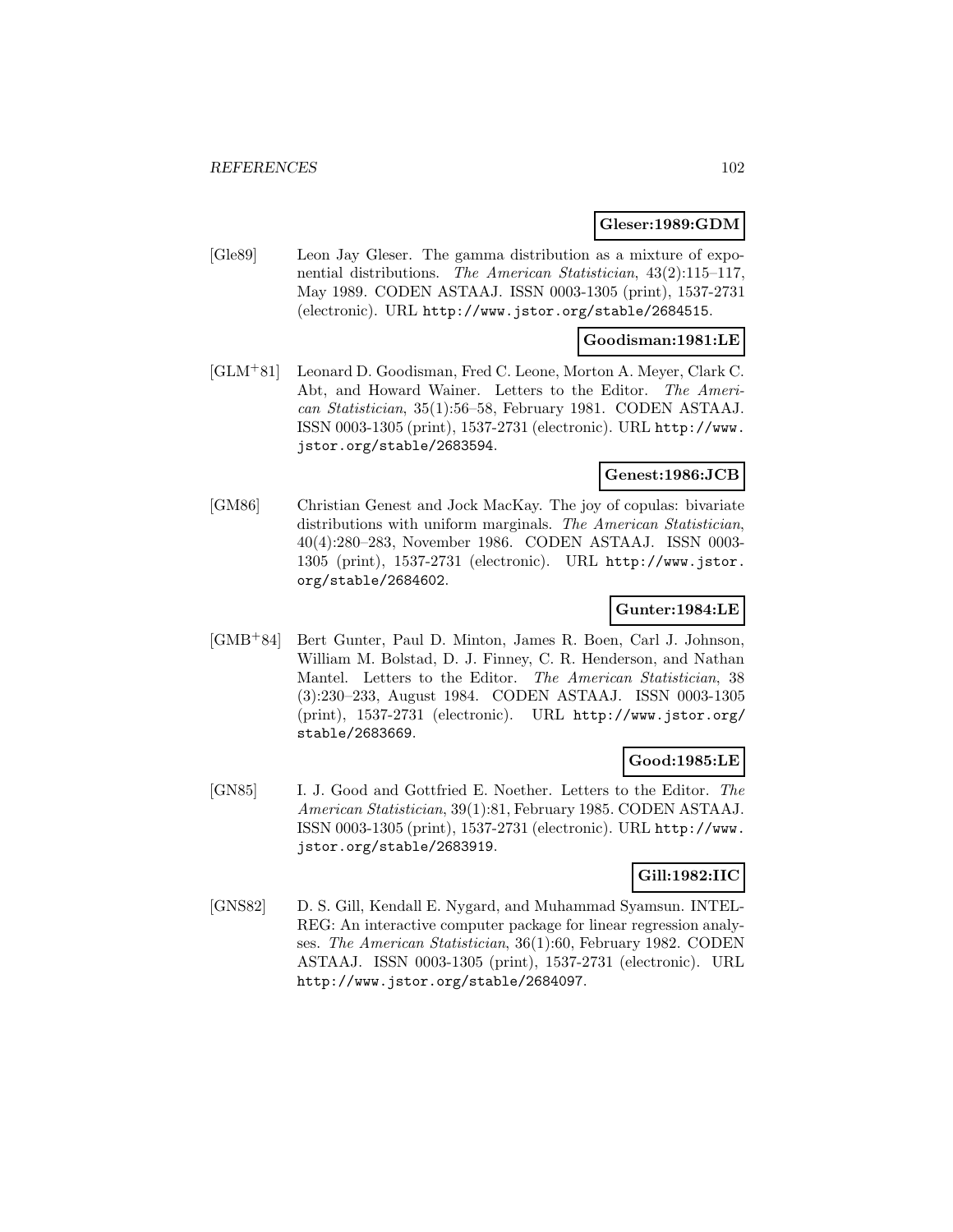### **Godfrey:1985:KRS**

[God85] A. Blanton Godfrey. [the key role of statisticians in the transformation of North American industry]: Comment. The American Statistician, 39(3):231–232, August 1985. CODEN ASTAAJ. ISSN 0003-1305 (print), 1537-2731 (electronic). URL http://www. jstor.org/stable/2683946. See [Joi85a, Wac85, Hah85c, Boa85].

## **Goldstein:1982:PIM**

[Gol82] Michael Goldstein. Preliminary inspection of multivariate data. The American Statistician, 36(4):358–362, November 1982. CO-DEN ASTAAJ. ISSN 0003-1305 (print), 1537-2731 (electronic). URL http://www.jstor.org/stable/2683085.

### **Golbeck:1986:PAC**

[Gol86] Amanda L. Golbeck. Probabilistic approaches to current life table estimation. The American Statistician, 40(3):185–190, August 1986. CODEN ASTAAJ. ISSN 0003-1305 (print), 1537-2731 (electronic). URL http://www.jstor.org/stable/2684533.

### **Goldstein:1988:BRB**

[Gol88] Richard Goldstein. Book review: [untitled]. The American Statistician, 42(3):217–219, August 1988. CODEN ASTAAJ. ISSN 0003- 1305 (print), 1537-2731 (electronic). URL http://www.jstor. org/stable/2685010.

#### **Goldstein:1989:PSS**

[Gol89] Richard Goldstein. Power and sample size via MS/PC-DOS computers. The American Statistician, 43(4):253–260, November 1989. CODEN ASTAAJ. ISSN 0003-1305 (print), 1537-2731 (electronic). URL http://www.jstor.org/stable/2685373.

# **Gonzalez:1980:CFD**

[Gon80] Maria Elena Gonzalez. Characteristics of formulas and data used in the allocation of federal funds. The American Statistician, 34 (4):200–211, November 1980. CODEN ASTAAJ. ISSN 0003- 1305 (print), 1537-2731 (electronic). URL http://www.jstor. org/stable/2684061.

### **Gumpertz:1989:SAI**

[GP89] Marcia Gumpertz and Sastry G. Pantula. A simple approach to inference in random coefficient models. The American Statistician,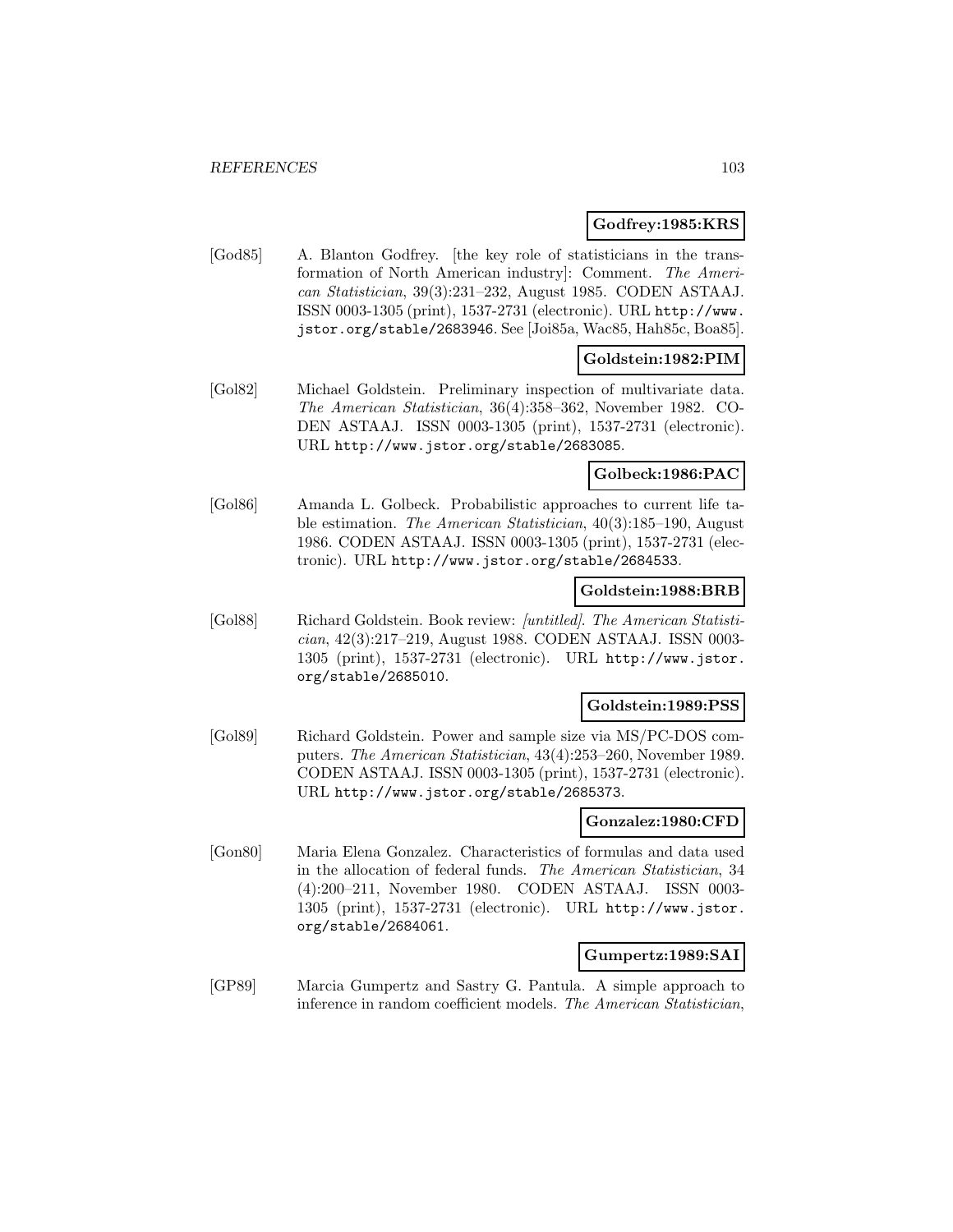43(4):203–210, November 1989. CODEN ASTAAJ. ISSN 0003- 1305 (print), 1537-2731 (electronic). URL http://www.jstor. org/stable/2685362.

## **Greene:1983:LPE**

[Gre83a] William H. Greene. LIMDEP: a program for estimating the parameters of qualitative and limited dependent variable models. The American Statistician, 37(2):170, May 1983. CODEN ASTAAJ. ISSN 0003-1305 (print), 1537-2731 (electronic). URL http://www. jstor.org/stable/2685883.

## **Greenhouse:1983:EGS**

[Gre83b] Samuel W. Greenhouse. [ethical guidelines for statistical practice: Report of the Ad Hoc Committee on Professional Ethics]: Comment. The American Statistician, 37(1):15–16, February 1983. CO-DEN ASTAAJ. ISSN 0003-1305 (print), 1537-2731 (electronic). URL http://www.jstor.org/stable/2685830.

### **Greene:1985:LEM**

[Gre85] William H. Greene. LIMDEP: An econometric modeling program for the IBM PC. The American Statistician, 39(3):210, August 1985. CODEN ASTAAJ. ISSN 0003-1305 (print), 1537-2731 (electronic). URL http://www.jstor.org/stable/2683936.

### **Greenacre:1986:SPP**

[Gre86a] Michael Greenacre. SIMCA: a program to perform simple correspondence analysis. The American Statistician, 40(3):230–231, August 1986. CODEN ASTAAJ. ISSN 0003-1305 (print), 1537-2731 (electronic). URL http://www.jstor.org/stable/2684547.

### **Greene:1986:ASF**

[Gre86b] William Greene. Analysis of survival and failure time data with LIMDEP. The American Statistician, 40(3):234–235, August 1986. CODEN ASTAAJ. ISSN 0003-1305 (print), 1537-2731 (electronic). URL http://www.jstor.org/stable/2684553.

### **Gross:1982:MML**

[Gro82] Alan L. Gross. MLIN: a multivariate linear model program. The American Statistician, 36(1):61, February 1982. CODEN ASTAAJ. ISSN 0003-1305 (print), 1537-2731 (electronic). URL http://www. jstor.org/stable/2684098.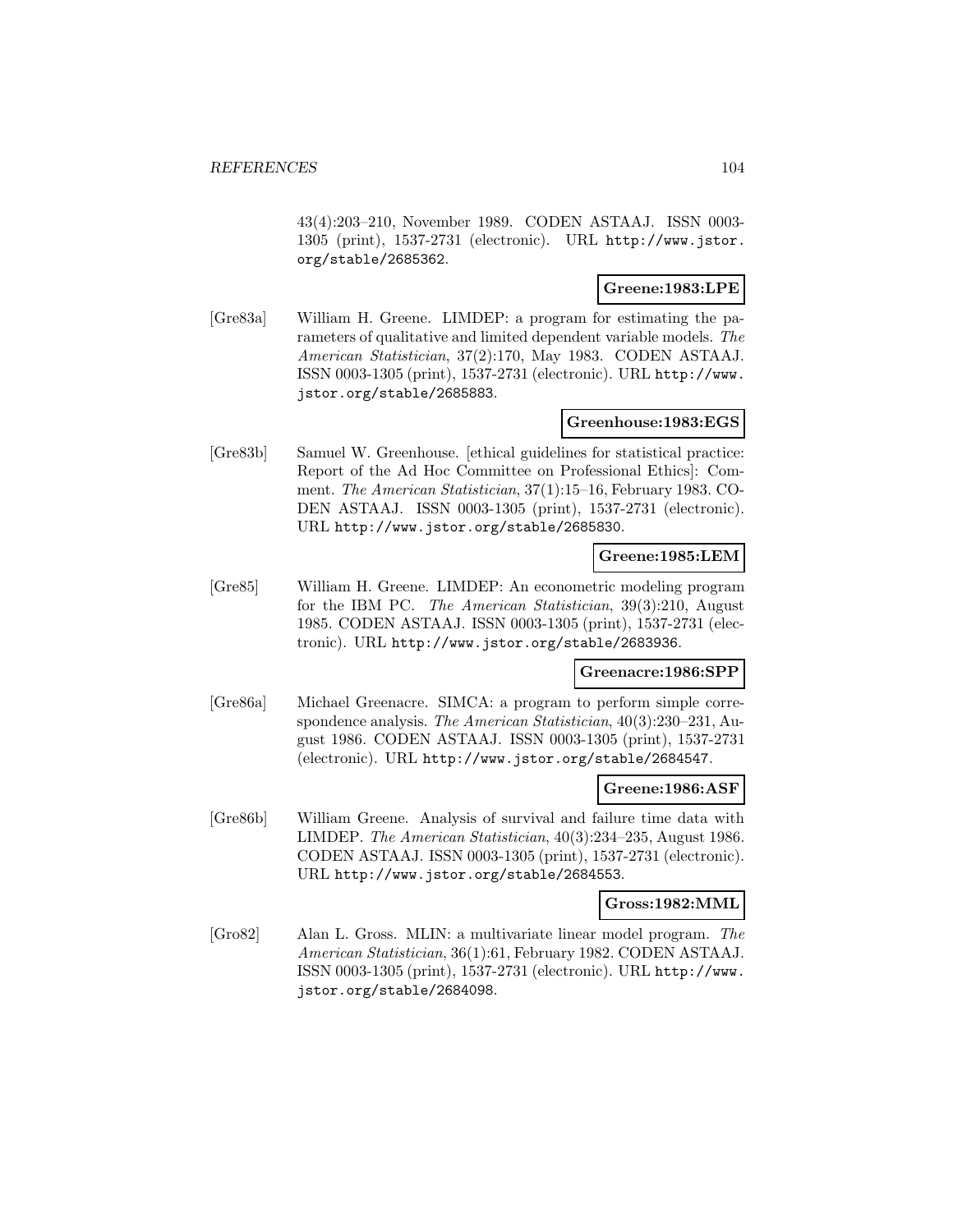### **Groggel:1986:DFT**

[GS86] David J. Groggel and John H. Skillings. Distribution-free tests for main effects in multifactor designs. The American Statistician, 40(2):99–102, May 1986. CODEN ASTAAJ. ISSN 0003- 1305 (print), 1537-2731 (electronic). URL http://www.jstor. org/stable/2684864.

# **Griffin:1982:DNE**

[GSW82] Malcolm P. Griffin, J. Terry Smith, and Donald G. Watts. Deriving the normal and exponential densities using EDA techniques. The American Statistician, 36(4):373–377, November 1982. CODEN ASTAAJ. ISSN 0003-1305 (print), 1537-2731 (electronic). URL http://www.jstor.org/stable/2683090.

## **Guenther:1981:SSF**

[Gue81] William C. Guenther. Sample size formulas for normal theory T tests. The American Statistician, 35(4):243–244, November 1981. CODEN ASTAAJ. ISSN 0003-1305 (print), 1537-2731 (electronic). URL http://www.jstor.org/stable/2683297.

### **Guenther:1987:SIT**

[Gue87] William C. Guenther. Statistical inferences for two one-parameter families. The American Statistician, 41(1):50–52, February 1987. CODEN ASTAAJ. ISSN 0003-1305 (print), 1537-2731 (electronic). URL http://www.jstor.org/stable/2684320.

## **Gunst:1984:CTB**

[Gun84] Richard F. Gunst. Comment: Toward a balanced assessment of collinearity diagnostics. The American Statistician, 38(2):79–82, May 1984. CODEN ASTAAJ. ISSN 0003-1305 (print), 1537-2731 (electronic). URL http://www.jstor.org/stable/2683238.

### **Gupta:1982:QSE**

[Gup82] Shanti S. Gupta. [quality of statistical education: Should ASA assist or assess?]: Comment. The American Statistician, 36(2):94, May 1982. CODEN ASTAAJ. ISSN 0003-1305 (print), 1537-2731 (electronic). URL http://www.jstor.org/stable/2684010.

## **Gussio:1986:DSS**

[Gus86] Rick P. Gussio. DESCRIP-STAT SELECTOR: a microcomputer program using proportional reduction of error coefficients for selecting a measure of central location. The American Statistician, 40(2):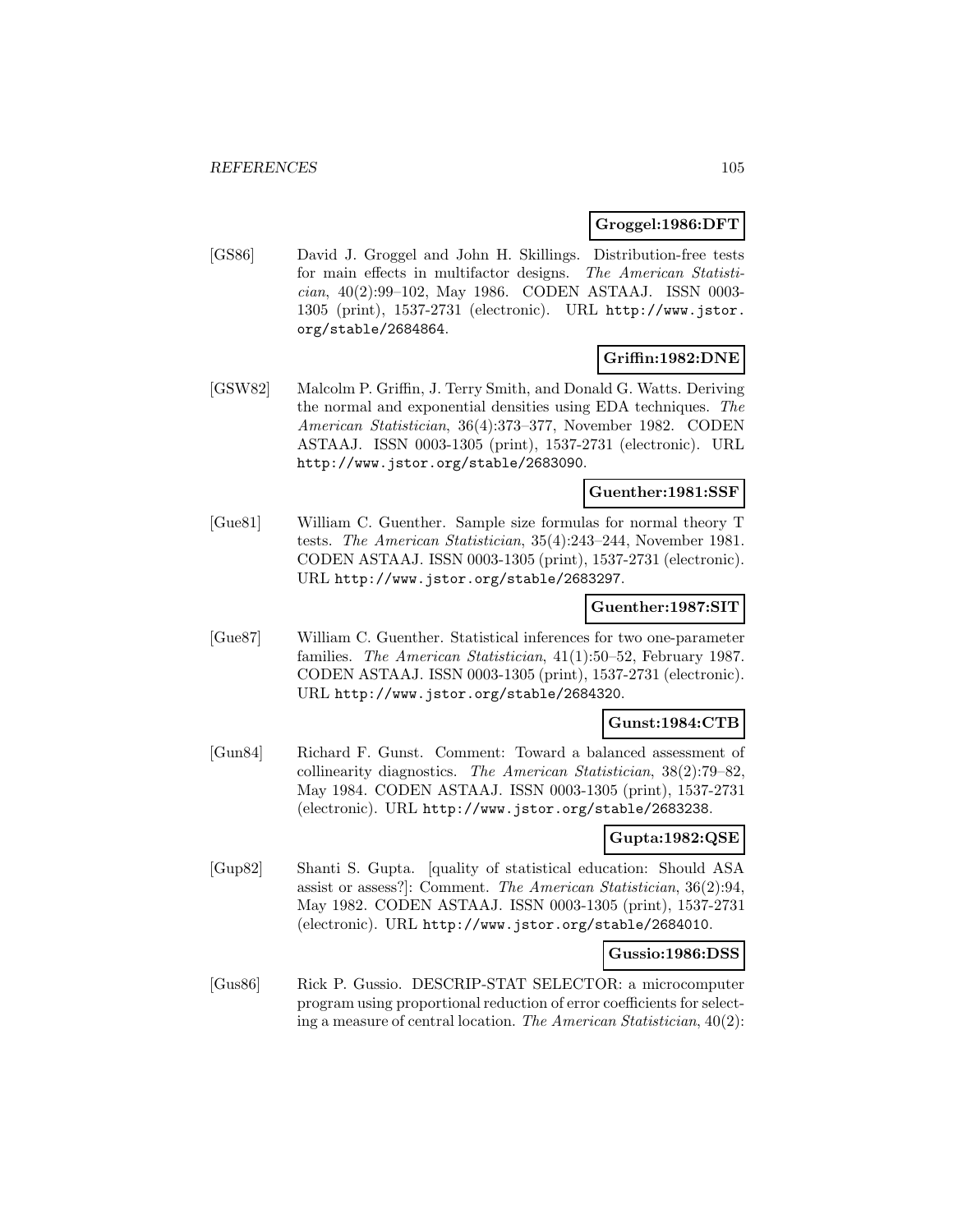171, May 1986. CODEN ASTAAJ. ISSN 0003-1305 (print), 1537- 2731 (electronic). URL http://www.jstor.org/stable/2684885.

### **Gelfand:1980:RVC**

[GW80] Alan E. Gelfand and Crayton C. Walker. Review of the video cassette set: Statistics for Problem Solving and Decision Making. The American Statistician, 34(1):56, February 1980. CODEN ASTAAJ. ISSN 0003-1305 (print), 1537-2731 (electronic). URL http://www. jstor.org/stable/2683001.

## **Goldberg:1981:EMS**

[GW81] Judith D. Goldberg and Janet T. Wittes. The evaluation of medical screening procedures. The American Statistician, 35(1):4–11, February 1981. CODEN ASTAAJ. ISSN 0003-1305 (print), 1537- 2731 (electronic). URL http://www.jstor.org/stable/2683576.

## **Gan:1989:EPO**

[GY89] Gaoxiong Gan and Shie-Shien Yang. An elementary proof of the order-statistics characterization of the Poisson process. The American Statistician, 43(1):45–46, February 1989. CODEN ASTAAJ. ISSN 0003-1305 (print), 1537-2731 (electronic). URL http://www. jstor.org/stable/2685170. See correction [GY90].

### **Gan:1990:CEP**

[GY90] Gaoxiong Gan and Shie-Shien Yang. Correction: "An elementary proof of the order-statistics characterization of the Poisson process" [Amer. Statist. **43** (1989), no. 1, 45–46]. The American Statistician, 44(1):65, ???? 1990. CODEN ASTAAJ. ISSN 0003-1305 (print), 1537-2731 (electronic). See [GY89].

### **Hauck:1984:SRR**

[HA84] Walter W. Hauck and Sharon Anderson. A survey regarding the reporting of simulation studies. The American Statistician, 38 (3):214–216, August 1984. CODEN ASTAAJ. ISSN 0003-1305 (print), 1537-2731 (electronic). URL http://www.jstor.org/ stable/2683659.

### **Hauck:1986:CLS**

[HA86] Walter W. Hauck and Sharon Anderson. A comparison of largesample confidence interval methods for the difference of two binomial probabilities. The American Statistician, 40(4):318–322, November 1986. CODEN ASTAAJ. ISSN 0003-1305 (print), 1537- 2731 (electronic). URL http://www.jstor.org/stable/2684618.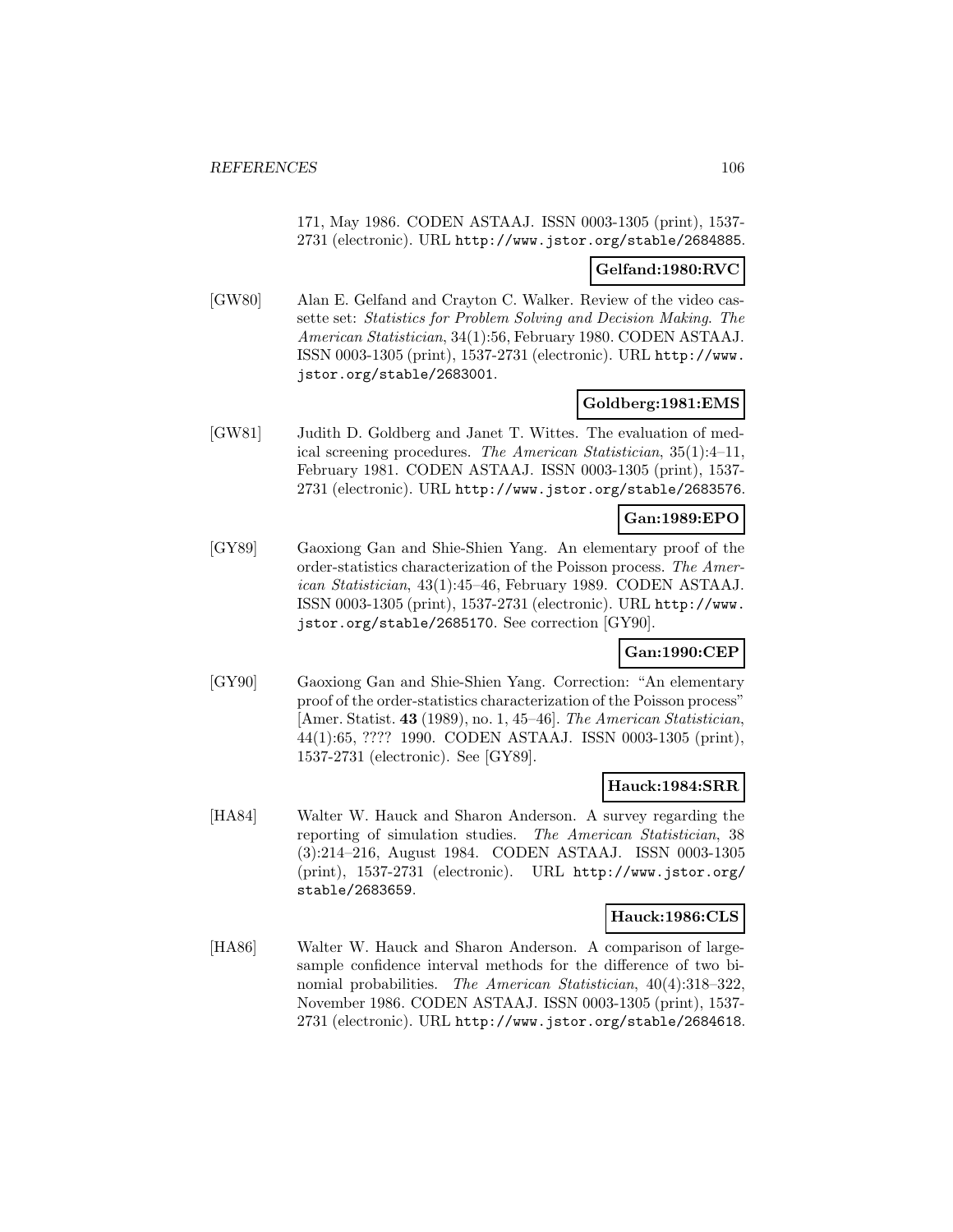### **Holland:1989:FRD**

[HA89] Burt Holland and Mohammad Ahsanullah. Further results on a distribution of meinhold and singpurwalla. The American Statistician, 43(4):216–219, November 1989. CODEN ASTAAJ. ISSN 0003- 1305 (print), 1537-2731 (electronic). URL http://www.jstor. org/stable/2685364.

# **Hacker:1987:MSM**

[Hac87] Carl S. Hacker. Medical statistics at the Medical School of the University of Texas Health Science Center at Houston. The American Statistician, 41(4):266–267, November 1987. CODEN ASTAAJ. ISSN 0003-1305 (print), 1537-2731 (electronic). URL http://www. jstor.org/stable/2684744.

# **Hahn:1985:MISa**

[Hah85a] Gerald J. Hahn. More intelligent statistical software and statistical expert systems: Future directions. The American Statistician, 39(1):1–8, February 1985. CODEN ASTAAJ. ISSN 0003- 1305 (print), 1537-2731 (electronic). URL http://www.jstor. org/stable/2683895.

# **Hahn:1985:MISb**

[Hah85b] Gerald J. Hahn. [more intelligent statistical software and statistical expert systems: Future directions]: Reply. The American Statistician, 39(1):15–16, February 1985. CODEN ASTAAJ. ISSN 0003-1305 (print), 1537-2731 (electronic). URL http://www. jstor.org/stable/2683899.

# **Hahn:1985:KRS**

[Hah85c] Gerald J. Hahn. [the key role of statisticians in the transformation of North American industry]: Comment. The American Statistician, 39(3):229–231, August 1985. CODEN ASTAAJ. ISSN 0003- 1305 (print), 1537-2731 (electronic). URL http://www.jstor. org/stable/2683945. See [Joi85a, Wac85, God85, Boa85].

# **Hahn:1989:SAM**

[Hah89] Gerald J. Hahn. Statistics-aided manufacturing: a look into the future. The American Statistician, 43(2):74–79, May 1989. CODEN ASTAAJ. ISSN 0003-1305 (print), 1537-2731 (electronic). URL http://www.jstor.org/stable/2684502.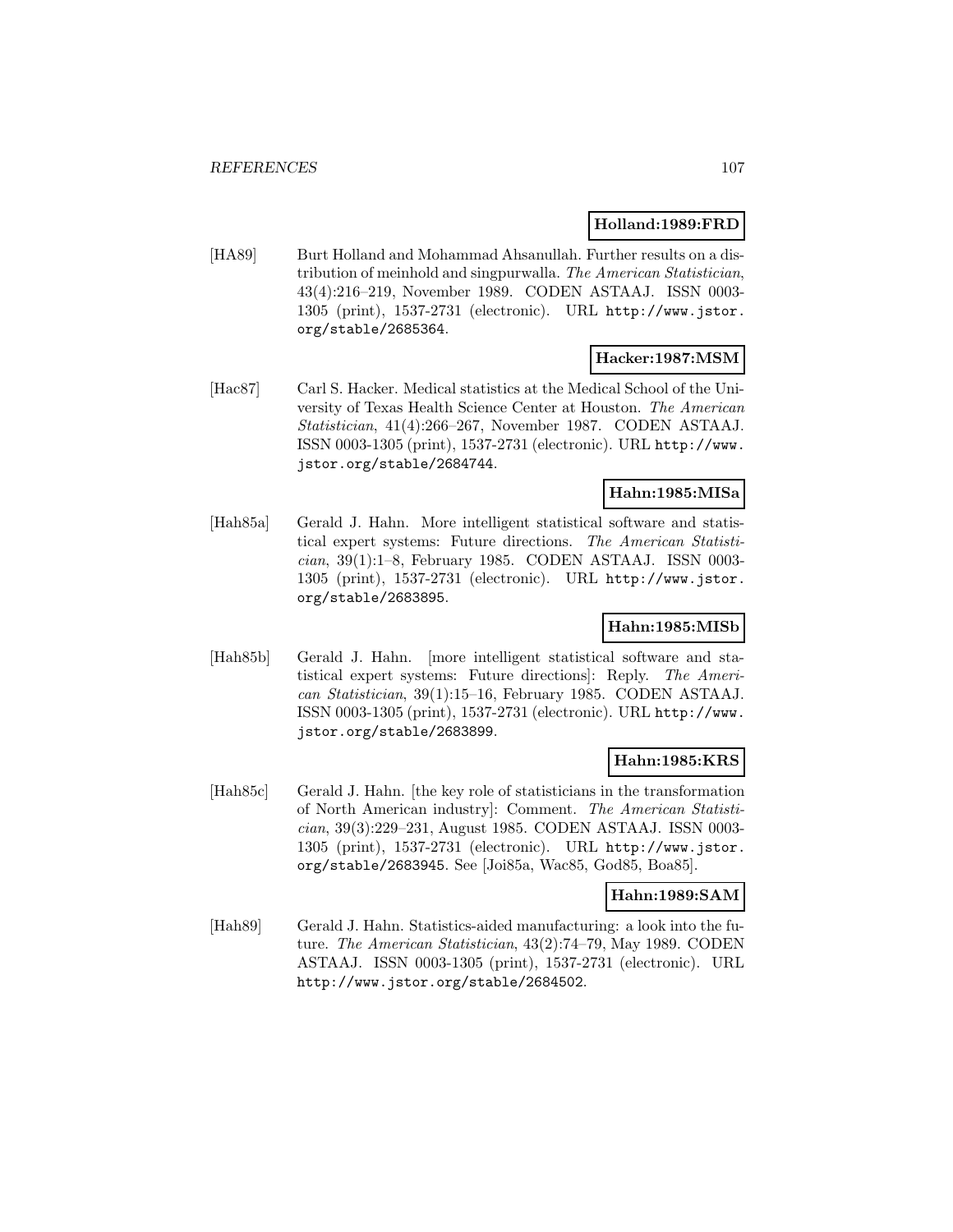# **Hall:1988:RDT**

[Hal88] Bronwyn H. Hall. Recent developments for the TSP program. The American Statistician, 42(1):85–86, February 1988. CODEN AS-TAAJ. ISSN 0003-1305 (print), 1537-2731 (electronic). URL http: //www.jstor.org/stable/2685273.

# **Hallahan:1989:BRB**

[Hal89] Charles Hallahan. Book review: [untitled]. The American Statistician, 43(4):263–266, November 1989. CODEN ASTAAJ. ISSN 0003-1305 (print), 1537-2731 (electronic). URL http://www. jstor.org/stable/2685375.

#### **Hamer:1981:PEC**

[Ham81] Robert M. Hamer. Papers that evaluate computer programs. The American Statistician, 35(4):264, November 1981. CODEN AS-TAAJ. ISSN 0003-1305 (print), 1537-2731 (electronic). URL http: //www.jstor.org/stable/2683308.

# **Hamilton:1983:AISa**

[Ham83a] L. D. Hamilton. Alternative interpretations of statistics on health effects of low-level radiation. The American Statistician, 37(4): 442–451, November 1983. CODEN ASTAAJ. ISSN 0003-1305 (print), 1537-2731 (electronic). URL http://www.jstor.org/ stable/2683507.

### **Hamilton:1983:AISb**

[Ham83b] L. D. Hamilton. [alternative interpretations of statistics on health effects of low-level radiation]: Rejoinder. The American Statistician, 37(4):457–458, November 1983. CODEN ASTAAJ. ISSN 0003-1305 (print), 1537-2731 (electronic). URL http://www. jstor.org/stable/2683512.

### **Hamedani:1984:NLC**

[Ham84] G. G. Hamedani. Nonnormality of linear combinations of normal random variables. The American Statistician, 38(4):295–296, November 1984. CODEN ASTAAJ. ISSN 0003-1305 (print), 1537- 2731 (electronic). URL http://www.jstor.org/stable/2683408.

### **Hampton:1985:SIS**

[Ham85] Angela Hampton. STAT80: An interactive statistical package. The American Statistician, 39(2):143, May 1985. CODEN ASTAAJ.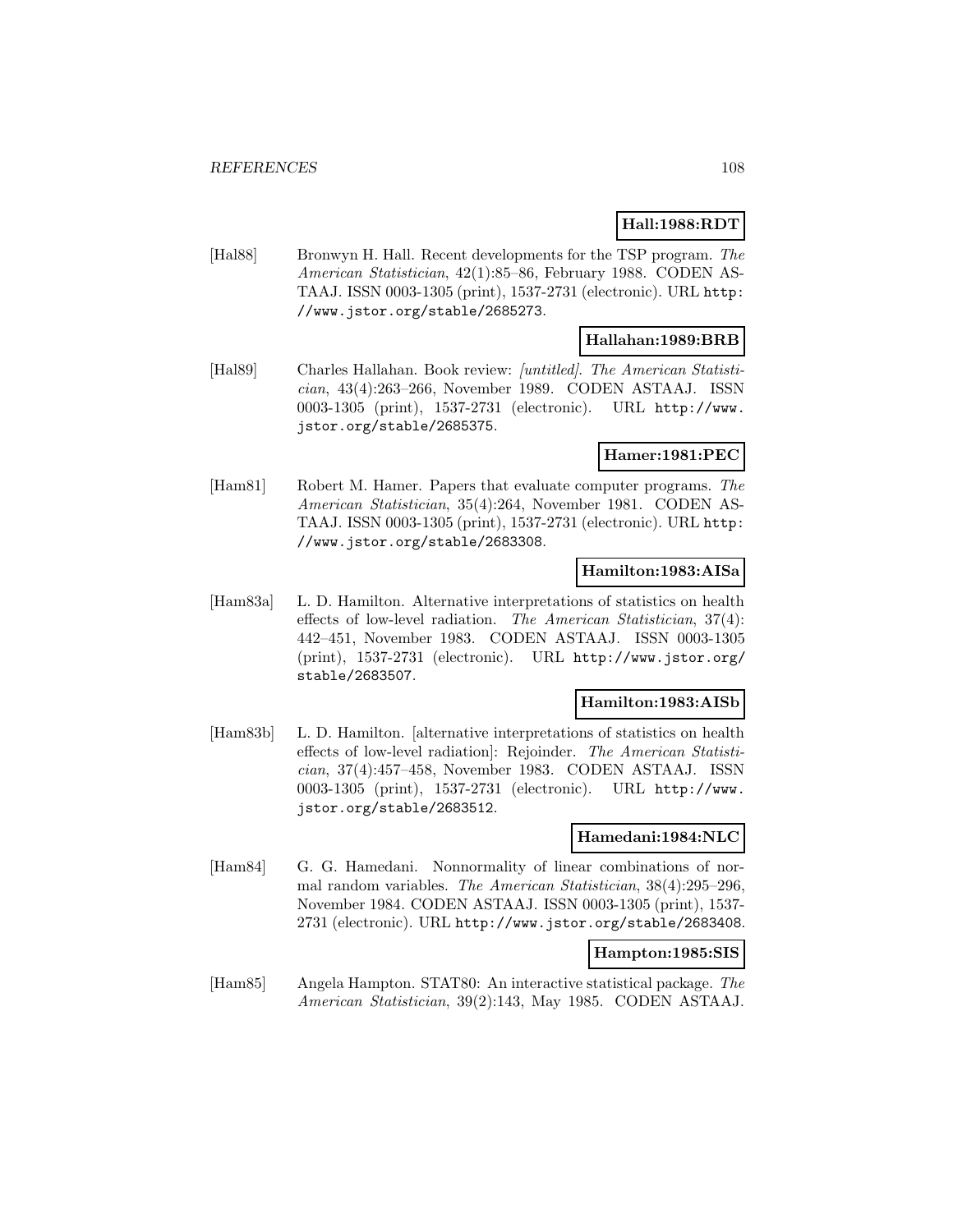ISSN 0003-1305 (print), 1537-2731 (electronic). URL http://www. jstor.org/stable/2682822.

#### **Hamburg:1987:MSK**

[Ham87a] Morris Hamburg. In memoriam: Simon Kuznets, 1901–1985. The American Statistician, 41(2):93–94, May 1987. CODEN ASTAAJ. ISSN 0003-1305 (print), 1537-2731 (electronic). URL http://www. jstor.org/stable/2684218.

## **Hamilton:1987:SCV**

[Ham87b] David Hamilton. Sometimes  $R^2 > r^2 y x_1 + r^2 y x_2$ : Correlated variables are not always redundant. The American Statistician, 41(2):129–132, May 1987. CODEN ASTAAJ. ISSN 0003-1305 (print), 1537-2731 (electronic). URL http://www.jstor.org/ stable/2684224.

## **Han:1983:NNC**

[Han83] Chien-Pai Han. NCSD-noncentral chi-squared distribution. The American Statistician, 37(2):173, May 1983. CODEN ASTAAJ. ISSN 0003-1305 (print), 1537-2731 (electronic). URL http://www. jstor.org/stable/2685887.

# **Han:1985:NNF**

[Han85] Chien-Pai Han. NFD: Noncentral F distribution. The American Statistician, 39(3):211, August 1985. CODEN ASTAAJ. ISSN 0003-1305 (print), 1537-2731 (electronic). URL http://www. jstor.org/stable/2683938.

#### **Han:1989:CTC**

[Han89] Chien-Pai Han. Combining tests for correlation coefficients. The American Statistician, 43(4):211–215, November 1989. CODEN ASTAAJ. ISSN 0003-1305 (print), 1537-2731 (electronic). URL http://www.jstor.org/stable/2685363.

#### **Harter:1980:MAF**

[Har80] H. Leon Harter. Modified asymptotic formulas for critical values of the Kolmogorov test statistic. The American Statistician, 34(2):110–111, May 1980. CODEN ASTAAJ. ISSN 0003-1305 (print), 1537-2731 (electronic). URL http://www.jstor.org/ stable/2684117.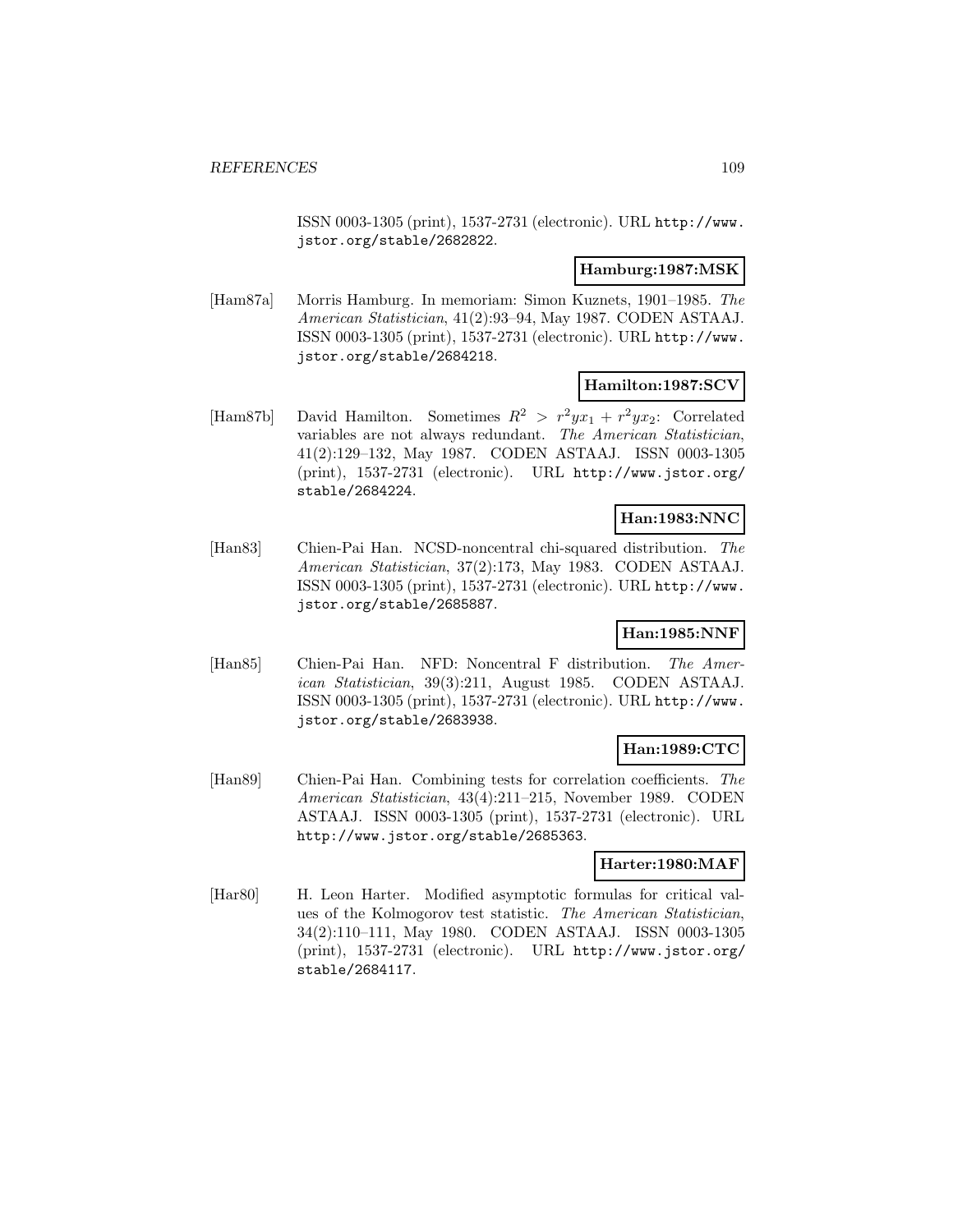### **Harley:1986:EPT**

[Har86a] Dwight Harley. EQUORM: a program to test the homogeneity of a set of correlation matrices. The American Statistician, 40(1):51, February 1986. CODEN ASTAAJ. ISSN 0003-1305 (print), 1537- 2731 (electronic). URL http://www.jstor.org/stable/2683120.

#### **Harley:1986:HHF**

[Har86b] Dwight Harley. HIFACT: Hierarchical factor analysis. The American Statistician, 40(4):307–308, November 1986. CODEN AS-TAAJ. ISSN 0003-1305 (print), 1537-2731 (electronic). URL http: //www.jstor.org/stable/2684613.

#### **Harville:1986:UOL**

[Har86c] David A. Harville. Using ordinary least squares software to compute combined intra-interblock estimates of treatment contrasts. The American Statistician, 40(2):153–157, May 1986. CODEN ASTAAJ. ISSN 0003-1305 (print), 1537-2731 (electronic). URL http://www.jstor.org/stable/2684879.

### **Harris:1988:ER**

[Har88] Bernard Harris. Election recounting. The American Statistician, 42(1):66–68, February 1988. CODEN ASTAAJ. ISSN 0003-1305 (print), 1537-2731 (electronic). URL http://www.jstor.org/ stable/2685264.

#### **Hasselblad:1981:DPF**

[Has81] Victor Hasselblad. DISFIT: a program for fitting discrete distributions to data. The American Statistician, 35(4):260, November 1981. CODEN ASTAAJ. ISSN 0003-1305 (print), 1537-2731 (electronic). URL http://www.jstor.org/stable/2683305.

# **Hastie:1987:CLD**

[Has87] Trevor Hastie. A closer look at the deviance. The American Statistician, 41(1):16–20, February 1987. CODEN ASTAAJ. ISSN 0003- 1305 (print), 1537-2731 (electronic). URL http://www.jstor. org/stable/2684312.

#### **Hauck:1983:NCB**

[Hau83] Walter W. Hauck. A note on confidence bands for the logistic response curve. The American Statistician, 37(2):158–160, May 1983. CODEN ASTAAJ. ISSN 0003-1305 (print), 1537-2731 (electronic). URL http://www.jstor.org/stable/2685879.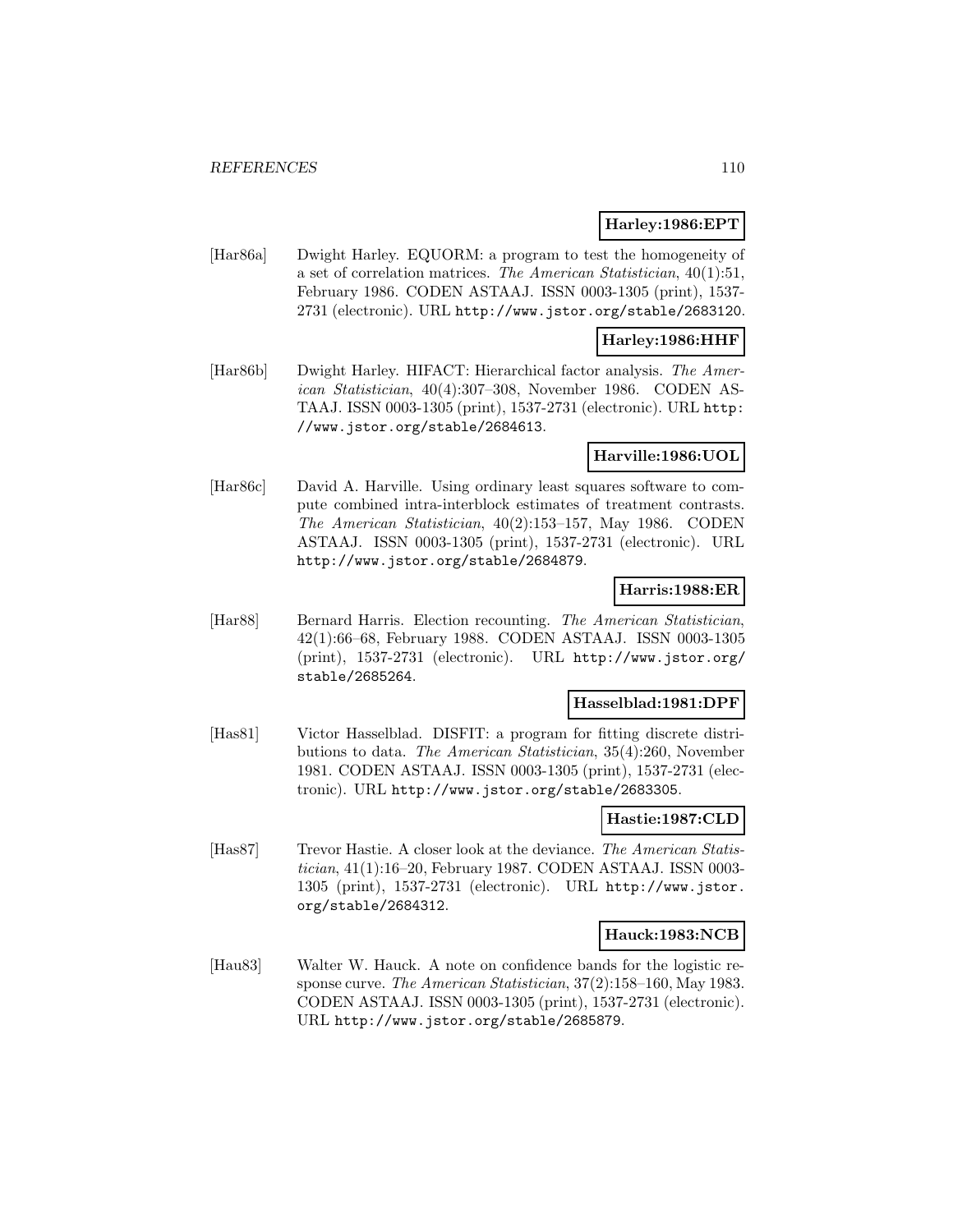#### **Hawkins:1980:NFR**

[Haw80] Douglas M. Hawkins. A note on fitting a regression without an intercept term. The American Statistician, 34(4):233, November 1980. CODEN ASTAAJ. ISSN 0003-1305 (print), 1537-2731 (electronic). URL http://www.jstor.org/stable/2684067.

#### **Hawkins:1989:USD**

[Haw89] D. L. Hawkins. Using U statistics to derive the asymptotic distribution of Fisher's Z statistic. The American Statistician, 43 (4):235–237, November 1989. CODEN ASTAAJ. ISSN 0003- 1305 (print), 1537-2731 (electronic). URL http://www.jstor. org/stable/2685369.

## **Henry:1986:BRB**

[HB86] Neil W. Henry and David F. Bauer. Book review: [untitled]. The American Statistician, 40(1):50–51, February 1986. CODEN AS-TAAJ. ISSN 0003-1305 (print), 1537-2731 (electronic). URL http: //www.jstor.org/stable/2683119.

# **Heiny:1986:BBE**

[HC86] Robert L. Heiny and Carl E. Crosswhite. Best-ball events in golf: An application of the multinomial distribution. The American Statistician, 40(4):316–317, November 1986. CODEN ASTAAJ. ISSN 0003-1305 (print), 1537-2731 (electronic). URL http://www. jstor.org/stable/2684617.

#### **Hosmer:1984:ITD**

[HE84] Trina Hosmer and Robert Edwards. Imaging: a tool for data reduction. The American Statistician, 38(4):322–327, November 1984. CODEN ASTAAJ. ISSN 0003-1305 (print), 1537-2731 (electronic). URL http://www.jstor.org/stable/2683427.

#### **Heffernan:1988:NMS**

[Hef88] Peter M. Heffernan. New measures of spread and a simpler formula for the normal distribution. The American Statistician, 42(2):100– 102, May 1988. CODEN ASTAAJ. ISSN 0003-1305 (print), 1537- 2731 (electronic). URL http://www.jstor.org/stable/2684480.

#### **Heiberger:1981:SEDa**

[Hei81a] Richard M. Heiberger. The specification of experimental designs to ANOVA programs. The American Statistician, 35(2):98–104,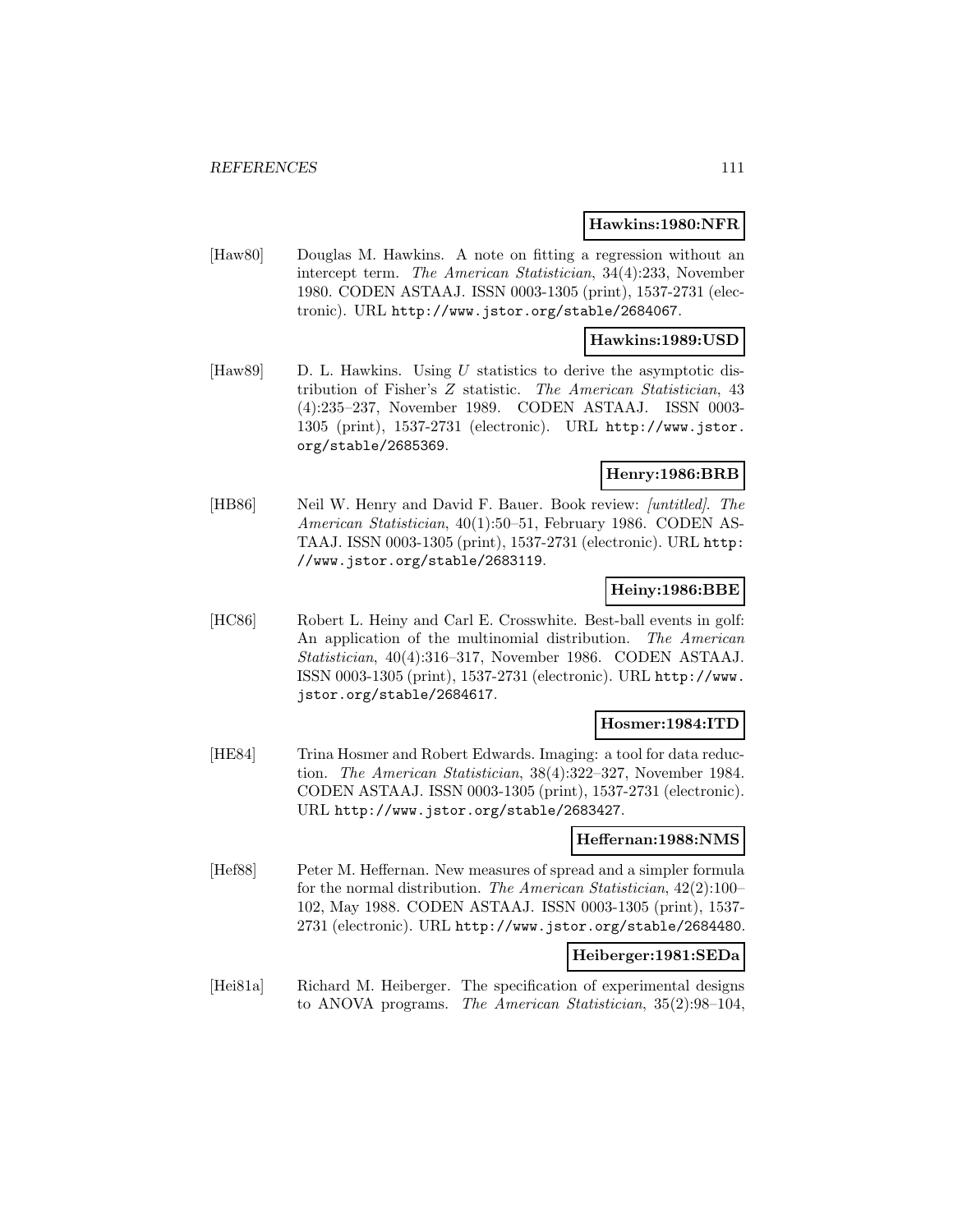May 1981. CODEN ASTAAJ. ISSN 0003-1305 (print), 1537-2731 (electronic). URL http://www.jstor.org/stable/2683149.

#### **Heiberger:1981:SEDb**

[Hei81b] Richard M. Heiberger. [the specification of experimental designs to ANOVA programs]: Reply. The American Statistician, 35(2):108, May 1981. CODEN ASTAAJ. ISSN 0003-1305 (print), 1537-2731 (electronic). URL http://www.jstor.org/stable/2683154.

#### **Heiselbetz:1986:PEP**

[Hei86] Carina Heiselbetz. PLANUNG: Experimental planning facility. The American Statistician, 40(1):58, February 1986. CODEN AS-TAAJ. ISSN 0003-1305 (print), 1537-2731 (electronic). URL http: //www.jstor.org/stable/2683132.

## **Helms:1988:MSH**

[Hel88] Ronald W. Helms. Manipulating statistical hypotheses and tests as Boolean functions. The American Statistician, 42(4):253–256, November 1988. CODEN ASTAAJ. ISSN 0003-1305 (print), 1537- 2731 (electronic). URL http://www.jstor.org/stable/2685132.

### **Henstridge:1983:TTS**

[Hen83] John D. Henstridge. TSA — a time series package. The American Statistician, 37(2):171–172, May 1983. CODEN ASTAAJ. ISSN 0003-1305 (print), 1537-2731 (electronic). URL http://www. jstor.org/stable/2685885.

### **Herr:1980:HUG**

[Her80] David G. Herr. On the history of the use of geometry in the general linear model. The American Statistician, 34(1):43–47, February 1980. CODEN ASTAAJ. ISSN 0003-1305 (print), 1537-2731 (electronic). URL http://www.jstor.org/stable/2682995.

#### **Herr:1986:HAU**

[Her86] David G. Herr. On the history of ANOVA in unbalanced, factorial designs: the first 30 years. The American Statistician, 40 (4):265–270, November 1986. CODEN ASTAAJ. ISSN 0003- 1305 (print), 1537-2731 (electronic). URL http://www.jstor. org/stable/2684597.

## **Habbema:1983:ISS**

[HG83] J. D. F. Habbema and G. J. Gelpke. INDEP-SELECT: Selection of variables in diagnostic and prognostic problems. The American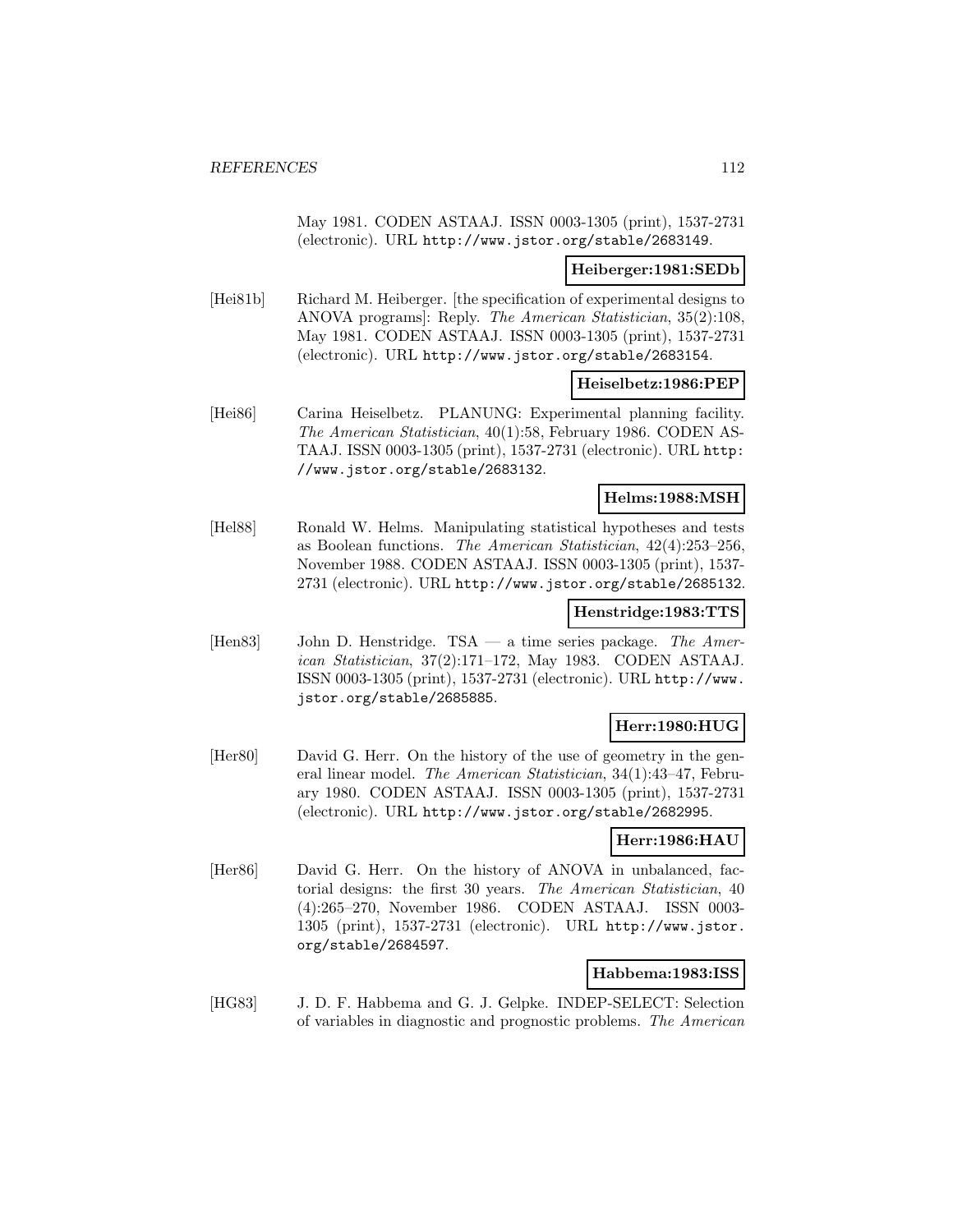Statistician, 37(2):171, May 1983. CODEN ASTAAJ. ISSN 0003- 1305 (print), 1537-2731 (electronic). URL http://www.jstor. org/stable/2685884.

## **Hines:1987:QGP**

[HH87] W. G. S. Hines and R. J. O'Hara Hines. Quick graphical power-law transformation selection. The American Statistician, 41(1):21–24, February 1987. CODEN ASTAAJ. ISSN 0003-1305 (print), 1537- 2731 (electronic). URL http://www.jstor.org/stable/2684313.

# **Halperin:1982:DO**

[HHF82] William E. Halperin, Patricia A. Honchar, and Marilyn A. Fingerhut. Dioxin: An overview. The American Statistician, 36 (3):285–289, August 1982. CODEN ASTAAJ. ISSN 0003-1305 (print), 1537-2731 (electronic). URL http://www.jstor.org/ stable/2683845.

## **Hidiroglou:1986:CSR**

[Hid86] M. A. Hidiroglou. The construction of a self-representing stratum of large units in survey design. The American Statistician, 40 (1):27–31, February 1986. CODEN ASTAAJ. ISSN 0003-1305 (print), 1537-2731 (electronic). URL http://www.jstor.org/ stable/2683113.

# **Higgins:1982:QSE**

[Hig82] James J. Higgins. [quality of statistical education: Should ASA assist or assess?]: Comment. The American Statistician, 36(2):94– 95, May 1982. CODEN ASTAAJ. ISSN 0003-1305 (print), 1537- 2731 (electronic). URL http://www.jstor.org/stable/2684011.

## **Hill:1983:WIC**

[Hil83] William J. Hill. [what industry can do for statistics]: Comment. The American Statistician, 37(1):29–30, February 1983. CODEN ASTAAJ. ISSN 0003-1305 (print), 1537-2731 (electronic). URL http://www.jstor.org/stable/2685839.

### **Hildebrand:1984:LMP**

[Hil84] David K. Hildebrand. Lord's MAD paradox and Jensen's inequality. The American Statistician, 38(4):296–297, November 1984. CODEN ASTAAJ. ISSN 0003-1305 (print), 1537-2731 (electronic). URL http://www.jstor.org/stable/2683409.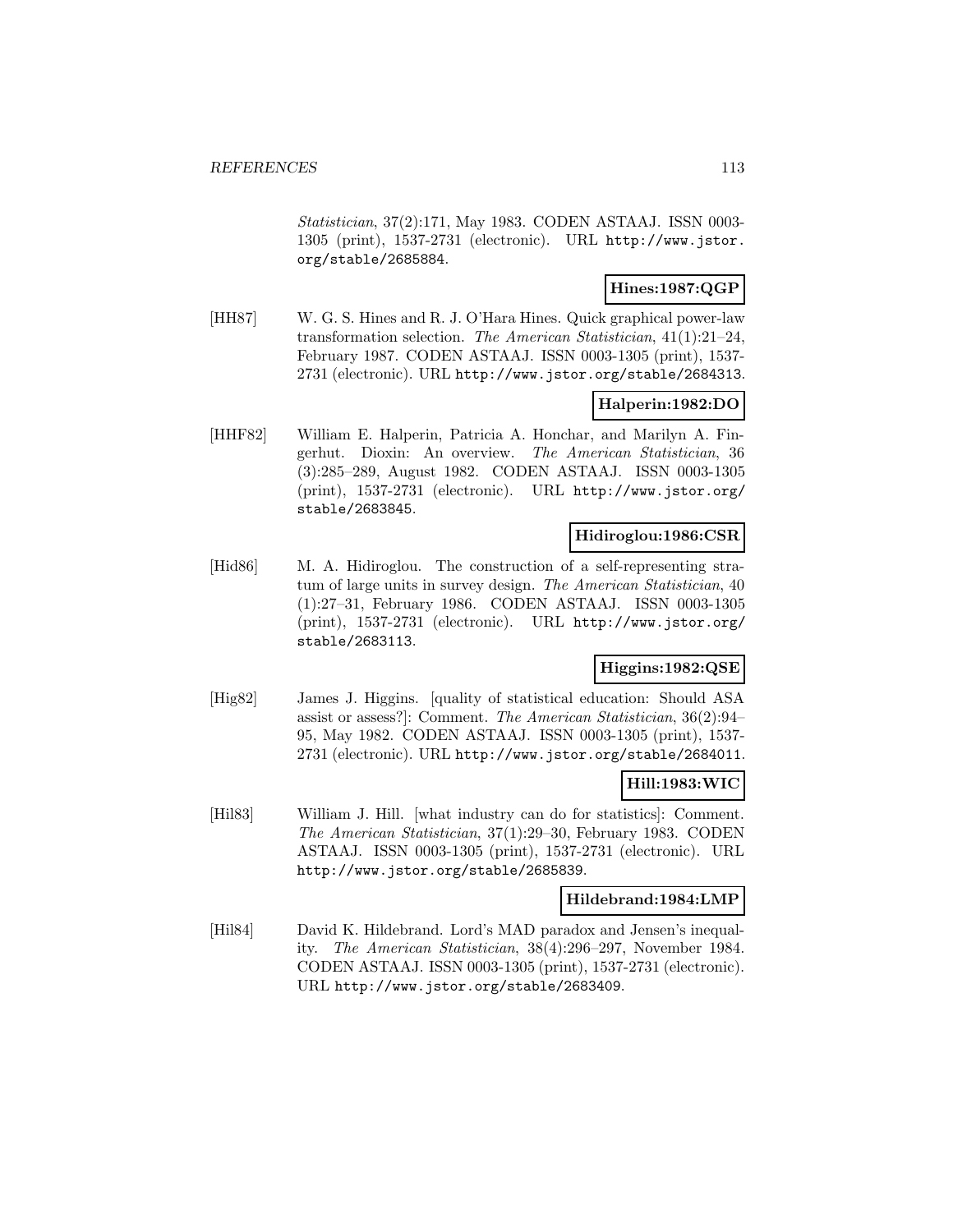### **Hilfiger:1985:BRB**

[Hil85] John Jay Hilfiger. Book review: [untitled]. The American Statistician, 39(3):213–215, August 1985. CODEN ASTAAJ. ISSN 0003- 1305 (print), 1537-2731 (electronic). URL http://www.jstor. org/stable/2683940.

# **Hill:1987:VLP**

[Hil87] Bruce M. Hill. The validity of the Likelihood Principle. The American Statistician, 41(2):95–100, May 1987. CODEN ASTAAJ. ISSN 0003-1305 (print), 1537-2731 (electronic). URL http://www. jstor.org/stable/2684219.

# **Hill:1988:OIP**

[Hil88] Bruce M. Hill. [optimal information processing and Bayes's theorem]: Comment. The American Statistician, 42(4):281–282, November 1988. CODEN ASTAAJ. ISSN 0003-1305 (print), 1537- 2731 (electronic). URL http://www.jstor.org/stable/2685145.

## **Hinkins:1980:RPC**

[Hin80] Susan Hinkins. RFACTOR — a program to create Rubin's factorization when there are incomplete multivariate data. The American Statistician, 34(3):182–183, August 1980. CODEN ASTAAJ. ISSN 0003-1305 (print), 1537-2731 (electronic). URL http://www. jstor.org/stable/2683882.

# **Hintze:1982:NCC**

[Hin82] Jerry L. Hintze. NUMBER CRUNCHER: a complete statistical package for microcomputers. The American Statistician, 36(4):386, November 1982. CODEN ASTAAJ. ISSN 0003-1305 (print), 1537- 2731 (electronic). URL http://www.jstor.org/stable/2683097.

# **Hintze:1988:NGA**

[Hin88] Jerry Hintze. NCSS-graphics: An advanced statistical graphics package for MS-DOS microcomputers. The American Statistician, 42(3):230–231, August 1988. CODEN ASTAAJ. ISSN 0003- 1305 (print), 1537-2731 (electronic). URL http://www.jstor. org/stable/2685023.

## **Hjort:1988:EPN**

[Hjo88] Nils Lid Hjort. The eccentric part of the noncentral chi square. The American Statistician, 42(2):130–132, May 1988. CODEN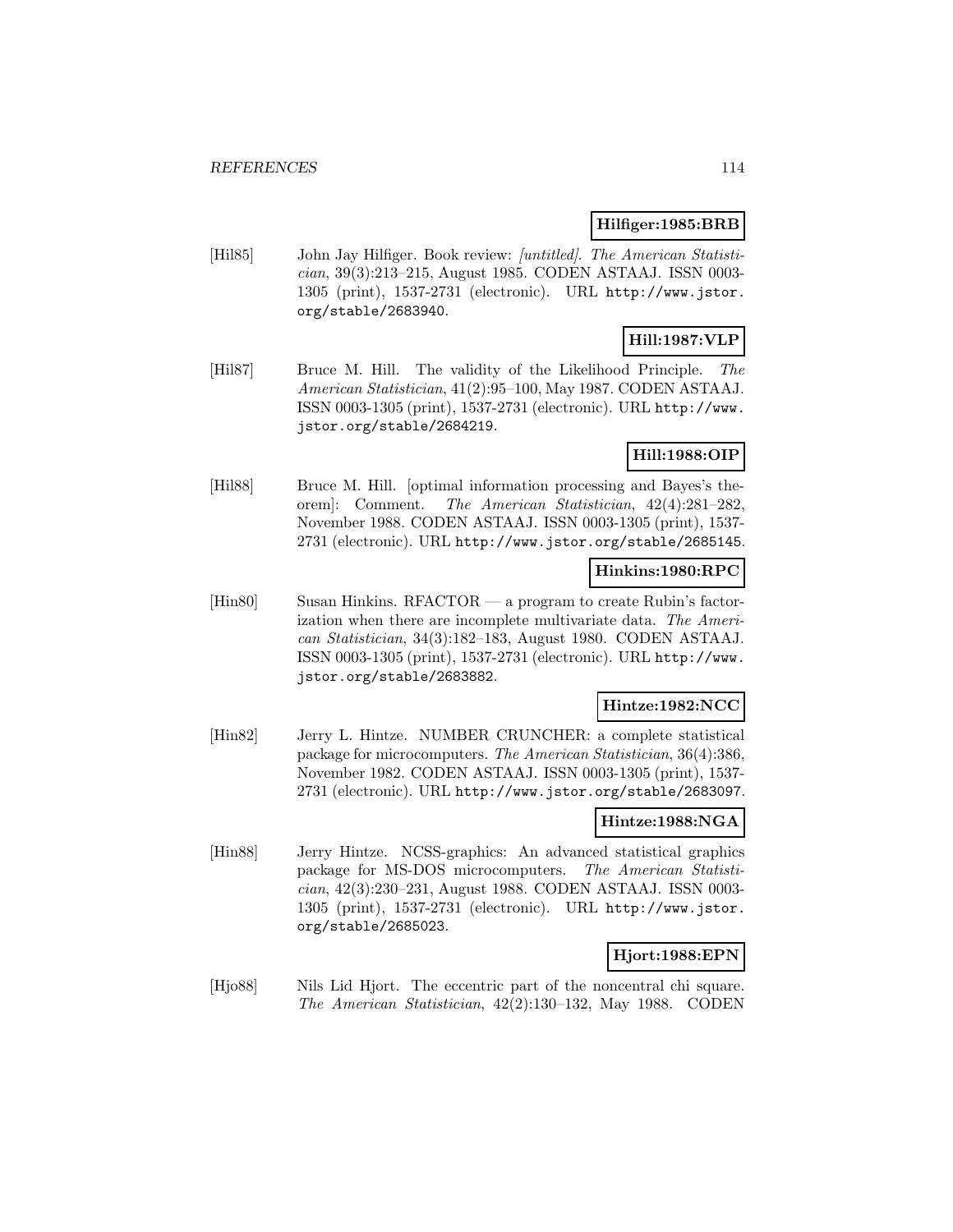ASTAAJ. ISSN 0003-1305 (print), 1537-2731 (electronic). URL http://www.jstor.org/stable/2684485.

#### **Hartigan:1984:MTR**

[HK84] J. A. Hartigan and Beat Kleiner. A mosaic of television ratings. The American Statistician, 38(1):32–35, February 1984. CODEN ASTAAJ. ISSN 0003-1305 (print), 1537-2731 (electronic). URL http://www.jstor.org/stable/2683556.

# **Harley:1987:HPT**

[HL87] Dwight D. Harley and R. P. Bryce Larke. HOMPRO: a program to test the homogeneity of a set of proportions. The American Statistician, 41(4):333, November 1987. CODEN ASTAAJ. ISSN 0003- 1305 (print), 1537-2731 (electronic). URL http://www.jstor. org/stable/2684765.

## **Harrell:1987:LE**

[HLT<sup>+</sup>87] Frank E. Harrell, Jr., Kerry L. Lee, James R. Thompson, Rick L. Edgeman, Lawrence M. Leemis, Nathan Mantel, Paul D. James, R. W. Farebrother, Jerome P. Keating, Robert L. Mason, Michael E. Welch, George T. Diderrich, I. J. Good, and George Casella. Letters to the Editor. The American Statistician, 41 (1):87–92, February 1987. CODEN ASTAAJ. ISSN 0003-1305 (print), 1537-2731 (electronic). URL http://www.jstor.org/ stable/2684337.

## **Heisey:1986:SIS**

[HN86] Dennis Heisey and Gerard Nimis. STATISTIX: An interactive statistical analysis program for microcomputers. The American Statistician, 40(3):236–237, August 1986. CODEN ASTAAJ. ISSN 0003-1305 (print), 1537-2731 (electronic). URL http://www. jstor.org/stable/2684556.

### **Hedges:1983:RMR**

[HO83] Larry V. Hedges and Ingram Olkin. Regression models in research synthesis. The American Statistician, 37(2):137–140, May 1983. CODEN ASTAAJ. ISSN 0003-1305 (print), 1537-2731 (electronic). URL http://www.jstor.org/stable/2685874.

## **Heitmann:1985:ILS**

[HO85] George Heitmann and Keith Ord. An interpretation of the least squares regression surface. The American Statistician, 39(2):120–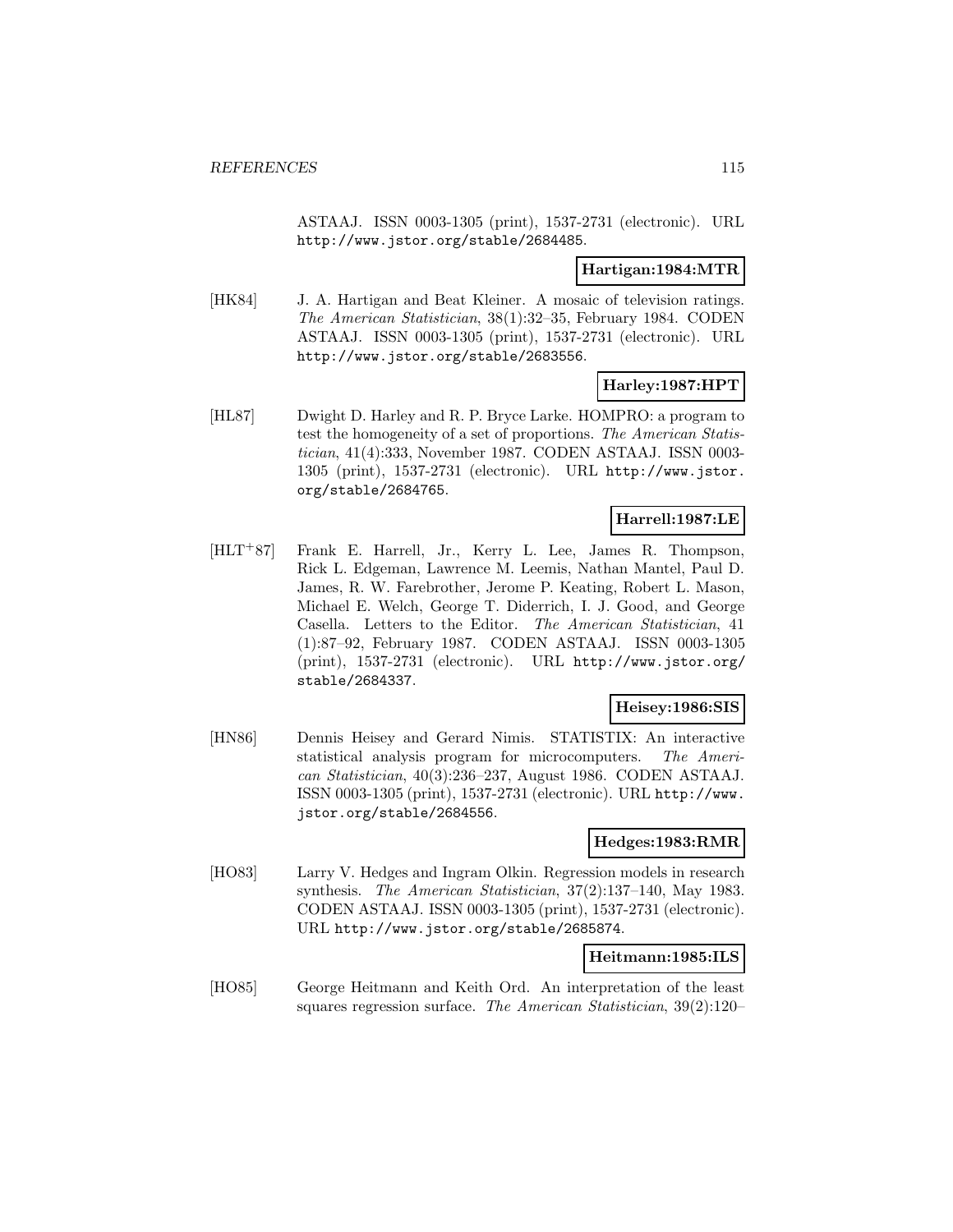123, May 1985. CODEN ASTAAJ. ISSN 0003-1305 (print), 1537- 2731 (electronic). URL http://www.jstor.org/stable/2682810.

## **Hoaglin:1980:PP**

[Hoa80] David C. Hoaglin. A Poissonness plot. The American Statistician, 34(3):146–149, August 1980. CODEN ASTAAJ. ISSN 0003- 1305 (print), 1537-2731 (electronic). URL http://www.jstor. org/stable/2683871.

# **Hodges:1984:EPA**

[Hod84a] Bob S. Hodges III. EXACHI: a procedure for analyzing r-by-c contingency tables with small cell frequencies and a large number of degrees of freedom. The American Statistician, 38(2):157, May 1984. CODEN ASTAAJ. ISSN 0003-1305 (print), 1537-2731 (electronic). URL http://www.jstor.org/stable/2683261.

# **Hodges:1984:LTL**

[Hod84b] Bob S. Hodges III. LINCHI: Testing for linear trends in r-by-c ordinal contingency tables. The American Statistician, 38(2):157, May 1984. CODEN ASTAAJ. ISSN 0003-1305 (print), 1537-2731 (electronic). URL http://www.jstor.org/stable/2683260.

## **Hodges:1987:QSN**

[Hod87] Bob S. Hodges III. QNumQ: Software for numbering questions, data processing fields, and skip patterns on questionnaires. The American Statistician, 41(4):331, November 1987. CODEN AS-TAAJ. ISSN 0003-1305 (print), 1537-2731 (electronic). URL http: //www.jstor.org/stable/2684762.

# **Hoerl:1985:RAY**

[Hoe85] Roger W. Hoerl. Ridge analysis 25 years later. The American Statistician, 39(3):186–192, August 1985. CODEN ASTAAJ. ISSN 0003-1305 (print), 1537-2731 (electronic). URL http://www. jstor.org/stable/2683926.

#### **Hoffer:1984:RCP**

[Hof84] Alan R. Hoffer. Review of a collection of papers on the teaching of probability and statistics in an elementary school curriculum. The American Statistician, 38(3):213, August 1984. CODEN ASTAAJ. ISSN 0003-1305 (print), 1537-2731 (electronic). URL http://www. jstor.org/stable/2683658.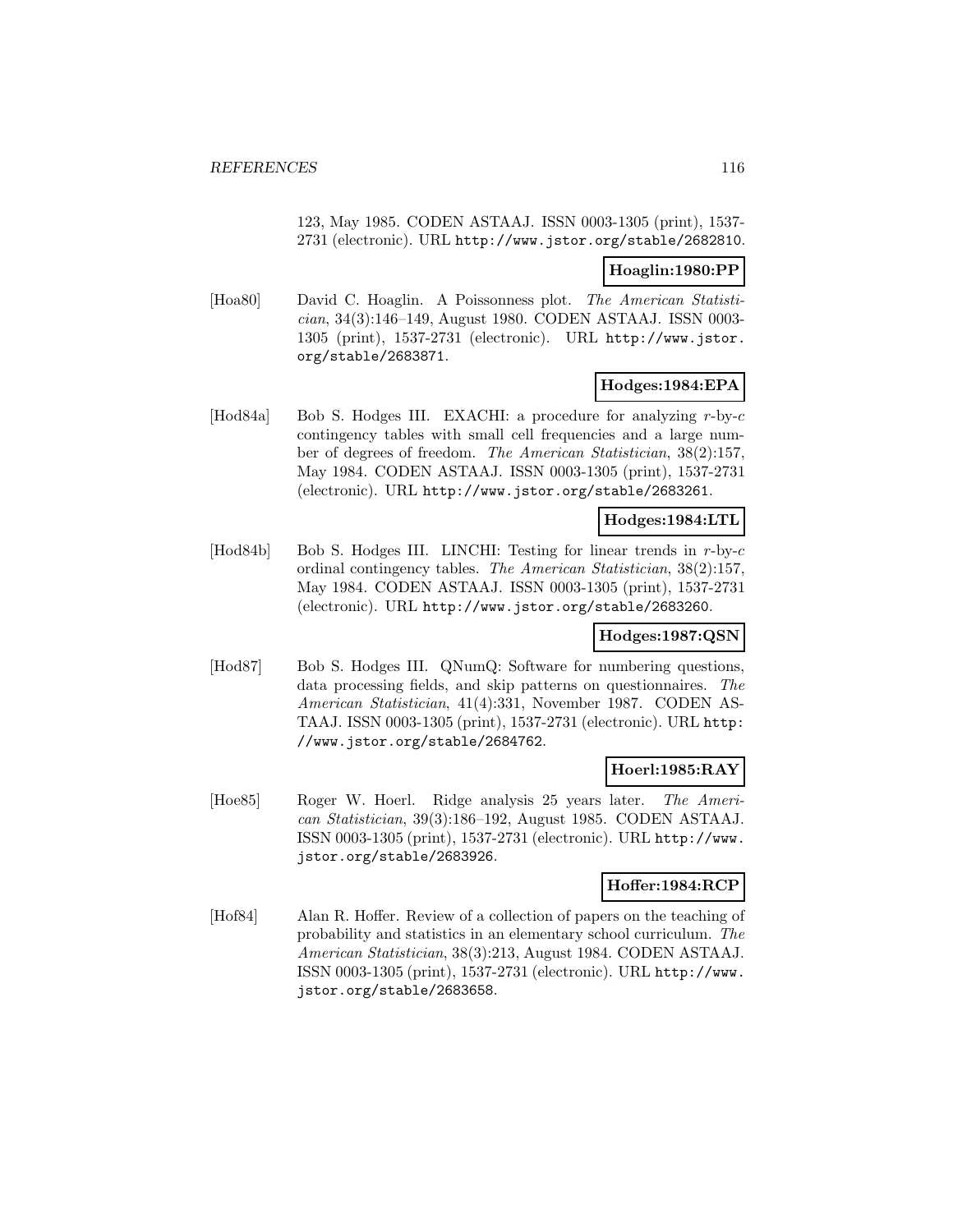## **Hogg:1985:SEE**

[Hog85] Robert V. Hogg. Statistical education for engineers: An initial task force report. The American Statistician, 39(3):168–175, August 1985. CODEN ASTAAJ. ISSN 0003-1305 (print), 1537-2731 (electronic). URL http://www.jstor.org/stable/2683924.

#### **Hooke:1980:GPU**

[Hoo80] Robert Hooke. Getting people to use statistics properly. The American Statistician, 34(1):39–42, February 1980. CODEN ASTAAJ. ISSN 0003-1305 (print), 1537-2731 (electronic). URL http://www. jstor.org/stable/2682994.

#### **Horn:1983:MP**

[Hor83] Paul S. Horn. A measure for peakedness. The American Statistician, 37(1):55–56, February 1983. CODEN ASTAAJ. ISSN 0003- 1305 (print), 1537-2731 (electronic). URL http://www.jstor. org/stable/2685847.

## **Huba:1982:OFP**

[HPB82] G. J. Huba, A. L. Palisoc, and P. M. Bentler. ORSIM2: a FOR-TRAN program for symmetric and asymmetric orthogonal rotation of canonical variates and interbattery factors. The American Statistician, 36(1):62, February 1982. CODEN ASTAAJ. ISSN 0003- 1305 (print), 1537-2731 (electronic). URL http://www.jstor. org/stable/2684100.

#### **Harley:1989:NNS**

[HPM89] Dwight D. Harley, Trevor D. Petruk, and Philomena M. Mortensen. NONPAR: Nonparametric statistics package. The American Statistician, 43(4):272, November 1989. CODEN ASTAAJ. ISSN 0003- 1305 (print), 1537-2731 (electronic). URL http://www.jstor. org/stable/2685381.

#### **Hombas:1986:LE**

[HRP<sup>+</sup>86] V. C. Hombas, Thomas P. Ryan, Simo Putanen, Robert Weiss, Michael Lavine, Thomas Mathew, R. W. Farebrother, Jerome P. Keating, Robert L. Mason, K. S. Banerjee, H. Rodney Sharp, Pentti Vartia, Yrjő Vartia, and J. J. Rutledge. Letters to the Editor. The American Statistician, 40(2):178–182, May 1986. CO-DEN ASTAAJ. ISSN 0003-1305 (print), 1537-2731 (electronic). URL http://www.jstor.org/stable/2684887.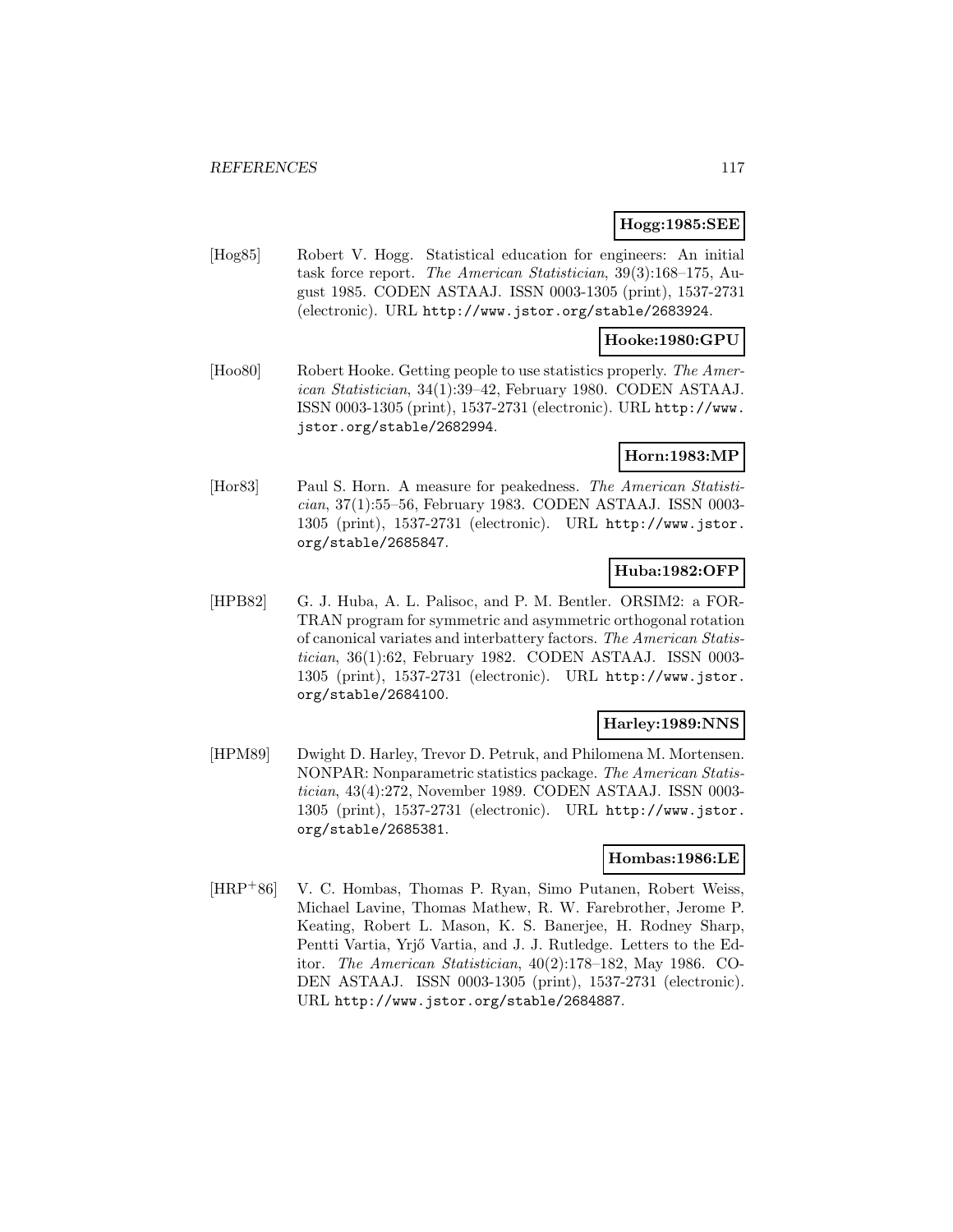## **Hsieh:1981:CTM**

[Hsi81] Hui-Kuang Hsieh. Chinese tally mark. The American Statistician, 35(3):174, August 1981. CODEN ASTAAJ. ISSN 0003- 1305 (print), 1537-2731 (electronic). URL http://www.jstor. org/stable/2683999.

## **Hochberg:1983:MCM**

[HT83] Yosef Hochberg and Ajit C. Tamhane. Multiple comparisons in a mixed model. The American Statistician, 37(4):305–307, ???? 1983. CODEN ASTAAJ. ISSN 0003-1305 (print), 1537-2731 (electronic).

### **Hirji:1989:MUE**

[HTM89] Karim F. Hirji, Anastasios A. Tsiatis, and Cyrus R. Mehta. Median unbiased estimation for binary data. The American Statistician, 43(1):7–11, February 1989. CODEN ASTAAJ. ISSN 0003- 1305 (print), 1537-2731 (electronic). URL http://www.jstor. org/stable/2685158.

# **Hu:1988:SMA**

[Hu88] Tien-Chung Hu. A statistical method of approach to Stirling's formula. The American Statistician, 42(3):204–205, August 1988. CODEN ASTAAJ. ISSN 0003-1305 (print), 1537-2731 (electronic). URL http://www.jstor.org/stable/2685005.

#### **Hudson:1987:PSP**

[Hud87] Joseph C. Hudson. Probability and statistics programs for MS-DOS. The American Statistician, 41(3):239, August 1987. CODEN ASTAAJ. ISSN 0003-1305 (print), 1537-2731 (electronic). URL http://www.jstor.org/stable/2685119.

## **Hunter:1981:PSR**

[Hun81] William G. Hunter. The practice of statistics: The real world is an idea whose time has come. The American Statistician, 35(2):72–76, May 1981. CODEN ASTAAJ. ISSN 0003-1305 (print), 1537-2731 (electronic). URL http://www.jstor.org/stable/2683144.

#### **Hunter:1983:SSL**

[Hun83a] William G. Hunter. Statistics, science, law, and the environment. The American Statistician, 37(4):360–361, November 1983. CO-DEN ASTAAJ. ISSN 0003-1305 (print), 1537-2731 (electronic). URL http://www.jstor.org/stable/2683494.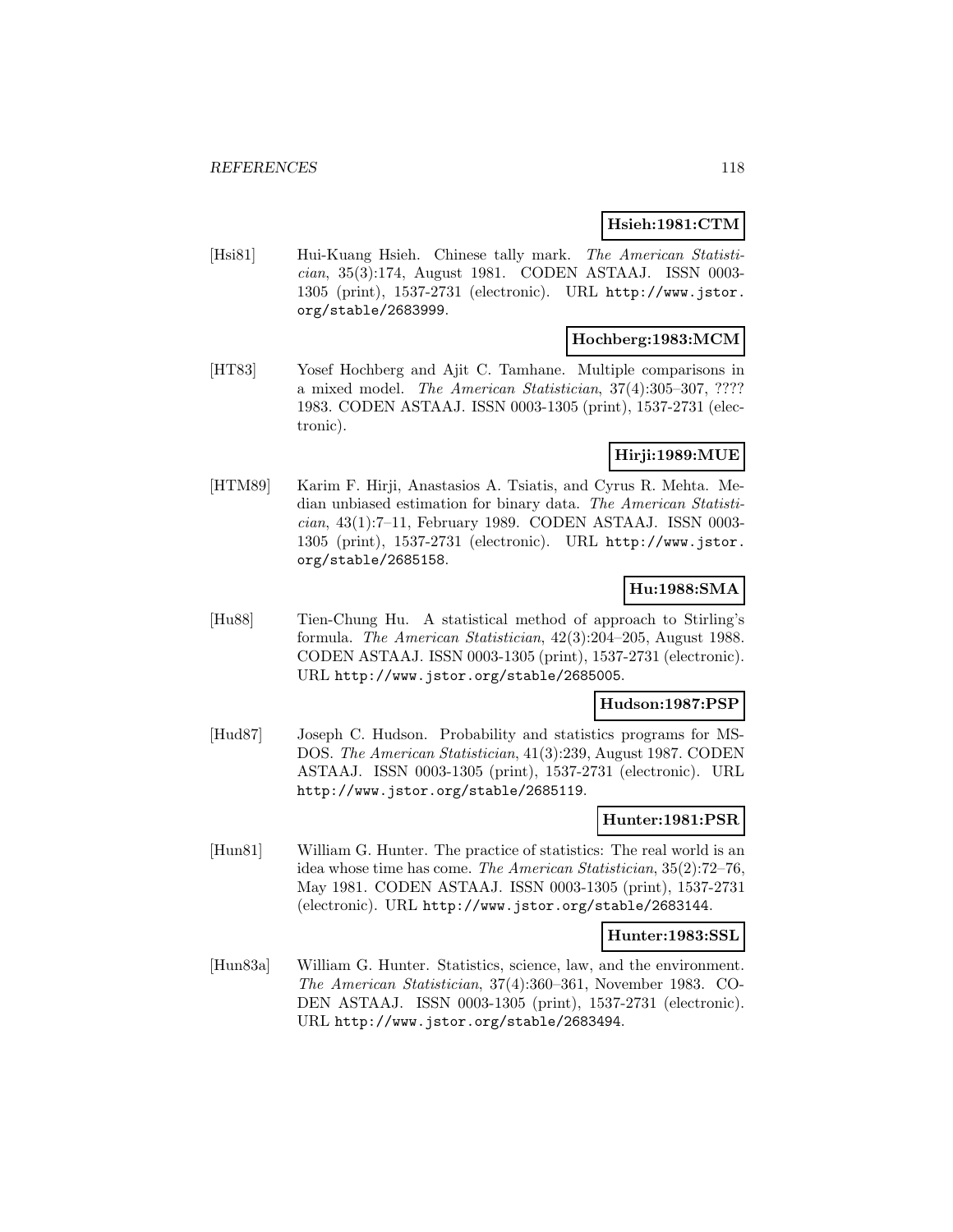### **Hunter:1983:WIC**

[Hun83b] William G. Hunter. [what industry can do for statistics]: Comment. The American Statistician, 37(1):25–27, February 1983. CODEN ASTAAJ. ISSN 0003-1305 (print), 1537-2731 (electronic). URL http://www.jstor.org/stable/2685837.

## **Hunter:1988:DP**

[Hun88] J. Stuart Hunter. The digidot plot. The American Statistician, 42(1):54, February 1988. CODEN ASTAAJ. ISSN 0003-1305 (print), 1537-2731 (electronic). URL http://www.jstor.org/ stable/2685261.

## **Hunka:1989:MAP**

[Hun89] Steve Hunka. A Macintosh APL program to calculate expected mean squares. The American Statistician, 43(4):273, November 1989. CODEN ASTAAJ. ISSN 0003-1305 (print), 1537-2731 (electronic). URL http://www.jstor.org/stable/2685382.

## **Hutt:1982:RH**

[Hut82] Peter Barton Hutt. Regulatory history of DES. The American Statistician, 36(3):267, August 1982. CODEN ASTAAJ. ISSN 0003-1305 (print), 1537-2731 (electronic). URL http://www. jstor.org/stable/2683840.

## **Hawkins:1986:NTC**

[HW86] Douglas M. Hawkins and R. A. J. Wixley. A note on the transformation of chi-squared variables to normality. The American Statistician, 40(4):296–298, November 1986. CODEN ASTAAJ. ISSN 0003-1305 (print), 1537-2731 (electronic). URL http://www. jstor.org/stable/2684608.

### **Ireland:1983:EGS**

[IHD<sup>+</sup>83] C. Terrence Ireland, Lee-Ann Hayek, Tore Dalenius, Sidney Hollander, Charles R. Mann, Eli S. Marks, Janace S. Pierce, Frederick J. Scheuren, and William Seltzer. Ethical guidelines for statistical practice: Report of the Ad Hoc Committee on Professional Ethics. The American Statistician, 37(1):5–6, February 1983. CODEN ASTAAJ. ISSN 0003-1305 (print), 1537-2731 (electronic). URL http://www.jstor.org/stable/2685820.

## **Iman:1982:GUL**

[Ima82] Ronald L. Iman. Graphs for use with the Lilliefors test for normal and exponential distributions. The American Statistician,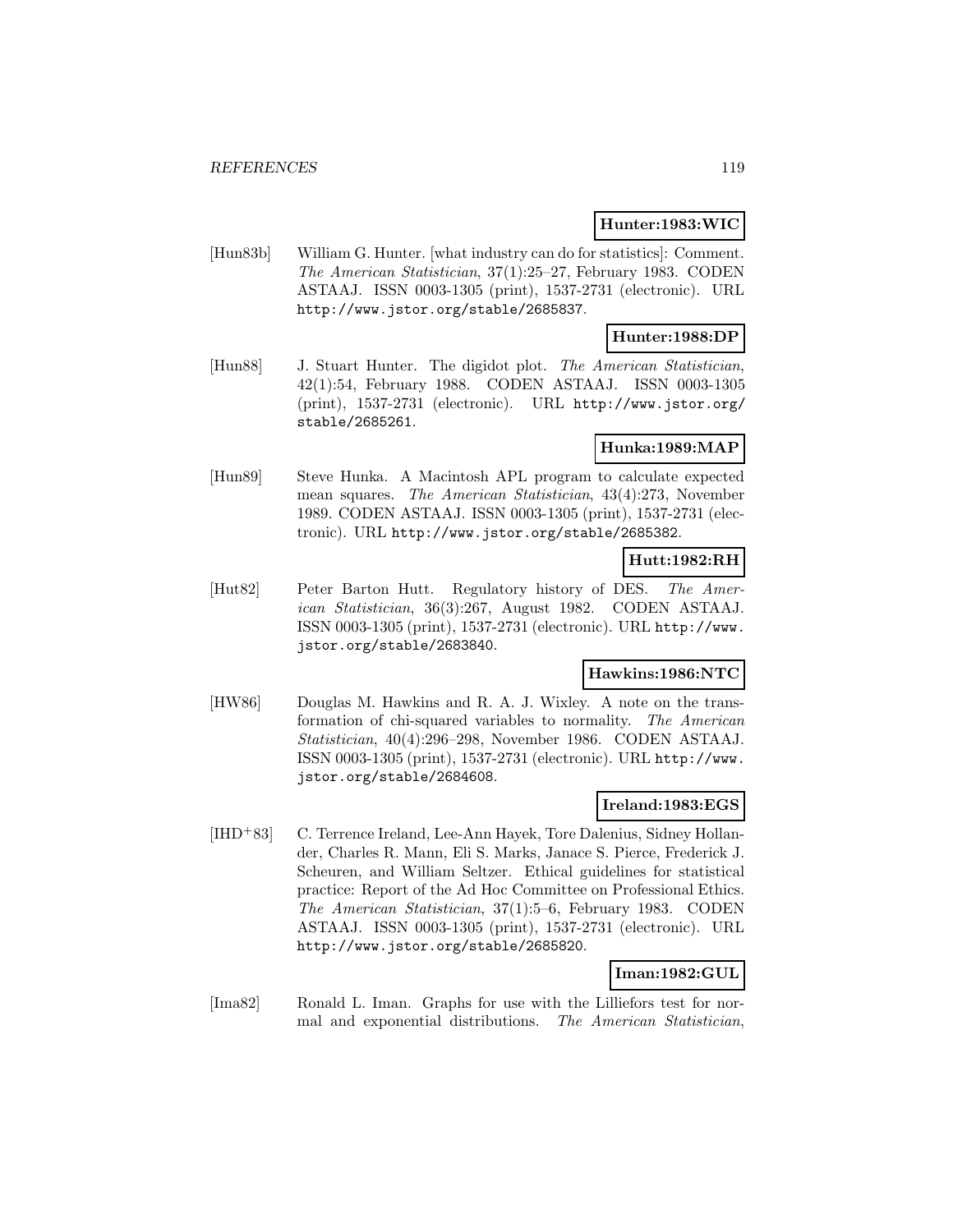36(2):109–112, May 1982. CODEN ASTAAJ. ISSN 0003-1305 (print), 1537-2731 (electronic). URL http://www.jstor.org/ stable/2684019.

# **Ihm:1987:PPA**

[IMS87] Peter Ihm, Hans-Georg Müller, and Thomas Schmitt. PRODOS: Probit analysis of several qualitative dose-response curves. The American Statistician, 41(1):79, February 1987. CODEN ASTAAJ. ISSN 0003-1305 (print), 1537-2731 (electronic). URL http://www. jstor.org/stable/2684332.

## **International:1985:TSP**

[Int85] TSP International. Time series processor version 4.0. The American Statistician, 39(2):141, May 1985. CODEN ASTAAJ. ISSN 0003-1305 (print), 1537-2731 (electronic). URL http://www. jstor.org/stable/2682819.

## **Iman:1985:LPG**

[IS85] Ronald L. Iman and Michael J. Shortencarier. LHS: a program to generate input samples for multivariate simulations. The American Statistician, 39(3):212, August 1985. CODEN ASTAAJ. ISSN 0003-1305 (print), 1537-2731 (electronic). URL http://www. jstor.org/stable/2683939.

## **Iversen:1985:SLA**

[Ive85] Gudmund R. Iversen. Statistics in liberal arts education. The American Statistician, 39(1):17–19, February 1985. CODEN AS-TAAJ. ISSN 0003-1305 (print), 1537-2731 (electronic). URL http: //www.jstor.org/stable/2683900.

#### **Jackson:1984:JID**

[Jac84] Paul H. Jackson. Justifying an invalid derivation of the probability of a union of events. The American Statistician, 38(4):291–293, November 1984. CODEN ASTAAJ. ISSN 0003-1305 (print), 1537- 2731 (electronic). URL http://www.jstor.org/stable/2683406.

## **Jaynes:1988:OIP**

[Jay88] E. T. Jaynes. [optimal information processing and Bayes's theorem]: Comment. The American Statistician, 42(4):280–281, November 1988. CODEN ASTAAJ. ISSN 0003-1305 (print), 1537- 2731 (electronic). URL http://www.jstor.org/stable/2685144.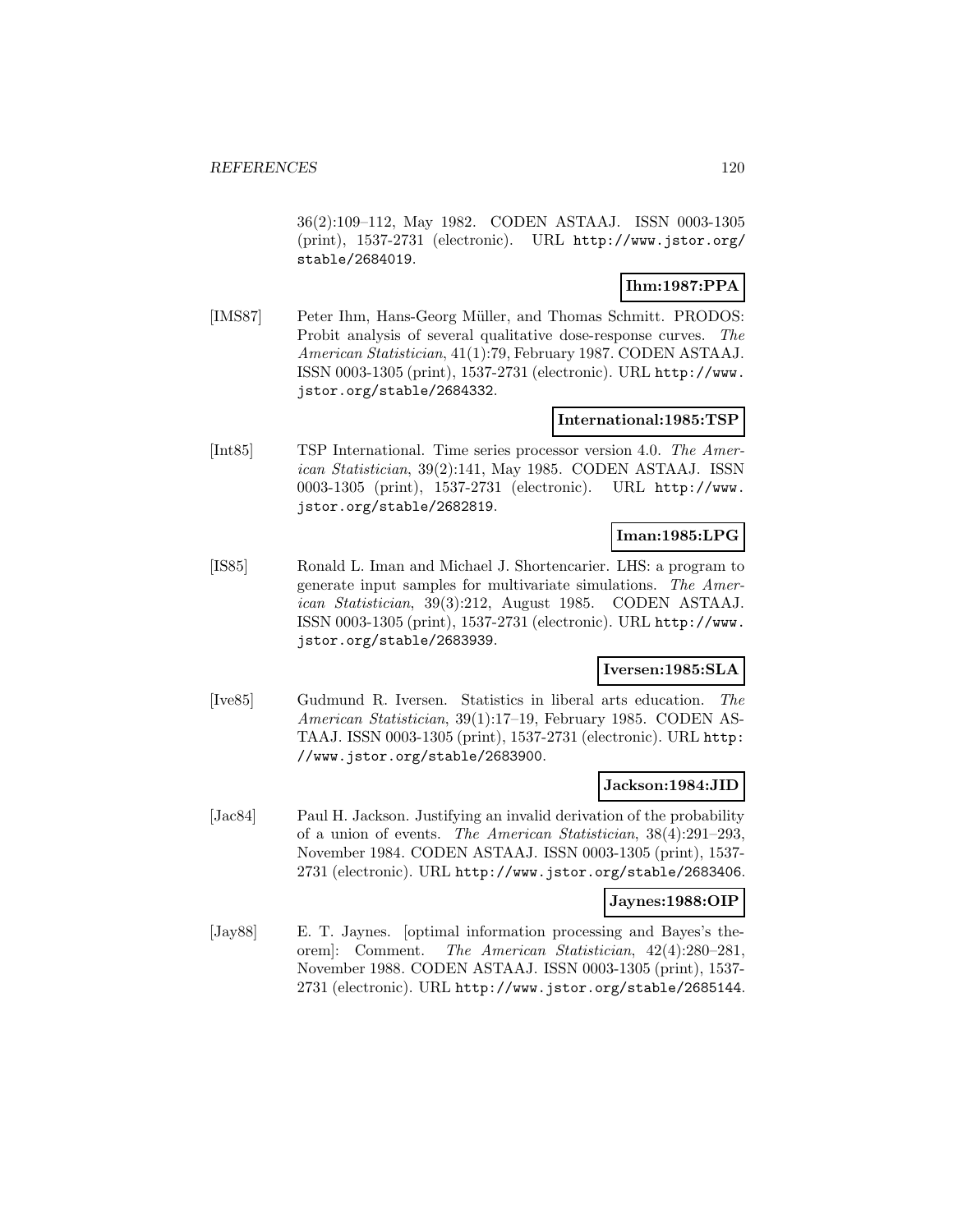#### **Joag-Dev:1989:MPM**

[JD89] Kumar Joag-Dev. MAD property of a median: a simple proof. The American Statistician, 43(1):26–27, February 1989. CODEN ASTAAJ. ISSN 0003-1305 (print), 1537-2731 (electronic). URL http://www.jstor.org/stable/2685164.

## **Jabine:1983:LE**

[JEE<sup>+</sup>83] Thomas B. Jabine, Robert M. Eissner, Marie D. Eldridge, Benjamin H. Eichhorn, Murray Aitkin, R. Kirk Steinhorst, I. J. Good, C. Philip Cox, Lynn Roy LaMotte, J. E. Mann, Stephen M. Stigler, V. M. Joshi, Ronaldo Iachan, and C. G. Khatri. Letters to the Editor. The American Statistician, 37(1):92–97, February 1983. CO-DEN ASTAAJ. ISSN 0003-1305 (print), 1537-2731 (electronic). URL http://www.jstor.org/stable/2685853.

## **Jennings:1987:HDW**

[Jen87] Dennis E. Jennings. How do we judge confidence-interval adequacy? The American Statistician, 41(4):335–337, November 1987. CODEN ASTAAJ. ISSN 0003-1305 (print), 1537-2731 (electronic). URL http://www.jstor.org/stable/2684768.

## **Jerrell:1988:CPD**

[Jer88] Max E. Jerrell. Computer programs to demonstrate some hypothesis-testing issues. The American Statistician, 42(1):80–81, February 1988. CODEN ASTAAJ. ISSN 0003-1305 (print), 1537- 2731 (electronic). URL http://www.jstor.org/stable/2685270.

## **Joiner:1983:URE**

[JH83] Brian L. Joiner and David L. Hall. The ubiquitous role of  $f'/f$ in efficient estimation of location. The American Statistician, 37(2):128–133, May 1983. CODEN ASTAAJ. ISSN 0003-1305 (print), 1537-2731 (electronic). URL http://www.jstor.org/ stable/2685872.

#### **Johnson:1981:LE**

[JKL<sup>+</sup>81] Norman L. Johnson, Samuel Kotz, Robert F. Link, George Casella, D. J. Finney, Ronald D. Snee, Thomas J. Boardman, Gerald J. Hahn, William J. Hill, William G. Hunter, Ronald R. Hocking, William H. Lawton, R. Lyman Ott, and William E. Strawderman. Letters to the Editor. The American Statistician, 35(4):268–270, November 1981. CODEN ASTAAJ. ISSN 0003-1305 (print), 1537- 2731 (electronic). URL http://www.jstor.org/stable/2683310.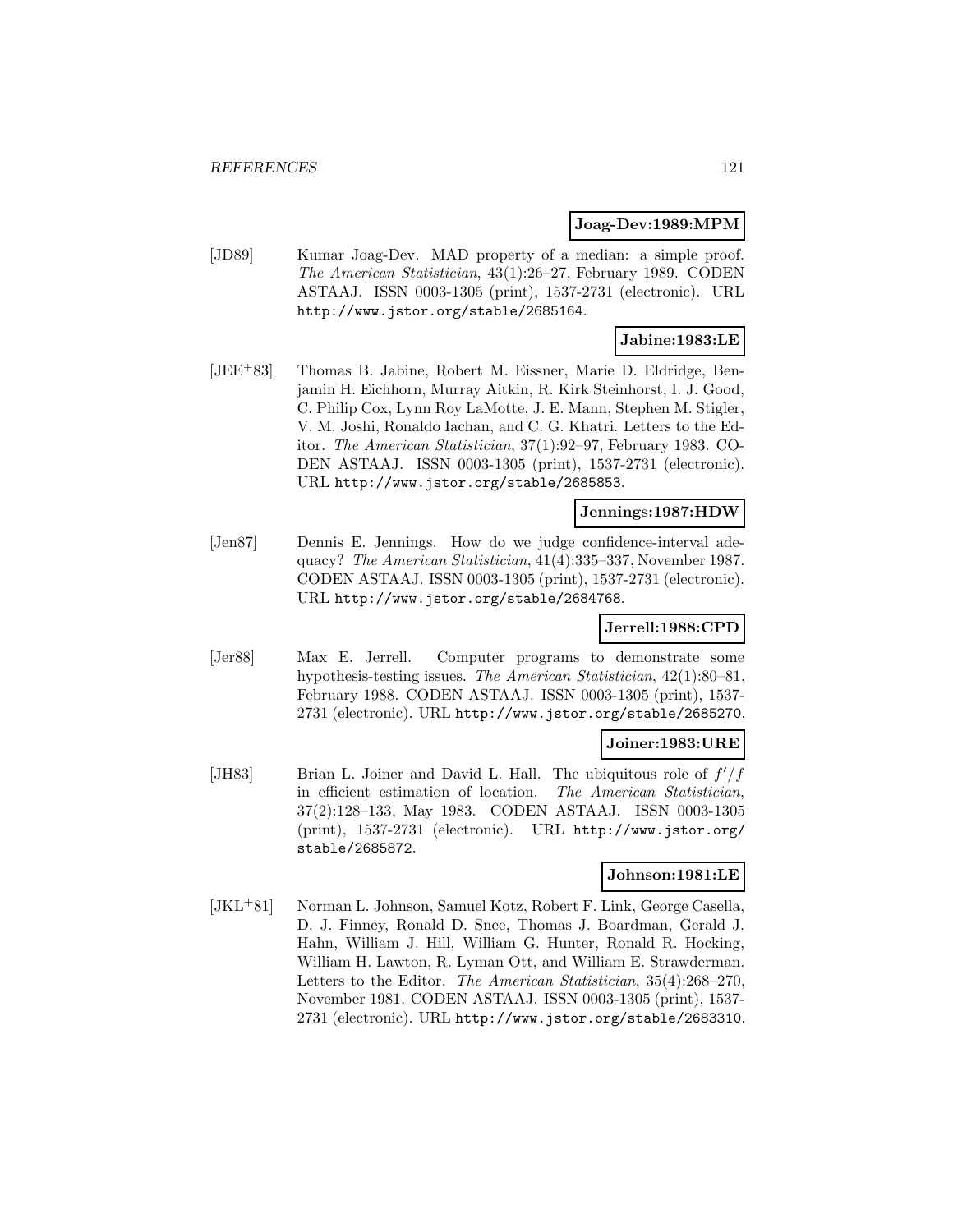#### **Jacobson:1985:CGM**

[JM85] Marc E. Jacobson and Charles J. Mode. A computer-generated model of human survival functions. The American Statistician, 39 (2):145, May 1985. CODEN ASTAAJ. ISSN 0003-1305 (print), 1537-2731 (electronic). URL http://www.jstor.org/stable/ 2682826.

#### **Joshi:1989:LEP**

[JN89] Suneeta M. Joshi and Smita P. Nabar. Linear estimators for the parameter in the Problem of the Nile. The American Statistician, 43(1):40–41, February 1989. CODEN ASTAAJ. ISSN 0003- 1305 (print), 1537-2731 (electronic). URL http://www.jstor. org/stable/2685168. See correction [Ano89h].

## **Jobson:1982:TZI**

[Job82] J. D. Jobson. Testing for zero intercept in multivariate normal regression using the univariate multiple-regression F test. The American Statistician, 36(4):368–371, November 1982. CODEN ASTAAJ. ISSN 0003-1305 (print), 1537-2731 (electronic). URL http://www.jstor.org/stable/2683088.

## **Johnson:1981:PAA**

[Joh81] M. Clemens Johnson. Pattern analysis by an adaptive classifier. The American Statistician, 35(2):110, May 1981. CODEN AS-TAAJ. ISSN 0003-1305 (print), 1537-2731 (electronic). URL http: //www.jstor.org/stable/2683156.

#### **Johnson:1982:QSE**

[Joh82a] Dallas E. Johnson. [quality of statistical education: Should ASA assist or assess?]: Comment. The American Statistician, 36(2):95– 96, May 1982. CODEN ASTAAJ. ISSN 0003-1305 (print), 1537- 2731 (electronic). URL http://www.jstor.org/stable/2684012.

#### **Johnson:1982:RAA**

[Joh82b] Edwin L. Johnson. Risk assessment in an administrative agency. The American Statistician, 36(3):232–239, August 1982. CODEN ASTAAJ. ISSN 0003-1305 (print), 1537-2731 (electronic). URL http://www.jstor.org/stable/2683834.

#### **Johnson:1983:AIS**

[Joh83] Carl J. Johnson. [alternative interpretations of statistics on health effects of low-level radiation]: Comment. The American Statistician, 37(4):453–455, November 1983. CODEN ASTAAJ. ISSN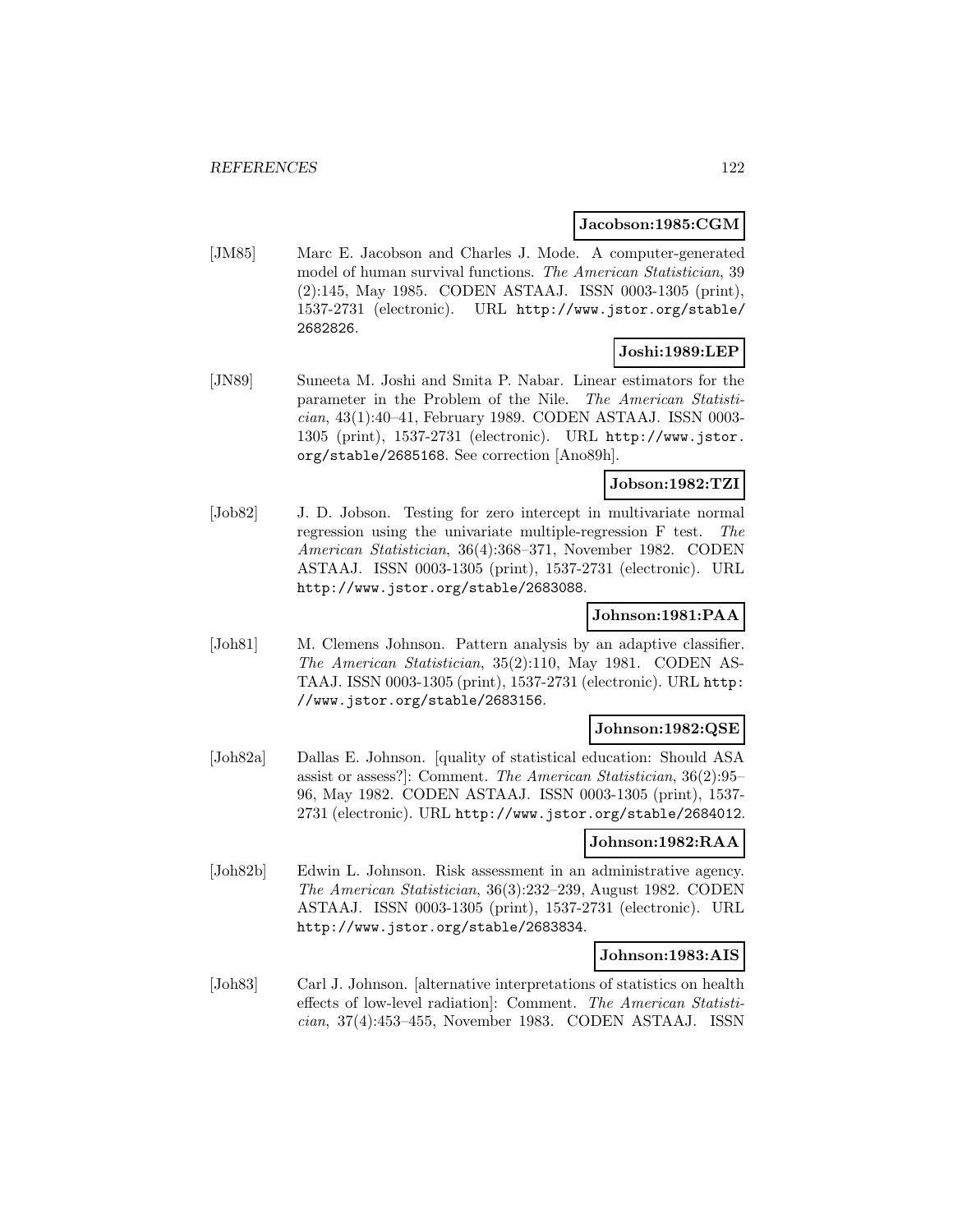0003-1305 (print), 1537-2731 (electronic). URL http://www. jstor.org/stable/2683510.

## **Joiner:1981:LVS**

[Joi81] Brian L. Joiner. Lurking variables: Some examples. The American Statistician, 35(4):227–233, November 1981. CODEN ASTAAJ. ISSN 0003-1305 (print), 1537-2731 (electronic). URL http://www. jstor.org/stable/2683295.

## **Joiner:1985:KRSa**

[Joi85a] Brian L. Joiner. The key role of statisticians in the transformation of North American industry. The American Statistician, 39 (3):224–227, August 1985. CODEN ASTAAJ. ISSN 0003-1305 (print), 1537-2731 (electronic). URL http://www.jstor.org/ stable/2683943. See comments [Wac85, Hah85c, God85, Boa85] and rejoinder [Joi85b].

## **Joiner:1985:KRSb**

[Joi85b] Brian L. Joiner. [the key role of statisticians in the transformation of North American industry]: Reply. The American Statistician, 39(3):233–234, August 1985. CODEN ASTAAJ. ISSN 0003- 1305 (print), 1537-2731 (electronic). URL http://www.jstor. org/stable/2683948.

#### **Joglekar:1989:LFT**

[JSL89] G. Joglekar, J. H. Schuenemeyer, and V. LaRiccia. Lack-of-fit testing when replicates are not available. The American Statistician, 43(3):135–143, August 1989. CODEN ASTAAJ. ISSN 0003- 1305 (print), 1537-2731 (electronic). URL http://www.jstor. org/stable/2685059.

#### **Jukes:1982:QEE**

[Juk82] Thomas H. Jukes. A quantitative evaluation of estrogens, including DES, in the diet. The American Statistician, 36(3):273–277, August 1982. CODEN ASTAAJ. ISSN 0003-1305 (print), 1537-2731 (electronic). URL http://www.jstor.org/stable/2683842.

### **Jennings:1982:HIC**

[JW82] Earl Jennings and Joe H. Ward, Jr. Hypothesis identification in the case of the missing cell. The American Statistician, 36(1):25–27, February 1982. CODEN ASTAAJ. ISSN 0003-1305 (print), 1537- 2731 (electronic). URL http://www.jstor.org/stable/2684087.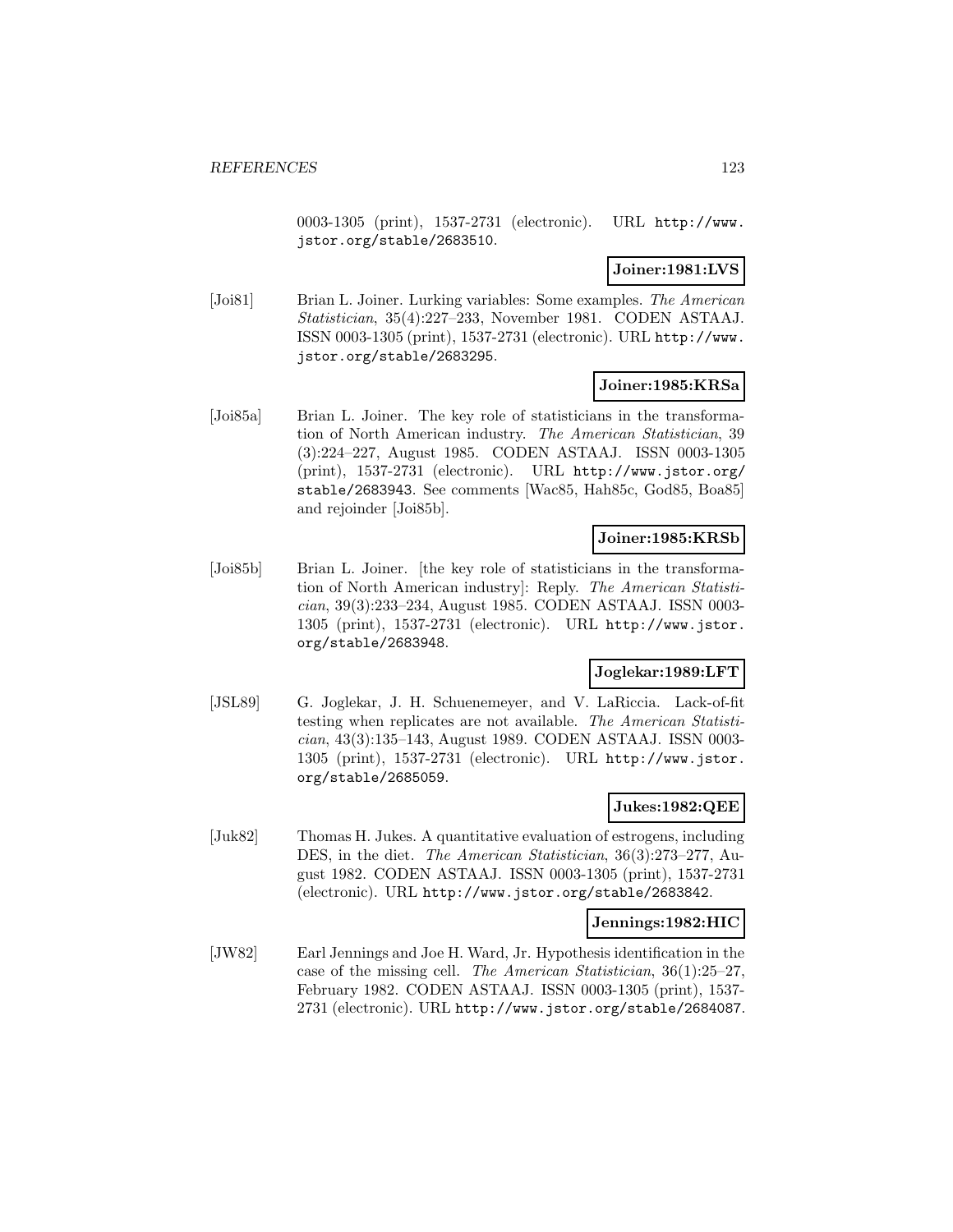# **Kahn:1987:CNB**

[Kah87] William D. Kahn. A cautionary note for Bayesian estimation of the binomial parameter n. The American Statistician,  $41(1):38-40$ , February 1987. CODEN ASTAAJ. ISSN 0003-1305 (print), 1537- 2731 (electronic). URL http://www.jstor.org/stable/2684316.

### **Kaigh:1989:CRPb**

[Kai89a] W. D. Kaigh. [A category representation paradox]: Reply. The American Statistician, 43(2):96–97, May 1989. CODEN ASTAAJ. ISSN 0003-1305 (print), 1537-2731 (electronic). URL http://www. jstor.org/stable/2684509.

#### **Kaigh:1989:CRPa**

[Kai89b] W. D. Kaigh. A category representation paradox. The American Statistician, 43(2):92–94, May 1989. CODEN ASTAAJ. ISSN 0003-1305 (print), 1537-2731 (electronic). URL http://www. jstor.org/stable/2684506.

### **Kaplan:1987:MOS**

[Kap87] Harold M. Kaplan. A method of one-sided nonparametric inference for the mean of a nonnegative population. The American Statistician, 41(2):157–158, May 1987. CODEN ASTAAJ. ISSN 0003- 1305 (print), 1537-2731 (electronic). URL http://www.jstor. org/stable/2684236.

#### **Karakostas:1985:MVU**

[Kar85] K. X. Karakostas. On minimum variance unbiased estimators. The American Statistician, 39(4):303–305, ???? 1985. CODEN AS-TAAJ. ISSN 0003-1305 (print), 1537-2731 (electronic). See corrections [Kar86, Kar87].

### **Karakostas:1986:CMV**

[Kar86] K. X. Karakostas. Correction to: "On minimum variance unbiased estimators" [Amer. Statist. **39** (1985), no. 4, part 1, 303–305, MR 87b:62031]. The American Statistician, 40(3):258, ???? 1986. CO-DEN ASTAAJ. ISSN 0003-1305 (print), 1537-2731 (electronic). See [Kar85, Kar87].

#### **Karakostas:1987:CMV**

[Kar87] K. X. Karakostas. Correction: "On minimum variance unbiased estimators" [Amer. Statist. **39** (1985), no. 4, part 1, 303–305, MR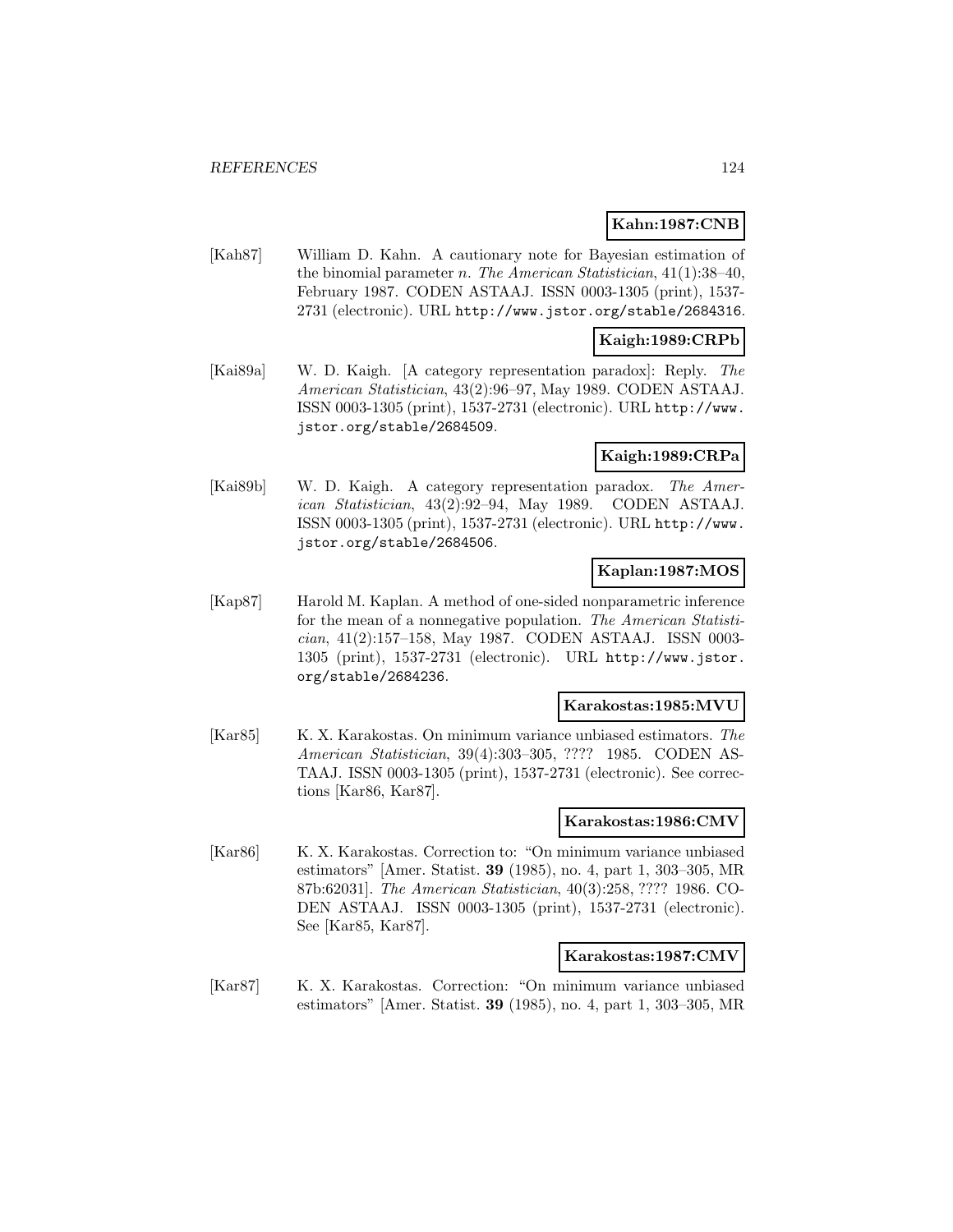87b:62031]. The American Statistician, 41(1):92, ???? 1987. CO-DEN ASTAAJ. ISSN 0003-1305 (print), 1537-2731 (electronic). See [Kar85, Kar86].

## **Kass:1982:CJN**

[Kas82] Robert E. Kass. A comment on "Is Jeffreys a 'Necessarist'?". The American Statistician, 36(4):390–391, November 1982. CODEN ASTAAJ. ISSN 0003-1305 (print), 1537-2731 (electronic). URL http://www.jstor.org/stable/2683099. See [Zel82a, Zel82b].

## **Koenker:1984:FPE**

[KB84a] Roger W. Koenker and Gilbert W. Bassett. Four (pathological) examples in asymptotic statistics. The American Statistician, 38 (3):209–212, August 1984. CODEN ASTAAJ. ISSN 0003-1305 (print), 1537-2731 (electronic). URL http://www.jstor.org/ stable/2683657.

#### **Krewski:1984:NIE**

[KB84b] Daniel Krewski and Mikelis Bickis. A note on independent and exhaustive events. The American Statistician, 38(4):290–291, November 1984. CODEN ASTAAJ. ISSN 0003-1305 (print), 1537-2731 (electronic). URL http://www.jstor.org/stable/2683405.

#### **Kish:1984:ARS**

[KC84] Charles W. Kish, Jr. and Walter H. Carter, Jr. An application of response surface methodology to the atari[registered trademark] miniature golf video game. The American Statistician, 38 (4):327–329, November 1984. CODEN ASTAAJ. ISSN 0003- 1305 (print), 1537-2731 (electronic). URL http://www.jstor. org/stable/2683428.

#### **Kaigh:1987:NGD**

[KD87] W. D. Kaigh and Michael F. Driscoll. Numerical and graphical data summary using O-statistics. The American Statistician, 41 (1):25–32, February 1987. CODEN ASTAAJ. ISSN 0003-1305 (print), 1537-2731 (electronic). URL http://www.jstor.org/ stable/2684314.

#### **Kirmani:1983:NMG**

[KE83] S. N. U. A. Kirmani and E. Mirhakkak Esfahani. A note on the moment generating function. The American Statistician, 37(2):161, May 1983. CODEN ASTAAJ. ISSN 0003-1305 (print), 1537-2731 (electronic). URL http://www.jstor.org/stable/2685880.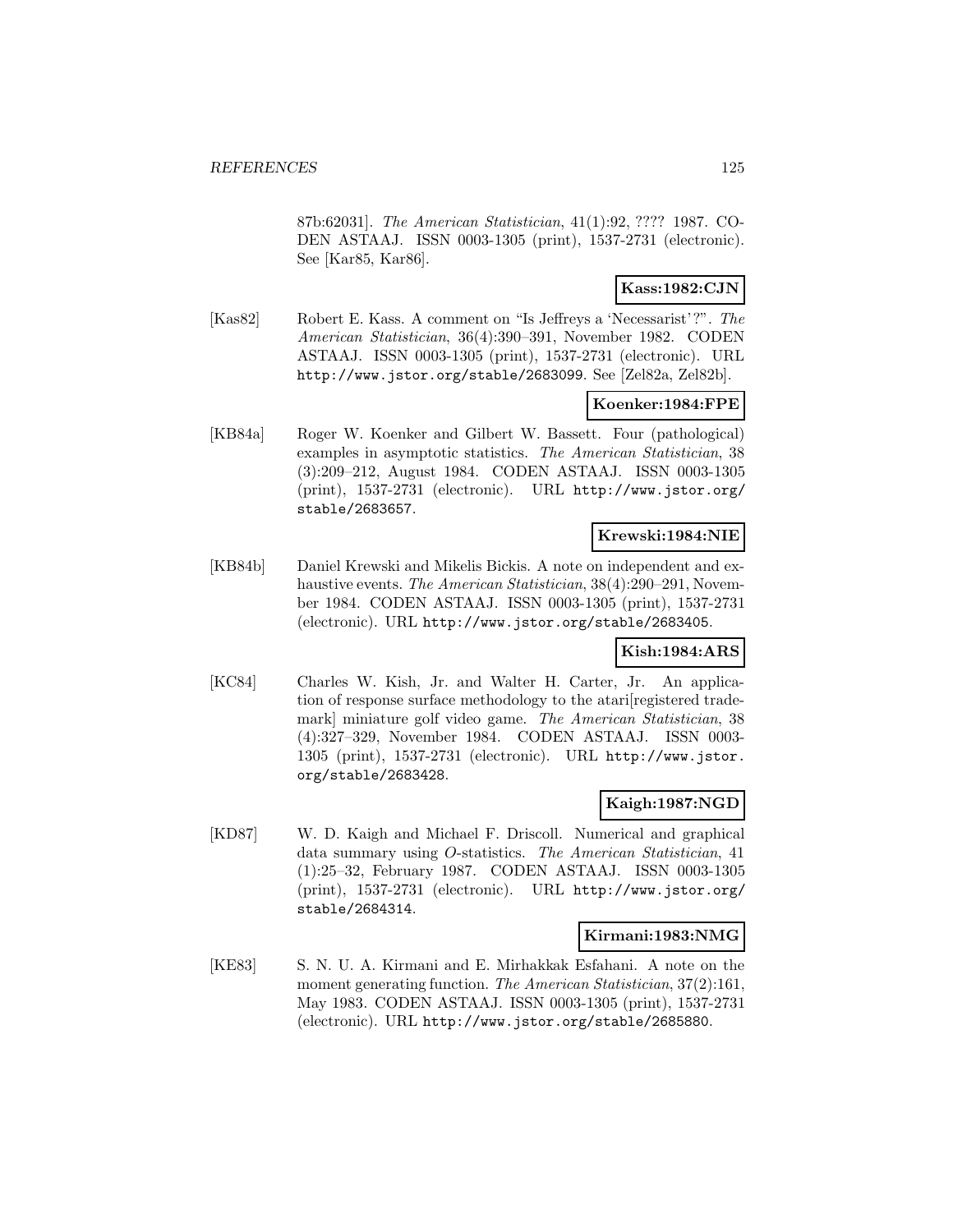#### **Kempthorne:1980:TSC**

[Kem80] Oscar Kempthorne. The teaching of statistics: Content versus form. The American Statistician, 34(1):17–21, February 1980. CO-DEN ASTAAJ. ISSN 0003-1305 (print), 1537-2731 (electronic). URL http://www.jstor.org/stable/2682989.

#### **Kempthorne:1983:EGS**

[Kem83] Oscar Kempthorne. [ethical guidelines for statistical practice: Report of the Ad Hoc Committee on Professional Ethics]: Comment. The American Statistician, 37(1):14, February 1983. CODEN AS-TAAJ. ISSN 0003-1305 (print), 1537-2731 (electronic). URL http: //www.jstor.org/stable/2685827.

#### **Kempthorne:1989:EIC**

[Kem89a] Oscar Kempthorne. Editor's invited column: The fate worse than death and other curiosities and stupidities. The American Statistician, 43(3):133–134, August 1989. CODEN ASTAAJ. ISSN 0003- 1305 (print), 1537-2731 (electronic). URL http://www.jstor. org/stable/2685058.

#### **Kempthorne:1989:EOL**

[Kem89b] Oscar Kempthorne. [the equality of the ordinary least squares estimator and the best linear unbiased estimator]: Comment. The American Statistician, 43(3):161–162, August 1989. CODEN AS-TAAJ. ISSN 0003-1305 (print), 1537-2731 (electronic). URL http: //www.jstor.org/stable/2685063.

#### **Kennedy:1986:ANE**

[Ken86] William J. Kennedy. Announcement of new editor. The American Statistician, 40(4):259, November 1986. CODEN ASTAAJ. ISSN 0003-1305 (print), 1537-2731 (electronic). URL http://www. jstor.org/stable/2684595.

#### **Kriska:1989:MUP**

[KF89] S. David Kriska and Mark C. Fulcomer. MADMANager utility programs (version B-02): a powerful and portable tool kit for the management and manipulation of ASCII data files on microcomputers. The American Statistician, 43(4):273–274, November 1989. CODEN ASTAAJ. ISSN 0003-1305 (print), 1537-2731 (electronic). URL http://www.jstor.org/stable/2685384.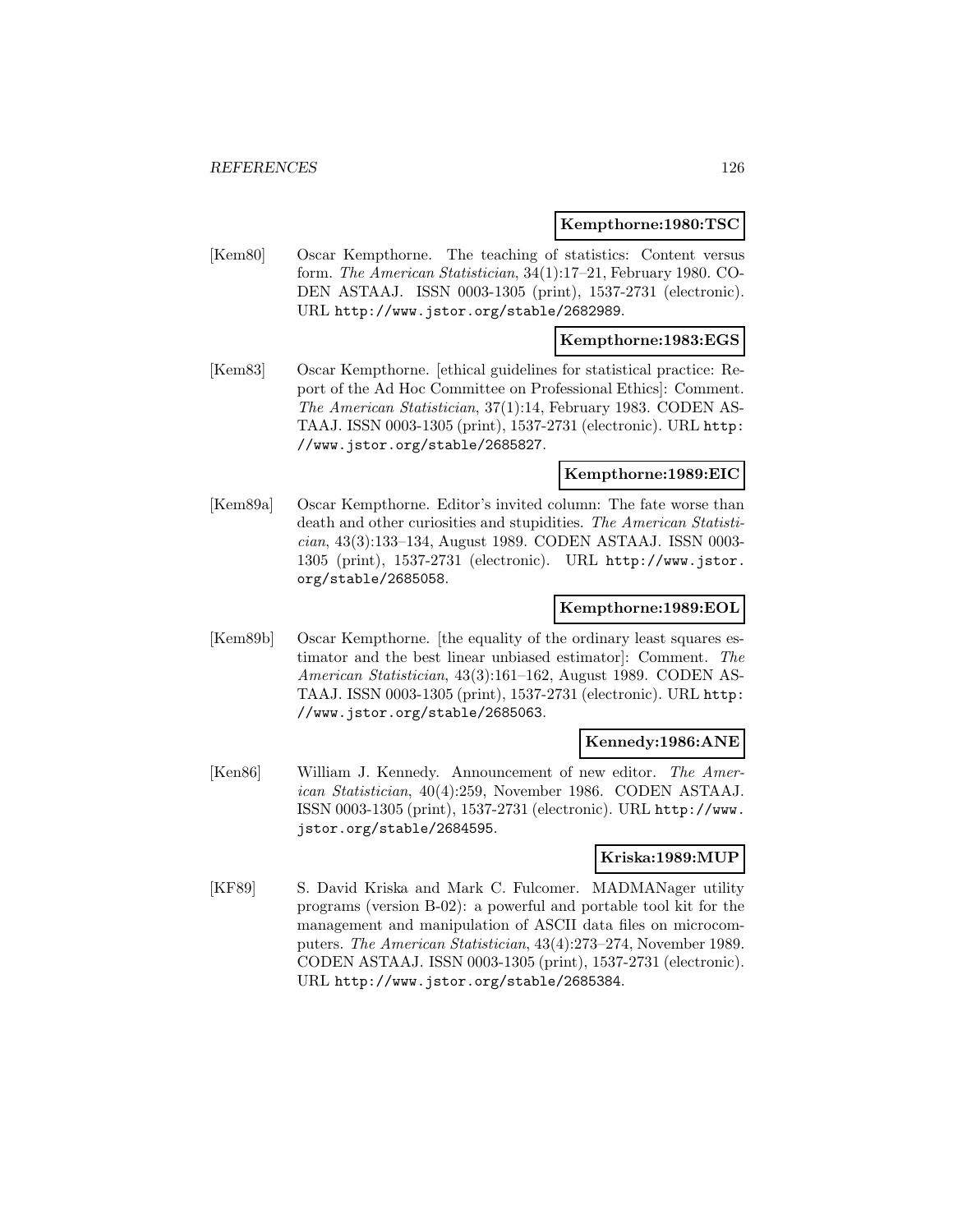## **Kanal:1980:IIS**

[KG80a] Laveen N. Kanal and Edzard S. Gelsema. ISPAHAN: An interactive system for pattern analysis and classification. The American Statistician, 34(3):185–186, August 1980. CODEN ASTAAJ. ISSN 0003-1305 (print), 1537-2731 (electronic). URL http://www. jstor.org/stable/2683886.

# **Knapp:1980:BRB**

[KG80b] Thomas R. Knapp and Norman G. Gunderson. Book review: [untitled]. The American Statistician, 34(1):57, February 1980. CO-DEN ASTAAJ. ISSN 0003-1305 (print), 1537-2731 (electronic). URL http://www.jstor.org/stable/2683002.

## **Kodell:1984:CST**

[KGHS84] Ralph L. Kodell, David W. Gaylor, M. Gary Haskin, and Gary W. Shaw. CHRONIC: An SAS[registered trademark] procedure for statistical analysis of carcinogenesis studies. The American Statistician, 38(2):158, May 1984. CODEN ASTAAJ. ISSN 0003- 1305 (print), 1537-2731 (electronic). URL http://www.jstor. org/stable/2683262.

# **Kupper:1989:HAP**

[KH89] Lawrence L. Kupper and Kerry B. Hafner. How appropriate are popular sample size formulas? The American Statistician, 43(2): 101–105, May 1989. CODEN ASTAAJ. ISSN 0003-1305 (print), 1537-2731 (electronic). URL http://www.jstor.org/stable/ 2684511.

## **Kott:1986:LE**

[KHH<sup>+</sup>86] Phillip S. Kott, M. A. Hidiroglou, Roger W. Hoerl, James C. Fu, Arnold Zellner, Herbert I. Weisberg, and Bradley Efron. Letters to the Editor. The American Statistician, 40(4):329–331, November 1986. CODEN ASTAAJ. ISSN 0003-1305 (print), 1537-2731 (electronic). URL http://www.jstor.org/stable/2684621.

## **Kepner:1989:NEC**

[KHK89] James L. Kepner, James D. Harper, and Sandra Z. Keith. A note on evaluating a certain orthant probability. The American Statistician, 43(1):48–49, February 1989. CODEN ASTAAJ. ISSN 0003- 1305 (print), 1537-2731 (electronic). URL http://www.jstor. org/stable/2685172.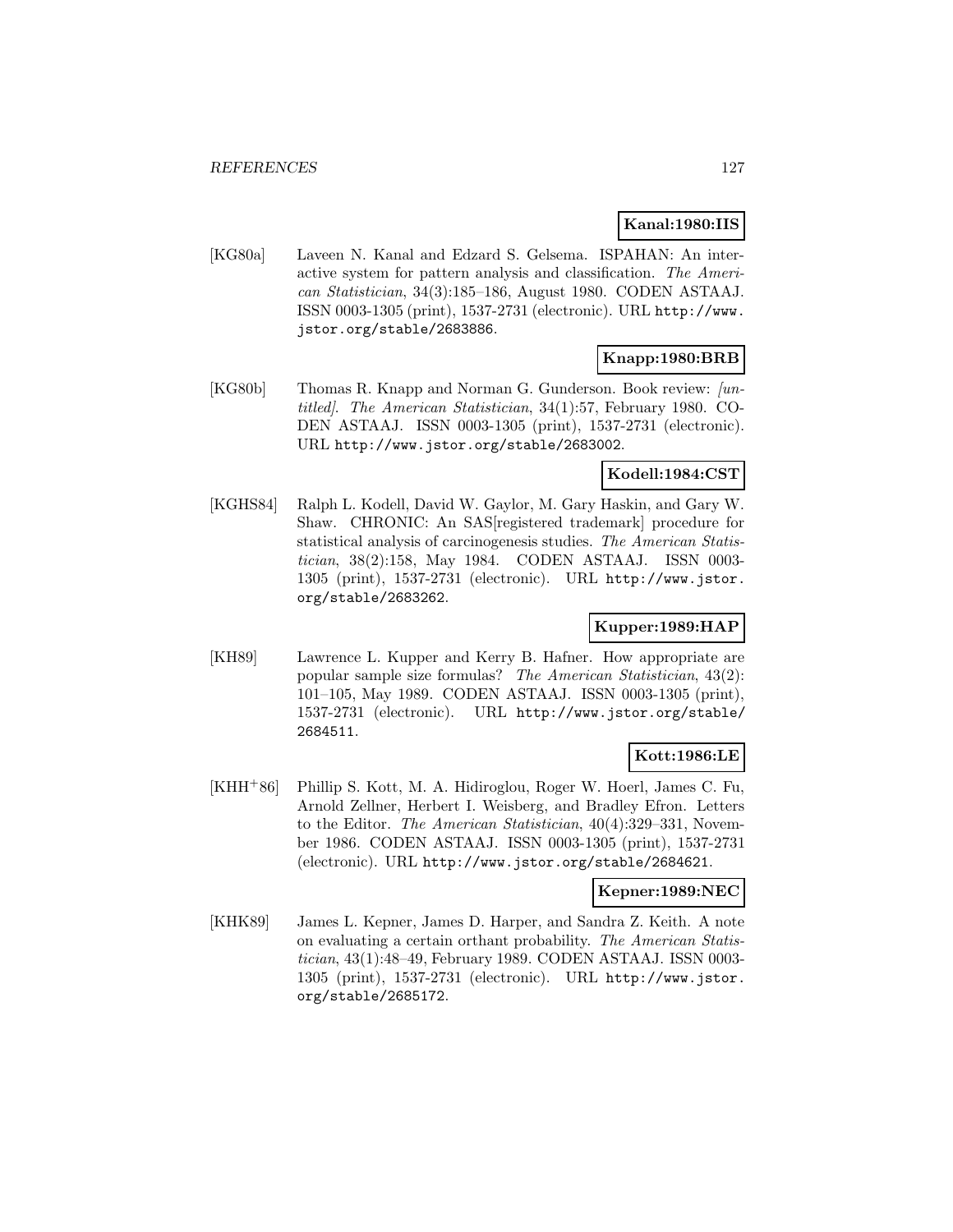#### **Kinnison:1989:CCG**

[Kin89] Robert Kinnison. Correlation coefficient goodness-of-fit test for the extreme-value distribution. The American Statistician, 43(2):98– 100, May 1989. CODEN ASTAAJ. ISSN 0003-1305 (print), 1537- 2731 (electronic). URL http://www.jstor.org/stable/2684510.

## **Kish:1982:MRL**

[Kis82] Leslie Kish. In memoriam: Rensis Likert, 1903–1981. The American Statistician, 36(2):124–125, May 1982. CODEN ASTAAJ. ISSN 0003-1305 (print), 1537-2731 (electronic). URL http://www. jstor.org/stable/2684023.

## **Kish:1983:EGS**

[Kis83] Leslie Kish. [ethical guidelines for statistical practice: Report of the Ad Hoc Committee on Professional Ethics]: Comment. The American Statistician, 37(1):17, February 1983. CODEN ASTAAJ. ISSN 0003-1305 (print), 1537-2731 (electronic). URL http://www. jstor.org/stable/2685831.

## **Kobialka:1989:SV**

[KJ89] Edward J. Kobialka and Paul D. James. STATGRAPHICS (version 3.0). The American Statistician, 43(2):127, May 1989. CODEN ASTAAJ. ISSN 0003-1305 (print), 1537-2731 (electronic). URL http://www.jstor.org/stable/2684525.

#### **Karson:1984:DUC**

[KK84] Marvin J. Karson and Badrig M. Kurkjian. A derivation of a useful consequence of the Gauss–Markov theorem. The American Statistician, 38(3):202–204, August 1984. CODEN ASTAAJ. ISSN 0003-1305 (print), 1537-2731 (electronic). URL http://www. jstor.org/stable/2683653.

## **Kempthorne:1980:LE**

[KKN<sup>+</sup>80] Oscar Kempthorne, D. G. Kabe, K. R. Nair, Henry Wolkowicz, George P. H. Styan, James R. Lackritz, Samuel Leinhardt, Stanley Wasserman, Libert Ehrman, Robert J. K. Jacob, William C. Shelton, Stephen E. Fienberg, Ruma Falk, Gary G. Koch, and John Neter. Letters to the Editor. The American Statistician, 34(4):249–254, November 1980. CODEN ASTAAJ. ISSN 0003- 1305 (print), 1537-2731 (electronic). URL http://www.jstor. org/stable/2684078.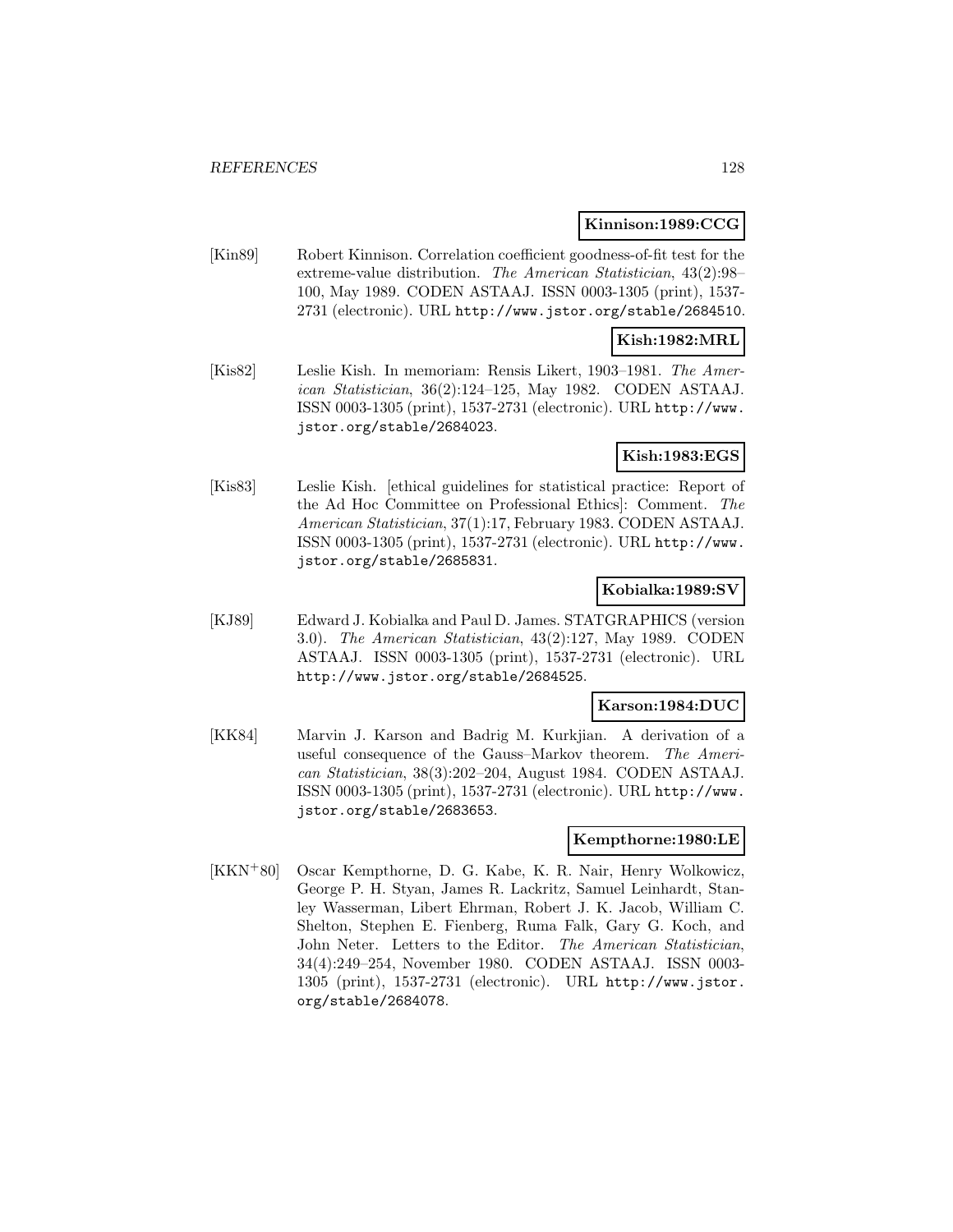## **Kruskal:1983:IPB**

[KL83] J. B. Kruskal and J. M. Landwehr. Icicle plots: Better displays for hierarchical clustering. The American Statistician, 37(2):162-168, May 1983. CODEN ASTAAJ. ISSN 0003-1305 (print), 1537-2731 (electronic). URL http://www.jstor.org/stable/2685881.

### **Krotki:1988:LE**

[KLC<sup>+</sup>88] Karol J. Krotki, Roderick J. A. Little, Ronald Christensen, W. A. Thompson, Jr., I. J. Good, Martin Rutsch, H. N. Nagaraja, Irwin D. Bross, Fred L. Ramsey, Hanspeter Thoni, Ludo M. J. Gypen, and Joseph Lee Rodgers. Letters to the Editor. The American Statistician, 42(4):288–291, November 1988. CODEN ASTAAJ. ISSN 0003-1305 (print), 1537-2731 (electronic). URL http://www.jstor.org/stable/2685150.

## **Kademan:1989:IVF**

[KLV89] Edmund Kademan, Wei-Yin Loh, and Nunta Vanichsetakul. An improved version of FACT with S front end. The American Statistician, 43(4):273, November 1989. CODEN ASTAAJ. ISSN 0003- 1305 (print), 1537-2731 (electronic). URL http://www.jstor. org/stable/2685383.

# **Keating:1985:PRA**

[KM85] Jerome P. Keating and Robert L. Mason. Practical relevance of an alternative criterion in estimation. The American Statistician, 39(3):203–205, August 1985. CODEN ASTAAJ. ISSN 0003- 1305 (print), 1537-2731 (electronic). URL http://www.jstor. org/stable/2683931.

#### **Katz:1987:QVR**

[KM87] Richard W. Katz and Allan H. Murphy. Quality/value relationship for imperfect information in the umbrella problem. The American Statistician, 41(3):187–189, August 1987. CODEN ASTAAJ. ISSN 0003-1305 (print), 1537-2731 (electronic). URL http://www. jstor.org/stable/2685099.

#### **Keating:1988:JSE**

[KM88] Jerome P. Keating and Robert L. Mason. James–Stein estimation from an alternative perspective. The American Statistician, 42(2):160–164, May 1988. CODEN ASTAAJ. ISSN 0003-1305 (print), 1537-2731 (electronic). URL http://www.jstor.org/ stable/2684494.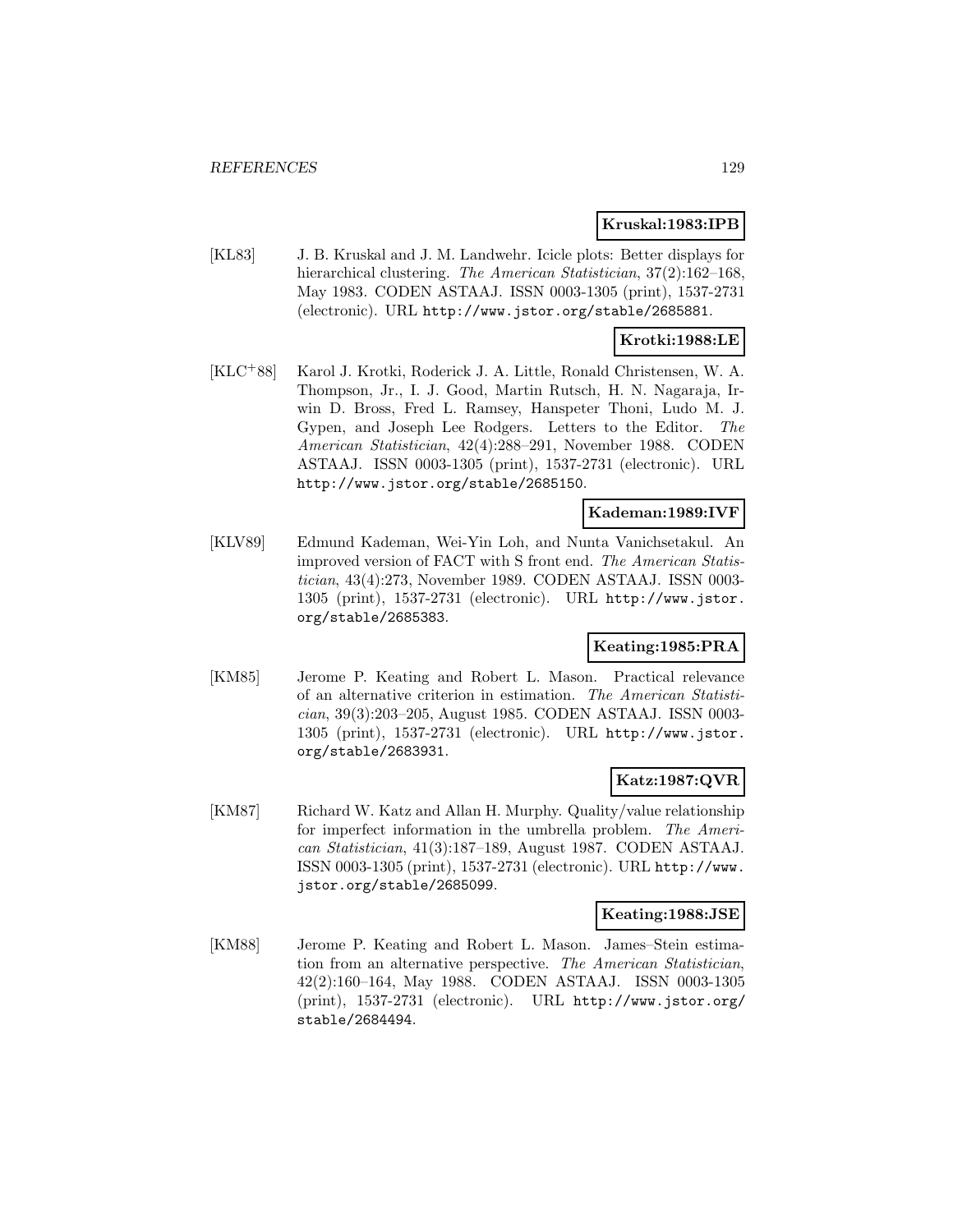#### **Keller-McNulty:1989:BRB**

[KM89a] Sallie Keller-McNulty. Book review: [untitled]. The American Statistician, 43(2):123–124, May 1989. CODEN ASTAAJ. ISSN 0003-1305 (print), 1537-2731 (electronic). URL http://www. jstor.org/stable/2684518.

## **Kruskal:1989:CRI**

[KM89b] William Kruskal and Ruth Majors. Concepts of relative importance in recent scientific literature. The American Statistician, 43(1):2–6, February 1989. CODEN ASTAAJ. ISSN 0003-1305 (print), 1537- 2731 (electronic). URL http://www.jstor.org/stable/2685157.

#### **Keller-McNulty:1987:IPA**

[KMM87] Sallie Keller-McNulty and Mark McNulty. The independent pairs assumption in hypothesis tests based on rank correlation coefficients. The American Statistician, 41(1):40–41, February 1987. CODEN ASTAAJ. ISSN 0003-1305 (print), 1537-2731 (electronic). URL http://www.jstor.org/stable/2684317.

## **Knapp:1982:QSE**

[Kna82] Thomas R. Knapp. [quality of statistical education: Should ASA assist or assess?]: Comment. The American Statistician, 36(2):97, May 1982. CODEN ASTAAJ. ISSN 0003-1305 (print), 1537-2731 (electronic). URL http://www.jstor.org/stable/2684013.

#### **Koch:1985:BDR**

[Koc85] Gary G. Koch. A basic demonstration of the [−1, 1] range for the correlation coefficient. The American Statistician, 39(3):201–202, August 1985. CODEN ASTAAJ. ISSN 0003-1305 (print), 1537- 2731 (electronic). URL http://www.jstor.org/stable/2683930.

#### **Koehn:1981:RDE**

[Koe81] Uwe Koehn. Review of the design of experiments video cassette course. The American Statistician, 35(1):48, February 1981. CO-DEN ASTAAJ. ISSN 0003-1305 (print), 1537-2731 (electronic). URL http://www.jstor.org/stable/2683586.

#### **Koenker:1986:BRB**

[Koe86] Roger Koenker. Book review: [untitled]. The American Statistician, 40(3):223–225, August 1986. CODEN ASTAAJ. ISSN 0003- 1305 (print), 1537-2731 (electronic). URL http://www.jstor. org/stable/2684542.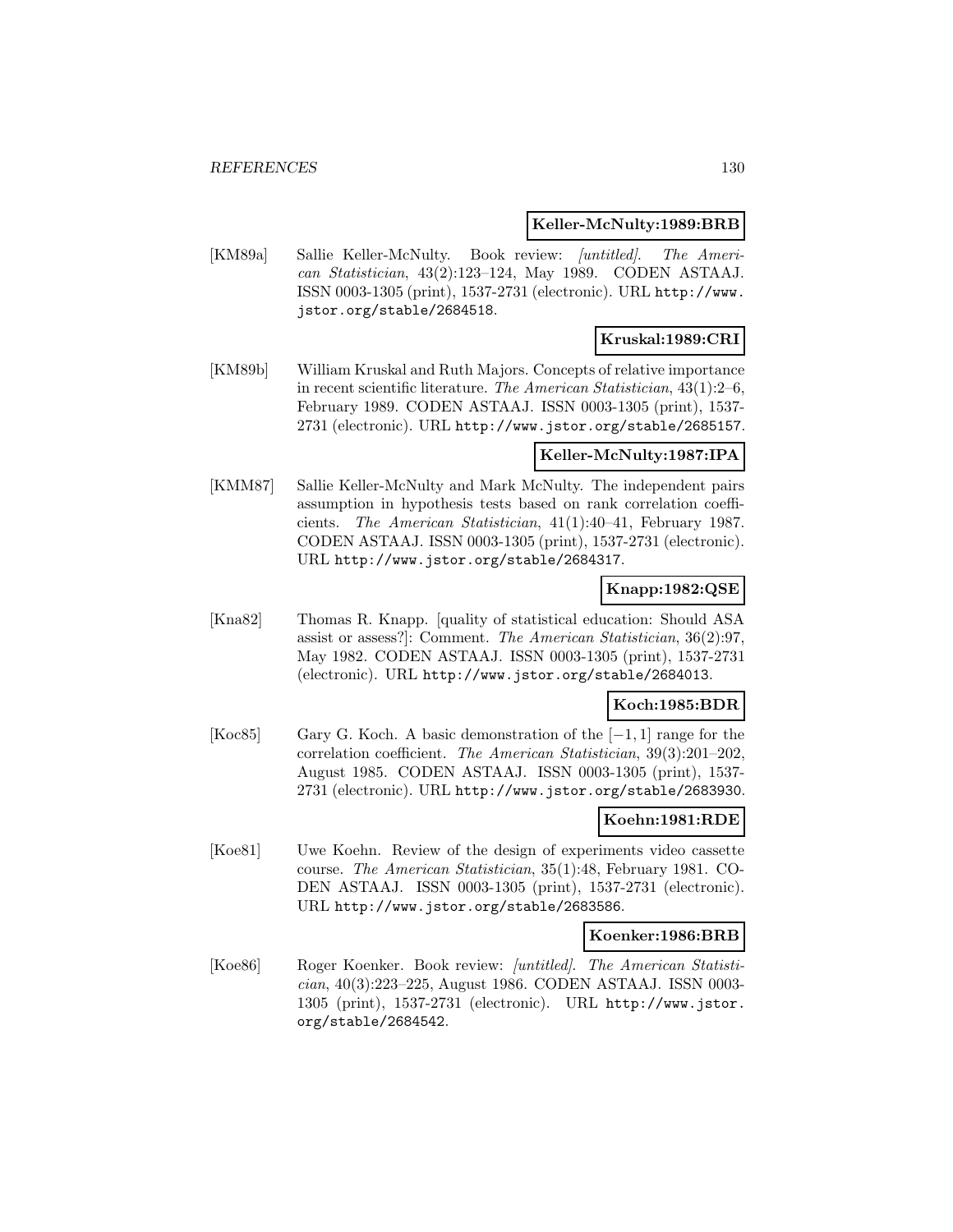### **Koehn:1987:BRB**

[Koe87] Uwe Koehn. Book review: [untitled]. The American Statistician, 41(3):221, August 1987. CODEN ASTAAJ. ISSN 0003- 1305 (print), 1537-2731 (electronic). URL http://www.jstor. org/stable/2685111.

# **Konijn:1987:DFO**

[Kon87] Hendrik S. Konijn. Distribution-free and other prediction intervals. The American Statistician, 41(1):11–15, February 1987. CODEN ASTAAJ. ISSN 0003-1305 (print), 1537-2731 (electronic). URL http://www.jstor.org/stable/2684311.

## **Korn:1984:RLV**

[Kor84] Edward L. Korn. The ranges of limiting values of some partial correlations under conditional independence. The American Statistician, 38(1):61–62, February 1984. CODEN ASTAAJ. ISSN 0003- 1305 (print), 1537-2731 (electronic). URL http://www.jstor. org/stable/2683563.

## **Kott:1986:WMR**

[Kot86] Phillip S. Kott. When a mean-of-ratios is the best linear unbiased estimator under a model. The American Statistician, 40 (3):202–204, August 1986. CODEN ASTAAJ. ISSN 0003-1305 (print), 1537-2731 (electronic). URL http://www.jstor.org/ stable/2684536.

#### **Kenyon:1987:BRB**

[KP87] J. R. Kenyon and H. O. Posten. Book review: [untitled]. The American Statistician, 41(1):58–59, February 1987. CODEN ASTAAJ. ISSN 0003-1305 (print), 1537-2731 (electronic). URL http://www. jstor.org/stable/2684323.

#### **Kraemer:1988:AAG**

[Kra88] Helena Chmura Kraemer. Assessment of  $2 \times 2$  associations: Generalization of signal-detection methodology. The American Statistician, 42(1):37–49, February 1988. CODEN ASTAAJ. ISSN 0003- 1305 (print), 1537-2731 (electronic). URL http://www.jstor. org/stable/2685259.

#### **Kruskal:1987:RIA**

[Kru87] William Kruskal. Relative importance by averaging over orderings. The American Statistician, 41(1):6–10, February 1987. CODEN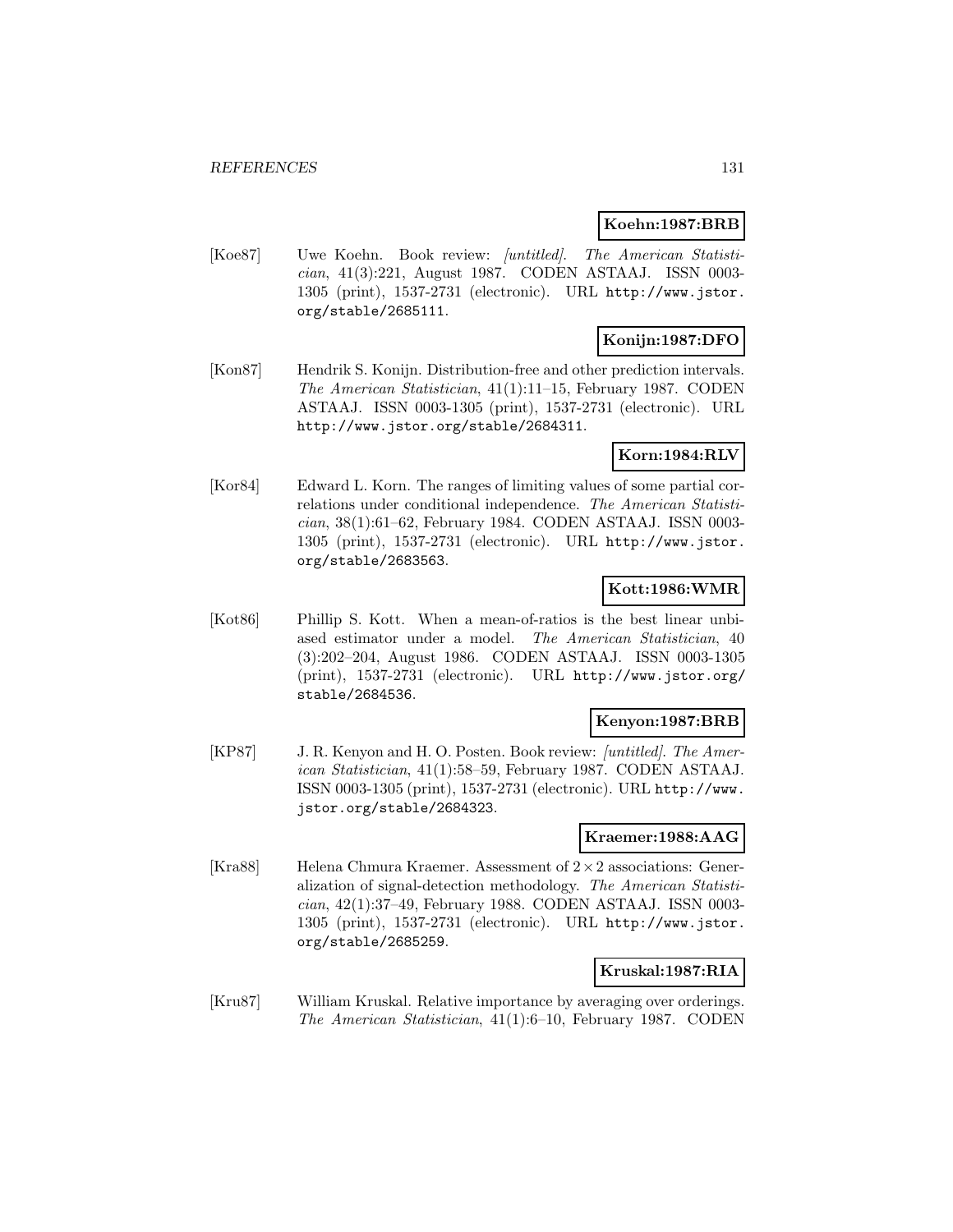ASTAAJ. ISSN 0003-1305 (print), 1537-2731 (electronic). URL http://www.jstor.org/stable/2684310.

## **Kabak:1983:LDL**

[KS83] Irwin W. Kabak and Jeffrey S. Simonoff. A look at daily lotteries. The American Statistician, 37(1):49–52, February 1983. CODEN ASTAAJ. ISSN 0003-1305 (print), 1537-2731 (electronic). URL http://www.jstor.org/stable/2685845.

## **Kotz:1988:HSA**

[KS88] Samuel Kotz and Kathleen Smith. The Hausdorff space and applied statistics: a view from the U.S.S.R. The American Statistician, 42(4):241–244, November 1988. CODEN ASTAAJ. ISSN 0003- 1305 (print), 1537-2731 (electronic). URL http://www.jstor. org/stable/2685129.

## **Knapp:1981:BRB**

[KSB<sup>+</sup>81] Thomas R. Knapp, David B. Swanson, Austin J. Bonis, Albert D. Rickmers, Mason E. Wescott, and Mitchell J. Mergenthaler. Book review: [untitled]. The American Statistician, 35(1):50–51, February 1981. CODEN ASTAAJ. ISSN 0003-1305 (print), 1537-2731 (electronic). URL http://www.jstor.org/stable/2683588.

## **Kullback:1988:OIP**

[Kul88] Solomon Kullback. [optimal information processing and Bayes's theorem]: Comment. The American Statistician, 42(4):282–283, November 1988. CODEN ASTAAJ. ISSN 0003-1305 (print), 1537- 2731 (electronic). URL http://www.jstor.org/stable/2685147.

## **Lackritz:1984:EPV**

[Lac84] James R. Lackritz. Exact p values for F and t tests. The American Statistician, 38(4):312–314, November 1984. CODEN ASTAAJ. ISSN 0003-1305 (print), 1537-2731 (electronic). URL http://www. jstor.org/stable/2683414.

#### **Lachenbruch:1985:BRB**

[Lac85] Peter A. Lachenbruch. Book review: *[untitled]*. The American Statistician, 39(2):146–148, May 1985. CODEN ASTAAJ. ISSN 0003-1305 (print), 1537-2731 (electronic). URL http://www. jstor.org/stable/2682828.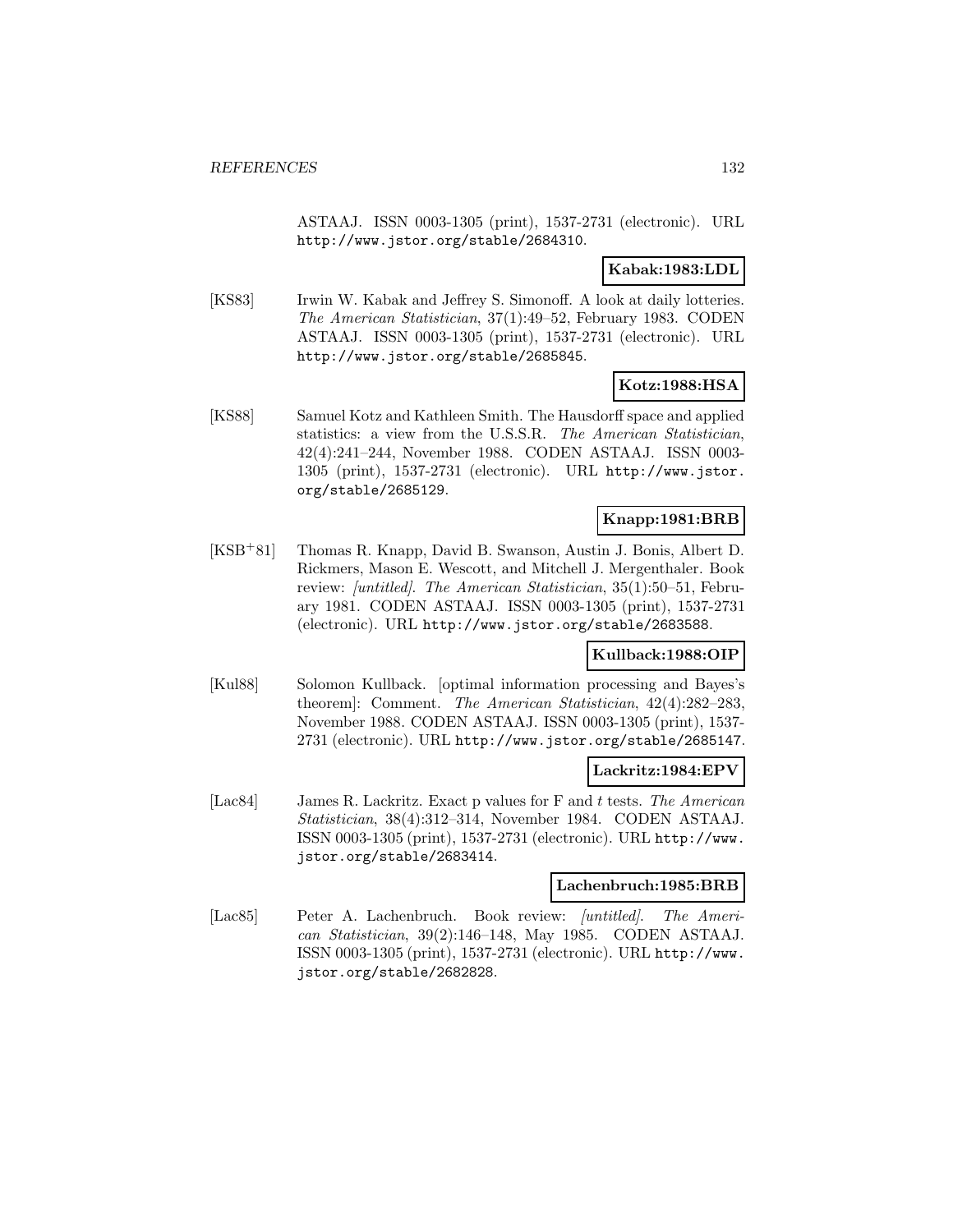#### **Lentner:1989:EBH**

[LAH89] Marvin Lentner, Jesse C. Arnold, and Klaus Hinkelmann. The efficiency of blocking: How to use MS(Blocks)/MS(Error) correctly. The American Statistician, 43(2):106–108, May 1989. CODEN ASTAAJ. ISSN 0003-1305 (print), 1537-2731 (electronic). URL http://www.jstor.org/stable/2684512.

# **Lamm:1980:CPL**

[Lam80] R. McFall Lamm, Jr. A computer program for linear systems analysis: LSAP. The American Statistician, 34(2):116–117, May 1980. CODEN ASTAAJ. ISSN 0003-1305 (print), 1537-2731 (electronic). URL http://www.jstor.org/stable/2684121.

## **Lam:1983:PMP**

[Lam83] K. Lam. Probabilistic modeling-from physics to computing science. The American Statistician, 37(3):213–215, August 1983. CODEN ASTAAJ. ISSN 0003-1305 (print), 1537-2731 (electronic). URL http://www.jstor.org/stable/2683372.

## **Landau:1985:P**

[Lan85] Emanuel Landau. Preface. The American Statistician, 39(4):403, November 1985. CODEN ASTAAJ. ISSN 0003-1305 (print), 1537- 2731 (electronic). URL http://www.jstor.org/stable/2683020.

### **Lave:1982:LB**

[Lav82] Lester B. Lave. Lessons from benzene. The American Statistician, 36(3):260–261, August 1982. CODEN ASTAAJ. ISSN 0003- 1305 (print), 1537-2731 (electronic). URL http://www.jstor. org/stable/2683837.

## **Lenth:1988:LE**

[LBW<sup>+</sup>88] Russell V. Lenth, Sean Becketti, Peter Westfall, Thomas M. Davis, Donald A. Berry, S. Mitra, Rudolf J. Freund, David C. Hamilton, George Casella, and William M. Alley. Letters to the Editor. The American Statistician, 42(1):87–91, February 1988. CODEN ASTAAJ. ISSN 0003-1305 (print), 1537-2731 (electronic). URL http://www.jstor.org/stable/2685275.

#### **Leemis:1986:RAC**

[Lee86] Lawrence M. Leemis. Relationships among common univariate distributions. The American Statistician, 40(2):143–146, May 1986.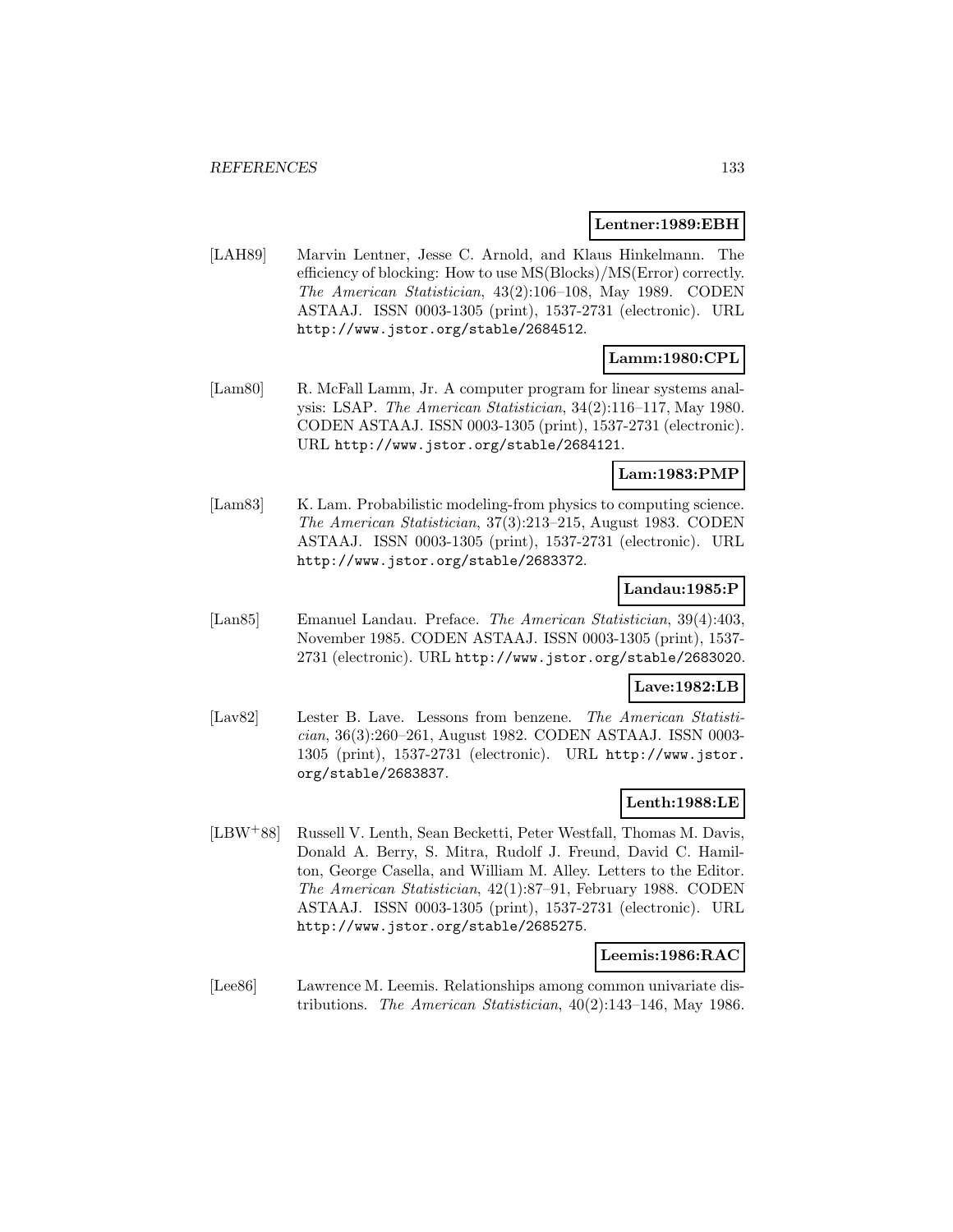CODEN ASTAAJ. ISSN 0003-1305 (print), 1537-2731 (electronic). URL http://www.jstor.org/stable/2684876.

#### **Lehmann:1980:ELE**

[Leh80] E. L. Lehmann. Efficient likelihood estimators. The American Statistician, 34(4):233–235, November 1980. CODEN ASTAAJ. ISSN 0003-1305 (print), 1537-2731 (electronic). URL http://www. jstor.org/stable/2684068.

#### **Lehnen:1988:SPS**

[Leh88] Robert G. Lehnen. Statistical policy for state and local governments. The American Statistician, 42(1):10–16, February 1988. CODEN ASTAAJ. ISSN 0003-1305 (print), 1537-2731 (electronic). URL http://www.jstor.org/stable/2685253.

#### **Lenth:1983:SPS**

[Len83] Russell V. Lenth. Some properties of U statistics. The American Statistician, 37(4):311–313, ???? 1983. CODEN ASTAAJ. ISSN 0003-1305 (print), 1537-2731 (electronic).

### **Lenth:1987:PMP**

[Len87] Russell V. Lenth. PowerPack: a microcomputer package for power and sample-size problems. The American Statistician, 41(3):239– 240, August 1987. CODEN ASTAAJ. ISSN 0003-1305 (print), 1537-2731 (electronic). URL http://www.jstor.org/stable/ 2685120.

### **Leone:1982:QSE**

[Leo82] Fred C. Leone. [quality of statistical education: Should ASA assist or assess?]: Comment. The American Statistician, 36(2):100–101, May 1982. CODEN ASTAAJ. ISSN 0003-1305 (print), 1537-2731 (electronic). URL http://www.jstor.org/stable/2684016.

## **Leone:1983:WIC**

[Leo83] Fred C. Leone. [what industry can do for statistics]: Comment. The American Statistician, 37(1):30–31, February 1983. CODEN ASTAAJ. ISSN 0003-1305 (print), 1537-2731 (electronic). URL http://www.jstor.org/stable/2685840.

## **LePage:1987:BRB**

[LeP87] Raoul LePage. Book review: [untitled]. The American Statistician, 41(1):64–67, February 1987. CODEN ASTAAJ. ISSN 0003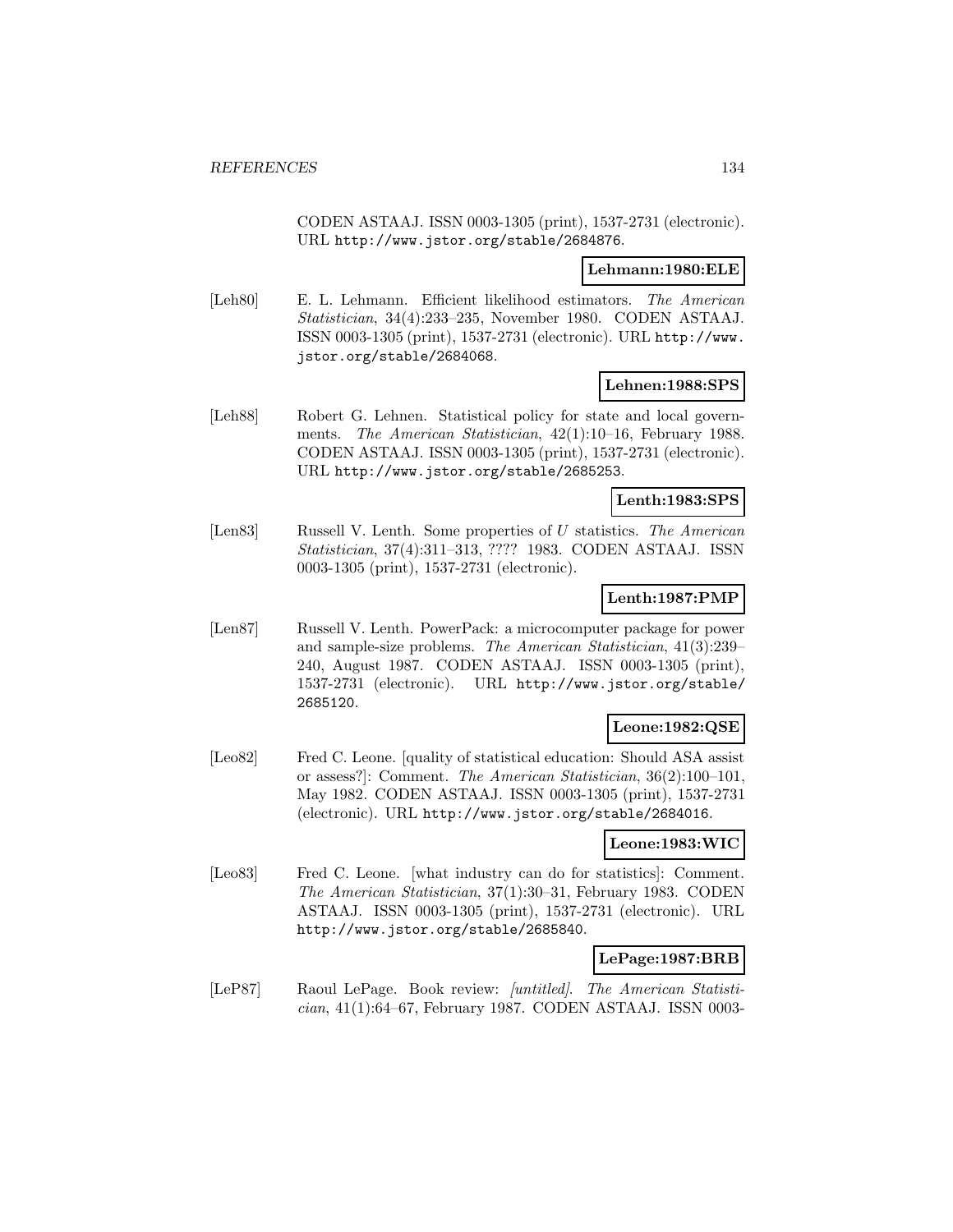1305 (print), 1537-2731 (electronic). URL http://www.jstor. org/stable/2684325.

# **Levy:1980:NAS**

[Lev80] Kenneth J. Levy. Nonparametric applications of Shaffer's extension of Dunnett's procedure. The American Statistician, 34(2):99–102, May 1980. CODEN ASTAAJ. ISSN 0003-1305 (print), 1537-2731 (electronic). URL http://www.jstor.org/stable/2684113.

# **Levy:1985:NNM**

[Lev85] Martin S. Levy. A note on nonunique MLE's and sufficient statistics. The American Statistician, 39(1):66, February 1985. CODEN ASTAAJ. ISSN 0003-1305 (print), 1537-2731 (electronic). URL http://www.jstor.org/stable/2683913.

#### **Levenbach:1987:TSF**

[Lev87a] Hans Levenbach. 4CaST/2: a time series forecasting and data analysis system. The American Statistician, 41(1):77, February 1987. CODEN ASTAAJ. ISSN 0003-1305 (print), 1537-2731 (electronic). URL http://www.jstor.org/stable/2684328.

## **Levine:1987:BRB**

[Lev87b] David M. Levine. Book review: [untitled]. The American Statistician, 41(2):139–142, May 1987. CODEN ASTAAJ. ISSN 0003- 1305 (print), 1537-2731 (electronic). URL http://www.jstor. org/stable/2684228.

#### **Leviton:1987:PCM**

[Lev87c] Laura C. Leviton. PREVIEW: a computer model to project cost of lifestyle-related illnesses and savings from worksite health promotion. The American Statistician, 41(4):332–333, November 1987. CODEN ASTAAJ. ISSN 0003-1305 (print), 1537-2731 (electronic). URL http://www.jstor.org/stable/2684764.

# **Lewis:1980:AEA**

[Lew80] Stephen D. Lewis. APLECON-econometric analysis with APL. The American Statistician, 34(3):184, August 1980. CODEN ASTAAJ. ISSN 0003-1305 (print), 1537-2731 (electronic). URL http://www. jstor.org/stable/2683884.

## **Looney:1985:UCC**

[LG85] Stephen W. Looney and Thomas R. Gulledge, Jr. Use of the correlation coefficient with normal probability plots. The Amer-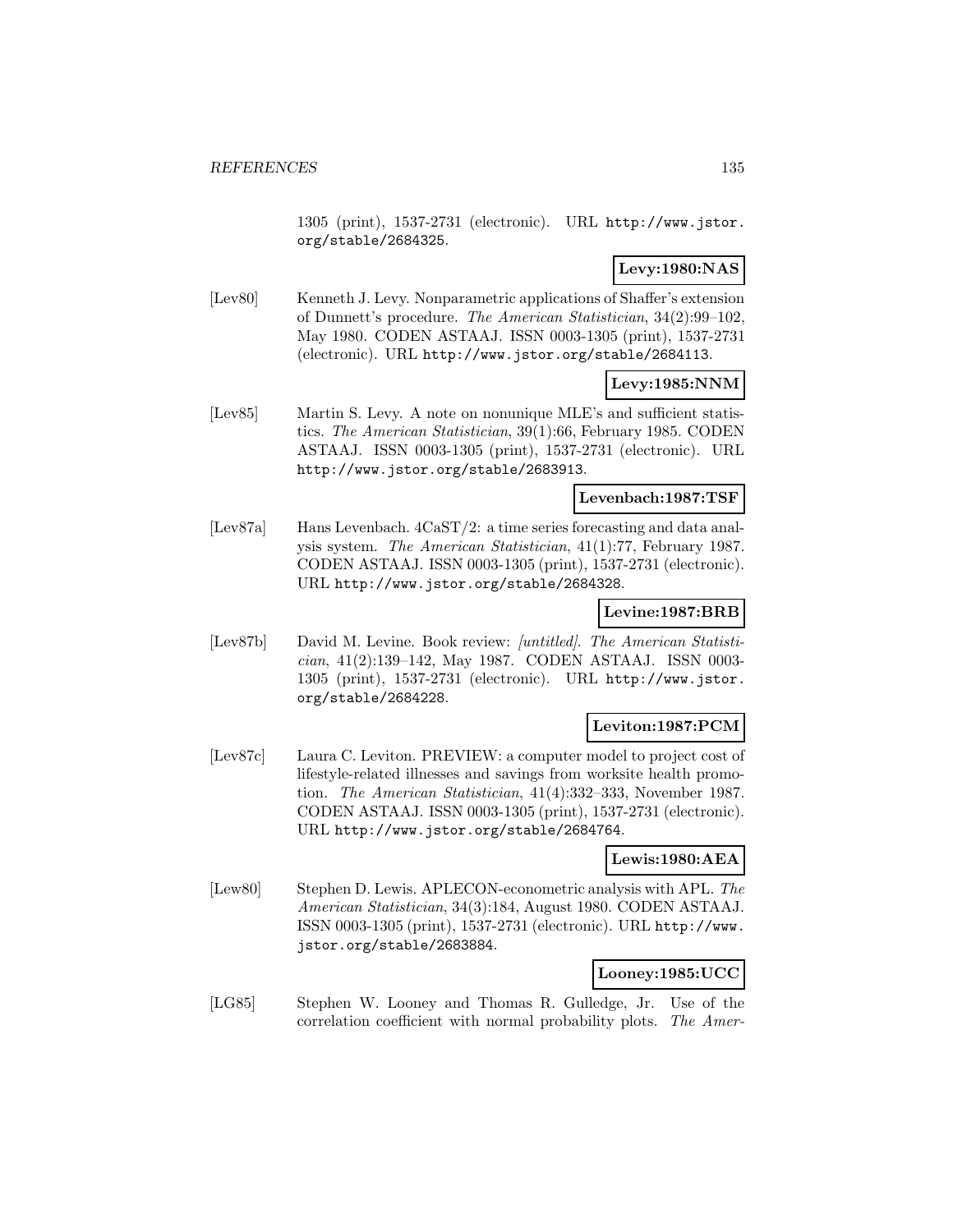ican Statistician, 39(1):75–79, February 1985. CODEN ASTAAJ. ISSN 0003-1305 (print), 1537-2731 (electronic). URL http://www. jstor.org/stable/2683917.

## **Lunde:1981:IAA**

[LH81] Anders S. Lunde and William G. Hunter. International activities and the American Statistical Association. The American Statistician, 35(3):117–120, August 1981. CODEN ASTAAJ. ISSN 0003- 1305 (print), 1537-2731 (electronic). URL http://www.jstor. org/stable/2683973.

# **Liem:1980:CPB**

[Lie80] Tran Cong Liem. A computer program for Box–Cox transformations in regression models with heteroscedastic and autoregressive residuals. The American Statistician, 34(2):121, May 1980. CO-DEN ASTAAJ. ISSN 0003-1305 (print), 1537-2731 (electronic). URL http://www.jstor.org/stable/2684125.

## **Liggett:1985:BRB**

[Lig85] Walter Liggett. Book review: [untitled]. The American Statistician, 39(1):70–72, February 1985. CODEN ASTAAJ. ISSN 0003- 1305 (print), 1537-2731 (electronic). URL http://www.jstor. org/stable/2683915.

# **Liggett:1988:BRB**

[Lig88] Walter Liggett. Book review: [untitled]. The American Statistician, 42(2):155–157, May 1988. CODEN ASTAAJ. ISSN 0003- 1305 (print), 1537-2731 (electronic). URL http://www.jstor. org/stable/2684492.

#### **Lindstrom:1980:SOF**

[Lin80] F. Tom Lindstrom. SUREXPL: An objective function surface exploration algorithm. The American Statistician, 34(3):183, August 1980. CODEN ASTAAJ. ISSN 0003-1305 (print), 1537-2731 (electronic). URL http://www.jstor.org/stable/2683883.

#### **Link:1981:MDP**

[Lin81] Robert F. Link. Moments of discrete probability distributions derived using finite difference operators. The American Statistician, 35(1):44–46, February 1981. CODEN ASTAAJ. ISSN 0003- 1305 (print), 1537-2731 (electronic). URL http://www.jstor. org/stable/2683584.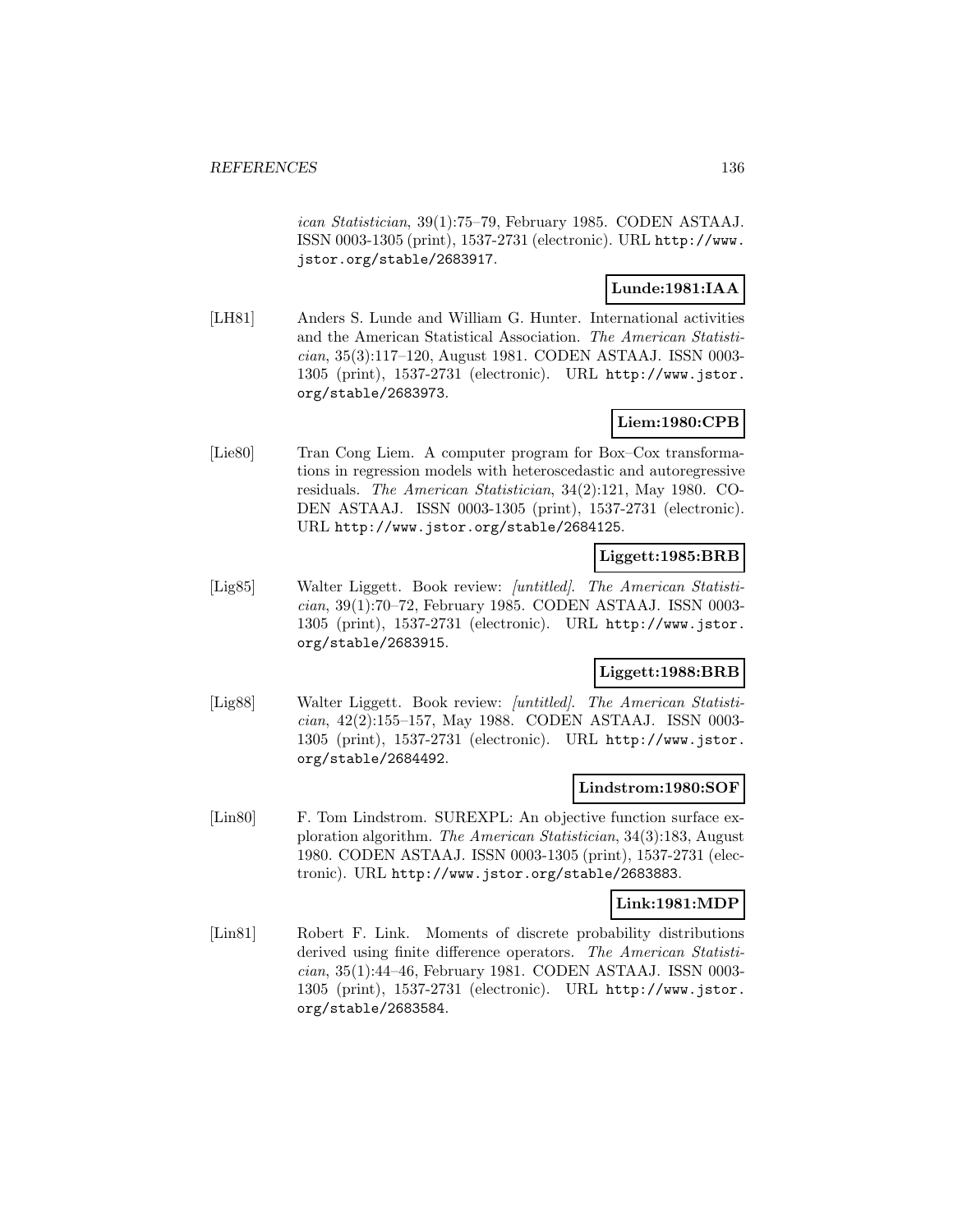# **Lin:1985:MNC**

[Lin85a] Shang P. Lin. MORPOL: Numerical construction of multidimensional orthogonal polynomials. The American Statistician, 39(2): 142, May 1985. CODEN ASTAAJ. ISSN 0003-1305 (print), 1537- 2731 (electronic). URL http://www.jstor.org/stable/2682820.

## **Ling:1985:BRB**

[Lin85b] Robert F. Ling. Book review: [untitled]. The American Statistician, 39(3):215–219, August 1985. CODEN ASTAAJ. ISSN 0003- 1305 (print), 1537-2731 (electronic). URL http://www.jstor. org/stable/2683941.

# **Lin:1986:SCP**

[Lin86a] Shang P. Lin. SPCTL: Computing percentiles of individual survival function in Cox proportional hazard model. The American Statistician, 40(2):170, May 1986. CODEN ASTAAJ. ISSN 0003- 1305 (print), 1537-2731 (electronic). URL http://www.jstor. org/stable/2684883.

## **Lindley:1986:WIE**

[Lin86b] D. V. Lindley. [why isn't everyone a bayesian?]: Comment. The American Statistician, 40(1):6–7, February 1986. CODEN AS-TAAJ. ISSN 0003-1305 (print), 1537-2731 (electronic). URL http: //www.jstor.org/stable/2683107.

## **Ling:1987:BRB**

[Lin87] Robert F. Ling. Book review: [untitled]. The American Statistician, 41(1):71–76, February 1987. CODEN ASTAAJ. ISSN 0003- 1305 (print), 1537-2731 (electronic). URL http://www.jstor. org/stable/2684327.

## **Ling:1988:BRB**

[Lin88] Robert F. Ling. Book review: [untitled]. The American Statistician, 42(3):220–223, August 1988. CODEN ASTAAJ. ISSN 0003- 1305 (print), 1537-2731 (electronic). URL http://www.jstor. org/stable/2685011.

### **Little:1982:DST**

[Lit82] Roderick J. A. Little. Direct standardization: a tool for teaching linear models for unbalanced data. The American Statistician, 36(1):38–43, February 1982. CODEN ASTAAJ. ISSN 0003- 1305 (print), 1537-2731 (electronic). URL http://www.jstor. org/stable/2684091.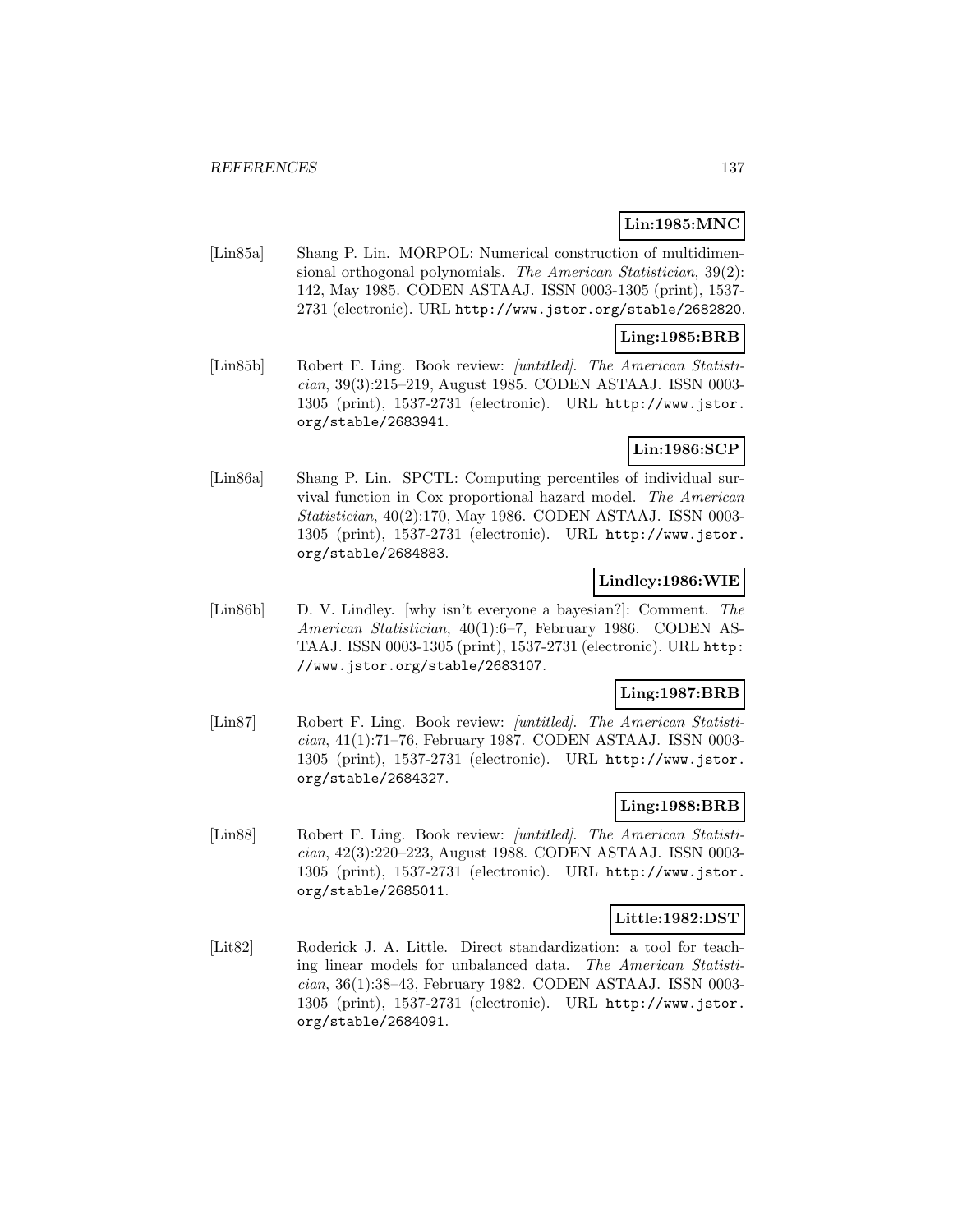## **Little:1988:SSA**

[Lit88] Roderick J. A. Little. Some statistical analysis issues at the world fertility survey. The American Statistician, 42(1):31–36, February 1988. CODEN ASTAAJ. ISSN 0003-1305 (print), 1537-2731 (electronic). URL http://www.jstor.org/stable/2685258.

## **Little:1989:TET**

[Lit89] Roderick J. A. Little. Testing the equality of two independent binomial proportions. The American Statistician, 43(4):283–288, November 1989. CODEN ASTAAJ. ISSN 0003-1305 (print), 1537- 2731 (electronic). URL http://www.jstor.org/stable/2685390.

## **Los:1986:EMP**

[LK86] Cornelis A. Los and Christopher McC. Kell. EMEPS: Microcomputer programs for the estimation and prediction of time-varying parameters and other latent variables. The American Statistician, 40(4):306–307, November 1986. CODEN ASTAAJ. ISSN 0003- 1305 (print), 1537-2731 (electronic). URL http://www.jstor. org/stable/2684612.

# **Long:1986:PSC**

[LM86] Susan B. Long and Hubert B. Mueller. Programming SAS for causal analysis. The American Statistician, 40(3):233–234, August 1986. CODEN ASTAAJ. ISSN 0003-1305 (print), 1537-2731 (electronic). URL http://www.jstor.org/stable/2684552.

#### **Lee:1984:SSP**

[LMM84] Alan J. Lee, Peter McInerney, and Peter R. Mullins. STATCALC: a statistical package for the Apple IIe and II Plus computers. The American Statistician, 38(4):321, November 1984. CODEN AS-TAAJ. ISSN 0003-1305 (print), 1537-2731 (electronic). URL http: //www.jstor.org/stable/2683425.

## **Libby:1981:CAD**

[LNC<sup>+</sup>81] David L. Libby, Melvin R. Novick, James J. Chen, George G. Woodworth, and Robert M. Hamer. The computer-assisted data analysis (CADA) monitor (1980). The American Statistician, 35 (3):165–166, August 1981. CODEN ASTAAJ. ISSN 0003-1305 (print), 1537-2731 (electronic). URL http://www.jstor.org/ stable/2683996.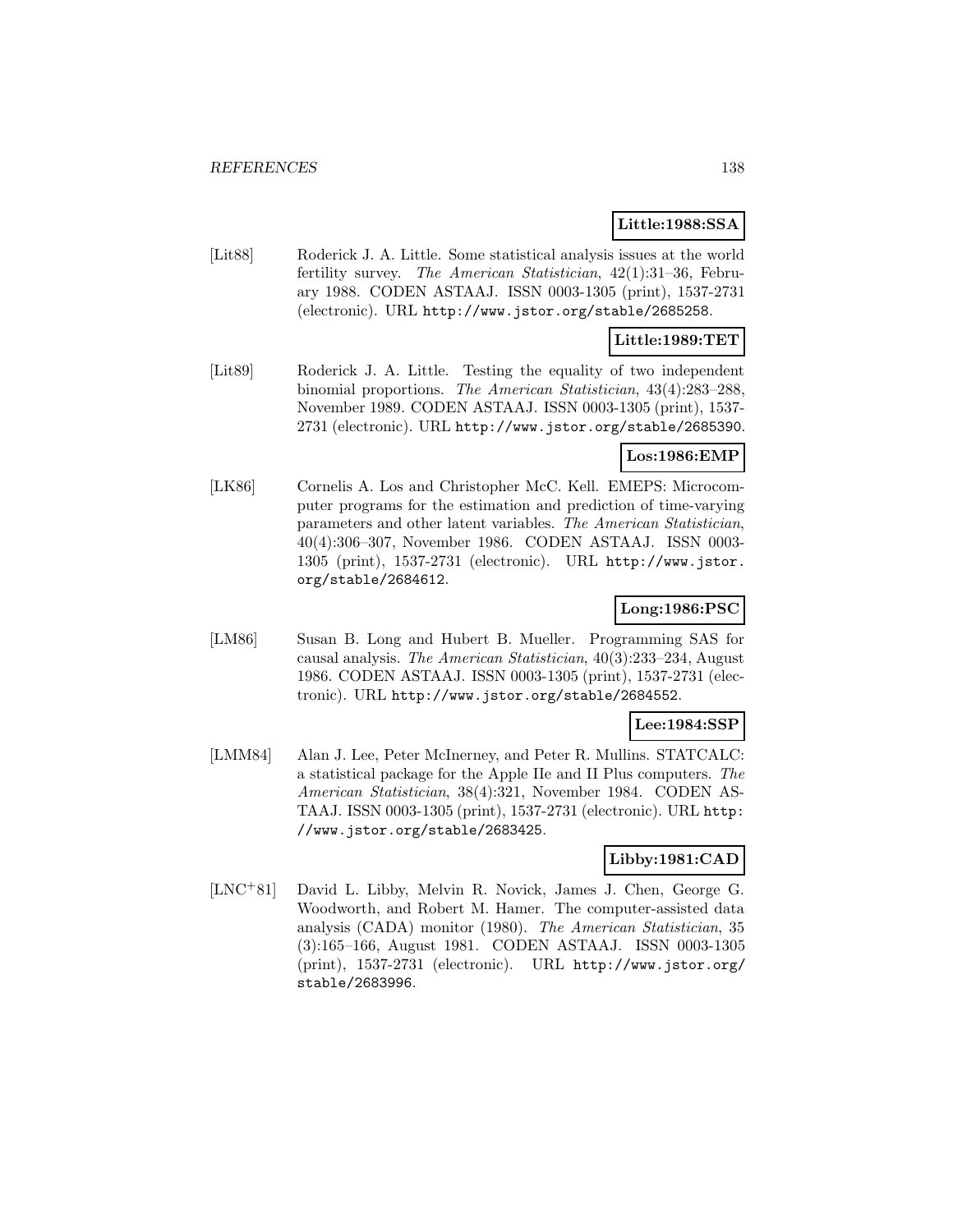## **Lodge:1985:MDE**

[Lod85] James P. Lodge. Materials damage by environmental pollutants: Data requirements. The American Statistician, 39(4):412-415, November 1985. CODEN ASTAAJ. ISSN 0003-1305 (print), 1537- 2731 (electronic). URL http://www.jstor.org/stable/2683022.

### **Louis:1981:CIB**

[Lou81] Thomas A. Louis. Confidence intervals for a binomial parameter after observing no successes. The American Statistician, 35(3):154, August 1981. CODEN ASTAAJ. ISSN 0003-1305 (print), 1537- 2731 (electronic). URL http://www.jstor.org/stable/2683985.

### **Love:1983:BAA**

[Lov83] Richard R. Love. Biological aspects of associations between environmental exposures and cancer. The American Statistician, 37(4):413–419, November 1983. CODEN ASTAAJ. ISSN 0003- 1305 (print), 1537-2731 (electronic). URL http://www.jstor. org/stable/2683504.

## **Lovell:1984:LDM**

[Lov84] Michael C. Lovell. Lovell's data Miner. The American Statistician, 38(3):225, August 1984. CODEN ASTAAJ. ISSN 0003- 1305 (print), 1537-2731 (electronic). URL http://www.jstor. org/stable/2683664.

#### **Lowerre:1982:IMM**

[Low82] James M. Lowerre. An introduction to modern matrix methods and statistics. The American Statistician, 36(2):113–115, May 1982. CODEN ASTAAJ. ISSN 0003-1305 (print), 1537-2731 (electronic). URL http://www.jstor.org/stable/2684020.

## **Lowerre:1983:IBN**

[Low83] James M. Lowerre. An integral of the bivariate normal and an application. The American Statistician, 37(3):235–236, August 1983. CODEN ASTAAJ. ISSN 0003-1305 (print), 1537-2731 (electronic). URL http://www.jstor.org/stable/2683380.

## **Loyer:1983:BPG**

[Loy83] Milton W. Loyer. Bad probability, good statistics, and group testing for binomial estimation. The American Statistician, 37 (1):57–59, February 1983. CODEN ASTAAJ. ISSN 0003-1305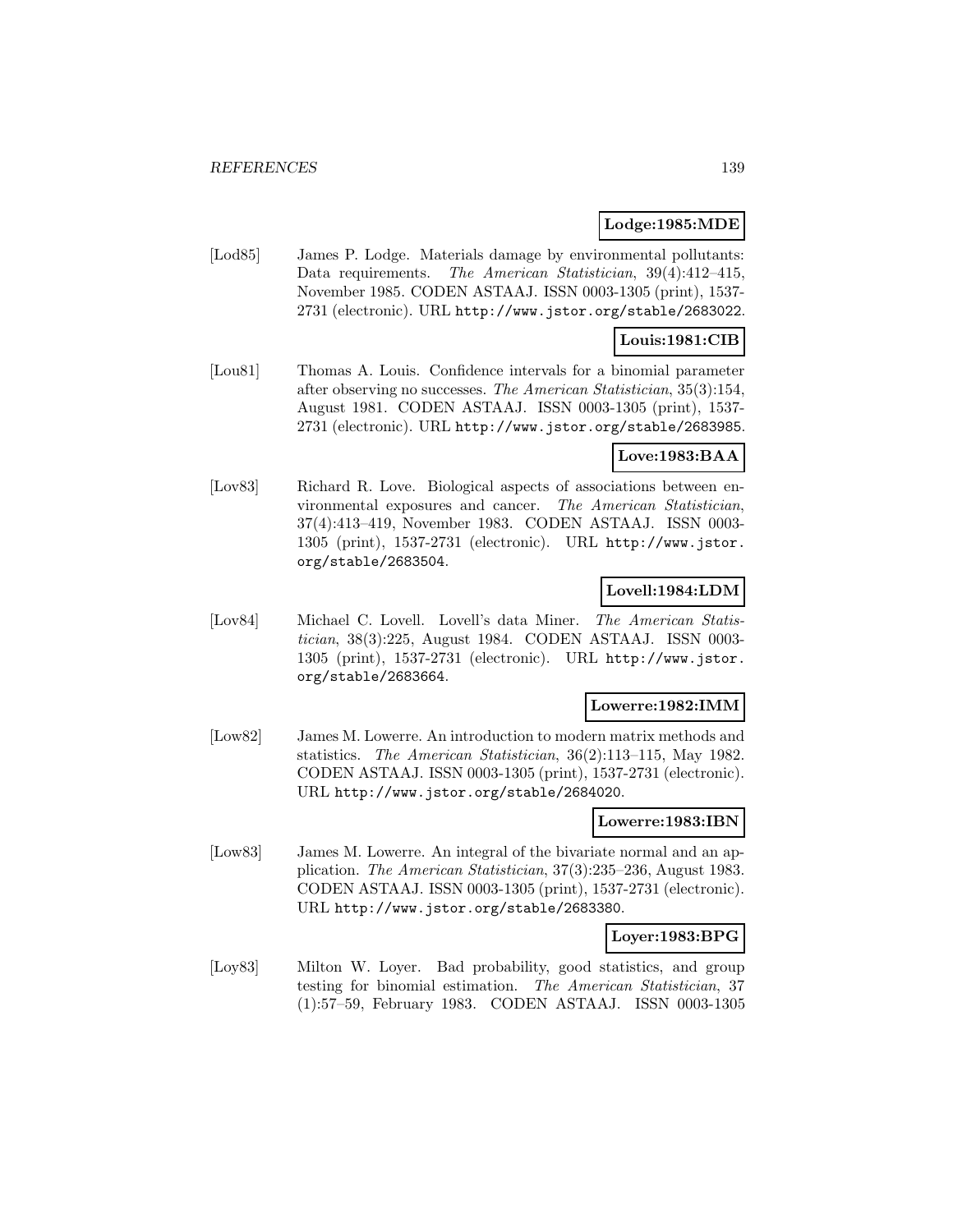(print), 1537-2731 (electronic). URL http://www.jstor.org/ stable/2685848.

## **Lehmann:1982:JN**

[LR82] E. L. Lehmann and Constance Reid. Jerzy Neyman, 1894–1981. The American Statistician, 36(3):161–162, ???? 1982. CODEN ASTAAJ. ISSN 0003-1305 (print), 1537-2731 (electronic).

# **Little:1983:JEP**

[LR83] Roderick J. A. Little and Donald B. Rubin. On jointly estimating parameters and missing data by maximizing the complete-data likelihood. The American Statistician, 37(3):218–220, August 1983. CODEN ASTAAJ. ISSN 0003-1305 (print), 1537-2731 (electronic). URL http://www.jstor.org/stable/2683374.

## **Lehmann:1988:ID**

[LS88] E. L. Lehmann and Juliet Popper Shaffer. Inverted distributions. The American Statistician, 42(3):191–194, August 1988. CODEN ASTAAJ. ISSN 0003-1305 (print), 1537-2731 (electronic). URL http://www.jstor.org/stable/2684999.

# **Looney:1989:ERM**

[LS89] Stephen W. Looney and William B. Stanley. Exploratory repeated measures analysis for two or more groups: Review and update. The American Statistician, 43(4):220–225, November 1989. CODEN ASTAAJ. ISSN 0003-1305 (print), 1537-2731 (electronic). URL http://www.jstor.org/stable/2685365.

# **Levin:1989:AVT**

[LSWB89] Joel R. Levin, Ronald C. Serlin, and Lisa Webne-Behrman. Analysis of variance through simple correlation. The American Statistician, 43(1):32–34, February 1989. CODEN ASTAAJ. ISSN 0003- 1305 (print), 1537-2731 (electronic). URL http://www.jstor. org/stable/2685166.

## **Lund:1980:MIS**

[Lun80] Richard E. Lund. MSUSTAT-an interactive statistical analysis package. The American Statistician, 34(1):58–59, February 1980. CODEN ASTAAJ. ISSN 0003-1305 (print), 1537-2731 (electronic). URL http://www.jstor.org/stable/2683003.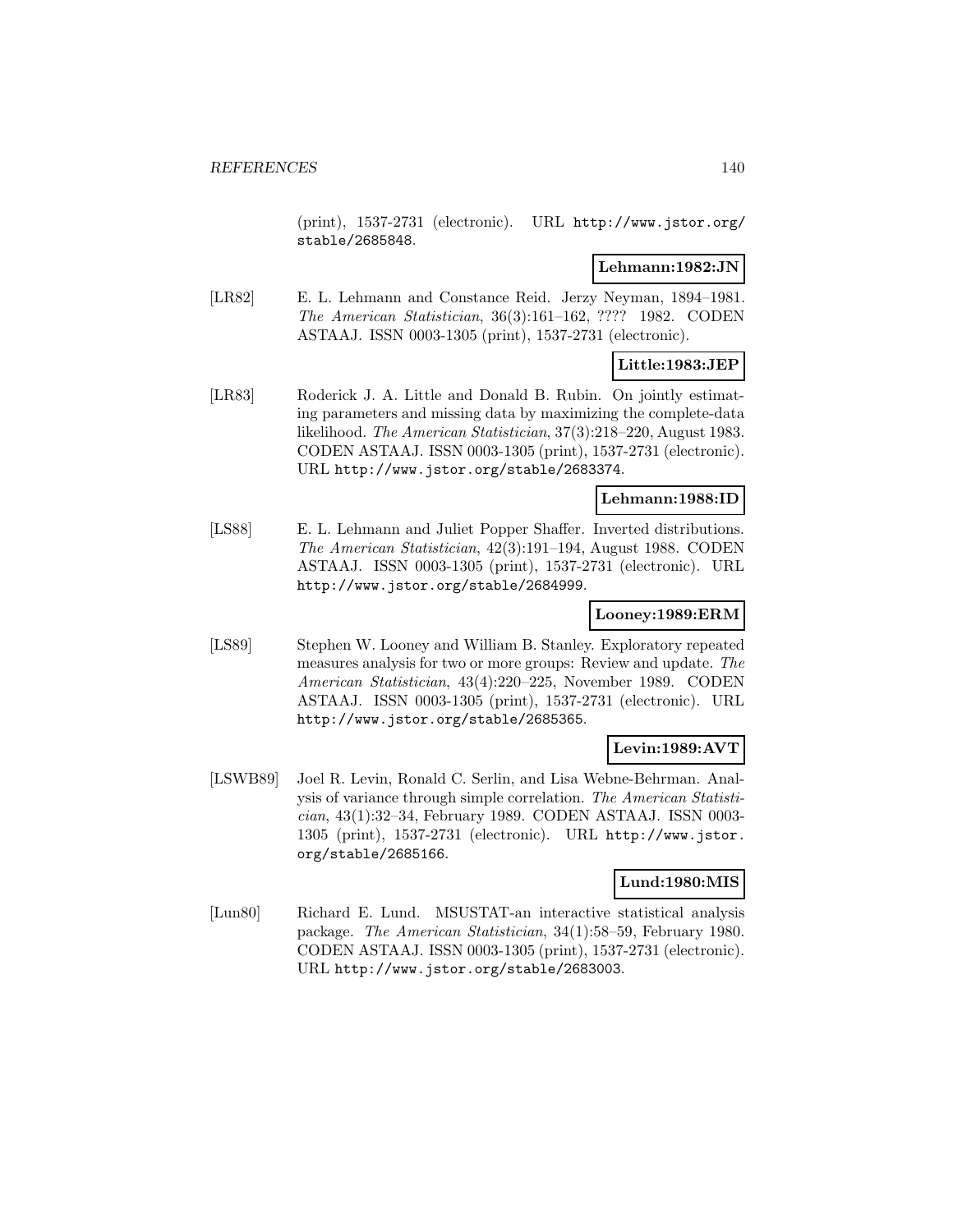## **Lund:1984:MIS**

[Lun84] Richard E. Lund. MSUSTAT: An interactive statistical analysis package. The American Statistician, 38(4):317, November 1984. CODEN ASTAAJ. ISSN 0003-1305 (print), 1537-2731 (electronic). URL http://www.jstor.org/stable/2683418.

#### **Lunneborg:1988:BAB**

[Lun88] C. E. Lunneborg. Bootstrap applications for the behavioral sciences. The American Statistician, 42(1):86, February 1988. CO-DEN ASTAAJ. ISSN 0003-1305 (print), 1537-2731 (electronic). URL http://www.jstor.org/stable/2685274.

## **Lin:1989:END**

[LV89] Lawrence I-Kuei Lin and Edward F. Vonesh. An empirical nonlinear data-fitting approach for transforming data to normality. The American Statistician, 43(4):237–243, November 1989. CODEN ASTAAJ. ISSN 0003-1305 (print), 1537-2731 (electronic). URL http://www.jstor.org/stable/2685370.

## **Lusk:1982:DPD**

[LW82] Edward J. Lusk and Haviland Wright. Deriving the probability density for sums of uniform random variables. The American Statistician, 36(2):128–130, May 1982. CODEN ASTAAJ. ISSN 0003-1305 (print), 1537-2731 (electronic). URL http://www. jstor.org/stable/2684025.

## **Milliken:1984:NSC**

[MA84] George A. Milliken and Mohammed Albohali. On necessary and sufficient conditions for ordinary least squares estimators to be best linear unbiased estimators. The American Statistician, 38 (4):298–299, November 1984. CODEN ASTAAJ. ISSN 0003- 1305 (print), 1537-2731 (electronic). URL http://www.jstor. org/stable/2683411.

#### **Macdonald:1986:MIP**

[Mac86] Peter D. M. Macdonald. MIX: An interactive program for fitting mixtures of distributions. The American Statistician, 40(1):53, February 1986. CODEN ASTAAJ. ISSN 0003-1305 (print), 1537- 2731 (electronic). URL http://www.jstor.org/stable/2683123.

# **Mage:1982:OGM**

[Mag82] David T. Mage. An objective graphical method for testing normal distributional assumptions using probability plots. The Amer-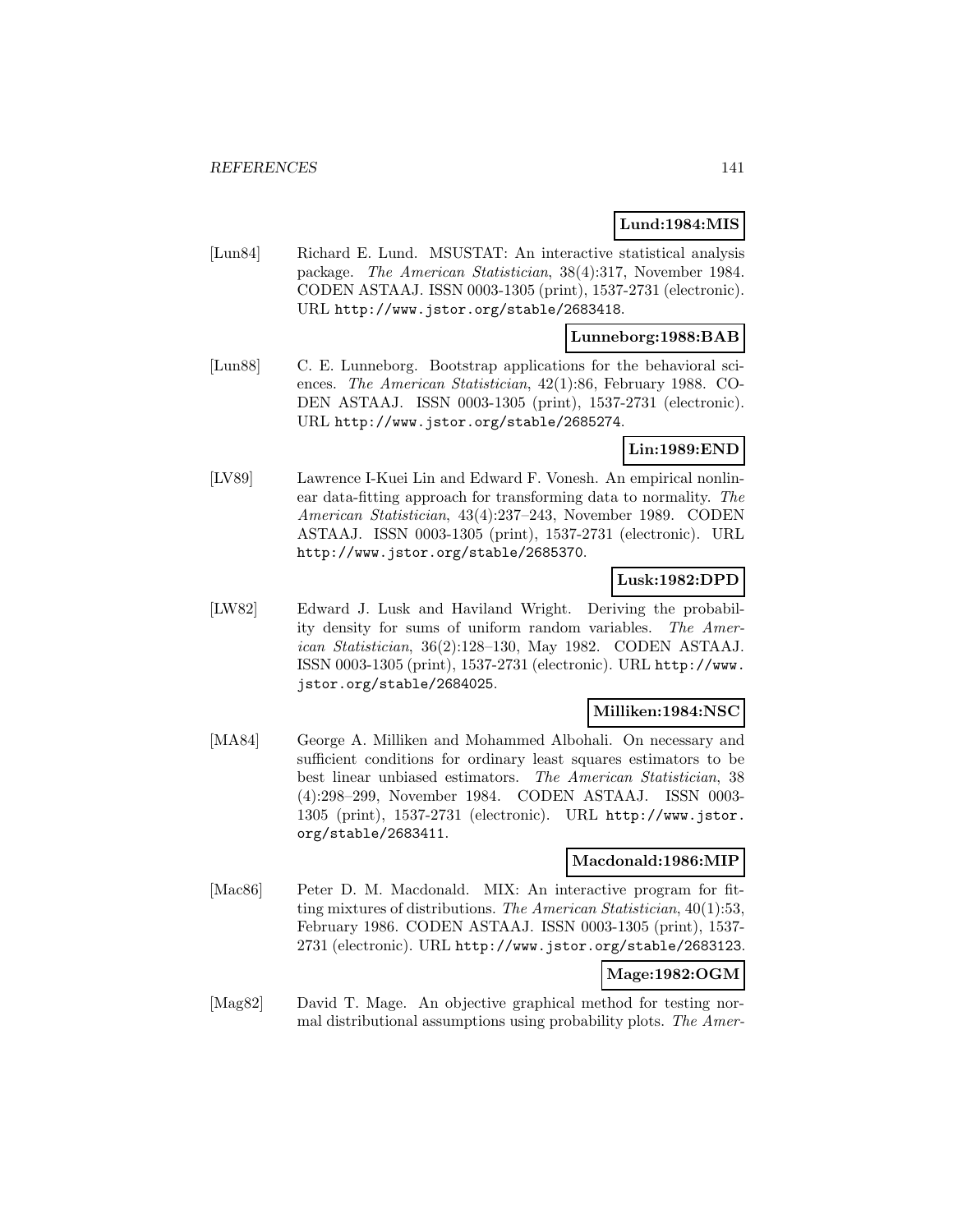ican Statistician, 36(2):116–120, May 1982. CODEN ASTAAJ. ISSN 0003-1305 (print), 1537-2731 (electronic). URL http://www. jstor.org/stable/2684021.

### **Makridakis:1981:STT**

[Mak81] Spyros Makridakis. SIBYL/TFS: The total forecasting system. The American Statistician, 35(2):113, May 1981. CODEN ASTAAJ. ISSN 0003-1305 (print), 1537-2731 (electronic). URL http://www. jstor.org/stable/2683160.

#### **Mantel:1981:CSW**

[Man81] Nathan Mantel. Calculation of scores for a Wilcoxon generalization applicable to data subject to arbitrary right censorship. The American Statistician, 35(4):244–247, November 1981. CODEN ASTAAJ. ISSN 0003-1305 (print), 1537-2731 (electronic). URL http://www.jstor.org/stable/2683298.

## **Mandel:1982:USV**

[Man82] John Mandel. Use of the singular value decomposition in regression analysis. The American Statistician, 36(1):15–24, February 1982. CODEN ASTAAJ. ISSN 0003-1305 (print), 1537-2731 (electronic). URL http://www.jstor.org/stable/2684086.

## **Mantel:1983:OAT**

[Man83] Nathan Mantel. Ordered alternatives and the 1 1/2-tail test. The American Statistician, 37(3):225–228, August 1983. CODEN AS-TAAJ. ISSN 0003-1305 (print), 1537-2731 (electronic). URL http: //www.jstor.org/stable/2683376.

### **Mantel:1987:UWT**

[Man87] Nathan Mantel. Understanding Wald's test for exponential families. The American Statistician, 41(2):147–148, May 1987. CO-DEN ASTAAJ. ISSN 0003-1305 (print), 1537-2731 (electronic). URL http://www.jstor.org/stable/2684232.

#### **Mann:1988:BRB**

[Man88] Barbara L. Mann. Book review: [untitled]. The American Statistician, 42(4):270–271, November 1988. CODEN ASTAAJ. ISSN 0003-1305 (print), 1537-2731 (electronic). URL http://www. jstor.org/stable/2685136.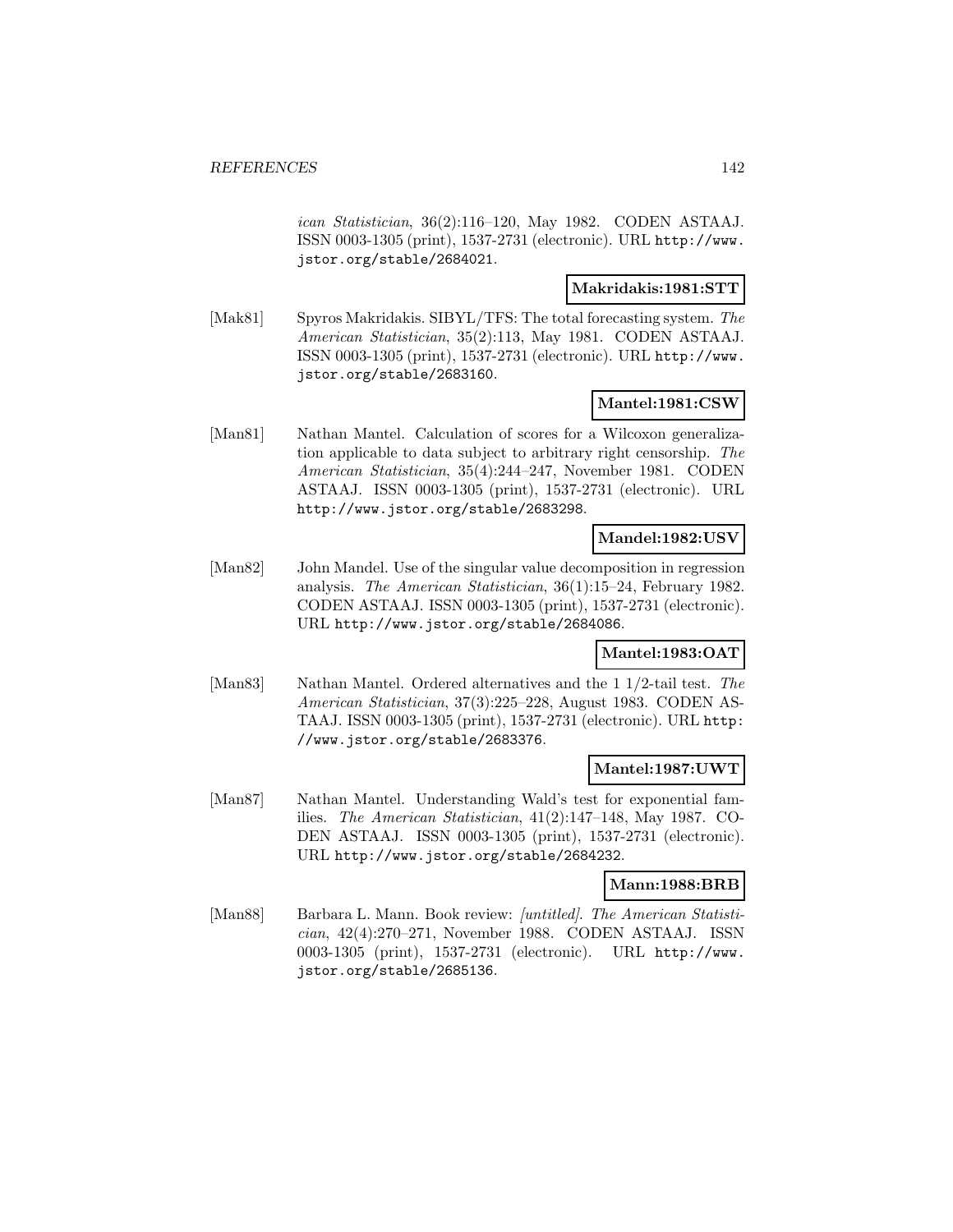#### **Marquardt:1981:CEP**

[Mar81a] Donald W. Marquardt. Criteria for evaluating the performance of statistical consultants in industry. The American Statistician, 35(4):216–219, November 1981. CODEN ASTAAJ. ISSN 0003- 1305 (print), 1537-2731 (electronic). URL http://www.jstor. org/stable/2683293.

# **Martin:1981:IFS**

[Mar81b] Margaret E. Martin. [improving the federal statistical system: Report of the President's reorganization project for the federal statistical system]: Comment. The American Statistician, 35(4): 197–199, November 1981. CODEN ASTAAJ. ISSN 0003-1305 (print), 1537-2731 (electronic). URL http://www.jstor.org/ stable/2683287.

## **Markey:1982:LIR**

[Mar82] Howard T. Markey. The legal implications of risk. The American Statistician, 36(3):256–259, August 1982. CODEN ASTAAJ. ISSN 0003-1305 (print), 1537-2731 (electronic). URL http://www. jstor.org/stable/2683836.

## **Margolis:1983:RVS**

[Mar83a] Marvin S. Margolis. Review of videotape short course for business statistics. The American Statistician, 37(3):240–241, August 1983. CODEN ASTAAJ. ISSN 0003-1305 (print), 1537-2731 (electronic). URL http://www.jstor.org/stable/2683385.

## **Martin:1983:SDAa**

[Mar83b] James A. Martin. Science and democracy in the age of technology: Separating fact from value. The American Statistician, 37(4):367–371, November 1983. CODEN ASTAAJ. ISSN 0003- 1305 (print), 1537-2731 (electronic). URL http://www.jstor. org/stable/2683496.

## **Martin:1983:SDAb**

[Mar83c] James A. Martin. [science and democracy in the age of technology: Separating fact from value]: Response. The American Statistician, 37(4):373, November 1983. CODEN ASTAAJ. ISSN 0003- 1305 (print), 1537-2731 (electronic). URL http://www.jstor. org/stable/2683498.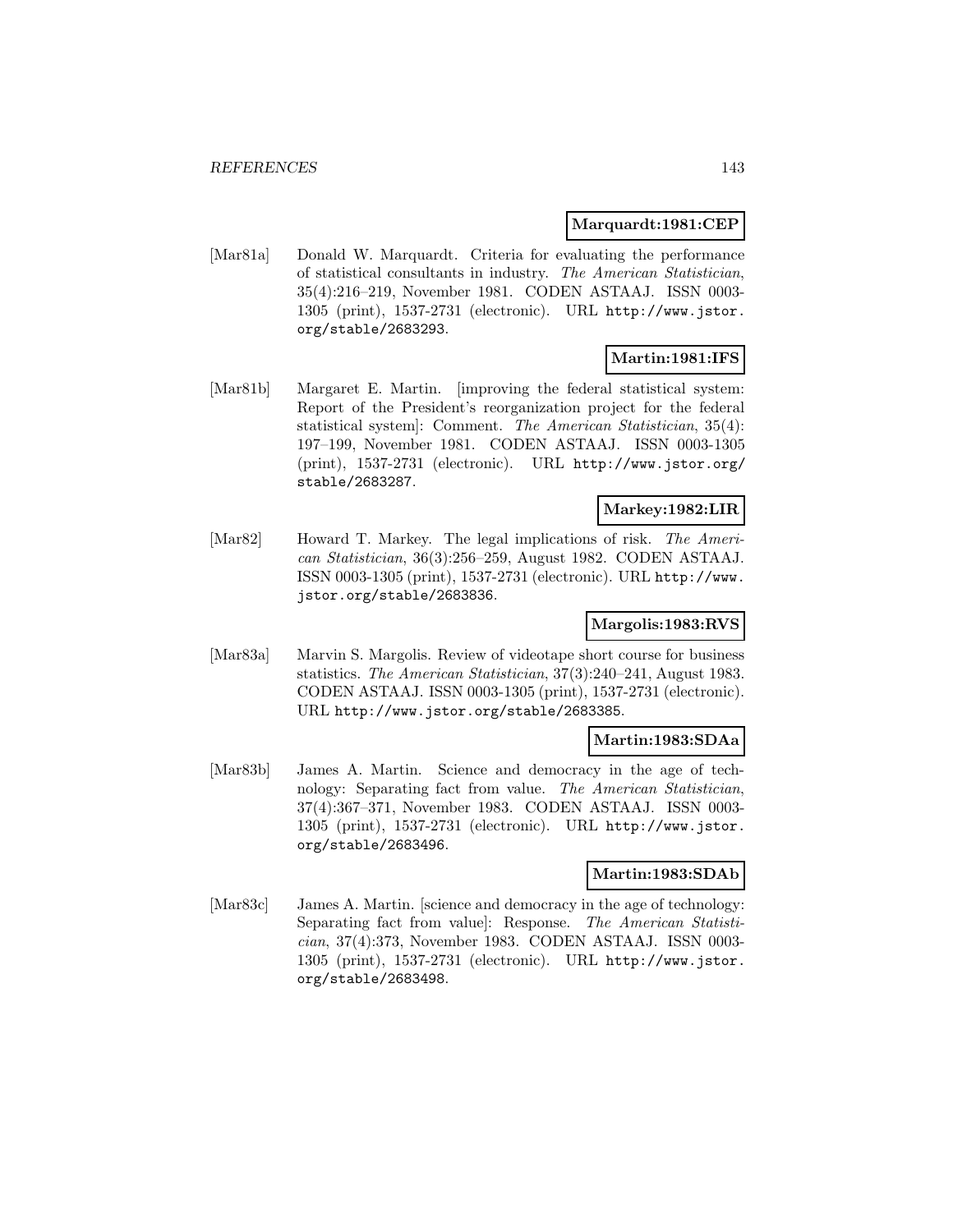## **Martin:1983:EGS**

[Mar83d] Margaret E. Martin. [ethical guidelines for statistical practice: Report of the Ad Hoc Committee on Professional Ethics]: Comment. The American Statistician, 37(1):7–8, February 1983. CODEN ASTAAJ. ISSN 0003-1305 (print), 1537-2731 (electronic). URL http://www.jstor.org/stable/2685821.

#### **Marquardt:1984:NTE**

[Mar84] Donald W. Marquardt. New technical and educational directions for managing product quality. The American Statistician, 38(1):8–14, February 1984. CODEN ASTAAJ. ISSN 0003-1305 (print), 1537-2731 (electronic). URL http://www.jstor.org/ stable/2683550.

#### **Marasinghe:1985:BRB**

[Mar85] Mervyn G. Marasinghe. Book review: *[untitled]*. The American Statistician, 39(1):72–74, February 1985. CODEN ASTAAJ. ISSN 0003-1305 (print), 1537-2731 (electronic). URL http://www. jstor.org/stable/2683916.

#### **Masse:1989:PSS**

[Mas89] Jean-Yves Masse. PONC: Software on statistical analysis concerning a spatial point process. The American Statistician, 43 (4):274–275, November 1989. CODEN ASTAAJ. ISSN 0003- 1305 (print), 1537-2731 (electronic). URL http://www.jstor. org/stable/2685385.

#### **Musser-Brauner:1984:BBW**

[MBD84] Melonia L. Musser-Brauner and W. J. Dixon. BMD or BMDP? What's the difference? The American Statistician, 38(4):318–319, November 1984. CODEN ASTAAJ. ISSN 0003-1305 (print), 1537- 2731 (electronic). URL http://www.jstor.org/stable/2683421.

#### **Monlezun:1984:CSPa**

[MBM84a] Charles J. Monlezun, David C. Blouin, and Linda C. Malone. Contrasting split plot and repeated measures experiments and analyses. The American Statistician, 38(1):21–27, February 1984. CODEN ASTAAJ. ISSN 0003-1305 (print), 1537-2731 (electronic). URL http://www.jstor.org/stable/2683552.

## **Monlezun:1984:CSPb**

[MBM84b] Charles J. Monlezun, David C. Blouin, and Linda C. Malone. [contrasting split plot and repeated measures experiments and anal-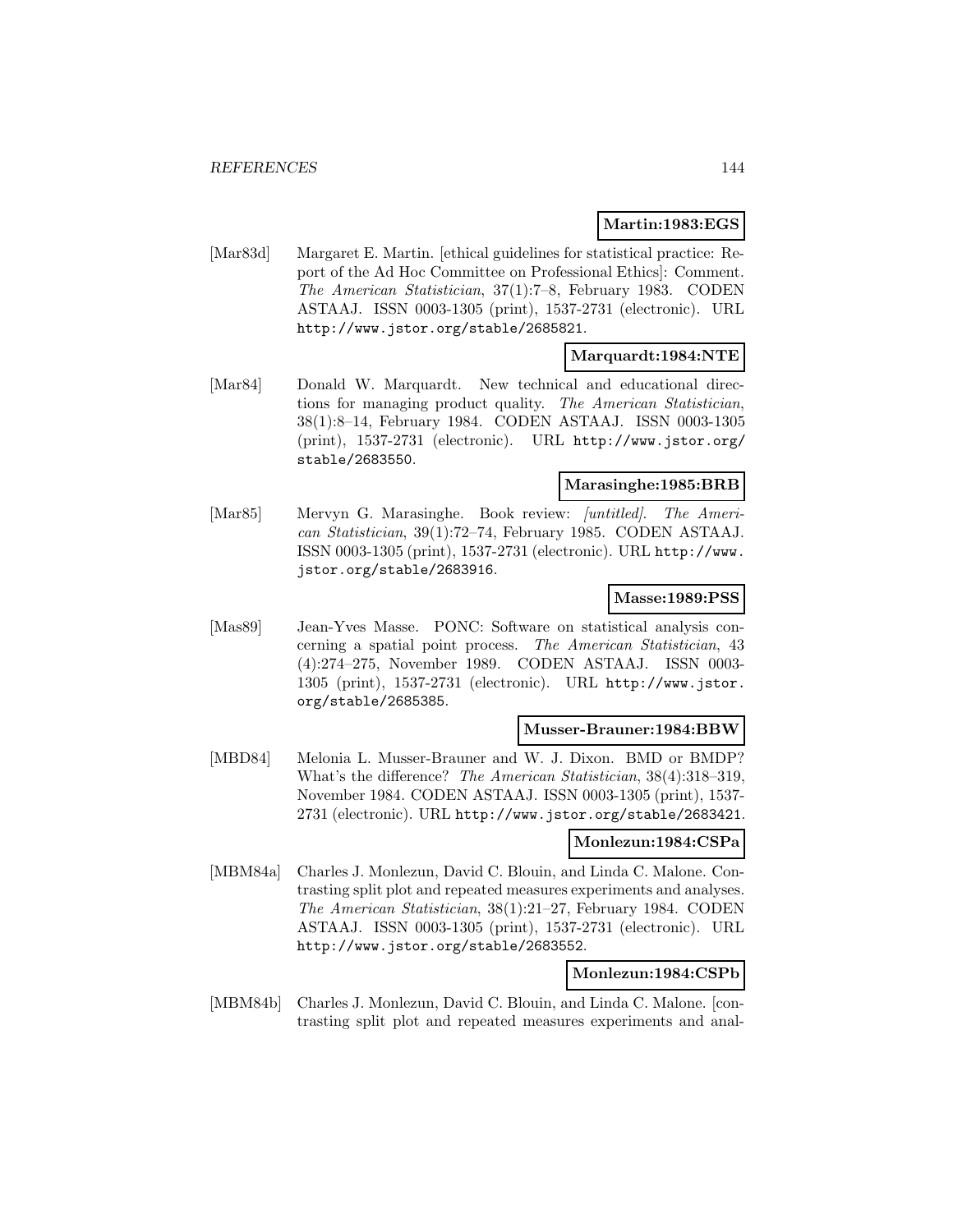yses]: Reply. The American Statistician, 38(1):30–31, February 1984. CODEN ASTAAJ. ISSN 0003-1305 (print), 1537-2731 (electronic). URL http://www.jstor.org/stable/2683555.

### **McCulloch:1985:EAE**

[MBM<sup>+</sup>85] Charles E. McCulloch, Daniel R. Boroto, Duane Meeter, Ronald Polland, and Douglas A. Zahn. An expanded approach to educating statistical consultants. The American Statistician, 39(3):159–167, August 1985. CODEN ASTAAJ. ISSN 0003-1305 (print), 1537- 2731 (electronic). URL http://www.jstor.org/stable/2683923.

### **Mansfield:1987:DVR**

[MC87] Edward R. Mansfield and Michael D. Conerly. Diagnostic value of residual and partial residual plots. The American Statistician, 41(2):107–116, May 1987. CODEN ASTAAJ. ISSN 0003- 1305 (print), 1537-2731 (electronic). URL http://www.jstor. org/stable/2684221.

## **McBride:1980:BRB**

[McB80] James McBride. Book review: *[untitled]*. The American Statistician, 34(2):113–114, May 1980. CODEN ASTAAJ. ISSN 0003- 1305 (print), 1537-2731 (electronic). URL http://www.jstor. org/stable/2684119.

## **McCabe:1980:IRA**

[McC80] George P. McCabe, Jr. The interpretation of regression analysis results in sex and race discrimination problems. The American Statistician, 34(4):212–215, November 1980. CODEN ASTAAJ. ISSN 0003-1305 (print), 1537-2731 (electronic). URL http://www. jstor.org/stable/2684062.

## **McCulloch:1988:ILF**

[McC88] Robert E. McCulloch. Information and the likelihood function in exponential families. The American Statistician, 42(1):73–75, February 1988. CODEN ASTAAJ. ISSN 0003-1305 (print), 1537- 2731 (electronic). URL http://www.jstor.org/stable/2685266.

## **McDonald:1983:WIC**

[McD83] Gary C. McDonald. [what industry can do for statistics]: Comment. The American Statistician, 37(1):32–33, February 1983. CO-DEN ASTAAJ. ISSN 0003-1305 (print), 1537-2731 (electronic). URL http://www.jstor.org/stable/2685842.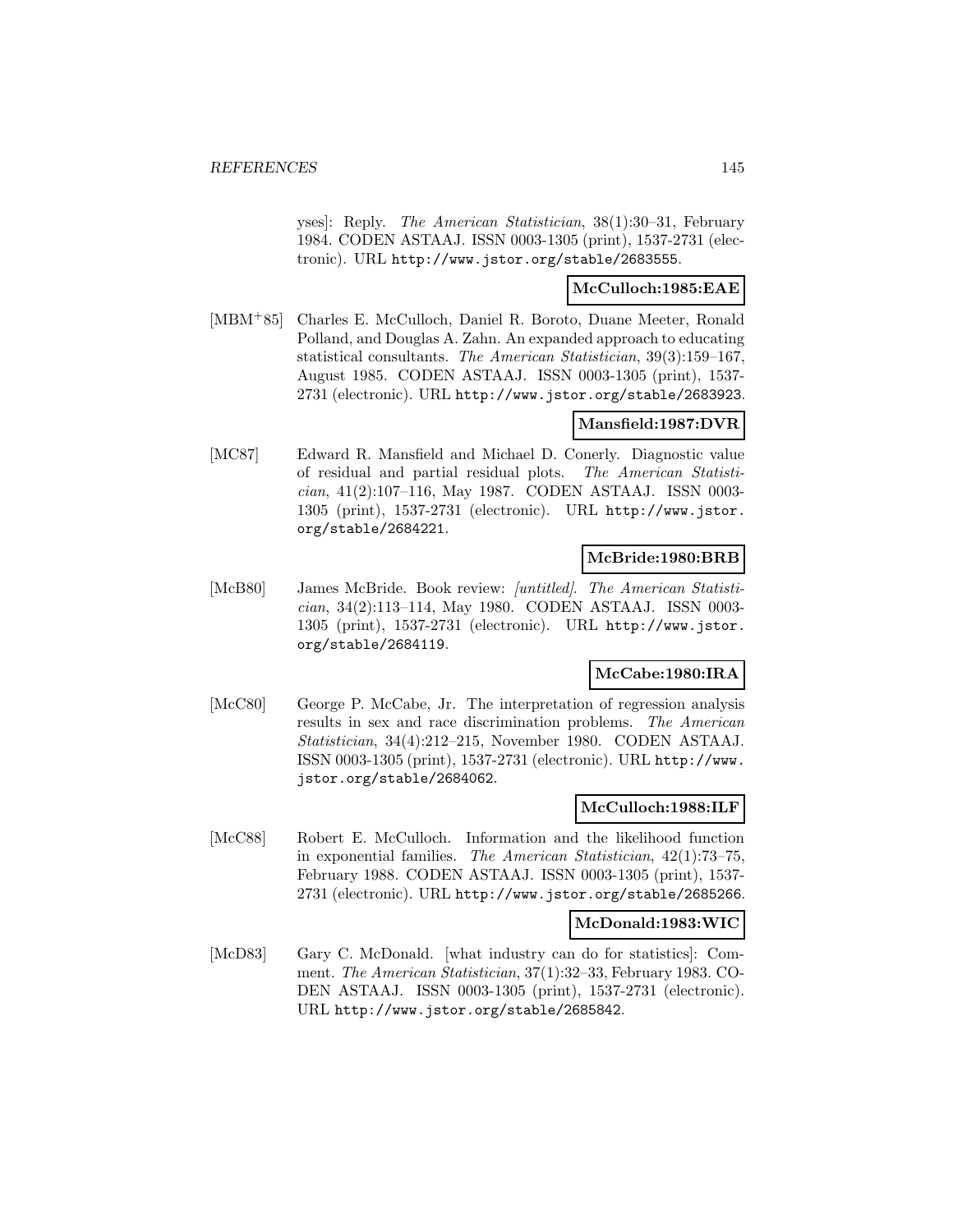## **Mode:1987:EEC**

[MCJ87] Charles J. Mode, Marc D. Cain, and Marc E. Jacobson. ECPSES: Estimating critical population size in the presence of environmental stochasticity. The American Statistician, 41(4):334, November 1987. CODEN ASTAAJ. ISSN 0003-1305 (print), 1537-2731 (electronic). URL http://www.jstor.org/stable/2684767.

## **Meeker:1981:CUO**

[MD81] William Q. Meeker, Jr. and Steven D. Duke. CENSOR — a useroriented computer program for life data analysis. The American Statistician, 35(2):112, May 1981. CODEN ASTAAJ. ISSN 0003- 1305 (print), 1537-2731 (electronic). URL http://www.jstor. org/stable/2683159.

## **Meeks:1983:NUC**

[MD83] S. L. Meeks and R. B. D'Agostino. A note on the use of confidence limits following rejection of a null hypothesis. The American Statistician, 37(2):134–136, May 1983. CODEN ASTAAJ. ISSN 0003-1305 (print), 1537-2731 (electronic). URL http://www. jstor.org/stable/2685873.

## **Mahmoud:1985:ISP**

[MD85] Essam Mahmoud and Timothy A. Davidson. Interactive statistical programs: a comprehensive tool for teaching statistics. The American Statistician, 39(2):140, May 1985. CODEN ASTAAJ. ISSN 0003-1305 (print), 1537-2731 (electronic). URL http://www. jstor.org/stable/2682817.

## **Morris:1984:IPS**

[ME84] Max D. Morris and Sherwood F. Ebey. An interesting property of the sample mean under a first-order autoregressive model. The American Statistician, 38(2):127–129, May 1984. CODEN AS-TAAJ. ISSN 0003-1305 (print), 1537-2731 (electronic). URL http: //www.jstor.org/stable/2683248.

### **Meeden:1986:SPC**

[Mee86] Glen Meeden. Sufficiency and partitions of the class of all possible discrete distributions. The American Statistician, 40(1):42–44, February 1986. CODEN ASTAAJ. ISSN 0003-1305 (print), 1537- 2731 (electronic). URL http://www.jstor.org/stable/2683116.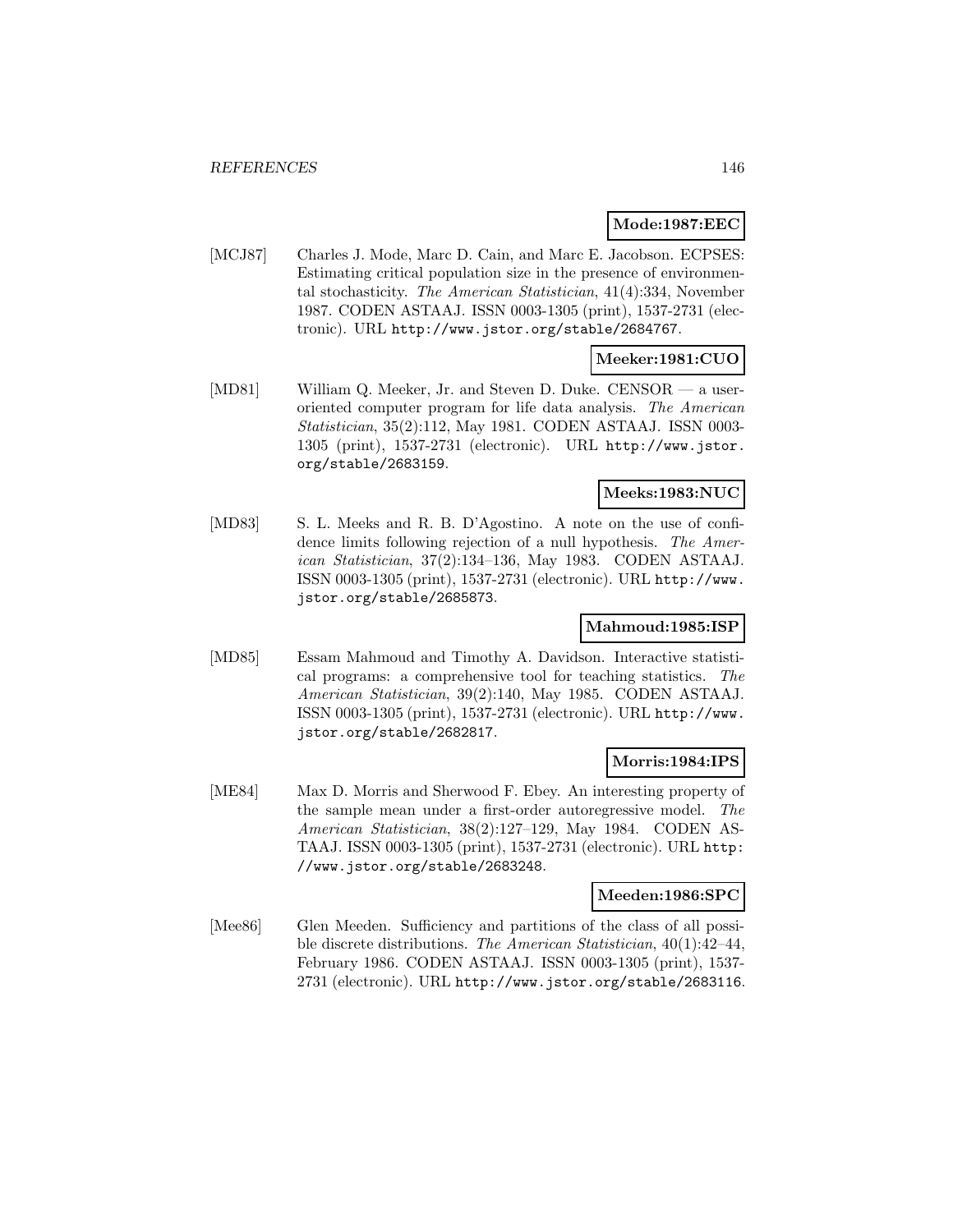#### **Meeden:1987:EWU**

[Mee87] Glen Meeden. Estimation when using a statistic that is not sufficient. The American Statistician, 41(2):135–136, May 1987. CO-DEN ASTAAJ. ISSN 0003-1305 (print), 1537-2731 (electronic). URL http://www.jstor.org/stable/2684226.

### **Marsh:1986:OPU**

[MEP<sup>+</sup>86] Gary M. Marsh, Jeffrey Ehland, Myunghee Paik, Mary Preininger, and Richard Caplan. OCMAP/PC: a user-oriented occupational cohort mortality analysis program for the IBM PC. The American Statistician, 40(4):308–309, November 1986. CODEN ASTAAJ. ISSN 0003-1305 (print), 1537-2731 (electronic). URL http://www. jstor.org/stable/2684614.

## **Mergerson:1988:APM**

[Mer88] James W. Mergerson. ALLOC.P: a multivariate allocation program. The American Statistician, 42(1):85, February 1988. CO-DEN ASTAAJ. ISSN 0003-1305 (print), 1537-2731 (electronic). URL http://www.jstor.org/stable/2685272.

### **Mergerson:1989:GUO**

[Mer89] James W. Mergerson. A generalized univariate optimal allocation program. The American Statistician, 43(2):128, May 1989. CO-DEN ASTAAJ. ISSN 0003-1305 (print), 1537-2731 (electronic). URL http://www.jstor.org/stable/2684527.

### **Martin:1984:RAT**

[MFG<sup>+</sup>84] Margaret E. Martin, Martin R. Frankel, Noreen Goldman, Daniel G. Horvitz, Joseph B. Kadane, Graham Kalton, Samuel H. Preston, Bruce D. Spencer, Michael A. Stoto, and Franklin D. Wilson. Report of the ASA technical panel on the census undercount. The American Statistician, 38(4):252–256, November 1984. CO-DEN ASTAAJ. ISSN 0003-1305 (print), 1537-2731 (electronic). URL http://www.jstor.org/stable/2683398.

## **Martin:1982:CNS**

[MGS82] Margaret E. Martin, Edwin D. Goldfield, and Miron L. Straf. The Committee on National Statistics: 10 years later. The American Statistician, 36(2):103–108, May 1982. CODEN ASTAAJ. ISSN 0003-1305 (print), 1537-2731 (electronic). URL http://www. jstor.org/stable/2684018.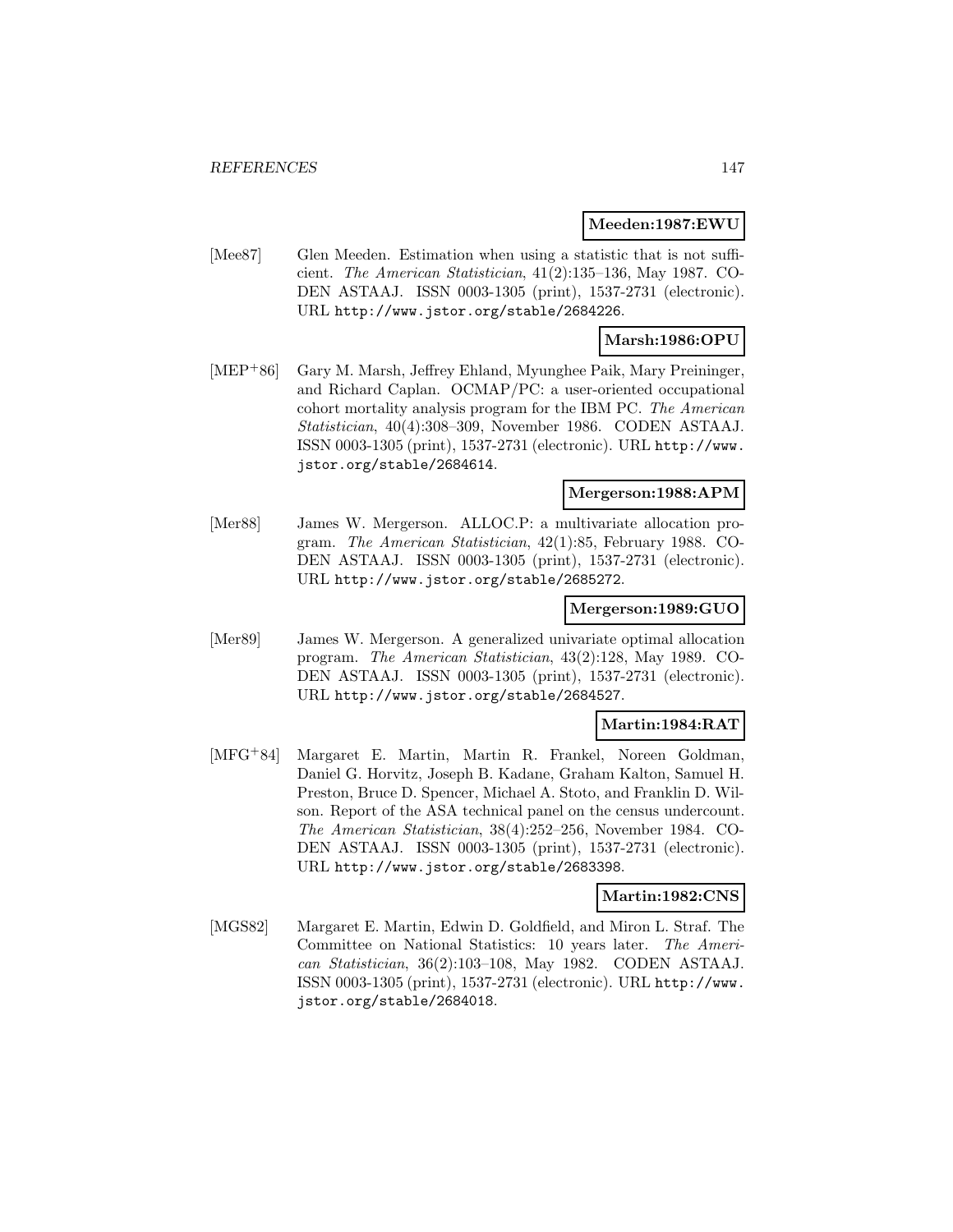#### **Mohammad:1985:AEM**

[MGS85] W. A. Mohammad, M. Grossman, and R. D. Shanks. Algebraic equivalence of matrix inversion, elimination, and absorption for use in animal breeding. The American Statistician, 39(2):124–125, May 1985. CODEN ASTAAJ. ISSN 0003-1305 (print), 1537-2731 (electronic). URL http://www.jstor.org/stable/2682812.

## **Mantel:1987:LE**

[MHP<sup>+</sup>87] Nathan Mantel, P. S. Hewlett, R. L. Plackett, T. T. Nguyen, S. H. Chou, Bernhard Flury, Robert J. Myers, Samuel M. Slowinski, Alfred C. Hexter, M. Adrian, Calvin F. Schmid, Irwin D. Bross, Steven K. Seilkop, Gerald Akland, Richard J. Cook, and Michael R. Stoline. Letters to the Editor. The American Statistician, 41(2):159–165, May 1987. CODEN ASTAAJ. ISSN 0003- 1305 (print), 1537-2731 (electronic). URL http://www.jstor. org/stable/2684237.

## **Miller:1984:RTB**

[Mil84] Don M. Miller. Reducing transformation bias in curve fitting. The American Statistician, 38(2):124–126, May 1984. CODEN ASTAAJ. ISSN 0003-1305 (print), 1537-2731 (electronic). URL http://www.jstor.org/stable/2683247.

### **Millard:1987:EMS**

[Mil87] Steven P. Millard. Environmental monitoring, statistics, and the law: Room for improvement. The American Statistician, 41(4): 249–253, November 1987. CODEN ASTAAJ. ISSN 0003-1305 (print), 1537-2731 (electronic). URL http://www.jstor.org/ stable/2684739.

#### **Milliken:1989:BRB**

[Mil89] George A. Milliken. Book review: [untitled]. The American Statistician, 43(3):174–175, August 1989. CODEN ASTAAJ. ISSN 0003- 1305 (print), 1537-2731 (electronic). URL http://www.jstor. org/stable/2685069.

### **Minton:1980:PSC**

[Min80] Paul D. Minton. [preparing statisticians for careers in industry: Report of the ASA Section on Statistical Education Committee on Training of Statisticians for Industry]: Comment. The American Statistician, 34(2):77–78, May 1980. CODEN ASTAAJ. ISSN 0003-1305 (print), 1537-2731 (electronic). URL http://www. jstor.org/stable/2684108.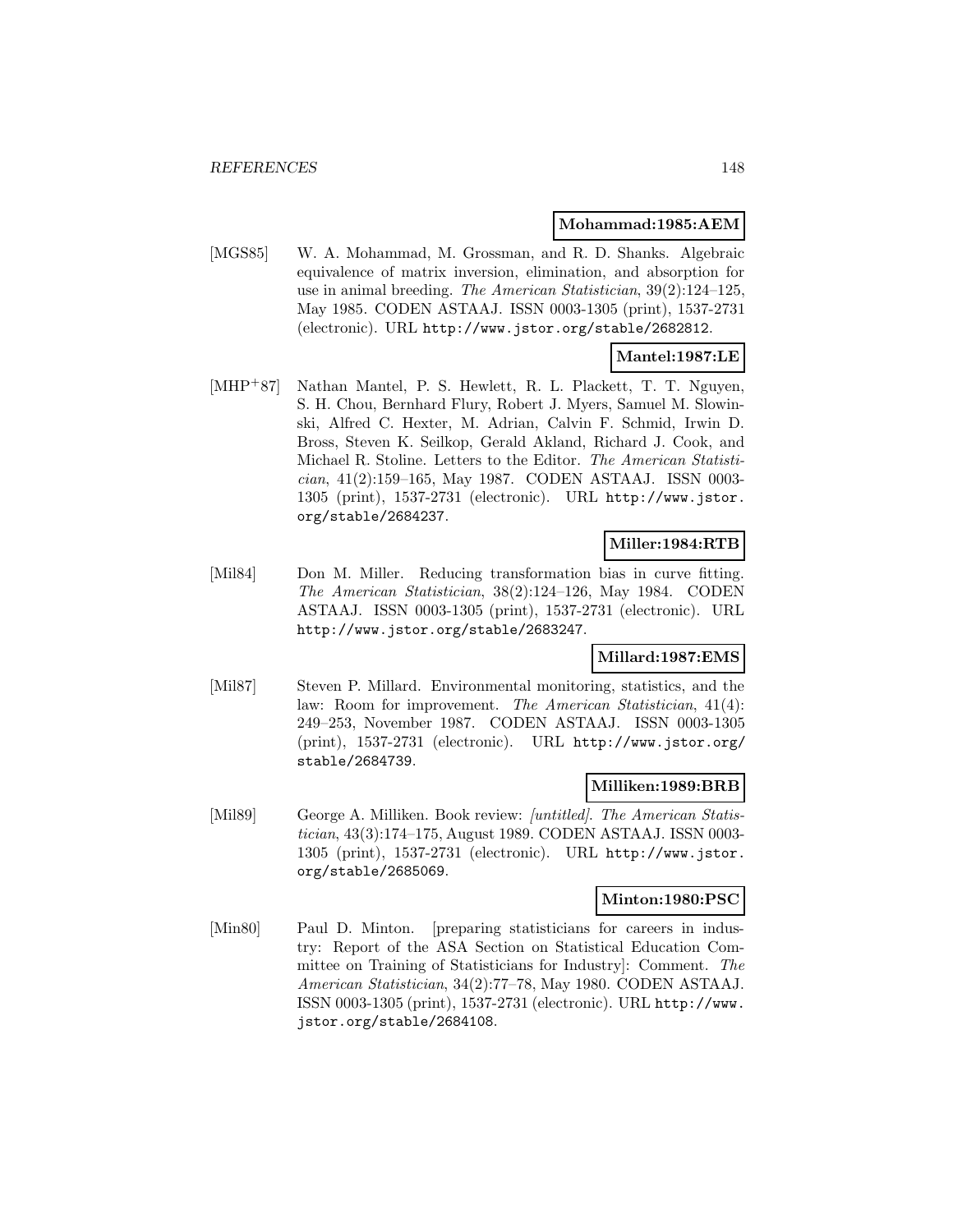### **McLeod:1984:NDS**

[MJ84] A. Ian McLeod and Carlos Jimenez. Nonnegative definiteness of the sample autocovariance function. The American Statistician, 38(4):297–298, November 1984. CODEN ASTAAJ. ISSN 0003- 1305 (print), 1537-2731 (electronic). URL http://www.jstor. org/stable/2683410.

## **Moulton:1986:LE**

[MKF<sup>+</sup>86] Lawrence H. Moulton, Leon Katz, R. W. Farebrother, Irwin D. Bross, D. V. Lindley, John T. Shelton, Victor W. Lowe, Jr., and George A. Milliken. Letters to the Editor. The American Statistician, 40(1):77–79, February 1986. CODEN ASTAAJ. ISSN 0003- 1305 (print), 1537-2731 (electronic). URL http://www.jstor. org/stable/2683138.

## **Mazumdar:1980:CBL**

[MLB80] Sati Mazumdar, Ching Chun Li, and G. Rex Bryce. Correspondence between a linear restriction and a generalized inverse in linear model analysis. The American Statistician, 34(2):103–105, May 1980. CODEN ASTAAJ. ISSN 0003-1305 (print), 1537-2731 (electronic). URL http://www.jstor.org/stable/2684114.

### **Monroe:1980:GMC**

[MM80] Robert J. Monroe and Francis E. McVay. Gertrude Mary Cox (1900–1978). The American Statistician, 34(1):48, February 1980. CODEN ASTAAJ. ISSN 0003-1305 (print), 1537-2731 (electronic). URL http://www.jstor.org/stable/2682996.

## **Miller:1984:MUO**

[MM84] Barbara Miller and Sati Mazumdar. MVSPEC: a user-oriented multivariate spectral analysis program. The American Statistician, 38(4):319, November 1984. CODEN ASTAAJ. ISSN 0003- 1305 (print), 1537-2731 (electronic). URL http://www.jstor. org/stable/2683422.

### **McPeek:1982:MJP**

[MMM82] Bucknam McPeek, Cornelia McPeek, and Frederick Mosteller. In memoriam: John Parker Gilbert, (1926-1980). The American Statistician, 36(1):37, February 1982. CODEN ASTAAJ. ISSN 0003-1305 (print), 1537-2731 (electronic). URL http://www. jstor.org/stable/2684090.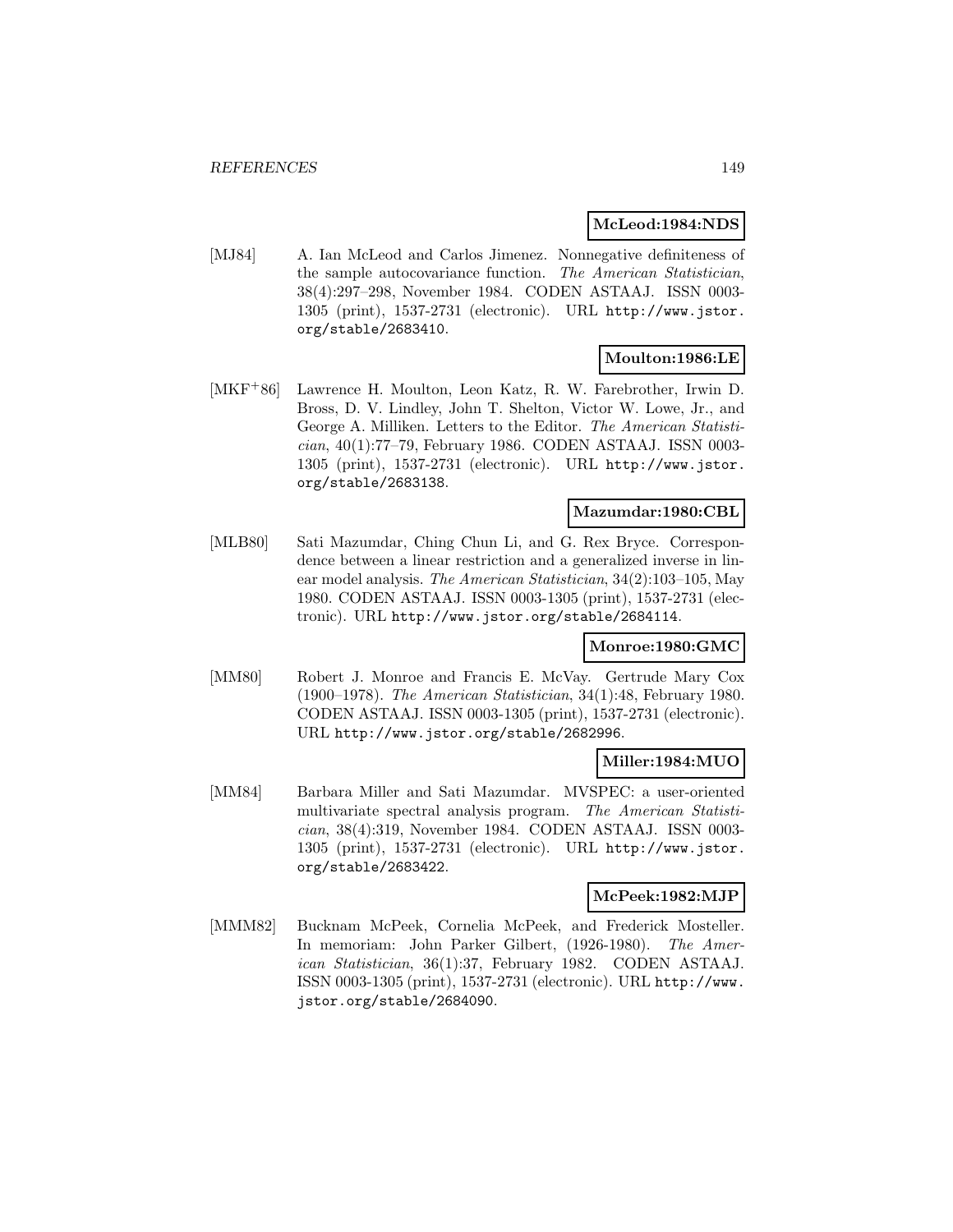### **Mallows:1987:UUE**

[MN87] Colin L. Mallows and Vijayan N. Nair. A unique unbiased estimator with an interesting property. The American Statistician, 41 (3):205–206, August 1987. CODEN ASTAAJ. ISSN 0003-1305 (print), 1537-2731 (electronic). URL http://www.jstor.org/ stable/2685105.

#### **Manoukian:1988:NHS**

[MN88] Edward B. Manoukian and Pierre Nadeau. A note on the hyperbolic-secant distribution. The American Statistician, 42(1): 77–79, February 1988. CODEN ASTAAJ. ISSN 0003-1305 (print), 1537-2731 (electronic). URL http://www.jstor.org/stable/ 2685268.

## **Moore:1984:ASG**

[MO84] David S. Moore and Ingram Olkin. Academic statistics: Growth, change, and federal support. The American Statistician, 38(1):1–7, February 1984. CODEN ASTAAJ. ISSN 0003-1305 (print), 1537- 2731 (electronic). URL http://www.jstor.org/stable/2683549.

### **Moore:1981:RSV**

[Moo81] David S. Moore. Review of selected volumes of *Quantitative Ap*plications in the Social Sciences. The American Statistician, 35 (3):160–161, August 1981. CODEN ASTAAJ. ISSN 0003-1305 (print), 1537-2731 (electronic). URL http://www.jstor.org/ stable/2683990.

#### **Moors:1986:MKD**

[Moo86] J. J. A. Moors. The meaning of kurtosis: Darlington reexamined. The American Statistician, 40(4):283–284, November 1986. CO-DEN ASTAAJ. ISSN 0003-1305 (print), 1537-2731 (electronic). URL http://www.jstor.org/stable/2684603.

#### **Morris:1986:WIE**

[Mor86] C. N. Morris. [why isn't everyone a bayesian?]: Comment. The American Statistician, 40(1):7–8, February 1986. CODEN AS-TAAJ. ISSN 0003-1305 (print), 1537-2731 (electronic). URL http: //www.jstor.org/stable/2683108.

#### **Morey:1987:BRB**

[Mor87a] Mathew J. Morey. Book review: [untitled]. The American Statistician, 41(2):143–145, May 1987. CODEN ASTAAJ. ISSN 0003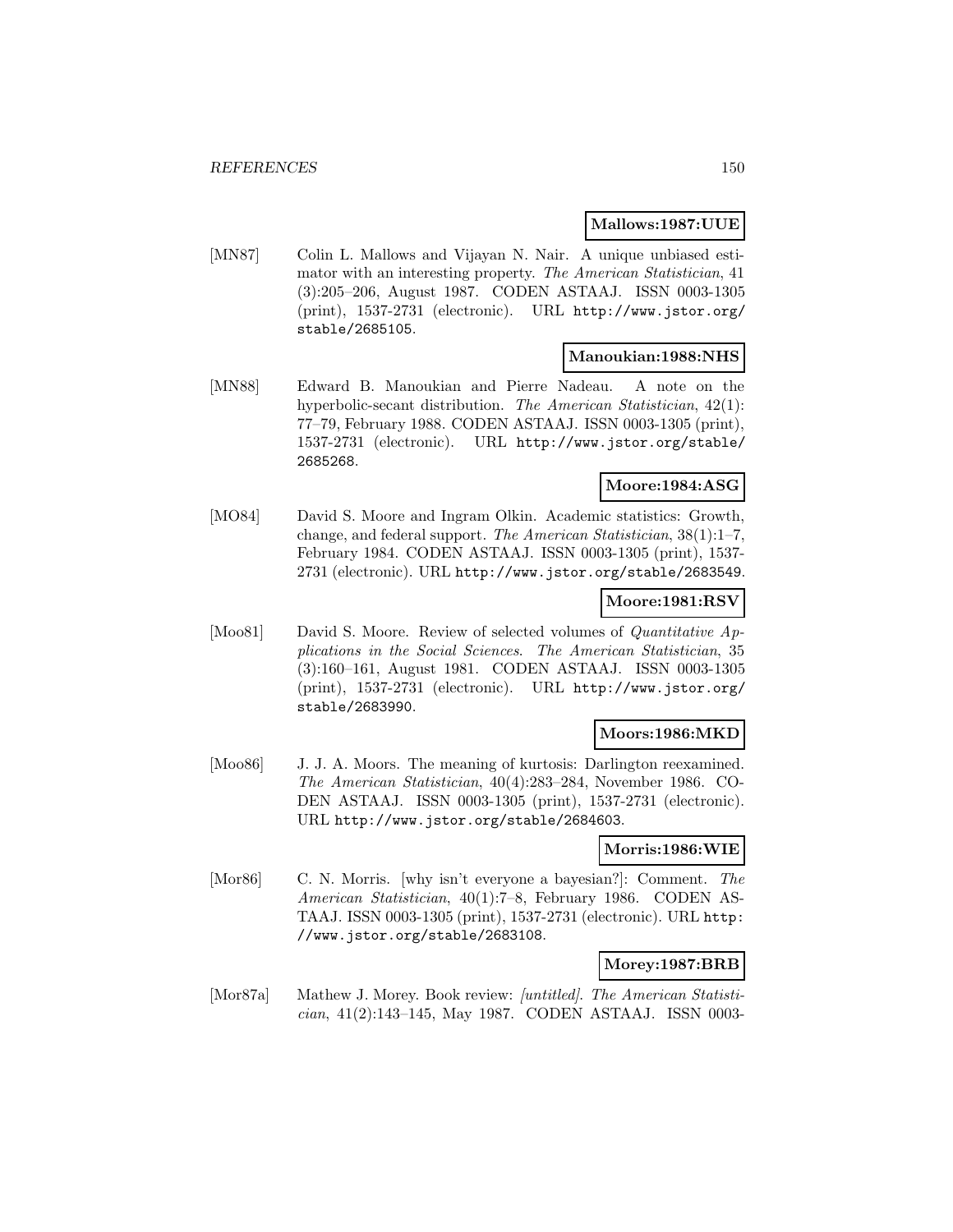1305 (print), 1537-2731 (electronic). URL http://www.jstor. org/stable/2684229.

#### **Morganstein:1987:BRB**

[Mor87b] David Morganstein. Book review: *[untitled]*. The American Statistician, 41(4):318–321, November 1987. CODEN ASTAAJ. ISSN 0003-1305 (print), 1537-2731 (electronic). URL http://www. jstor.org/stable/2684754.

### **Mosteller:1980:CPP**

[Mos80] Frederick Mosteller. Classroom and platform performance. The American Statistician, 34(1):11–17, February 1980. CODEN AS-TAAJ. ISSN 0003-1305 (print), 1537-2731 (electronic). URL http: //www.jstor.org/stable/2682988.

### **Moses:1981:IFS**

[Mos81] Lincoln E. Moses. [improving the federal statistical system: Report of the President's reorganization project for the federal statistical system]: Comment. The American Statistician, 35(4):203–204, November 1981. CODEN ASTAAJ. ISSN 0003-1305 (print), 1537- 2731 (electronic). URL http://www.jstor.org/stable/2683289.

#### **Moses:1982:PSC**

[Mos82] Lincoln E. Moses. [preparing statisticians for careers in the federal government: Report of the ASA Section on Statistical Education Committee on Training of Statisticians for Government]: Comment. The American Statistician, 36(2):82, May 1982. CODEN ASTAAJ. ISSN 0003-1305 (print), 1537-2731 (electronic). URL http://www.jstor.org/stable/2684005.

#### **Mosteller:1983:EGS**

[Mos83] Frederick Mosteller. [ethical guidelines for statistical practice: Report of the Ad Hoc Committee on Professional Ethics]: Comment. The American Statistician, 37(1):10–11, February 1983. CODEN ASTAAJ. ISSN 0003-1305 (print), 1537-2731 (electronic). URL http://www.jstor.org/stable/2685824.

#### **Mosteller:1988:BSS**

[Mos88] Frederick Mosteller. Broadening the scope of statistics and statistical education. The American Statistician, 42(2):93–99, May 1988. CODEN ASTAAJ. ISSN 0003-1305 (print), 1537-2731 (electronic). URL http://www.jstor.org/stable/2684479.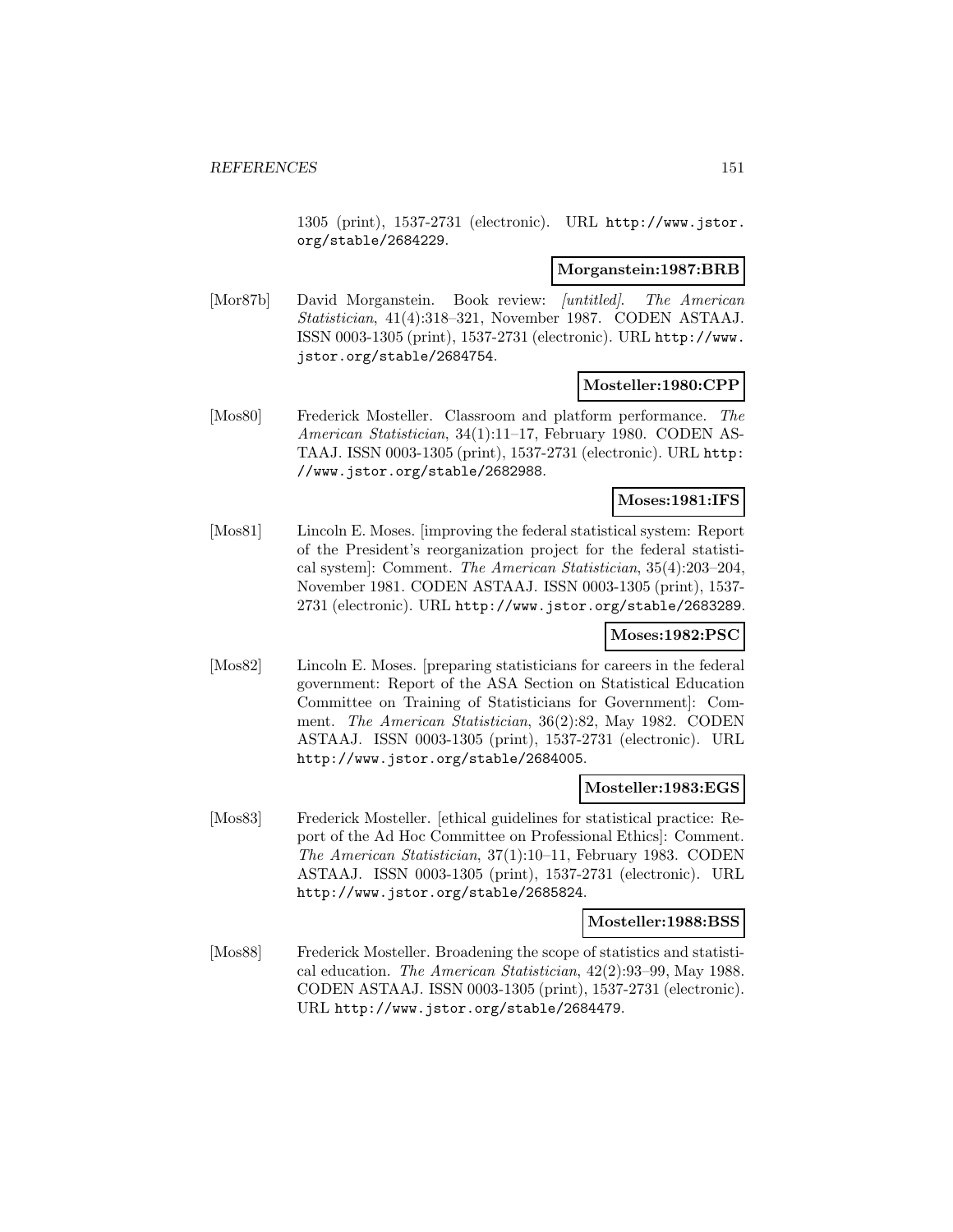### **Marsh:1980:OUO**

[MP80] Gary M. Marsh and Mary Preininger. OCMAP: a user-oriented occupational cohort mortality analysis program. The American Statistician, 34(4):245–246, November 1980. CODEN ASTAAJ. ISSN 0003-1305 (print), 1537-2731 (electronic). URL http://www. jstor.org/stable/2684074.

## **Mode:1988:CMR**

[MP88] Charles J. Mode and Gary T. Pickens. Computational methods for renewal theory and semi-Markov processes with illustrative examples. The American Statistician, 42(2):143–152, May 1988. CO-DEN ASTAAJ. ISSN 0003-1305 (print), 1537-2731 (electronic). URL http://www.jstor.org/stable/2684490.

## **Mixon:1988:PDP**

[MPH88] Wilson Mixon, R. Prince, and J. Hoftyzer. P-DIST: a package to calculate binomial probabilities. The American Statistician, 42(3):231, August 1988. CODEN ASTAAJ. ISSN 0003- 1305 (print), 1537-2731 (electronic). URL http://www.jstor. org/stable/2685024.

## **Moore:1989:SLA**

[MR89] Thomas L. Moore and Rosemary A. Roberts. Statistics at liberal arts colleges. The American Statistician, 43(2):80–85, May 1989. CODEN ASTAAJ. ISSN 0003-1305 (print), 1537-2731 (electronic). URL http://www.jstor.org/stable/2684503.

### **Marsh:1989:OME**

[MRP<sup>+</sup>89] Gary M. Marsh, B. Raja Rao, Mary Preininger, Jeffrey Ehland, and Harvey T. CoChien. OCMAP (Module 6): Extended proportional mortality analysis with simultaneous inferential procedures. The American Statistician, 43(2):127–128, May 1989. CODEN ASTAAJ. ISSN 0003-1305 (print), 1537-2731 (electronic). URL http://www.jstor.org/stable/2684526.

### **Meinhold:1983:UKF**

[MS83] Richard J. Meinhold and Nozer D. Singpurwalla. Understanding the Kalman filter. The American Statistician, 37(2):123–127, May 1983. CODEN ASTAAJ. ISSN 0003-1305 (print), 1537-2731 (electronic). URL http://www.jstor.org/stable/2685871.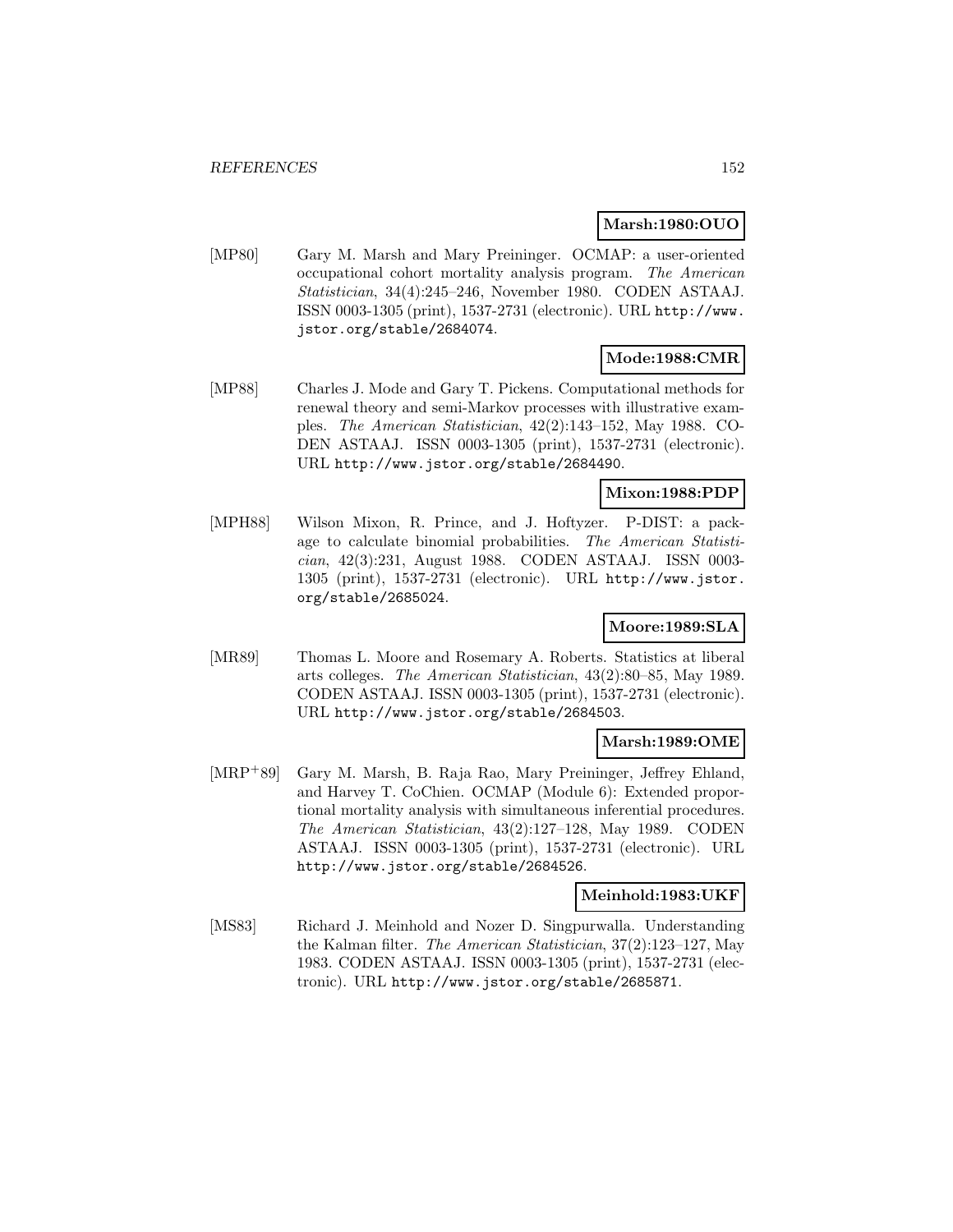### **Meinhold:1987:KFS**

[MS87] Richard J. Meinhold and Nozer D. Singpurwalla. A Kalmanfilter smoothing approach for extrapolations in certain doseresponse, damage-assessment, and accelerated-life-testing studies. The American Statistician, 41(2):101–106, May 1987. CODEN ASTAAJ. ISSN 0003-1305 (print), 1537-2731 (electronic). URL http://www.jstor.org/stable/2684220.

## **Misra:1987:BTP**

[MSGG87] S. Chandra Misra, Hardeo Sahai, Anil P. Gore, and Joseph K. Garrett. A bibliography on the teaching of probability and statistics. The American Statistician, 41(4):284–310, November 1987. CO-DEN ASTAAJ. ISSN 0003-1305 (print), 1537-2731 (electronic). URL http://www.jstor.org/stable/2684751.

### **Mosteller:1981:EFS**

[MSTY81] Frederick Mosteller, Andrew F. Siegel, Edward Trapido, and Cleo Youtz. Eye fitting straight lines. The American Statistician, 35 (3):150–152, August 1981. CODEN ASTAAJ. ISSN 0003-1305 (print), 1537-2731 (electronic). URL http://www.jstor.org/ stable/2683983.

## **Melnick:1982:MND**

[MT82] Edward L. Melnick and Aaron Tenenbein. Misspecifications of the normal distribution. The American Statistician, 36(4):372–373, November 1982. CODEN ASTAAJ. ISSN 0003-1305 (print), 1537- 2731 (electronic). URL http://www.jstor.org/stable/2683089.

## **Muller:1980:ASC**

[Mul80] Mervin E. Muller. Aspects of statistical computing: What packages for the 1980's ought to do. The American Statistician, 34 (3):159–168, August 1980. CODEN ASTAAJ. ISSN 0003-1305 (print), 1537-2731 (electronic). URL http://www.jstor.org/ stable/2683875.

### **Muller:1982:UCC**

[Mul82] Keith E. Muller. Understanding canonical correlation through the general linear model and principal components. The American Statistician, 36(4):342–354, November 1982. CODEN ASTAAJ. ISSN 0003-1305 (print), 1537-2731 (electronic). URL http://www. jstor.org/stable/2683082.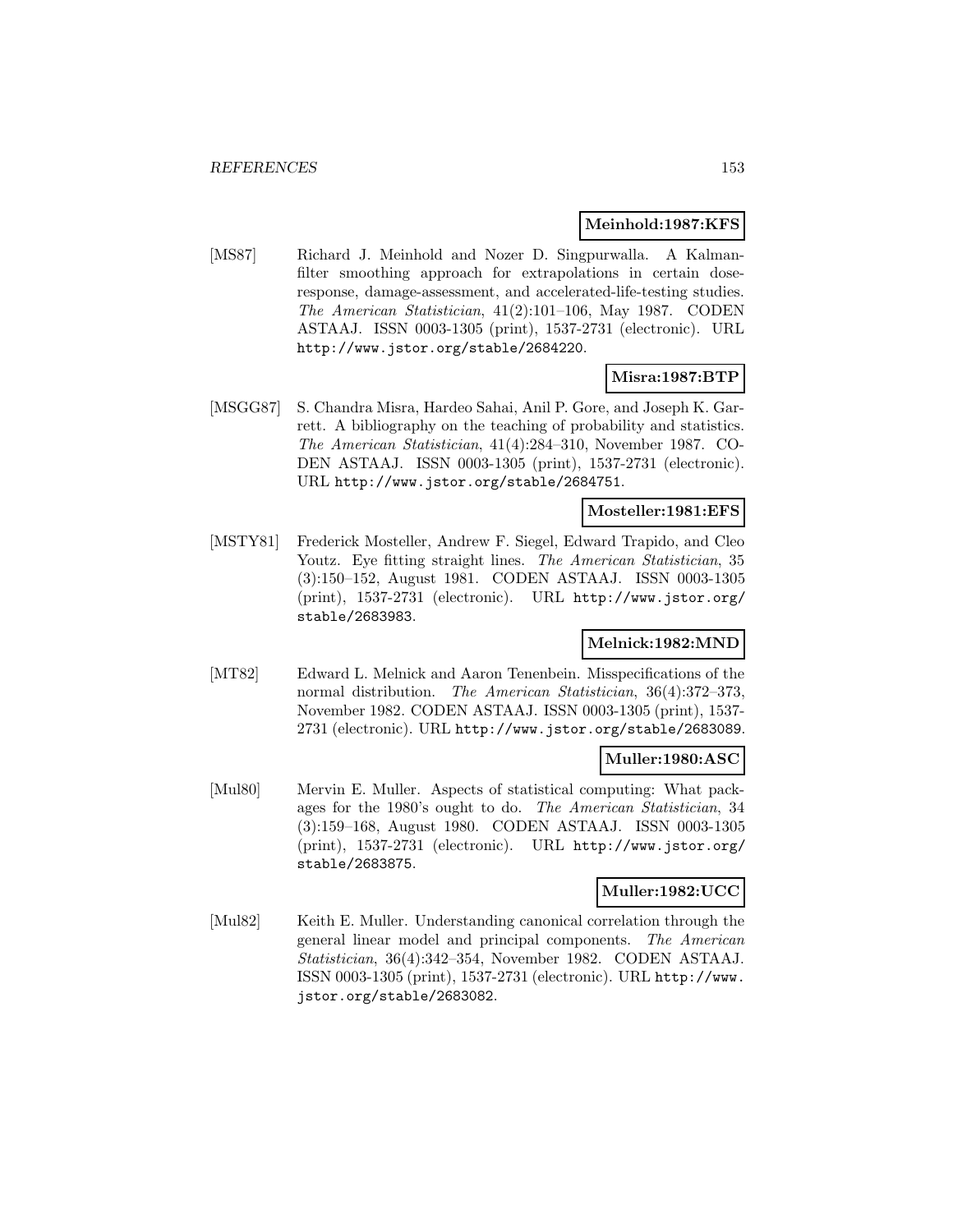### **Mullooly:1988:VLT**

[Mul88] John P. Mullooly. The variance of left-truncated continuous nonnegative distributions. The American Statistician, 42(3):208–210, August 1988. CODEN ASTAAJ. ISSN 0003-1305 (print), 1537- 2731 (electronic). URL http://www.jstor.org/stable/2685007.

### **Murray:1986:EMC**

[Mur86] Leigh W. Murray. Estimation of missing cells in randomized block and Latin square designs. The American Statistician, 40 (4):289–293, November 1986. CODEN ASTAAJ. ISSN 0003- 1305 (print), 1537-2731 (electronic). URL http://www.jstor. org/stable/2684606.

## **Murray:1988:MCE**

[Mur88] Leigh W. Murray. Missing-cell estimates in the randomized block design with random effects. The American Statistician, 42(2):134– 136, May 1988. CODEN ASTAAJ. ISSN 0003-1305 (print), 1537- 2731 (electronic). URL http://www.jstor.org/stable/2684487.

### **Norton:1985:TM**

[NA85] Robert M. Norton and Steven Arnold. A theorem on moments. The American Statistician, 39(2):106, May 1985. CODEN ASTAAJ. ISSN 0003-1305 (print), 1537-2731 (electronic). URL http://www. jstor.org/stable/2682806.

#### **Nagel:1981:PEZ**

[Nag81] P. J. A. Nagel. Programs for the evaluation of zonal polynomials. The American Statistician, 35(1):53, February 1981. CODEN ASTAAJ. ISSN 0003-1305 (print), 1537-2731 (electronic). URL http://www.jstor.org/stable/2683590.

### **Naiman:1987:CRS**

[Nai87] Daniel Q. Naiman. Characterization of risk sets for simple versus simple hypothesis testing. The American Statistician, 41(3):218– 220, August 1987. CODEN ASTAAJ. ISSN 0003-1305 (print), 1537-2731 (electronic). URL http://www.jstor.org/stable/ 2685109.

### **Najarian:1983:AIS**

[Naj83] Thomas Najarian. [alternative interpretations of statistics on health effects of low-level radiation]: Comment. The American Statistician, 37(4):455–457, November 1983. CODEN ASTAAJ.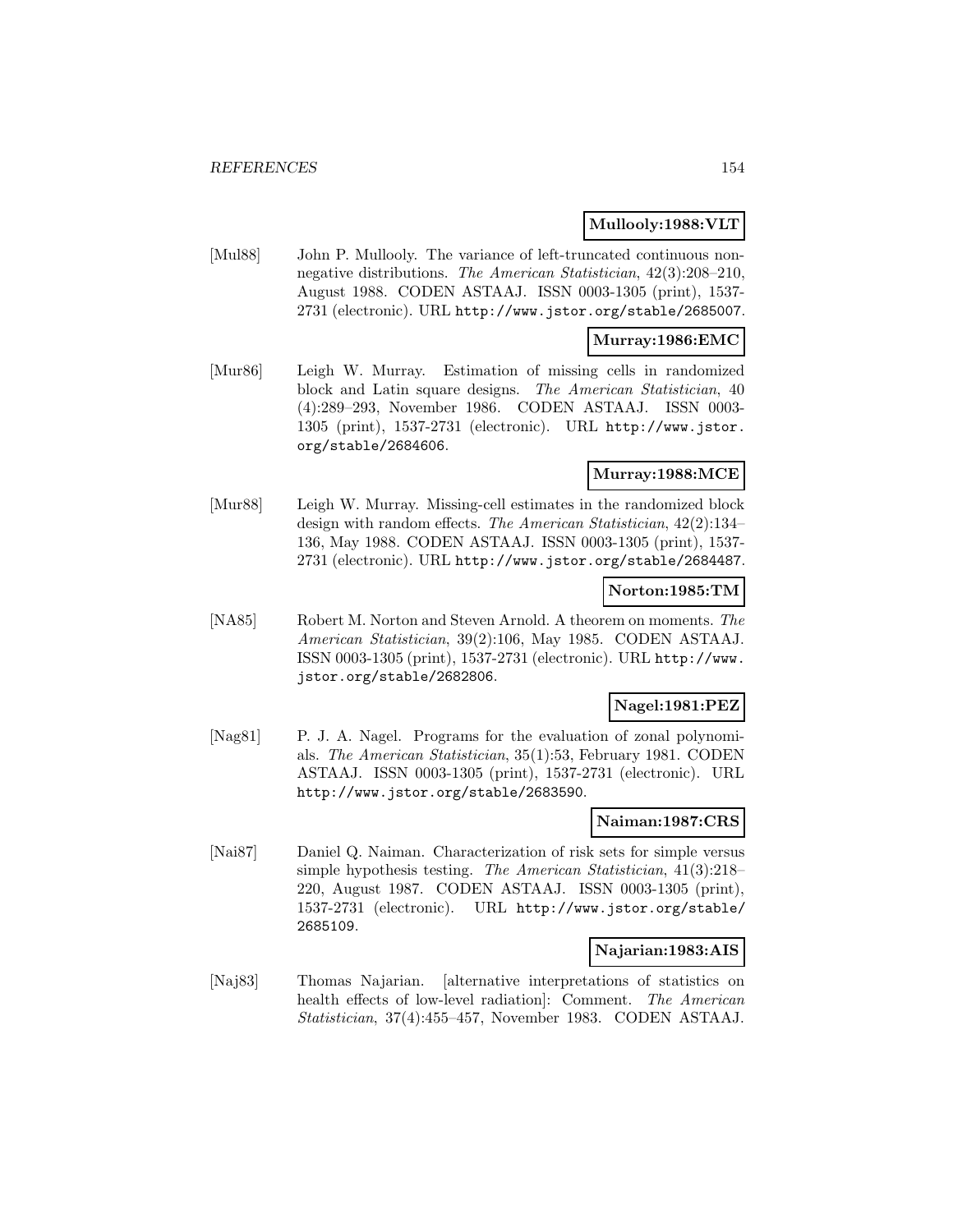ISSN 0003-1305 (print), 1537-2731 (electronic). URL http://www. jstor.org/stable/2683511.

### **Nash:1986:BRBa**

[Nas86a] John C. Nash. Book review: [untitled]. The American Statistician, 40(4):301–303, November 1986. CODEN ASTAAJ. ISSN 0003- 1305 (print), 1537-2731 (electronic). URL http://www.jstor. org/stable/2684610.

### **Nash:1986:BRBb**

[Nas86b] John C. Nash. Book review: [untitled]. The American Statistician, 40(4):303–306, November 1986. CODEN ASTAAJ. ISSN 0003- 1305 (print), 1537-2731 (electronic). URL http://www.jstor. org/stable/2684611.

### **Noether:1982:LE**

[NBA<sup>+</sup>82] Gottfried E. Noether, George A. Barnard, J. Aitchison, J. H. Bacon-Shone, Nathan Mantel, James R. Lackritz, and Jerry A. Warren. Letters to the Editor. The American Statistician, 36 (4):394–396, November 1982. CODEN ASTAAJ. ISSN 0003- 1305 (print), 1537-2731 (electronic). URL http://www.jstor. org/stable/2683101.

## **Neal:1982:IRP**

[Nea82] Robert A. Neal. Introductory remarks to the panel on 2,4,5- T/dioxin. The American Statistician, 36(3):284, August 1982. CO-DEN ASTAAJ. ISSN 0003-1305 (print), 1537-2731 (electronic). URL http://www.jstor.org/stable/2683844.

### **Neffendorf:1983:SPM**

[Nef83] Hugh Neffendorf. Statistical packages for microcomputers: a listing. The American Statistician, 37(1):83–86, February 1983. CO-DEN ASTAAJ. ISSN 0003-1305 (print), 1537-2731 (electronic). URL http://www.jstor.org/stable/2685851.

#### **Nelson:1981:RRE**

[Nel81] Lloyd S. Nelson. Review of the reliability engineering videotape course. The American Statistician, 35(1):49–50, February 1981. CODEN ASTAAJ. ISSN 0003-1305 (print), 1537-2731 (electronic). URL http://www.jstor.org/stable/2683587.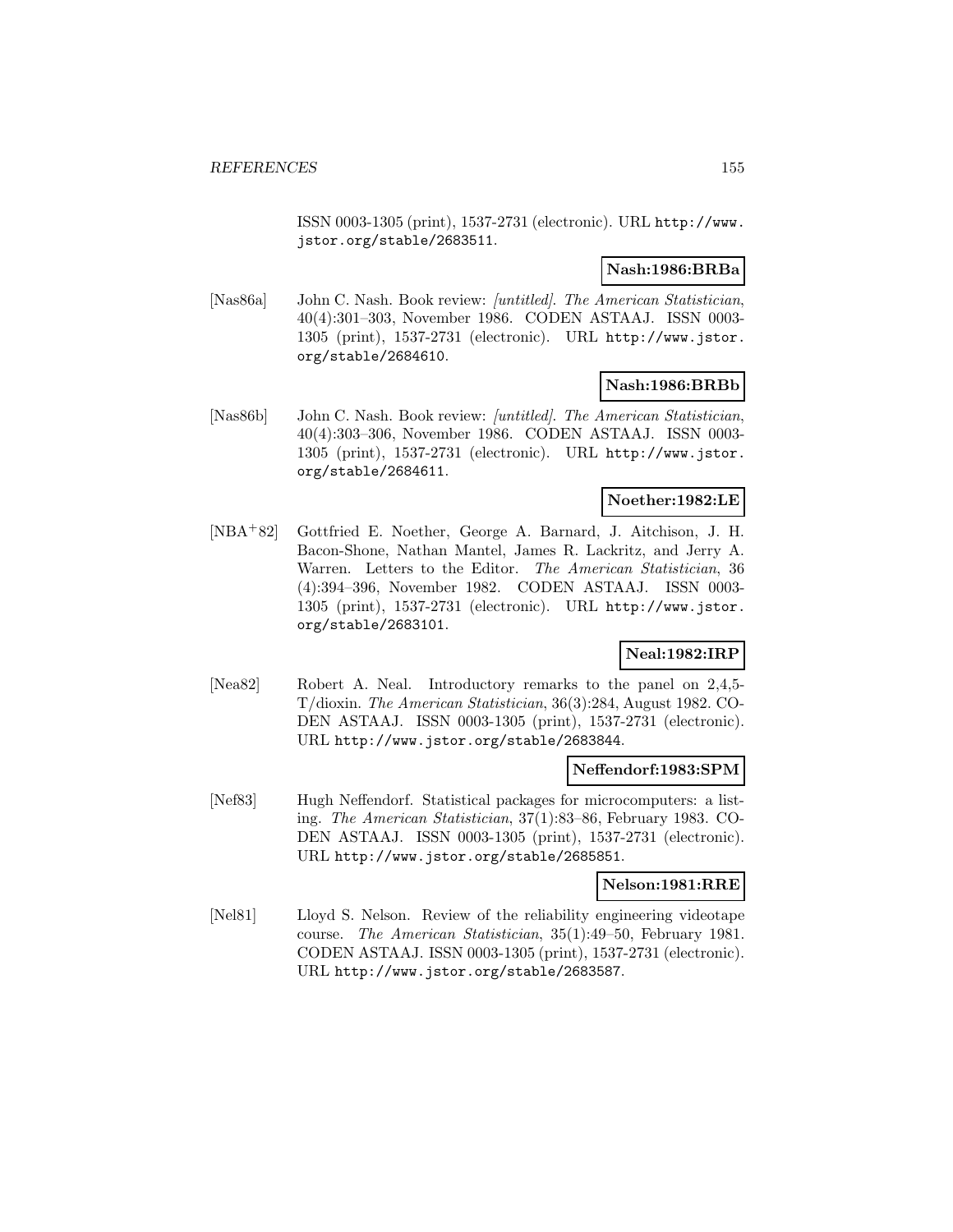### **Nelder:1985:AIS**

[Nel85] John A. Nelder. An alternative interpretation of the singularvalue decomposition in regression. The American Statistician, 39 (1):63–64, February 1985. CODEN ASTAAJ. ISSN 0003-1305 (print), 1537-2731 (electronic). URL http://www.jstor.org/ stable/2683911.

#### **Neumann:1985:RSM**

[Neu85] Charles J. Neumann. The role of statistical models in the prediction of tropical cyclone motion. The American Statistician, 39(4):347–357, November 1985. CODEN ASTAAJ. ISSN 0003- 1305 (print), 1537-2731 (electronic). URL http://www.jstor. org/stable/2683013.

## **Nash:1980:LE**

[NMF<sup>+</sup>80] John C. Nash, Nathan Mantel, Camil Fuchs, Robert J. Buehler, Philip Cox, and John Neter. Letters to the Editor. The American Statistician, 34(3):190–192, August 1980. CODEN ASTAAJ. ISSN 0003-1305 (print), 1537-2731 (electronic). URL http://www. jstor.org/stable/2683892.

# **Nie:1982:MECb**

[NN82a] Norman H. Nie and Marija H. Norusis. [more on evaluating computer programs]: Reply. The American Statistician, 36(2):142, May 1982. CODEN ASTAAJ. ISSN 0003-1305 (print), 1537-2731 (electronic). URL http://www.jstor.org/stable/2684036.

#### **Nie:1982:MECa**

[NN82b] Norman H. Nie and Marija J. Norusis. More on evaluating computer programs. The American Statistician, 36(2):141, May 1982. CODEN ASTAAJ. ISSN 0003-1305 (print), 1537-2731 (electronic). URL http://www.jstor.org/stable/2684034.

## **NAG:1986:NRG**

[NN86] Numerical Algorithms Group Ltd. and Numerical Algorithms Group Inc. The new release of GLIM: GLIM 3.77. The American Statistician, 40(3):232, August 1986. CODEN ASTAAJ. ISSN 0003-1305 (print), 1537-2731 (electronic). URL http://www. jstor.org/stable/2684550.

## **Noether:1980:RNI**

[Noe80] Gottfried E. Noether. The role of nonparametrics in introductory statistics courses. The American Statistician, 34(1):22–23, Febru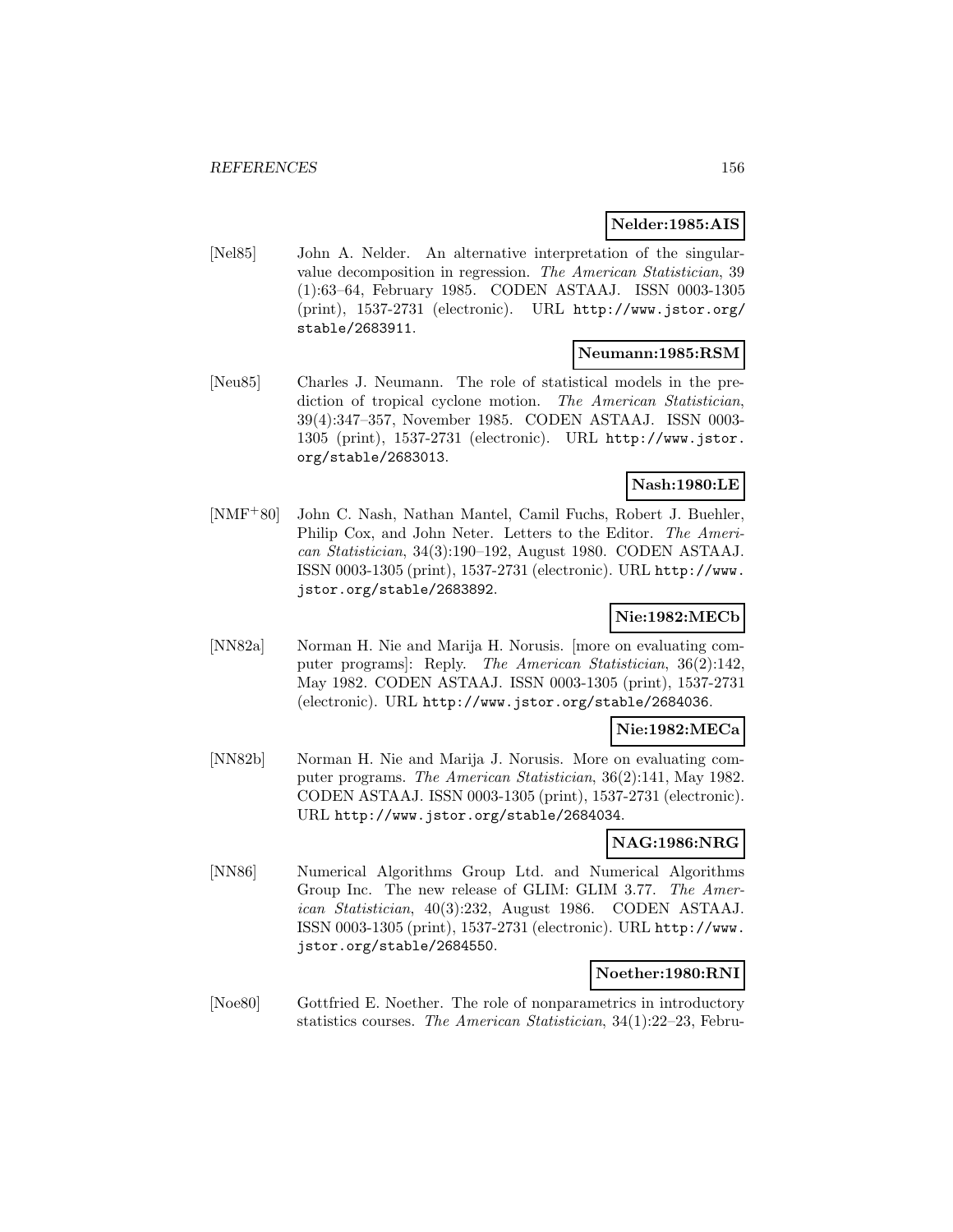ary 1980. CODEN ASTAAJ. ISSN 0003-1305 (print), 1537-2731 (electronic). URL http://www.jstor.org/stable/2682990.

### **Noether:1981:RTB**

[Noe81] Gottfried E. Noether. [rank transformations as a bridge between parametric and nonparametric statistics]: Comment. The American Statistician, 35(3):129–130, August 1981. CODEN ASTAAJ. ISSN 0003-1305 (print), 1537-2731 (electronic). URL http://www. jstor.org/stable/2683976.

## **Noether:1984:NEY**

[Noe84] Gottfried E. Noether. Nonparametrics: The early years — impressions and recollections. The American Statistician, 38(3):173–178, August 1984. CODEN ASTAAJ. ISSN 0003-1305 (print), 1537- 2731 (electronic). URL http://www.jstor.org/stable/2683647.

### **Norton:1984:DED**

[Nor84] Robert M. Norton. The double exponential distribution: Using calculus to find a maximum likelihood estimator. The American Statistician, 38(2):135–136, May 1984. CODEN ASTAAJ. ISSN 0003-1305 (print), 1537-2731 (electronic). URL http://www. jstor.org/stable/2683252.

## **North:1987:USU**

[Nor87] Philip M. North. U-SP: a user-friendly survey analysis package. The American Statistician, 41(1):78, February 1987. CODEN AS-TAAJ. ISSN 0003-1305 (print), 1537-2731 (electronic). URL http: //www.jstor.org/stable/2684331.

## **Norton:1989:PCA**

[Nor89] Robert M. Norton. Pocket-calculator approximation for areas under the standard normal curve. The American Statistician, 43 (1):24–26, February 1989. CODEN ASTAAJ. ISSN 0003-1305 (print), 1537-2731 (electronic). URL http://www.jstor.org/ stable/2685163.

### **Novick:1984:MBI**

[Nov84] Melvin R. Novick. Multiparameter Bayesian indifference procedures revisited: Comment. The American Statistician, 38(4): 248–249, November 1984. CODEN ASTAAJ. ISSN 0003-1305 (print), 1537-2731 (electronic). URL http://www.jstor.org/ stable/2683395.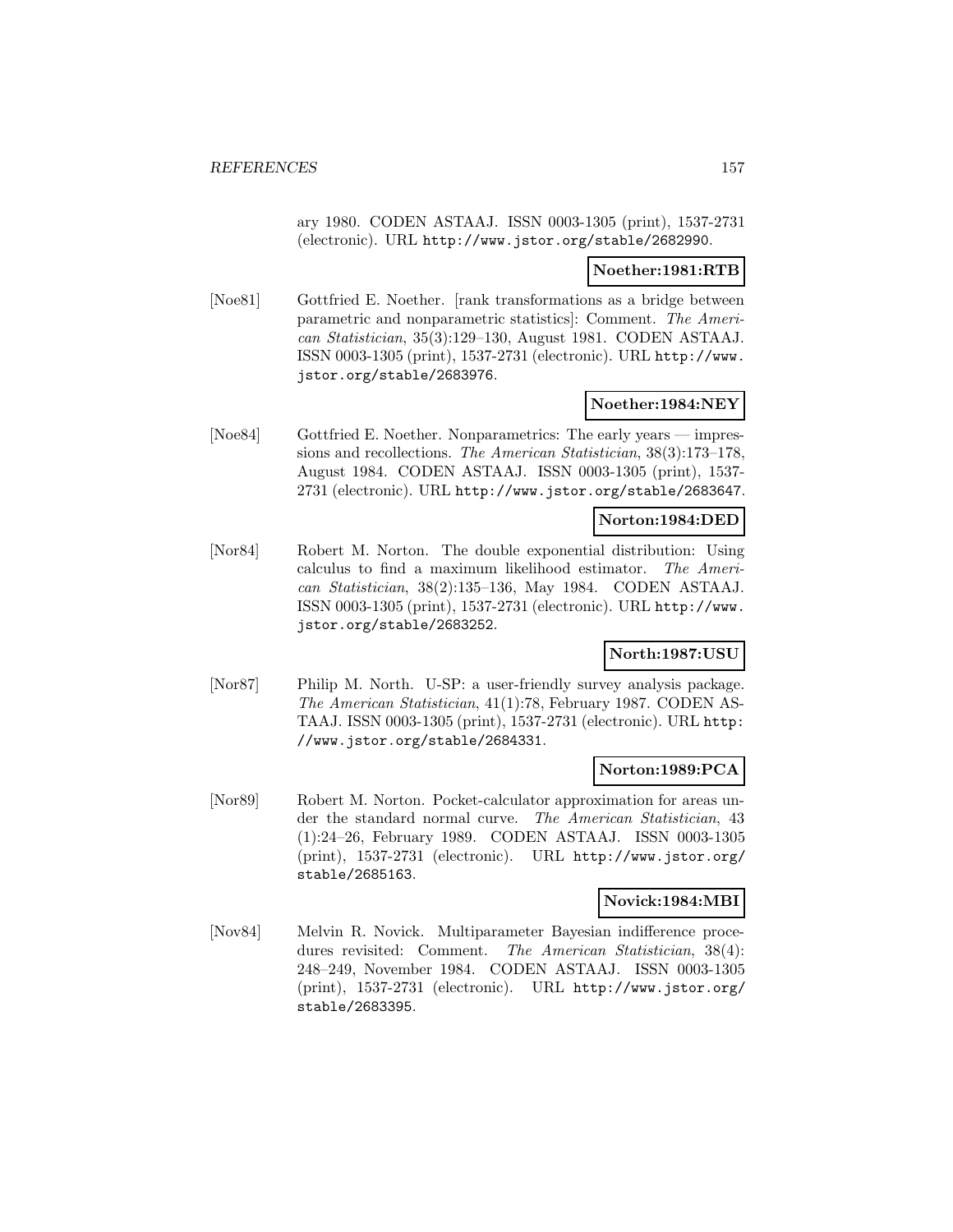#### **Nisbet:1982:SAT**

[NP82] Ian C. T. Nisbet and Mary Burr Paxton. Statistical aspects of three-generation studies of the reproductive toxicity of TCDD and 2,4,5-T. The American Statistician, 36(3):290–298, August 1982. CODEN ASTAAJ. ISSN 0003-1305 (print), 1537-2731 (electronic). URL http://www.jstor.org/stable/2683846.

#### **Norusis:1980:SCS**

[NW80] Marija J. Norusis and Chih-Ming Wang. The SCSS conversational system. The American Statistician, 34(4):247–248, November 1980. CODEN ASTAAJ. ISSN 0003-1305 (print), 1537-2731 (electronic). URL http://www.jstor.org/stable/2684076.

### **Norusis:1981:SED**

[NW81] Marija J. Norusis and Chih-Ming Wang. [the specification of experimental designs to ANOVA programs]: Comment. The American Statistician, 35(2):106–107, May 1981. CODEN ASTAAJ. ISSN 0003-1305 (print), 1537-2731 (electronic). URL http://www. jstor.org/stable/2683152.

### **Nedelman:1986:BTP**

[NW86] Jerry Nedelman and Ted Wallenius. Bernoulli trials, Poisson trials, surprising variances, and Jensen's inequality. The American Statistician, 40(4):286–289, November 1986. CODEN ASTAAJ. ISSN 0003-1305 (print), 1537-2731 (electronic). URL http://www. jstor.org/stable/2684605.

## **Nelson:1988:SIP**

[NZ88] Dean E. Nelson and Gary O. Zerbe. A SAS/IML program to execute randomization analysis of response curves with multiple comparisons. The American Statistician, 42(3):231–232, August 1988. CODEN ASTAAJ. ISSN 0003-1305 (print), 1537-2731 (electronic). URL http://www.jstor.org/stable/2685025.

## **OBrien:1988:BRB**

[O'B88] Ralph G. O'Brien. Book review: [untitled]. The American Statistician, 42(4):266–270, November 1988. CODEN ASTAAJ. ISSN 0003-1305 (print), 1537-2731 (electronic). URL http://www. jstor.org/stable/2685135.

## **Ott:1985:CMO**

[ONC85] M. Gerald Ott, S. K. Norwood, and R. R. Cook. The collection and management of occupational exposure data. The American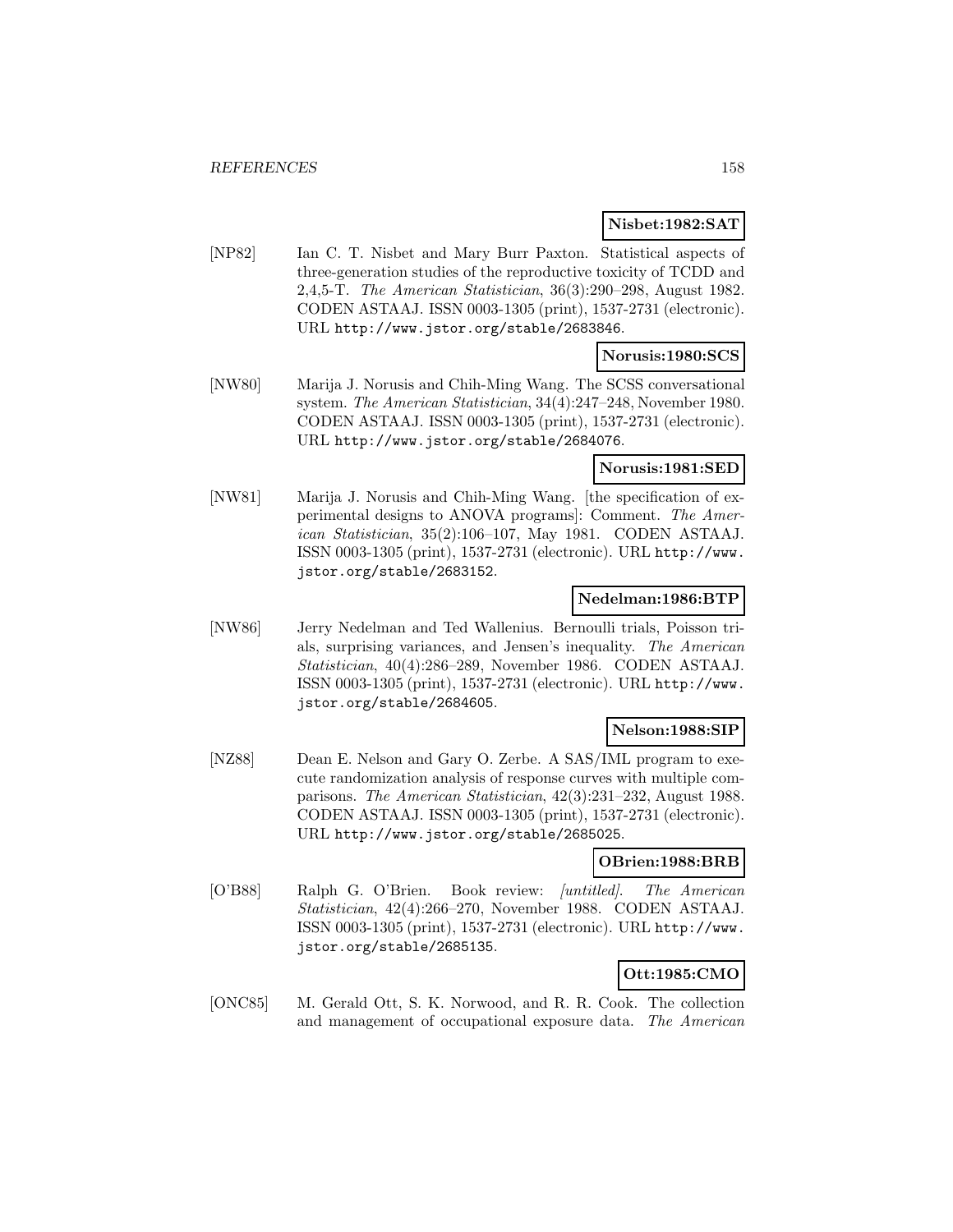Statistician, 39(4):432–436, November 1985. CODEN ASTAAJ. ISSN 0003-1305 (print), 1537-2731 (electronic). URL http://www. jstor.org/stable/2683026.

## **Ord:1984:MMG**

[Ord84] Keith Ord. In memoriam: Maurice George Kendall, 1907–1983. The American Statistician, 38(1):36–37, February 1984. CODEN ASTAAJ. ISSN 0003-1305 (print), 1537-2731 (electronic). URL http://www.jstor.org/stable/2683557.

## **Orris:1980:MIS**

[Orr80] J. Burdeane Orris. MICROSTAT: An interactive statistical package for microcomputers. The American Statistician, 34(3):188–189, August 1980. CODEN ASTAAJ. ISSN 0003-1305 (print), 1537- 2731 (electronic). URL http://www.jstor.org/stable/2683890.

# **Ott:1983:WIC**

[Ott83] R. Lyman Ott. [what industry can do for statistics]: Comment. The American Statistician, 37(1):27–28, February 1983. CODEN ASTAAJ. ISSN 0003-1305 (print), 1537-2731 (electronic). URL http://www.jstor.org/stable/2685838.

## **Owen:1982:QSE**

[Owe82] D. B. Owen. [quality of statistical education: Should ASA assist or assess?]: Comment. The American Statistician, 36(2):97–99, May 1982. CODEN ASTAAJ. ISSN 0003-1305 (print), 1537-2731 (electronic). URL http://www.jstor.org/stable/2684014.

#### **Paik:1985:GRT**

[Pai85] Minja Paik. A graphic representation of a three-way contingency table: Simpson's paradox and correlation. The American Statistician, 39(1):53–54, February 1985. CODEN ASTAAJ. ISSN 0003- 1305 (print), 1537-2731 (electronic). URL http://www.jstor. org/stable/2683907.

#### **Parzen:1980:PSC**

[Par80] Emanuel Parzen. [preparing statisticians for careers in industry: Report of the ASA Section on Statistical Education Committee on Training of Statisticians for Industry]: Comment. The American Statistician, 34(2):78–79, May 1980. CODEN ASTAAJ. ISSN 0003-1305 (print), 1537-2731 (electronic). URL http://www. jstor.org/stable/2684109.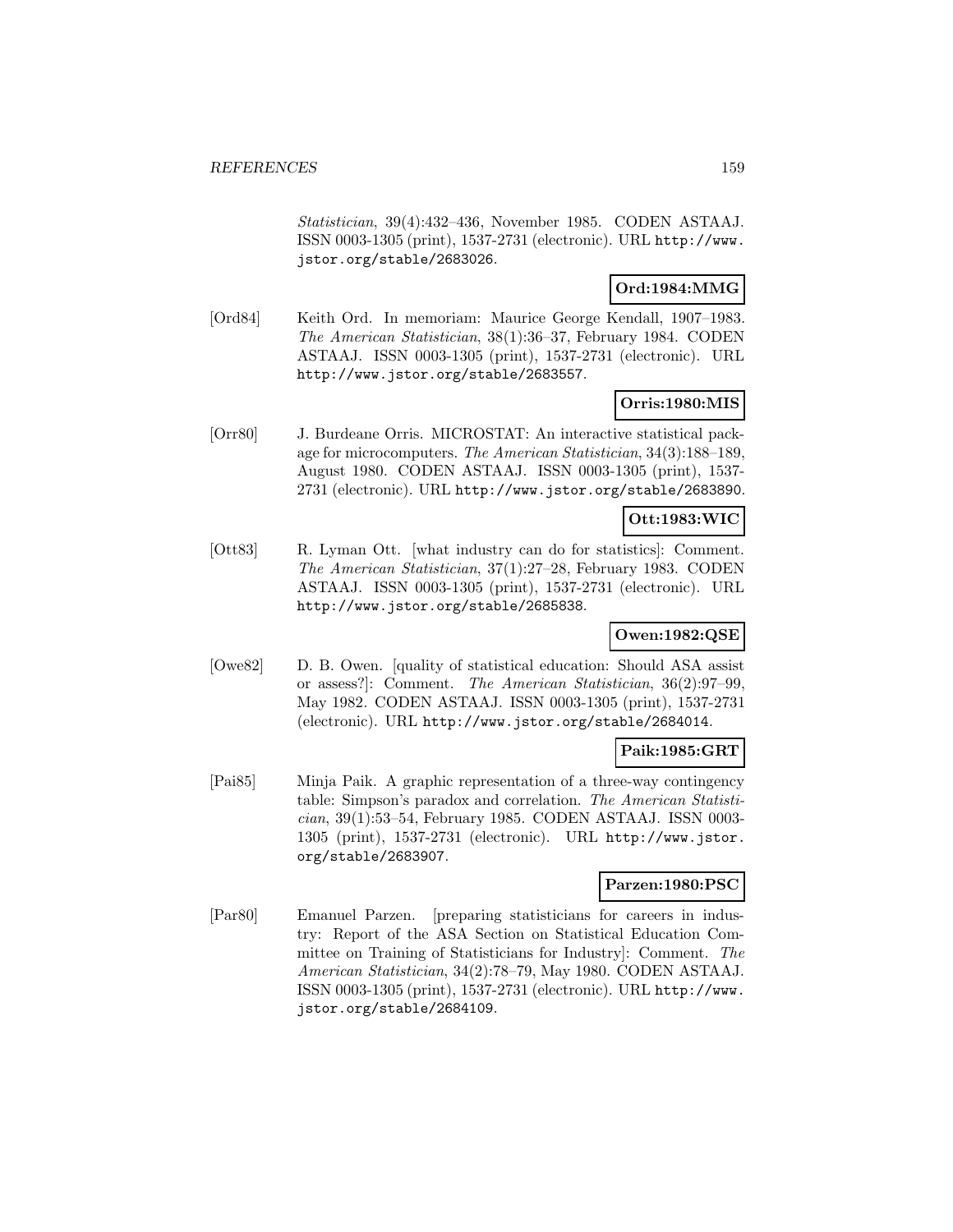## **Park:1982:RA**

[Par82] Colin N. Park. Risk assessment for 2,4,5-T. The American Statistician, 36(3):299–300, August 1982. CODEN ASTAAJ. ISSN 0003- 1305 (print), 1537-2731 (electronic). URL http://www.jstor. org/stable/2683847.

## **Parks:1989:BRB**

[Par89] Robert B. Parks. Book review: [untitled]. The American Statistician, 43(1):60–63, February 1989. CODEN ASTAAJ. ISSN 0003- 1305 (print), 1537-2731 (electronic). URL http://www.jstor. org/stable/2685176.

## **Patil:1985:P**

[Pat85] G. P. Patil. Preface. The American Statistician, 39(4):361–362, November 1985. CODEN ASTAAJ. ISSN 0003-1305 (print), 1537- 2731 (electronic). URL http://www.jstor.org/stable/2683015.

## **Paul:1981:BTU**

[Pau81] Jerome L. Paul. A Bayes theorem urn model optimization problem. The American Statistician, 35(4):247–249, November 1981. CODEN ASTAAJ. ISSN 0003-1305 (print), 1537-2731 (electronic). URL http://www.jstor.org/stable/2683299.

## **Paul:1985:EPC**

[Pau85] S. R. Paul. Estimation of the parameters of a clumped binomial model via the EM algorithm. The American Statistician, 39(2):136–139, May 1985. CODEN ASTAAJ. ISSN 0003-1305 (print), 1537-2731 (electronic). URL http://www.jstor.org/ stable/2682816.

#### **Pavur:1988:TER**

[Pav88] Robert Pavur. Type I error rates for multiple comparison procedures with dependent data. The American Statistician, 42(3):171– 173, August 1988. CODEN ASTAAJ. ISSN 0003-1305 (print), 1537-2731 (electronic). URL http://www.jstor.org/stable/ 2684994.

#### **Payne:1981:SED**

[Pay81] R. W. Payne. [the specification of experimental designs to ANOVA programs]: Comment. The American Statistician, 35(2):107, May 1981. CODEN ASTAAJ. ISSN 0003-1305 (print), 1537-2731 (electronic). URL http://www.jstor.org/stable/2683153.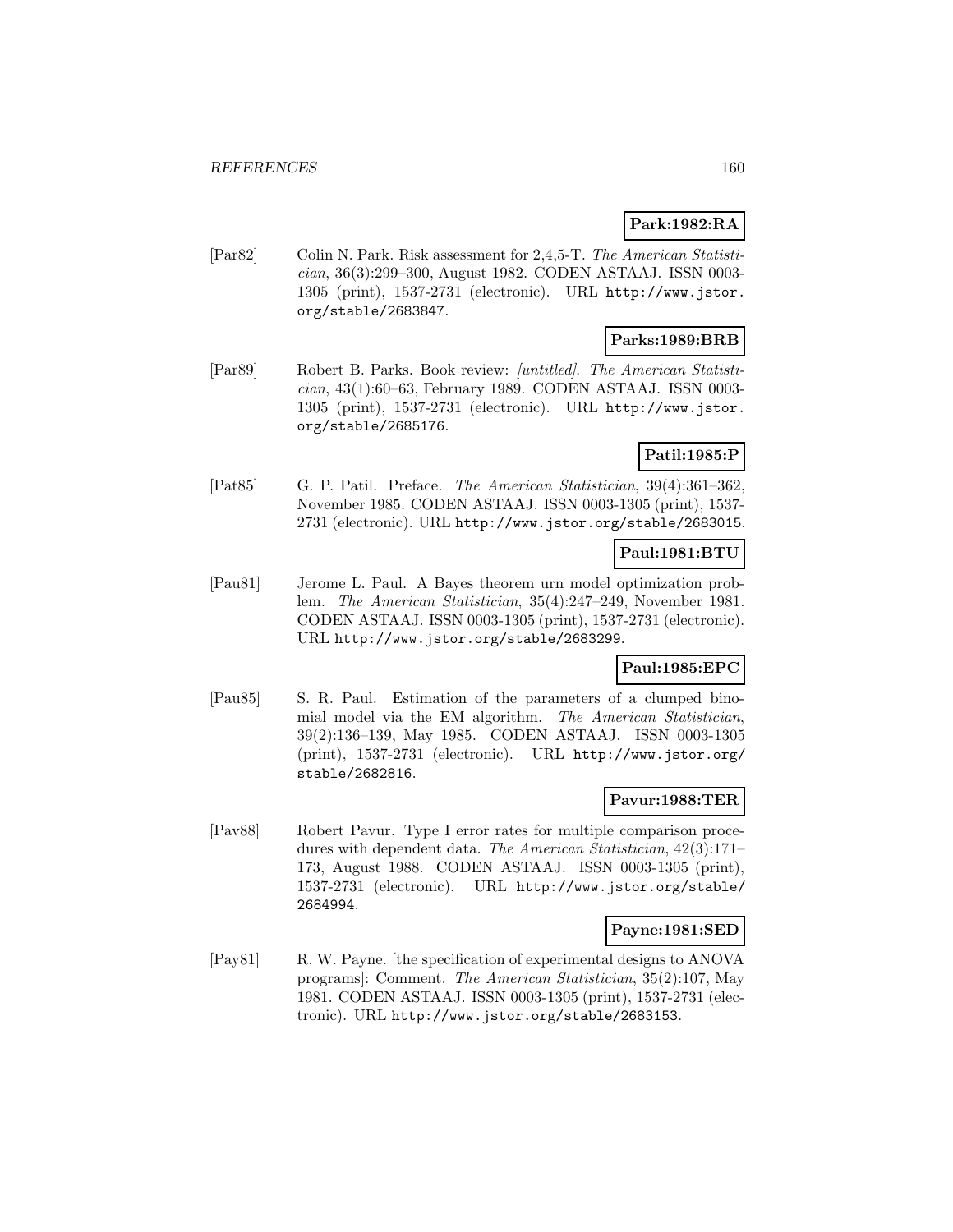#### **Pickens:1984:MIP**

[PBM84] Gary T. Pickens, Robert C. Busby, and Charles J. Mode. MATH-IST: An interactive program for modeling maternity histories. The American Statistician, 38(3):224–225, August 1984. CODEN AS-TAAJ. ISSN 0003-1305 (print), 1537-2731 (electronic). URL http: //www.jstor.org/stable/2683663.

## **Preston:1983:SPI**

[PC83] Dale L. Preston and Douglas B. Clarkson. SURVREG: a program for the interactive analysis of survival regression models. The American Statistician, 37(2):174, May 1983. CODEN ASTAAJ. ISSN 0003-1305 (print), 1537-2731 (electronic). URL http://www. jstor.org/stable/2685889.

## **Piegorsch:1985:EFN**

[PC85] Walter W. Piegorsch and George Casella. The existence of the first negative moment. The American Statistician, 39(1):60–62, February 1985. CODEN ASTAAJ. ISSN 0003-1305 (print), 1537- 2731 (electronic). URL http://www.jstor.org/stable/2683910.

## **Peck:1980:PPE**

[Pec80] Jon K. Peck. PEC: Program for econometric computation. The American Statistician, 34(3):189, August 1980. CODEN ASTAAJ. ISSN 0003-1305 (print), 1537-2731 (electronic). URL http://www. jstor.org/stable/2683891.

### **Peddada:1985:SNP**

[Ped85] Shyamal Das Peddada. A short note on Pitman's measure of nearness. The American Statistician, 39(4):298–299, ???? 1985. CO-DEN ASTAAJ. ISSN 0003-1305 (print), 1537-2731 (electronic).

## **Peixoto:1987:HVS**

[Pei87] Julio L. Peixoto. Hierarchical variable selection in polynomial regression models. The American Statistician, 41(4):311–313, November 1987. CODEN ASTAAJ. ISSN 0003-1305 (print), 1537- 2731 (electronic). URL http://www.jstor.org/stable/2684752.

### **Pentico:1981:DUO**

[Pen81] David W. Pentico. On the determination and use of optimal sample sizes for estimating the difference in means. The American Statistician, 35(1):40–42, February 1981. CODEN ASTAAJ.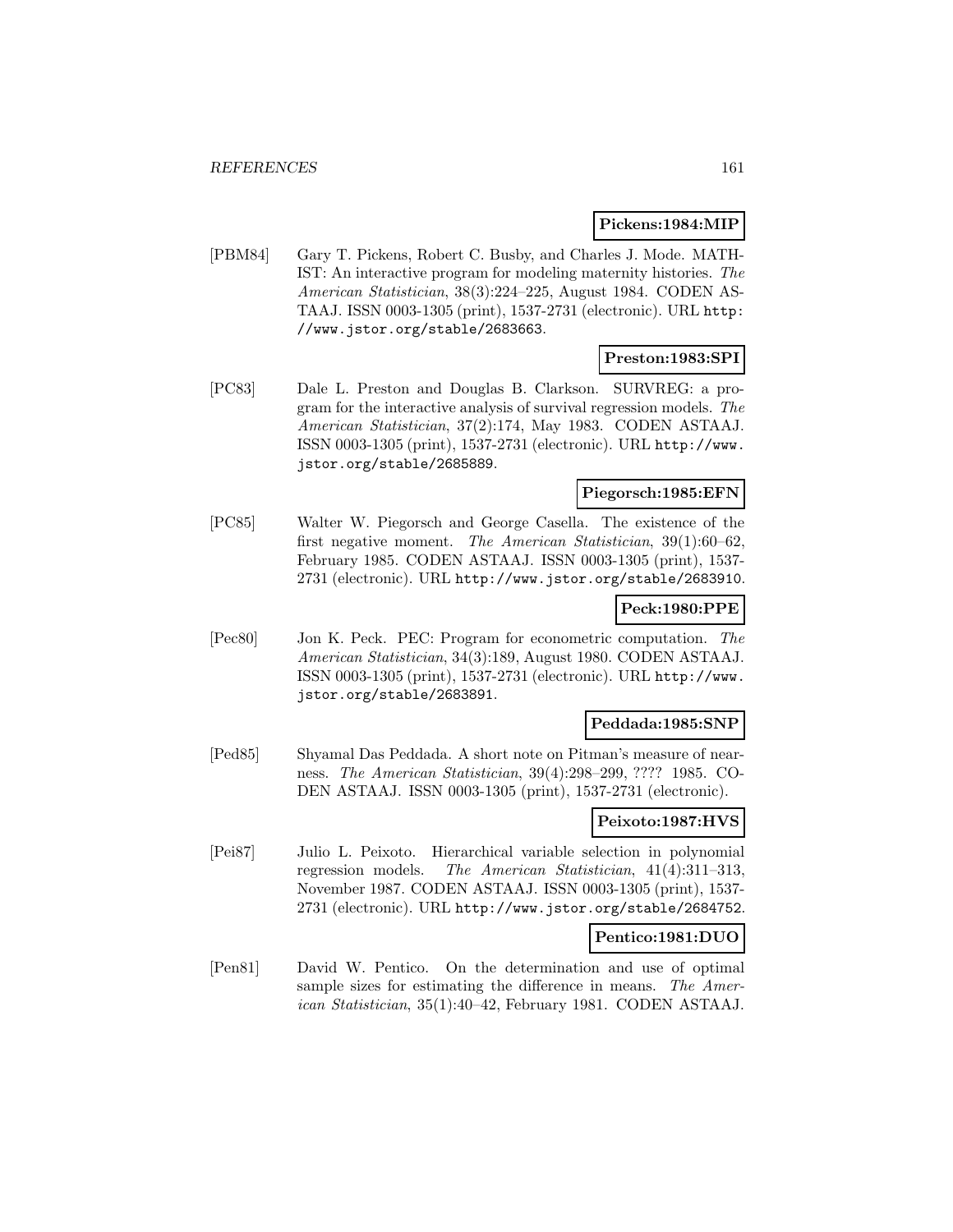ISSN 0003-1305 (print), 1537-2731 (electronic). URL http://www. jstor.org/stable/2683582.

### **Pentico:1988:BBN**

[Pen88] David W. Pentico. A box of balls: New lessons from an old model. The American Statistician, 42(3):197–198, August 1988. CODEN ASTAAJ. ISSN 0003-1305 (print), 1537-2731 (electronic). URL http://www.jstor.org/stable/2685001.

### **Perlman:1984:UCD**

[Per84] Gary Perlman. UNIX—STAT: Compact data analysis package. The American Statistician, 38(2):155, May 1984. CODEN AS-TAAJ. ISSN 0003-1305 (print), 1537-2731 (electronic). URL http: //www.jstor.org/stable/2683258.

# **Pugh:1989:BRB**

[PF89] Marian Pugh and David Findley. Book review: [untitled]. The American Statistician, 43(1):63–66, February 1989. CODEN AS-TAAJ. ISSN 0003-1305 (print), 1537-2731 (electronic). URL http: //www.jstor.org/stable/2685177.

## **Plane:1982:SPN**

[PG82] Donald R. Plane and Kenneth R. Gordon. A simple proof of the nonapplicability of the central limit theorem to finite populations. The American Statistician, 36(3):175–176, ???? 1982. CODEN ASTAAJ. ISSN 0003-1305 (print), 1537-2731 (electronic).

## **Pelz:1983:CKS**

[PG83] Wolfgang Pelz and I. J. Good. Calculating the Kolmogorov– Smirnov one-sample statistic. The American Statistician, 37(2): 173, May 1983. CODEN ASTAAJ. ISSN 0003-1305 (print), 1537- 2731 (electronic). URL http://www.jstor.org/stable/2685888.

#### **Perlman:1986:UDA**

[PH86] Gary Perlman and Frederick L. Horan. UNIX—STAT 5.2: Data analysis programs for MS–DOS and UNIX. The American Statistician, 40(3):229–230, August 1986. CODEN ASTAAJ. ISSN 0003- 1305 (print), 1537-2731 (electronic). URL http://www.jstor. org/stable/2684546.

## **Pollack:1983:P**

[PHA83] Alison K. Pollack, William G. Hunter, and Gordon J. Apple. Preface. The American Statistician, 37(4):359, November 1983. CO-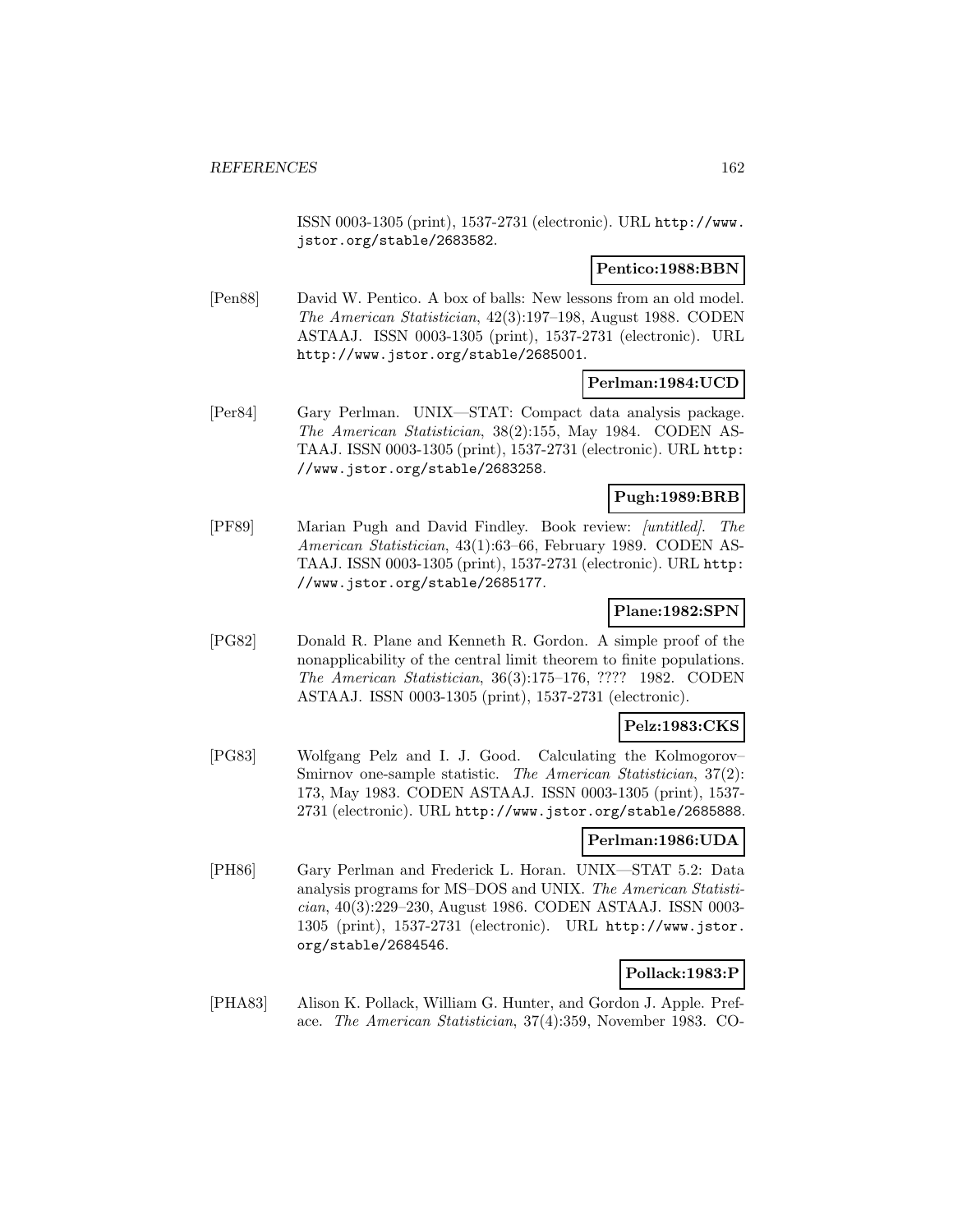DEN ASTAAJ. ISSN 0003-1305 (print), 1537-2731 (electronic). URL http://www.jstor.org/stable/2683493.

## **Pollack:1984:HAU**

[PHA84] Alison K. Pollack, William G. Hunter, and Gordon J. Apple. [how to avoid undue influence of federal agencies on the editorial content of ASA journals]: Reply. The American Statistician, 38(3):229, August 1984. CODEN ASTAAJ. ISSN 0003-1305 (print), 1537- 2731 (electronic). URL http://www.jstor.org/stable/2683667.

### **Pierce:1980:SRD**

[Pie80] David A. Pierce. A survey of recent developments in seasonal adjustment. The American Statistician, 34(3):125–134, August 1980. CODEN ASTAAJ. ISSN 0003-1305 (print), 1537-2731 (electronic). URL http://www.jstor.org/stable/2683868.

### **Pike:1985:UMD**

[Pik85] Arthur C. Pike. The use of meteorological data in the prediction of tropical cyclones. The American Statistician, 39(4):335–346, November 1985. CODEN ASTAAJ. ISSN 0003-1305 (print), 1537- 2731 (electronic). URL http://www.jstor.org/stable/2683012.

#### **Pinault:1988:ASR**

[Pin88] Steven C. Pinault. An analysis of subset regression for orthogonal designs. The American Statistician, 42(4):275–277, November 1988. CODEN ASTAAJ. ISSN 0003-1305 (print), 1537-2731 (electronic). URL http://www.jstor.org/stable/2685142.

#### **Pittenger:1980:SPF**

[Pit80] Donald B. Pittenger. Some problems in forecasting population for government planning purposes. The American Statistician, 34 (3):135–139, August 1980. CODEN ASTAAJ. ISSN 0003-1305 (print), 1537-2731 (electronic). URL http://www.jstor.org/ stable/2683869.

#### **Peterson:1982:MMC**

[PK82] Arthur V. Peterson, Jr. and Richard A. Kronmal. On mixture methods for the computer generation of random variables. The American Statistician, 36(3):184–191, August 1982. CODEN AS-TAAJ. ISSN 0003-1305 (print), 1537-2731 (electronic).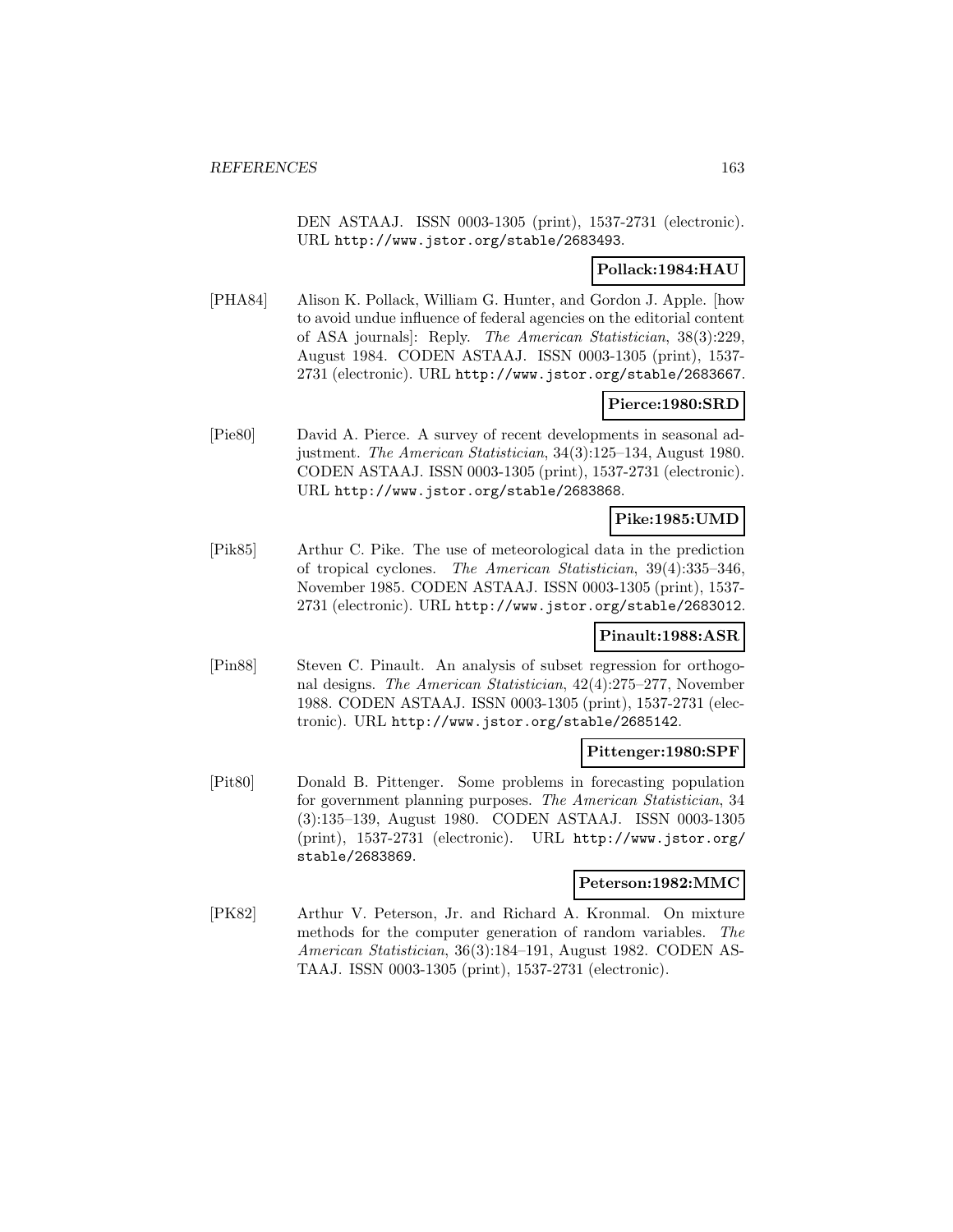#### **Pinsker:1986:RFP**

[PKG86] I. Sh. Pinsker, Victor Kipnis, and Eugene Grechanovsky. A recursive formula for the probability of occurrence of at least  $m$  out of N events. The American Statistician, 40(4):275–276, November 1986. CODEN ASTAAJ. ISSN 0003-1305 (print), 1537-2731 (electronic). URL http://www.jstor.org/stable/2684599.

## **Platt:1986:BRB**

[Pla86] W. Gerald Platt. Book review: [untitled]. The American Statistician, 40(2):167–169, May 1986. CODEN ASTAAJ. ISSN 0003- 1305 (print), 1537-2731 (electronic). URL http://www.jstor. org/stable/2684882.

## **Paik:1987:OPR**

[PN87] Minja Paik and Elliott Nebenzahl. The overall percentile rank versus the individual percentile ranks. The American Statistician, 41(2):136–138, May 1987. CODEN ASTAAJ. ISSN 0003- 1305 (print), 1537-2731 (electronic). URL http://www.jstor. org/stable/2684227.

### **Polhemus:1980:AAF**

[Pol80] N. W. Polhemus. ACFPLOT: An APL function for graphical display of cross-correlation matrices. The American Statistician, 34 (3):180–181, August 1980. CODEN ASTAAJ. ISSN 0003-1305 (print), 1537-2731 (electronic). URL http://www.jstor.org/ stable/2683879.

#### **Polhemus:1982:STI**

[Pol82] Neil W. Polhemus. STATGRAPHICS TM: An interactive statistical graphics system in APL. The American Statistician, 36(4):385, November 1982. CODEN ASTAAJ. ISSN 0003-1305 (print), 1537- 2731 (electronic). URL http://www.jstor.org/stable/2683095.

#### **Poole:1980:ETR**

[Poo80] W. Kenneth Poole. The equivalence of two rules of classification for two populations. The American Statistician, 34(1):55, February 1980. CODEN ASTAAJ. ISSN 0003-1305 (print), 1537-2731 (electronic). URL http://www.jstor.org/stable/2683000.

## **Posten:1980:BRB**

[Pos80] Harry O. Posten. Book review: [untitled]. The American Statistician, 34(4):236, November 1980. CODEN ASTAAJ. ISSN 0003-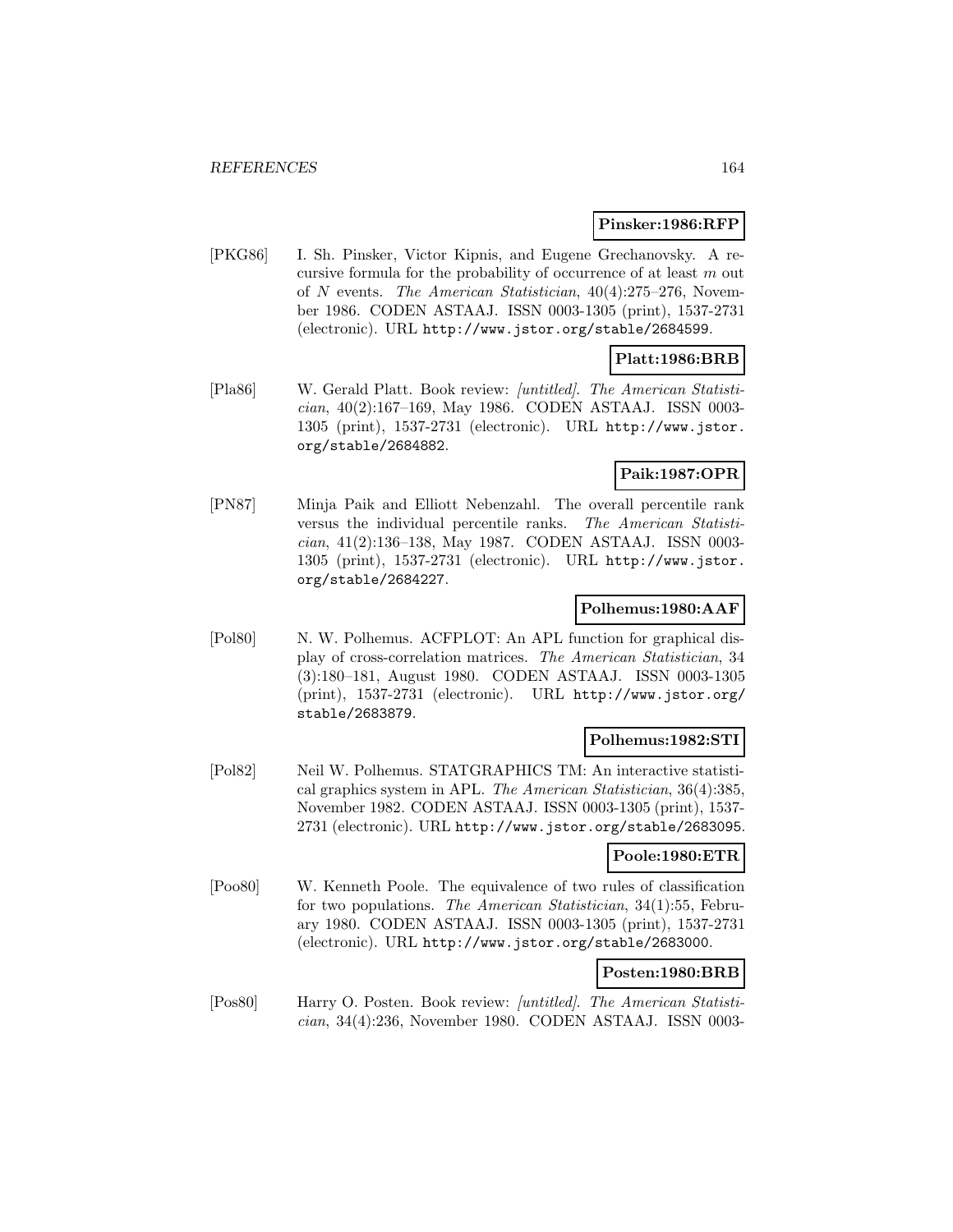1305 (print), 1537-2731 (electronic). URL http://www.jstor. org/stable/2684070.

### **Posten:1981:RST**

[Pos81] Harry O. Posten. Review of statistical teaching materials for 11– 16-year-olds. The American Statistician, 35(4):258–259, November 1981. CODEN ASTAAJ. ISSN 0003-1305 (print), 1537-2731 (electronic). URL http://www.jstor.org/stable/2683303.

### **Posten:1982:BRB**

[Pos82] Harry O. Posten. Book review: Probability Activity Books for Elementary and Junior High School Students. The American Statistician, 36(2):135–136, May 1982. CODEN ASTAAJ. ISSN 0003- 1305 (print), 1537-2731 (electronic). URL http://www.jstor. org/stable/2684030.

## **Posten:1983:BRB**

[Pos83] Harry O. Posten. Book review: Transparency Set for Basic Statistics. The American Statistician, 37(3):239, August 1983. CODEN ASTAAJ. ISSN 0003-1305 (print), 1537-2731 (electronic). URL http://www.jstor.org/stable/2683383.

### **Posten:1989:EAN**

[Pos89] Harry O. Posten. An effective algorithm for the noncentral chisquared distribution function. The American Statistician, 43(4): 261–263, November 1989. CODEN ASTAAJ. ISSN 0003-1305 (print), 1537-2731 (electronic). URL http://www.jstor.org/ stable/2685374.

## **Press:1986:WIE**

[Pre86] S. James Press. [why isn't everyone a bayesian?]: Comment. The American Statistician, 40(1):9–10, February 1986. CODEN AS-TAAJ. ISSN 0003-1305 (print), 1537-2731 (electronic). URL http: //www.jstor.org/stable/2683109.

#### **Price:1987:EMS**

[Pri87] Bertram Price. [environmental monitoring, statistics, and the law: Room for improvement]: Comment. The American Statistician, 41(4):257–259, November 1987. CODEN ASTAAJ. ISSN 0003- 1305 (print), 1537-2731 (electronic). URL http://www.jstor. org/stable/2684741.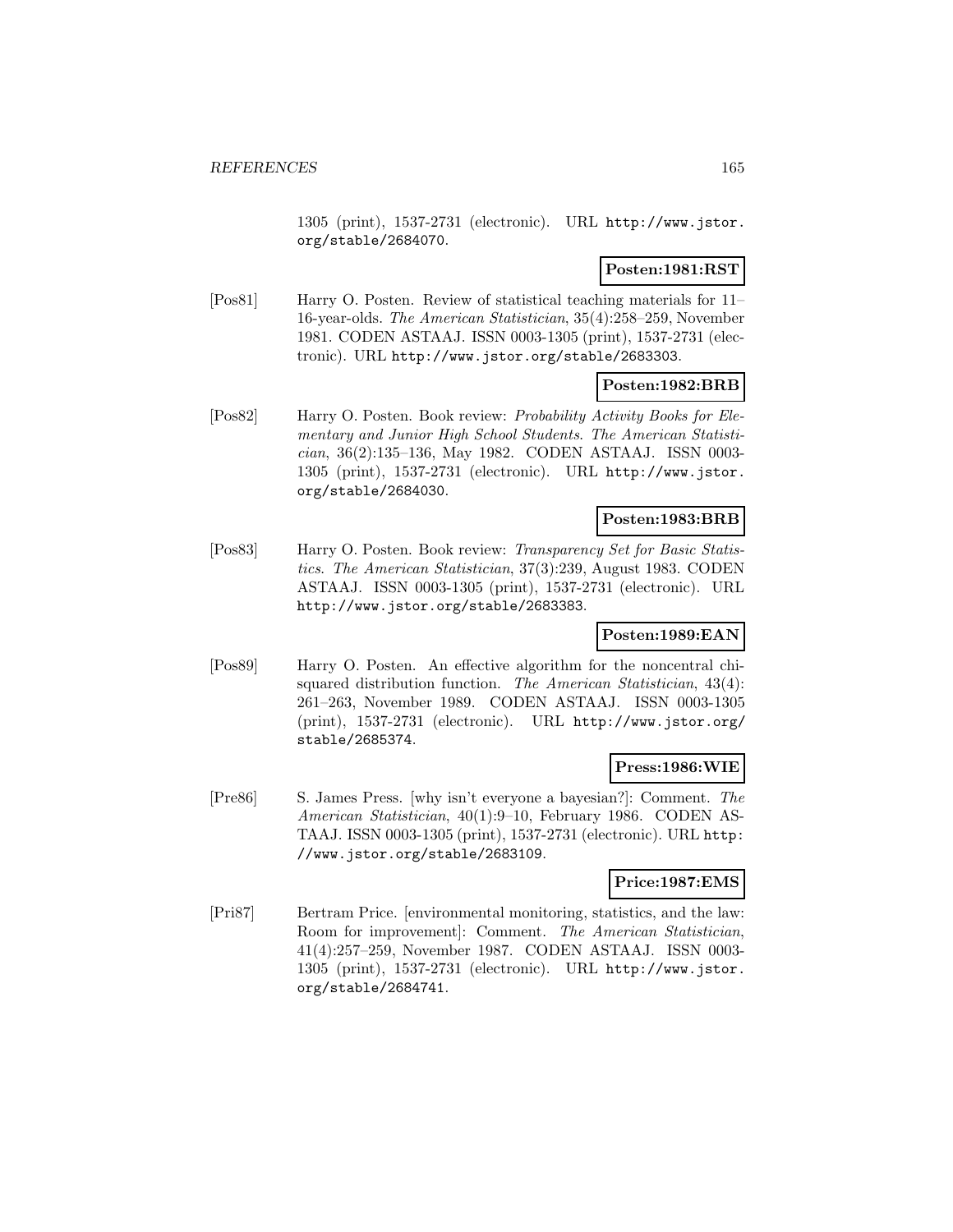#### **Potter:1981:PJT**

[PS81] R. W. Potter and G. W. Sturm. The power of Jonckheere's test. The American Statistician, 35(4):249–250, November 1981. CO-DEN ASTAAJ. ISSN 0003-1305 (print), 1537-2731 (electronic). URL http://www.jstor.org/stable/2683300.

## **Pearl:1982:MRF**

[PS82] Robert Pearl and Seymour Sudman. In memoriam: Robert Ferber, 1922–1981. The American Statistician, 36(4):355, November 1982. CODEN ASTAAJ. ISSN 0003-1305 (print), 1537-2731 (electronic). URL http://www.jstor.org/stable/2683083.

#### **Park:1983:QRA**

[PS83] Colin N. Park and Ronald D. Snee. Quantitative risk assessment: State-of-the-art for carcinogenesis. The American Statistician, 37 (4):427–441, November 1983. CODEN ASTAAJ. ISSN 0003- 1305 (print), 1537-2731 (electronic). URL http://www.jstor. org/stable/2683506.

### **Puntanen:1989:EOLa**

[PS89a] Simo Puntanen and George P. H. Styan. The equality of the ordinary least squares estimator and the best linear unbiased estimator. With comments by Oscar Kempthorne and Shayle R. Searle and a reply by the authors. The American Statistician, 43(3):153–161, August 1989. CODEN ASTAAJ. ISSN 0003-1305 (print), 1537- 2731 (electronic). URL http://www.jstor.org/stable/2685062.

#### **Puntanen:1989:EOLb**

[PS89b] Simo Puntanen and George P. H. Styan. [the equality of the ordinary least squares estimator and the best linear unbiased estimator]: Reply. The American Statistician, 43(3):164, August 1989. CODEN ASTAAJ. ISSN 0003-1305 (print), 1537-2731 (electronic). URL http://www.jstor.org/stable/2685065.

#### **Potthoff:1983:LE**

[PSD<sup>+</sup>83] Richard F. Potthoff, Michael Stuart, Larry Dion, Donald Fridshal, Edward Melnick, Aaron Tenenbein, L. Pirktl, Michael Goldstein, Michael F. Fuller, Gerald S. Rogers, Laurence Gillick, J. B. Garner, Hans Zeisel, Nathan Gale, and Bernard W. Lindgren. Letters to the Editor. The American Statistician, 37(3):251–254, August 1983. CODEN ASTAAJ. ISSN 0003-1305 (print), 1537-2731 (electronic). URL http://www.jstor.org/stable/2683388.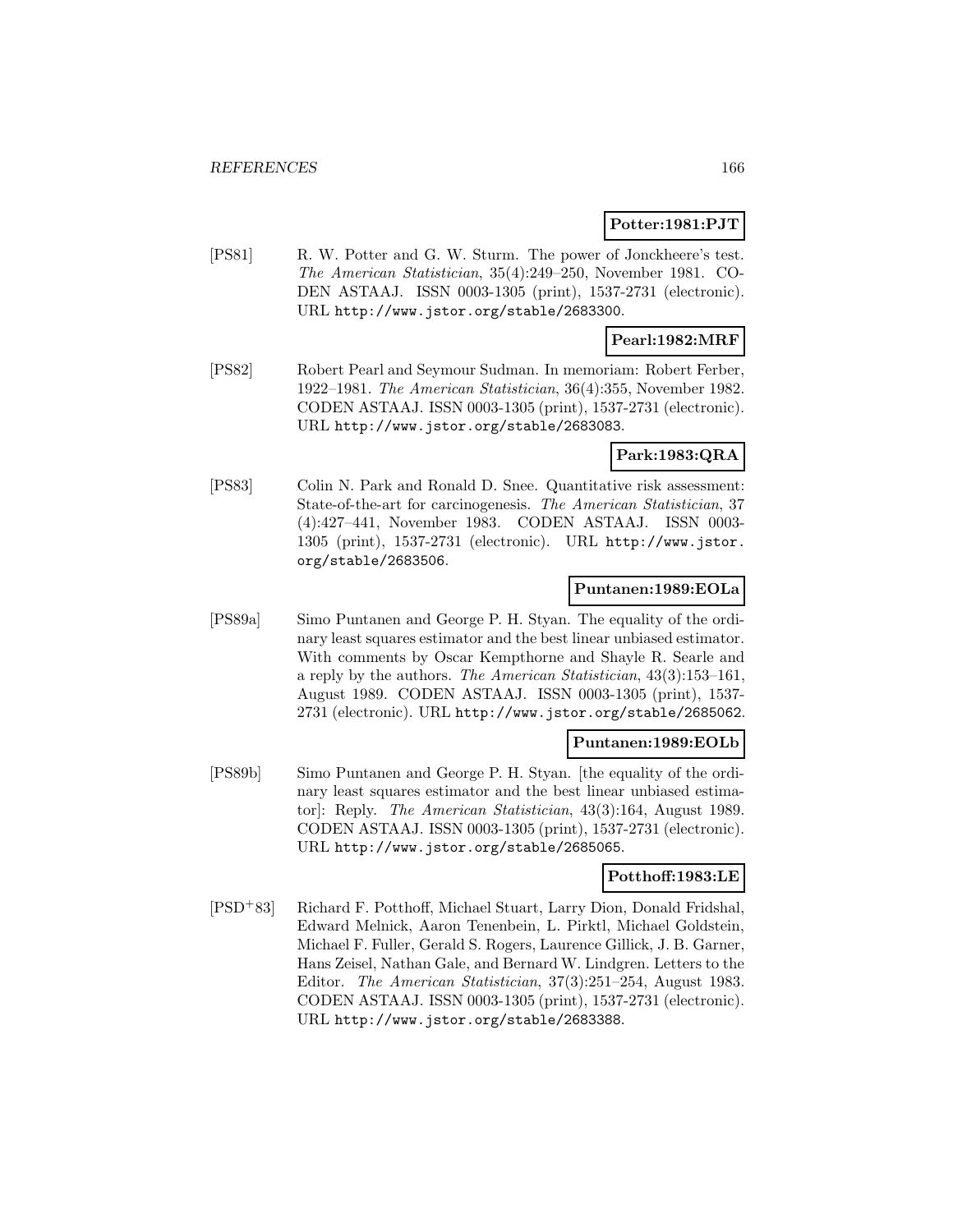## **Pohl:1980:CAC**

[PT80] Norval F. Pohl and San-Yun W. Tsai. A computerized aid for calculating the power of chi-squared tests. The American Statistician, 34(3):184–185, August 1980. CODEN ASTAAJ. ISSN 0003- 1305 (print), 1537-2731 (electronic). URL http://www.jstor. org/stable/2683885.

## **Raghavachari:1986:LPP**

[Rag86] M. Raghavachari. A linear programming proof of Kantorovich's inequality. The American Statistician, 40(2):136–137, May 1986. CODEN ASTAAJ. ISSN 0003-1305 (print), 1537-2731 (electronic). URL http://www.jstor.org/stable/2684872.

### **Rahlfs:1981:DIP**

[Rah81] Volker W. Rahlfs. DIALOG: An interactive program package with EDA techniques for microcomputers. The American Statistician, 35(3):162–163, August 1981. CODEN ASTAAJ. ISSN 0003-1305 (print), 1537-2731 (electronic). URL http://www.jstor.org/ stable/2683991.

## **Raiffa:1982:SPT**

[Rai82] Howard Raiffa. Science and policy: Their separation and integration in risk analysis. The American Statistician, 36(3):225–231, August 1982. CODEN ASTAAJ. ISSN 0003-1305 (print), 1537- 2731 (electronic). URL http://www.jstor.org/stable/2683833.

#### **Ramsey:1986:FP**

[Ram86] Fred L. Ramsey. A fable of PCA. The American Statistician, 40(4):323–324, November 1986. CODEN ASTAAJ. ISSN 0003- 1305 (print), 1537-2731 (electronic). URL http://www.jstor. org/stable/2684619.

## **Raveh:1985:UIC**

[Rav85] Adi Raveh. On the use of the inverse of the correlation matrix in multivariate data analysis. The American Statistician, 39(1):39–42, February 1985. CODEN ASTAAJ. ISSN 0003-1305 (print), 1537- 2731 (electronic). URL http://www.jstor.org/stable/2683904.

### **Raveh:1986:MMA**

[Rav86] Adi Raveh. On measures of monotone association. The American Statistician, 40(2):117–123, May 1986. CODEN ASTAAJ.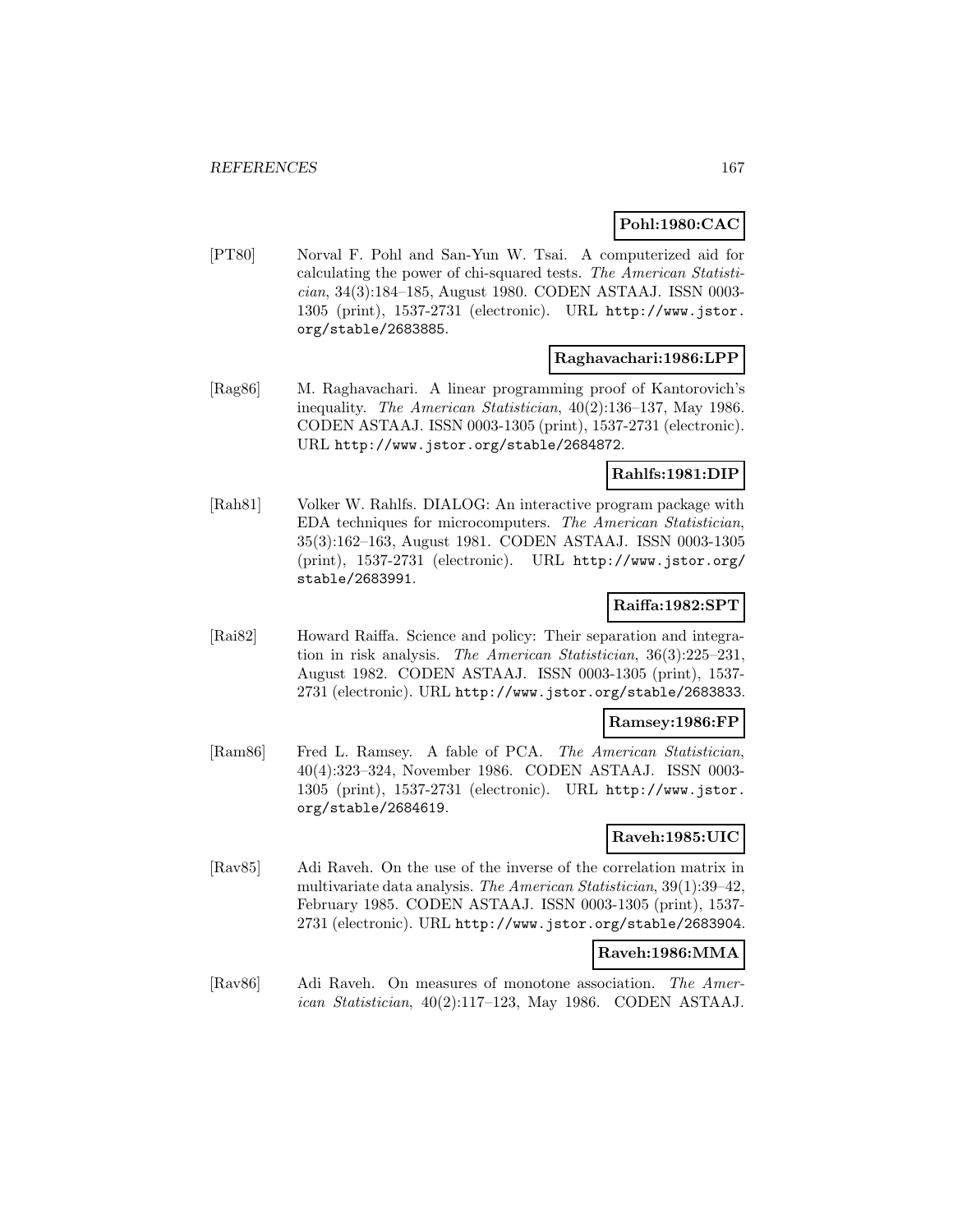ISSN 0003-1305 (print), 1537-2731 (electronic). URL http://www. jstor.org/stable/2684869.

### **Rayner:1985:MLE**

[Ray85] J. C. W. Rayner. Maximum likelihood estimation of  $\mu$  and  $\Sigma$ from a multivariate normal distribution. The American Statistician, 39(2):123–124, May 1985. CODEN ASTAAJ. ISSN 0003- 1305 (print), 1537-2731 (electronic). URL http://www.jstor. org/stable/2682811.

### **Rouanet:1986:NSI**

[RBL86] Henry Rouanet, Jean-Marc Bernard, and Bruno Lecoutre. Nonprobabilistic statistical inference: a set-theoretic approach. The American Statistician, 40(1):60–65, February 1986. CODEN AS-TAAJ. ISSN 0003-1305 (print), 1537-2731 (electronic). URL http: //www.jstor.org/stable/2683134.

## **Rode:1988:UBC**

[RC88] Richard A. Rode and Vernon M. Chinchilli. The use of Box–Cox transformations in the development of multivariate tolerance regions with applications to clinical chemistry. The American Statistician, 42(1):23–30, February 1988. CODEN ASTAAJ. ISSN 0003- 1305 (print), 1537-2731 (electronic). URL http://www.jstor. org/stable/2685257.

## **Reid:1988:APC**

[RD88] John G. Reid and Michael F. Driscoll. An accessible proof of Craig's theorem in the noncentral case. The American Statistician, 42(2):139–142, May 1988. CODEN ASTAAJ. ISSN 0003- 1305 (print), 1537-2731 (electronic). URL http://www.jstor. org/stable/2684489.

## **Read:1985:APS**

[Rea85] K. L. Q. Read. ANOVA problems with simple numbers. The American Statistician, 39(2):107–111, May 1985. CODEN ASTAAJ. ISSN 0003-1305 (print), 1537-2731 (electronic). URL http://www. jstor.org/stable/2682807.

#### **Regal:1986:BRB**

[Reg86] Ronald R. Regal. Book review: [untitled]. The American Statistician, 40(2):164–167, May 1986. CODEN ASTAAJ. ISSN 0003- 1305 (print), 1537-2731 (electronic). URL http://www.jstor. org/stable/2684881.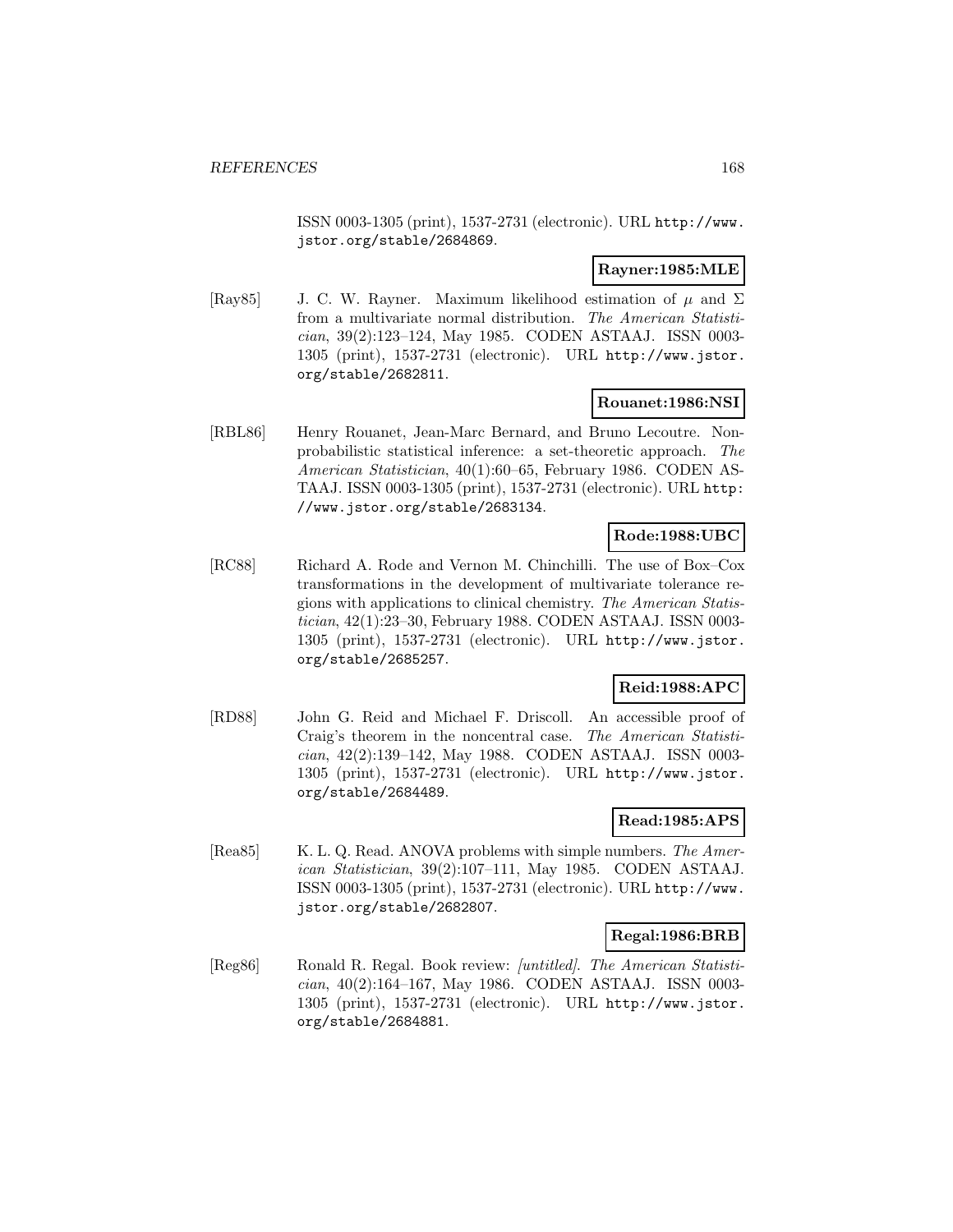## **Reilly:1980:PGC**

[Rei80] David P. Reilly. PACK: a generalized computer program for singleequation Box–Jenkins models. The American Statistician, 34(3): 181, August 1980. CODEN ASTAAJ. ISSN 0003-1305 (print), 1537-2731 (electronic). URL http://www.jstor.org/stable/ 2683880.

# **Reilly:1984:ABA**

[Rei84] David P. Reilly. AUTOBJ, BOXX, AUTOBOX, and SIMULA-TOR: Smart software for time series data analysis. The American Statistician, 38(4):315, November 1984. CODEN ASTAAJ. ISSN 0003-1305 (print), 1537-2731 (electronic). URL http://www. jstor.org/stable/2683415.

## **Reilly:1987:ABA**

[Rei87] David P. Reilly. AUTOBOX, BOXX, AUTOBJ, MTS, and SIM-BOXJ: Smart software for time series analysis and forecasting. The American Statistician, 41(2):145–146, May 1987. CODEN ASTAAJ. ISSN 0003-1305 (print), 1537-2731 (electronic). URL http://www.jstor.org/stable/2684230.

# **Relles:1985:DDA**

[Rel85] Daniel A. Relles. dasy: Data analysis system. The American Statistician, 39(3):210, August 1985. CODEN ASTAAJ. ISSN 0003- 1305 (print), 1537-2731 (electronic). URL http://www.jstor. org/stable/2683935.

#### **Remington:1983:EGS**

[Rem83] Richard D. Remington. [ethical guidelines for statistical practice: Report of the Ad Hoc Committee on Professional Ethics]: Comment. The American Statistician, 37(1):14–15, February 1983. CO-DEN ASTAAJ. ISSN 0003-1305 (print), 1537-2731 (electronic). URL http://www.jstor.org/stable/2685828.

### **Reynolds:1988:SPS**

[Rey88] Reid T. Reynolds. [statistical policy for state and local governments]: Comment. The American Statistician, 42(1):18–20, February 1988. CODEN ASTAAJ. ISSN 0003-1305 (print), 1537-2731 (electronic). URL http://www.jstor.org/stable/2685255.

## **Rickard:1988:NCE**

[REZ88] Russel S. Rickard, Richard M. Engeman, and Gary O. Zerbe. Nonparametric comparison of exponential growth curves. The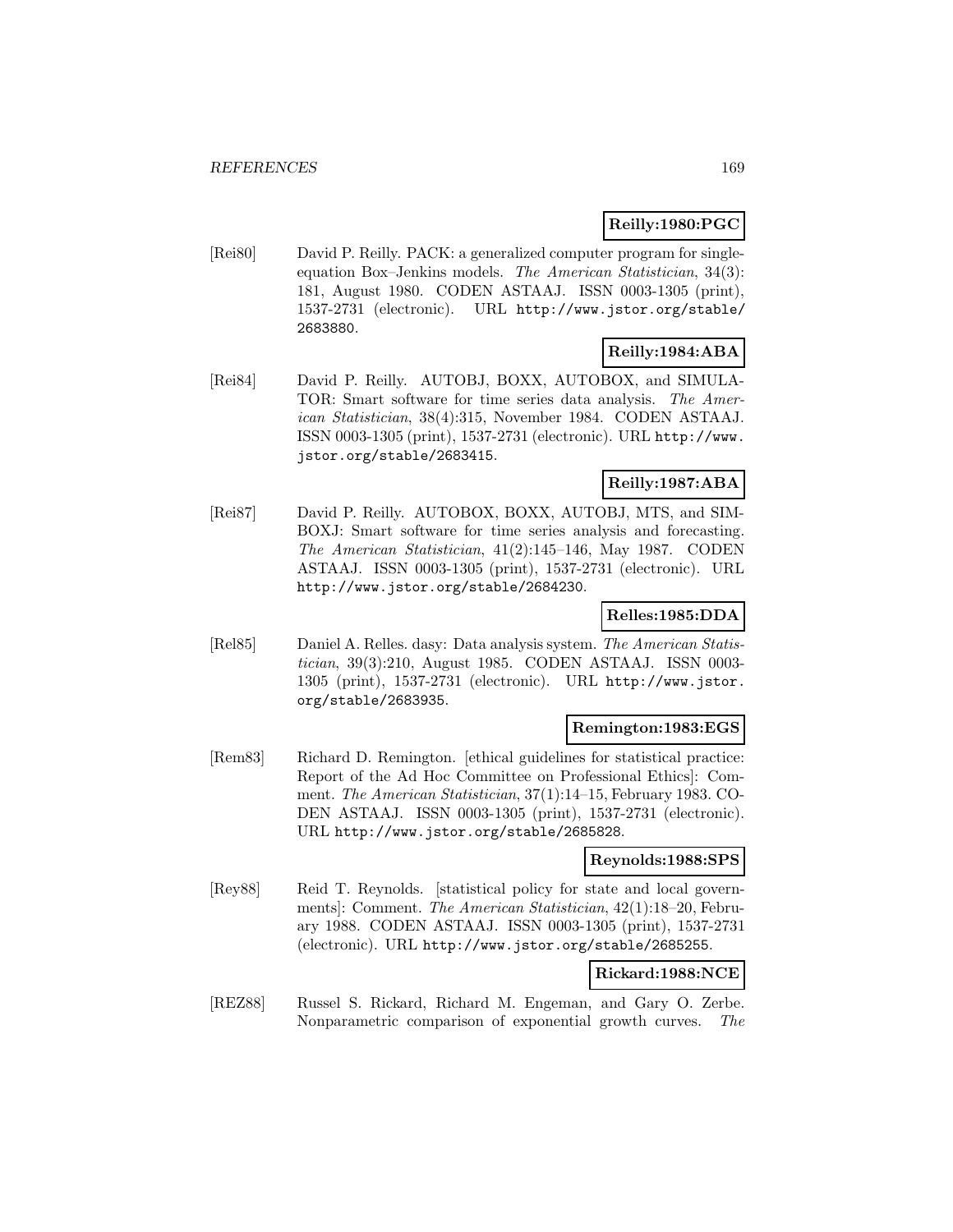American Statistician, 42(3):232, August 1988. CODEN ASTAAJ. ISSN 0003-1305 (print), 1537-2731 (electronic). URL http://www. jstor.org/stable/2685026.

### **Rice:1983:EGS**

[Ric83] Dorothy P. Rice. [ethical guidelines for statistical practice: Report of the Ad Hoc Committee on Professional Ethics]: Comment. The American Statistician, 37(1):9, February 1983. CODEN ASTAAJ. ISSN 0003-1305 (print), 1537-2731 (electronic). URL http://www. jstor.org/stable/2685823.

## **Rivest:1981:SCN**

[Riv81] Louis-Paul Rivest. On the sum of contaminated normals. The American Statistician, 35(3):155–156, August 1981. CODEN AS-TAAJ. ISSN 0003-1305 (print), 1537-2731 (electronic). URL http: //www.jstor.org/stable/2683986.

# **Rao:1982:MMD**

[RJ82] B. Raja Rao and K. G. Janardan. On the moments of multivariate discrete distributions using finite difference operators. The American Statistician, 36(4):381–383, November 1982. CODEN ASTAAJ. ISSN 0003-1305 (print), 1537-2731 (electronic). URL http://www.jstor.org/stable/2683093.

## **Romesburg:1980:CCC**

[RM80] H. Charles Romesburg and Kim Marshall. CLUSTAR and CLUSTID: Computer programs for hierarchical cluster analysis. The American Statistician, 34(3):186, August 1980. CODEN AS-TAAJ. ISSN 0003-1305 (print), 1537-2731 (electronic). URL http: //www.jstor.org/stable/2683887.

#### **Romesburg:1981:LCP**

[RM81] H. Charles Romesburg and Kim Marshall. LIFE: a computer program for stochastic life table analysis. The American Statistician, 35(2):114, May 1981. CODEN ASTAAJ. ISSN 0003-1305 (print), 1537-2731 (electronic). URL http://www.jstor.org/ stable/2683161.

## **Ruberg:1988:IPA**

[RM88] Stephen J. Ruberg and Robert L. Mason. Increasing public awareness of statistics as a science and a profession-starting in the high schools. The American Statistician, 42(3):167–170, August 1988.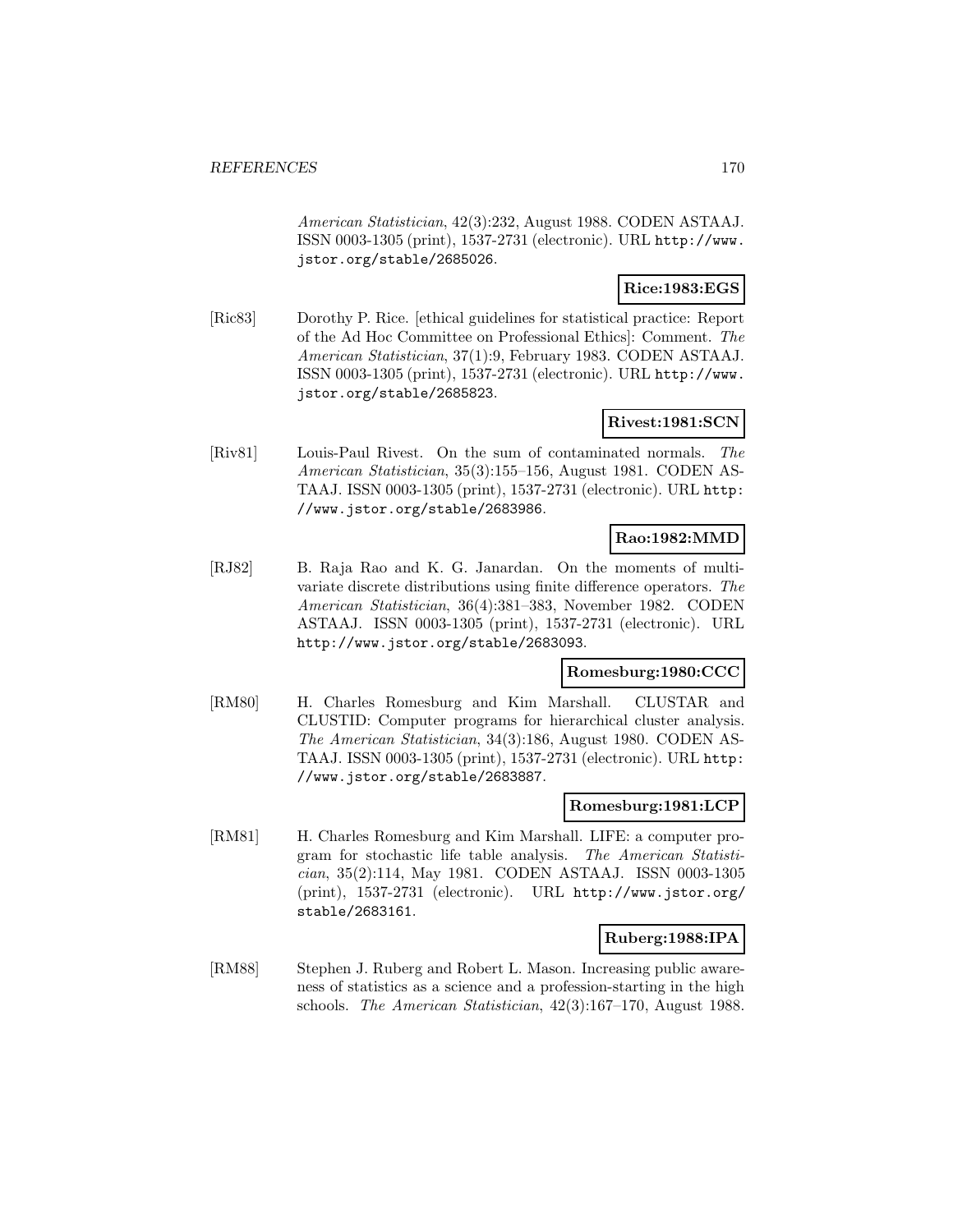CODEN ASTAAJ. ISSN 0003-1305 (print), 1537-2731 (electronic). URL http://www.jstor.org/stable/2684993.

**Rodgers:1988:TWL**

[RN88] Joseph Lee Rodgers and W. Alan Nicewander. Thirteen ways to look at the correlation coefficient. The American Statistician, 42 (1):59–66, February 1988. CODEN ASTAAJ. ISSN 0003-1305 (print), 1537-2731 (electronic). URL http://www.jstor.org/ stable/2685263.

## **Rodgers:1984:LIO**

[RNT84] Joseph Lee Rodgers, W. Alan Nicewander, and Larry Toothaker. Linearly independent, orthogonal, and uncorrelated variables. The American Statistician, 38(2):133–134, May 1984. CODEN AS-TAAJ. ISSN 0003-1305 (print), 1537-2731 (electronic). URL http: //www.jstor.org/stable/2683250.

### **Roberts:1983:EGS**

[Rob83a] Harry V. Roberts. [ethical guidelines for statistical practice: Report of the Ad Hoc Committee on Professional Ethics]: Comment. The American Statistician, 37(1):18, February 1983. CODEN AS-TAAJ. ISSN 0003-1305 (print), 1537-2731 (electronic). URL http: //www.jstor.org/stable/2685833.

### **Robinson:1983:RLB**

[Rob83b] Raymond M. Robinson. The rule of law between nations: An acid test. The American Statistician, 37(4):377–384, November 1983. CODEN ASTAAJ. ISSN 0003-1305 (print), 1537-2731 (electronic). URL http://www.jstor.org/stable/2683500.

## **Roberts:1987:DAM**

[Rob87] Harry V. Roberts. Data analysis for managers. The American Statistician, 41(4):270–278, November 1987. CODEN ASTAAJ. ISSN 0003-1305 (print), 1537-2731 (electronic). URL http://www. jstor.org/stable/2684747.

#### **Rockower:1988:IIR**

[Roc88] Edward B. Rockower. Integral identities for random variables. The American Statistician, 42(1):68–72, February 1988. CODEN AS-TAAJ. ISSN 0003-1305 (print), 1537-2731 (electronic). URL http: //www.jstor.org/stable/2685265.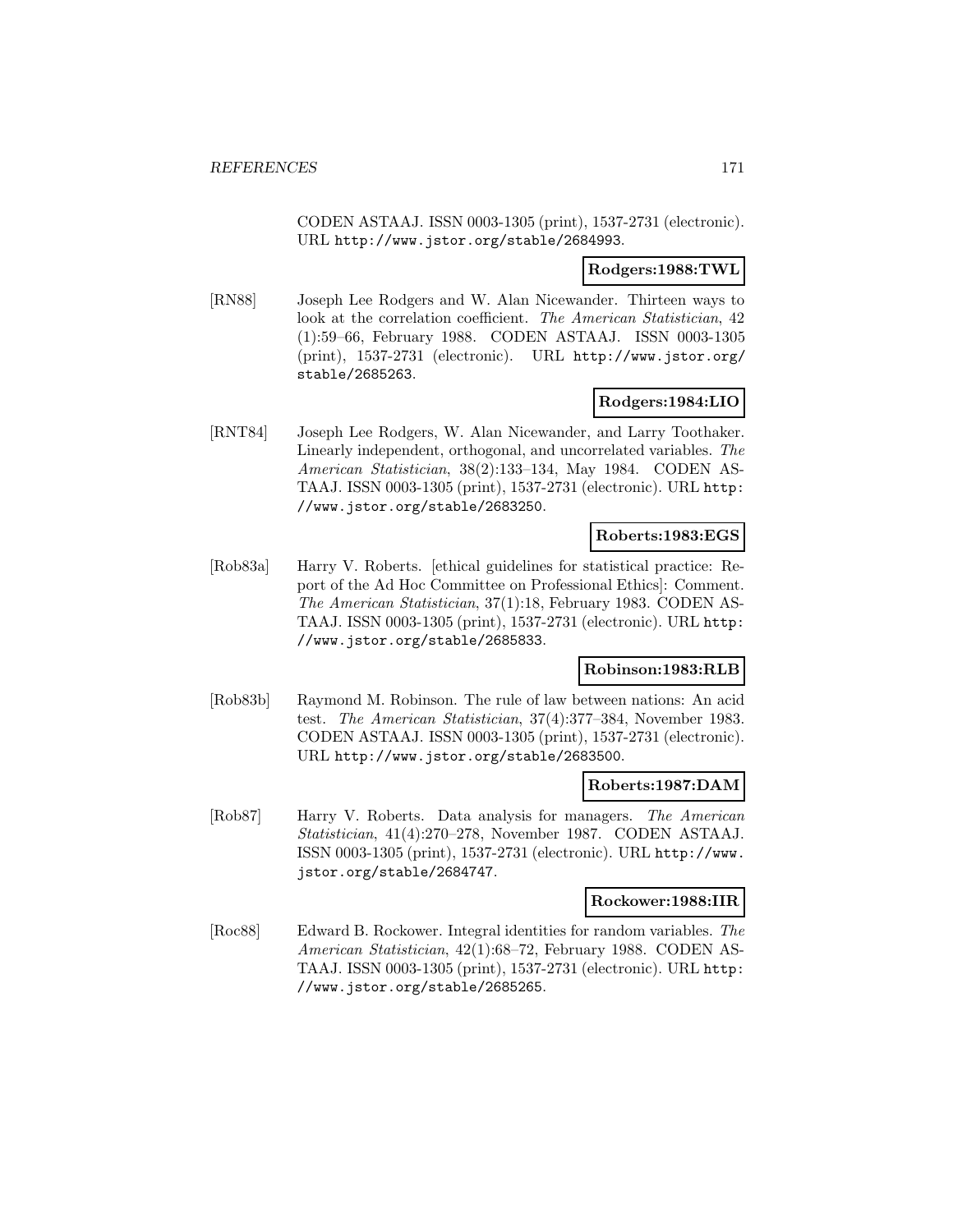#### **Rogers:1984:KPA**

[Rog84] Gerald S. Rogers. Kronecker products in ANOVA — a first step. The American Statistician, 38(3):197–202, August 1984. CODEN ASTAAJ. ISSN 0003-1305 (print), 1537-2731 (electronic). URL http://www.jstor.org/stable/2683652.

### **Rohlf:1984:BPS**

[Roh84] F. James Rohlf. BIOM: a package of statistical computer programs. The American Statistician, 38(4):318, November 1984. CODEN ASTAAJ. ISSN 0003-1305 (print), 1537-2731 (electronic). URL http://www.jstor.org/stable/2683420.

#### **Rohlf:1987:NPM**

[Roh87] F. James Rohlf. NTSYS-pc: Microcomputer programs for numerical taxonomy and multivariate analysis. The American Statistician, 41(4):330, November 1987. CODEN ASTAAJ. ISSN 0003- 1305 (print), 1537-2731 (electronic). URL http://www.jstor. org/stable/2684761.

## **Romesburg:1987:CPI**

[Rom87] H. Charles Romesburg. CLUSTAR-PC: Interactive program for hierarchical cluster analysis. The American Statistician,  $41(1)$ :79, February 1987. CODEN ASTAAJ. ISSN 0003-1305 (print), 1537- 2731 (electronic). URL http://www.jstor.org/stable/2684333.

#### **Rosenbaum:1981:TSP**

[Ros81a] Paul R. Rosenbaum. The two-scale plot: An exploratory display of data with heterogeneous variances. The American Statistician, 35(4):265–266, November 1981. CODEN ASTAAJ. ISSN 0003- 1305 (print), 1537-2731 (electronic). URL http://www.jstor. org/stable/2683309.

#### **Rosenberg:1981:RCI**

[Ros81b] Harry M. Rosenberg. A report and comments on improving the federal statistical system: Overview. The American Statistician, 35(4):183, November 1981. CODEN ASTAAJ. ISSN 0003-1305 (print), 1537-2731 (electronic). URL http://www.jstor.org/ stable/2683285.

## **Ross:1987:EMS**

[Ros87] N. Phillip Ross. [environmental monitoring, statistics, and the law: Room for improvement]: Comment. The American Statistician,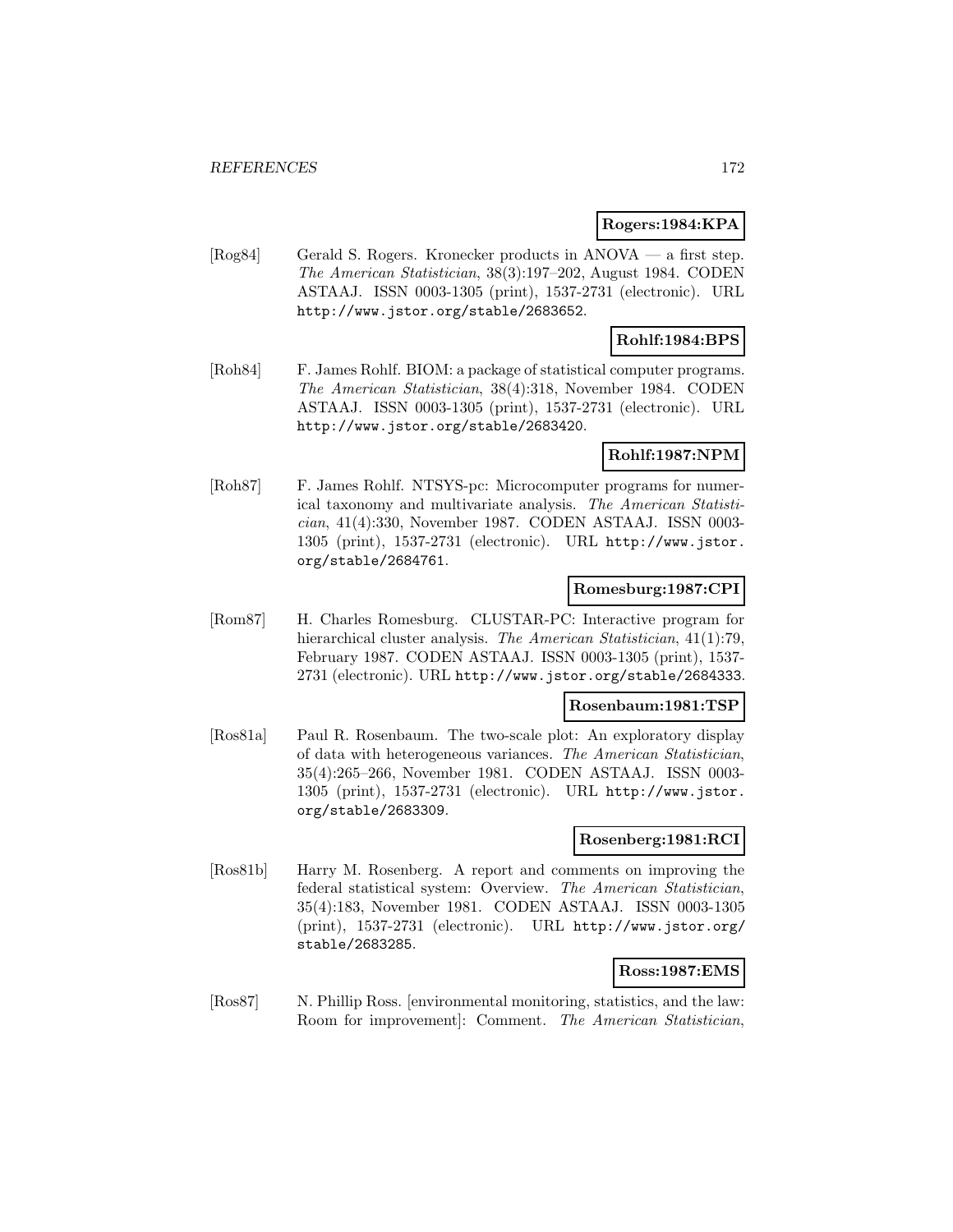41(4):254–256, November 1987. CODEN ASTAAJ. ISSN 0003- 1305 (print), 1537-2731 (electronic). URL http://www.jstor. org/stable/2684740.

### **Rosenbaum:1989:EPP**

[Ros89] Paul R. Rosenbaum. Exploratory plots for paired data. The American Statistician, 43(2):108–109, May 1989. CODEN ASTAAJ. ISSN 0003-1305 (print), 1537-2731 (electronic). URL http://www. jstor.org/stable/2684513.

## **Royall:1986:ESS**

[Roy86] Richard M. Royall. The effect of sample size on the meaning of significance tests. The American Statistician, 40(4):313–315, November 1986. CODEN ASTAAJ. ISSN 0003-1305 (print), 1537-2731 (electronic). URL http://www.jstor.org/stable/2684616.

#### **Read:1983:SPS**

[RR83] K. L. Q. Read and I. S. Riley. Statistics problems with simple numbers. The American Statistician, 37(3):229–231, August 1983. CODEN ASTAAJ. ISSN 0003-1305 (print), 1537-2731 (electronic). URL http://www.jstor.org/stable/2683377.

#### **Rosenbaum:1984:SBI**

[RR84] Paul R. Rosenbaum and Donald B. Rubin. Sensitivity of Bayes inference with data-dependent stopping rules. The American Statistician, 38(2):106–109, May 1984. CODEN ASTAAJ. ISSN 0003- 1305 (print), 1537-2731 (electronic). URL http://www.jstor. org/stable/2683243.

## **Rosenbaum:1985:CCG**

[RR85] Paul R. Rosenbaum and Donald B. Rubin. Constructing a control group using multivariate matched sampling methods that incorporate the propensity score. The American Statistician, 39(1):33–38, February 1985. CODEN ASTAAJ. ISSN 0003-1305 (print), 1537- 2731 (electronic). URL http://www.jstor.org/stable/2683903.

#### **Rich:1984:LE**

[RSI<sup>+</sup>84] Herbert Rich, Marvin A. Schneiderman, C. Terrence Ireland, Calvin Berry, Colin P. Hargreaves, A. S. C. Ehrenberg, Peter M. Neely, Nathan Mantel, Philippe Kent, Joseph B. Kruskal, and James M. Landwehr. Letters to the Editor. The American Statistician, 38(2):160–163, May 1984. CODEN ASTAAJ. ISSN 0003-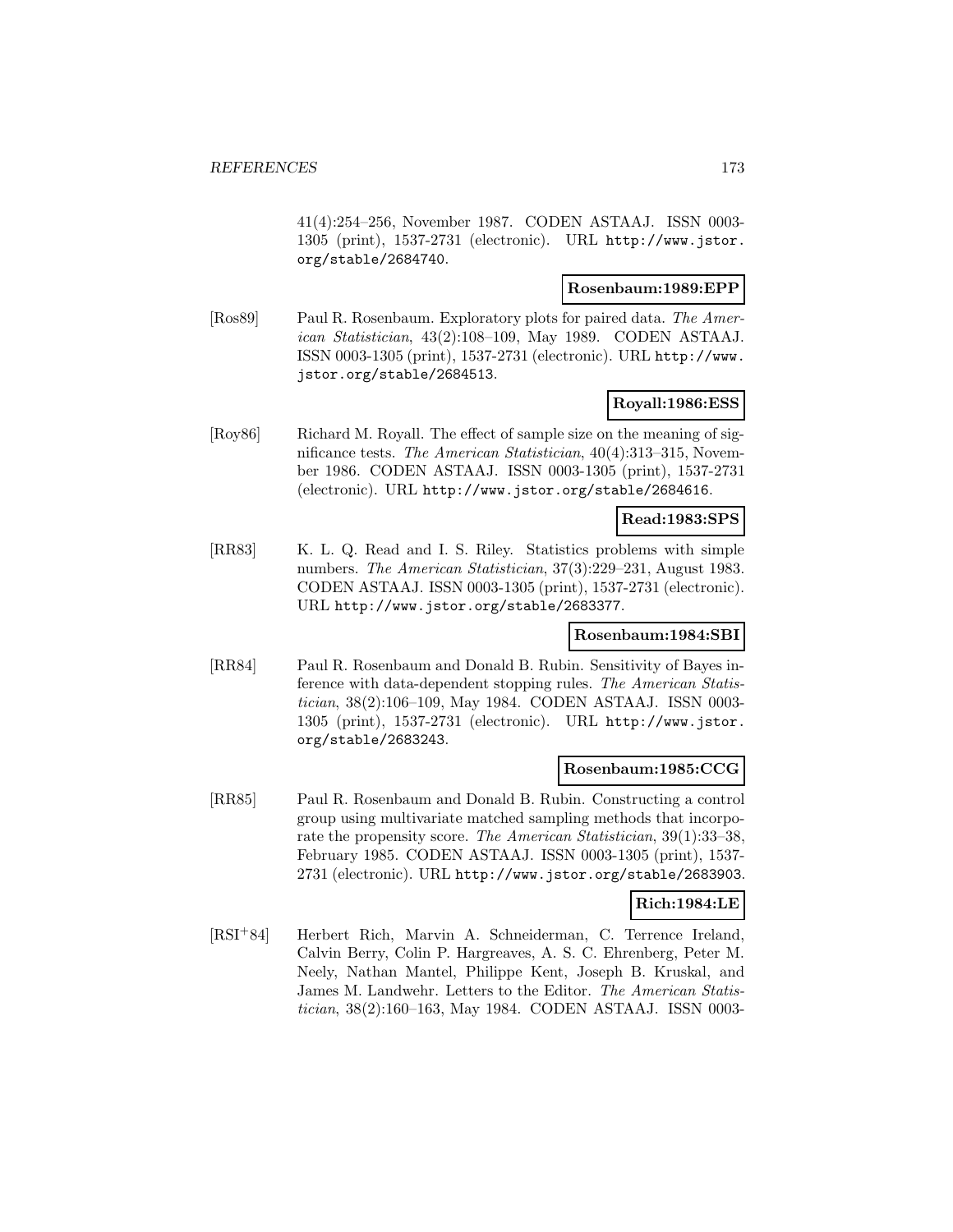1305 (print), 1537-2731 (electronic). URL http://www.jstor. org/stable/2683265.

## **Ranney:1981:SCD**

[RT81] G. B. Ranney and C. C. Thigpen. The sample coefficient of determination in simple linear regression. The American Statistician, 35(3):152–153, August 1981. CODEN ASTAAJ. ISSN 0003- 1305 (print), 1537-2731 (electronic). URL http://www.jstor. org/stable/2683984.

## **Rueter:1985:CSP**

[Rue85] Frederick H. Rueter. Conceptual and statistical problems in identifying thresholds of effect for materials damage and soiling. The American Statistician, 39(4):404–411, November 1985. CODEN ASTAAJ. ISSN 0003-1305 (print), 1537-2731 (electronic). URL http://www.jstor.org/stable/2683021.

# **Ruppert:1987:WKI**

[Rup87] David Ruppert. What is kurtosis?: An influence function approach. The American Statistician, 41(1):1–5, February 1987. CODEN ASTAAJ. ISSN 0003-1305 (print), 1537-2731 (electronic). URL http://www.jstor.org/stable/2684309.

## **Russell:1985:Pa**

[Rus85a] Clifford S. Russell. Preface. The American Statistician, 39(4):333, November 1985. CODEN ASTAAJ. ISSN 0003-1305 (print), 1537- 2731 (electronic). URL http://www.jstor.org/stable/2683010.

### **Russell:1985:Pb**

[Rus85b] Clifford S. Russell. Preface. The American Statistician, 39(4):334, November 1985. CODEN ASTAAJ. ISSN 0003-1305 (print), 1537- 2731 (electronic). URL http://www.jstor.org/stable/2683011.

## **Ryan:1982:MWR**

[Rya82] Walter F. Ryan. In memoriam: William Ramsdell Leonard, 1904– 1981. The American Statistician, 36(2):122–123, May 1982. CO-DEN ASTAAJ. ISSN 0003-1305 (print), 1537-2731 (electronic). URL http://www.jstor.org/stable/2684022.

### **Suissa:1987:GLR**

[SA87] Samy Suissa and Jeanne Adam. Generalized linear regression for discrete data using SAS. The American Statistician,  $41(3):241$ ,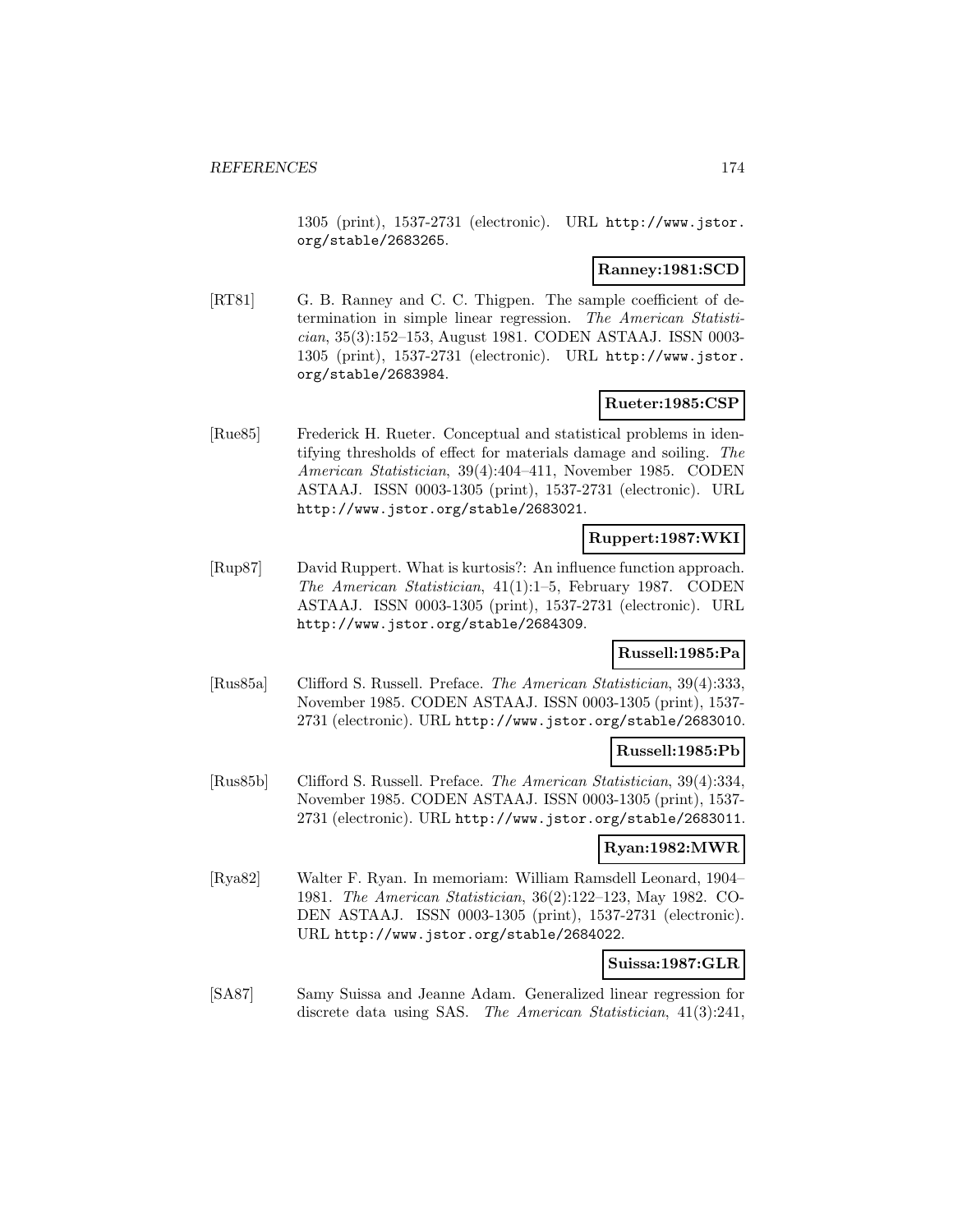August 1987. CODEN ASTAAJ. ISSN 0003-1305 (print), 1537- 2731 (electronic). URL http://www.jstor.org/stable/2685122.

## **Salsburg:1985:RSP**

[Sal85a] David S. Salsburg. The religion of statistics as practiced in medical journals. The American Statistician, 39(3):220–223, August 1985. CODEN ASTAAJ. ISSN 0003-1305 (print), 1537-2731 (electronic). URL http://www.jstor.org/stable/2683942.

## **Salvia:1985:SQC**

[Sal85b] Anthony A. Salvia. Statistical quality control in the first statistics course. The American Statistician, 39(3):205–207, August 1985. CODEN ASTAAJ. ISSN 0003-1305 (print), 1537-2731 (electronic). URL http://www.jstor.org/stable/2683932.

### **Sall:1988:SII**

[Sal88] John Sall. SAS/IML: An interactive matrix language. The American Statistician, 42(3):232–233, August 1988. CODEN ASTAAJ. ISSN 0003-1305 (print), 1537-2731 (electronic). URL http://www. jstor.org/stable/2685027.

### **Saunders:1984:SPI**

[Sau84a] Lucy Saunders. SPSS/PC: The information analysis system for the IBM PC. The American Statistician, 38(4):320, November 1984. CODEN ASTAAJ. ISSN 0003-1305 (print), 1537-2731 (electronic). URL http://www.jstor.org/stable/2683424.

#### **Saunders:1984:SPP**

[Sau84b] Lucy Saunders. SPSS/Pro: a package for the DEC Professional 350. The American Statistician, 38(4):320, November 1984. CO-DEN ASTAAJ. ISSN 0003-1305 (print), 1537-2731 (electronic). URL http://www.jstor.org/stable/2683423.

#### **Savage:1982:LLA**

[Sav82] L. James Savage. Log-linear analysis: An APL workspace enhanced to compute formal variables and expected odds ratios. The American Statistician, 36(1):59–60, February 1982. CODEN ASTAAJ. ISSN 0003-1305 (print), 1537-2731 (electronic). URL http://www. jstor.org/stable/2684096.

### **Sawyer:1984:FPD**

[Saw84] John W. Sawyer, Jr. First partial differentiation by computer with an application to categorical data analysis. The American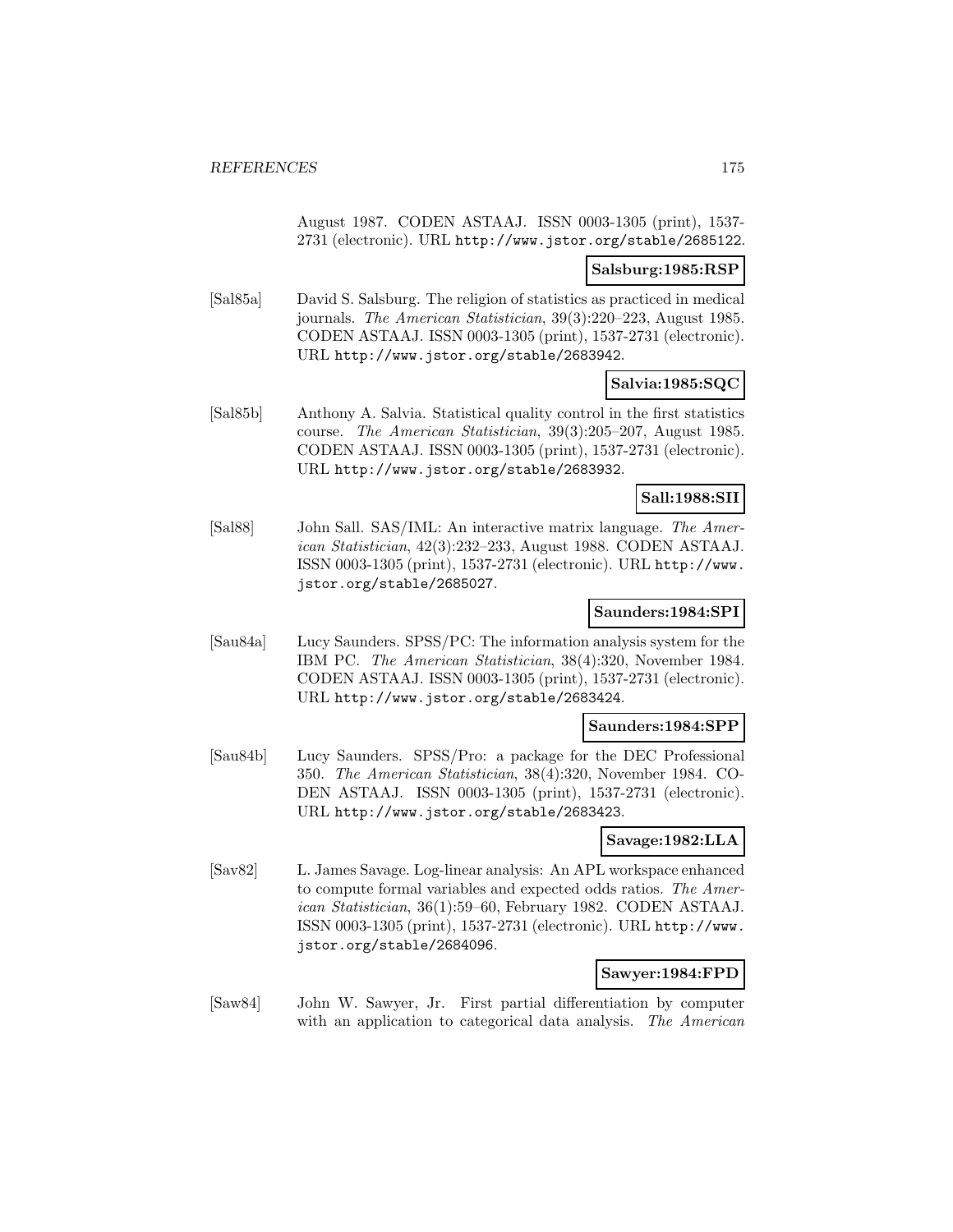Statistician, 38(4):300–308, November 1984. CODEN ASTAAJ. ISSN 0003-1305 (print), 1537-2731 (electronic). URL http://www. jstor.org/stable/2683412.

### **Seber:1983:LE**

[SB83] G. A. F. Seber and A. Buse. Letters to the Editor. The American Statistician, 37(2):176, May 1983. CODEN ASTAAJ. ISSN 0003- 1305 (print), 1537-2731 (electronic). URL http://www.jstor. org/stable/2685891.

### **Sims:1985:NHR**

[SB85] John H. Sims and Duane D. Baumann. Natural hazard research and policy: Time for a gadfly. The American Statistician, 39 (4):358–360, November 1985. CODEN ASTAAJ. ISSN 0003- 1305 (print), 1537-2731 (electronic). URL http://www.jstor. org/stable/2683014.

## **Scott:1985:OTM**

[SBA85] Del T. Scott, G. Rex Bryce, and David M. Allen. Orthogonalizationtriangularization methods in statistical computations. The American Statistician, 39(2):128–135, May 1985. CODEN ASTAAJ. ISSN 0003-1305 (print), 1537-2731 (electronic). URL http://www. jstor.org/stable/2682815.

## **Stegman:1982:LE**

[SBE<sup>+</sup>82] Charles E. Stegman, David Bellhouse, A. S. C. Ehrenberg, Nathan Mantel, Frank Proschan, Daniel Gianola, S. R. Searle, F. M. Speed, and G. A. Milliken. Letters to the Editor. The American Statistician, 36(1):64–67, February 1982. CODEN ASTAAJ. ISSN 0003- 1305 (print), 1537-2731 (electronic). URL http://www.jstor. org/stable/2684102.

### **Samuel-Cahn:1981:CTS**

[SC81] Ester Samuel-Cahn. Comparison of three sampling designs. The American Statistician, 35(3):156–157, August 1981. CODEN AS-TAAJ. ISSN 0003-1305 (print), 1537-2731 (electronic). URL http: //www.jstor.org/stable/2683987.

### **Stoline:1986:SSA**

[SC86] Michael R. Stoline and Richard J. Cook. A study of statistical aspects of the Love Canal Environmental Monitoring Study. The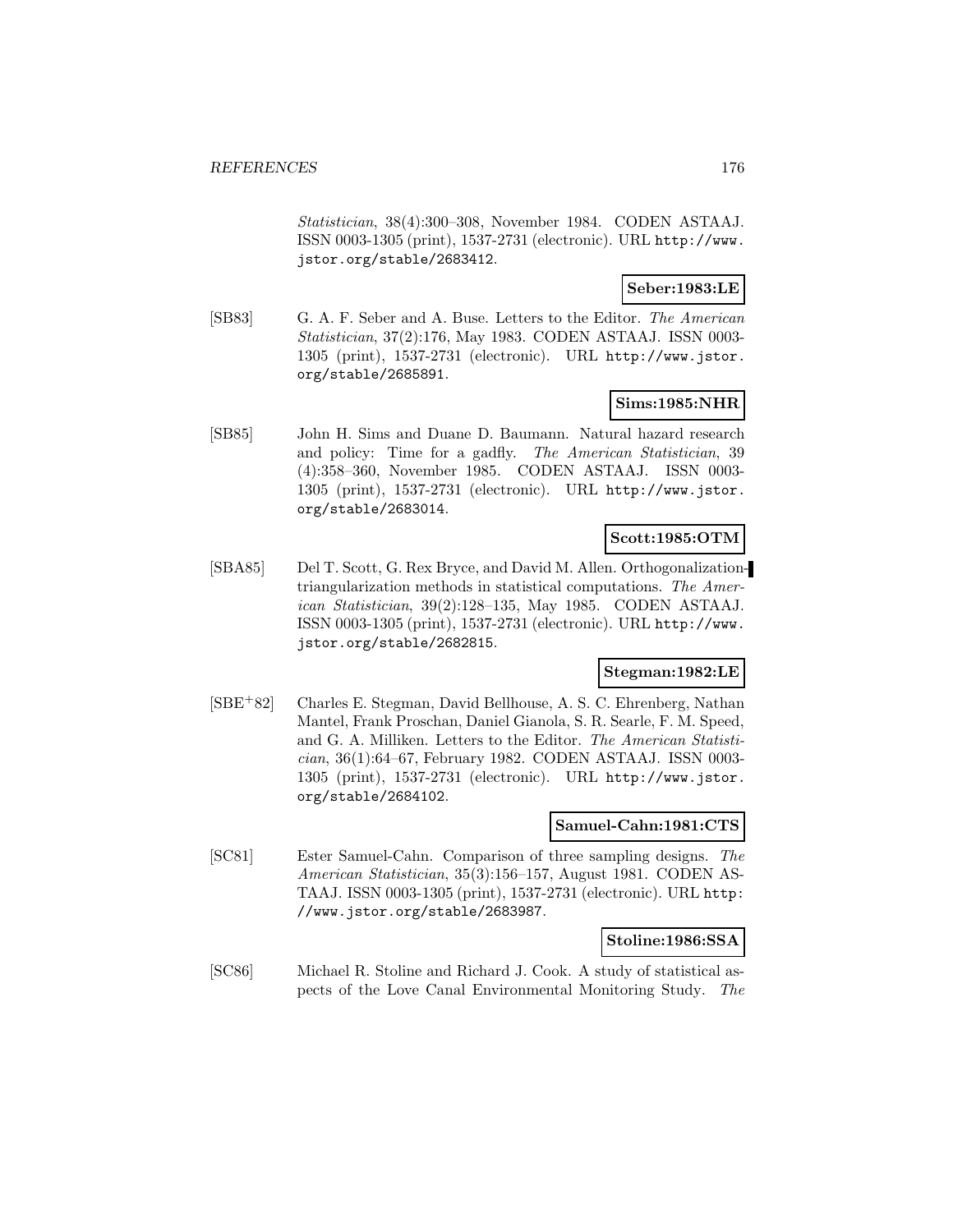American Statistician, 40(2):172–177, May 1986. CODEN AS-TAAJ. ISSN 0003-1305 (print), 1537-2731 (electronic). URL http: //www.jstor.org/stable/2684886.

## **Schilling:1984:LE**

[SCC<sup>+</sup>84] Mark F. Schilling, Guy Chatillon, C. Philip Cox, H. J. Keselman, Hanspeter Thoni, Charles J. Monlezun, David C. Blouin, and Linda C. Malone. Letters to the Editor. The American Statistician, 38(4):330–332, November 1984. CODEN ASTAAJ. ISSN 0003-1305 (print), 1537-2731 (electronic). URL http://www. jstor.org/stable/2683429.

#### **Schervish:1981:STC**

[Sch81a] Mark J. Schervish. Simultaneous tests and confidence intervals. The American Statistician, 35(3):175, August 1981. CODEN AS-TAAJ. ISSN 0003-1305 (print), 1537-2731 (electronic). URL http: //www.jstor.org/stable/2684000.

#### **Schmitt:1981:EHS**

[Sch81b] Robert C. Schmitt. Early Hawaiian statistics. The American Statistician, 35(1):1–3, February 1981. CODEN ASTAAJ. ISSN 0003-1305 (print), 1537-2731 (electronic). URL http://www. jstor.org/stable/2683575.

#### **Schmoyer:1984:EAC**

[Sch84a] Richard L. Schmoyer. Everyday application of the cell means model. The American Statistician, 38(1):49–52, February 1984. CODEN ASTAAJ. ISSN 0003-1305 (print), 1537-2731 (electronic). URL http://www.jstor.org/stable/2683559.

#### **Schultz:1984:SSM**

[Sch84b] Mark Schultz. SSI/SSF: Multivariate statistical forecasting made easy. The American Statistician, 38(4):316, November 1984. CO-DEN ASTAAJ. ISSN 0003-1305 (print), 1537-2731 (electronic). URL http://www.jstor.org/stable/2683416.

#### **Schwager:1984:BSL**

[Sch84c] Steven J. Schwager. Bonferroni sometimes loses. The American Statistician, 38(3):192–197, August 1984. CODEN ASTAAJ. ISSN 0003-1305 (print), 1537-2731 (electronic). URL http://www. jstor.org/stable/2683651.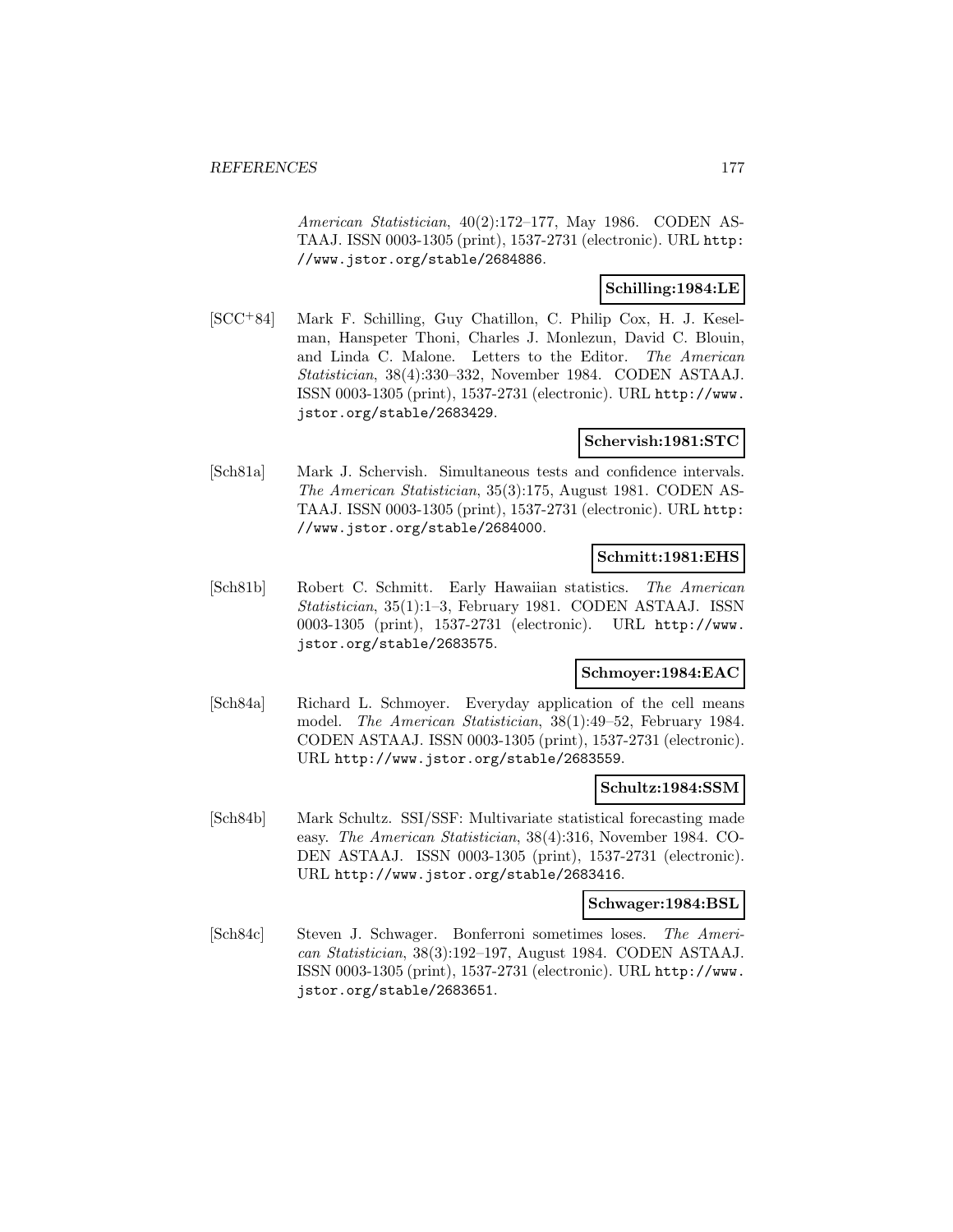#### **Schervish:1985:BRB**

[Sch85a] Mark J. Schervish. Book review: [untitled]. The American Statistician, 39(1):67–70, February 1985. CODEN ASTAAJ. ISSN 0003- 1305 (print), 1537-2731 (electronic). URL http://www.jstor. org/stable/2683914.

## **Schey:1985:GDO**

[Sch85b] Harry M. Schey. A geometric description of orthogonal contrasts in one-way analysis of variance. The American Statistician, 39(2):104–106, May 1985. CODEN ASTAAJ. ISSN 0003- 1305 (print), 1537-2731 (electronic). URL http://www.jstor. org/stable/2682805.

## **Schmid:1986:WHS**

[Sch86] Calvin F. Schmid. Whatever has happened to the semilogarithmic chart? The American Statistician, 40(3):238–244, August 1986. CODEN ASTAAJ. ISSN 0003-1305 (print), 1537-2731 (electronic). URL http://www.jstor.org/stable/2684558.

#### **Schoenberg:1988:LLC**

[Sch88a] Ronald Schoenberg. LINCS: Linear covariance structure analysis for the microcomputer. The American Statistician, 42(3):233, August 1988. CODEN ASTAAJ. ISSN 0003-1305 (print), 1537-2731 (electronic). URL http://www.jstor.org/stable/2685028.

#### **Schwarz:1988:ABP**

[Sch88b] W. Schwarz. Approximating the birthday problem. The American Statistician, 42(3):195–196, August 1988. CODEN ASTAAJ. ISSN 0003-1305 (print), 1537-2731 (electronic). URL http://www. jstor.org/stable/2685000.

### **Schmittlein:1989:SIU**

[Sch89a] David C. Schmittlein. Surprising inferences from unsurprising observations: Do conditional expectations really regress to the mean? The American Statistician, 43(3):176–183, August 1989. CODEN ASTAAJ. ISSN 0003-1305 (print), 1537-2731 (electronic). URL http://www.jstor.org/stable/2685070.

#### **Schucany:1989:CRP**

[Sch89b] William R. Schucany. [A category representation paradox]: Comment. The American Statistician, 43(2):94–95, May 1989. CODEN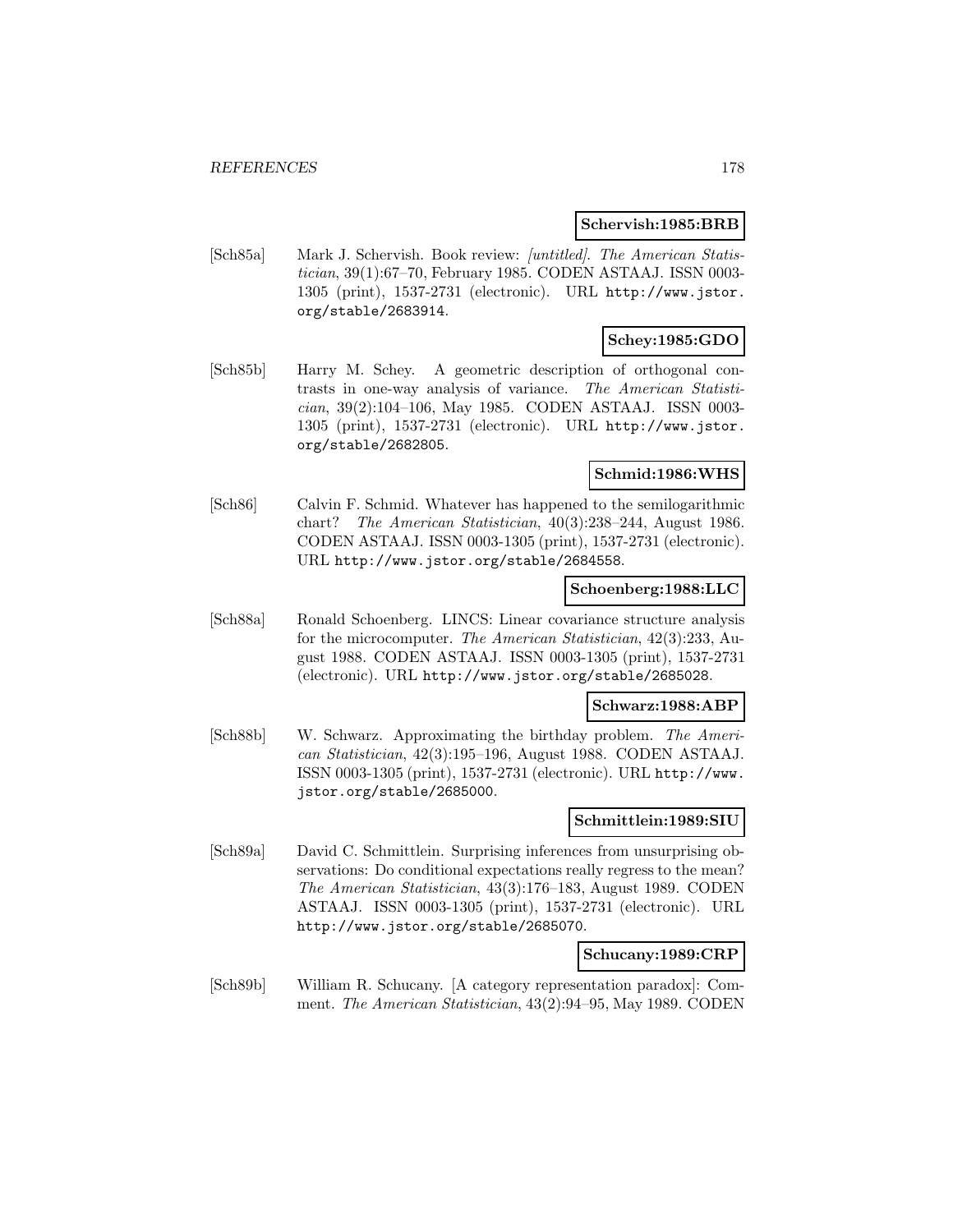ASTAAJ. ISSN 0003-1305 (print), 1537-2731 (electronic). URL http://www.jstor.org/stable/2684507.

## **Street:1988:NCR**

[SCR88] James O. Street, Raymond J. Carroll, and David Ruppert. A note on computing robust regression estimates via iteratively reweighted least squares. The American Statistician, 42(2):152–154, May 1988. CODEN ASTAAJ. ISSN 0003-1305 (print), 1537-2731 (electronic). URL http://www.jstor.org/stable/2684491. See correction [Ano89e].

## **Scheers:1986:RCP**

[SD86] N. J. Scheers and C. Mitchell Dayton. RRCOV: Computer program for covariate randomized response models. The American Statistician, 40(3):229, August 1986. CODEN ASTAAJ. ISSN 0003- 1305 (print), 1537-2731 (electronic). URL http://www.jstor. org/stable/2684545.

### **Scariano:1987:EVI**

[SD87] Stephen M. Scariano and James M. Davenport. The effects of violations of independence assumptions in the one-way ANOVA. The American Statistician, 41(2):123–129, May 1987. CODEN ASTAAJ. ISSN 0003-1305 (print), 1537-2731 (electronic). URL http://www.jstor.org/stable/2684223.

### **Strijbosch:1989:CPE**

[SD89] Leo Strijbosch and Ronald J. M. M. Does. Computer programs for the experimental design and statistical evaluation of limiting dilution assays. The American Statistician, 43(4):275–276, November 1989. CODEN ASTAAJ. ISSN 0003-1305 (print), 1537-2731 (electronic). URL http://www.jstor.org/stable/2685387.

## **Searle:1981:ACO**

[Sea81] S. R. Searle. Annotated computer output for variance components. The American Statistician, 35(2):111–112, May 1981. CODEN ASTAAJ. ISSN 0003-1305 (print), 1537-2731 (electronic). URL http://www.jstor.org/stable/2683158.

#### **Searle:1984:RGI**

[Sea84] S. R. Searle. Restrictions and generalized inverses in linear models. The American Statistician, 38(1):53–54, February 1984. CODEN ASTAAJ. ISSN 0003-1305 (print), 1537-2731 (electronic). URL http://www.jstor.org/stable/2683560.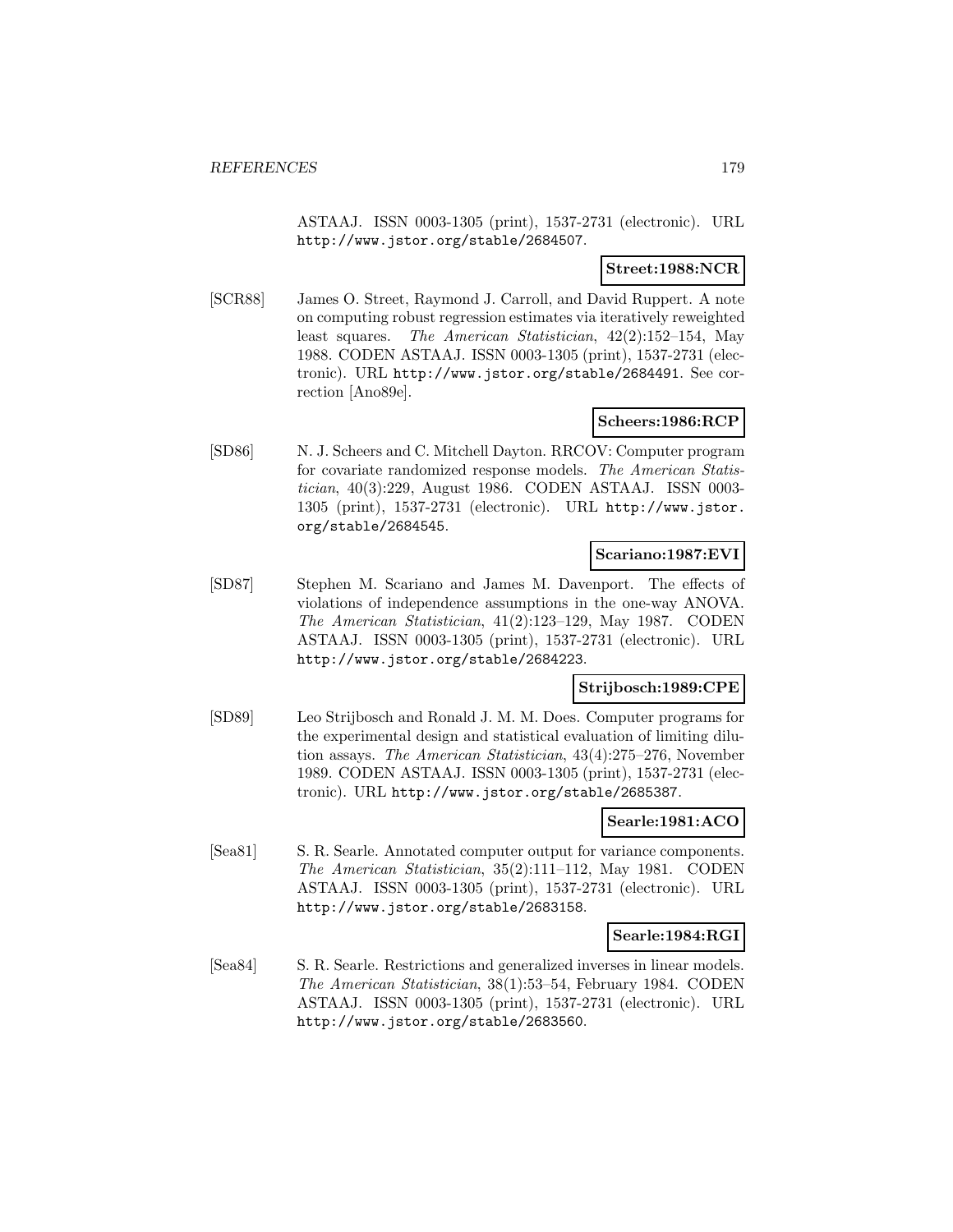### **Searle:1988:ACO**

[Sea88a] S. R. Searle. Annotated computer output, second edition: ACO<sub>2</sub>. The American Statistician, 42(4):272, November 1988. CODEN ASTAAJ. ISSN 0003-1305 (print), 1537-2731 (electronic). URL http://www.jstor.org/stable/2685138.

## **Searle:1988:PLR**

[Sea88b] Shayle R. Searle. Parallel lines in residual plots. The American Statistician, 42(3):211, August 1988. CODEN ASTAAJ. ISSN 0003-1305 (print), 1537-2731 (electronic). URL http://www. jstor.org/stable/2685008.

### **Searle:1989:EIC**

[Sea89a] Shayle R. Searle. Editor's invited column: Statistical computing packages: Some words of caution. The American Statistician, 43(4):189–190, November 1989. CODEN ASTAAJ. ISSN 0003- 1305 (print), 1537-2731 (electronic). URL http://www.jstor. org/stable/2685359.

## **Searle:1989:EOL**

[Sea89b] Shayle R. Searle. [the equality of the ordinary least squares estimator and the best linear unbiased estimator]: Comment. The American Statistician, 43(3):162–163, August 1989. CODEN ASTAAJ. ISSN 0003-1305 (print), 1537-2731 (electronic). URL http://www. jstor.org/stable/2685064.

## **Seigel:1989:SDC**

[Sei89] Daniel Seigel. Should data be collected on a dependent variable late in a clinical trial if not measured at baseline? The American Statistician, 43(3):184–185, August 1989. CODEN ASTAAJ. ISSN 0003-1305 (print), 1537-2731 (electronic). URL http://www. jstor.org/stable/2685071.

#### **Searle:1980:CGD**

[SF80] S. R. Searle and P. A. Firey. Computer generation of data sets for homework exercises in simple regression. The American Statistician, 34(1):51–54, February 1980. CODEN ASTAAJ. ISSN 0003- 1305 (print), 1537-2731 (electronic). URL http://www.jstor. org/stable/2682999.

## **Shapiro:1982:CCT**

[Sha82] Stanley H. Shapiro. Collapsing contingency tables — a geometric approach. The American Statistician, 36(1):43–46, February 1982.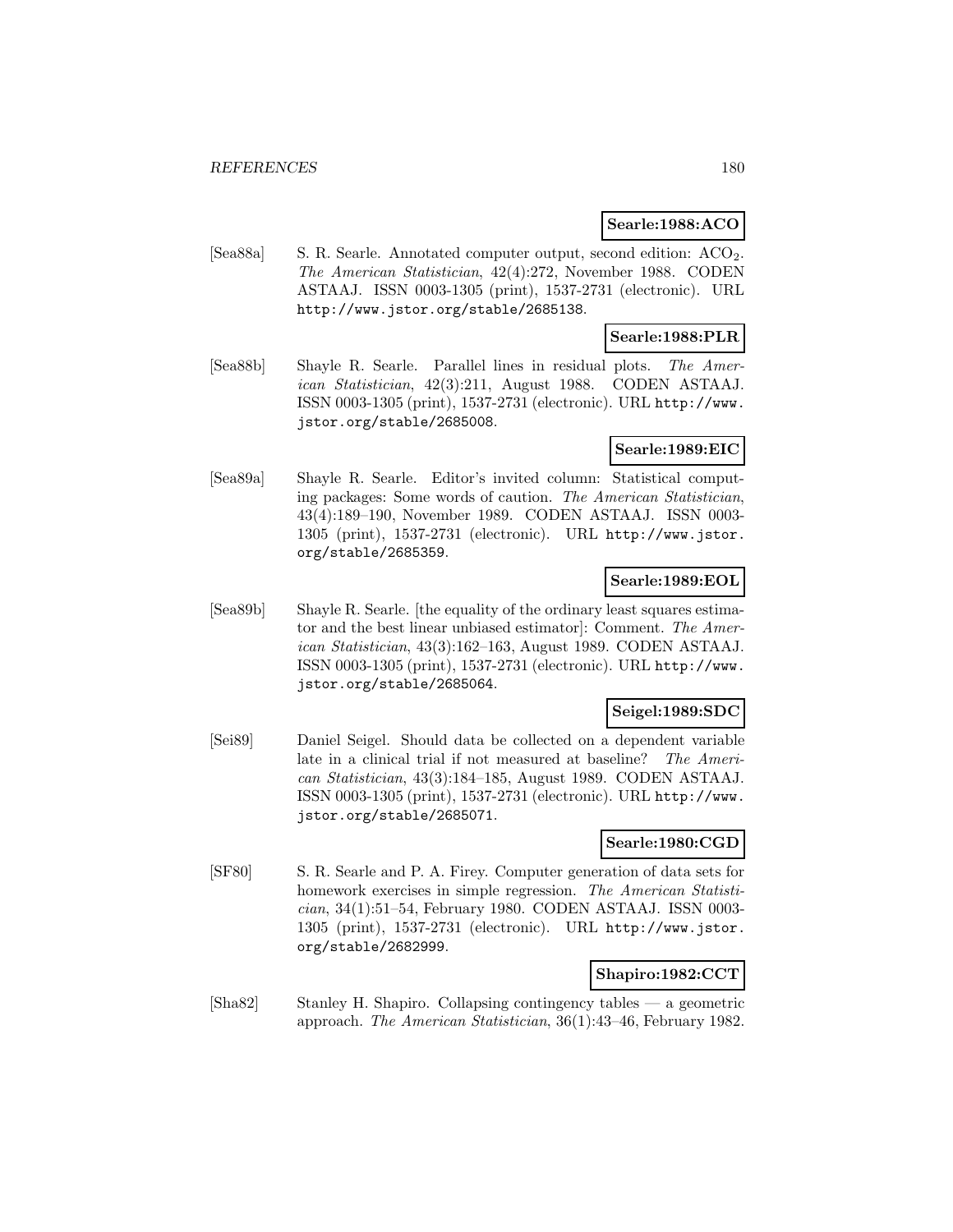CODEN ASTAAJ. ISSN 0003-1305 (print), 1537-2731 (electronic). URL http://www.jstor.org/stable/2684092.

### **Shah:1984:SSD**

[Sha84] B. V. Shah. Software for survey data analysis. The American Statistician, 38(1):68–69, February 1984. CODEN ASTAAJ. ISSN 0003-1305 (print), 1537-2731 (electronic). URL http://www. jstor.org/stable/2683566.

# **Shah:1985:SAA**

[Sha85] Arvind K. Shah. A simpler approximation for areas under the standard normal curve. The American Statistician, 39(1):80, February 1985. CODEN ASTAAJ. ISSN 0003-1305 (print), 1537-2731 (electronic). URL http://www.jstor.org/stable/2683918.

### **Shahabuddin:1986:ENE**

[Sha86a] Syed Shahabuddin. EXPOSMOO: a new exponential smoothing computer package. The American Statistician, 40(2):170–171, May 1986. CODEN ASTAAJ. ISSN 0003-1305 (print), 1537-2731 (electronic). URL http://www.jstor.org/stable/2684884.

### **Shapiro:1986:IAH**

[Sha86b] Arthur Shapiro. Interactive ad hoc segmented straightening transformations. The American Statistician, 40(1):47–49, February 1986. CODEN ASTAAJ. ISSN 0003-1305 (print), 1537-2731 (electronic). URL http://www.jstor.org/stable/2683118.

# **Sheu:1984:PAB**

[She84] Shey Shiung Sheu. The Poisson approximation to the binomial distribution. The American Statistician, 38(3):206–207, August 1984. CODEN ASTAAJ. ISSN 0003-1305 (print), 1537-2731 (electronic). URL http://www.jstor.org/stable/2683655.

### **Searle:1983:ACO**

[SHF83] S. R. Searle, G. F. S. Hudson, and W. T. Federer. Annotated computer output for analysis of covariance. The American Statistician, 37(2):172–173, May 1983. CODEN ASTAAJ. ISSN 0003- 1305 (print), 1537-2731 (electronic). URL http://www.jstor. org/stable/2685886.

# **Shier:1988:MPM**

[Shi88a] D. R. Shier. The monotonicity of power means using entropy. The American Statistician, 42(3):203–204, August 1988. CODEN AS-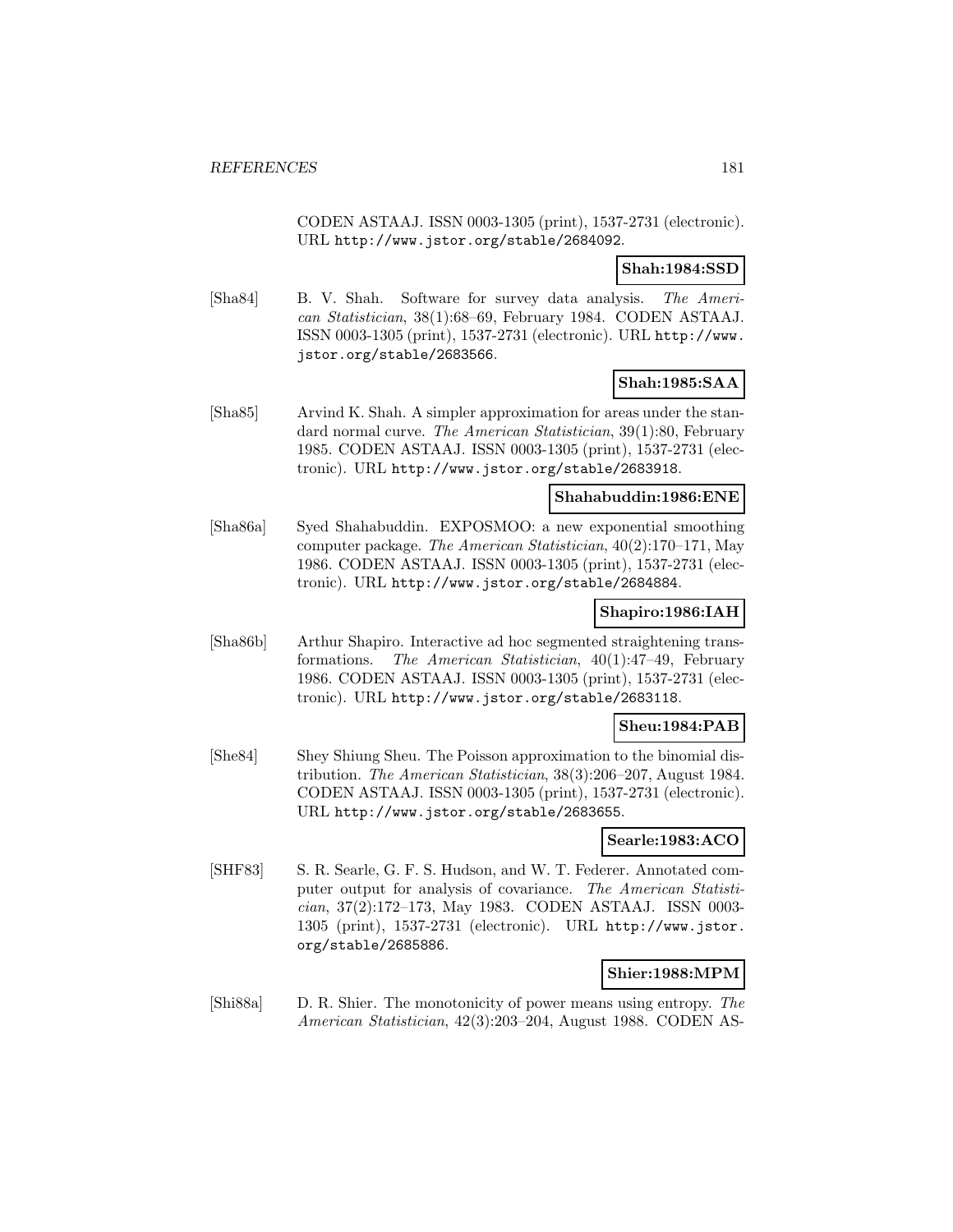TAAJ. ISSN 0003-1305 (print), 1537-2731 (electronic). URL http: //www.jstor.org/stable/2685004.

#### **Shiffler:1988:MSO**

[Shi88b] Ronald E. Shiffler. Maximum Z scores and outliers. The American Statistician, 42(1):79–80, February 1988. CODEN ASTAAJ. ISSN 0003-1305 (print), 1537-2731 (electronic). URL http://www. jstor.org/stable/2685269.

### **Shrout:1987:BRB**

[Shr87] Patrick E. Shrout. Book review: [untitled]. The American Statistician, 41(4):314–317, November 1987. CODEN ASTAAJ. ISSN 0003-1305 (print), 1537-2731 (electronic). URL http://www. jstor.org/stable/2684753.

#### **Shuster:1982:NOS**

[Shu82] Jonathan J. Shuster. Nonparametric optimality of the sample mean and sample variance. The American Statistician, 36(3):176–178, August 1982. CODEN ASTAAJ. ISSN 0003-1305 (print), 1537- 2731 (electronic).

# **Shulte:1983:RMR**

[Shu83] Albert P. Shulte. Review of mathematics resources project material in statistics. The American Statistician, 37(3):238–239, August 1983. CODEN ASTAAJ. ISSN 0003-1305 (print), 1537-2731 (electronic). URL http://www.jstor.org/stable/2683382.

### **Shumway:1986:BRB**

[Shu86] R. H. Shumway. Book review: [untitled]. The American Statistician, 40(4):299–301, November 1986. CODEN ASTAAJ. ISSN 0003-1305 (print), 1537-2731 (electronic). URL http://www. jstor.org/stable/2684609.

### **Shuster:1988:ECE**

[Shu88] Jonathan J. Shuster. EXACTB and CONF: Exact unconditional procedures for binomial data. The American Statistician, 42(3): 234, August 1988. CODEN ASTAAJ. ISSN 0003-1305 (print), 1537-2731 (electronic). URL http://www.jstor.org/stable/ 2685029.

### **Shvyrkov:1984:WMP**

[Shv84] Vladislav V. Shvyrkov. We must preach what should be practiced. The American Statistician, 38(2):151, May 1984. CODEN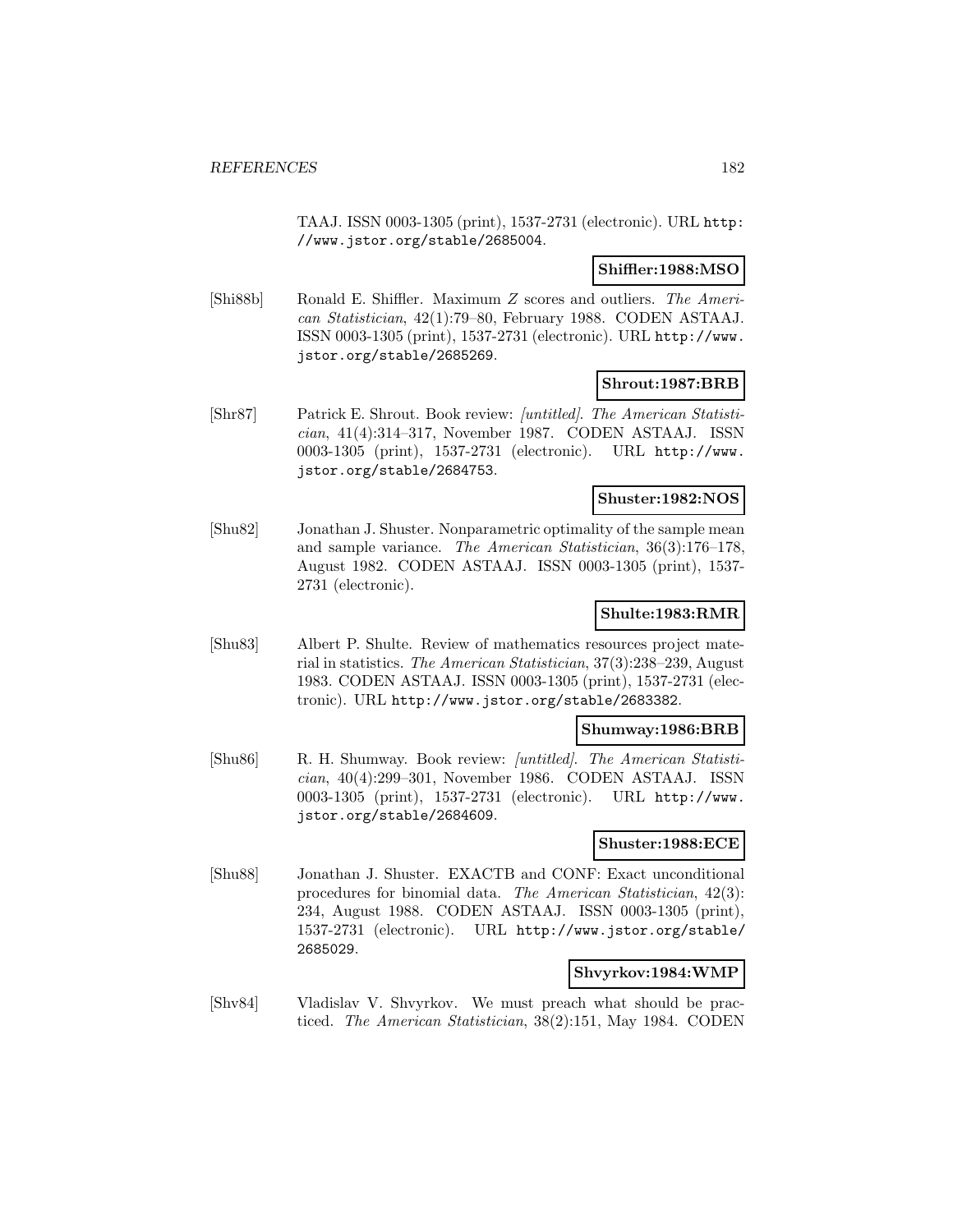ASTAAJ. ISSN 0003-1305 (print), 1537-2731 (electronic). URL http://www.jstor.org/stable/2683255.

## **Smith:1982:ECT**

[SI82] T. M. Smith and B. Iglewicz. An effective classroom technique for comparison of robust estimators. The American Statistician, 36(3):163–168, August 1982. CODEN ASTAAJ. ISSN 0003-1305 (print), 1537-2731 (electronic).

### **Schafer:1986:MSP**

[SJ86] William D. Schafer and Charles E. Johnson. A microcomputer statistics package for instructional support. The American Statistician, 40(3):231, August 1986. CODEN ASTAAJ. ISSN 0003- 1305 (print), 1537-2731 (electronic). URL http://www.jstor. org/stable/2684548.

### **Stanek:1985:EPE**

[SK85] Edward J. Stanek III and Gary G. Koch. The equivalence of parameter estimates from growth curve models and seemingly unrelated regression models. The American Statistician, 39(2):149–152, May 1985. CODEN ASTAAJ. ISSN 0003-1305 (print), 1537-2731 (electronic). URL http://www.jstor.org/stable/2682829.

### **Slater:1983:FSC**

[Sla83] Courtenay Slater. [federal statistical coordination today: a disaster or a disgrace?]: Comment. The American Statistician, 37 (3):197–198, August 1983. CODEN ASTAAJ. ISSN 0003-1305 (print), 1537-2731 (electronic). URL http://www.jstor.org/ stable/2683368.

### **Smith:1983:STE**

[SM83] David W. Smith and L. W. Murray. A simplified treatment of the estimation of parameters and tests of hypotheses in constrained design models with unbalanced data. The American Statistician, 37(2):156–158, May 1983. CODEN ASTAAJ. ISSN 0003-1305 (print), 1537-2731 (electronic). URL http://www.jstor.org/ stable/2685878.

### **Snee:1984:CCD**

[SM84] Ronald D. Snee and Donald W. Marquardt. Comment: Collinearity diagnostics depend on the domain of prediction, the model, and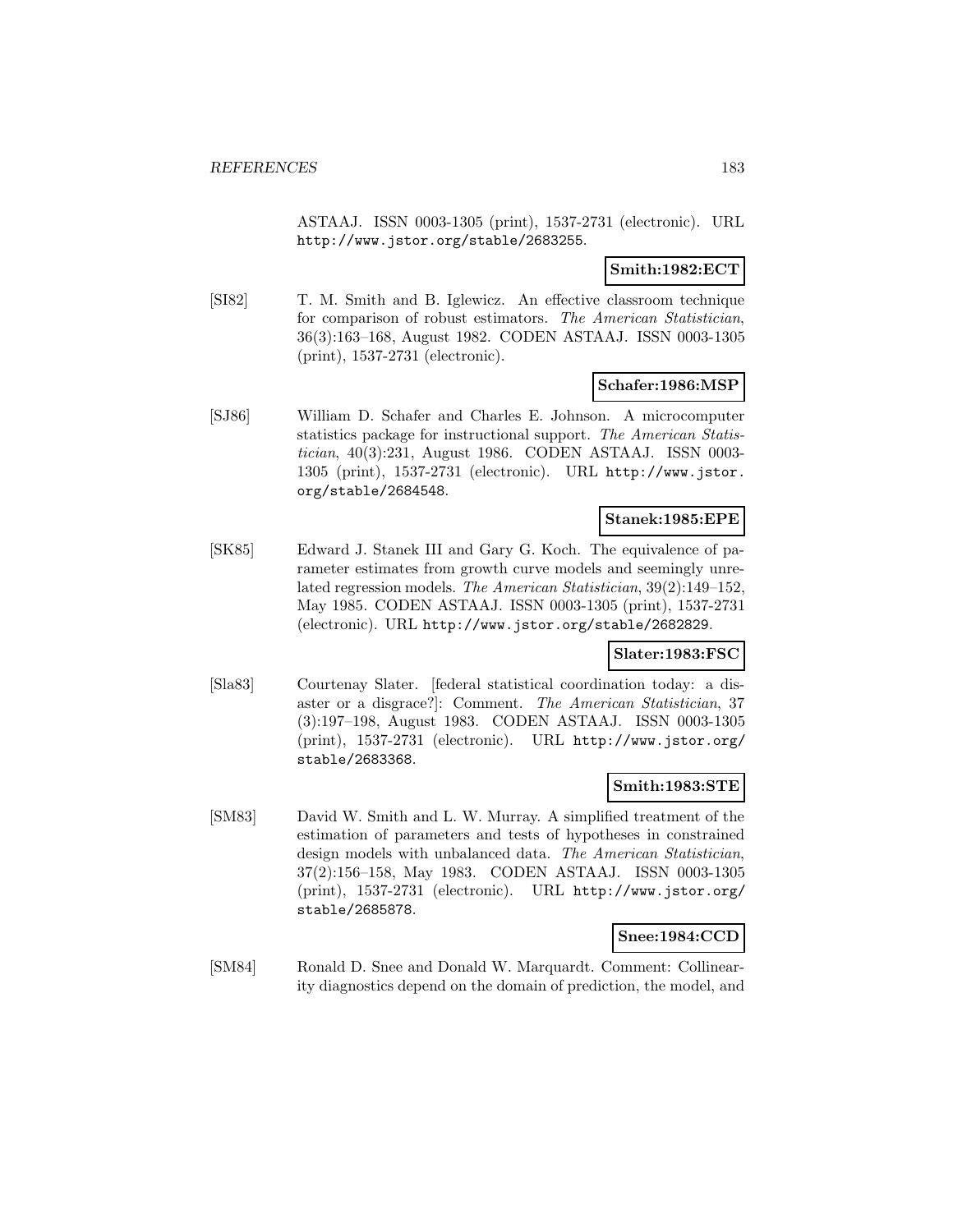the data. The American Statistician, 38(2):83–87, May 1984. CO-DEN ASTAAJ. ISSN 0003-1305 (print), 1537-2731 (electronic). URL http://www.jstor.org/stable/2683239.

### **Smith:1981:MHO**

[Smi81] W. B. Smith. In memoriam: Herman Otto Hartley, (1912-1980). The American Statistician, 35(3):142–143, August 1981. CODEN ASTAAJ. ISSN 0003-1305 (print), 1537-2731 (electronic). URL http://www.jstor.org/stable/2683980.

### **Smith:1984:LTF**

[Smi84] Charles W. Smith. LOKATE TM: a file for determining longitudelatitude map location using only ZIP code and alpha place name. The American Statistician, 38(2):159, May 1984. CODEN AS-TAAJ. ISSN 0003-1305 (print), 1537-2731 (electronic). URL http: //www.jstor.org/stable/2683264.

# **Smith:1985:PFD**

[Smi85] William P. Smith. PC FIT: a distribution fitting program. The American Statistician, 39(2):141, May 1985. CODEN ASTAAJ. ISSN 0003-1305 (print), 1537-2731 (electronic). URL http://www. jstor.org/stable/2682818.

## **Smith:1986:WIE**

[Smi86] Adrian F. M. Smith. [why isn't everyone a bayesian?]: Comment. The American Statistician, 40(1):10, February 1986. CODEN AS-TAAJ. ISSN 0003-1305 (print), 1537-2731 (electronic). URL http: //www.jstor.org/stable/2683110.

# **Snee:1982:PSC**

[Sne82] Ronald D. Snee. [preparing statisticians for careers in the federal government: Report of the ASA Section on Statistical Education Committee on Training of Statisticians for Government]: Comment. The American Statistician, 36(2):82–87, May 1982. CO-DEN ASTAAJ. ISSN 0003-1305 (print), 1537-2731 (electronic). URL http://www.jstor.org/stable/2684006.

### **Snee:1984:CBU**

[Sne84] Ronald D. Snee. Cooperation between university and industry statisticians. The American Statistician, 38(1):15–20, February 1984. CODEN ASTAAJ. ISSN 0003-1305 (print), 1537-2731 (electronic). URL http://www.jstor.org/stable/2683551.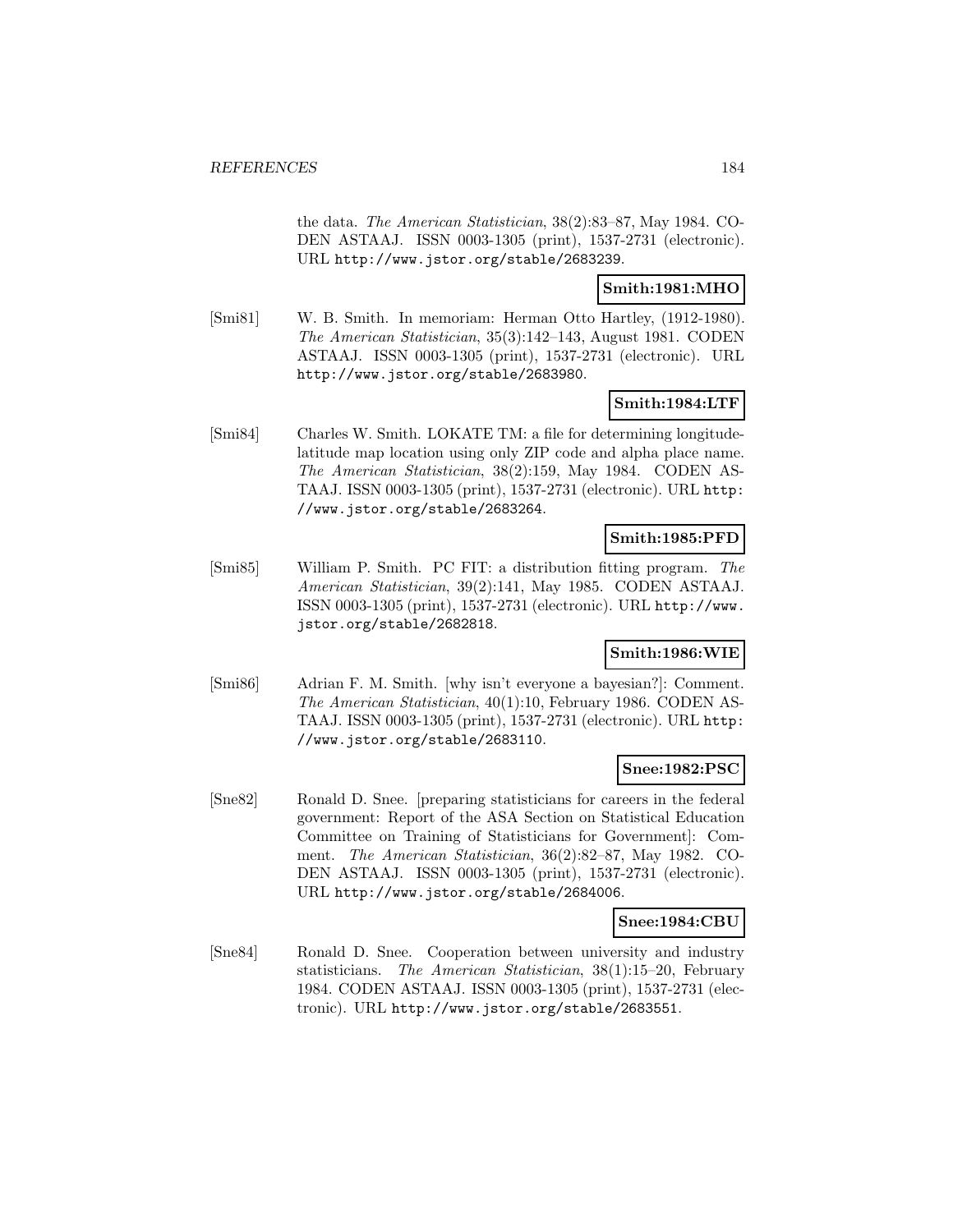### **Solomon:1983:EGS**

[Sol83] Herbert Solomon. [ethical guidelines for statistical practice: Report of the Ad Hoc Committee on Professional Ethics]: Comment. The American Statistician, 37(1):15, February 1983. CODEN ASTAAJ. ISSN 0003-1305 (print), 1537-2731 (electronic). URL http://www. jstor.org/stable/2685829.

# **Somes:1986:GMH**

[Som86] Grant W. Somes. The generalized Mantel–Haenszel statistic. The American Statistician, 40(2):106–108, May 1986. CODEN AS-TAAJ. ISSN 0003-1305 (print), 1537-2731 (electronic). URL http: //www.jstor.org/stable/2684866.

### **Southward:1984:NLA**

[SP84] G. Morris Southward and Harry O. Posten. A new listing of audiovisual materials for statistical education. The American Statistician, 38(2):110–116, May 1984. CODEN ASTAAJ. ISSN 0003- 1305 (print), 1537-2731 (electronic). URL http://www.jstor. org/stable/2683244.

# **Searle:1985:EPS**

[SP85a] Shayle R. Searle and Friedrich Pukelsheim. Establishing  $\chi^2$  properties of sums of squares using induction. The American Statistician, 39(4):301–303, ???? 1985. CODEN ASTAAJ. ISSN 0003-1305 (print), 1537-2731 (electronic).

### **Southward:1985:ANL**

[SP85b] G. Morris Southward and Harry O. Posten. Addendum to a new listing of audio-visual materials for statistical education. The American Statistician, 39(3):208, August 1985. CODEN ASTAAJ. ISSN 0003-1305 (print), 1537-2731 (electronic). URL http://www. jstor.org/stable/2683933.

### **Searle:1986:EIC**

[SP86] Shayle R. Searle and Friedrich Pukelsheim. Effects of intraclass correlation on weighted averages. The American Statistician, 40(2): 103–105, May 1986. CODEN ASTAAJ. ISSN 0003-1305 (print), 1537-2731 (electronic). URL http://www.jstor.org/stable/ 2684865.

# **Sahrmann:1987:SOH**

[SPC87] Herman F. Sahrmann, Gregory F. Piepel, and John A. Cornell. In search of the optimum Harvey Wallbanger recipe via mixture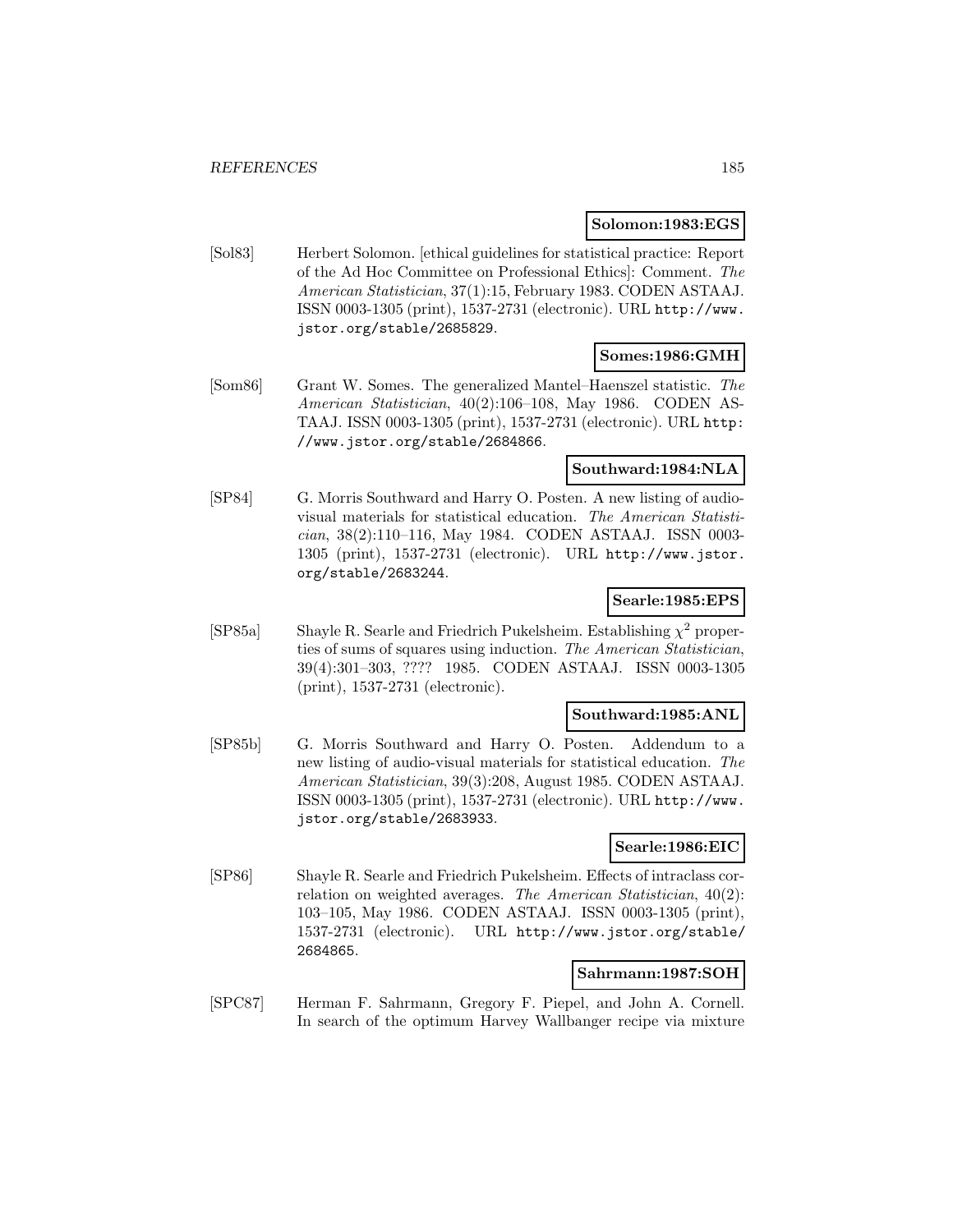experiment techniques. The American Statistician, 41(3):190–194, August 1987. CODEN ASTAAJ. ISSN 0003-1305 (print), 1537- 2731 (electronic). URL http://www.jstor.org/stable/2685100.

### **Spiegelman:1985:JIG**

[Spi85] C. H. Spiegelman. Jensen's inequality for general location parameter. The American Statistician, 39(1):54, February 1985. CODEN ASTAAJ. ISSN 0003-1305 (print), 1537-2731 (electronic). URL http://www.jstor.org/stable/2683908.

### **Spiegelman:1986:TPU**

[Spi86] Clifford H. Spiegelman. Two pitfalls of using standard regression diagnostics when both  $X$  and  $Y$  have measurement error. The American Statistician, 40(3):245–248, August 1986. CODEN AS-TAAJ. ISSN 0003-1305 (print), 1537-2731 (electronic). URL http: //www.jstor.org/stable/2684559. See correction [Spi87].

## **Spiegelman:1987:CTP**

[Spi87] Clifford H. Spiegelman. Correction: "Two pitfalls of using standard regression diagnostics when both  $X$  and  $Y$  have measurement error" [amer. statist. **40** (1986), no. 3, 245–248]. The American Statistician, 41(1):92, ???? 1987. CODEN ASTAAJ. ISSN 0003- 1305 (print), 1537-2731 (electronic). See [Spi86].

#### **Silva:1983:EPU**

[SR83] Luis Carlos Silva and Antonio Rubi. On the estimation of proportions using complete cluster sampling. The American Statistician, 37(1):53–54, February 1983. CODEN ASTAAJ. ISSN 0003- 1305 (print), 1537-2731 (electronic). URL http://www.jstor. org/stable/2685846.

#### **Suissa:1984:UMP**

[SS84] Samy Suissa and Jonathan J. Shuster. Are uniformly most powerful unbiased tests really best. The American Statistician, 38 (3):204–206, August 1984. CODEN ASTAAJ. ISSN 0003-1305 (print), 1537-2731 (electronic). URL http://www.jstor.org/ stable/2683654.

#### **Schader:1989:TRT**

[SS89] Martin Schader and Friedrich Schmid. Two rules of thumb for the approximation of the binomial distribution by the normal distribution. The American Statistician, 43(1):23–24, February 1989.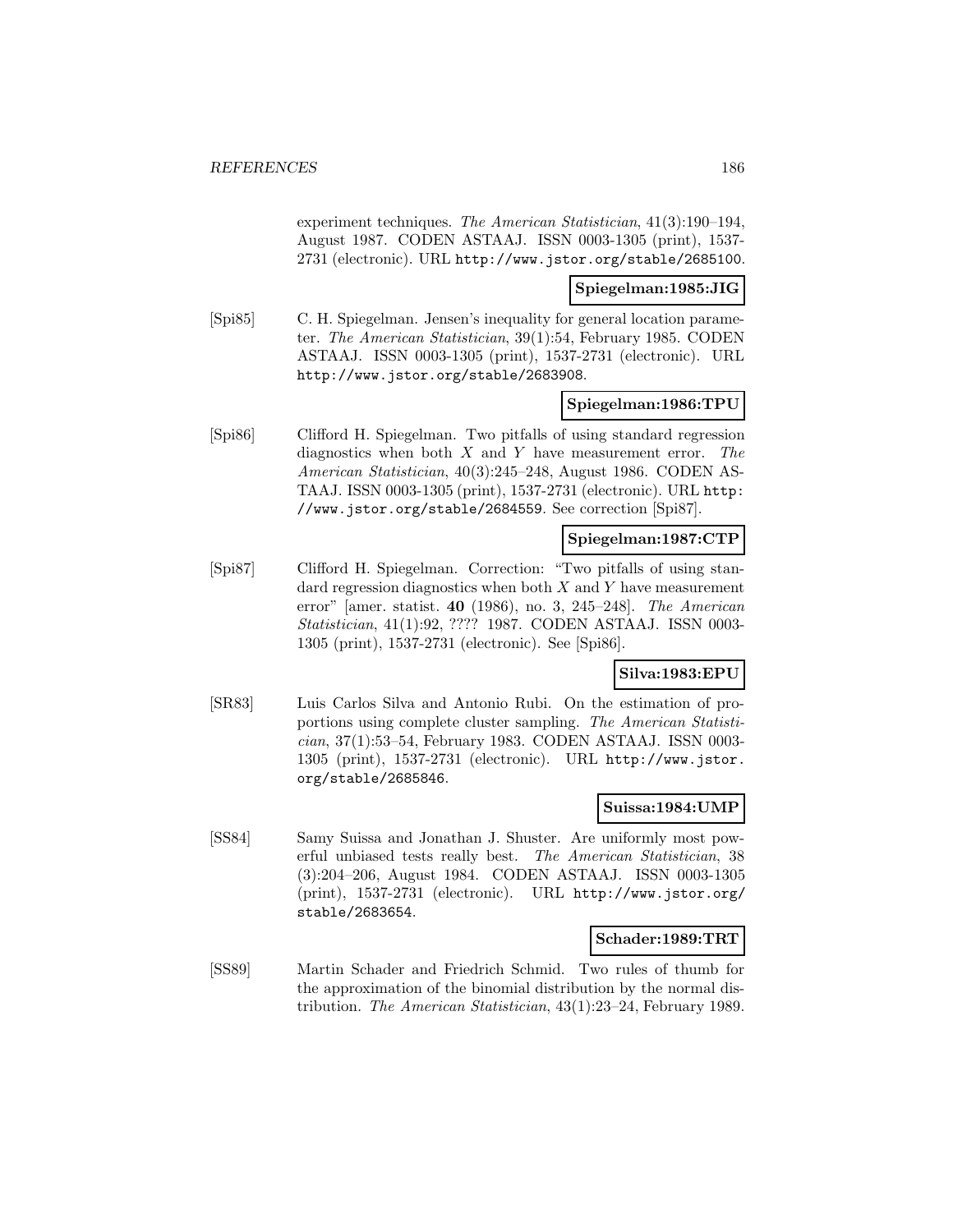CODEN ASTAAJ. ISSN 0003-1305 (print), 1537-2731 (electronic). URL http://www.jstor.org/stable/2685162.

### **Searle:1981:SCM**

[SSH81] S. R. Searle, F. M. Speed, and H. V. Henderson. Some computational and model equivalences in analyses of variance of unequalsubclass-numbers data. The American Statistician, 35(1):16–33, February 1981. CODEN ASTAAJ. ISSN 0003-1305 (print), 1537- 2731 (electronic). URL http://www.jstor.org/stable/2683578.

### **Searle:1980:PMM**

[SSM80] S. R. Searle, F. M. Speed, and G. A. Milliken. Population marginal means in the linear model: an alternative to least squares means. The American Statistician, 34(4):216–221, November 1980. CO-DEN ASTAAJ. ISSN 0003-1305 (print), 1537-2731 (electronic). URL http://www.jstor.org/stable/2684063.

# **Stanish:1983:EIC**

[ST83] William M. Stanish and Noel Taylor. Estimation of the intraclass correlation coefficient for the analysis of covariance model. The American Statistician, 37(3):221–224, August 1983. CODEN ASTAAJ. ISSN 0003-1305 (print), 1537-2731 (electronic). URL http://www.jstor.org/stable/2683375.

## **SCI:1986:PNS**

[Sta86] Statistical Consultants, Inc. PCNONLIN and NONLIN84: Software for the statistical analysis of nonlinear models. The American Statistician, 40(1):52, February 1986. CODEN ASTAAJ. ISSN 0003-1305 (print), 1537-2731 (electronic). URL http://www. jstor.org/stable/2683122.

#### **Stanek:1988:CPP**

[Sta88] Edward J. Stanek III. Choosing a pretest-posttest analysis. The American Statistician, 42(3):178–183, August 1988. CODEN AS-TAAJ. ISSN 0003-1305 (print), 1537-2731 (electronic). URL http: //www.jstor.org/stable/2684996.

#### **Steinhorst:1982:RCC**

[Ste82] R. K. Steinhorst. Resolving current controversies in analysis of variance. The American Statistician, 36(2):138–139, May 1982. CODEN ASTAAJ. ISSN 0003-1305 (print), 1537-2731 (electronic). URL http://www.jstor.org/stable/2684032.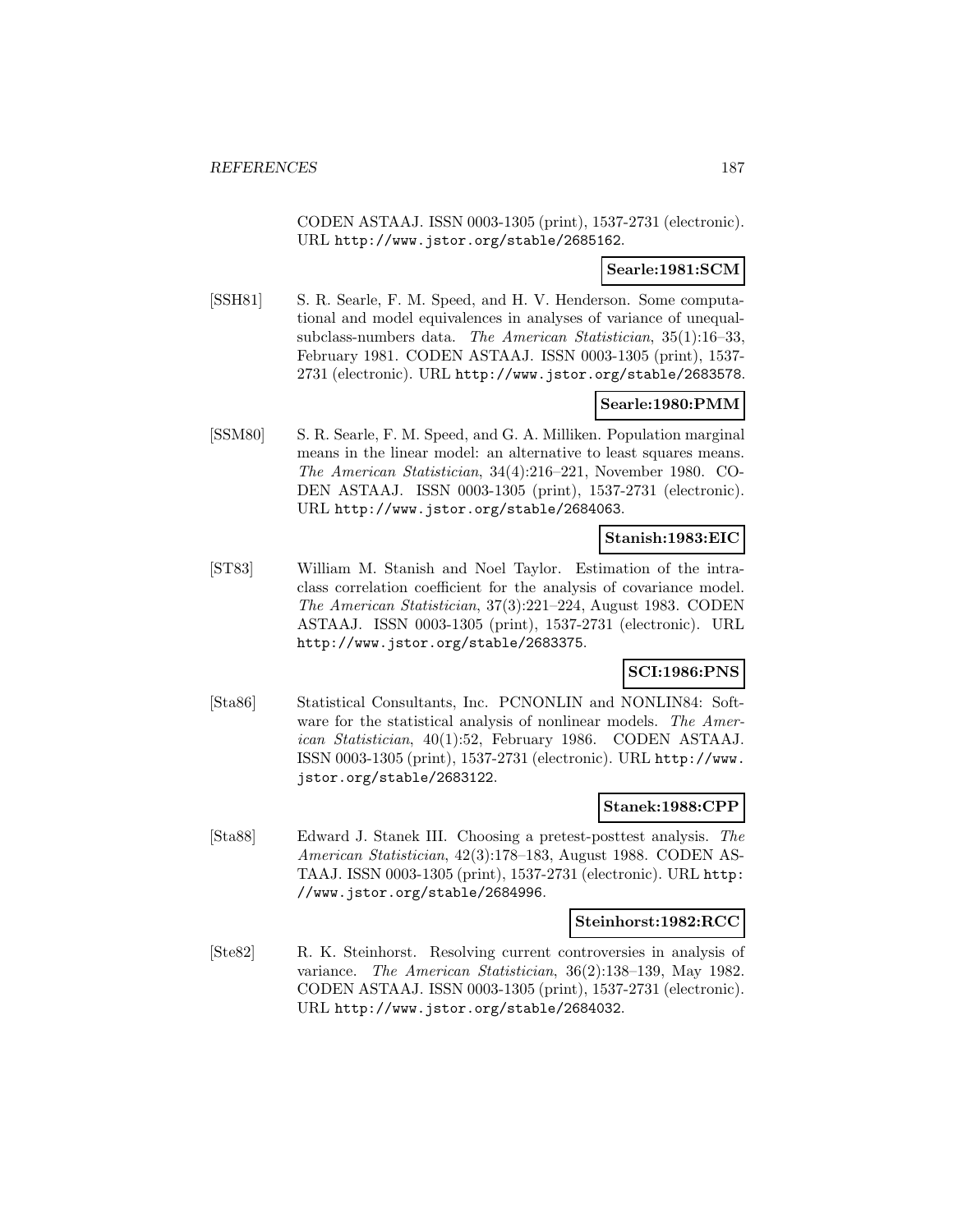#### **Stevens:1985:SPM**

[Ste85] Robert D. Stevens. Statistics programs for microcomputers: Directory, descriptions, and evaluations. The American Statistician, 39(2):142–143, May 1985. CODEN ASTAAJ. ISSN 0003-1305 (print), 1537-2731 (electronic). URL http://www.jstor.org/ stable/2682821.

### **Stephenson:1986:BRB**

[Ste86] W. R. Stephenson. Book review: [untitled]. The American Statistician, 40(1):45–46, February 1986. CODEN ASTAAJ. ISSN 0003- 1305 (print), 1537-2731 (electronic). URL http://www.jstor. org/stable/2683117.

### **Stenson:1987:TPA**

[Ste87] Herbert H. Stenson. TESTAT: Psychometric analysis of test data. The American Statistician, 41(2):146, May 1987. CODEN AS-TAAJ. ISSN 0003-1305 (print), 1537-2731 (electronic). URL http: //www.jstor.org/stable/2684231.

### **Steinberg:1988:PLT**

[Ste88a] Dan Steinberg. PROBIT, LOGIT, TOBIT, and 2SLS: Supplements for SYSTAT. The American Statistician, 42(3):234–235, August 1988. CODEN ASTAAJ. ISSN 0003-1305 (print), 1537-2731 (electronic). URL http://www.jstor.org/stable/2685030.

#### **Steinhorst:1988:BRB**

[Ste88b] R. Kirk Steinhorst. Book review: [untitled]. The American Statistician, 42(1):82–84, February 1988. CODEN ASTAAJ. ISSN 0003- 1305 (print), 1537-2731 (electronic). URL http://www.jstor. org/stable/2685271.

# **Steinberg:1989:SSM**

[Ste89a] Dan Steinberg. Survival: a supplementary module for SYSTAT. The American Statistician, 43(1):67, February 1989. CODEN AS-TAAJ. ISSN 0003-1305 (print), 1537-2731 (electronic). URL http: //www.jstor.org/stable/2685179.

#### **Stenson:1989:SSM**

[Ste89b] Herbert H. Stenson. SIGNAL: a supplementary module for SYS-TAT. The American Statistician, 43(4):275, November 1989. CO-DEN ASTAAJ. ISSN 0003-1305 (print), 1537-2731 (electronic). URL http://www.jstor.org/stable/2685386.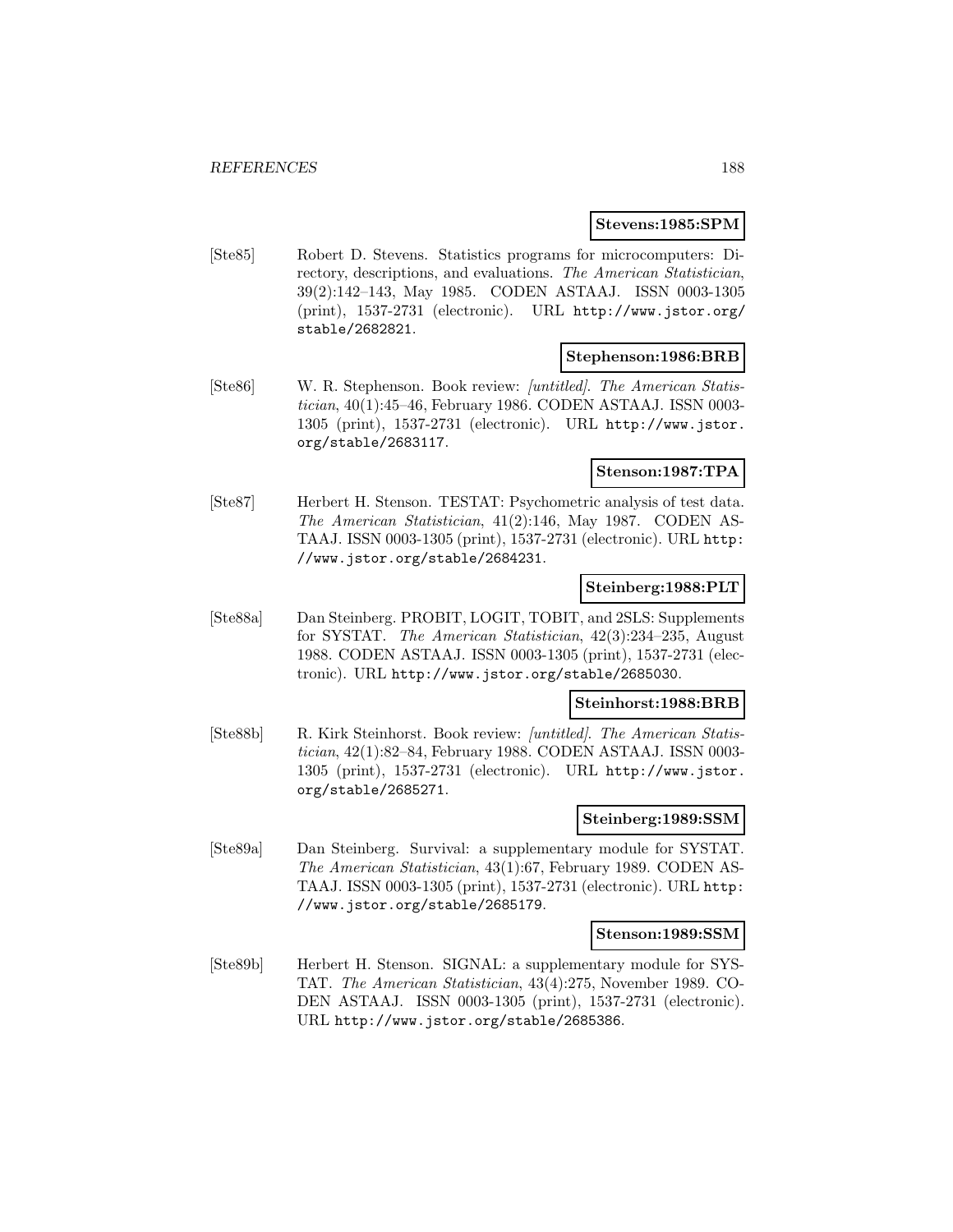### **Stine:1980:EDA**

[Sti80] Robert A. Stine. An exploratory data analysis package. The American Statistician, 34(3):187–188, August 1980. CODEN ASTAAJ. ISSN 0003-1305 (print), 1537-2731 (electronic). URL http://www. jstor.org/stable/2683889.

### **Stigler:1982:MPN**

[Sti82] Stephen M. Stigler. A modest proposal: a new standard for the normal. The American Statistician, 36(2):137–138, May 1982. CO-DEN ASTAAJ. ISSN 0003-1305 (print), 1537-2731 (electronic). URL http://www.jstor.org/stable/2684031.

### **Stigler:1984:KPJ**

[Sti84] Stephen M. Stigler. Kruskal's proof of the joint distribution of  $\overline{X}$  and  $s^2$ . The American Statistician, 38(2):134–135, May 1984. CODEN ASTAAJ. ISSN 0003-1305 (print), 1537-2731 (electronic). URL http://www.jstor.org/stable/2683251.

### **Stigler:1986:ESC**

[Sti86] Stephen M. Stigler. Estimating serial correlation by visual inspection of diagnostic plots. The American Statistician, 40(2):111–116, May 1986. CODEN ASTAAJ. ISSN 0003-1305 (print), 1537-2731 (electronic). URL http://www.jstor.org/stable/2684868.

### **Stotland:1980:CTA**

[Sto80] Victor G. Stotland. Create table: Automatic composition of statistical tables. The American Statistician, 34(4):244–245, November 1980. CODEN ASTAAJ. ISSN 0003-1305 (print), 1537-2731 (electronic). URL http://www.jstor.org/stable/2684073.

### **Stoline:1981:SMC**

[Sto81] Michael R. Stoline. The status of multiple comparisons: Simultaneous estimation of all pairwise comparisons in one-way ANOVA designs. The American Statistician, 35(3):134–141, August 1981. CODEN ASTAAJ. ISSN 0003-1305 (print), 1537-2731 (electronic). URL http://www.jstor.org/stable/2683979.

#### **Stolarski:1982:FSO**

[Sto82] R. S. Stolarski. Fluorocarbons and stratospheric ozone: a review of current knowledge. The American Statistician, 36(3):303–311, August 1982. CODEN ASTAAJ. ISSN 0003-1305 (print), 1537- 2731 (electronic). URL http://www.jstor.org/stable/2683849.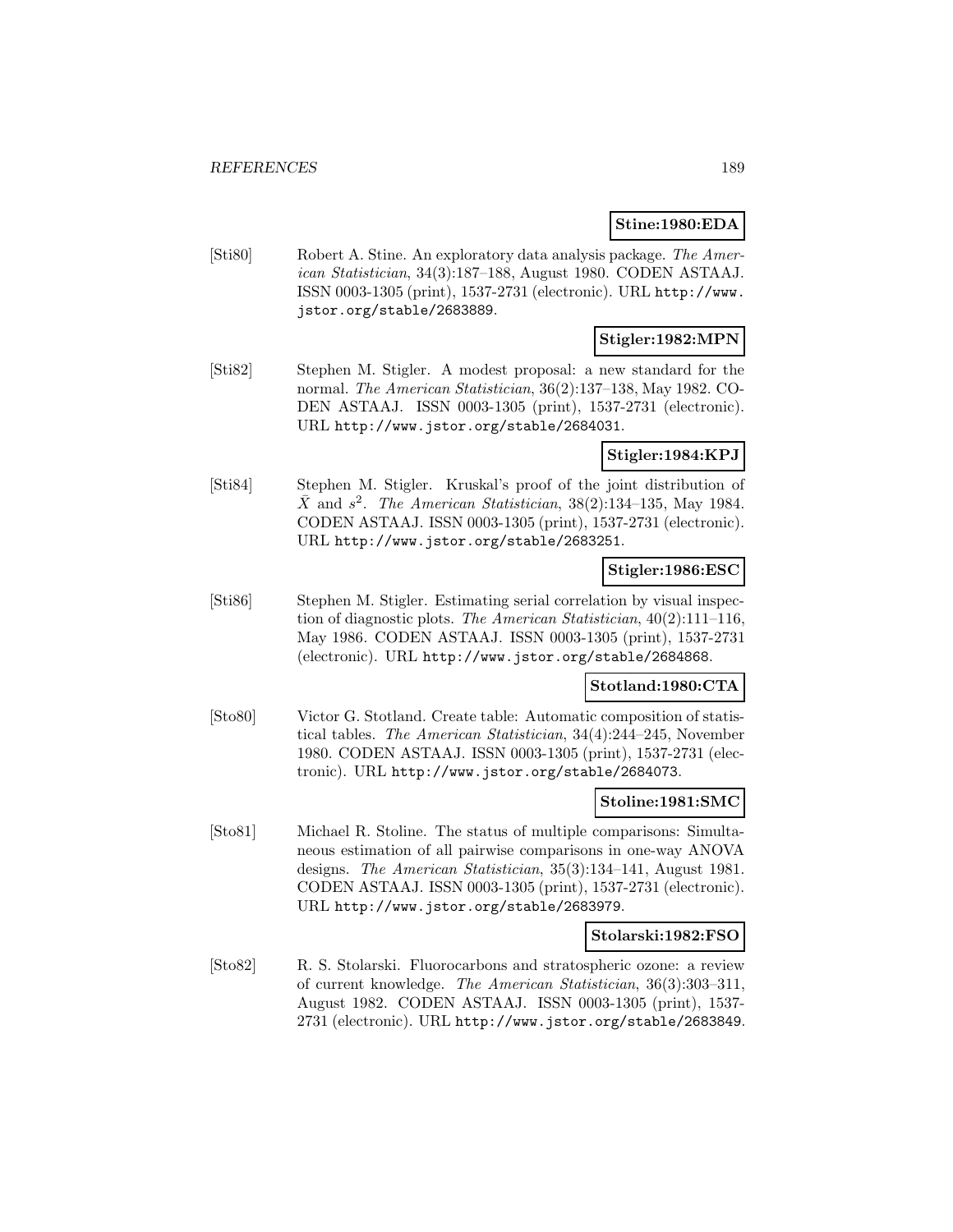### **Stoto:1988:DUS**

[Sto88] Michael A. Stoto. Dealing with uncertainty: Statistics for an aging population. The American Statistician, 42(2):103–110, May 1988. CODEN ASTAAJ. ISSN 0003-1305 (print), 1537-2731 (electronic). URL http://www.jstor.org/stable/2684481.

### **Strauss:1980:SGP**

[Str80] Stanley H. Strauss. STATPAC: a general purpose package for data analysis and fitting statistical models to data. The American Statistician, 34(1):59–60, February 1980. CODEN ASTAAJ. ISSN 0003-1305 (print), 1537-2731 (electronic). URL http://www. jstor.org/stable/2683005.

# **Straf:1982:P**

[Str82a] Miron L. Straf. Preface. The American Statistician, 36(3):221, August 1982. CODEN ASTAAJ. ISSN 0003-1305 (print), 1537- 2731 (electronic). URL http://www.jstor.org/stable/2683831.

# **Straf:1982:RAE**

[Str82b] Miron L. Straf. Risk assessment in environmental decision making. The American Statistician, 36(3):222–224, August 1982. CODEN ASTAAJ. ISSN 0003-1305 (print), 1537-2731 (electronic). URL http://www.jstor.org/stable/2683832.

### **Stuart:1982:GAP**

[Stu82] Michael Stuart. A geometric approach to principal components analysis. The American Statistician, 36(4):365–367, November 1982. CODEN ASTAAJ. ISSN 0003-1305 (print), 1537-2731 (electronic). URL http://www.jstor.org/stable/2683087.

### **SMSC:1986:SST**

[Sug86] Sugar Mill Software Corp. Stat  $1 - a$  statistical toolbox. The American Statistician, 40(1):57, February 1986. CODEN ASTAAJ. ISSN 0003-1305 (print), 1537-2731 (electronic). URL http://www. jstor.org/stable/2683131.

### **Saville:1986:MTS**

[SW86] D. J. Saville and G. R. Wood. A method for teaching statistics using N-dimensional geometry. The American Statistician, 40 (3):205–214, August 1986. CODEN ASTAAJ. ISSN 0003-1305 (print), 1537-2731 (electronic). URL http://www.jstor.org/ stable/2684537.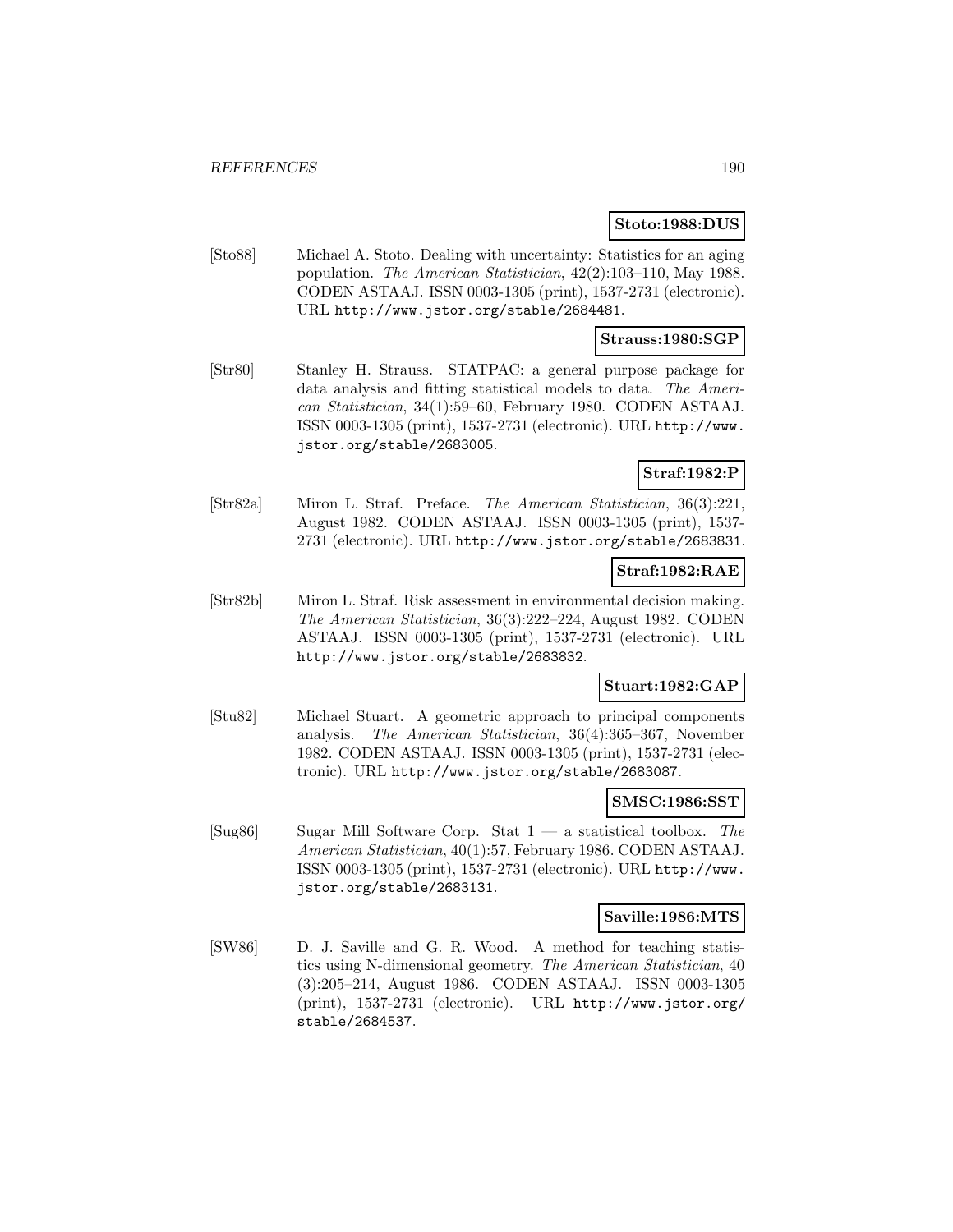#### **Swanson:1982:QRA**

[Swa82] Steven M. Swanson. Quantitative risk assessment in light of the benzene decision. The American Statistician, 36(3):262–263, August 1982. CODEN ASTAAJ. ISSN 0003-1305 (print), 1537-2731 (electronic). URL http://www.jstor.org/stable/2683838.

#### **Swanson:1984:STS**

[Swa84] David A. Swanson. SUREX: Testing survival data for exponentiality on the VIC-20 microcomputer. The American Statistician, 38 (1):69–70, February 1984. CODEN ASTAAJ. ISSN 0003-1305 (print), 1537-2731 (electronic). URL http://www.jstor.org/ stable/2683568.

### **Swindel:1981:GRR**

[Swi81] Benee F. Swindel. Geometry of ridge regression illustrated. The American Statistician, 35(1):12–15, February 1981. CODEN AS-TAAJ. ISSN 0003-1305 (print), 1537-2731 (electronic). URL http: //www.jstor.org/stable/2683577.

### **Swift:1982:QSE**

[Swi82] Jim Swift. [quality of statistical education: Should ASA assist or assess?]: Comment. The American Statistician, 36(2):99, May 1982. CODEN ASTAAJ. ISSN 0003-1305 (print), 1537-2731 (electronic). URL http://www.jstor.org/stable/2684015.

#### **Saw:1988:CCI**

[SYC88] John G. Saw, Mark C. K. Yang, and Tse Chin. Correction to: "Chebyshev inequality with estimated mean Mo and variance" [Amer. Statist. **38** (1984), no. 2, 130–132, MR 85b:62019]. The American Statistician, 42(2):166, ???? 1988. CODEN ASTAAJ. ISSN 0003-1305 (print), 1537-2731 (electronic). See [SYM84].

# **Saw:1984:CIE**

[SYM84] John G. Saw, Mark C. K. Yang, and Tse Chin Mo. Chebyshev inequality with estimated mean and variance. The American Statistician, 38(2):130–132, May 1984. CODEN ASTAAJ. ISSN 0003- 1305 (print), 1537-2731 (electronic). URL http://www.jstor. org/stable/2683249. See correction [SYC88].

# **Seth:1987:PEP**

[SZM87] Anand K. Seth, Benny Zee, and Sati Mazumdar. POLYGM: Estimation of parameters of a second-degree polynomial model un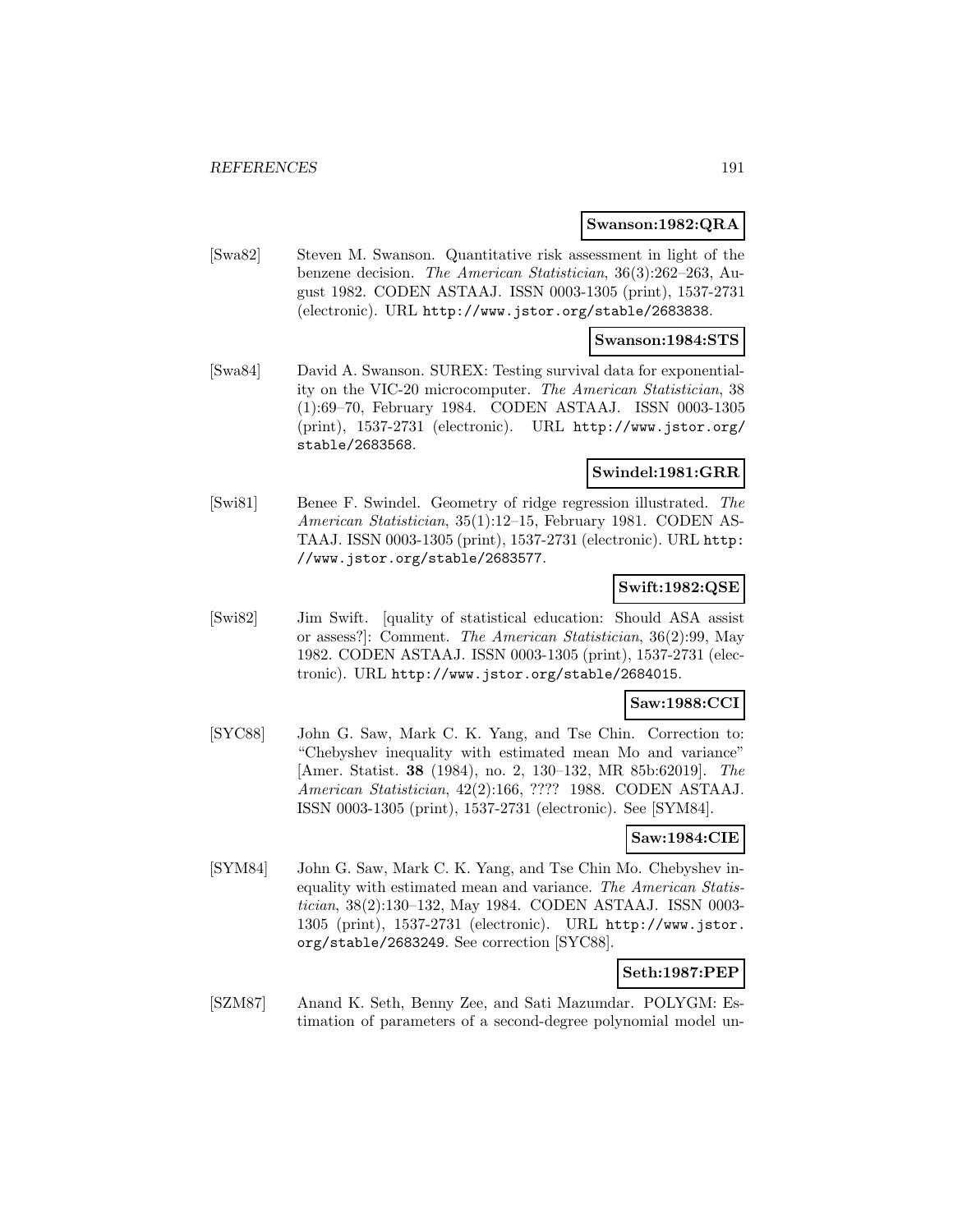der intraclass correlation structure and arbitrarily missing observations. The American Statistician, 41(4):331–332, November 1987. CODEN ASTAAJ. ISSN 0003-1305 (print), 1537-2731 (electronic). URL http://www.jstor.org/stable/2684763.

## **Taeuber:1981:IFS**

[Tae81] Conrad Taeuber. [improving the federal statistical system: Report of the President's reorganization project for the federal statistical system]: Comment. The American Statistician, 35(4):199–202, November 1981. CODEN ASTAAJ. ISSN 0003-1305 (print), 1537- 2731 (electronic). URL http://www.jstor.org/stable/2683288.

### **Tam:1984:COS**

[Tam84] S. M. Tam. On covariances from overlapping samples. The American Statistician, 38(4):288–289, November 1984. CODEN AS-TAAJ. ISSN 0003-1305 (print), 1537-2731 (electronic). URL http: //www.jstor.org/stable/2683404.

## **Tanur:1982:QSEa**

[Tan82a] Judith M. Tanur. Quality of statistical education: Should ASA assist or assess? The American Statistician, 36(2):90–93, May 1982. CODEN ASTAAJ. ISSN 0003-1305 (print), 1537-2731 (electronic). URL http://www.jstor.org/stable/2684009.

## **Tanur:1982:QSEb**

[Tan82b] Judith M. Tanur. [quality of statistical education: Should ASA assist or assess?]: Reply. The American Statistician, 36(2):101–102, May 1982. CODEN ASTAAJ. ISSN 0003-1305 (print), 1537-2731 (electronic). URL http://www.jstor.org/stable/2684017.

## **Tanis:1989:BRB**

[Tan89] Elliot A. Tanis. Book review: [untitled]. The American Statistician, 43(2):121–122, May 1989. CODEN ASTAAJ. ISSN 0003- 1305 (print), 1537-2731 (electronic). URL http://www.jstor. org/stable/2684517.

### **Tardiff:1981:LRC**

[Tar81] Robert M. Tardiff. L'Hospital's rule and the Central Limit Theorem. The American Statistician, 35(1):43, February 1981. CODEN ASTAAJ. ISSN 0003-1305 (print), 1537-2731 (electronic). URL http://www.jstor.org/stable/2683583.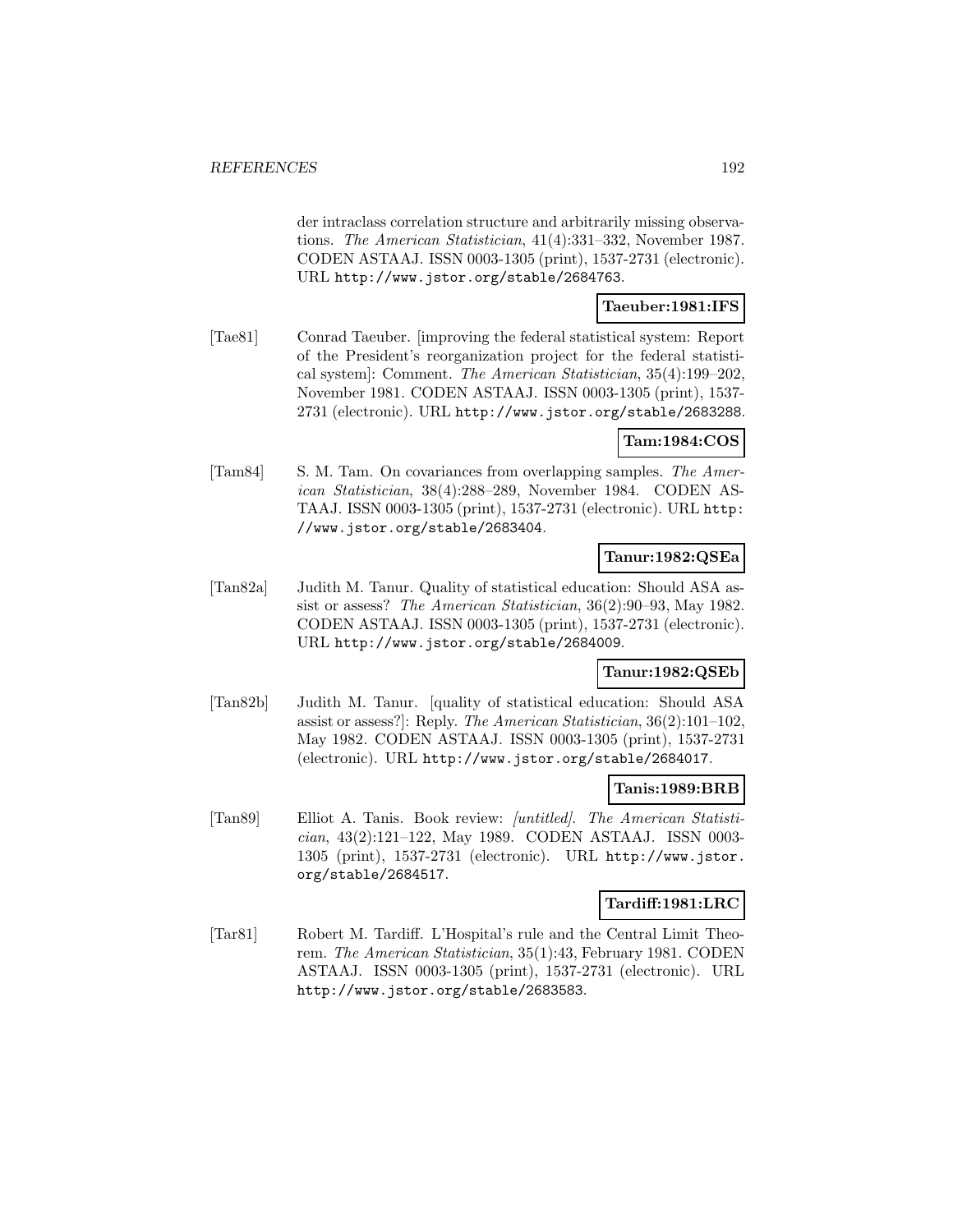### **Theil:1988:ITM**

[TC88] Henri Theil and Ching-Fan Chung. Information-theoretic measures of fit for univariate and multivariate linear regressions. The American Statistician, 42(4):249–252, November 1988. CODEN ASTAAJ. ISSN 0003-1305 (print), 1537-2731 (electronic). URL http://www.jstor.org/stable/2685131.

### **Taeuber:1989:MWH**

[TG89] Conrad Taeuber and Edwin D. Goldfield. In memoriam: William H. Shaw, 1909–1988. The American Statistician, 43(2):73, May 1989. CODEN ASTAAJ. ISSN 0003-1305 (print), 1537-2731 (electronic). URL http://www.jstor.org/stable/2684501.

# **Taylor:1981:SDS**

[TH81] Warren H. Taylor, Jr. and H. Gill Hilton. A structure diagram symbolization for analysis of variance. The American Statistician, 35(2):85–93, May 1981. CODEN ASTAAJ. ISSN 0003- 1305 (print), 1537-2731 (electronic). URL http://www.jstor. org/stable/2683146.

### **Thigpen:1987:SSP**

[Thi87] Charles C. Thigpen. A sample-size problem in simple linear regression. The American Statistician, 41(3):214–215, August 1987. CODEN ASTAAJ. ISSN 0003-1305 (print), 1537-2731 (electronic). URL http://www.jstor.org/stable/2685107.

#### **Thomas:1982:SCR**

[Tho82] William A. Thomas. Supreme Court review of the OSHA Benzene Standard. The American Statistician, 36(3):264–266, August 1982. CODEN ASTAAJ. ISSN 0003-1305 (print), 1537-2731 (electronic). URL http://www.jstor.org/stable/2683839.

#### **Thompson:1987:SSE**

[Tho87] Steven K. Thompson. Sample size for estimating multinomial proportions. The American Statistician, 41(1):42–46, February 1987. CODEN ASTAAJ. ISSN 0003-1305 (print), 1537-2731 (electronic). URL http://www.jstor.org/stable/2684318.

#### **Thurman:1989:UAR**

[Thu89] Walter N. Thurman. Unconditional asymptotic results for simple linear regression. The American Statistician, 43(3):148–152, August 1989. CODEN ASTAAJ. ISSN 0003-1305 (print), 1537-2731 (electronic). URL http://www.jstor.org/stable/2685061.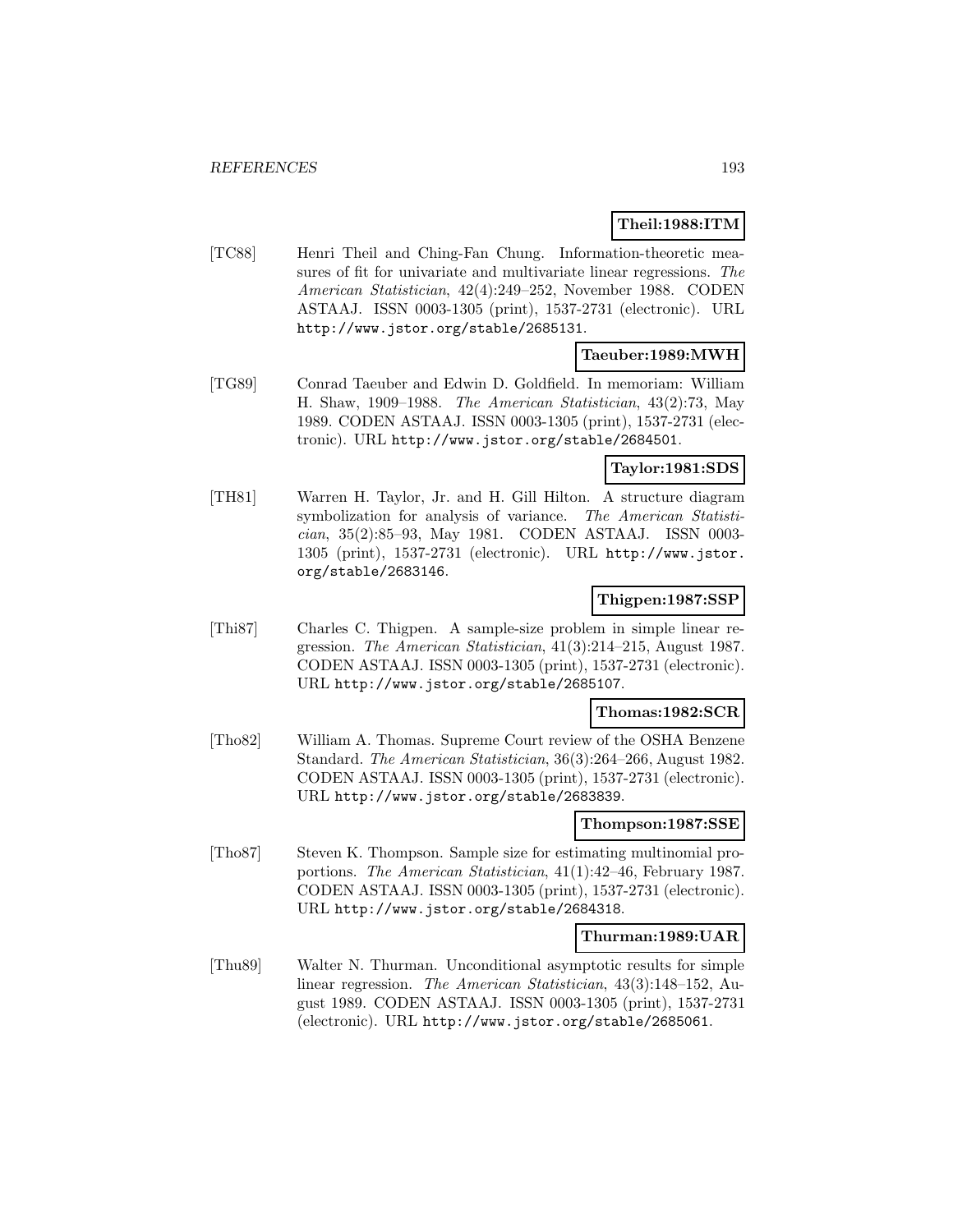### **Tiao:1983:USM**

[Tia83] G. C. Tiao. Use of statistical methods in the analysis of environmental data. The American Statistician, 37(4):459–470, November 1983. CODEN ASTAAJ. ISSN 0003-1305 (print), 1537-2731 (electronic). URL http://www.jstor.org/stable/2683513.

## **Tomkins:1984:APB**

[Tom84] R. James Tomkins. Another proof of Borel's strong law of large numbers. The American Statistician, 38(3):208–209, August 1984. CODEN ASTAAJ. ISSN 0003-1305 (print), 1537-2731 (electronic). URL http://www.jstor.org/stable/2683656.

#### **Torres:1986:NTI**

[Tor86] Victor Aguirre Torres. A note on teaching infinite moving averages. The American Statistician, 40(1):40–41, February 1986. CODEN ASTAAJ. ISSN 0003-1305 (print), 1537-2731 (electronic). URL http://www.jstor.org/stable/2683115.

### **Trojanowski:1986:MSS**

[Tro86] David Trojanowski. MICROSCALE: Statistical software system for testing human personality. The American Statistician, 40 (3):231–232, August 1986. CODEN ASTAAJ. ISSN 0003-1305 (print), 1537-2731 (electronic). URL http://www.jstor.org/ stable/2684549.

# **Trumbo:1981:TCB**

[Tru81] Bruce E. Trumbo. A theory for coloring bivariate statistical maps. The American Statistician, 35(4):220–226, November 1981. CO-DEN ASTAAJ. ISSN 0003-1305 (print), 1537-2731 (electronic). URL http://www.jstor.org/stable/2683294.

### **Turner:1980:FFP**

[TT80] Danny W. Turner and F. Eugene Tidmore. FACES — a FOR-TRAN program for generating Chernoff-type faces on a line printer. The American Statistician, 34(3):187, August 1980. CODEN AS-TAAJ. ISSN 0003-1305 (print), 1537-2731 (electronic). URL http: //www.jstor.org/stable/2683888.

### **Tukey:1980:WNB**

[Tuk80] John W. Tukey. We need both exploratory and confirmatory. The American Statistician, 34(1):23–25, February 1980. CODEN AS-TAAJ. ISSN 0003-1305 (print), 1537-2731 (electronic). URL http: //www.jstor.org/stable/2682991.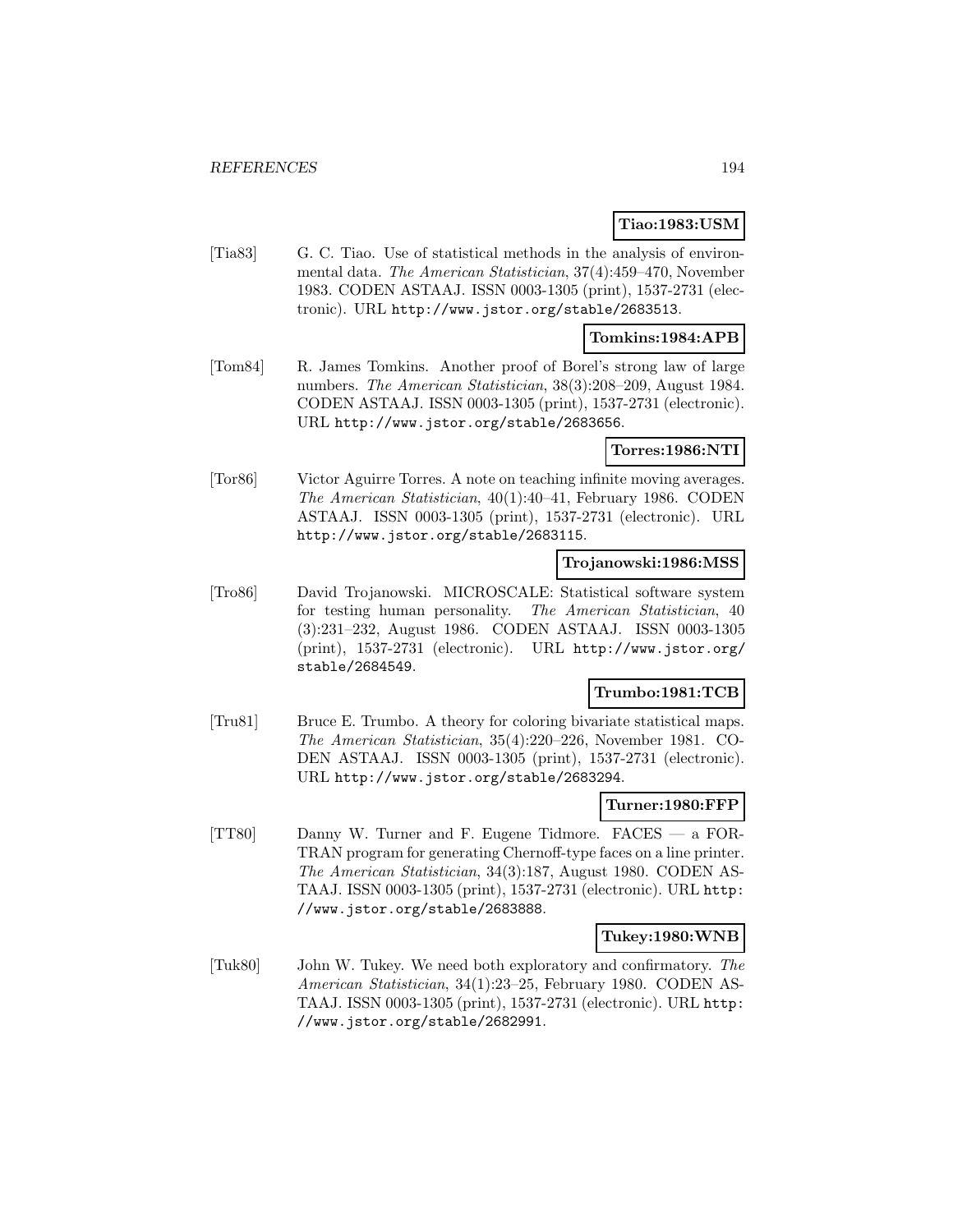### **Tukey:1985:CMI**

[Tuk85a] John W. Tukey. Comments on More intelligent statistical software and statistical expert systems: Future directions. The American Statistician, 39(??):12–14, ???? 1985. CODEN ASTAAJ. ISSN 0003-1305 (print), 1537-2731 (electronic).

# **Tukey:1985:DPP**

[Tuk85b] John W. Tukey. Discussion: Projection pursuit. The American Statistician, 39(2):517–518, June 1985. CODEN ASTAAJ. ISSN 0003-1305 (print), 1537-2731 (electronic). URL http:// projecteuclid.org/euclid.aos/1176349533; http://www. jstor.org/stable/2241189.

## **Tukey:1985:MIS**

[Tuk85c] John W. Tukey. [more intelligent statistical software and statistical expert systems: Future directions]: Comment. The American Statistician, 39(1):12–14, February 1985. CODEN ASTAAJ. ISSN 0003-1305 (print), 1537-2731 (electronic). URL http://www. jstor.org/stable/2683898.

# **Tukey:1986:SS**

[Tuk86] John W. Tukey. Sunset salvo. The American Statistician, 40 (1):72–76, February 1986. CODEN ASTAAJ. ISSN 0003-1305 (print), 1537-2731 (electronic). URL http://www.jstor.org/ stable/2683137.

### **Turner:1987:BRB**

[Tur87a] David L. Turner. Book review: [untitled]. The American Statistician, 41(1):68–70, February 1987. CODEN ASTAAJ. ISSN 0003- 1305 (print), 1537-2731 (electronic). URL http://www.jstor. org/stable/2684326.

### **Turner:1987:MCS**

[Tur87b] David L. Turner. Matrix calculator and stepwise interactive regression programs. The American Statistician, 41(4):329–330, November 1987. CODEN ASTAAJ. ISSN 0003-1305 (print), 1537-2731 (electronic). URL http://www.jstor.org/stable/2684760.

## **Tornqvist:1985:HSR**

[TVV85] Leo Tornqvist, Pentti Vartia, and Yrjo O. Vartia. How should relative changes be measured? The American Statistician, 39 (1):43–46, February 1985. CODEN ASTAAJ. ISSN 0003-1305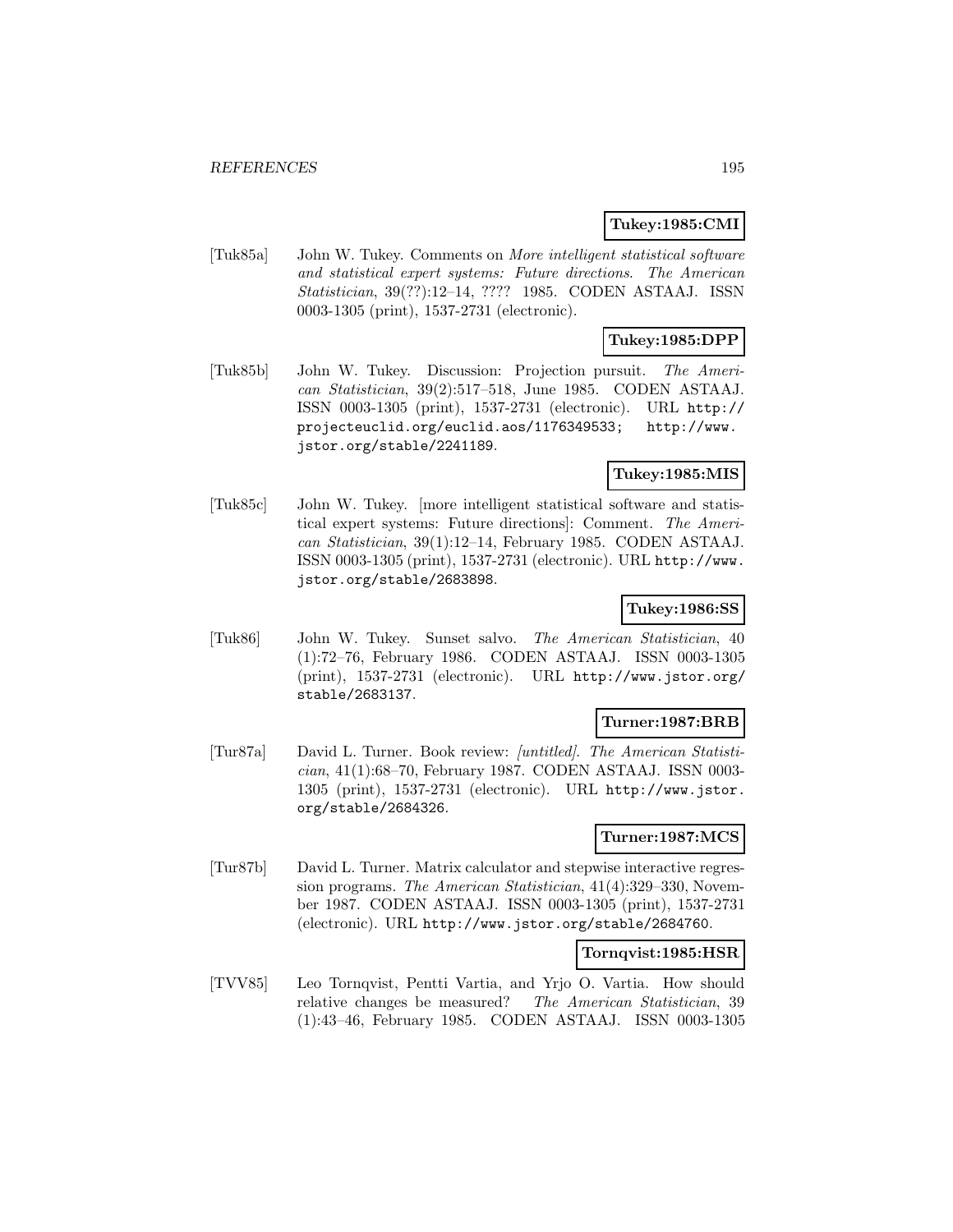(print), 1537-2731 (electronic). URL http://www.jstor.org/ stable/2683905.

# **Thissen:1986:XMG**

[TW86] David Thissen and Howard Wainer. XTREE: a multivariate graphical icon applicable in the evaluation of statistical estimators. The American Statistician, 40(2):149–153, May 1986. CODEN AS-TAAJ. ISSN 0003-1305 (print), 1537-2731 (electronic). URL http: //www.jstor.org/stable/2684878.

### **VanEck:1980:SAD**

[Van80] Neal A. Van Eck. Statistical analysis and data management highlights of OSIRIS IV. The American Statistician, 34(2):119–121, May 1980. CODEN ASTAAJ. ISSN 0003-1305 (print), 1537-2731 (electronic). URL http://www.jstor.org/stable/2684124.

### **Vardeman:1986:LRI**

[Var86] Stephen B. Vardeman. The legitimate role of inspection in modern SQC. The American Statistician, 40(4):325–328, November 1986. CODEN ASTAAJ. ISSN 0003-1305 (print), 1537-2731 (electronic). URL http://www.jstor.org/stable/2684620.

### **Vardeman:1984:SQP**

[VD84] Stephen Vardeman and Herbert T. David. Statistics for quality and productivity: a new graduate-level statistics course. The American Statistician, 38(4):235–243, November 1984. CODEN ASTAAJ. ISSN 0003-1305 (print), 1537-2731 (electronic). URL http://www. jstor.org/stable/2683392.

#### **vanderLaan:1988:LE**

[vdLFS<sup>+</sup>88] Paul van der Laan, Richard F. Fawcett, Kathleen C. Salter, J. Wanzer Drane, and Maria E. Gonzalez. Letters to the Editor. The American Statistician, 42(2):165–166, May 1988. CO-DEN ASTAAJ. ISSN 0003-1305 (print), 1537-2731 (electronic). URL http://www.jstor.org/stable/2684495.

#### **Velleman:1985:MIS**

[Vel85] Paul F. Velleman. [more intelligent statistical software and statistical expert systems: Future directions]: Comment. The American Statistician, 39(1):10–11, February 1985. CODEN ASTAAJ. ISSN 0003-1305 (print), 1537-2731 (electronic). URL http://www. jstor.org/stable/2683897.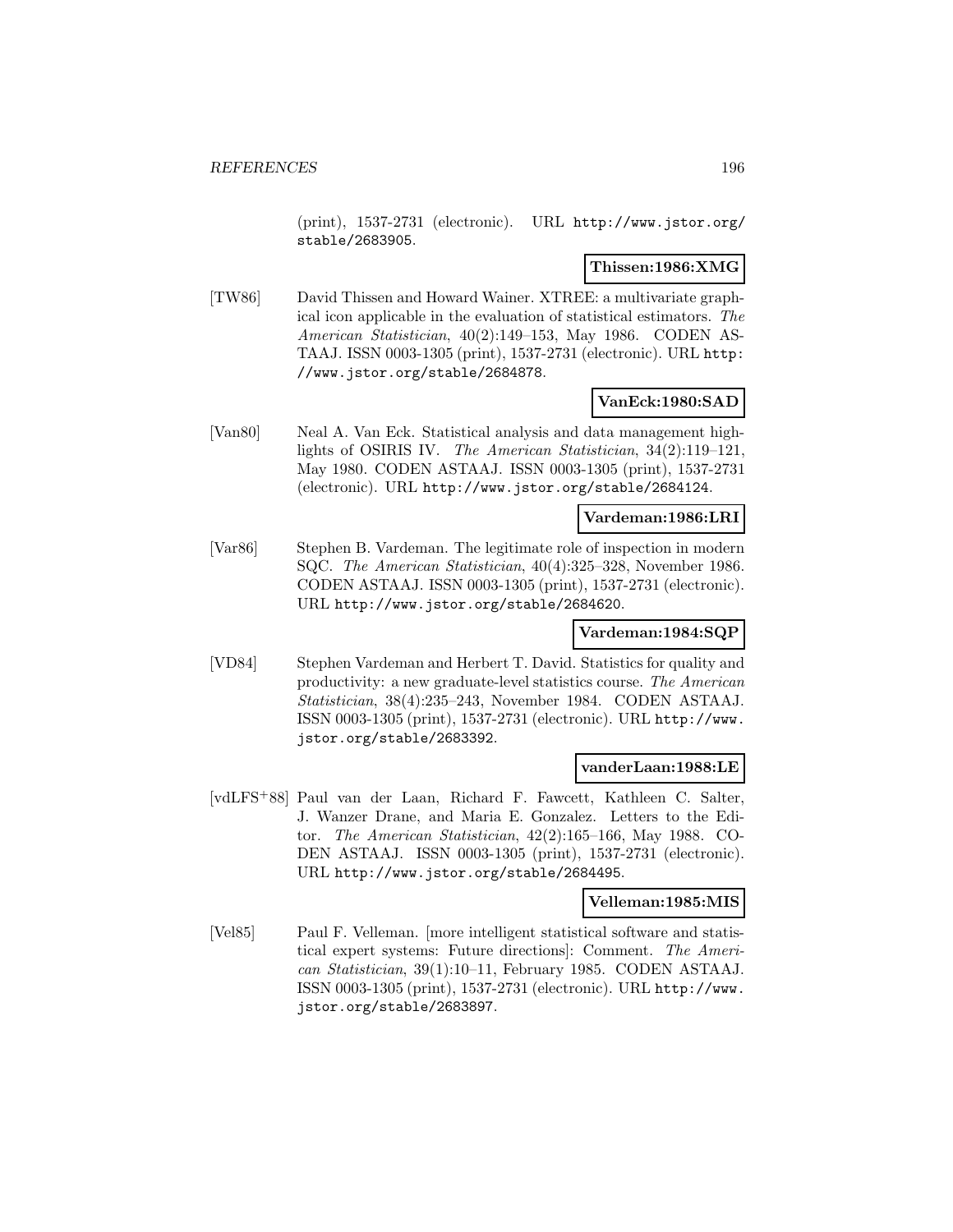### **Vinod:1989:BRB**

[Vin89] H. D. Vinod. Book review: [untitled]. The American Statistician, 43(4):266–269, November 1989. CODEN ASTAAJ. ISSN 0003- 1305 (print), 1537-2731 (electronic). URL http://www.jstor. org/stable/2685376.

## **Venables:1989:CBM**

[VM89] W. N. Venables and K. W. Morris. A connection between minimum variance unbiased estimation and maximum likelihood. The American Statistician, 43(2):118–121, May 1989. CODEN ASTAAJ. ISSN 0003-1305 (print), 1537-2731 (electronic). URL http://www. jstor.org/stable/2684516.

### **Verner:1985:ECS**

[VPO<sup>+</sup>85] Jared Verner, Robert Pastorok, Joel O'Connor, William Severinghaus, Norman Glass, and Benee Swindel. Ecological community structure analyses in the formulation, implementation, and enforcement of law and policy. The American Statistician, 39(4):393–402, November 1985. CODEN ASTAAJ. ISSN 0003-1305 (print), 1537- 2731 (electronic). URL http://www.jstor.org/stable/2683019.

### **Vaughan:1983:MPS**

[VR83] William J. Vaughan and Clifford S. Russell. Monitoring point sources of pollution: Answers and more questions from statistical quality control. The American Statistician, 37(4):476–487, November 1983. CODEN ASTAAJ. ISSN 0003-1305 (print), 1537-2731 (electronic). URL http://www.jstor.org/stable/2683515.

### **Velleman:1981:ECR**

[VW81] Paul F. Velleman and Roy E. Welsch. Efficient computing of regression diagnostics. The American Statistician, 35(4):234–242, November 1981. CODEN ASTAAJ. ISSN 0003-1305 (print), 1537- 2731 (electronic). URL http://www.jstor.org/stable/2683296.

### **Velleman:1982:MEC**

[VW82] Paul F. Velleman and Roy E. Welsch. [more on evaluating computer programs]: Comment. The American Statistician, 36(2):141– 142, May 1982. CODEN ASTAAJ. ISSN 0003-1305 (print), 1537- 2731 (electronic). URL http://www.jstor.org/stable/2684035.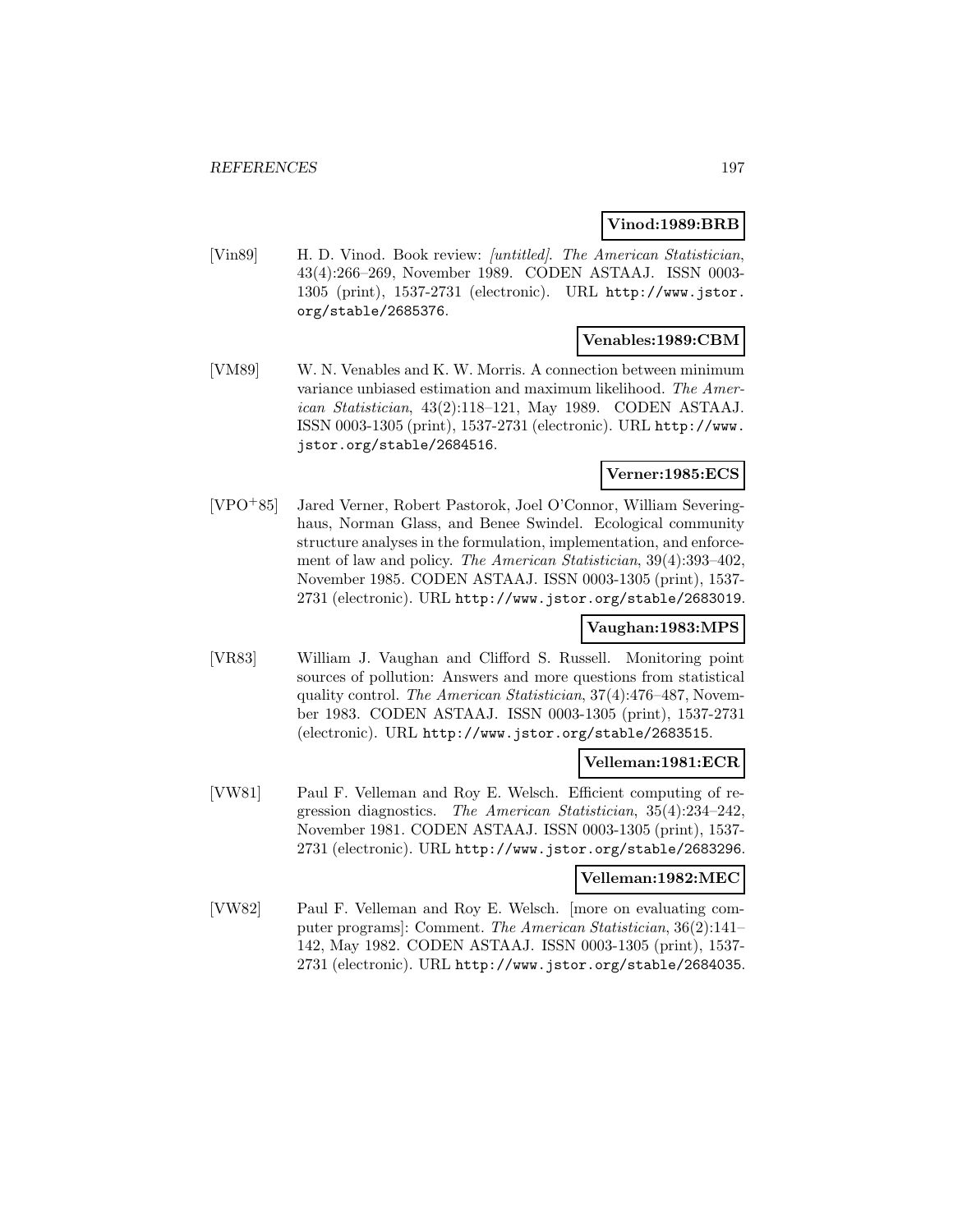### **Vaupel:1985:HRS**

[VY85] James W. Vaupel and Anatoli I. Yashin. Heterogeneity's ruses: some surprising effects of selection on population dynamics. The American Statistician, 39(3):176–185, August 1985. CODEN AS-TAAJ. ISSN 0003-1305 (print), 1537-2731 (electronic). URL http: //www.jstor.org/stable/2683925.

### **Wacker:1985:KRS**

[Wac85] John G. Wacker. [the key role of statisticians in the transformation of North American industry]: Comment. The American Statistician, 39(3):228–229, August 1985. CODEN ASTAAJ. ISSN 0003- 1305 (print), 1537-2731 (electronic). URL http://www.jstor. org/stable/2683944. See [Joi85a, Hah85c, God85, Boa85].

### **Wagner:1982:SPR**

[Wag82] Clifford H. Wagner. Simpson's paradox in real life. The American Statistician, 36(1):46–48, February 1982. CODEN ASTAAJ. ISSN 0003-1305 (print), 1537-2731 (electronic). URL http://www. jstor.org/stable/2684093.

## **Wainio:1980:PSI**

[Wai80] Marguerite Wainio. P-STAT 78 — an interactive computing system for file maintenance, cross-tabulation, and statistical analysis. The American Statistician, 34(3):179–180, August 1980. CODEN ASTAAJ. ISSN 0003-1305 (print), 1537-2731 (electronic). URL http://www.jstor.org/stable/2683878.

## **Wainer:1983:PPS**

[Wai83] Howard Wainer. Pyramid power: Searching for an error in test scoring with 830,000 helpers. The American Statistician, 37(1): 87–91, February 1983. CODEN ASTAAJ. ISSN 0003-1305 (print), 1537-2731 (electronic). URL http://www.jstor.org/stable/ 2685852.

### **Wainer:1984:HDD**

[Wai84] Howard Wainer. How to display data badly. The American Statistician, 38(2):137–147, May 1984. CODEN ASTAAJ. ISSN 0003- 1305 (print), 1537-2731 (electronic). URL http://www.jstor. org/stable/2683253.

# **Wallman:1982:ETE**

[Wal82] Katherine K. Wallman. [experimental tests in education: Recommendations from the holtzman report]: Comment. The Ameri-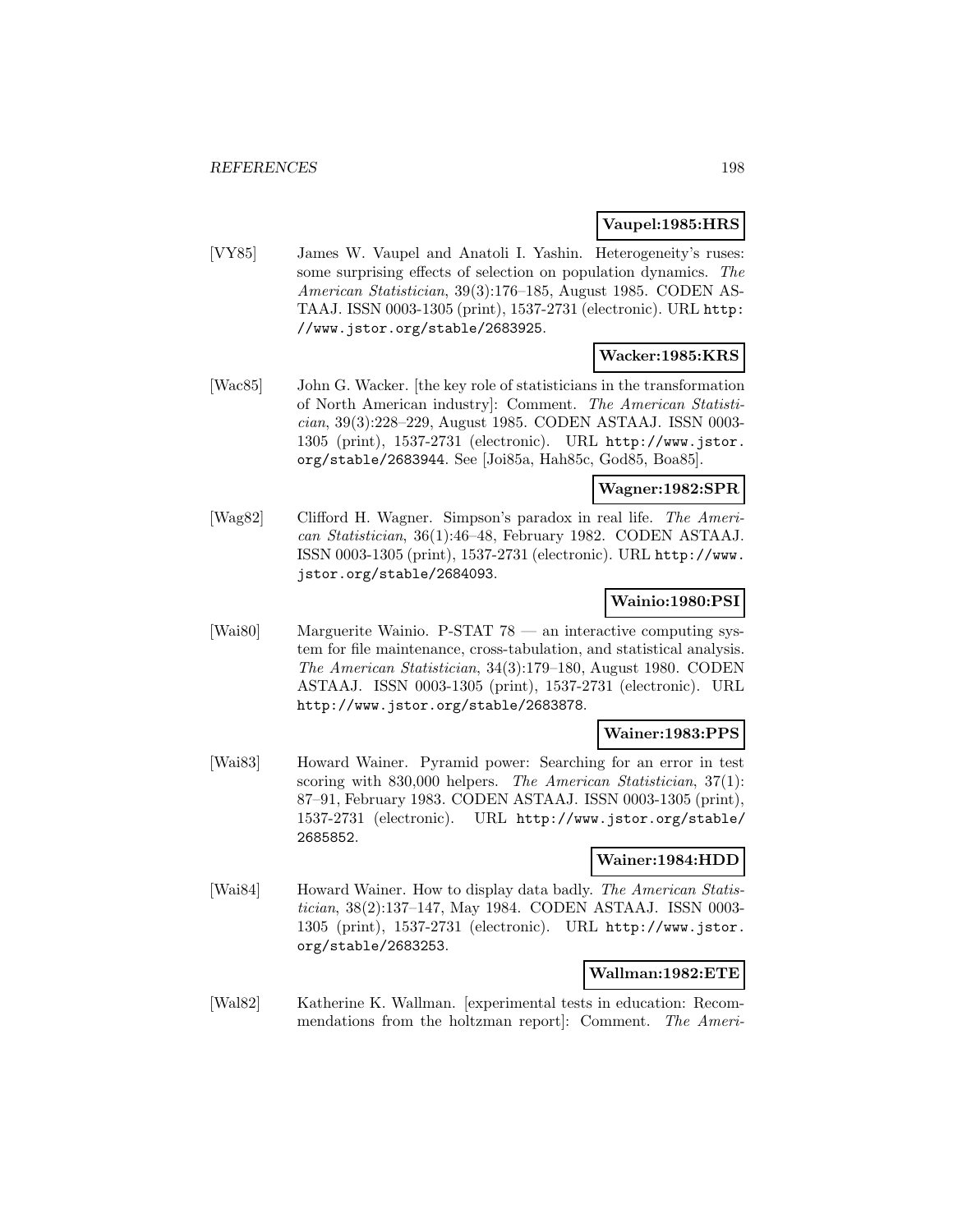can Statistician, 36(1):9–10, February 1982. CODEN ASTAAJ. ISSN 0003-1305 (print), 1537-2731 (electronic). URL http://www. jstor.org/stable/2684083.

### **Wallman:1983:FSC**

[Wal83] Katherine K. Wallman. Federal statistical coordination today: An epilogue as prologue. The American Statistician, 37(3):177–178, August 1983. CODEN ASTAAJ. ISSN 0003-1305 (print), 1537- 2731 (electronic). URL http://www.jstor.org/stable/2683365.

## **Walsh:1987:PUF**

[Wal87] David Walsh. PCPROBIT: a user-friendly probit analysis program for microcomputers. The American Statistician, 41(1):78, February 1987. CODEN ASTAAJ. ISSN 0003-1305 (print), 1537-2731 (electronic). URL http://www.jstor.org/stable/2684329.

#### **Ware:1985:LMA**

[War85] James H. Ware. Linear models for the analysis of longitudinal studies. The American Statistician, 39(2):95–101, May 1985. CODEN ASTAAJ. ISSN 0003-1305 (print), 1537-2731 (electronic). URL http://www.jstor.org/stable/2682803.

### **Watson:1980:PSC**

[Wat80] Geoffrey S. Watson. [preparing statisticians for careers in industry: Report of the ASA Section on Statistical Education Committee on Training of Statisticians for Industry]: Comment. The American Statistician, 34(2):79–80, May 1980. CODEN ASTAAJ. ISSN 0003-1305 (print), 1537-2731 (electronic). URL http://www. jstor.org/stable/2684110.

## **Watts:1981:TAA**

[Wat81] Donald G. Watts. A task-analysis approach to designing a regression analysis course. The American Statistician, 35(2):77–84, May 1981. CODEN ASTAAJ. ISSN 0003-1305 (print), 1537-2731 (electronic). URL http://www.jstor.org/stable/2683145.

#### **Watson:1982:SOO**

[Wat82] Geoffrey S. Watson. Stratospheric ozone-observations and data analysis. The American Statistician, 36(3):312–316, August 1982. CODEN ASTAAJ. ISSN 0003-1305 (print), 1537-2731 (electronic). URL http://www.jstor.org/stable/2683850.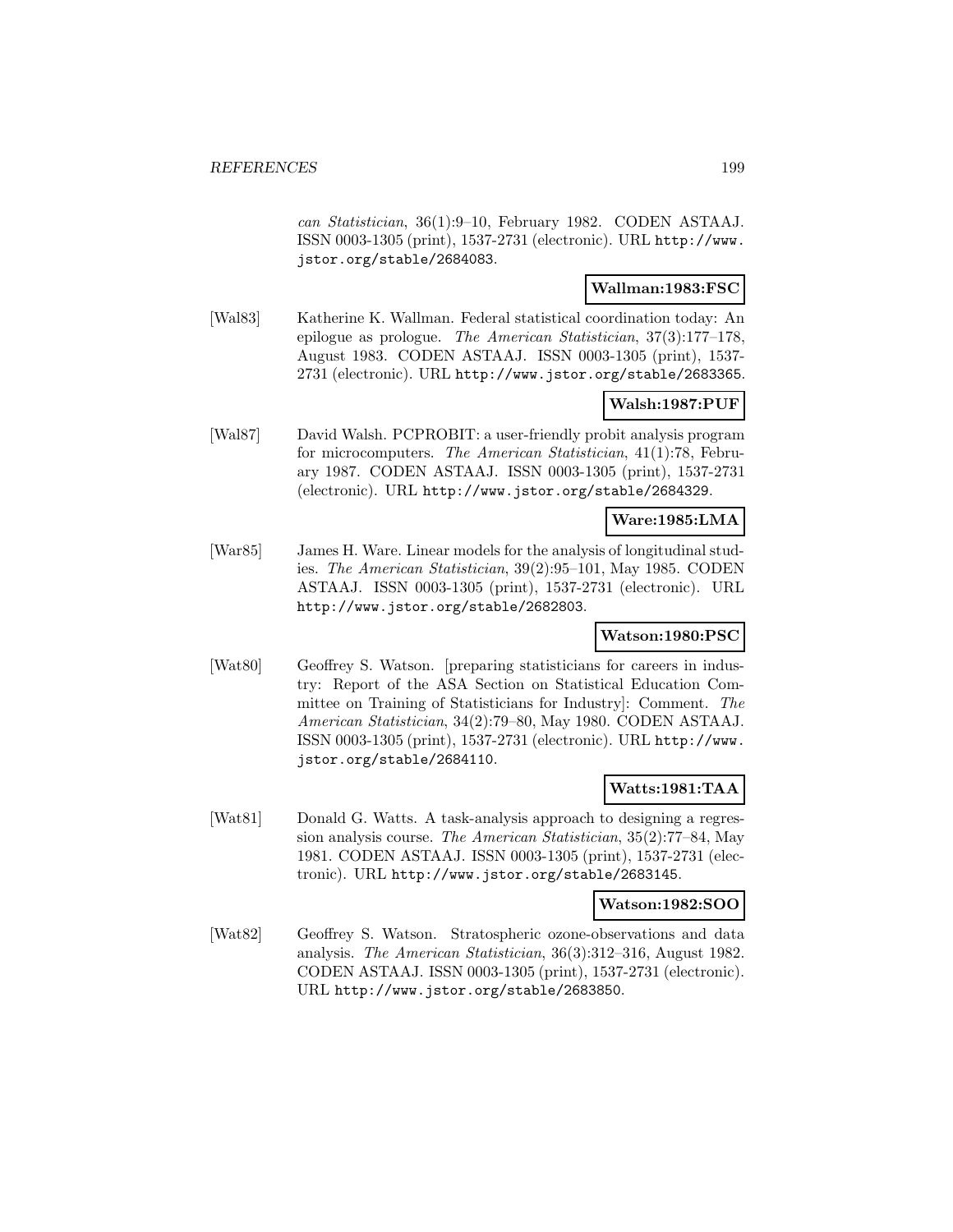### **Watts:1983:RVS**

[Wat83] Donald G. Watts. Review of videotape short course *Probability*. The American Statistician, 37(3):239–240, August 1983. CODEN ASTAAJ. ISSN 0003-1305 (print), 1537-2731 (electronic). URL http://www.jstor.org/stable/2683384.

### **Woolson:1981:ECC**

[WB81] Robert F. Woolson and Stephen S. Brier. Equivalence of certain chi-squared test statistics. The American Statistician, 35 (4):250–253, November 1981. CODEN ASTAAJ. ISSN 0003- 1305 (print), 1537-2731 (electronic). URL http://www.jstor. org/stable/2683301.

### **Wallman:1988:EOS**

[WBH<sup>+</sup>88] Katherine K. Wallman, Thomas Boardman, William Hill, Jerome Sacks, and Robert Tortora. Establishing an office of scientific and public affairs. The American Statistician, 42(4):245–248, November 1988. CODEN ASTAAJ. ISSN 0003-1305 (print), 1537-2731 (electronic). URL http://www.jstor.org/stable/2685130.

### **Waters:1987:OAM**

[WC87] James R. Waters and Alexander J. Chester. Optimal allocation in multivariate, two-stage sampling designs. The American Statistician, 41(1):46–50, February 1987. CODEN ASTAAJ. ISSN 0003- 1305 (print), 1537-2731 (electronic). URL http://www.jstor. org/stable/2684319.

# **Williams:1984:RVC**

[WDS84] Robert Williams, Damon Disch, and Steven Sidik. Review of videotape course: Engineering statistics. The American Statistician, 38(1):66–67, February 1984. CODEN ASTAAJ. ISSN 0003- 1305 (print), 1537-2731 (electronic). URL http://www.jstor. org/stable/2683565.

### **Weber:1987:CAD**

[Web87] Ernst Weber. Computer analysis of data from limiting dilution experiments of cells of the immune system. The American Statistician, 41(3):240, August 1987. CODEN ASTAAJ. ISSN 0003- 1305 (print), 1537-2731 (electronic). URL http://www.jstor. org/stable/2685121.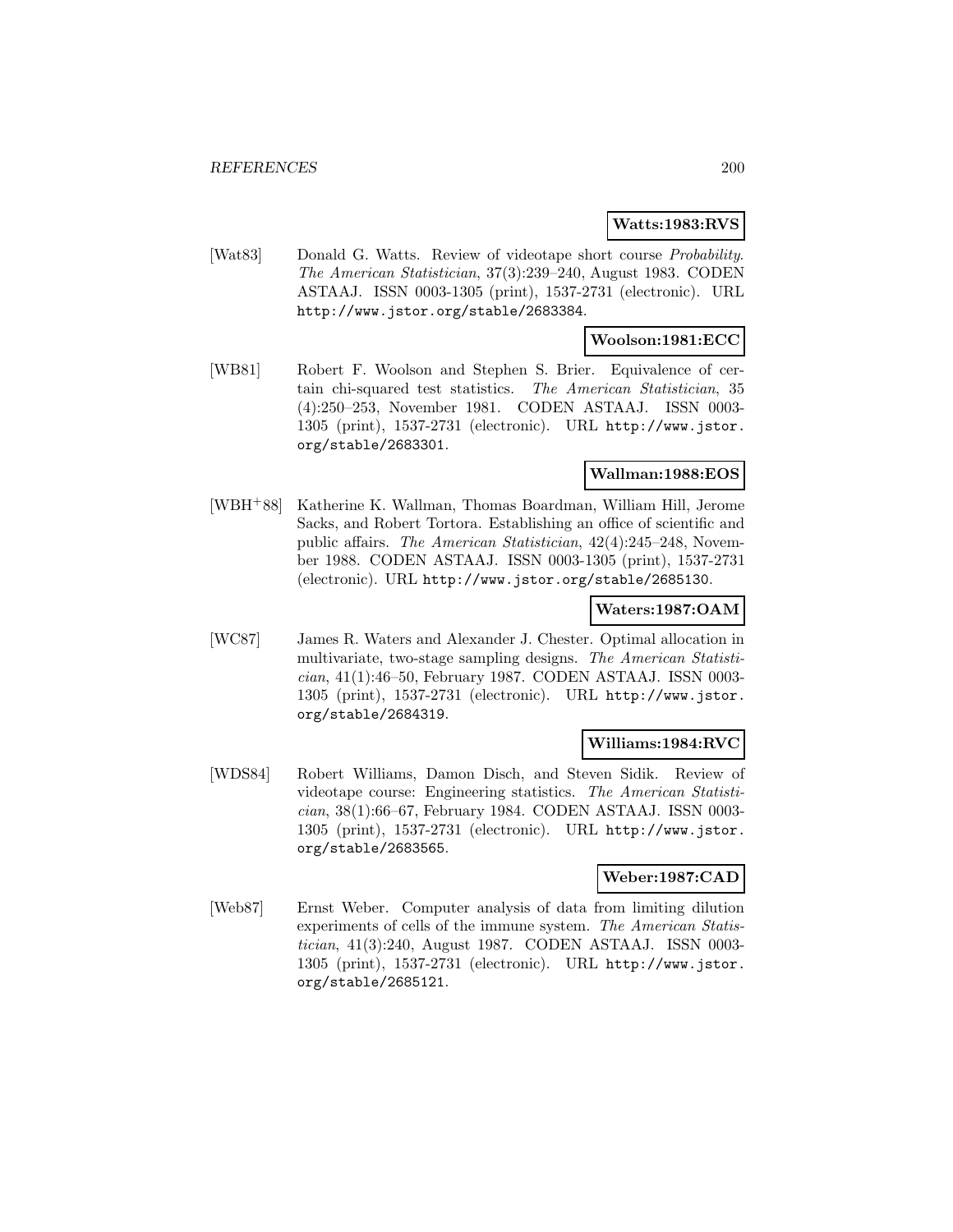### **Weinstein:1982:IRA**

[Wei82a] Milton C. Weinstein. Issues in risk assessment and analysis for the chlorofluorocarbon problem. The American Statistician, 36 (3):317–320, August 1982. CODEN ASTAAJ. ISSN 0003-1305 (print), 1537-2731 (electronic). URL http://www.jstor.org/ stable/2683851.

# **Weiss:1982:MJW**

[Wei82b] Lionel Weiss. In memoriam: Jacob Wolfowitz, (1910-1981). The American Statistician, 36(2):126–127, May 1982. CODEN AS-TAAJ. ISSN 0003-1305 (print), 1537-2731 (electronic). URL http: //www.jstor.org/stable/2684024.

### **Weissman:1983:FGD**

[Wei83] Ishay Weissman. On francis Galton's difference problem. The American Statistician, 37(3):216–217, August 1983. CODEN AS-TAAJ. ISSN 0003-1305 (print), 1537-2731 (electronic). URL http: //www.jstor.org/stable/2683373.

### **Weisberg:1988:BRB**

[Wei88] Sanford Weisberg. Book review: [untitled]. The American Statistician, 42(3):224–225, August 1988. CODEN ASTAAJ. ISSN 0003- 1305 (print), 1537-2731 (electronic). URL http://www.jstor. org/stable/2685012.

### **Welch:1985:AAC**

[Wel85] William J. Welch. ACED: Algorithms for the construction of experimental designs. The American Statistician, 39(2):146, May 1985. CODEN ASTAAJ. ISSN 0003-1305 (print), 1537-2731 (electronic). URL http://www.jstor.org/stable/2682827.

# **Wainer:1980:EIC**

[WF80] Howard Wainer and Carl M. Francolini. An empirical inquiry concerning human understanding of two-variable color maps. The American Statistician, 34(2):81–93, May 1980. CODEN ASTAAJ. ISSN 0003-1305 (print), 1537-2731 (electronic). URL http://www. jstor.org/stable/2684111.

### **Wheeler:1985:RTKa**

[Whe85] Bob Wheeler. Regression tool kit: Software for the algorithmic design of experiments. The American Statistician, 39(2):144, May 1985. CODEN ASTAAJ. ISSN 0003-1305 (print), 1537-2731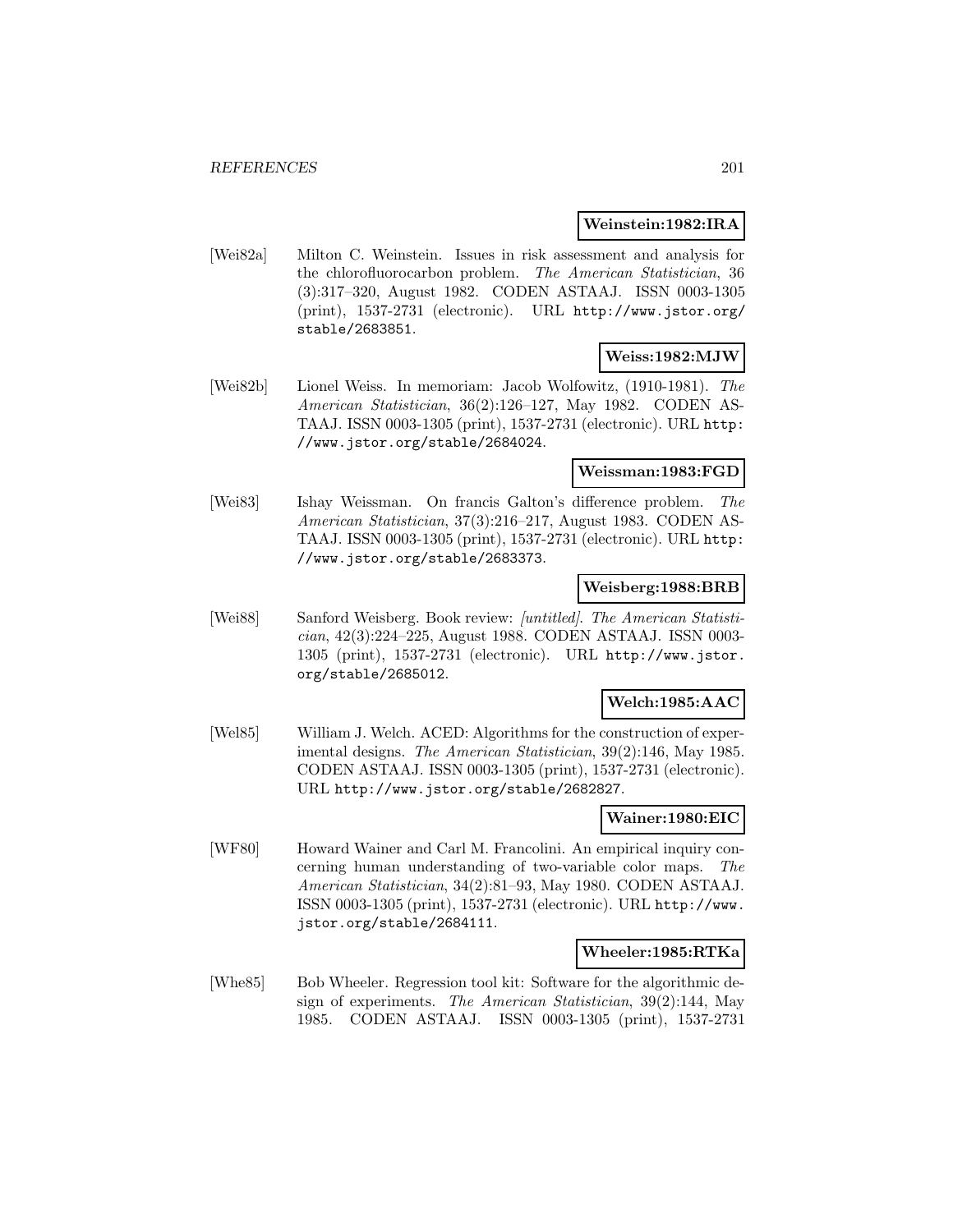(electronic). URL http://www.jstor.org/stable/2682823; http://www.jstor.org/stable/2682824.

**Whittemore:1985:ACM**

[Whi85] Alice S. Whittemore. Analyzing cohort mortality data. The American Statistician, 39(4):437–441, November 1985. CODEN AS-TAAJ. ISSN 0003-1305 (print), 1537-2731 (electronic). URL http: //www.jstor.org/stable/2683027.

## **Whitmore:1986:PLU**

[Whi86] G. A. Whitmore. Prediction limits for a univariate normal observation. The American Statistician, 40(2):141–143, May 1986. CO-DEN ASTAAJ. ISSN 0003-1305 (print), 1537-2731 (electronic). URL http://www.jstor.org/stable/2684875.

# **Whittemore:1989:EVR**

[Whi89] Alice S. Whittemore. Errors-in-variables regression using Stein estimates. The American Statistician, 43(4):226–228, November 1989. CODEN ASTAAJ. ISSN 0003-1305 (print), 1537-2731 (electronic). URL http://www.jstor.org/stable/2685366.

## **Wilkinson:1980:RMG**

[Wil80] Leland Wilkinson. REGM: a multivariate general linear hypothesis program. The American Statistician, 34(3):182, August 1980. CODEN ASTAAJ. ISSN 0003-1305 (print), 1537-2731 (electronic). URL http://www.jstor.org/stable/2683881.

### **Williams:1981:BSO**

[Wil81] James G. Williams. BKWPAC: Single observation regression diagnostics with plots and reweighted least squares. The American Statistician, 35(3):163, August 1981. CODEN ASTAAJ. ISSN 0003-1305 (print), 1537-2731 (electronic). URL http://www. jstor.org/stable/2683992.

### **Williams:1982:SDR**

[Wil82] Byron K. Williams. A simple demonstration of the relationship between classification and canonical variates analysis. The American Statistician, 36(4):363–365, November 1982. CODEN ASTAAJ. ISSN 0003-1305 (print), 1537-2731 (electronic). URL http://www. jstor.org/stable/2683086.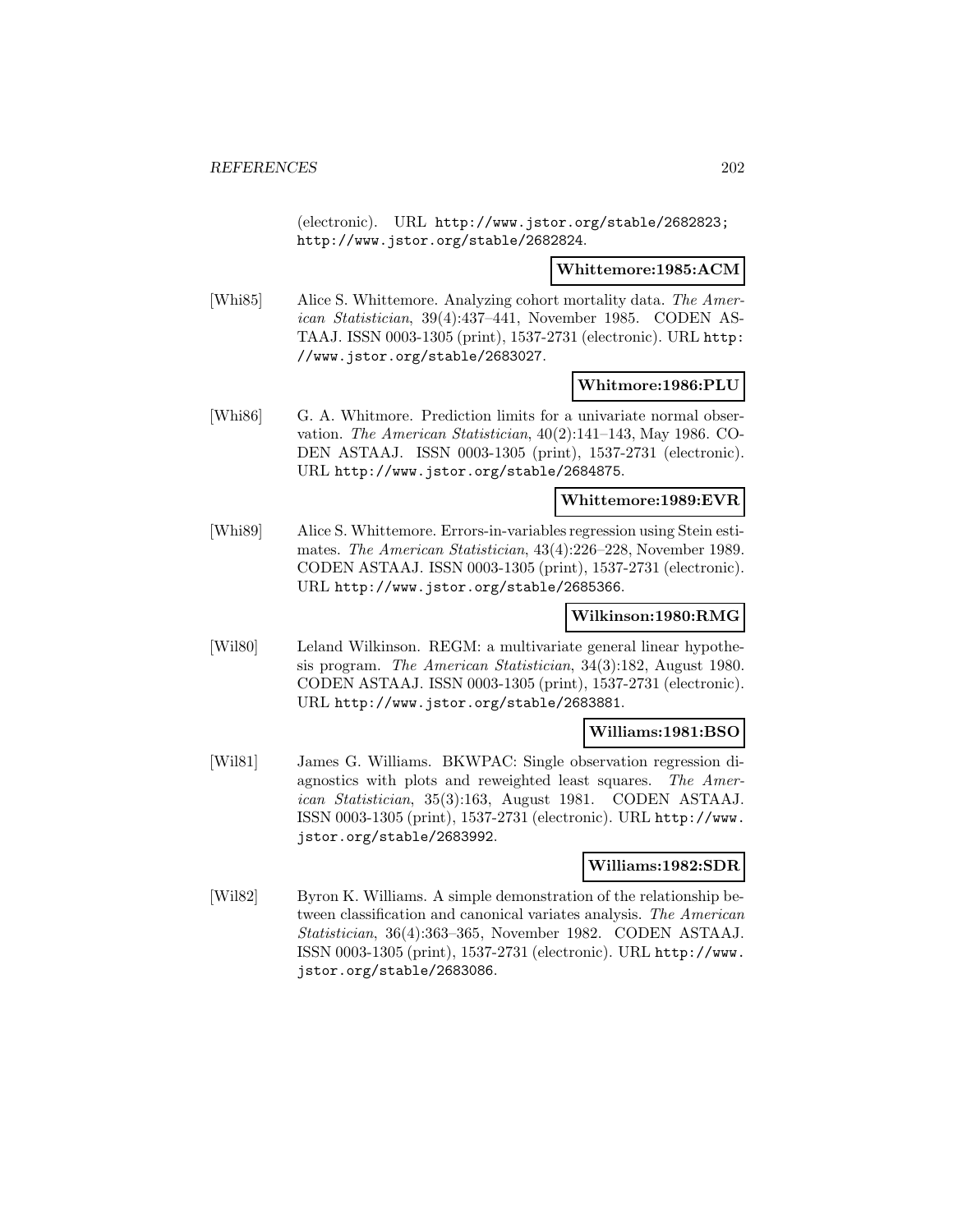### **Willemain:1986:S**

[Wil86] Thomas R. Willemain. Smartforecasts. The American Statistician, 40(1):57, February 1986. CODEN ASTAAJ. ISSN 0003- 1305 (print), 1537-2731 (electronic). URL http://www.jstor. org/stable/2683130.

### **Wilkinson:1987:MPV**

[Wil87] Leland Wilkinson. MYSTAT: a personal version of SYSTAT. The American Statistician, 41(4):334, November 1987. CODEN AS-TAAJ. ISSN 0003-1305 (print), 1537-2731 (electronic). URL http: //www.jstor.org/stable/2684766.

### **Wyzga:1985:FMD**

[WL85] Ronald E. Wyzga and Fred W. Lipfert. Forecasting materials damage from air pollution. The American Statistician, 39(4):423–430, November 1985. CODEN ASTAAJ. ISSN 0003-1305 (print), 1537- 2731 (electronic). URL http://www.jstor.org/stable/2683024.

### **Wolf:1985:BRB**

[WM85] Fredric M. Wolf and Bruce R. Maxim. Book review: [untitled]. The American Statistician, 39(2):127, May 1985. CODEN ASTAAJ. ISSN 0003-1305 (print), 1537-2731 (electronic). URL http://www. jstor.org/stable/2682814.

# **White:1987:SGC**

[WM87] Kenneth J. White and Robert N. McRae. SHAZAM: a general computer program for econometric methods (version 5). The American Statistician, 41(1):80, February 1987. CODEN ASTAAJ. ISSN 0003-1305 (print), 1537-2731 (electronic). URL http://www. jstor.org/stable/2684334.

## **Warren:1982:BIS**

[WMB82] J. A. Warren, R. D. Michener, and A. Bugbee. A buffered introductory statistics course. The American Statistician, 36(1):31–36, February 1982. CODEN ASTAAJ. ISSN 0003-1305 (print), 1537- 2731 (electronic). URL http://www.jstor.org/stable/2684089.

#### **Womer:1985:ILS**

[Wom85] Norman Keith Womer. Identification and least squares in simultaneous equations. The American Statistician, 39(4):295–297, ???? 1985. CODEN ASTAAJ. ISSN 0003-1305 (print), 1537-2731 (electronic).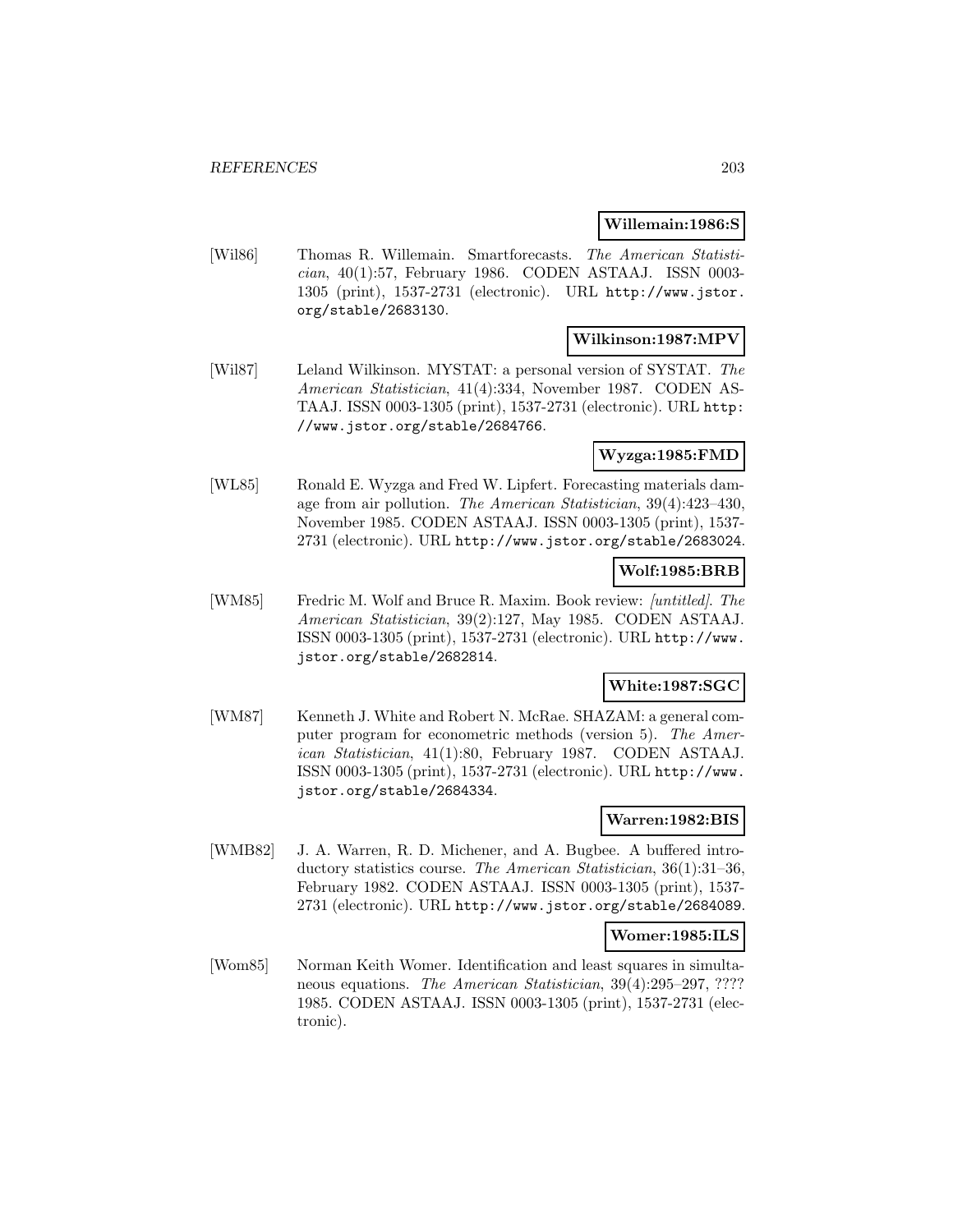## **Wood:1980:LNL**

[Woo80] Fred S. Wood. LINWOOD and NONLINWOOD-linear and nonlinear least squares curve-fitting programs. The American Statistician, 34(3):177–179, August 1980. CODEN ASTAAJ. ISSN 0003- 1305 (print), 1537-2731 (electronic). URL http://www.jstor. org/stable/2683877.

# **Wood:1984:CEC**

[Woo84] Fred S. Wood. Comment: Effect of centering on collinearity and interpretation of the constant. The American Statistician, 38(2):88– 90, May 1984. CODEN ASTAAJ. ISSN 0003-1305 (print), 1537- 2731 (electronic). URL http://www.jstor.org/stable/2683240.

### **Woodworth:1987:BRB**

[Woo87] George Woodworth. Book review: *[untitled]*. The American Statistician, 41(3):231–233, August 1987. CODEN ASTAAJ. ISSN 0003- 1305 (print), 1537-2731 (electronic). URL http://www.jstor. org/stable/2685114.

### **Wolkowicz:1980:HSI**

[WS80] H. Wolkowicz and G. P. H. Styan. A history of Samuelson's inequality. The American Statistician, 34(??):250, ???? 1980. CODEN ASTAAJ. ISSN 0003-1305 (print), 1537-2731 (electronic).

#### **Whitmore:1987:HDI**

[WS87] G. A. Whitmore and V. Seshadri. A heuristic derivation of the inverse Gaussian distribution. The American Statistician, 41(4): 280–281, November 1987. CODEN ASTAAJ. ISSN 0003-1305 (print), 1537-2731 (electronic). URL http://www.jstor.org/ stable/2684749.

### **Willett:1988:ACN**

[WS88] John B. Willett and Judith D. Singer. Another cautionary note about  $R^2$ : Its use in weighted least-squares regression analysis. The American Statistician, 42(3):236–238, August 1988. CODEN ASTAAJ. ISSN 0003-1305 (print), 1537-2731 (electronic). URL http://www.jstor.org/stable/2685031.

### **Worsley:1985:LE**

[WSA<sup>+</sup>85] Keith J. Worsley, Steven J. Schwager, J. Aleong, Ed Carlstein, Daniel Krewski, Mikelis Bickis, A. Arcese, H. Joseph Newton, A. Ian McLeod, Carlos Jimenez, Steven D. Stellman, William S.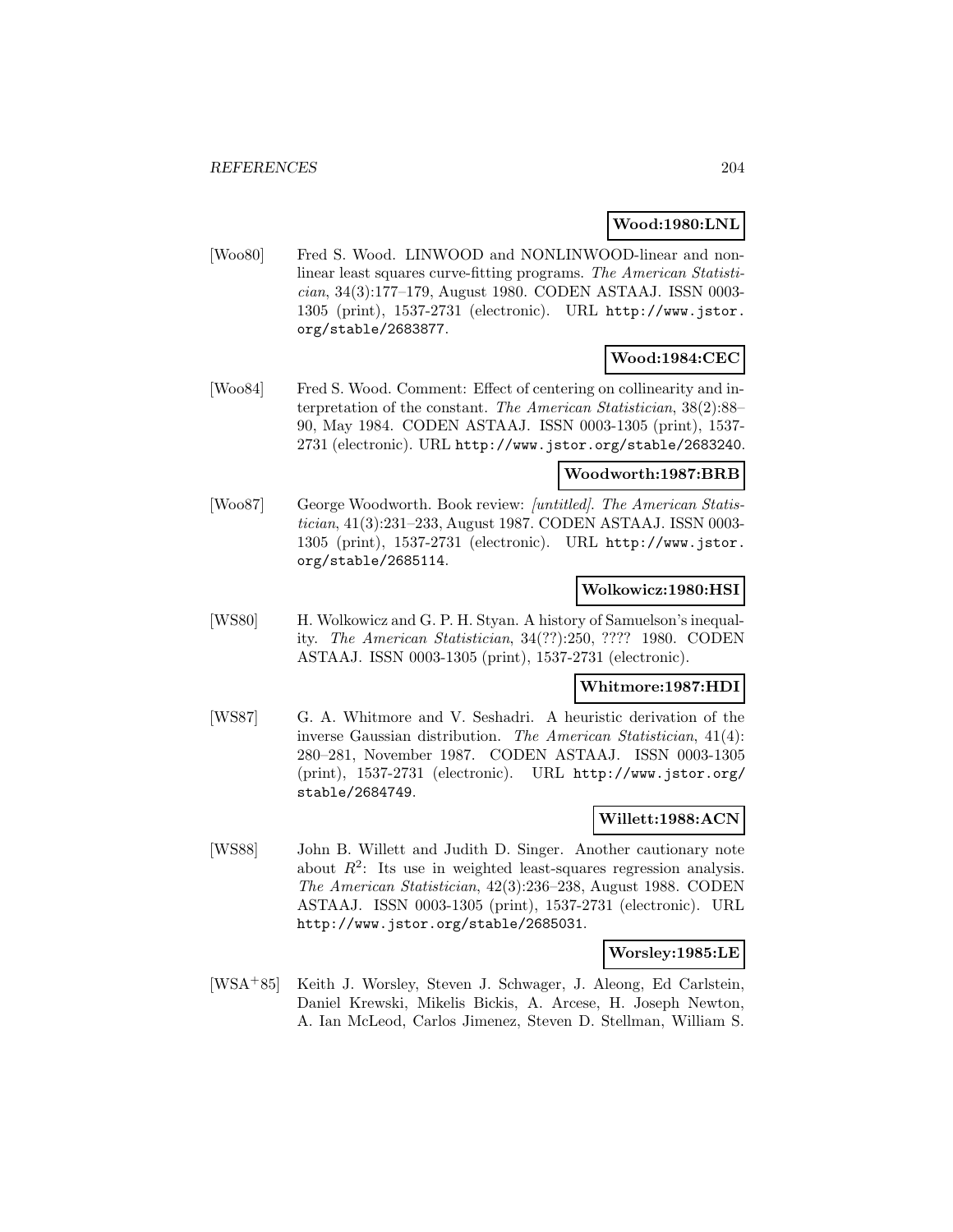Cleveland, A. I. Dale, Adi Raveh, Norman L. Johnson, Walter W. Piegorsch, George Casella, R. W. Farebrother, S. R. Searle, Spyros Missiakoulis, Robin Darton, Oscar Kempthorne, and Craig F. Ansley. Letters to the Editor. The American Statistician, 39 (3):235–241, August 1985. CODEN ASTAAJ. ISSN 0003-1305 (print), 1537-2731 (electronic). URL http://www.jstor.org/ stable/2683949.

### **Wolde-Tsadik:1980:SSI**

[WT80] Girma Wolde-Tsadik. Sample sizes in the interval estimation of the correlation coefficient. The American Statistician, 34(4):227–228, November 1980. CODEN ASTAAJ. ISSN 0003-1305 (print), 1537- 2731 (electronic). URL http://www.jstor.org/stable/2684065.

### **YakiSoft:1988:Y**

[Yak88] YakiSoft. YREG. The American Statistician, 42(4):273, November 1988. CODEN ASTAAJ. ISSN 0003-1305 (print), 1537-2731 (electronic). URL http://www.jstor.org/stable/2685139.

### **Yang:1988:CLT**

[Yan88] Shie-Shien Yang. A Central Limit Theorem for the bootstrap mean. The American Statistician, 42(3):202–203, August 1988. CODEN ASTAAJ. ISSN 0003-1305 (print), 1537-2731 (electronic). URL http://www.jstor.org/stable/2685003.

## **Yellin:1983:SDA**

[Yel83a] Joel Yellin. [science and democracy in the age of technology: Separating fact from value]: Rejoinder. The American Statistician, 37(4):372–373, November 1983. CODEN ASTAAJ. ISSN 0003- 1305 (print), 1537-2731 (electronic). URL http://www.jstor. org/stable/2683497.

# **Yellin:1983:WSM**

[Yel83b] Joel Yellin. Who shall make environmental decisions? The American Statistician, 37(4):362–366, November 1983. CODEN AS-TAAJ. ISSN 0003-1305 (print), 1537-2731 (electronic). URL http: //www.jstor.org/stable/2683495.

## **Young:1980:AMS**

[YTL80] Forrest W. Young, Yoshio Takane, and Rostylaw Lewyckyj. ALSCAL: a multidimensional scaling package with several individual differences options. The American Statistician, 34(2):117–118,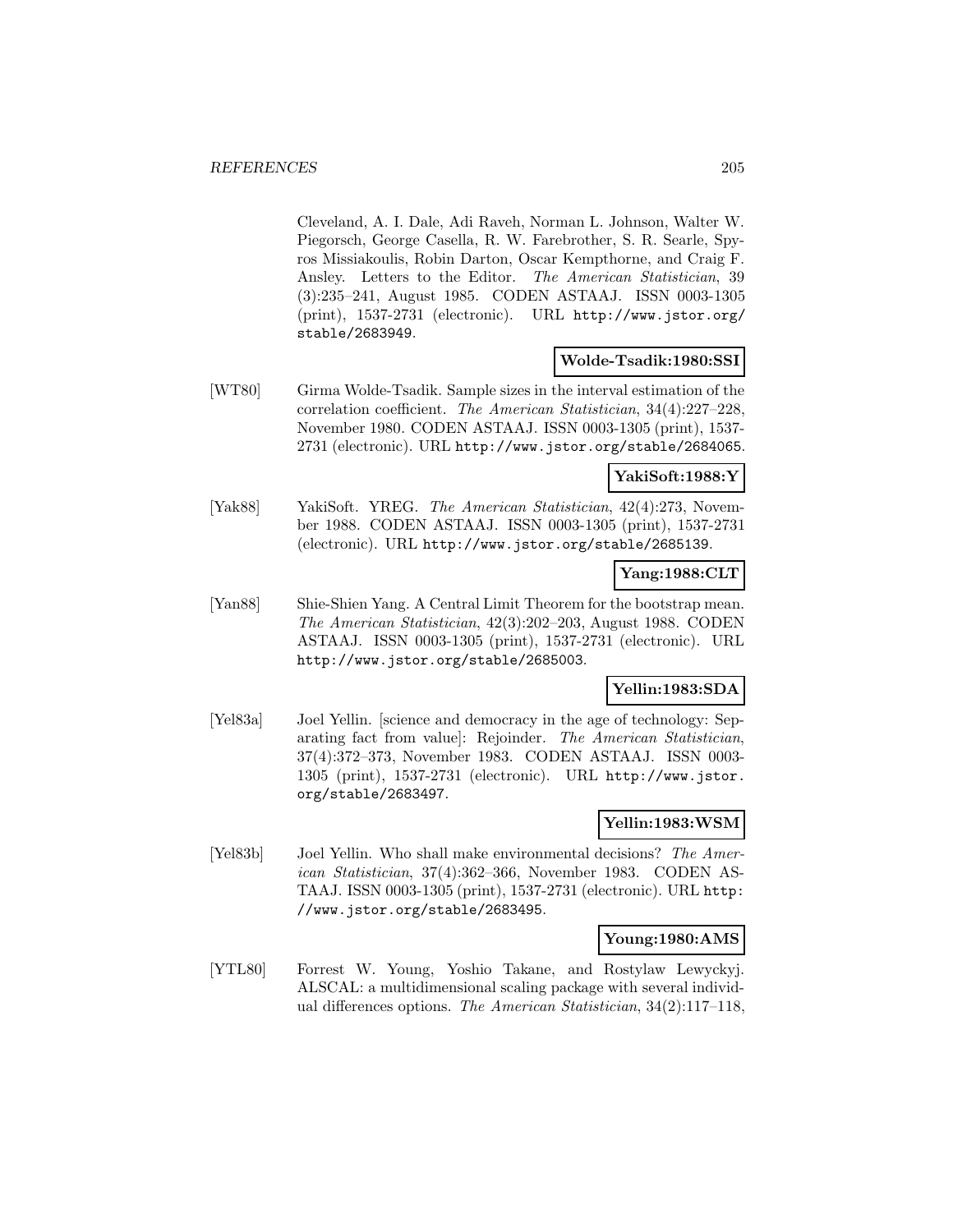May 1980. CODEN ASTAAJ. ISSN 0003-1305 (print), 1537-2731 (electronic). URL http://www.jstor.org/stable/2684122.

### **Zahn:1982:PSC**

[Zah82] Douglas A. Zahn. [preparing statisticians for careers in the federal government: Report of the ASA Section on Statistical Education Committee on Training of Statisticians for Government]: Comment. The American Statistician, 36(2):88–89, May 1982. CO-DEN ASTAAJ. ISSN 0003-1305 (print), 1537-2731 (electronic). URL http://www.jstor.org/stable/2684007.

## **Zarnoch:1980:NNS**

[Zar80] Stanley J. Zarnoch. NONPAR: a nonparametric statistics computer package. The American Statistician, 34(2):115–116, May 1980. CODEN ASTAAJ. ISSN 0003-1305 (print), 1537-2731 (electronic). URL http://www.jstor.org/stable/2684120.

# **Zellner:1982:JN**

[Zel82a] Arnold Zellner. Is Jeffreys a 'necessarist'? The American Statistician, 36(1):28–30, February 1982. CODEN ASTAAJ. ISSN 0003- 1305 (print), 1537-2731 (electronic). URL http://www.jstor. org/stable/2684088. See comment [Kas82] and reply [Zel82b].

### **Zellner:1982:RCJ**

[Zel82b] Arnold Zellner. Reply to a comment on "Is Jeffreys a 'Necessarist'?". The American Statistician, 36(4):392–393, November 1982. CODEN ASTAAJ. ISSN 0003-1305 (print), 1537-2731 (electronic). URL http://www.jstor.org/stable/2683100. See [Zel82a, Kas82].

## **Zellner:1984:PDB**

[Zel84] Arnold Zellner. [on prior distributions for binary trials]: Comment. The American Statistician, 38(4):249–250, November 1984. CODEN ASTAAJ. ISSN 0003-1305 (print), 1537-2731 (electronic). URL http://www.jstor.org/stable/2683396.

### **Zellner:1985:CPD**

[Zel85] Arnold Zellner. Correction: "On prior distributions for binary trials" [Amer. Statist. **38** (1984), no. 4, 244–251, MR 87c:62004a] by S. Geisser. The American Statistician, 39(2):158, ???? 1985. CODEN ASTAAJ. ISSN 0003-1305 (print), 1537-2731 (electronic). See [Gei84b].